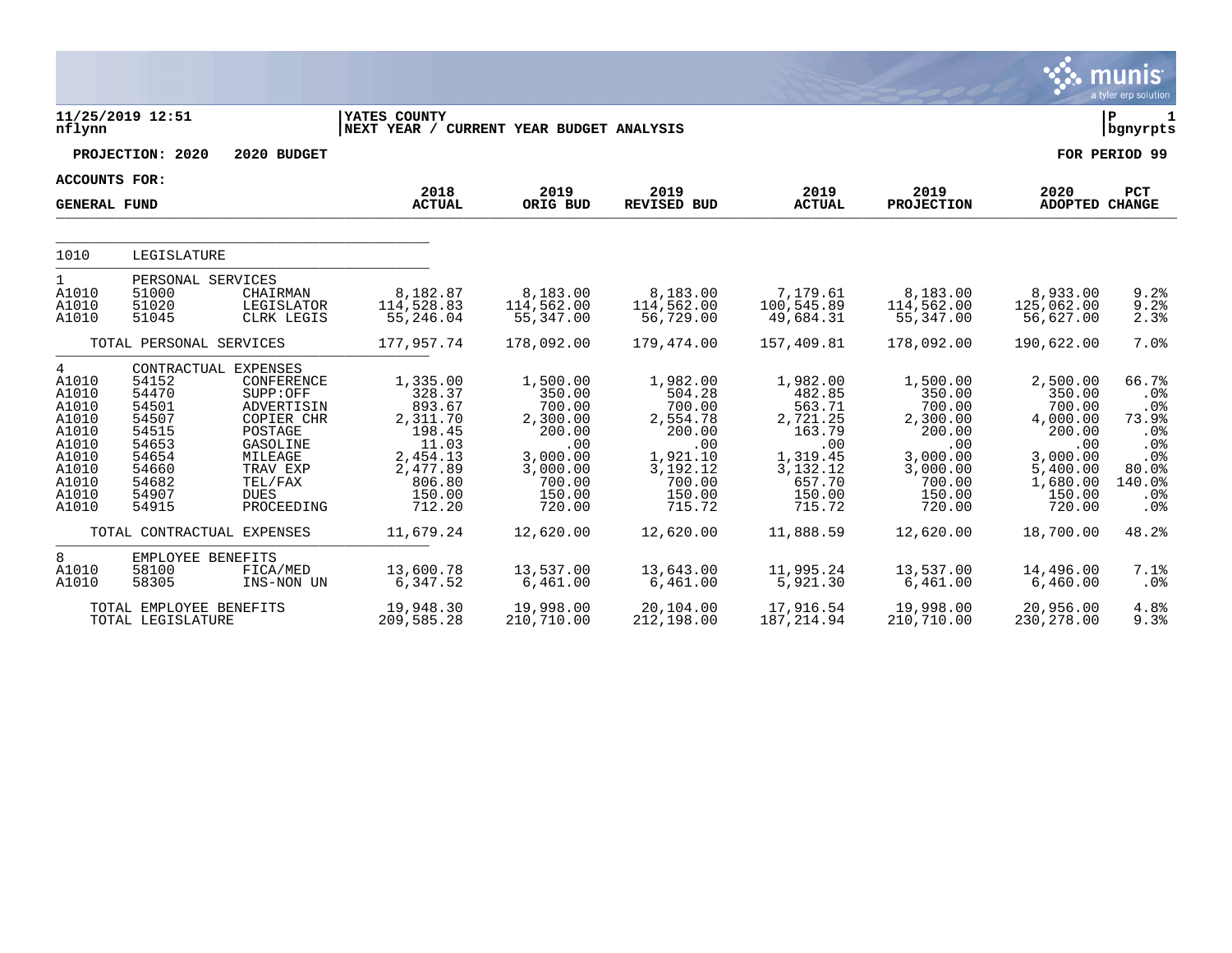|                                                                                                                                                                     |                                                                                                                                                       |                                                                                                                                                                              |                                                                                                                                                                                                                                                                                                                                                                                                                                                      |                                                                                                                                                                                                                  |                                                                                                                                                                                                                                                                             |                                                                                                                                                                                                              |                                                                                                                                                                                  |                                                                                                                                                                                                     | $\mathbb{C}$ munis<br>a tyler erp solution                                                                                                              |
|---------------------------------------------------------------------------------------------------------------------------------------------------------------------|-------------------------------------------------------------------------------------------------------------------------------------------------------|------------------------------------------------------------------------------------------------------------------------------------------------------------------------------|------------------------------------------------------------------------------------------------------------------------------------------------------------------------------------------------------------------------------------------------------------------------------------------------------------------------------------------------------------------------------------------------------------------------------------------------------|------------------------------------------------------------------------------------------------------------------------------------------------------------------------------------------------------------------|-----------------------------------------------------------------------------------------------------------------------------------------------------------------------------------------------------------------------------------------------------------------------------|--------------------------------------------------------------------------------------------------------------------------------------------------------------------------------------------------------------|----------------------------------------------------------------------------------------------------------------------------------------------------------------------------------|-----------------------------------------------------------------------------------------------------------------------------------------------------------------------------------------------------|---------------------------------------------------------------------------------------------------------------------------------------------------------|
| nflynn                                                                                                                                                              | 11/25/2019 12:51                                                                                                                                      |                                                                                                                                                                              | YATES COUNTY<br>NEXT YEAR / CURRENT YEAR BUDGET ANALYSIS                                                                                                                                                                                                                                                                                                                                                                                             |                                                                                                                                                                                                                  |                                                                                                                                                                                                                                                                             |                                                                                                                                                                                                              |                                                                                                                                                                                  |                                                                                                                                                                                                     | l P<br>2<br>bgnyrpts                                                                                                                                    |
|                                                                                                                                                                     | PROJECTION: 2020                                                                                                                                      | 2020 BUDGET                                                                                                                                                                  |                                                                                                                                                                                                                                                                                                                                                                                                                                                      |                                                                                                                                                                                                                  |                                                                                                                                                                                                                                                                             |                                                                                                                                                                                                              |                                                                                                                                                                                  |                                                                                                                                                                                                     | FOR PERIOD 99                                                                                                                                           |
| ACCOUNTS FOR:                                                                                                                                                       |                                                                                                                                                       |                                                                                                                                                                              |                                                                                                                                                                                                                                                                                                                                                                                                                                                      |                                                                                                                                                                                                                  |                                                                                                                                                                                                                                                                             |                                                                                                                                                                                                              |                                                                                                                                                                                  |                                                                                                                                                                                                     |                                                                                                                                                         |
| <b>GENERAL FUND</b>                                                                                                                                                 |                                                                                                                                                       |                                                                                                                                                                              | 2018<br><b>ACTUAL</b>                                                                                                                                                                                                                                                                                                                                                                                                                                | 2019<br>ORIG BUD                                                                                                                                                                                                 | 2019 2019<br>REVISED BUD ACTUAL                                                                                                                                                                                                                                             |                                                                                                                                                                                                              | 2019<br>PROJECTION                                                                                                                                                               | 2020<br>ADOPTED CHANGE                                                                                                                                                                              | PCT                                                                                                                                                     |
| 1165                                                                                                                                                                | DISTRICT ATTORNEY                                                                                                                                     |                                                                                                                                                                              |                                                                                                                                                                                                                                                                                                                                                                                                                                                      |                                                                                                                                                                                                                  |                                                                                                                                                                                                                                                                             |                                                                                                                                                                                                              |                                                                                                                                                                                  |                                                                                                                                                                                                     |                                                                                                                                                         |
|                                                                                                                                                                     |                                                                                                                                                       |                                                                                                                                                                              |                                                                                                                                                                                                                                                                                                                                                                                                                                                      |                                                                                                                                                                                                                  |                                                                                                                                                                                                                                                                             |                                                                                                                                                                                                              |                                                                                                                                                                                  |                                                                                                                                                                                                     |                                                                                                                                                         |
| $\overline{0}$<br>A1165<br>A1165<br>A1165<br>A1165<br>A1165<br>A1165                                                                                                | <b>REVENUES</b><br>41233<br>41290<br>42610<br>42701<br>43030<br>43032                                                                                 | DEPT FEES<br>DA-DWI<br>FINES, REST<br>PR YR RFND<br>ATP<br>DA WAGE RE                                                                                                        | $\overline{z}$ $\overline{z}$ $\overline{z}$ $\overline{z}$ $\overline{z}$ $\overline{z}$ $\overline{z}$ $\overline{z}$ $\overline{z}$ $\overline{z}$ $\overline{z}$ $\overline{z}$ $\overline{z}$ $\overline{z}$ $\overline{z}$ $\overline{z}$ $\overline{z}$ $\overline{z}$ $\overline{z}$ $\overline{z}$ $\overline{z}$ $\overline{z}$ $\overline{z}$ $\overline{z}$ $\overline{$<br>$-12,500.00$<br>$-150.00$ $-36.09$ $-30,200.00$ $-72,189.00$ | $-72,189.00$                                                                                                                                                                                                     | $-12,500.00$<br>$-12,500.00$<br>$-00$<br>$-30,200.00$<br>$-30,200.00$<br>$-30,200.00$<br>$-30,200.00$<br>$-30,200.00$<br>$-30,200.00$<br>$-30,200.00$<br>$-30,200.00$<br>$-30,200.00$<br>$-30,200.00$<br>$-30,200.00$<br>$-30,200.00$<br>$-72,189.00$                       | $-72,189.00$                                                                                                                                                                                                 | $00$ $-30,200.00$ $-72,189.00$                                                                                                                                                   | $-72,189.00$                                                                                                                                                                                        | .0%<br>.0%<br>.0%<br>.0%<br>.0%<br>.0%                                                                                                                  |
|                                                                                                                                                                     | TOTAL REVENUES                                                                                                                                        |                                                                                                                                                                              | $-115,075.09$                                                                                                                                                                                                                                                                                                                                                                                                                                        | $-114,889.00$                                                                                                                                                                                                    | $-114,889.00$                                                                                                                                                                                                                                                               | $-96,858.79$                                                                                                                                                                                                 | $-114,889.00$                                                                                                                                                                    | $-114,889.00$                                                                                                                                                                                       | .0%                                                                                                                                                     |
| 1<br>A1165<br>A1165<br>A1165<br>A1165<br>A1165<br>A1165<br>A1165<br>A1165                                                                                           | PERSONAL SERVICES<br>51010<br>51037<br>51038<br>51039<br>51108<br>51109<br>51661<br>51992                                                             | DA <b>DA</b><br>ASST DA<br>ASST DA<br>ASST DA<br>LE LIAISON<br>DA SECR                                                                                                       | 194,511.88<br>59,770.05<br>36,465.50<br>ASST DA 500, 1000<br>LE LIAISON 00<br>DA SECR 36, 838.22<br>COMP NONUN 00<br>SIGN OFF 8, 500.00                                                                                                                                                                                                                                                                                                              | 197,600.00<br>80,000.00<br>38,071.00<br>$00$ .<br>00.<br>36,914.00                                                                                                                                               | 197,600.00<br>$82,000.00$<br>39,023.00<br>$\begin{array}{r} .73337.00 \ 0.00 \ 37,837.00 \ 10.95 \ 0.0 \end{array}$                                                                                                                                                         | 175,143.27 197,600.00<br>71,946.32 80,000.00<br>34,238.48 38,071.00<br>$33,197.89$<br>30, 914.00<br>31, 197.89<br>36, 914.00<br>10.95<br>.00                                                                 | $\begin{array}{c} \cdot & 0 & 0 \\ \cdot & 0 & 0 \end{array}$                                                                                                                    | 200,400.00<br>82,000.00<br>39,023.00<br>60,000.00<br>42,000.00<br>37,837.00<br>.00<br>.00                                                                                                           | 1.4%<br>2.5%<br>2.5%<br>.0%<br>.0%<br>2.5%<br>.0%<br>.0%                                                                                                |
|                                                                                                                                                                     |                                                                                                                                                       |                                                                                                                                                                              | TOTAL PERSONAL SERVICES 336,085.65                                                                                                                                                                                                                                                                                                                                                                                                                   | 352,585.00                                                                                                                                                                                                       | 356,470.95                                                                                                                                                                                                                                                                  | 314,536.91                                                                                                                                                                                                   | 352,585.00                                                                                                                                                                       | 461,260.00                                                                                                                                                                                          | 30.8%                                                                                                                                                   |
| $4\degree$<br>A1165<br>A1165<br>A1165<br>A1165<br>A1165<br>A1165<br>A1165<br>A1165<br>A1165<br>A1165<br>A1165<br>A1165<br>A1165<br>A1165<br>A1165<br>A1165<br>A1165 | 54049<br>54050<br>54072<br>54152<br>54470<br>54507<br>54515<br>54516<br>54572<br>54654<br>54660<br>54682<br>54740<br>54755<br>54756<br>54907<br>54916 | CONTRACTUAL EXPENSES<br>STENO-CRT<br>STENO-GJ<br>EXPERT WIT<br>CONFERENCE<br>SUPP:OFF<br>COPIER CHR<br>POSTAGE<br>PRINTING<br>COMP ACCES<br>MILEAGE<br>TRAVEL EXP<br>TEL/FAX | 327.50<br>10,017.45<br>$10,017.45$<br>$250.00$<br>$2,196.78$<br>$2,310.80$<br>$628.11$<br>$126.50$<br>$4,266.04$<br>$4, \overline{266.04}$<br>994.63<br>1,120.00<br>1,647.20<br>SEC TRANSP 1,772.83<br>WITNESS FE 21.90<br>WITNESS -GJ 281.56<br>DUES 1,250.00<br>PUBLICATN 971.36                                                                                                                                                                   | $3,000.00$<br>8,200.00<br>3,000.00<br>1,500.00<br>1,500.00<br>2,300.00<br>00.00.,_<br>750.00<br>4,0 <sup>00.??</sup><br>600.00<br>1,500.00<br>1,700.00<br>2,000.00<br>600.00<br>1,000.00<br>3,000.00<br>1,000.00 | 1,025.00<br>9,700.00<br>3,475.00<br>1,500.00<br>1,489.05<br>2,300.00<br>$\begin{array}{r} -750.00\ 750.00\ 4,000.00 \end{array}$<br>600.00<br>1,500.00<br>1,700.00<br>2,000.00<br>$\begin{array}{r} 2,800.00\ 600.00\ 1,000.00\ 3,000.00\ 1,000.00 \end{array}$<br>1,000.00 | $695.00$<br>8, 234.70<br>3.47<br>610.00<br>1,003.71<br>2,174.26<br>$519.52$<br>.00<br>3, 116.26<br>363.08<br>$\begin{array}{r} 398.52 \\ 998.52 \\ 1,393.40 \\ .00 \\ 26.50 \\ 625.00 \\ 376.87 \end{array}$ | 3,000.00<br>8,200.00<br>3,000.00<br>1,500.00<br>1,500.00<br>2,300.00<br>$4,000.00$<br>600.00<br>1,500.00<br>1,700.00<br>2,000.00<br>$600.00$<br>1,000.00<br>3,000.00<br>1,000.00 | 3,000.00<br>8,200.00<br>- ^^^.00<br>1,500.00<br>1,500.00<br>2,300.00<br>$750.00$<br>00.00<br>2,050.00<br>1,000.00<br>1,500.00<br>1,680.00<br>2,000.00<br>600.00<br>1,000.00<br>1,000.00<br>1,000.00 | .0%<br>.0%<br>400.0%<br>.0%<br>.0%<br>.0%<br>.0%<br>$.0\%$<br>$-48.8$<br>66.7%<br>.0%<br>$-1.2%$<br>.0 <sup>°</sup><br>.0%<br>.0%<br>$-66.7%$<br>$.0\%$ |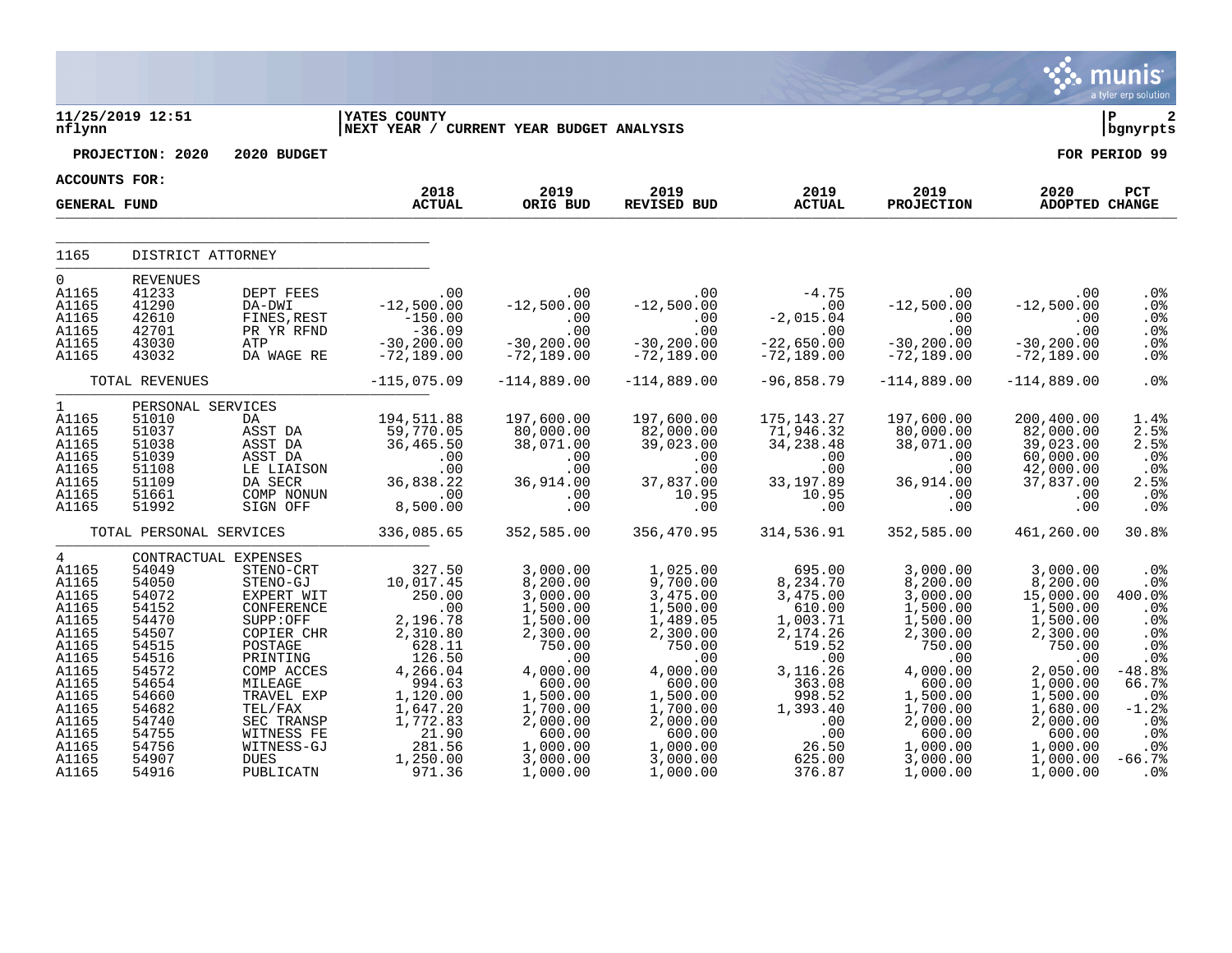

### **11/25/2019 12:51 |YATES COUNTY |P 3 nflynn |NEXT YEAR / CURRENT YEAR BUDGET ANALYSIS |bgnyrpts**

**PROJECTION: 2020 2020 BUDGET FOR PERIOD 99**

| <b>GENERAL FUND</b>        |                                                    |                                    | 2018<br><b>ACTUAL</b>   | 2019<br>ORIG BUD        | 2019<br>REVISED BUD     | 2019<br><b>ACTUAL</b>   | 2019<br><b>PROJECTION</b> | 2020<br><b>ADOPTED</b>   | PCT<br><b>CHANGE</b> |
|----------------------------|----------------------------------------------------|------------------------------------|-------------------------|-------------------------|-------------------------|-------------------------|---------------------------|--------------------------|----------------------|
| A1165                      | 54964                                              | LEASE: DATA                        | .00                     | . 00                    | .00                     | .00                     | .00                       | 3,960,00                 | .0%                  |
| TOTAL CONTRACTUAL EXPENSES |                                                    | 28,182.66                          | 35,650.00               | 35,639.05               | 23,611.82               | 35,650.00               | 48,040.00                 | 34.8%                    |                      |
| 8<br>A1165<br>A1165        | EMPLOYEE<br>58100<br>58305                         | BENEFITS<br>FICA/MED<br>INS-NON UN | 21,493.59<br>29,675.94  | 21,316.00<br>36,516.00  | 21,613.00<br>36,516.00  | 20,508.56<br>33,447.45  | 21,316.00<br>36,516.00    | 28,887.00<br>71,604.00   | 35.5%<br>96.1%       |
|                            | TOTAL EMPLOYEE BENEFITS<br>TOTAL DISTRICT ATTORNEY |                                    | 51,169.53<br>300,362.75 | 57,832.00<br>331,178.00 | 58,129.00<br>335,350.00 | 53,956.01<br>295,245.95 | 57,832.00<br>331,178.00   | 100,491.00<br>494,902.00 | 73.8%<br>49.4%       |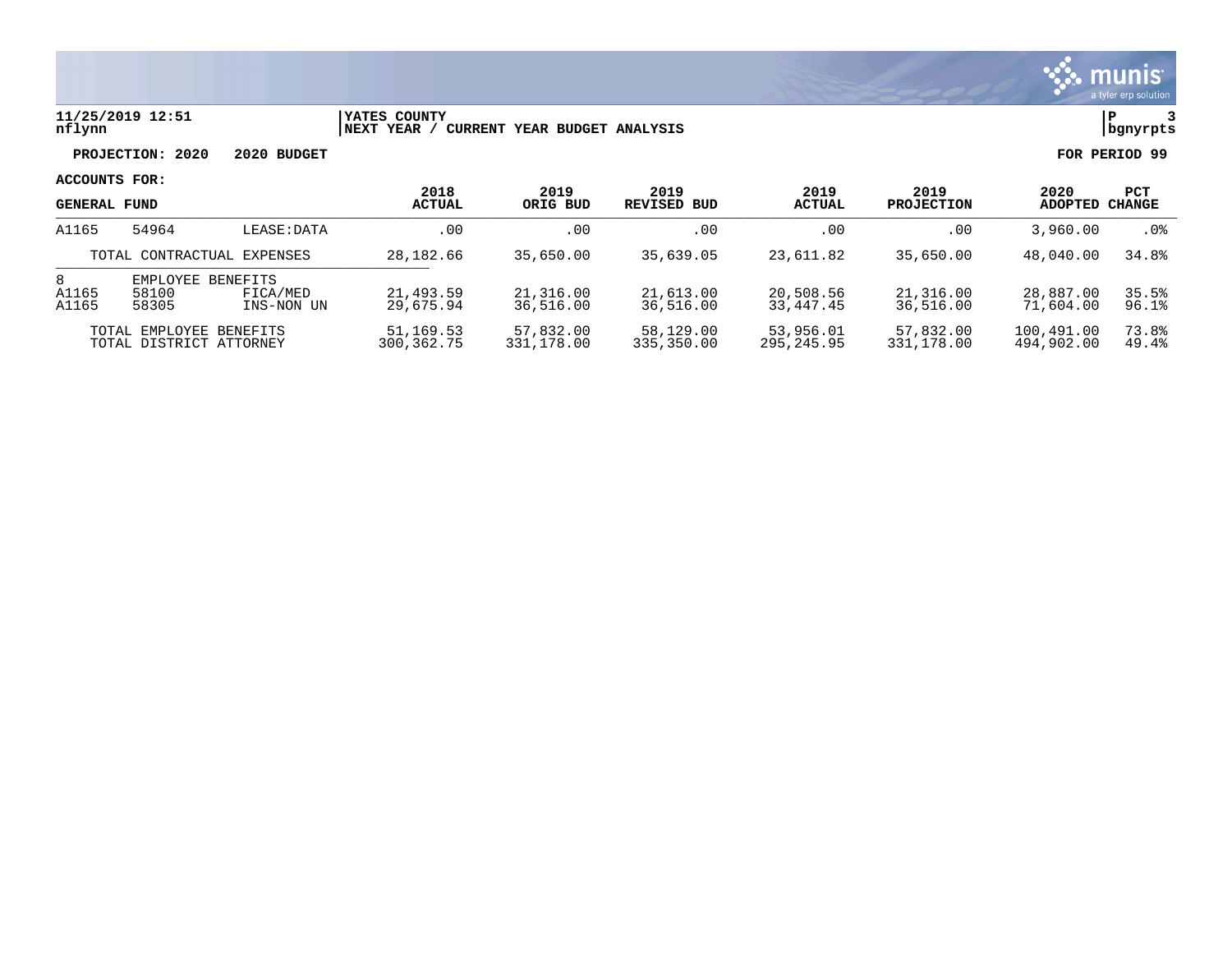|                                                                                                      |                                                                                                                         |                                                                                                                                           |                                                                                                        |                                                                                                               |                                                                                                                     |                                                                                                               |                                                                                                               |                                                                                                                         | munis<br>a tyler erp solution                                                               |
|------------------------------------------------------------------------------------------------------|-------------------------------------------------------------------------------------------------------------------------|-------------------------------------------------------------------------------------------------------------------------------------------|--------------------------------------------------------------------------------------------------------|---------------------------------------------------------------------------------------------------------------|---------------------------------------------------------------------------------------------------------------------|---------------------------------------------------------------------------------------------------------------|---------------------------------------------------------------------------------------------------------------|-------------------------------------------------------------------------------------------------------------------------|---------------------------------------------------------------------------------------------|
| nflynn                                                                                               | 11/25/2019 12:51                                                                                                        |                                                                                                                                           | YATES COUNTY<br>NEXT YEAR / CURRENT YEAR BUDGET ANALYSIS                                               |                                                                                                               |                                                                                                                     |                                                                                                               |                                                                                                               |                                                                                                                         | lР<br>  bgnyrpts                                                                            |
|                                                                                                      | PROJECTION: 2020                                                                                                        | 2020 BUDGET                                                                                                                               |                                                                                                        |                                                                                                               |                                                                                                                     |                                                                                                               |                                                                                                               |                                                                                                                         | FOR PERIOD 99                                                                               |
| <b>ACCOUNTS FOR:</b>                                                                                 |                                                                                                                         |                                                                                                                                           |                                                                                                        |                                                                                                               |                                                                                                                     |                                                                                                               |                                                                                                               |                                                                                                                         |                                                                                             |
| <b>GENERAL FUND</b>                                                                                  |                                                                                                                         |                                                                                                                                           | 2018<br><b>ACTUAL</b>                                                                                  | 2019<br>ORIG BUD                                                                                              | 2019<br>REVISED BUD                                                                                                 | 2019<br><b>ACTUAL</b>                                                                                         | 2019<br><b>PROJECTION</b>                                                                                     | 2020<br>ADOPTED CHANGE                                                                                                  | PCT                                                                                         |
| 1170                                                                                                 | PUBLIC DEFENDER                                                                                                         |                                                                                                                                           |                                                                                                        |                                                                                                               |                                                                                                                     |                                                                                                               |                                                                                                               |                                                                                                                         |                                                                                             |
| $\mathsf{O}$<br>A1170                                                                                | <b>REVENUES</b><br>43025                                                                                                | INDIGENT                                                                                                                                  | $-91,590.90$                                                                                           | $-97, 368.00$                                                                                                 | $-148,921.00$                                                                                                       | $-178, 270.59$                                                                                                | $-97,368.00$                                                                                                  | $-97, 368.00$                                                                                                           | .0 <sub>8</sub>                                                                             |
|                                                                                                      | TOTAL REVENUES                                                                                                          |                                                                                                                                           | $-91,590.90$                                                                                           | $-97, 368.00$                                                                                                 | $-148,921.00$                                                                                                       | $-178, 270.59$                                                                                                | $-97, 368.00$                                                                                                 | $-97, 368.00$                                                                                                           | .0%                                                                                         |
| $\mathbf{1}$<br>A1170<br>A1170<br>A1170<br>A1170<br>A1170                                            | PERSONAL SERVICES<br>51565<br>51566<br>51640<br>51646<br>51661                                                          | ASST PD<br>ASST PD<br><b>PD</b><br>SECRETARY<br>COMP NONUN                                                                                | 24,952.16<br>46,398.94<br>69,090.74<br>30,210.99<br>.00                                                | 35,020.00<br>42,697.00<br>71,500.00<br>36,914.00<br>.00                                                       | 40,172.00<br>47,815.00<br>83,165.00<br>37,837.00<br>10.10                                                           | 30,708.00<br>42,448.48<br>74,178.98<br>33, 156. 48<br>5.05                                                    | 35,020.00<br>42,697.00<br>71,500.00<br>36,914.00<br>.00                                                       | 35,020.00<br>43,764.00<br>73,288.00<br>37,837.00<br>.00                                                                 | .0%<br>2.5%<br>2.5%<br>2.5%<br>.0%                                                          |
|                                                                                                      | TOTAL PERSONAL SERVICES                                                                                                 |                                                                                                                                           | 170,652.83                                                                                             | 186, 131.00                                                                                                   | 208,999.10                                                                                                          | 180,496.99                                                                                                    | 186,131.00                                                                                                    | 189,909.00                                                                                                              | 2.0%                                                                                        |
| 4<br>A1170<br>A1170<br>A1170<br>A1170<br>A1170<br>A1170<br>A1170<br>A1170<br>A1170<br>A1170<br>A1170 | CONTRACTUAL EXPENSES<br>54045<br>54156<br>54470<br>54507<br>54515<br>54572<br>54654<br>54682<br>54755<br>54907<br>54941 | TRANSCRIPT<br>TRAINING<br>SUPP:OFF<br>COPIER CHR<br>POSTAGE<br>COMP ACCES<br>MILEAGE<br>TEL/FAX<br>WITNESS FE<br><b>DUES</b><br>IND LEGAL | 503.50<br>65.00<br>553.05<br>999.65<br>252.89<br>1,500.00<br>85.02<br>907.72<br>.00<br>.00<br>5,840.37 | 400.00<br>900.00<br>750.00<br>800.00<br>350.00<br>1,000.00<br>4,000.00<br>1,000.00<br>300.00<br>300.00<br>.00 | 400.00<br>900.00<br>750.00<br>800.00<br>350.00<br>1,000.00<br>3,989.90<br>1,000.00<br>300.00<br>300.00<br>30,000.00 | 140.00<br>3,450.78<br>334.49<br>1,428.55<br>102.55<br>.00<br>3,723.29<br>695.90<br>100.00<br>.00<br>19,500.00 | 400.00<br>900.00<br>750.00<br>800.00<br>350.00<br>1,000.00<br>4,000.00<br>1,000.00<br>300.00<br>300.00<br>.00 | 400.00<br>5,000.00<br>750.00<br>1,000.00<br>350.00<br>2,000.00<br>3,500.00<br>1,200.00<br>300.00<br>800.00<br>16,228.00 | .0%<br>455.6%<br>.0%<br>25.0%<br>.0%<br>100.0%<br>$-12.5%$<br>20.0%<br>.0%<br>166.7%<br>.0% |
|                                                                                                      | TOTAL CONTRACTUAL EXPENSES                                                                                              |                                                                                                                                           | 10,707.20                                                                                              | 9,800.00                                                                                                      | 39,789.90                                                                                                           | 29,475.56                                                                                                     | 9,800.00                                                                                                      | 31,528.00                                                                                                               | 221.7%                                                                                      |
| 8<br>A1170<br>A1170                                                                                  | EMPLOYEE BENEFITS<br>58100<br>58305                                                                                     | FICA/MED<br>INS-NON UN                                                                                                                    | 12,928.85<br>3,733.76                                                                                  | 14, 114.00<br>5,954.00                                                                                        | 17,820.00<br>5,954.00                                                                                               | 13,669.09<br>5,446.36                                                                                         | 14, 114.00<br>5,954.00                                                                                        | 14,412.00<br>6,080.00                                                                                                   | 2.1%<br>2.1%                                                                                |
|                                                                                                      | TOTAL EMPLOYEE BENEFITS<br>TOTAL PUBLIC DEFENDER                                                                        |                                                                                                                                           | 16,662.61<br>106, 431.74                                                                               | 20,068.00<br>118,631.00                                                                                       | 23,774.00<br>123,642.00                                                                                             | 19, 115. 45<br>50,817.41                                                                                      | 20,068.00<br>118,631.00                                                                                       | 20,492.00<br>144,561.00                                                                                                 | 2.1%<br>21.9%                                                                               |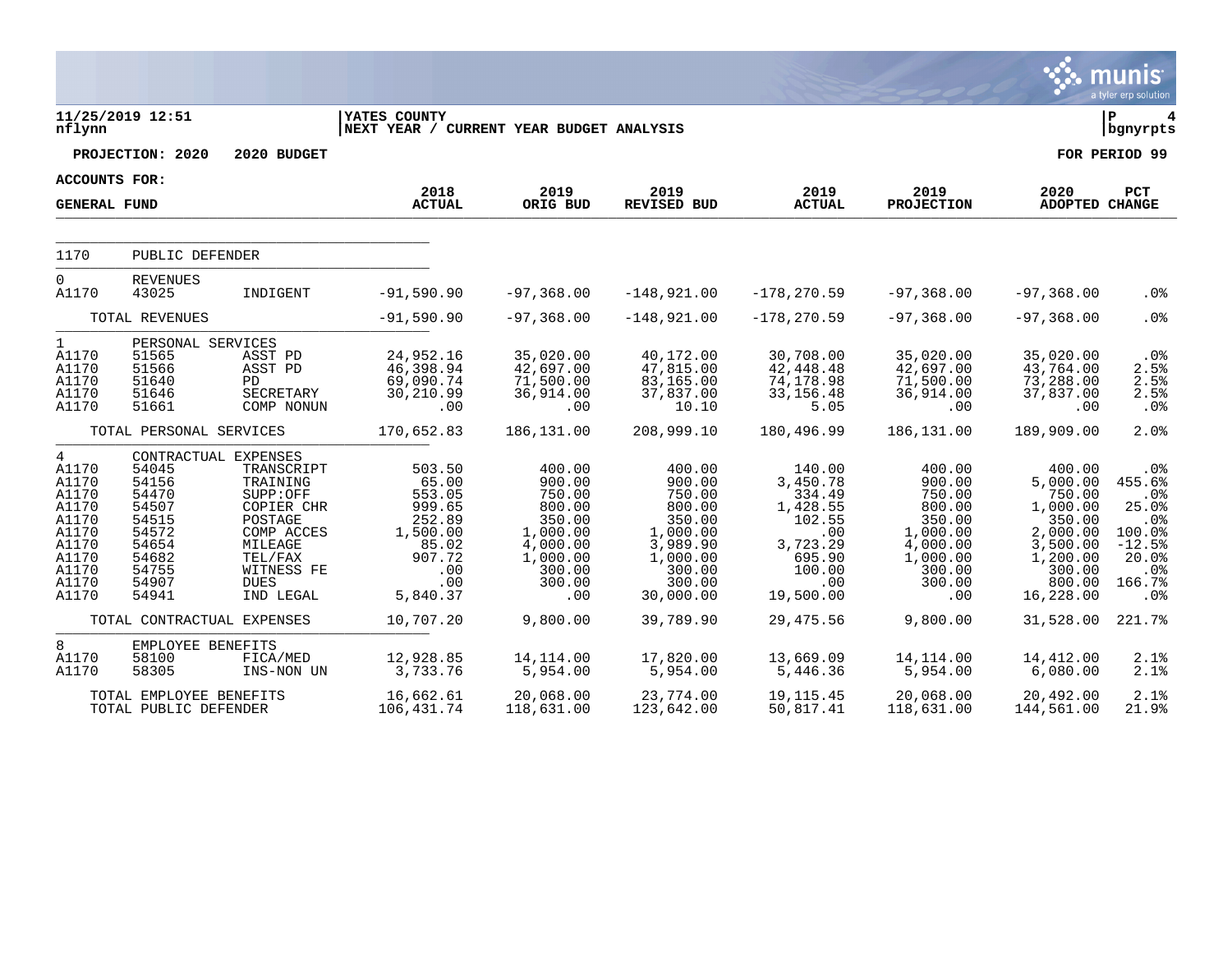|                                                                                                          |                                                                                                                |                                                                                                                          |                                                                                           |                                                                                                    |                                                                                                    |                                                                                             |                                                                                                    |                                                                                                    | munis<br>a tyler erp solution                                                                              |
|----------------------------------------------------------------------------------------------------------|----------------------------------------------------------------------------------------------------------------|--------------------------------------------------------------------------------------------------------------------------|-------------------------------------------------------------------------------------------|----------------------------------------------------------------------------------------------------|----------------------------------------------------------------------------------------------------|---------------------------------------------------------------------------------------------|----------------------------------------------------------------------------------------------------|----------------------------------------------------------------------------------------------------|------------------------------------------------------------------------------------------------------------|
| nflynn                                                                                                   | 11/25/2019 12:51                                                                                               |                                                                                                                          | YATES COUNTY<br>NEXT YEAR / CURRENT YEAR BUDGET ANALYSIS                                  |                                                                                                    |                                                                                                    |                                                                                             |                                                                                                    |                                                                                                    | lР<br>5<br>  bgnyrpts                                                                                      |
|                                                                                                          | PROJECTION: 2020                                                                                               | 2020 BUDGET                                                                                                              |                                                                                           |                                                                                                    |                                                                                                    |                                                                                             |                                                                                                    |                                                                                                    | FOR PERIOD 99                                                                                              |
| <b>ACCOUNTS FOR:</b>                                                                                     |                                                                                                                |                                                                                                                          | 2018                                                                                      |                                                                                                    |                                                                                                    |                                                                                             |                                                                                                    |                                                                                                    |                                                                                                            |
| <b>GENERAL FUND</b>                                                                                      |                                                                                                                |                                                                                                                          | <b>ACTUAL</b>                                                                             | 2019<br>ORIG BUD                                                                                   | 2019<br><b>REVISED BUD</b>                                                                         | 2019<br><b>ACTUAL</b>                                                                       | 2019<br><b>PROJECTION</b>                                                                          | 2020<br>ADOPTED CHANGE                                                                             | PCT                                                                                                        |
| 1171                                                                                                     | CONFLICT DEFENDER                                                                                              |                                                                                                                          |                                                                                           |                                                                                                    |                                                                                                    |                                                                                             |                                                                                                    |                                                                                                    |                                                                                                            |
| $\overline{0}$<br>A1171                                                                                  | <b>REVENUES</b><br>43025                                                                                       | INDIGENT                                                                                                                 | .00                                                                                       | .00                                                                                                | $-15, 775.27$                                                                                      | .00                                                                                         | .00                                                                                                | $-1,620.00$                                                                                        | .0%                                                                                                        |
|                                                                                                          | TOTAL REVENUES                                                                                                 |                                                                                                                          | .00                                                                                       | .00                                                                                                | $-15, 775.27$                                                                                      | .00                                                                                         | .00                                                                                                | $-1,620.00$                                                                                        | .0%                                                                                                        |
| $\mathbf{1}$<br>A1171<br>A1171                                                                           | PERSONAL SERVICES<br>51642<br>51646                                                                            | CONFL DEF<br>SECRETARY                                                                                                   | 47,989.03<br>8,099.87                                                                     | 47,989.00<br>8,100.00                                                                              | 58,385.47<br>12,595.43                                                                             | 52,354.72<br>11,577.42                                                                      | 47,989.00<br>8,100.00                                                                              | 49,189.00<br>8,303.00                                                                              | 2.5%<br>2.5%                                                                                               |
|                                                                                                          | TOTAL PERSONAL SERVICES                                                                                        |                                                                                                                          | 56,088.90                                                                                 | 56,089.00                                                                                          | 70,980.90                                                                                          | 63,932.14                                                                                   | 56,089.00                                                                                          | 57,492.00                                                                                          | 2.5%                                                                                                       |
| 2<br>A1171                                                                                               | EOUIPMENT<br>52110                                                                                             | FURNITURE                                                                                                                | 149.99                                                                                    | .00                                                                                                | .00                                                                                                | .00                                                                                         | .00                                                                                                | .00                                                                                                | .0%                                                                                                        |
|                                                                                                          | TOTAL EQUIPMENT                                                                                                |                                                                                                                          | 149.99                                                                                    | .00                                                                                                | .00                                                                                                | .00                                                                                         | .00                                                                                                | .00                                                                                                | .0%                                                                                                        |
| $\overline{4}$<br>A1171<br>A1171<br>A1171<br>A1171<br>A1171<br>A1171<br>A1171<br>A1171<br>A1171<br>A1171 | CONTRACTUAL EXPENSES<br>54045<br>54156<br>54470<br>54515<br>54516<br>54572<br>54654<br>54682<br>54755<br>54916 | TRANSCRIPT<br>TRAINING<br>SUPP:OFF<br>POSTAGE<br>PRINTING<br>COMP ACCES<br>MILEAGE<br>TEL/FAX<br>WITNESS FE<br>PUBLICATN | .00<br>250.00<br>106.41<br>165.33<br>292.20<br>746.69<br>507.83<br>158.60<br>89.94<br>.00 | 200.00<br>750.00<br>250.00<br>250.00<br>300.00<br>1,000.00<br>400.00<br>200.00<br>200.00<br>550.00 | 200.00<br>750.00<br>250.00<br>250.00<br>300.00<br>1,000.00<br>400.00<br>200.00<br>200.00<br>550.00 | 75.00<br>225.00<br>432.47<br>118.65<br>643.46<br>560.01<br>403.45<br>155.50<br>.00<br>37.41 | 200.00<br>750.00<br>250.00<br>250.00<br>300.00<br>1,000.00<br>400.00<br>200.00<br>200.00<br>550.00 | 150.00<br>750.00<br>500.00<br>200.00<br>300.00<br>2,075.00<br>400.00<br>240.00<br>150.00<br>100.00 | $-25.0%$<br>.0%<br>100.0%<br>$-20.0%$<br>.0 <sub>8</sub><br>107.5%<br>.0%<br>20.0%<br>$-25.0%$<br>$-81.8%$ |
|                                                                                                          | TOTAL CONTRACTUAL EXPENSES                                                                                     |                                                                                                                          | 2,317.00                                                                                  | 4,100.00                                                                                           | 4,100.00                                                                                           | 2,650.95                                                                                    | 4,100.00                                                                                           | 4,865.00                                                                                           | 18.7%                                                                                                      |
| 8<br>A1171                                                                                               | EMPLOYEE BENEFITS<br>58100                                                                                     | FICA/MED                                                                                                                 | 4,290.84                                                                                  | 4,291.00                                                                                           | 6,685.37                                                                                           | 4,890.78                                                                                    | 4,291.00                                                                                           | 4,399.00                                                                                           | 2.5%                                                                                                       |
|                                                                                                          | TOTAL EMPLOYEE BENEFITS<br>TOTAL CONFLICT DEFENDER                                                             |                                                                                                                          | 4,290.84<br>62,846.73                                                                     | 4,291.00<br>64,480.00                                                                              | 6,685.37<br>65,991.00                                                                              | 4,890.78<br>71,473.87                                                                       | 4,291.00<br>64,480.00                                                                              | 4,399.00<br>65,136.00                                                                              | 2.5%<br>1.0%                                                                                               |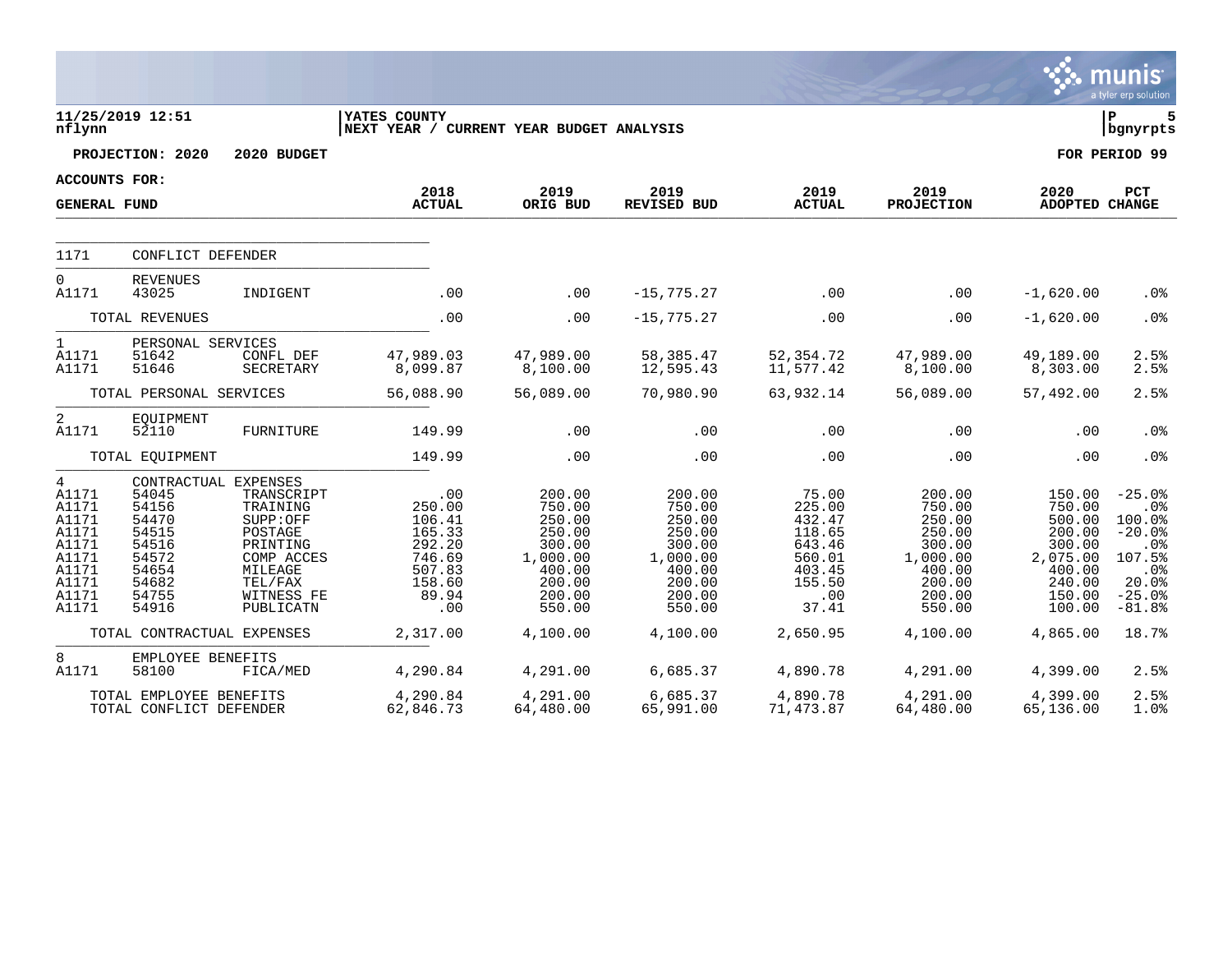|                                                     |                                                          |                                               |                                                          |                                         |                                               |                                          |                                         |                                          | <b>munis</b><br>a tyler erp solution        |
|-----------------------------------------------------|----------------------------------------------------------|-----------------------------------------------|----------------------------------------------------------|-----------------------------------------|-----------------------------------------------|------------------------------------------|-----------------------------------------|------------------------------------------|---------------------------------------------|
| nflynn                                              | 11/25/2019 12:51                                         |                                               | YATES COUNTY<br>NEXT YEAR / CURRENT YEAR BUDGET ANALYSIS |                                         |                                               |                                          |                                         |                                          | P<br>6<br>bgnyrpts                          |
|                                                     | PROJECTION: 2020                                         | 2020 BUDGET                                   |                                                          |                                         |                                               |                                          |                                         |                                          | FOR PERIOD 99                               |
| ACCOUNTS FOR:<br><b>GENERAL FUND</b>                |                                                          |                                               | 2018<br><b>ACTUAL</b>                                    | 2019<br>ORIG BUD                        | 2019<br><b>REVISED BUD</b>                    | 2019<br><b>ACTUAL</b>                    | 2019<br><b>PROJECTION</b>               | 2020<br><b>ADOPTED</b>                   | PCT<br><b>CHANGE</b>                        |
| 1172                                                | ASSIGNED COUNSEL                                         |                                               |                                                          |                                         |                                               |                                          |                                         |                                          |                                             |
| $\Omega$<br>A1172<br>A1172                          | <b>REVENUES</b><br>42413<br>43025                        | RENT-AC<br>INDIGENT                           | $-2, 395.20$<br>.00                                      | $-2,395.00$<br>.00                      | $-2,395.00$<br>$-20,000.00$                   | $-1,996.00$<br>.00                       | $-2, 395.00$<br>.00                     | $-2,395.00$<br>$-21,100.00$              | $.0\%$<br>$.0\%$                            |
|                                                     | TOTAL REVENUES                                           |                                               | $-2, 395.20$                                             | $-2,395.00$                             | $-22, 395.00$                                 | $-1,996.00$                              | $-2, 395.00$                            | $-23, 495.00$                            | 881.0%                                      |
| $4\overline{ }$<br>A1172<br>A1172<br>A1172<br>A1172 | CONTRACTUAL EXPENSES<br>54003<br>54004<br>54044<br>54929 | AC ADMIN<br>ATTY FEES<br>STENO FEES<br>AC EXP | 6,760.08<br>134,456.10<br>54.00<br>249.66                | 7,500.00<br>150,000.00<br>.00<br>500.00 | 27,500.00<br>150,000.00<br>$.00 \,$<br>500.00 | 38,250.00<br>143,019.59<br>.00<br>161.20 | 7,500.00<br>150,000.00<br>.00<br>500.00 | 13,500.00<br>185,100.00<br>.00<br>500.00 | $80.0$ $^{\circ}$<br>23.4%<br>$.0\%$<br>.0% |
|                                                     | TOTAL CONTRACTUAL EXPENSES<br>TOTAL ASSIGNED COUNSEL     |                                               | 141,519.84<br>139,124.64                                 | 158,000.00<br>155,605.00                | 178,000.00<br>155,605.00                      | 181,430.79<br>179,434.79                 | 158,000.00<br>155,605.00                | 199,100.00<br>175,605.00                 | 26.0%<br>12.9%                              |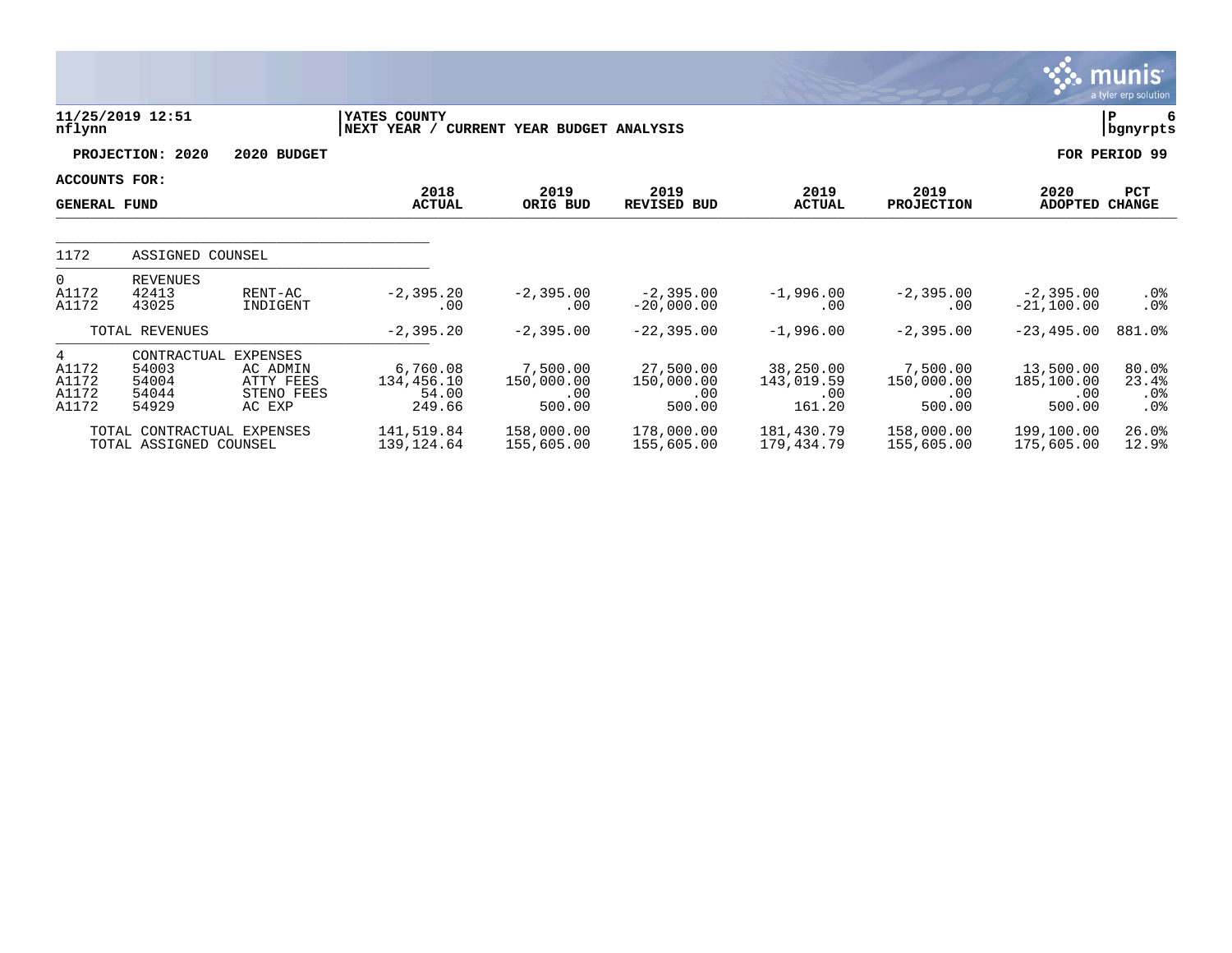|                               |                                                            |                             |                              |                            |                       |                           |                        | $\mathbb{C}$ munis<br>a tyler erp solution |
|-------------------------------|------------------------------------------------------------|-----------------------------|------------------------------|----------------------------|-----------------------|---------------------------|------------------------|--------------------------------------------|
| nflynn                        | 11/25/2019 12:51                                           | YATES COUNTY<br>NEXT YEAR / | CURRENT YEAR BUDGET ANALYSIS |                            |                       |                           |                        | 7<br>P<br>  bgnyrpts                       |
|                               | PROJECTION: 2020<br>2020 BUDGET                            |                             |                              |                            |                       |                           |                        | FOR PERIOD 99                              |
| ACCOUNTS FOR:<br>GENERAL FUND |                                                            | 2018<br><b>ACTUAL</b>       | 2019<br>ORIG BUD             | 2019<br><b>REVISED BUD</b> | 2019<br><b>ACTUAL</b> | 2019<br><b>PROJECTION</b> | 2020<br><b>ADOPTED</b> | <b>PCT</b><br><b>CHANGE</b>                |
| 1180                          | JUSTICES AND CONSTABLES                                    |                             |                              |                            |                       |                           |                        |                                            |
| $4^{\circ}$<br>A1180          | CONTRACTUAL EXPENSES<br>54706<br>CT TWN&VIL                | 880.00                      | 840.00                       | 840.00                     | 420.00                | 840.00                    | 480.00                 | $-42.9%$                                   |
|                               | TOTAL CONTRACTUAL EXPENSES<br>TOTAL JUSTICES AND CONSTABLE | 880.00<br>880.00            | 840.00<br>840.00             | 840.00<br>840.00           | 420.00<br>420.00      | 840.00<br>840.00          | 480.00<br>480.00       | $-42.9%$<br>$-42.9%$                       |

**SOF**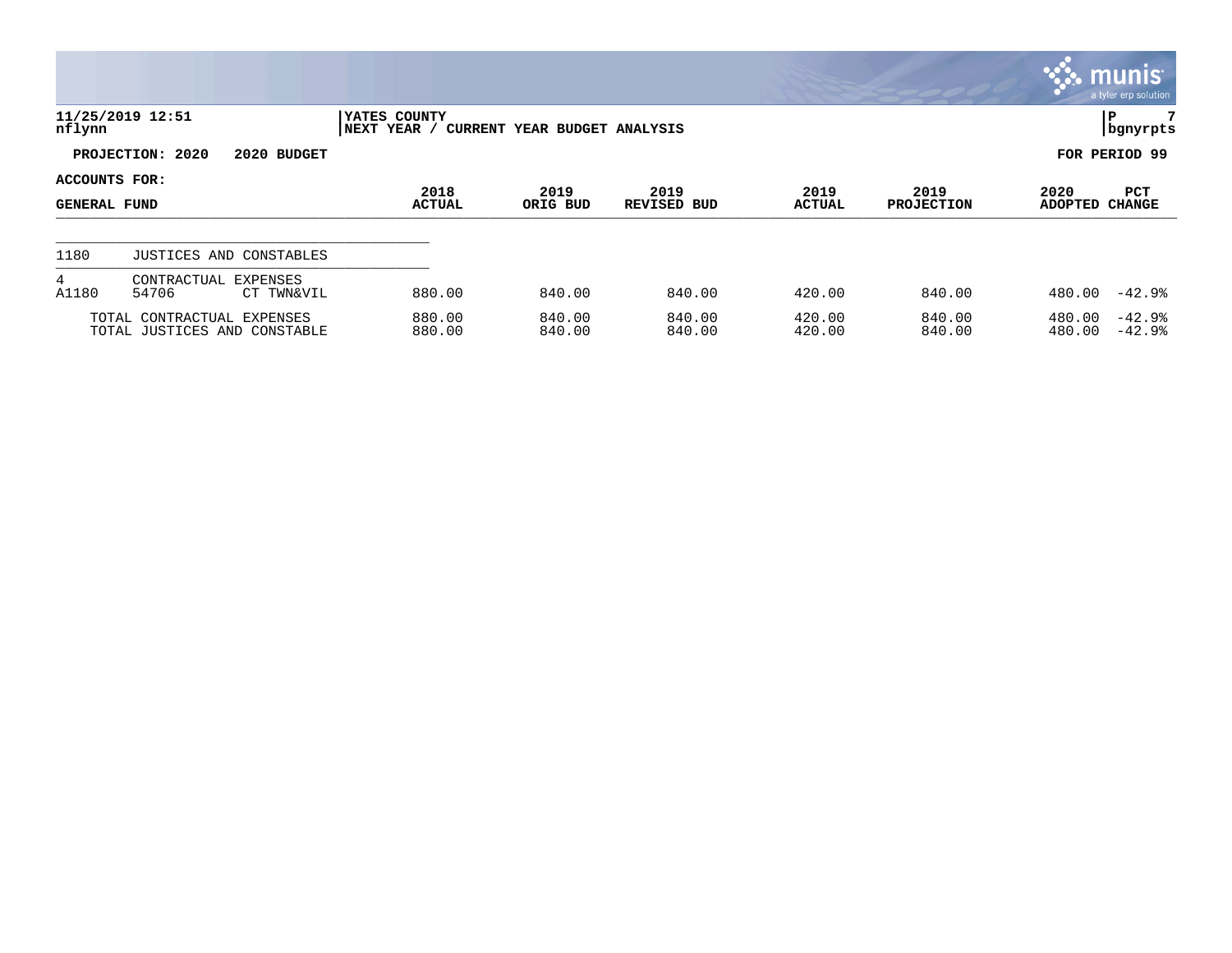|                                                |                                                                                       |                                                                 |                                                          |                                                       |                                                     |                                                        |                                                       |                                                        | munis<br>a tyler erp solution                      |
|------------------------------------------------|---------------------------------------------------------------------------------------|-----------------------------------------------------------------|----------------------------------------------------------|-------------------------------------------------------|-----------------------------------------------------|--------------------------------------------------------|-------------------------------------------------------|--------------------------------------------------------|----------------------------------------------------|
| nflynn                                         | 11/25/2019 12:51                                                                      |                                                                 | YATES COUNTY<br>NEXT YEAR / CURRENT YEAR BUDGET ANALYSIS |                                                       |                                                     |                                                        |                                                       |                                                        | lР<br>  bgnyrpts                                   |
|                                                | PROJECTION: 2020                                                                      | 2020 BUDGET                                                     |                                                          |                                                       |                                                     |                                                        |                                                       |                                                        | FOR PERIOD 99                                      |
| ACCOUNTS FOR:<br><b>GENERAL FUND</b>           |                                                                                       |                                                                 | 2018<br><b>ACTUAL</b>                                    | 2019<br>ORIG BUD                                      | 2019<br><b>REVISED BUD</b>                          | 2019<br><b>ACTUAL</b>                                  | 2019<br><b>PROJECTION</b>                             | 2020<br><b>ADOPTED</b>                                 | PCT<br><b>CHANGE</b>                               |
| 1185                                           |                                                                                       | MED EXAMINERS & CORONERS                                        |                                                          |                                                       |                                                     |                                                        |                                                       |                                                        |                                                    |
| 1<br>A1185                                     | PERSONAL SERVICES<br>51983                                                            | CORONER                                                         | 4,700.00                                                 | 4,000.00                                              | 4,000.00                                            | 3,400.00                                               | 4,000.00                                              | 5,000.00                                               | 25.0%                                              |
|                                                | TOTAL PERSONAL SERVICES                                                               |                                                                 | 4,700.00                                                 | 4,000.00                                              | 4,000.00                                            | 3,400.00                                               | 4,000.00                                              | 5,000.00                                               | 25.0%                                              |
| 4<br>A1185<br>A1185<br>A1185<br>A1185<br>A1185 | CONTRACTUAL EXPENSES<br>54006<br>54008<br>54023<br>54156<br>54660                     | AUTOPSIES<br>BODY REMOV<br>HOSP CHRGS<br>TRAINING<br>TRAVEL EXP | 16, 413. 48<br>925.00<br>15,750.00<br>200.00<br>517.93   | 14,500.00<br>1,000.00<br>8,500.00<br>350.00<br>550.00 | 15,145.00<br>680.94<br>8,500.00<br>350.00<br>224.06 | 21,345.00<br>1,155.94<br>11,030.09<br>110.00<br>227.08 | 18,750.00<br>1,000.00<br>8,500.00<br>350.00<br>550.00 | 20,000.00<br>1,000.00<br>15,000.00<br>350.00<br>550.00 | 37.9%<br>$.0\%$<br>76.5%<br>.0%<br>.0 <sub>8</sub> |
|                                                | TOTAL CONTRACTUAL EXPENSES                                                            |                                                                 | 33,806.41                                                | 24,900.00                                             | 24,900.00                                           | 33,868.11                                              | 29,150.00                                             | 36,900.00                                              | 48.2%                                              |
| 8<br>A1185                                     | EMPLOYEE BENEFITS<br>58100<br>TOTAL EMPLOYEE BENEFITS<br>TOTAL MED EXAMINERS & CORONE | FICA/MED                                                        | 357.09<br>357.09<br>38,863.50                            | 306.00<br>306.00<br>29,206.00                         | 306.00<br>306.00<br>29,206.00                       | 237.84<br>237.84<br>37,505.95                          | 306.00<br>306.00<br>33,456.00                         | 383.00<br>383.00<br>42,283.00                          | 25.2%<br>25.2%<br>44.8%                            |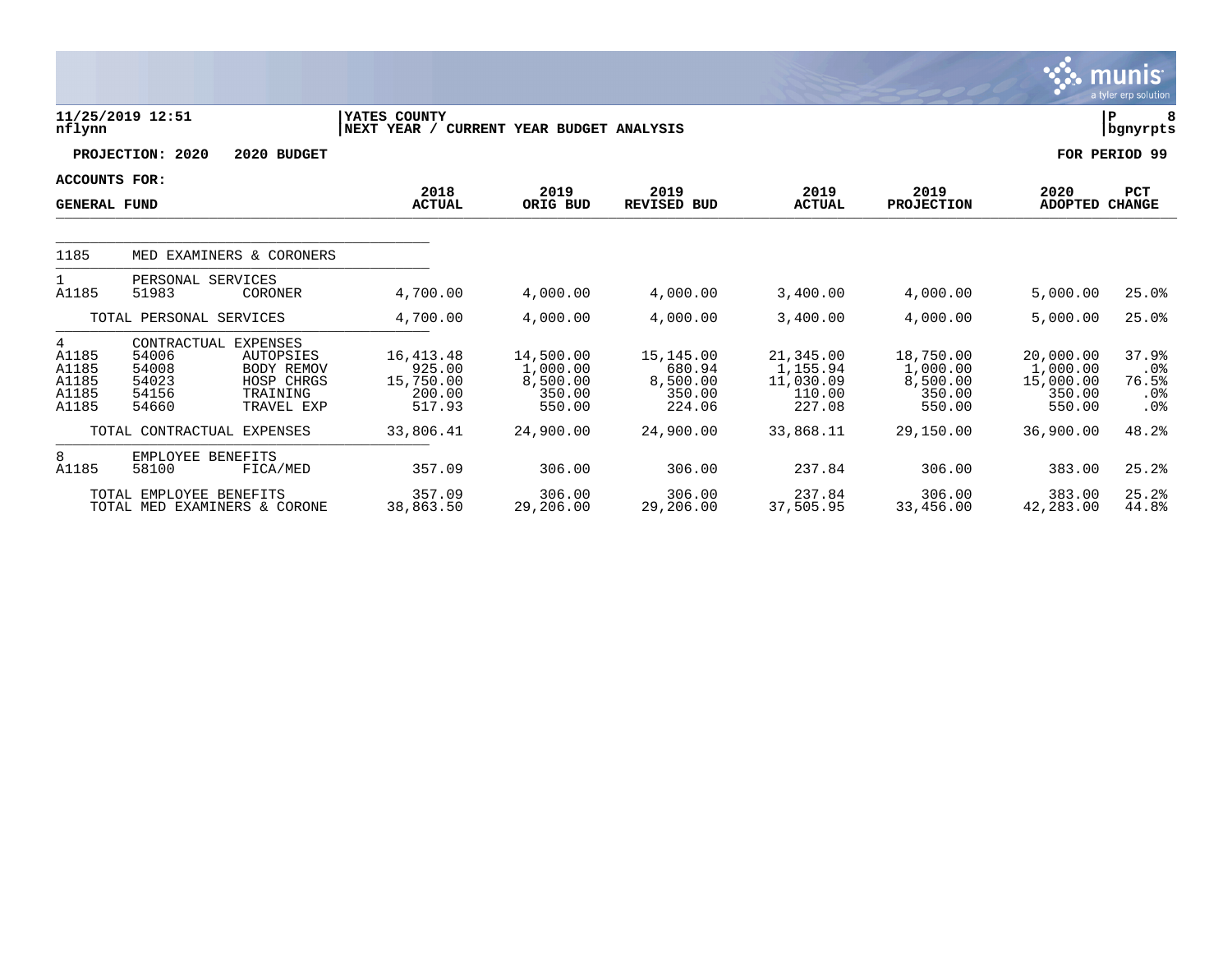|                                                                                             |                                                                                                                      |                                                                                                                                                 |                                                                                              |                                                                                                      |                                                                                                                    |                                                                                                        |                                                                                                      |                                                                                                           | munıs <sup>.</sup><br>a tyler erp solution                                                              |
|---------------------------------------------------------------------------------------------|----------------------------------------------------------------------------------------------------------------------|-------------------------------------------------------------------------------------------------------------------------------------------------|----------------------------------------------------------------------------------------------|------------------------------------------------------------------------------------------------------|--------------------------------------------------------------------------------------------------------------------|--------------------------------------------------------------------------------------------------------|------------------------------------------------------------------------------------------------------|-----------------------------------------------------------------------------------------------------------|---------------------------------------------------------------------------------------------------------|
| nflynn                                                                                      | 11/25/2019 12:51                                                                                                     |                                                                                                                                                 | YATES COUNTY<br>NEXT YEAR / CURRENT YEAR BUDGET ANALYSIS                                     |                                                                                                      |                                                                                                                    |                                                                                                        |                                                                                                      |                                                                                                           | l P<br>  bgnyrpts                                                                                       |
|                                                                                             | PROJECTION: 2020                                                                                                     | 2020 BUDGET                                                                                                                                     |                                                                                              |                                                                                                      |                                                                                                                    |                                                                                                        |                                                                                                      |                                                                                                           | FOR PERIOD 99                                                                                           |
| <b>ACCOUNTS FOR:</b>                                                                        |                                                                                                                      |                                                                                                                                                 |                                                                                              |                                                                                                      |                                                                                                                    |                                                                                                        |                                                                                                      |                                                                                                           |                                                                                                         |
| <b>GENERAL FUND</b>                                                                         |                                                                                                                      |                                                                                                                                                 | 2018<br><b>ACTUAL</b>                                                                        | 2019<br>ORIG BUD                                                                                     | 2019<br><b>REVISED BUD</b>                                                                                         | 2019<br><b>ACTUAL</b>                                                                                  | 2019<br><b>PROJECTION</b>                                                                            | 2020<br>ADOPTED CHANGE                                                                                    | PCT                                                                                                     |
| 1230                                                                                        |                                                                                                                      | COUNTY ADMINISTRATOR                                                                                                                            |                                                                                              |                                                                                                      |                                                                                                                    |                                                                                                        |                                                                                                      |                                                                                                           |                                                                                                         |
| $\mathbf{1}$<br>A1230                                                                       | PERSONAL SERVICES<br>51035                                                                                           | ADMIN                                                                                                                                           | 57,569.12                                                                                    | 100,000.00                                                                                           | 74,949.00                                                                                                          | 22,900.00                                                                                              | 100,000.00                                                                                           | 100,000.00                                                                                                | .0%                                                                                                     |
|                                                                                             | TOTAL PERSONAL SERVICES                                                                                              |                                                                                                                                                 | 57,569.12                                                                                    | 100,000.00                                                                                           | 74,949.00                                                                                                          | 22,900.00                                                                                              | 100,000.00                                                                                           | 100,000.00                                                                                                | .0%                                                                                                     |
| 4<br>A1230<br>A1230<br>A1230<br>A1230<br>A1230<br>A1230<br>A1230<br>A1230<br>A1230<br>A1230 | 54152<br>54470<br>54501<br>54507<br>54515<br>54654<br>54660<br>54676<br>54682<br>54907<br>TOTAL CONTRACTUAL EXPENSES | CONTRACTUAL EXPENSES<br>CONFERENCE<br>SUPP:OFF<br>ADV<br>COPIER CHR<br>POSTAGE<br>MILEAGE<br>TRAVEL EXP<br>UTIL: CELL<br>TEL/FAX<br><b>DUES</b> | 195.00<br>231.09<br>.00<br>219.50<br>.00<br>.00<br>15.77<br>.00<br>357.00<br>.00<br>1,018.36 | 1,600.00<br>200.00<br>.00<br>500.00<br>20.00<br>.00<br>100.00<br>.00<br>500.00<br>200.00<br>3,120.00 | 1,600.00<br>200.00<br>51.00<br>500.00<br>20.00<br>1,000.00<br>1,100.00<br>1,000.00<br>500.00<br>400.00<br>6,371.00 | 897.77<br>71.94<br>50.72<br>.05<br>18.55<br>758.06<br>722.22<br>803.98<br>193.20<br>400.00<br>3,916.49 | 1,600.00<br>200.00<br>.00<br>500.00<br>20.00<br>.00<br>100.00<br>.00<br>500.00<br>200.00<br>3,120.00 | 1,100.00<br>200.00<br>.00<br>.00<br>20.00<br>325.00<br>600.00<br>1,000.00<br>480.00<br>400.00<br>4,125.00 | $-31.3%$<br>$.0\%$<br>.0%<br>$-100.0$ %<br>.0%<br>.0%<br>500.0%<br>$.0\%$<br>$-4.0%$<br>100.0%<br>32.2% |
| 8<br>A1230<br>A1230                                                                         | EMPLOYEE BENEFITS<br>58100<br>58305<br>TOTAL EMPLOYEE BENEFITS                                                       | FICA/MED<br>INS-NON UN                                                                                                                          | 4,250.08<br>2,987.04                                                                         | 7,207.00<br>17,403.00                                                                                | 7,207.00<br>17,403.00                                                                                              | 1,729.63<br>1,280.31<br>3,009.94                                                                       | 7,207.00<br>17,403.00                                                                                | 7,207.00<br>17,402.00                                                                                     | $.0\%$<br>$.0\%$                                                                                        |
|                                                                                             | TOTAL COUNTY ADMINISTRATOR                                                                                           |                                                                                                                                                 | 7,237.12<br>65,824.60                                                                        | 24,610.00<br>127,730.00                                                                              | 24,610.00<br>105,930.00                                                                                            | 29,826.43                                                                                              | 24,610.00<br>127,730.00                                                                              | 24,609.00<br>128,734.00                                                                                   | $.0\%$<br>.8%                                                                                           |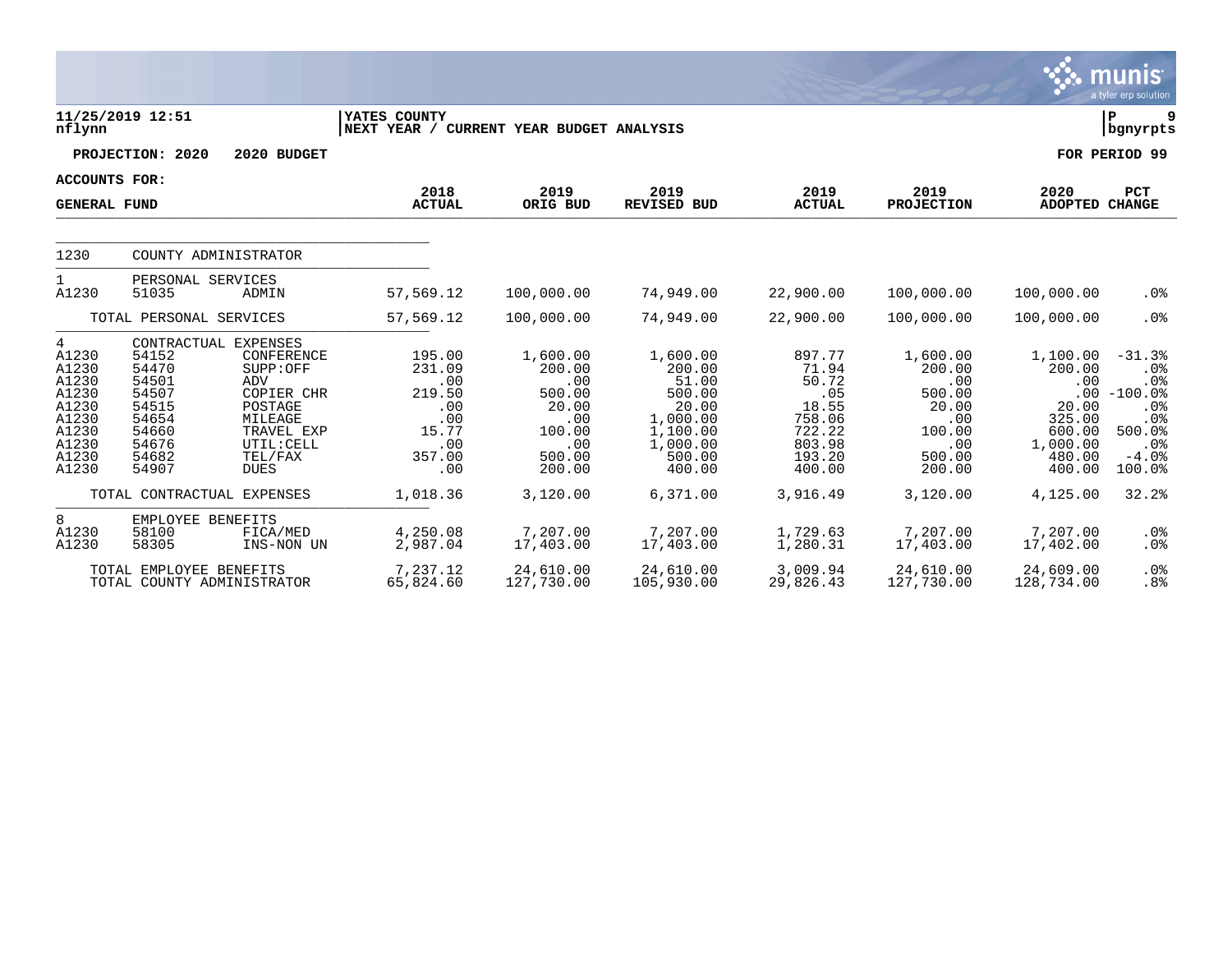|                                                                                                          |                                                                                                                |                                                                                                                                      |                                                                                                          |                                                                                                          |                                                                                                             |                                                                                                           |                                                                                                          |                                                                                                             | nis<br>mu<br>a tyler erp solution                                                                    |
|----------------------------------------------------------------------------------------------------------|----------------------------------------------------------------------------------------------------------------|--------------------------------------------------------------------------------------------------------------------------------------|----------------------------------------------------------------------------------------------------------|----------------------------------------------------------------------------------------------------------|-------------------------------------------------------------------------------------------------------------|-----------------------------------------------------------------------------------------------------------|----------------------------------------------------------------------------------------------------------|-------------------------------------------------------------------------------------------------------------|------------------------------------------------------------------------------------------------------|
| nflynn                                                                                                   | 11/25/2019 12:51                                                                                               |                                                                                                                                      | YATES COUNTY<br>NEXT YEAR / CURRENT YEAR BUDGET ANALYSIS                                                 |                                                                                                          |                                                                                                             |                                                                                                           |                                                                                                          |                                                                                                             | 10<br>P<br>bgnyrpts                                                                                  |
|                                                                                                          | PROJECTION: 2020                                                                                               | 2020 BUDGET                                                                                                                          |                                                                                                          |                                                                                                          |                                                                                                             |                                                                                                           |                                                                                                          |                                                                                                             | FOR PERIOD 99                                                                                        |
| ACCOUNTS FOR:                                                                                            |                                                                                                                |                                                                                                                                      |                                                                                                          |                                                                                                          |                                                                                                             |                                                                                                           |                                                                                                          |                                                                                                             |                                                                                                      |
| <b>GENERAL FUND</b>                                                                                      |                                                                                                                |                                                                                                                                      | 2018<br><b>ACTUAL</b>                                                                                    | 2019<br>ORIG BUD                                                                                         | 2019<br><b>REVISED BUD</b>                                                                                  | 2019<br><b>ACTUAL</b>                                                                                     | 2019<br><b>PROJECTION</b>                                                                                | 2020<br>ADOPTED CHANGE                                                                                      | PCT                                                                                                  |
| 1325                                                                                                     | TREASURER                                                                                                      |                                                                                                                                      |                                                                                                          |                                                                                                          |                                                                                                             |                                                                                                           |                                                                                                          |                                                                                                             |                                                                                                      |
| 0                                                                                                        | <b>REVENUES</b>                                                                                                |                                                                                                                                      |                                                                                                          |                                                                                                          |                                                                                                             |                                                                                                           |                                                                                                          |                                                                                                             |                                                                                                      |
| A1325<br>A1325<br>A1325<br>A1325                                                                         | 41090<br>41233<br>42401<br>42412                                                                               | INT & PEN-<br>TREAS FEES<br><b>INT</b><br>RENT-TASC                                                                                  | $-331, 281.62$<br>$-39,671.03$<br>$-66, 150.63$<br>$-10,612.00$                                          | $-350,000.00$<br>$-38,000.00$<br>$-50,000.00$<br>$-10,824.00$                                            | $-350,000.00$<br>$-38,000.00$<br>$-50,000.00$<br>$-10,824.00$                                               | $-323, 112.15$<br>$-26, 196.78$<br>$-77,708.38$<br>.00                                                    | $-350,000.00$<br>$-38,000.00$<br>$-50,000.00$<br>$-10,824.00$                                            | $-345,000.00$<br>$-34,000.00$<br>$-75,000.00$<br>$-11,041.00$                                               | $-1.4%$<br>$-10.5%$<br>50.0%<br>2.0%                                                                 |
|                                                                                                          | TOTAL REVENUES                                                                                                 |                                                                                                                                      | $-447, 715.28$                                                                                           | $-448,824.00$                                                                                            | $-448,824.00$                                                                                               | $-427,017.31$                                                                                             | $-448,824.00$                                                                                            | $-465,041.00$                                                                                               | 3.6%                                                                                                 |
| $\mathbf{1}$<br>A1325<br>A1325<br>A1325<br>A1325<br>A1325<br>A1325<br>A1325<br>A1325                     | PERSONAL SERVICES<br>51030<br>51121<br>51124<br>51237<br>51270<br>51509<br>51651<br>51961                      | TREASURER<br>DEP TREAS<br>DEPUTY ADD<br>PR SPEC<br>SR ACT<br>COMP CSEA<br>SR ACT PT<br>35-40 HRS                                     | 74,208.04<br>47,048.14<br>.00<br>42, 222. 11<br>36,613.08<br>178.56<br>.00<br>346.65                     | 74,209.00<br>47,048.00<br>.00<br>43,081.00<br>37,344.00<br>.00<br>.00<br>500.00                          | 76,065.00<br>48,225.00<br>5,800.00<br>43,081.00<br>37, 344.00<br>3.00<br>16,000.00<br>500.00                | 66,738.16<br>42,771.19<br>5,057.57<br>37,798.81<br>32,765.32<br>3.00<br>13,000.50<br>47.16                | 74,209.00<br>47,048.00<br>.00<br>43,081.00<br>37, 344.00<br>.00<br>.00<br>500.00                         | 76,065.00<br>48,225.00<br>6,000.00<br>44,108.00<br>38,239.00<br>.00<br>16,443.00<br>500.00                  | 2.5%<br>2.5%<br>.0%<br>2.4%<br>2.4%<br>.0%<br>.0%<br>.0%                                             |
|                                                                                                          | TOTAL PERSONAL SERVICES                                                                                        |                                                                                                                                      | 200,616.58                                                                                               | 202,182.00                                                                                               | 227,018.00                                                                                                  | 198,181.71                                                                                                | 202,182.00                                                                                               | 229,580.00                                                                                                  | 13.6%                                                                                                |
| $\overline{4}$<br>A1325<br>A1325<br>A1325<br>A1325<br>A1325<br>A1325<br>A1325<br>A1325<br>A1325<br>A1325 | CONTRACTUAL EXPENSES<br>54005<br>54011<br>54152<br>54470<br>54507<br>54515<br>54576<br>54654<br>54660<br>54682 | <b>AUDIT FEES</b><br>CONSULTANT<br>CONFERENCE<br>SUPP:OFF<br>COPIER CHR<br>POSTAGE<br>COMP SFT A<br>MILEAGE<br>TRAVEL EXP<br>TEL/FAX | 26,136.00<br>3,850.00<br>645.00<br>5,431.28<br>.60<br>2,528.47<br>22,109.84<br>.00<br>1,260.92<br>660.70 | 26,755.00<br>5,500.00<br>845.00<br>5,000.00<br>.00<br>3,300.00<br>42,421.00<br>.00<br>2,100.00<br>650.00 | 26,755.00<br>5,500.00<br>845.00<br>4,914.00<br>1.00<br>3,300.00<br>42,421.00<br>82.00<br>2,100.00<br>650.00 | 26,469.60<br>3,700.00<br>990.00<br>3,922.44<br>.45<br>2,316.20<br>40,797.54<br>167.04<br>931.47<br>521.50 | 26,755.00<br>5,500.00<br>845.00<br>5,000.00<br>.00<br>3,300.00<br>42,421.00<br>.00<br>2,100.00<br>650.00 | 27,023.00<br>11,000.00<br>485.00<br>4,750.00<br>.00<br>3,300.00<br>44,731.00<br>.00<br>1,210.00<br>1,440.00 | 1.0%<br>100.0%<br>$-42.6%$<br>$-5.0%$<br>.0 <sub>8</sub><br>.0%<br>5.4%<br>.0%<br>$-42.4%$<br>121.5% |
| A1325                                                                                                    | 54907                                                                                                          | <b>DUES</b>                                                                                                                          | 100.00                                                                                                   | 100.00                                                                                                   | 100.00                                                                                                      | 100.00                                                                                                    | 100.00                                                                                                   | 100.00                                                                                                      | .0 <sub>8</sub>                                                                                      |
|                                                                                                          | TOTAL CONTRACTUAL EXPENSES                                                                                     |                                                                                                                                      | 62,722.81                                                                                                | 86,671.00                                                                                                | 86,668.00                                                                                                   | 79,916.24                                                                                                 | 86,671.00                                                                                                | 94,039.00                                                                                                   | 8.5%                                                                                                 |
| 8<br>A1325<br>A1325<br>A1325                                                                             | EMPLOYEE BENEFITS<br>58100<br>58303<br>58305                                                                   | FICA/MED<br>INS-CSEA<br>INS-NON UN                                                                                                   | 14,137.05<br>23,576.88<br>18,357.94                                                                      | 14,755.00<br>23,995.00<br>18,621.00                                                                      | 14,988.00<br>23,995.00<br>18,621.00                                                                         | 14,083.59<br>21,994.50<br>15,725.15                                                                       | 14,755.00<br>23,995.00<br>18,621.00                                                                      | 16,851.00<br>23,994.00<br>18,620.00                                                                         | 14.2%<br>.0%<br>.0%                                                                                  |
|                                                                                                          | TOTAL EMPLOYEE BENEFITS<br>TOTAL TREASURER                                                                     |                                                                                                                                      | 56,071.87<br>$-128, 304.02$                                                                              | 57,371.00<br>-102,600.00                                                                                 | 57,604.00<br>-77,534.00                                                                                     | 51,803.24<br>$-97, 116.12$                                                                                | 57,371.00<br>$-102,600.00$                                                                               | 59,465.00<br>$-81,957.00$                                                                                   | 3.6%<br>$-20.1%$                                                                                     |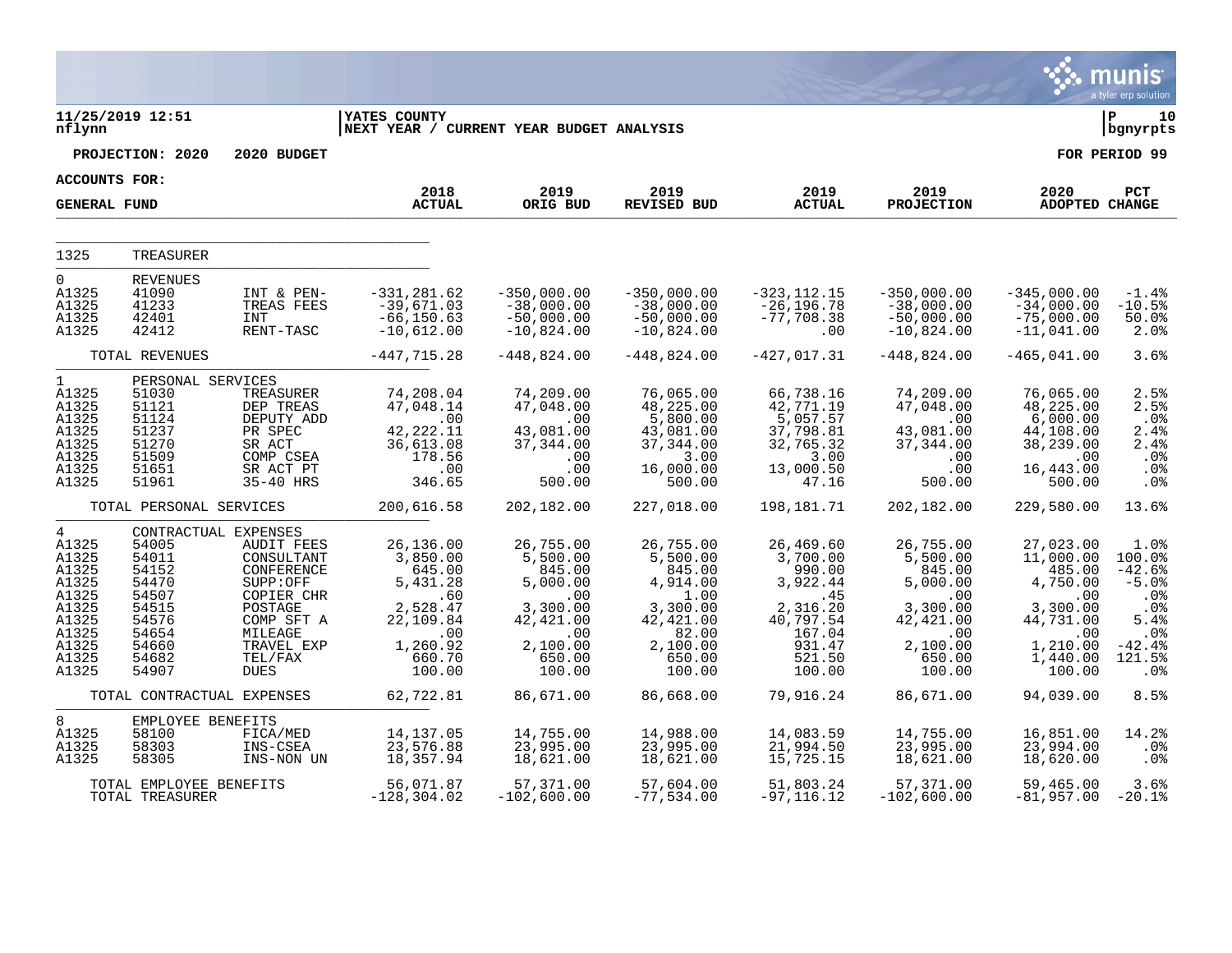|                                      |                                                 |                             |                              |                       |                       |                           |                       | <b>munis</b><br>a tyler erp solution |
|--------------------------------------|-------------------------------------------------|-----------------------------|------------------------------|-----------------------|-----------------------|---------------------------|-----------------------|--------------------------------------|
| nflynn                               | 11/25/2019 12:51                                | YATES COUNTY<br>NEXT YEAR / | CURRENT YEAR BUDGET ANALYSIS |                       |                       |                           | P                     | 11<br>bgnyrpts                       |
|                                      | PROJECTION: 2020<br>2020 BUDGET                 |                             |                              |                       |                       |                           |                       | FOR PERIOD 99                        |
| ACCOUNTS FOR:<br><b>GENERAL FUND</b> |                                                 | 2018<br><b>ACTUAL</b>       | 2019<br>ORIG BUD             | 2019<br>REVISED BUD   | 2019<br><b>ACTUAL</b> | 2019<br><b>PROJECTION</b> | 2020<br>ADOPTED       | PCT<br><b>CHANGE</b>                 |
| 1340                                 | <b>BUDGET OFFICER</b>                           |                             |                              |                       |                       |                           |                       |                                      |
|                                      |                                                 |                             |                              |                       |                       |                           |                       |                                      |
| A1340                                | PERSONAL SERVICES<br>51575<br>BUDGET OFF        | 12,749.39                   | 12,750.00                    | 13,069.00             | 11,468.66             | 12,750.00                 | 13,069.00             | 2.5%                                 |
|                                      | TOTAL PERSONAL SERVICES                         | 12,749.39                   | 12,750.00                    | 13,069.00             | 11,468.66             | 12,750.00                 | 13,069.00             | 2.5%                                 |
| 8<br>A1340                           | EMPLOYEE BENEFITS<br>58100<br>FICA/MED          | 959.38                      | 976.00                       | 1,001.00              | 866.29                | 976.00                    | 1,000.00              | 2.5%                                 |
|                                      | TOTAL EMPLOYEE BENEFITS<br>TOTAL BUDGET OFFICER | 959.38<br>13,708.77         | 976.00<br>13,726.00          | 1,001.00<br>14,070.00 | 866.29<br>12,334.95   | 976.00<br>13,726.00       | 1,000.00<br>14,069.00 | 2.5%<br>2.5%                         |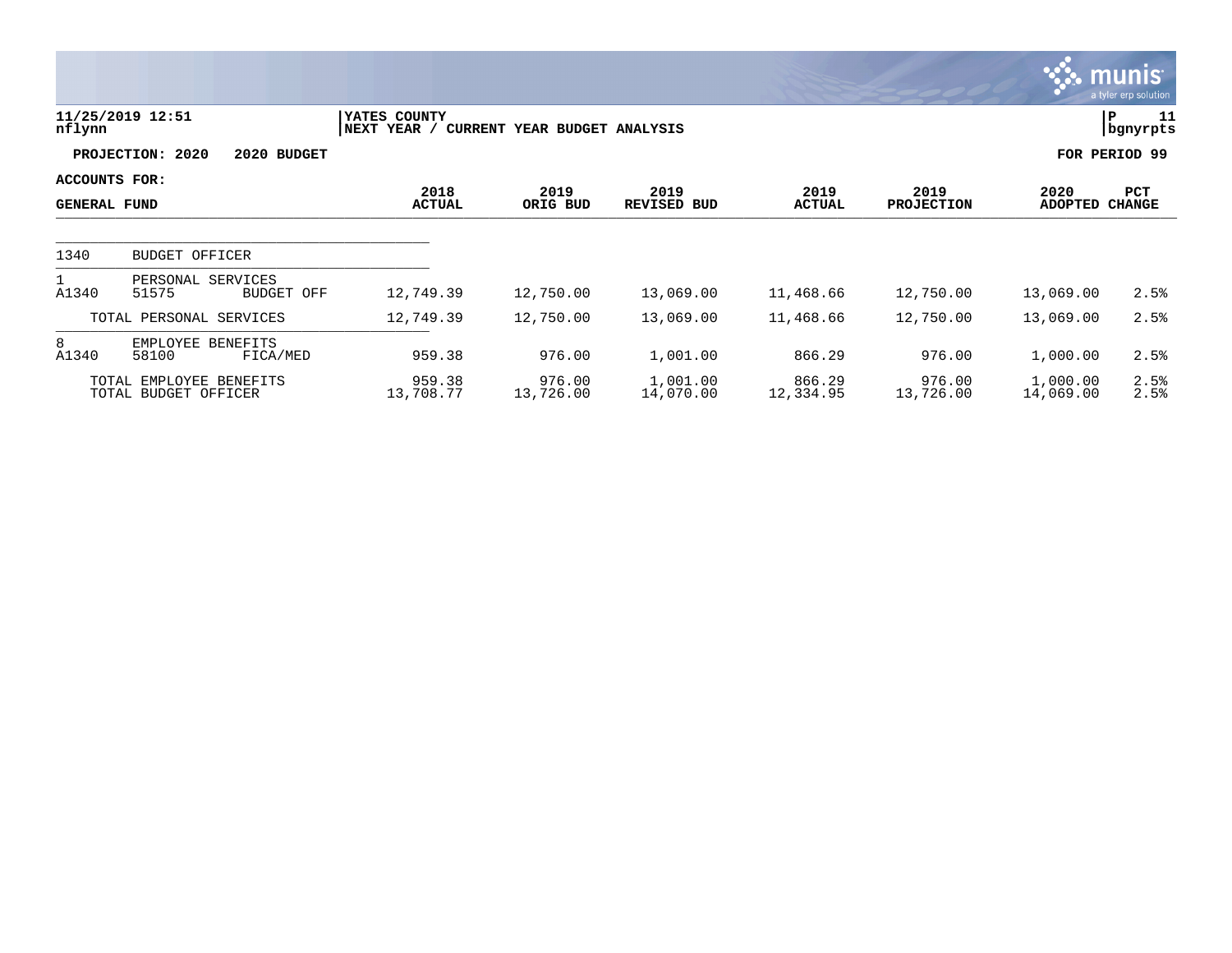|                                                                                                                                                                                           |                                                                                                                                                                                                 |                                                                                                                                                                                                                                                    |                                                                                                                                                                                               |                                                                                                                                                                                                           |                                                                                                                                                                                                       |                                                                                                                                                                                           |                                                                                                                                                                                                           |                                                                                                                                                                             | munis<br>a tyler erp solution                                                                                                                                                                                 |
|-------------------------------------------------------------------------------------------------------------------------------------------------------------------------------------------|-------------------------------------------------------------------------------------------------------------------------------------------------------------------------------------------------|----------------------------------------------------------------------------------------------------------------------------------------------------------------------------------------------------------------------------------------------------|-----------------------------------------------------------------------------------------------------------------------------------------------------------------------------------------------|-----------------------------------------------------------------------------------------------------------------------------------------------------------------------------------------------------------|-------------------------------------------------------------------------------------------------------------------------------------------------------------------------------------------------------|-------------------------------------------------------------------------------------------------------------------------------------------------------------------------------------------|-----------------------------------------------------------------------------------------------------------------------------------------------------------------------------------------------------------|-----------------------------------------------------------------------------------------------------------------------------------------------------------------------------|---------------------------------------------------------------------------------------------------------------------------------------------------------------------------------------------------------------|
| nflynn                                                                                                                                                                                    | 11/25/2019 12:51                                                                                                                                                                                |                                                                                                                                                                                                                                                    | <b>IYATES COUNTY</b><br>NEXT YEAR / CURRENT YEAR BUDGET ANALYSIS                                                                                                                              |                                                                                                                                                                                                           |                                                                                                                                                                                                       |                                                                                                                                                                                           |                                                                                                                                                                                                           |                                                                                                                                                                             | ∣ P<br>12<br>  bgnyrpts                                                                                                                                                                                       |
|                                                                                                                                                                                           | PROJECTION: 2020                                                                                                                                                                                | 2020 BUDGET                                                                                                                                                                                                                                        |                                                                                                                                                                                               |                                                                                                                                                                                                           |                                                                                                                                                                                                       |                                                                                                                                                                                           |                                                                                                                                                                                                           |                                                                                                                                                                             | FOR PERIOD 99                                                                                                                                                                                                 |
| ACCOUNTS FOR:                                                                                                                                                                             |                                                                                                                                                                                                 |                                                                                                                                                                                                                                                    |                                                                                                                                                                                               |                                                                                                                                                                                                           |                                                                                                                                                                                                       |                                                                                                                                                                                           |                                                                                                                                                                                                           |                                                                                                                                                                             |                                                                                                                                                                                                               |
| <b>GENERAL FUND</b>                                                                                                                                                                       |                                                                                                                                                                                                 |                                                                                                                                                                                                                                                    | 2018<br><b>ACTUAL</b>                                                                                                                                                                         | 2019<br>ORIG BUD                                                                                                                                                                                          | 2019<br>REVISED BUD                                                                                                                                                                                   | 2019<br><b>ACTUAL</b>                                                                                                                                                                     | 2019<br><b>PROJECTION</b>                                                                                                                                                                                 | 2020<br><b>ADOPTED CHANGE</b>                                                                                                                                               | PCT                                                                                                                                                                                                           |
| 1355                                                                                                                                                                                      | REAL PROPERTY                                                                                                                                                                                   |                                                                                                                                                                                                                                                    |                                                                                                                                                                                               |                                                                                                                                                                                                           |                                                                                                                                                                                                       |                                                                                                                                                                                           |                                                                                                                                                                                                           |                                                                                                                                                                             |                                                                                                                                                                                                               |
| $\overline{0}$<br>A1355<br>A1355<br>A1355                                                                                                                                                 | <b>REVENUES</b><br>41250<br>42701<br>43089                                                                                                                                                      | RP FEES<br>PR YR RFND<br>OTHER                                                                                                                                                                                                                     | $-35,979.35$<br>.00<br>.00                                                                                                                                                                    | $-29,745.00$<br>.00<br>$.00$                                                                                                                                                                              | $-29,745.00$<br>.00<br>$.00$                                                                                                                                                                          | $-35,591.58$<br>-261.16<br>$-933.71$                                                                                                                                                      | $-29,745.00$<br>.00<br>.00                                                                                                                                                                                | $-32,000.00$<br>.00<br>.00                                                                                                                                                  | 7.6%<br>.0%<br>.0%                                                                                                                                                                                            |
|                                                                                                                                                                                           | TOTAL REVENUES                                                                                                                                                                                  |                                                                                                                                                                                                                                                    | $-35,979.35$                                                                                                                                                                                  | $-29,745.00$                                                                                                                                                                                              | $-29,745.00$                                                                                                                                                                                          | $-36,786.45$                                                                                                                                                                              | $-29,745.00$                                                                                                                                                                                              | $-32,000.00$                                                                                                                                                                | 7.6%                                                                                                                                                                                                          |
| $1 \quad$<br>A1355<br>A1355<br>A1355<br>A1355<br>A1355                                                                                                                                    | PERSONAL SERVICES<br>51060<br>51220<br>51271<br>51651<br>51999                                                                                                                                  | DIR RP<br>CLERK<br>SR ACT<br>TECH TEMP<br>TM TECH                                                                                                                                                                                                  | 61,400.35<br>4,169.12<br>24,859.59<br>$\overline{\phantom{0}}$ . 00<br>51,905.12                                                                                                              | 63,500.00<br>$\sim 00$<br>34,709.00<br>.00<br>52,947.00                                                                                                                                                   | 63,500.00<br>$\sim$ $ \sim$ 00<br>34,709.00<br>$\overline{\phantom{0}}$ .00<br>52,947.00                                                                                                              | 57,889.81<br>$\sim$ 00<br>30,408.01<br>.00<br>46, 454.95                                                                                                                                  | 63,500.00<br>$\overline{00}$<br>34,709.00<br>.00<br>52,947.00                                                                                                                                             | 67,500.00<br>.00<br>36, 354.00<br>8,098.00<br>49,383.00                                                                                                                     | 6.3%<br>.0%<br>4.7%<br>.0%<br>$-6.7%$                                                                                                                                                                         |
|                                                                                                                                                                                           | TOTAL PERSONAL SERVICES                                                                                                                                                                         |                                                                                                                                                                                                                                                    | 142,334.18                                                                                                                                                                                    | 151,156.00                                                                                                                                                                                                | 151,156.00                                                                                                                                                                                            | 134,752.77                                                                                                                                                                                | 151,156.00                                                                                                                                                                                                | 161,335.00                                                                                                                                                                  | 6.7%                                                                                                                                                                                                          |
| $\overline{4}$<br>A1355<br>A1355<br>A1355<br>A1355<br>A1355<br>A1355<br>A1355<br>A1355<br>A1355<br>A1355<br>A1355<br>A1355<br>A1355<br>A1355<br>A1355<br>A1355<br>A1355<br>A1355<br>A1355 | CONTRACTUAL EXPENSES<br>54152<br>54156<br>54407<br>54408<br>54426<br>54470<br>54507<br>54515<br>54516<br>54571<br>54575<br>54653<br>54654<br>54660<br>54682<br>54763<br>54907<br>54916<br>54964 | CONFERENCE<br>TRAINING<br>EQUIP AGRE<br>EQ MAINT<br>MAP MAINT<br>SUPP:OFF<br>COPIER CHR<br>POSTAGE<br>PRINTING<br>COMP SOFT<br>SOFT MAINT<br>GASOLINE<br>MILEAGE<br>TRAVEL EXP<br>TEL/FAX<br>PICTOMETRY<br><b>DUES</b><br>PUBLICATN<br>LEASE: DATA | 175.00<br>1,275.00<br>415.00<br>898.07<br>712.50<br>2,679.25<br>343.30<br>71.29<br>.00<br>7,603.41<br>800.00<br>13.47<br>1,171.72<br>501.66<br>856.50<br>21,746.00<br>345.00<br>736.00<br>.00 | 200.00<br>2,550.00<br>1,000.00<br>500.00<br>750.00<br>2,700.00<br>500.00<br>100.00<br>1,200.00<br>7,700.00<br>500.00<br>50.00<br>1,100.00<br>1,100.00<br>900.00<br>21,750.00<br>275.00<br>500.00<br>40.00 | 200.00<br>2,480.00<br>999.01<br>500.00<br>750.00<br>2,700.00<br>500.00<br>100.00<br>1,200.00<br>7,700.00<br>500.00<br>.00<br>1,235.00<br>1,085.00<br>900.00<br>21,750.99<br>275.00<br>500.00<br>40.00 | 150.00<br>2,075.00<br>915.54<br>94.50<br>.00<br>2,307.64<br>416.45<br>61.98<br>762.79<br>7,500.00<br>500.00<br>.00<br>1,231.33<br>725.44<br>620.00<br>21,750.99<br>40.00<br>559.00<br>.00 | 200.00<br>2,550.00<br>1,000.00<br>500.00<br>750.00<br>2,700.00<br>500.00<br>100.00<br>1,200.00<br>7,700.00<br>500.00<br>50.00<br>1,100.00<br>1,100.00<br>900.00<br>21,750.00<br>275.00<br>950.00<br>40.00 | 225.00<br>2,525.00<br>1,000.00<br>500.00<br>750.00<br>2,700.00<br>500.00<br>100.00<br>8,000.00 1500.0%<br>1,100.00<br>1,100.00<br>1,200.00<br>19,000.00<br>315.00<br>500.00 | 12.5%<br>$-1.0%$<br>.0%<br>.0%<br>.0 <sub>8</sub><br>.0%<br>.0 <sup>8</sup><br>.0%<br>$.00 - 100.0$<br>$.00 - 100.0%$<br>$.00 - 100.0%$<br>.0%<br>.0%<br>33.3%<br>$-12.6%$<br>14.5%<br>.0%<br>$.00$ $-100.0%$ |
|                                                                                                                                                                                           | TOTAL CONTRACTUAL EXPENSES                                                                                                                                                                      |                                                                                                                                                                                                                                                    | 40, 343. 17                                                                                                                                                                                   | 43,415.00                                                                                                                                                                                                 | 43,415.00                                                                                                                                                                                             | 39,710.66                                                                                                                                                                                 | 43,865.00                                                                                                                                                                                                 | 39,515.00                                                                                                                                                                   | $-9.0%$                                                                                                                                                                                                       |
| 8<br>A1355                                                                                                                                                                                | EMPLOYEE BENEFITS<br>58100                                                                                                                                                                      | FICA/MED                                                                                                                                                                                                                                           | 10,093.23                                                                                                                                                                                     | 10,845.00                                                                                                                                                                                                 | 10,845.00                                                                                                                                                                                             | 9,585.87                                                                                                                                                                                  | 10,845.00                                                                                                                                                                                                 | 11,224.00                                                                                                                                                                   | 3.5%                                                                                                                                                                                                          |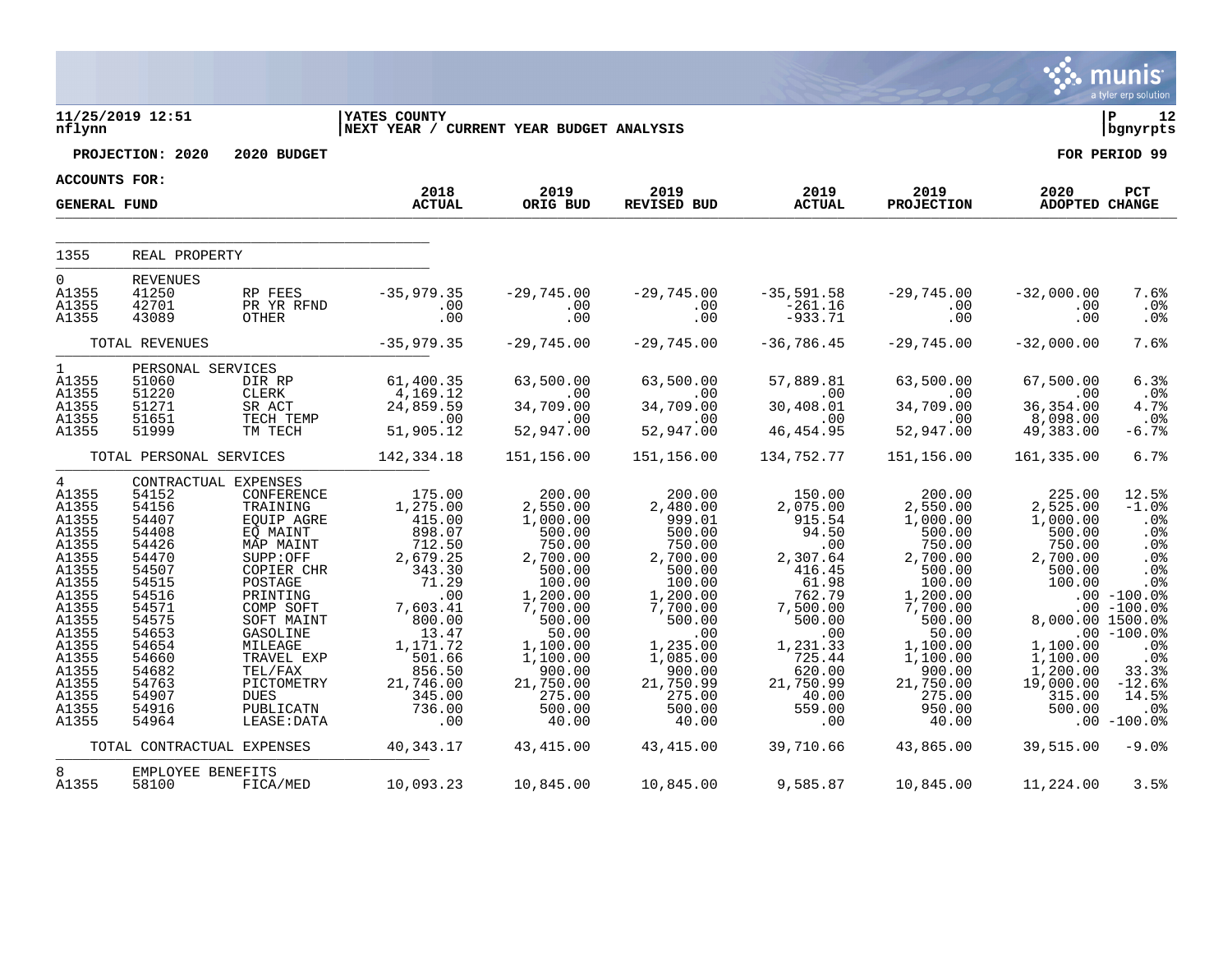

### **11/25/2019 12:51 |YATES COUNTY |P 13 nflynn |NEXT YEAR / CURRENT YEAR BUDGET ANALYSIS |bgnyrpts**

# **PROJECTION: 2020 2020 BUDGET FOR PERIOD 99**

| <b>GENERAL FUND</b>     |       |            | 2018<br><b>ACTUAL</b> | 2019<br>ORIG BUD | 2019<br>REVISED BUD | 2019<br><b>ACTUAL</b> | 2019<br><b>PROJECTION</b> | 2020<br>ADOPTED | PCT<br><b>CHANGE</b> |
|-------------------------|-------|------------|-----------------------|------------------|---------------------|-----------------------|---------------------------|-----------------|----------------------|
| A1355                   | 58303 | INS-CSEA   | 18,408.33             | 24,443.00        | 24,443.00           | 22,356.02             | 24,443.00                 | 42,423.00       | 73.6%                |
| A1355                   | 58305 | INS-NON UN | 11,325.98             | 12,160.00        | 12,160.00           | 11,146.30             | 12,160.00                 | 12,160.00       | . 0%                 |
| TOTAL EMPLOYEE BENEFITS |       | 39,827.54  | 47,448.00             | 47,448.00        | 43,088.19           | 47,448.00             | 65,807.00                 | 38.7%           |                      |
| TOTAL REAL PROPERTY     |       | 186,525.54 | 212,274.00            | 212,274.00       | 180.765.17          | 212,724.00            | 234,657.00                | 10.5%           |                      |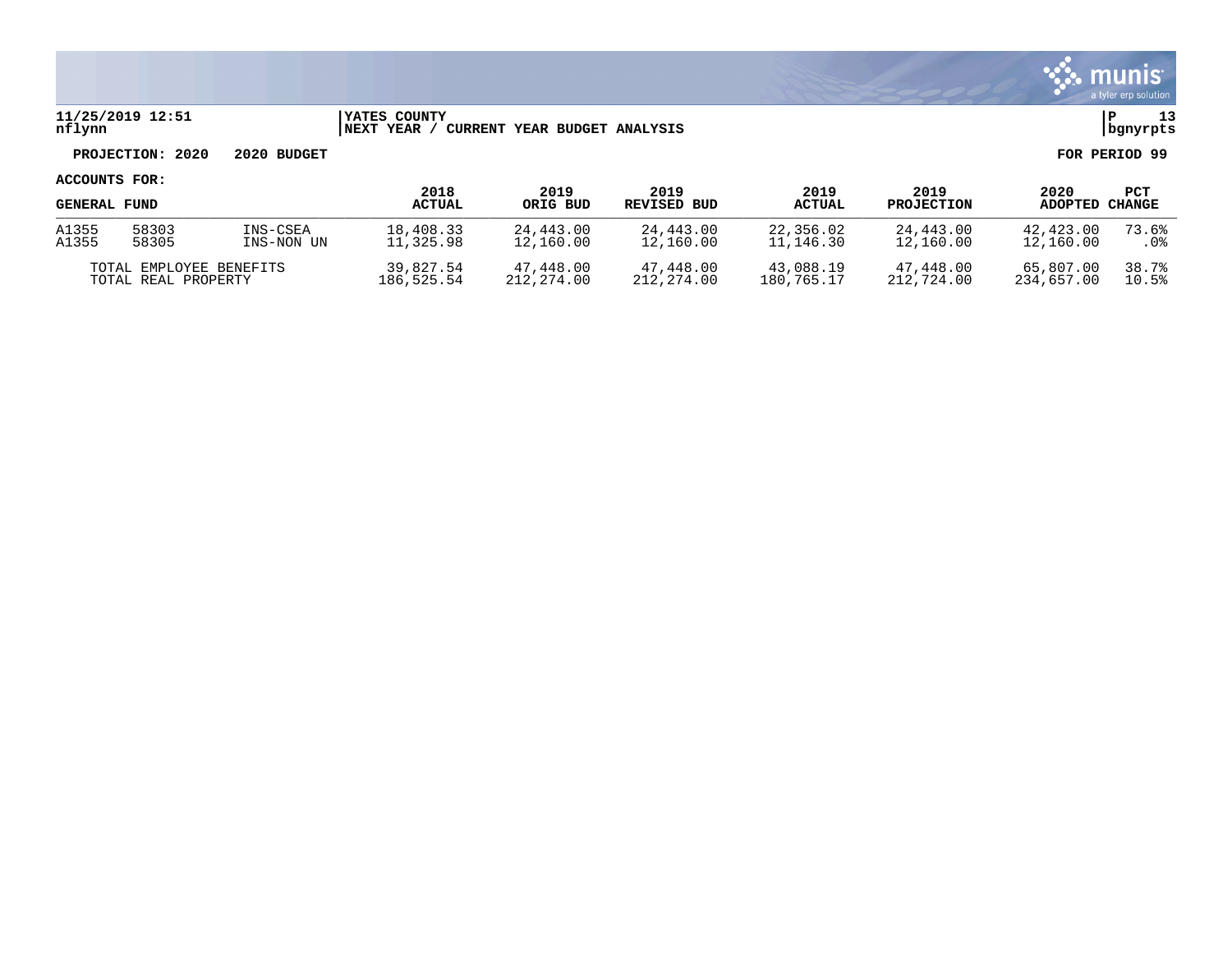|                                      |                            |                              |                             |                              |                       |                       |                           |                       | munis <sup>1</sup><br>a tyler erp solution |
|--------------------------------------|----------------------------|------------------------------|-----------------------------|------------------------------|-----------------------|-----------------------|---------------------------|-----------------------|--------------------------------------------|
| nflynn                               | 11/25/2019 12:51           |                              | YATES COUNTY<br>NEXT YEAR / | CURRENT YEAR BUDGET ANALYSIS |                       |                       |                           | PΡ                    | 14<br>bgnyrpts                             |
|                                      | <b>PROJECTION:</b><br>2020 | 2020 BUDGET                  |                             |                              |                       |                       |                           |                       | FOR PERIOD 99                              |
| ACCOUNTS FOR:<br><b>GENERAL FUND</b> |                            |                              | 2018<br><b>ACTUAL</b>       | 2019<br>ORIG BUD             | 2019<br>REVISED BUD   | 2019<br><b>ACTUAL</b> | 2019<br><b>PROJECTION</b> | 2020<br>ADOPTED       | PCT<br><b>CHANGE</b>                       |
| 1362                                 |                            | TAX ADVERTISING & EXPENSE    |                             |                              |                       |                       |                           |                       |                                            |
| $\Omega$<br>A1362                    | <b>REVENUES</b><br>41235   | TX ADV&SRC                   | $-18,002.00$                | $-17,000.00$                 | $-17,000.00$          | $-15,037.00$          | $-17,000.00$              | $-17,000.00$          | $.0\%$                                     |
|                                      | TOTAL REVENUES             |                              | $-18,002.00$                | $-17,000.00$                 | $-17,000.00$          | $-15,037.00$          | $-17,000.00$              | $-17,000.00$          | $.0\%$                                     |
| 4<br>A1362                           | CONTRACTUAL<br>54922       | EXPENSES<br>TX ENF EXP       | 11,937.10                   | 19,200.00                    | 19,200.00             | 17,529.48             | 19,200.00                 | 19,200.00             | $.0\%$                                     |
|                                      | TOTAL CONTRACTUAL EXPENSES | TOTAL TAX ADVERTISING & EXPE | 11,937.10<br>$-6,064.90$    | 19,200.00<br>2,200.00        | 19,200.00<br>2,200.00 | 17,529.48<br>2,492.48 | 19,200.00<br>2,200.00     | 19,200.00<br>2,200.00 | $.0\%$<br>$.0\%$                           |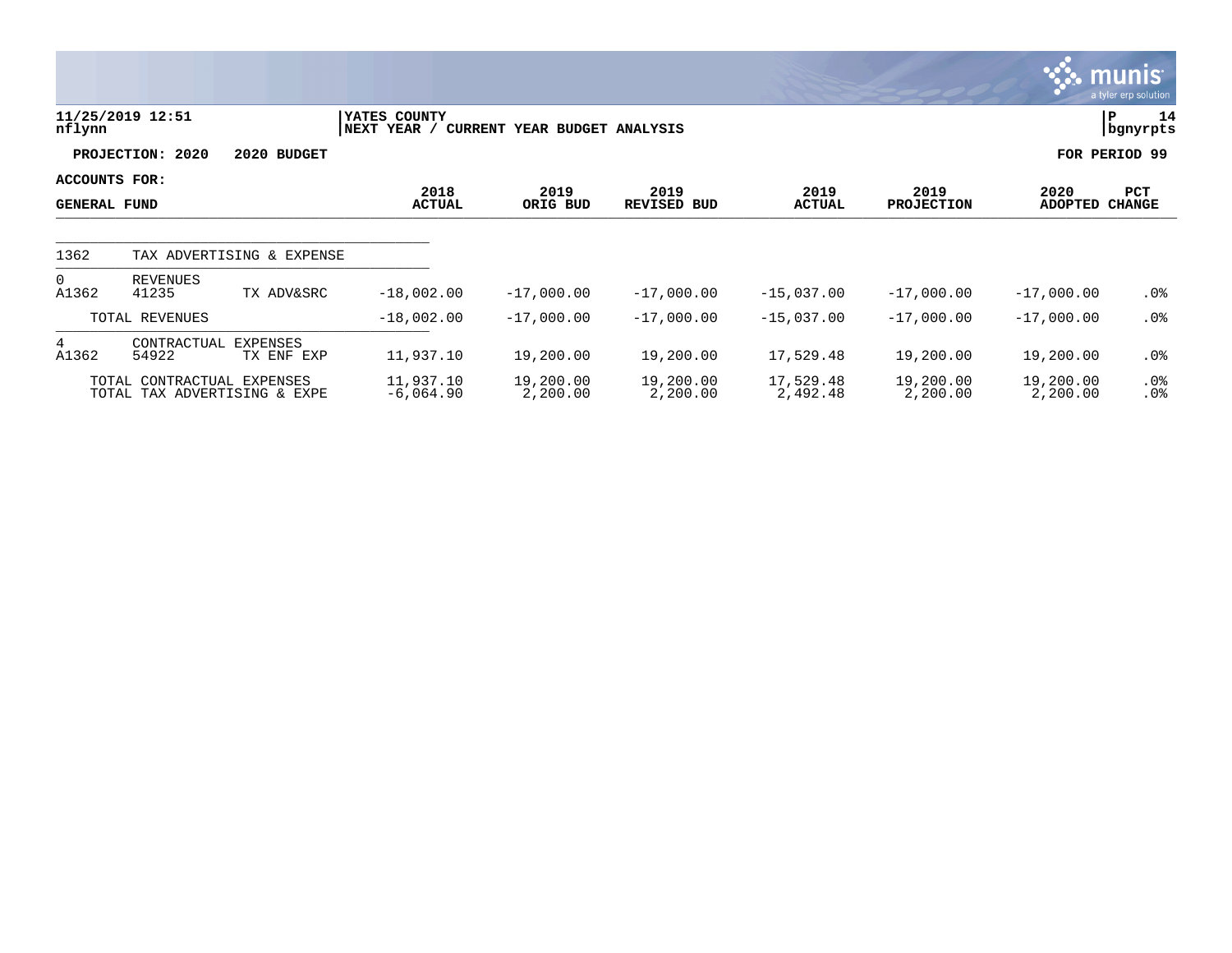|                                             |                                            |                                          |                                                                 |                             |                              |                                  |                             |                                  | munis<br>a tyler erp solution         |
|---------------------------------------------|--------------------------------------------|------------------------------------------|-----------------------------------------------------------------|-----------------------------|------------------------------|----------------------------------|-----------------------------|----------------------------------|---------------------------------------|
| nflynn                                      | 11/25/2019 12:51                           |                                          | <b>YATES COUNTY</b><br>NEXT YEAR / CURRENT YEAR BUDGET ANALYSIS |                             |                              |                                  |                             |                                  | 15<br>P<br>  bgnyrpts                 |
|                                             | PROJECTION: 2020                           | 2020 BUDGET                              |                                                                 |                             |                              |                                  |                             |                                  | FOR PERIOD 99                         |
| <b>ACCOUNTS FOR:</b><br><b>GENERAL FUND</b> |                                            |                                          | 2018<br><b>ACTUAL</b>                                           | 2019<br>ORIG BUD            | 2019<br><b>REVISED BUD</b>   | 2019<br><b>ACTUAL</b>            | 2019<br><b>PROJECTION</b>   | 2020<br><b>ADOPTED CHANGE</b>    | PCT                                   |
| 1364                                        |                                            | TAX-ACOD PROP EXPENSES                   |                                                                 |                             |                              |                                  |                             |                                  |                                       |
| $\Omega$<br>A1364<br>A1364<br>A1364         | <b>REVENUES</b><br>41051<br>42401<br>42652 | SALE TAP<br>INT-ENV CL<br>FOREST PRD     | $-172,022.60$<br>$-63.36$<br>$-3,501.18$                        | $-113,000.00$<br>.00<br>.00 | $-113,000.00$<br>.00.<br>.00 | $-43,552.79$<br>$-112.57$<br>.00 | $-113,000.00$<br>.00<br>.00 | $-100,000.00$<br>$.00 \,$<br>.00 | $-11.5%$<br>$.0\%$<br>.0 <sub>8</sub> |
|                                             | TOTAL REVENUES                             |                                          | $-175,587.14$                                                   | $-113,000.00$               | $-113,000.00$                | $-43,665.36$                     | $-113,000.00$               | $-100,000.00$                    | $-11.5%$                              |
| $4\overline{ }$<br>A1364<br>A1364           | CONTRACTUAL<br>54918<br>54936              | <b>EXPENSES</b><br>REF&TAP TX<br>CLEANUP | 3,085.44<br>4,088.74                                            | 4,000.00<br>20,000.00       | 4,000.00<br>20,000.00        | 4,127.54<br>$.00 \,$             | 4,000.00<br>20,000.00       | 4,250.00<br>20,000.00            | 6.3%<br>$.0\%$                        |
|                                             | TOTAL CONTRACTUAL EXPENSES                 | TOTAL TAX-ACOD PROP EXPENSES             | 7,174.18<br>$-168, 412.96$                                      | 24,000.00<br>$-89,000.00$   | 24,000.00<br>$-89,000.00$    | 4,127.54<br>$-39,537.82$         | 24,000.00<br>$-89,000.00$   | 24,250.00<br>$-75,750.00$        | 1.0%<br>$-14.9%$                      |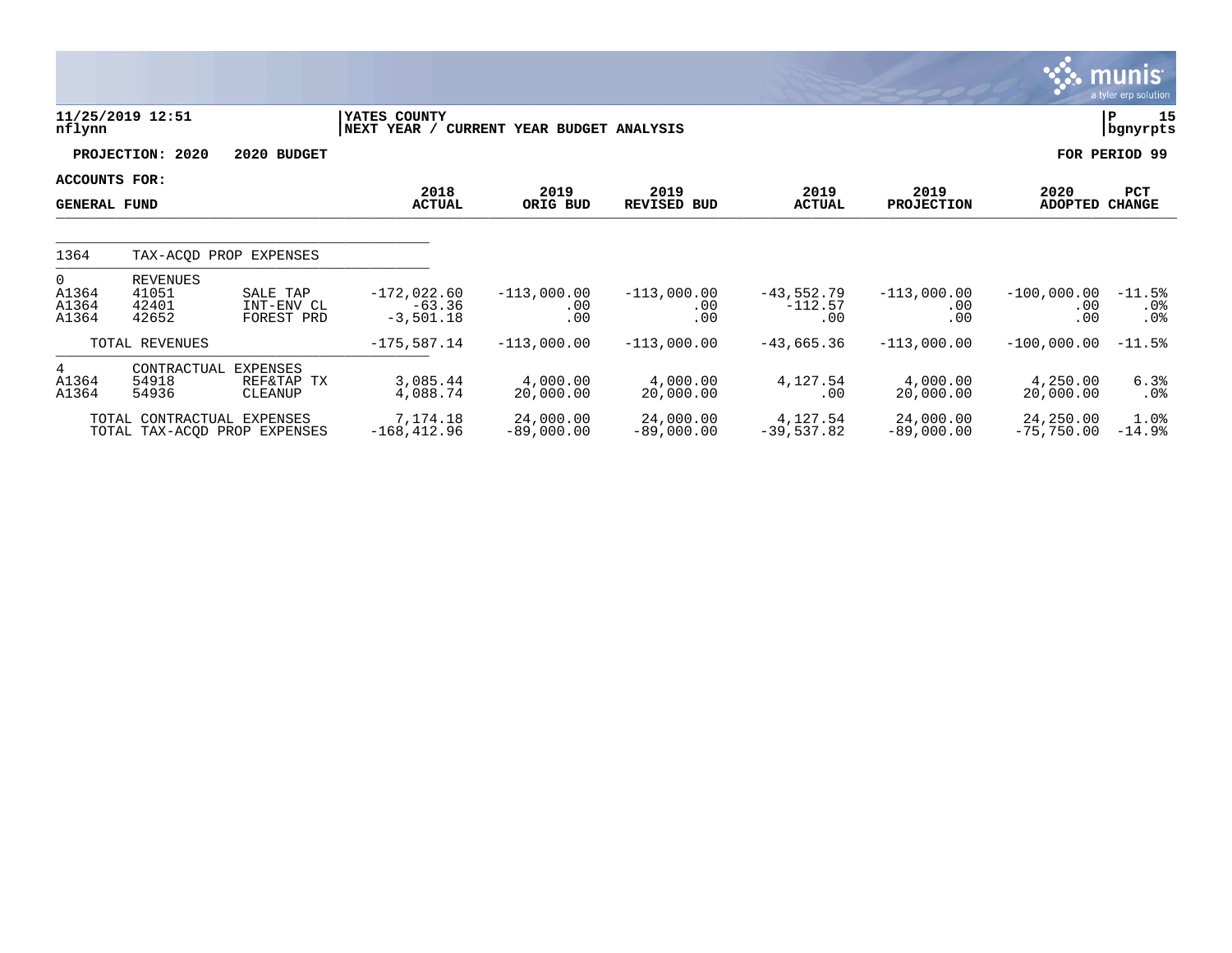|                                                                                                                    |                                                                                                                                                       |                                                                                                                                              |                                                                                                                                     |                                                                                                                                        |                                                                                                                                        |                                                                                                                                        |                                                                                                                                        |                                                                                                                                        | a tyler erp solution                                                                               |
|--------------------------------------------------------------------------------------------------------------------|-------------------------------------------------------------------------------------------------------------------------------------------------------|----------------------------------------------------------------------------------------------------------------------------------------------|-------------------------------------------------------------------------------------------------------------------------------------|----------------------------------------------------------------------------------------------------------------------------------------|----------------------------------------------------------------------------------------------------------------------------------------|----------------------------------------------------------------------------------------------------------------------------------------|----------------------------------------------------------------------------------------------------------------------------------------|----------------------------------------------------------------------------------------------------------------------------------------|----------------------------------------------------------------------------------------------------|
| nflynn                                                                                                             | 11/25/2019 12:51                                                                                                                                      |                                                                                                                                              | <b>YATES COUNTY</b><br>NEXT YEAR / CURRENT YEAR BUDGET ANALYSIS                                                                     |                                                                                                                                        |                                                                                                                                        |                                                                                                                                        |                                                                                                                                        |                                                                                                                                        | 16<br>∣ P<br>bgnyrpts                                                                              |
|                                                                                                                    | PROJECTION: 2020                                                                                                                                      | 2020 BUDGET                                                                                                                                  |                                                                                                                                     |                                                                                                                                        |                                                                                                                                        |                                                                                                                                        |                                                                                                                                        |                                                                                                                                        | FOR PERIOD 99                                                                                      |
| <b>ACCOUNTS FOR:</b>                                                                                               |                                                                                                                                                       |                                                                                                                                              |                                                                                                                                     |                                                                                                                                        |                                                                                                                                        |                                                                                                                                        |                                                                                                                                        |                                                                                                                                        |                                                                                                    |
| <b>GENERAL FUND</b>                                                                                                |                                                                                                                                                       |                                                                                                                                              | 2018<br><b>ACTUAL</b>                                                                                                               | 2019<br>ORIG BUD                                                                                                                       | 2019<br><b>REVISED BUD</b>                                                                                                             | 2019<br><b>ACTUAL</b>                                                                                                                  | 2019<br><b>PROJECTION</b>                                                                                                              | 2020<br><b>ADOPTED CHANGE</b>                                                                                                          | PCT                                                                                                |
| 1410                                                                                                               | COUNTY CLERK                                                                                                                                          |                                                                                                                                              |                                                                                                                                     |                                                                                                                                        |                                                                                                                                        |                                                                                                                                        |                                                                                                                                        |                                                                                                                                        |                                                                                                    |
| $\mathbf 0$<br>A1410<br>A1410<br>A1410<br>A1410<br>A1410                                                           | <b>REVENUES</b><br>41136<br>41255<br>42410<br>42545<br>43005                                                                                          | AUTO TAX<br>CO CLRK FE<br>RENT-CLERK<br>PISTOL PER<br>MORTG TAX                                                                              | $-153,800.64$<br>$-530,608.38$<br>$-3,000.00$<br>$-5,302.00$<br>$-256, 383.01$                                                      | $-150,000.00$<br>$-500,000.00$<br>$-3,000.00$<br>$-7,000.00$<br>$-210,000.00$                                                          | $-150,000.00$<br>$-500,000.00$<br>$-3,000.00$<br>$-7,000.00$<br>$-210,000.00$                                                          | $-120, 757.97$<br>$-439,885.96$<br>$-2,750.00$<br>$-3,763.00$<br>$-183, 450.97$                                                        | $-150,000.00$<br>$-500,000.00$<br>$-3,000.00$<br>$-7,000.00$<br>$-210,000.00$                                                          | $-145,000.00$<br>$-515,000.00$<br>$-3,000.00$<br>$-5,000.00$<br>$-195,000.00$                                                          | $-3.3%$<br>3.0%<br>.0%<br>$-28.6%$<br>$-7.1$ $8$                                                   |
|                                                                                                                    | TOTAL REVENUES                                                                                                                                        |                                                                                                                                              | $-949,094.03$                                                                                                                       | $-870,000.00$                                                                                                                          | $-870,000.00$                                                                                                                          | $-750,607.90$                                                                                                                          | $-870.000.00$                                                                                                                          | $-863,000.00$                                                                                                                          | $-.88$                                                                                             |
| $\mathbf{1}$<br>A1410<br>A1410<br>A1410<br>A1410<br>A1410<br>A1410<br>A1410<br>A1410                               | PERSONAL SERVICES<br>51005<br>51110<br>51135<br>51235<br>51236<br>51250<br>51251<br>51661                                                             | CO CLERK<br>DEP CLERK<br>MV SUPER<br>MV CASHIER<br>MV CASHIER<br>RECORD CLK<br>RECORD CLK<br>COMP NONUN                                      | 65,905.89<br>38,536.03<br>44,051.11<br>34,998.21<br>32,705.16<br>38,768.94<br>37,850.67<br>26.05                                    | 65,907.00<br>38,684.00<br>43,738.00<br>36,368.00<br>36,473.00<br>39,537.00<br>39,537.00<br>.00                                         | 67,555.00<br>39,652.00<br>44,832.00<br>36, 368.00<br>36, 473.00<br>39,537.00<br>39,537.00<br>7.00                                      | 59,272.30<br>35,076.36<br>39,481.96<br>31,892.29<br>31,997.03<br>34,688.92<br>34,688.92<br>6.01                                        | 65,907.00<br>38,684.00<br>43,738.00<br>36, 368.00<br>36, 473.00<br>39,537.00<br>39,537.00<br>.00                                       | 67,555.00<br>41,852.00<br>44,832.00<br>38,049.00<br>38,197.00<br>40,477.00<br>40,477.00<br>.00                                         | 2.5%<br>8.2%<br>2.5%<br>4.6%<br>4.7%<br>2.4%<br>2.4%<br>.0%                                        |
|                                                                                                                    | TOTAL PERSONAL SERVICES                                                                                                                               |                                                                                                                                              | 292,842.06                                                                                                                          | 300,244.00                                                                                                                             | 303,961.00                                                                                                                             | 267, 103. 79                                                                                                                           | 300,244.00                                                                                                                             | 311,439.00                                                                                                                             | 3.7%                                                                                               |
| $4\overline{ }$<br>A1410<br>A1410<br>A1410<br>A1410<br>A1410<br>A1410<br>A1410<br>A1410<br>A1410<br>A1410<br>A1410 | CONTRACTUAL EXPENSES<br>54002<br>54470<br>54471<br>54507<br>54515<br>54516<br>54660<br>54682<br>54907<br>54916<br>54964<br>TOTAL CONTRACTUAL EXPENSES | ARCHIVAL<br>SUPP:OFF<br>SUPP: PHOTO<br>COPIER CHR<br>POSTAGE<br>PRINTING<br>TRAVEL EXP<br>TEL/FAX<br><b>DUES</b><br>PUBLICATN<br>LEASE: DATA | 44,910.00<br>3,856.50<br>697.32<br>1,132.00<br>2,918.33<br>432.00<br>.00<br>1,405.10<br>225.00<br>1,844.43<br>1,183.20<br>58,603.88 | 45,540.00<br>3,000.00<br>475.00<br>1,100.00<br>2,600.00<br>450.00<br>540.00<br>1,500.00<br>225.00<br>1,900.00<br>1,200.00<br>58,530.00 | 45,024.05<br>2,993.00<br>475.00<br>1,500.00<br>2,600.00<br>517.50<br>540.00<br>1,500.00<br>225.00<br>1,900.00<br>1,248.45<br>58,523.00 | 33,682.50<br>2,296.01<br>233.78<br>1,202.50<br>2,003.69<br>517.50<br>300.00<br>1,077.10<br>225.00<br>1,471.63<br>1,248.45<br>44,258.16 | 45,540.00<br>3,000.00<br>475.00<br>1,100.00<br>2,600.00<br>450.00<br>540.00<br>1,500.00<br>225.00<br>1,900.00<br>1,200.00<br>58,530.00 | 45,540.00<br>3,300.00<br>475.00<br>1,500.00<br>2,600.00<br>600.00<br>740.00<br>2,640.00<br>225.00<br>2,100.00<br>1,350.00<br>61,070.00 | .0%<br>10.0%<br>.0%<br>36.4%<br>.0%<br>33.3%<br>37.0%<br>76.0%<br>$.0\%$<br>10.5%<br>12.5%<br>4.3% |
| 8<br>A1410<br>A1410<br>A1410                                                                                       | EMPLOYEE BENEFITS<br>58100<br>58303<br>58305                                                                                                          | FICA/MED<br>INS-CSEA<br>INS-NON UN                                                                                                           | 20,947.98<br>30,560.52<br>25,016.64                                                                                                 | 21,851.00<br>31,103.00<br>25,461.00                                                                                                    | 22,135.00<br>31,103.00<br>25,461.00                                                                                                    | 19,128.84<br>28,509.14<br>23,337.38                                                                                                    | 21,851.00<br>31,103.00<br>25,461.00                                                                                                    | 22,890.00<br>31,101.00<br>25,459.00                                                                                                    | 4.8%<br>.0%<br>$.0\%$                                                                              |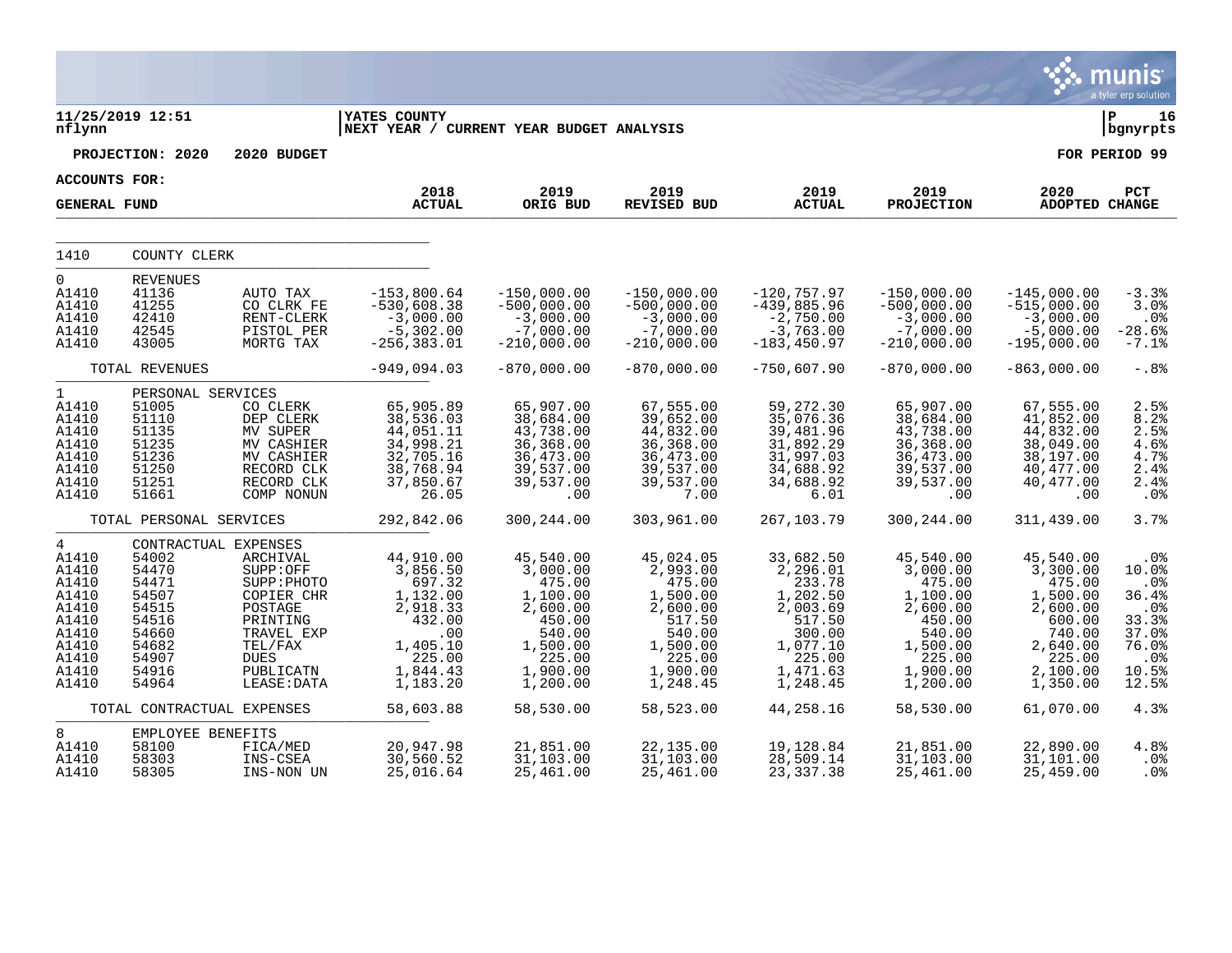|                                               |                                    |                              |                            |                             |                            |                            | $\mathbf{\ddot{.}}\mathbf{.}$ munis<br>a tyler erp solution |
|-----------------------------------------------|------------------------------------|------------------------------|----------------------------|-----------------------------|----------------------------|----------------------------|-------------------------------------------------------------|
| 11/25/2019 12:51<br>nflynn                    | <b>IYATES COUNTY</b><br>INEXT YEAR | CURRENT YEAR BUDGET ANALYSIS |                            |                             |                            |                            | 17<br>ΙP<br>bgnyrpts                                        |
| PROJECTION: 2020<br>2020 BUDGET               |                                    |                              |                            |                             |                            |                            | FOR PERIOD 99                                               |
| ACCOUNTS FOR:                                 | 2018                               | 2019                         | 2019                       | 2019                        | 2019                       |                            |                                                             |
| <b>GENERAL FUND</b>                           | <b>ACTUAL</b>                      | ORIG BUD                     | REVISED BUD                | <b>ACTUAL</b>               | <b>PROJECTION</b>          | 2020<br>ADOPTED CHANGE     | <b>PCT</b>                                                  |
| TOTAL EMPLOYEE BENEFITS<br>TOTAL COUNTY CLERK | 76,525.14<br>$-521, 122.95$        | 78,415.00<br>$-432,811.00$   | 78,699.00<br>$-428.817.00$ | 70,975.36<br>$-368, 270.59$ | 78,415.00<br>$-432,811.00$ | 79,450.00<br>$-411,041.00$ | 1.3%<br>$-5.0%$                                             |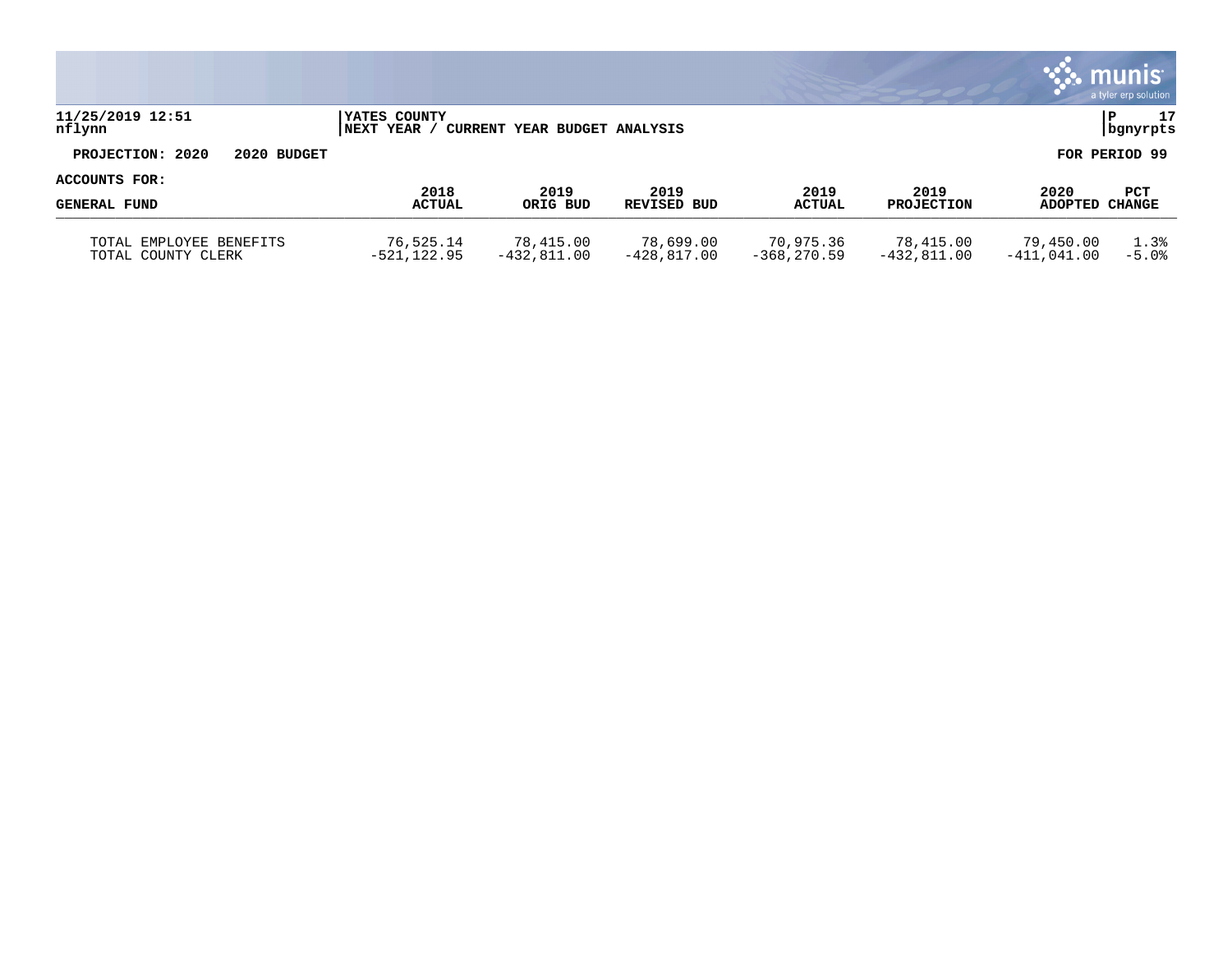|                                                                                                      |                                                                                                 |                                                                                                                                                                     |                                                                                                         |                                                                                                              |                                                                                                              |                                                                                                       |                                                                                                              |                                                                                                              | <b>munis</b><br>a tyler erp solution                                                                   |
|------------------------------------------------------------------------------------------------------|-------------------------------------------------------------------------------------------------|---------------------------------------------------------------------------------------------------------------------------------------------------------------------|---------------------------------------------------------------------------------------------------------|--------------------------------------------------------------------------------------------------------------|--------------------------------------------------------------------------------------------------------------|-------------------------------------------------------------------------------------------------------|--------------------------------------------------------------------------------------------------------------|--------------------------------------------------------------------------------------------------------------|--------------------------------------------------------------------------------------------------------|
| nflynn                                                                                               | 11/25/2019 12:51                                                                                |                                                                                                                                                                     | YATES COUNTY<br>NEXT YEAR / CURRENT YEAR BUDGET ANALYSIS                                                |                                                                                                              |                                                                                                              |                                                                                                       |                                                                                                              |                                                                                                              | lР<br>18<br>  bgnyrpts                                                                                 |
|                                                                                                      | PROJECTION: 2020                                                                                | 2020 BUDGET                                                                                                                                                         |                                                                                                         |                                                                                                              |                                                                                                              |                                                                                                       |                                                                                                              |                                                                                                              | FOR PERIOD 99                                                                                          |
| <b>ACCOUNTS FOR:</b>                                                                                 |                                                                                                 |                                                                                                                                                                     |                                                                                                         |                                                                                                              |                                                                                                              |                                                                                                       |                                                                                                              |                                                                                                              |                                                                                                        |
| <b>GENERAL FUND</b>                                                                                  |                                                                                                 |                                                                                                                                                                     | 2018<br><b>ACTUAL</b>                                                                                   | 2019<br>ORIG BUD                                                                                             | 2019<br>REVISED BUD                                                                                          | 2019<br><b>ACTUAL</b>                                                                                 | 2019<br><b>PROJECTION</b>                                                                                    | 2020<br><b>ADOPTED CHANGE</b>                                                                                | PCT                                                                                                    |
| 1420                                                                                                 | COUNTY ATTORNEY                                                                                 |                                                                                                                                                                     |                                                                                                         |                                                                                                              |                                                                                                              |                                                                                                       |                                                                                                              |                                                                                                              |                                                                                                        |
| 1<br>A1420<br>A1420                                                                                  | PERSONAL SERVICES<br>51590<br>51644                                                             | CO ATTY<br>SECR-ATTY                                                                                                                                                | 94, 365. 18<br>29, 247.40                                                                               | 94,729.00<br>29,360.00                                                                                       | 96,586.42<br>30,094.00                                                                                       | 85,555.30<br>26,516.70                                                                                | 94,729.00<br>29,360.00                                                                                       | 97,097.00<br>30,094.00                                                                                       | 2.5%<br>2.5%                                                                                           |
|                                                                                                      | TOTAL PERSONAL SERVICES                                                                         |                                                                                                                                                                     | 123,612.58                                                                                              | 124,089.00                                                                                                   | 126,680.42                                                                                                   | 112,072.00                                                                                            | 124,089.00                                                                                                   | 127,191.00                                                                                                   | 2.5%                                                                                                   |
| 4<br>A1420<br>A1420<br>A1420<br>A1420<br>A1420<br>A1420<br>A1420<br>A1420<br>A1420<br>A1420<br>A1420 | 54025<br>54152<br>54470<br>54512<br>54515<br>54654<br>54660<br>54682<br>54755<br>54907<br>54916 | CONTRACTUAL EXPENSES<br>LEGAL ASST<br>CONFERENCE<br>SUPP:OFF<br>ON LINE DA<br>POSTAGE<br>MILEAGE<br>TRAVEL EXP<br>TEL/FAX<br>WITNESS FE<br><b>DUES</b><br>PUBLICATN | 57,754.69<br>150.00<br>394.45<br>2,188.00<br>78.22<br>.00<br>171.14<br>344.80<br>.00<br>254.00<br>97.30 | 45,000.00<br>200.00<br>385.00<br>2,350.00<br>100.00<br>200.00<br>.00<br>340.00<br>150.00<br>300.00<br>300.00 | 45,000.00<br>200.00<br>385.00<br>2,350.00<br>100.00<br>200.00<br>.00<br>340.00<br>150.00<br>300.00<br>300.00 | 62,797.15<br>150.00<br>454.11<br>1,632.80<br>90.00<br>.00<br>.00<br>258.40<br>.00<br>254.00<br>108.11 | 45,000.00<br>200.00<br>385.00<br>2,350.00<br>100.00<br>200.00<br>.00<br>340.00<br>150.00<br>300.00<br>300.00 | 45,000.00<br>200.00<br>385.00<br>3,168.00<br>100.00<br>200.00<br>.00<br>960.00<br>150.00<br>300.00<br>300.00 | .0 <sub>8</sub><br>.0%<br>.0%<br>34.8%<br>.0%<br>.0 <sub>8</sub><br>.0%<br>182.4%<br>.0%<br>.0%<br>.0% |
|                                                                                                      |                                                                                                 | TOTAL CONTRACTUAL EXPENSES                                                                                                                                          | 61,432.60                                                                                               | 49,325.00                                                                                                    | 49,325.00                                                                                                    | 65,744.57                                                                                             | 49,325.00                                                                                                    | 50,763.00                                                                                                    | 2.9%                                                                                                   |
| 8<br>A1420                                                                                           | EMPLOYEE BENEFITS<br>58100                                                                      | FICA/MED                                                                                                                                                            | 9,456.20                                                                                                | 9,493.00                                                                                                     | 9,731.00                                                                                                     | 8,573.48                                                                                              | 9,493.00                                                                                                     | 9,731.00                                                                                                     | 2.5%                                                                                                   |
|                                                                                                      | TOTAL EMPLOYEE BENEFITS<br>TOTAL COUNTY ATTORNEY                                                |                                                                                                                                                                     | 9,456.20<br>194,501.38                                                                                  | 9,493.00<br>182,907.00                                                                                       | 9,731.00<br>185,736.42                                                                                       | 8,573.48<br>186,390.05                                                                                | 9,493.00<br>182,907.00                                                                                       | 9,731.00<br>187,685.00                                                                                       | 2.5%<br>2.6%                                                                                           |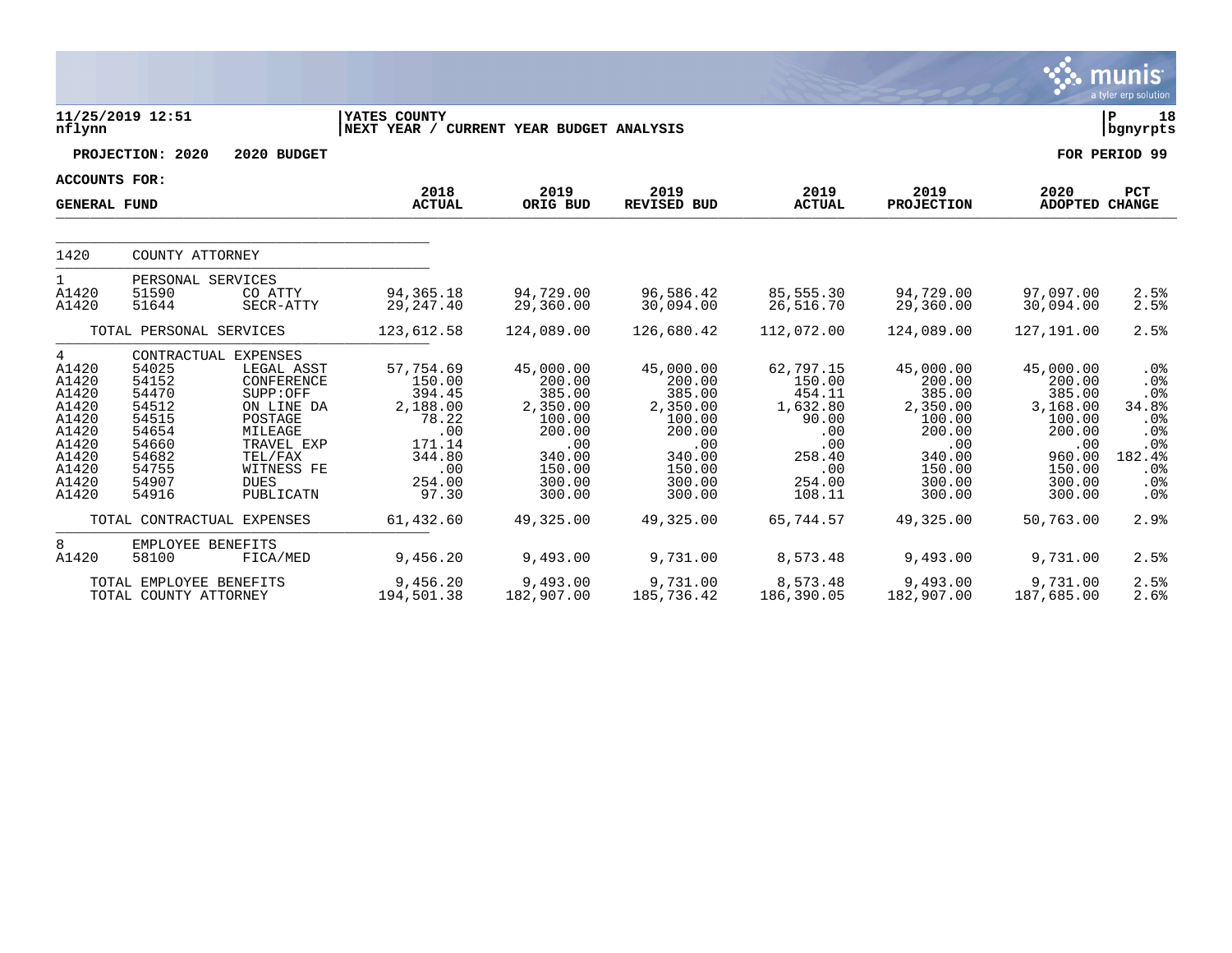|                                                                                                                                                                         |                                                                                                                                                                               |                                                                                                                                                                                                                                   |                                                                                                                                                                                            |                                                                                                                                                                                             |                                                                                                                                                                                             |                                                                                                                                                                                     |                                                                                                                                                                                             |                                                                                                                                                                                             | munis <sup>®</sup><br>a tyler erp solution                                                                                                                      |
|-------------------------------------------------------------------------------------------------------------------------------------------------------------------------|-------------------------------------------------------------------------------------------------------------------------------------------------------------------------------|-----------------------------------------------------------------------------------------------------------------------------------------------------------------------------------------------------------------------------------|--------------------------------------------------------------------------------------------------------------------------------------------------------------------------------------------|---------------------------------------------------------------------------------------------------------------------------------------------------------------------------------------------|---------------------------------------------------------------------------------------------------------------------------------------------------------------------------------------------|-------------------------------------------------------------------------------------------------------------------------------------------------------------------------------------|---------------------------------------------------------------------------------------------------------------------------------------------------------------------------------------------|---------------------------------------------------------------------------------------------------------------------------------------------------------------------------------------------|-----------------------------------------------------------------------------------------------------------------------------------------------------------------|
| nflynn                                                                                                                                                                  | 11/25/2019 12:51                                                                                                                                                              |                                                                                                                                                                                                                                   | <b>YATES COUNTY</b><br>NEXT YEAR / CURRENT YEAR BUDGET ANALYSIS                                                                                                                            |                                                                                                                                                                                             |                                                                                                                                                                                             |                                                                                                                                                                                     |                                                                                                                                                                                             |                                                                                                                                                                                             | l P<br>19<br>  bgnyrpts                                                                                                                                         |
|                                                                                                                                                                         | PROJECTION: 2020                                                                                                                                                              | 2020 BUDGET                                                                                                                                                                                                                       |                                                                                                                                                                                            |                                                                                                                                                                                             |                                                                                                                                                                                             |                                                                                                                                                                                     |                                                                                                                                                                                             |                                                                                                                                                                                             | FOR PERIOD 99                                                                                                                                                   |
| ACCOUNTS FOR:                                                                                                                                                           |                                                                                                                                                                               |                                                                                                                                                                                                                                   |                                                                                                                                                                                            |                                                                                                                                                                                             |                                                                                                                                                                                             |                                                                                                                                                                                     |                                                                                                                                                                                             |                                                                                                                                                                                             |                                                                                                                                                                 |
| <b>GENERAL FUND</b>                                                                                                                                                     |                                                                                                                                                                               |                                                                                                                                                                                                                                   | 2018<br><b>ACTUAL</b>                                                                                                                                                                      | 2019<br>ORIG BUD                                                                                                                                                                            | 2019<br>REVISED BUD                                                                                                                                                                         | 2019<br><b>ACTUAL</b>                                                                                                                                                               | 2019<br>PROJECTION                                                                                                                                                                          | 2020<br>ADOPTED CHANGE                                                                                                                                                                      | <b>PCT</b>                                                                                                                                                      |
| 1430                                                                                                                                                                    | PERSONNEL DEPARTMENT                                                                                                                                                          |                                                                                                                                                                                                                                   |                                                                                                                                                                                            |                                                                                                                                                                                             |                                                                                                                                                                                             |                                                                                                                                                                                     |                                                                                                                                                                                             |                                                                                                                                                                                             |                                                                                                                                                                 |
| $\Omega$<br>A1430                                                                                                                                                       | <b>REVENUES</b><br>41260                                                                                                                                                      | PERSONNEL                                                                                                                                                                                                                         | $-13, 181.78$                                                                                                                                                                              | $-9,700.00$                                                                                                                                                                                 | $-9,700.00$                                                                                                                                                                                 | $-11,258.81$                                                                                                                                                                        | $-9,700.00$                                                                                                                                                                                 | $-8,000.00 - 17.5$                                                                                                                                                                          |                                                                                                                                                                 |
|                                                                                                                                                                         | TOTAL REVENUES                                                                                                                                                                |                                                                                                                                                                                                                                   | $-13, 181.78$                                                                                                                                                                              | $-9,700.00$                                                                                                                                                                                 | $-9,700.00$                                                                                                                                                                                 | $-11, 258.81$                                                                                                                                                                       | $-9,700.00$                                                                                                                                                                                 | $-8,000.00 - 17.5$                                                                                                                                                                          |                                                                                                                                                                 |
| $\mathbf{1}$<br>A1430<br>A1430<br>A1430<br>A1430<br>A1430<br>A1430                                                                                                      | PERSONAL SERVICES<br>51080<br>51140<br>51505<br>51615<br>51661<br>51961                                                                                                       | PERS OFFCR<br>PERS ASSIS<br>OVERTIME<br>EXAM MNTR<br>COMP NONUN<br>35-40 HRS                                                                                                                                                      | 67,957.97<br>38,390.75<br>558.00<br>558.33<br>1,581.11<br>42.03                                                                                                                            | 67,958.00<br>38,391.00<br>.00<br>500.00<br>1,300.00<br>500.00                                                                                                                               | 69,657.00<br>39, 351.00<br>18.84<br>708.73<br>1,680.11<br>613.84                                                                                                                            | 61,116.57<br>34,526.36<br>18.84<br>708.73<br>1,680.11<br>613.84                                                                                                                     | 67,958.00<br>38,391.00<br>.00<br>500.00<br>1,300.00<br>500.00                                                                                                                               | 69,657.00<br>39,351.00<br>.00<br>500.00<br>1,300.00<br>500.00                                                                                                                               | 2.5%<br>2.5%<br>.0%<br>.0%<br>.0%<br>.0%                                                                                                                        |
|                                                                                                                                                                         | TOTAL PERSONAL SERVICES                                                                                                                                                       |                                                                                                                                                                                                                                   | 108,530.19                                                                                                                                                                                 | 108,649.00                                                                                                                                                                                  | 112,029.52                                                                                                                                                                                  | 98,664.45                                                                                                                                                                           | 108,649.00                                                                                                                                                                                  | 111,308.00                                                                                                                                                                                  | 2.4%                                                                                                                                                            |
| $\overline{4}$<br>A1430<br>A1430<br>A1430<br>A1430<br>A1430<br>A1430<br>A1430<br>A1430<br>A1430<br>A1430<br>A1430<br>A1430<br>A1430<br>A1430<br>A1430<br>A1430<br>A1430 | CONTRACTUAL EXPENSES<br>54005<br>54011<br>54019<br>54034<br>54156<br>54470<br>54501<br>54507<br>54515<br>54516<br>54572<br>54575<br>54660<br>54682<br>54903<br>54907<br>54920 | <b>AUDIT FEES</b><br>CONSULTANT<br>EAP<br>PHYSICALS<br>TRAINING<br>SUPP:OFF<br>ADVERTISIN<br>COPIER CHR<br>POSTAGE<br>PRINTING<br>COMP ACCES<br>SOFT MAINT<br>TRAVEL EXP<br>TEL/FAX<br><b>AWARDS</b><br><b>DUES</b><br>STATE FEES | 4,000.00<br>17,400.50<br>3,537.80<br>3,310.58<br>2,172.80<br>705.64<br>6,289.82<br>1,552.50<br>180.76<br>277.15<br>61.40<br>7,338.38<br>1,706.79<br>513.50<br>442.05<br>289.00<br>2,071.17 | 4,000.00<br>11,000.00<br>3,650.00<br>3,750.00<br>2,000.00<br>850.00<br>6,000.00<br>1,600.00<br>350.00<br>200.00<br>200.00<br>5,870.00<br>930.00<br>600.00<br>1,300.00<br>355.00<br>2,500.00 | 4,000.00<br>11,000.00<br>3,617.60<br>4,420.61<br>3,133.25<br>862.36<br>3,499.16<br>1,600.00<br>350.00<br>200.00<br>200.00<br>5,870.00<br>930.00<br>600.00<br>1,300.00<br>369.00<br>2,481.50 | 4,000.00<br>46,871.00<br>3,617.60<br>4,875.86<br>3,133.25<br>935.48<br>1,826.33<br>1,110.50<br>216.36<br>171.90<br>.00<br>5,870.00<br>519.96<br>360.30<br>.00<br>369.00<br>2,481.50 | 4,000.00<br>13,500.00<br>3,650.00<br>3,750.00<br>2,000.00<br>850.00<br>6,000.00<br>1,600.00<br>350.00<br>200.00<br>200.00<br>5,870.00<br>930.00<br>600.00<br>1,300.00<br>355.00<br>2,500.00 | 12,000.00<br>3,750.00<br>$\frac{3}{750.00}$<br>2,200.00<br>850.00<br>5,000.00<br>1,600.00<br>350.00<br>200.00<br>200.00<br>6,050.00<br>1,000.00<br>720.00<br>1,300.00<br>355.00<br>2,500.00 | $.00 - 100.0$<br>9.1%<br>2.7%<br>.0%<br>10.0%<br>.0 <sub>8</sub><br>$-16.7%$<br>.0%<br>.0%<br>.0%<br>$.0\%$<br>3.1%<br>7.5%<br>20.0%<br>$.0\%$<br>$.0\%$<br>.0% |
|                                                                                                                                                                         | TOTAL CONTRACTUAL EXPENSES                                                                                                                                                    |                                                                                                                                                                                                                                   | 51,849.84                                                                                                                                                                                  | 45,155.00                                                                                                                                                                                   | 44, 433. 48                                                                                                                                                                                 | 76,359.04                                                                                                                                                                           | 47,655.00                                                                                                                                                                                   | 41,825.00                                                                                                                                                                                   | $-7.4%$                                                                                                                                                         |
| 8<br>A1430<br>A1430                                                                                                                                                     | EMPLOYEE BENEFITS<br>58100<br>58305                                                                                                                                           | FICA/MED<br>INS-NON UN                                                                                                                                                                                                            | 7,302.21<br>37,617.84                                                                                                                                                                      | 7,691.00<br>38,285.00                                                                                                                                                                       | 7,895.00<br>38, 285.00                                                                                                                                                                      | 6,945.61<br>35,092.97                                                                                                                                                               | 7,691.00<br>38, 285.00                                                                                                                                                                      | 7,894.00<br>38,284.00                                                                                                                                                                       | 2.6%<br>$.0\%$                                                                                                                                                  |
|                                                                                                                                                                         | TOTAL EMPLOYEE BENEFITS<br>TOTAL PERSONNEL DEPARTMENT                                                                                                                         |                                                                                                                                                                                                                                   | 44,920.05<br>192,118.30                                                                                                                                                                    | 45,976.00<br>190,080.00                                                                                                                                                                     | 46,180.00<br>192,943.00                                                                                                                                                                     | 42,038.58<br>205,803.26                                                                                                                                                             | 45,976.00<br>192,580.00                                                                                                                                                                     | 46,178.00<br>191,311.00                                                                                                                                                                     | .4%<br>.6%                                                                                                                                                      |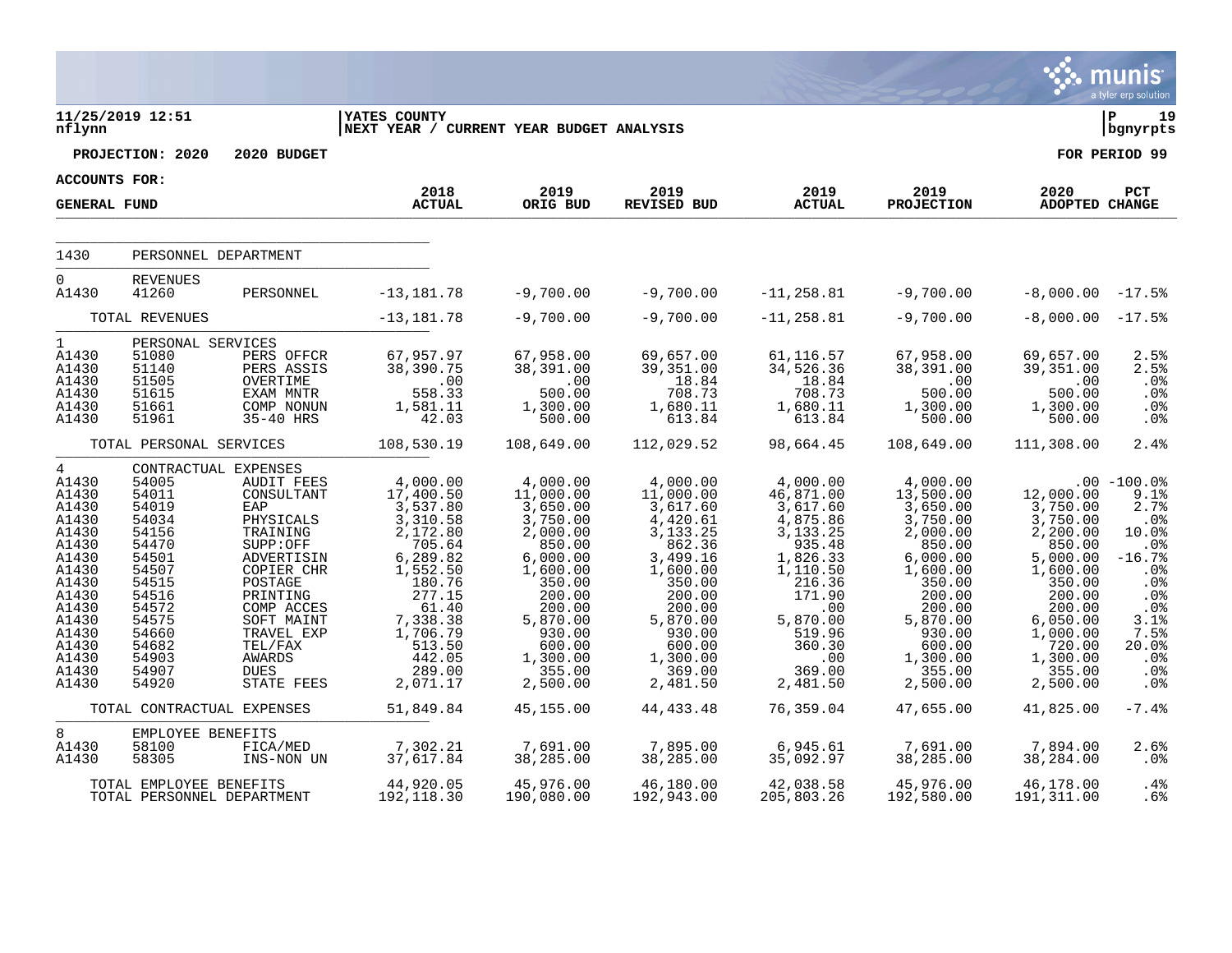|                                                                                                                                                                                  |                                                                                                                                                                                        |                                                                                                                                                                                                                                      |                                                                                                                                                                                                    |                                                                                                                                                                                                        |                                                                                                                                                                                                             |                                                                                                                                                                                                        |                                                                                                                                                                                                        |                                                                                                                                                                                                       | munis<br>a tyler erp solution                                                                                                                                       |
|----------------------------------------------------------------------------------------------------------------------------------------------------------------------------------|----------------------------------------------------------------------------------------------------------------------------------------------------------------------------------------|--------------------------------------------------------------------------------------------------------------------------------------------------------------------------------------------------------------------------------------|----------------------------------------------------------------------------------------------------------------------------------------------------------------------------------------------------|--------------------------------------------------------------------------------------------------------------------------------------------------------------------------------------------------------|-------------------------------------------------------------------------------------------------------------------------------------------------------------------------------------------------------------|--------------------------------------------------------------------------------------------------------------------------------------------------------------------------------------------------------|--------------------------------------------------------------------------------------------------------------------------------------------------------------------------------------------------------|-------------------------------------------------------------------------------------------------------------------------------------------------------------------------------------------------------|---------------------------------------------------------------------------------------------------------------------------------------------------------------------|
| nflynn                                                                                                                                                                           | 11/25/2019 12:51                                                                                                                                                                       |                                                                                                                                                                                                                                      | <b>YATES COUNTY</b><br>NEXT YEAR / CURRENT YEAR BUDGET ANALYSIS                                                                                                                                    |                                                                                                                                                                                                        |                                                                                                                                                                                                             |                                                                                                                                                                                                        |                                                                                                                                                                                                        |                                                                                                                                                                                                       | Þ<br>20<br>bgnyrpts                                                                                                                                                 |
|                                                                                                                                                                                  | PROJECTION: 2020                                                                                                                                                                       | 2020 BUDGET                                                                                                                                                                                                                          |                                                                                                                                                                                                    |                                                                                                                                                                                                        |                                                                                                                                                                                                             |                                                                                                                                                                                                        |                                                                                                                                                                                                        |                                                                                                                                                                                                       | FOR PERIOD 99                                                                                                                                                       |
| <b>ACCOUNTS FOR:</b>                                                                                                                                                             |                                                                                                                                                                                        |                                                                                                                                                                                                                                      | 2018                                                                                                                                                                                               | 2019                                                                                                                                                                                                   | 2019                                                                                                                                                                                                        | 2019                                                                                                                                                                                                   | 2019                                                                                                                                                                                                   | 2020                                                                                                                                                                                                  | PCT                                                                                                                                                                 |
| <b>GENERAL FUND</b>                                                                                                                                                              |                                                                                                                                                                                        |                                                                                                                                                                                                                                      | <b>ACTUAL</b>                                                                                                                                                                                      | ORIG BUD                                                                                                                                                                                               | <b>REVISED BUD</b>                                                                                                                                                                                          | <b>ACTUAL</b>                                                                                                                                                                                          | <b>PROJECTION</b>                                                                                                                                                                                      | ADOPTED CHANGE                                                                                                                                                                                        |                                                                                                                                                                     |
| 1450                                                                                                                                                                             | <b>ELECTIONS</b>                                                                                                                                                                       |                                                                                                                                                                                                                                      |                                                                                                                                                                                                    |                                                                                                                                                                                                        |                                                                                                                                                                                                             |                                                                                                                                                                                                        |                                                                                                                                                                                                        |                                                                                                                                                                                                       |                                                                                                                                                                     |
|                                                                                                                                                                                  |                                                                                                                                                                                        |                                                                                                                                                                                                                                      |                                                                                                                                                                                                    |                                                                                                                                                                                                        |                                                                                                                                                                                                             |                                                                                                                                                                                                        |                                                                                                                                                                                                        |                                                                                                                                                                                                       |                                                                                                                                                                     |
| $\overline{0}$<br>A1450<br>A1450<br>A1450                                                                                                                                        | <b>REVENUES</b><br>41289<br>42210<br>43089                                                                                                                                             | <b>BOE FEES</b><br>ELECTIONS<br>OTHER                                                                                                                                                                                                | $-6,832.22$<br>$-271,590.01$<br>.00                                                                                                                                                                | $-5,126.00$<br>$-336,638.00$<br>.00                                                                                                                                                                    | $-5,126.00$<br>$-336,638.00$<br>$-55,861.32$                                                                                                                                                                | $-3,773.65$<br>.00<br>.00                                                                                                                                                                              | $-5,126.00$<br>$-336,638.00$<br>.00                                                                                                                                                                    | $-10,070.00$<br>$-317,913.00$<br>.00                                                                                                                                                                  | 96.4%<br>$-5.6%$<br>.0 <sub>8</sub>                                                                                                                                 |
|                                                                                                                                                                                  | TOTAL REVENUES                                                                                                                                                                         |                                                                                                                                                                                                                                      | $-278, 422.23$                                                                                                                                                                                     | $-341,764.00$                                                                                                                                                                                          | $-397,625.32$                                                                                                                                                                                               | $-3,773.65$                                                                                                                                                                                            | $-341,764.00$                                                                                                                                                                                          | $-327,983.00$                                                                                                                                                                                         | $-4.0%$                                                                                                                                                             |
| $\mathbf{1}$<br>A1450<br>A1450<br>A1450<br>A1450<br>A1450                                                                                                                        | PERSONAL SERVICES<br>51050<br>51051<br>51595<br>51596<br>51660                                                                                                                         | COMMISS-EL<br>COMMISS-EL<br>DEP EL COM<br>ELECT WORK<br>INS BUYOUT                                                                                                                                                                   | 42,478.88<br>42, 478.95<br>53,082.76<br>80,559.29<br>2,538.96                                                                                                                                      | 42,479.00<br>42,479.00<br>44,139.00<br>83,261.00<br>2,584.00                                                                                                                                           | 43,541.00<br>43,541.00<br>45, 243.00<br>87,179.00<br>2,584.00                                                                                                                                               | 41,347.35<br>39,154.81<br>48,792.97<br>68, 352. 76<br>2,368.52                                                                                                                                         | 42,479.00<br>42, 479.00<br>44, 139.00<br>83,261.00<br>2,584.00                                                                                                                                         | 50,850.00<br>50,850.00<br>68,327.00<br>153,723.00<br>2,584.00                                                                                                                                         | 19.7%<br>19.7%<br>54.8%<br>84.6%<br>.0%                                                                                                                             |
|                                                                                                                                                                                  | TOTAL PERSONAL SERVICES                                                                                                                                                                |                                                                                                                                                                                                                                      | 221, 138.84                                                                                                                                                                                        | 214,942.00                                                                                                                                                                                             | 222,088.00                                                                                                                                                                                                  | 200,016.41                                                                                                                                                                                             | 214,942.00                                                                                                                                                                                             | 326,334.00                                                                                                                                                                                            | 51.8%                                                                                                                                                               |
| $\overline{4}$<br>A1450<br>A1450<br>A1450<br>A1450<br>A1450<br>A1450<br>A1450<br>A1450<br>A1450<br>A1450<br>A1450<br>A1450<br>A1450<br>A1450<br>A1450<br>A1450<br>A1450<br>A1450 | CONTRACTUAL EXPENSES<br>54152<br>54156<br>54408<br>54461<br>54470<br>54481<br>54484<br>54501<br>54507<br>54515<br>54516<br>54571<br>54576<br>54653<br>54654<br>54660<br>54682<br>54907 | CONFERENCE<br>TRAINING<br>EQ MAINT<br>SUPP: ELECT<br>SUPP:OFF<br>TRNG SUPP<br>VOTE SUPP<br>ADVERTISIN<br>COPIER CHR<br>POSTAGE<br>PRINTING<br>COMP SOFT<br>COMP SFT A<br>GASOLINE<br>MILEAGE<br>TRAVEL EXP<br>TEL/FAX<br><b>DUES</b> | 120.00<br>56.00<br>3,993.18<br>18,912.36<br>1,271.44<br>68.04<br>1,938.47<br>1,063.65<br>530.66<br>5,663.26<br>1,485.24<br>12,576.16<br>20,219.00<br>412.33<br>.00<br>2,923.12<br>589.70<br>140.00 | 200.00<br>3,000.00<br>4,684.00<br>23, 327.00<br>1,200.00<br>250.00<br>1,800.00<br>1,500.00<br>750.00<br>7,500.00<br>2,500.00<br>.00<br>27,019.00<br>600.00<br>500.00<br>3,800.00<br>1,000.00<br>140.00 | 200.00<br>5,075.00<br>4,684.00<br>55,739.32<br>1,200.00<br>250.00<br>1,800.00<br>1,500.00<br>750.00<br>7,063.00<br>2,937.00<br>17,456.00<br>27,019.00<br>600.00<br>500.00<br>3,800.00<br>1,000.00<br>140.00 | 120.00<br>5,074.78<br>3,880.07<br>48,081.16<br>2,325.01<br>20.82<br>972.63<br>2,213.68<br>640.84<br>3,623.57<br>2,936.64<br>12,456.00<br>27,019.00<br>104.05<br>430.36<br>2,916.63<br>521.40<br>140.00 | 200.00<br>3,000.00<br>4,684.00<br>24, 112.00<br>2,450.64<br>250.00<br>1,800.00<br>1,500.00<br>750.00<br>7,500.00<br>2,500.00<br>.00<br>27,019.00<br>600.00<br>500.00<br>3,800.00<br>1,000.00<br>140.00 | 200.00<br>3,000.00<br>4,684.00<br>32,924.00<br>1,200.00<br>400.00<br>1,800.00<br>2,000.00<br>750.00<br>8,500.00<br>3,500.00<br>.00<br>31,919.00<br>900.00<br>500.00<br>3,800.00<br>2,400.00<br>140.00 | .0%<br>.0%<br>.0%<br>41.1%<br>.0%<br>60.0%<br>.0%<br>33.3%<br>.0%<br>13.3%<br>40.0%<br>.0%<br>18.1%<br>50.0%<br>.0 <sub>8</sub><br>.0%<br>140.0%<br>.0 <sub>8</sub> |
|                                                                                                                                                                                  | TOTAL CONTRACTUAL EXPENSES                                                                                                                                                             |                                                                                                                                                                                                                                      | 71,962.61                                                                                                                                                                                          | 79,770.00                                                                                                                                                                                              | 131,713.32                                                                                                                                                                                                  | 113,476.64                                                                                                                                                                                             | 81,805.64                                                                                                                                                                                              | 98,617.00                                                                                                                                                                                             | 23.6%                                                                                                                                                               |
| 8<br>A1450                                                                                                                                                                       | EMPLOYEE BENEFITS<br>58100                                                                                                                                                             | FICA/MED                                                                                                                                                                                                                             | 13,196.39                                                                                                                                                                                          | 16,356.00                                                                                                                                                                                              | 16,603.00                                                                                                                                                                                                   | 12,356.33                                                                                                                                                                                              | 16,356.00                                                                                                                                                                                              | 24,881.00                                                                                                                                                                                             | 52.1%                                                                                                                                                               |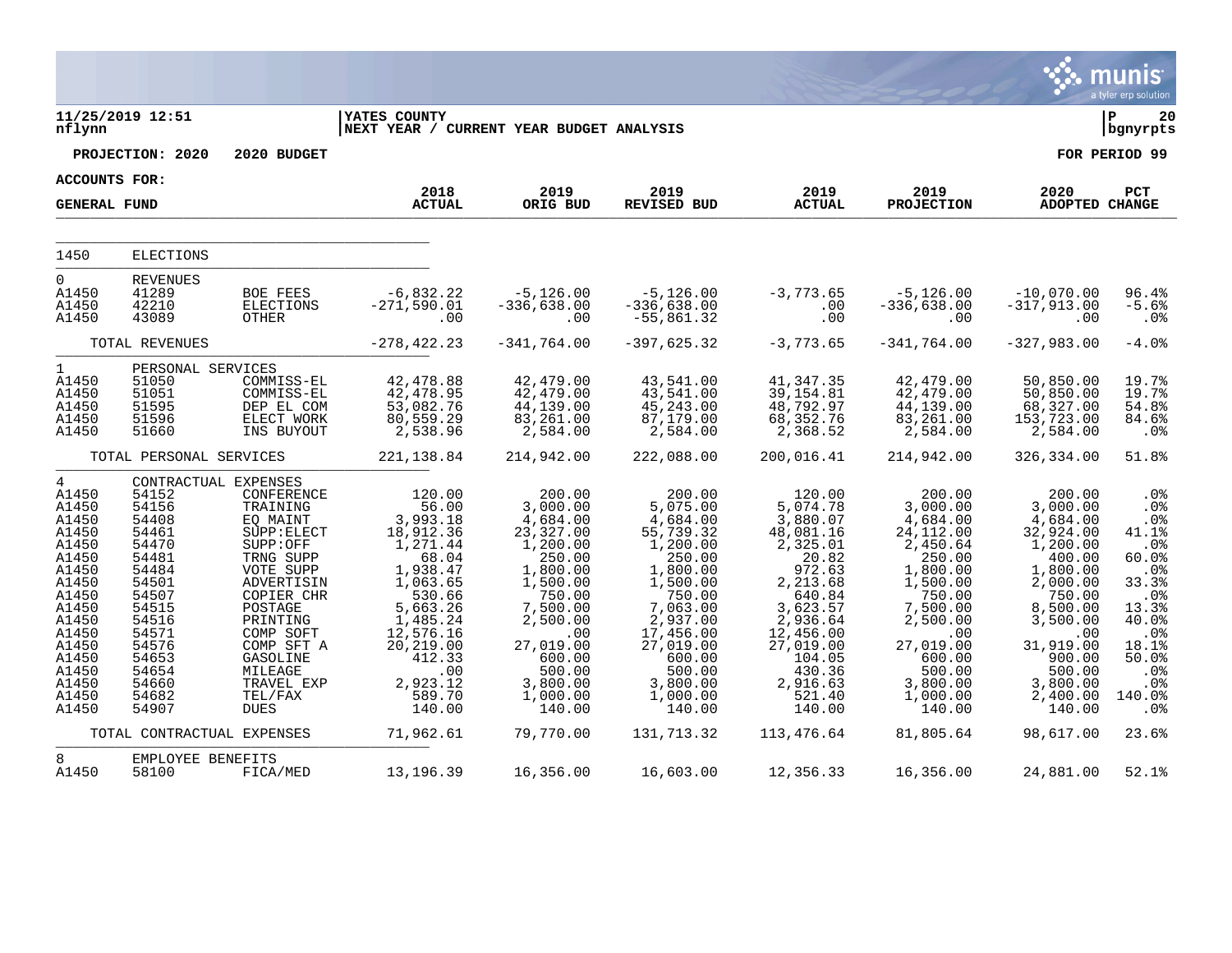

### **11/25/2019 12:51 |YATES COUNTY |P 21 nflynn |NEXT YEAR / CURRENT YEAR BUDGET ANALYSIS |bgnyrpts**

# **PROJECTION: 2020 2020 BUDGET FOR PERIOD 99**

| <b>GENERAL FUND</b>                        |       |            | 2018<br><b>ACTUAL</b>    | 2019<br>ORIG BUD          | 2019<br>REVISED BUD       | 2019<br>ACTUAL          | 2019<br><b>PROJECTION</b> | 2020<br>ADOPTED CHANGE             | PCT   |
|--------------------------------------------|-------|------------|--------------------------|---------------------------|---------------------------|-------------------------|---------------------------|------------------------------------|-------|
| A1450                                      | 58305 | INS-NON UN | 6,347.52                 | 6,461.00                  | 6,461.00                  | 4,306.40                | 6,461.00                  | 6.460.00                           | . 0%  |
| TOTAL EMPLOYEE BENEFITS<br>TOTAL ELECTIONS |       |            | 19,543.91<br>34, 223, 13 | 22,817.00<br>$-24.235.00$ | 23,064.00<br>$-20.760.00$ | 16,662.73<br>326,382.13 | 22,817.00<br>-22,199.36   | 31,341.00<br>$128,309.00 - 629.48$ | 37.4% |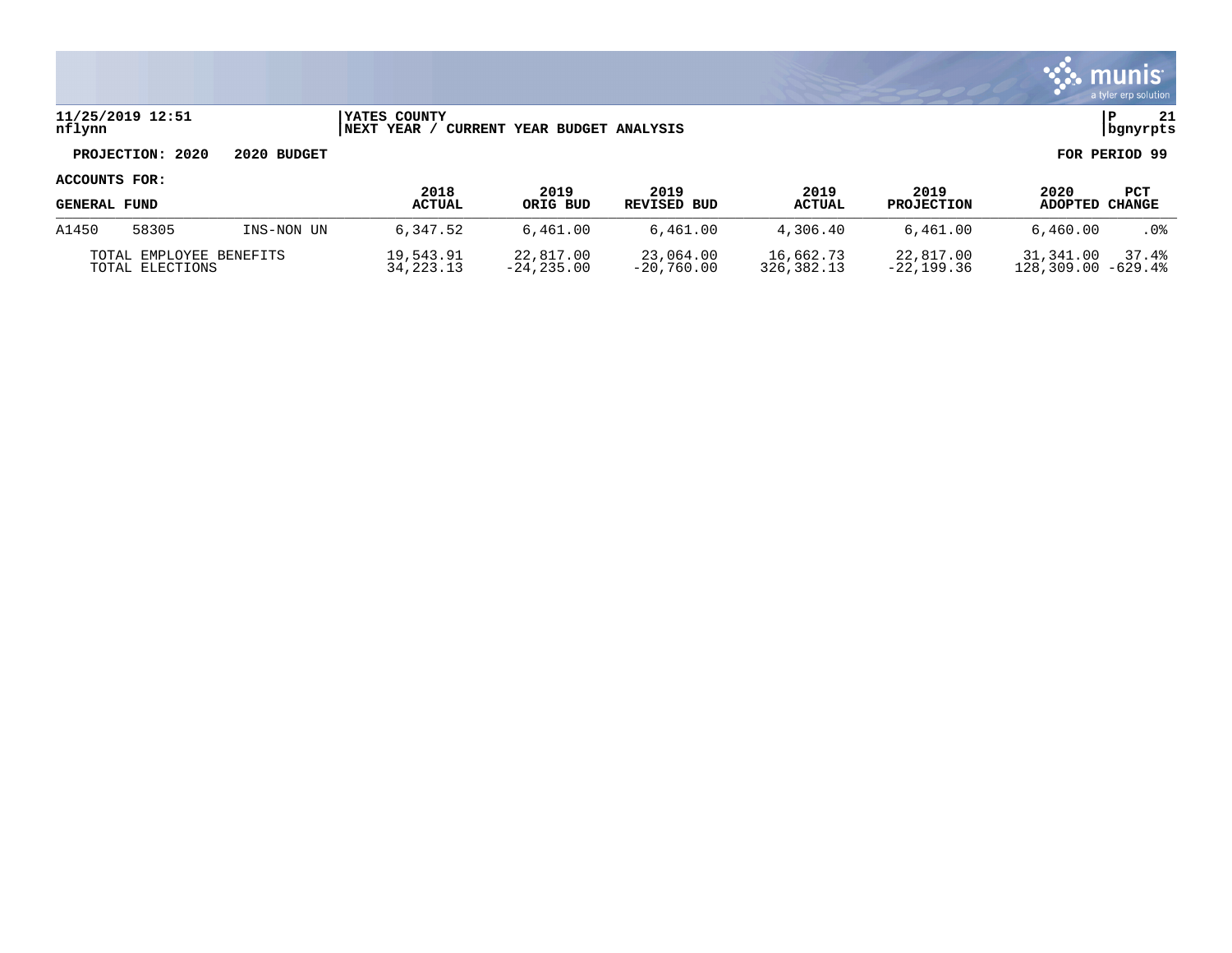|                                                                  |                                                             |                                                                                                                   |                                                                         |                                                                    |                                                                      |                                                                |                                                                    |                                                                       | munis <sup>.</sup><br>a tyler erp solution            |
|------------------------------------------------------------------|-------------------------------------------------------------|-------------------------------------------------------------------------------------------------------------------|-------------------------------------------------------------------------|--------------------------------------------------------------------|----------------------------------------------------------------------|----------------------------------------------------------------|--------------------------------------------------------------------|-----------------------------------------------------------------------|-------------------------------------------------------|
| nflynn                                                           | 11/25/2019 12:51                                            |                                                                                                                   | YATES COUNTY<br>NEXT YEAR / CURRENT YEAR BUDGET ANALYSIS                |                                                                    |                                                                      |                                                                |                                                                    |                                                                       | ΙP<br>22<br>  bgnyrpts                                |
|                                                                  | PROJECTION: 2020                                            | 2020 BUDGET                                                                                                       |                                                                         |                                                                    |                                                                      |                                                                |                                                                    |                                                                       | FOR PERIOD 99                                         |
| <b>ACCOUNTS FOR:</b>                                             |                                                             |                                                                                                                   |                                                                         |                                                                    |                                                                      |                                                                |                                                                    |                                                                       |                                                       |
| <b>GENERAL FUND</b>                                              |                                                             |                                                                                                                   | 2018<br><b>ACTUAL</b>                                                   | 2019<br>ORIG BUD                                                   | 2019<br>REVISED BUD                                                  | 2019<br><b>ACTUAL</b>                                          | 2019<br><b>PROJECTION</b>                                          | 2020<br>ADOPTED CHANGE                                                | <b>PCT</b>                                            |
| 1460                                                             | RECORDS MANAGEMENT                                          |                                                                                                                   |                                                                         |                                                                    |                                                                      |                                                                |                                                                    |                                                                       |                                                       |
| $\Omega$<br>A1460                                                | <b>REVENUES</b><br>43089                                    | OTHER                                                                                                             | .00                                                                     | .00                                                                | .00                                                                  | $-74, 192.00$                                                  | .00                                                                | .00                                                                   | .0%                                                   |
|                                                                  | TOTAL REVENUES                                              |                                                                                                                   | .00                                                                     | .00                                                                | .00                                                                  | $-74, 192.00$                                                  | .00                                                                | .00                                                                   | .0%                                                   |
| $\mathbf{1}$<br>A1460<br>A1460                                   | PERSONAL SERVICES<br>51581<br>51641                         | REC MGT OF<br>RCRDS PT                                                                                            | 18,030.05<br>21,677.97                                                  | 16,411.00<br>13,005.00                                             | 16,822.00<br>13,331.00                                               | 15,477.00<br>8,848.11                                          | 16,411.00<br>13,005.00                                             | 16,822.00<br>13,331.00                                                | 2.5%<br>2.5%                                          |
|                                                                  | TOTAL PERSONAL SERVICES                                     |                                                                                                                   | 39,708.02                                                               | 29,416.00                                                          | 30,153.00                                                            | 24,325.11                                                      | 29,416.00                                                          | 30,153.00                                                             | 2.5%                                                  |
| 4<br>A1460<br>A1460<br>A1460<br>A1460<br>A1460<br>A1460<br>A1460 | 54011<br>54451<br>54470<br>54571<br>54575<br>54682<br>54964 | CONTRACTUAL EXPENSES<br>CONSULTANT<br>SUPP: ARCH<br>SUPP:OFF<br>COMP SOFT<br>SOFT MAINT<br>TEL/FAX<br>LEASE: DATA | 2,645.76<br>146.99<br>.00<br>2,100.00<br>4,761.66<br>132.80<br>3,729.23 | 5,000.00<br>.00<br>500.00<br>.00<br>8,000.00<br>130.00<br>4,300.00 | 5,000.00<br>.00<br>1,224.62<br>.00<br>8,000.00<br>130.00<br>3,575.38 | 1,237.50<br>.00<br>23.01<br>.00<br>4,540.00<br>89.10<br>724.62 | 5,000.00<br>.00<br>500.00<br>.00<br>8,000.00<br>130.00<br>4,300.00 | 5,000.00<br>1,500.00<br>500.00<br>.00<br>8,000.00<br>720.00<br>100.00 | .0%<br>.0%<br>.0%<br>.0%<br>.0%<br>453.8%<br>$-97.7%$ |
|                                                                  | TOTAL CONTRACTUAL EXPENSES                                  |                                                                                                                   | 13,516.44                                                               | 17,930.00                                                          | 17,930.00                                                            | 6,614.23                                                       | 17,930.00                                                          | 15,820.00                                                             | $-11.8%$                                              |
| 8<br>A1460                                                       | EMPLOYEE BENEFITS<br>58100                                  | FICA/MED                                                                                                          | 2,993.11                                                                | 2,251.00                                                           | 2,308.00                                                             | 1,858.42                                                       | 2,251.00                                                           | 2,307.00                                                              | 2.5%                                                  |
|                                                                  | TOTAL EMPLOYEE BENEFITS<br>TOTAL RECORDS MANAGEMENT         |                                                                                                                   | 2,993.11<br>56, 217.57                                                  | 2,251.00<br>49,597.00                                              | 2,308.00<br>50,391.00                                                | 1,858.42<br>$-41,394.24$                                       | 2,251.00<br>49,597.00                                              | 2,307.00<br>48,280.00                                                 | 2.5%<br>$-2.7%$                                       |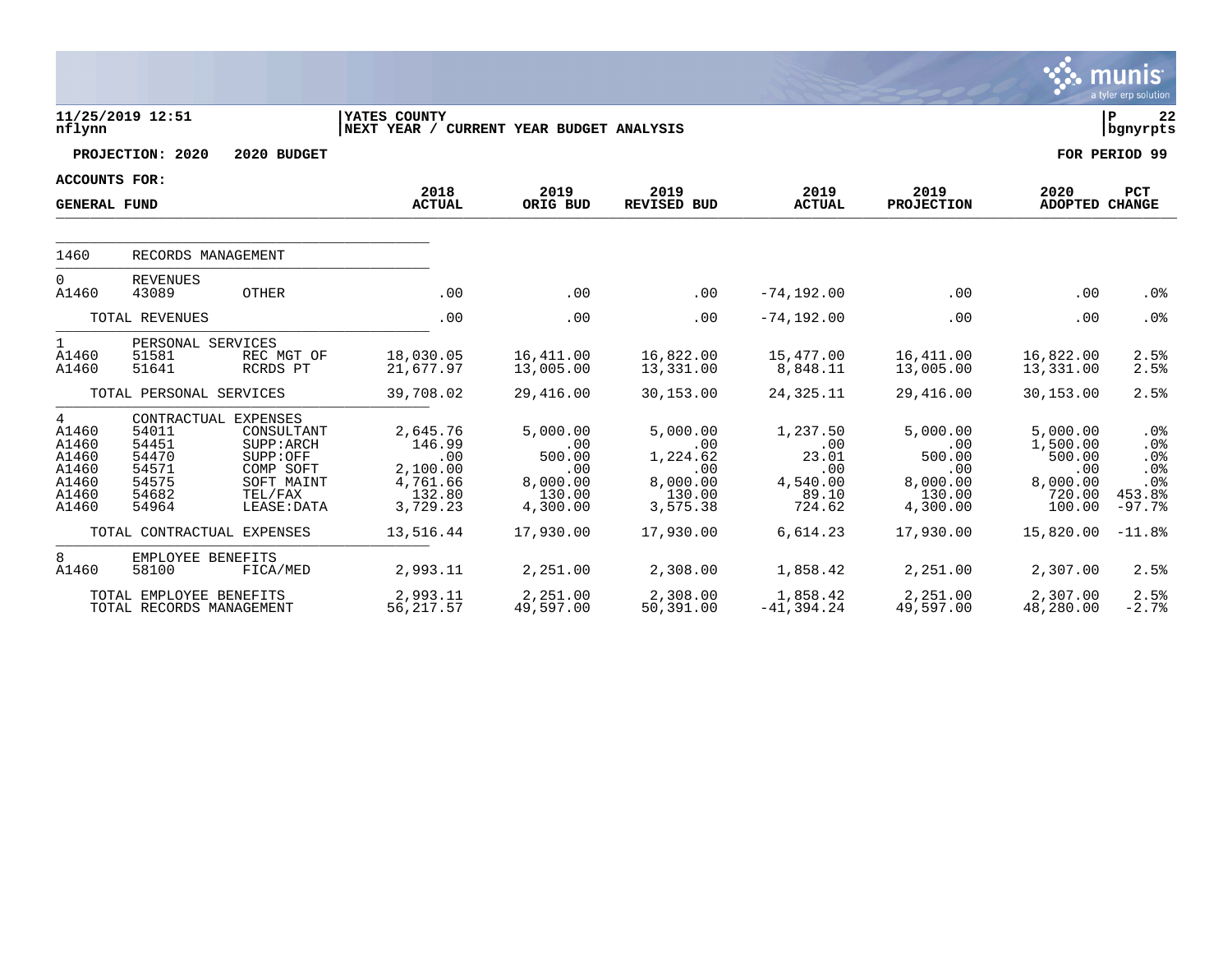|                                                                                                                                                   |                                                                                                                                                                      |                                                                                                                                                                                                                                          |                                                                                                                                                                                           |                                                                                                                                                                                       |                                                                                                                                                                                       |                                                                                                                                                                                  |                                                                                                                                                                                       |                                                                                                                                                                                             | <b>munis</b><br>a tyler erp solution                                                                                                        |
|---------------------------------------------------------------------------------------------------------------------------------------------------|----------------------------------------------------------------------------------------------------------------------------------------------------------------------|------------------------------------------------------------------------------------------------------------------------------------------------------------------------------------------------------------------------------------------|-------------------------------------------------------------------------------------------------------------------------------------------------------------------------------------------|---------------------------------------------------------------------------------------------------------------------------------------------------------------------------------------|---------------------------------------------------------------------------------------------------------------------------------------------------------------------------------------|----------------------------------------------------------------------------------------------------------------------------------------------------------------------------------|---------------------------------------------------------------------------------------------------------------------------------------------------------------------------------------|---------------------------------------------------------------------------------------------------------------------------------------------------------------------------------------------|---------------------------------------------------------------------------------------------------------------------------------------------|
| nflynn                                                                                                                                            | 11/25/2019 12:51                                                                                                                                                     |                                                                                                                                                                                                                                          | YATES COUNTY<br>NEXT YEAR / CURRENT YEAR BUDGET ANALYSIS                                                                                                                                  |                                                                                                                                                                                       |                                                                                                                                                                                       |                                                                                                                                                                                  |                                                                                                                                                                                       |                                                                                                                                                                                             | ΙP<br>23<br>  bgnyrpts                                                                                                                      |
|                                                                                                                                                   | PROJECTION: 2020                                                                                                                                                     | 2020 BUDGET                                                                                                                                                                                                                              |                                                                                                                                                                                           |                                                                                                                                                                                       |                                                                                                                                                                                       |                                                                                                                                                                                  |                                                                                                                                                                                       |                                                                                                                                                                                             | FOR PERIOD 99                                                                                                                               |
| <b>ACCOUNTS FOR:</b>                                                                                                                              |                                                                                                                                                                      |                                                                                                                                                                                                                                          |                                                                                                                                                                                           |                                                                                                                                                                                       |                                                                                                                                                                                       |                                                                                                                                                                                  |                                                                                                                                                                                       |                                                                                                                                                                                             |                                                                                                                                             |
| <b>GENERAL FUND</b>                                                                                                                               |                                                                                                                                                                      |                                                                                                                                                                                                                                          | 2018<br><b>ACTUAL</b>                                                                                                                                                                     | 2019<br>ORIG BUD                                                                                                                                                                      | 2019<br><b>REVISED BUD</b>                                                                                                                                                            | 2019<br><b>ACTUAL</b>                                                                                                                                                            | 2019<br><b>PROJECTION</b>                                                                                                                                                             | 2020<br>ADOPTED CHANGE                                                                                                                                                                      | <b>PCT</b>                                                                                                                                  |
| 1620                                                                                                                                              |                                                                                                                                                                      | COUNTY OFFICE BUILDING                                                                                                                                                                                                                   |                                                                                                                                                                                           |                                                                                                                                                                                       |                                                                                                                                                                                       |                                                                                                                                                                                  |                                                                                                                                                                                       |                                                                                                                                                                                             |                                                                                                                                             |
| $\overline{0}$<br>A1620                                                                                                                           | <b>REVENUES</b><br>42416                                                                                                                                             | RENT-CTY                                                                                                                                                                                                                                 | $-2,080.00$                                                                                                                                                                               | $-4,800.00$                                                                                                                                                                           | $-4,800.00$                                                                                                                                                                           | $-4,440.00$                                                                                                                                                                      | $-4,800.00$                                                                                                                                                                           | $-4,800.00$                                                                                                                                                                                 | $.0\%$                                                                                                                                      |
|                                                                                                                                                   | TOTAL REVENUES                                                                                                                                                       |                                                                                                                                                                                                                                          | $-2,080.00$                                                                                                                                                                               | $-4,800.00$                                                                                                                                                                           | $-4,800.00$                                                                                                                                                                           | $-4,440.00$                                                                                                                                                                      | $-4,800.00$                                                                                                                                                                           | $-4,800.00$                                                                                                                                                                                 | .0%                                                                                                                                         |
| 4<br>A1620<br>A1620<br>A1620<br>A1620<br>A1620<br>A1620<br>A1620<br>A1620<br>A1620<br>A1620<br>A1620<br>A1620<br>A1620<br>A1620<br>A1620<br>A1620 | CONTRACTUAL EXPENSES<br>54404<br>54414<br>54417<br>54418<br>54420<br>54422<br>54423<br>54429<br>54435<br>54453<br>54464<br>54511<br>54521<br>54677<br>54678<br>54684 | <b>BLDG MAINT</b><br><b>HVAC</b><br>FIRE/SPRIN<br><b>ELEVATOR</b><br>WINDOWS<br>BLDG EQ MA<br><b>B&amp;G PARTS</b><br>MAINT-SEC<br>EMERG GEN<br>SUPP: B&G<br>SUPP : JAN<br>MOTORS<br>TRASH REM<br>UTIL: ELECT<br>UTIL:GAS<br>UTIL: WAT/S | .00<br>5,815.25<br>5,502.80<br>5,079.23<br>318.90<br>7,690.49<br>16,694.53<br>38,032.63<br>15,968.71<br>11,770.19<br>6,676.27<br>132.00<br>2,920.00<br>34,030.35<br>20,475.97<br>5,903.36 | .00<br>3,500.00<br>5,400.00<br>5,150.00<br>500.00<br>3,000.00<br>4,500.00<br>2,000.00<br>1,500.00<br>9,000.00<br>9,000.00<br>500.00<br>3,000.00<br>35,000.00<br>19,500.00<br>7,200.00 | .00<br>3,500.00<br>5,400.00<br>5,150.00<br>795.00<br>3,000.00<br>4,500.00<br>2,000.00<br>1,500.00<br>8,705.00<br>9,000.00<br>500.00<br>3,000.00<br>35,000.00<br>19,500.00<br>7,200.00 | .00<br>1,675.70<br>2,055.50<br>4,875.30<br>795.00<br>1,507.05<br>989.80<br>6,550.38<br>.00<br>7,419.78<br>3,441.84<br>155.04<br>2,060.00<br>30,239.93<br>16, 197. 32<br>6,212.01 | .00<br>3,500.00<br>5,400.00<br>5,150.00<br>500.00<br>3,000.00<br>4,500.00<br>8,208.38<br>1,500.00<br>9,000.00<br>9,000.00<br>500.00<br>3,000.00<br>35,000.00<br>19,500.00<br>7,200.00 | 39,000.00<br>4,000.00<br>5,600.00<br>5,150.00<br>800.00<br>3,000.00<br>4,500.00<br>2,000.00<br>1,500.00<br>9,000.00<br>8,000.00<br>500.00<br>3,200.00<br>37,500.00<br>20,000.00<br>7,000.00 | . 0 %<br>14.3%<br>3.7%<br>.0%<br>60.0%<br>.0%<br>.0%<br>.0%<br>.0%<br>.0%<br>$-11.1%$<br>.0 <sub>8</sub><br>6.7%<br>7.1%<br>2.6%<br>$-2.8%$ |
|                                                                                                                                                   | TOTAL CONTRACTUAL EXPENSES                                                                                                                                           | TOTAL COUNTY OFFICE BUILDING                                                                                                                                                                                                             | 177,010.68<br>174,930.68                                                                                                                                                                  | 108,750.00<br>103,950.00                                                                                                                                                              | 108,750.00<br>103,950.00                                                                                                                                                              | 84, 174.65<br>79,734.65                                                                                                                                                          | 114,958.38<br>110, 158.38                                                                                                                                                             | 150,750.00<br>145,950.00                                                                                                                                                                    | 38.6%<br>40.4%                                                                                                                              |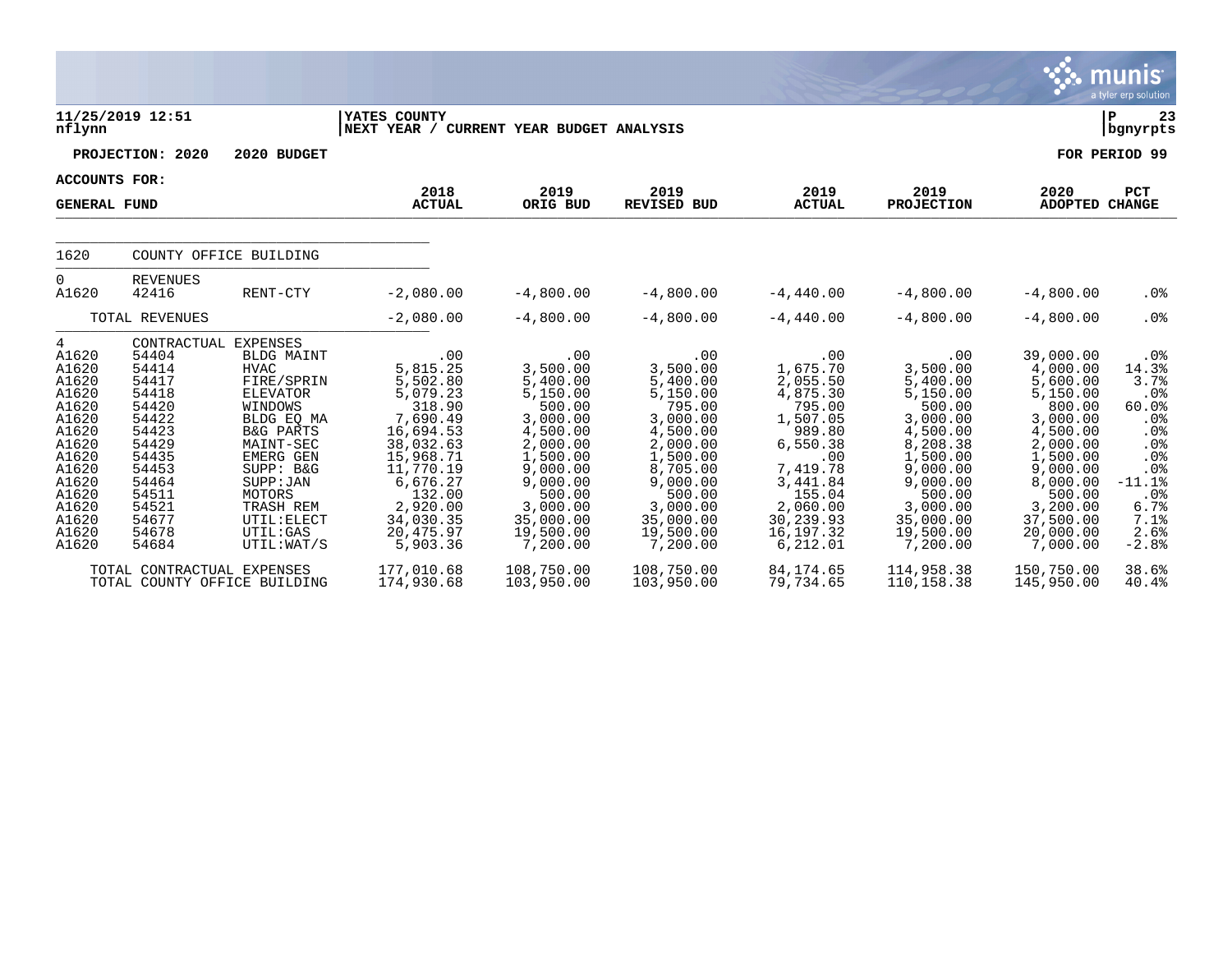|                     |                              |                          |                             |                              |                       |                       |                       |                       | $\sim$ - пічніз<br>a tyler erp solution |
|---------------------|------------------------------|--------------------------|-----------------------------|------------------------------|-----------------------|-----------------------|-----------------------|-----------------------|-----------------------------------------|
| nflynn              | 11/25/2019 12:51             |                          | YATES COUNTY<br>NEXT YEAR / | CURRENT YEAR BUDGET ANALYSIS |                       |                       |                       |                       | ΙP<br>24<br>  bgnyrpts                  |
|                     | PROJECTION: 2020             | 2020 BUDGET              |                             |                              |                       |                       |                       |                       | FOR PERIOD 99                           |
| ACCOUNTS FOR:       |                              |                          | 2018                        | 2019                         | 2019                  | 2019                  | 2019                  | 2020                  | PCT                                     |
| <b>GENERAL FUND</b> |                              |                          | <b>ACTUAL</b>               | ORIG BUD                     | <b>REVISED BUD</b>    | <b>ACTUAL</b>         | <b>PROJECTION</b>     | <b>ADOPTED</b>        | <b>CHANGE</b>                           |
| 1621                | PUBLIC SAFETY BUILDING       |                          |                             |                              |                       |                       |                       |                       |                                         |
| 4                   | CONTRACTUAL                  | <b>EXPENSES</b>          |                             |                              |                       |                       |                       |                       |                                         |
| A1621               | 54414                        | <b>HVAC</b>              | 3,289.15                    | 4,500.00                     | 6,000.00              | 5,464.87              | 4,500.00<br>750.00    | 5,000.00              | 11.1%                                   |
| A1621<br>A1621      | 54417<br>54422               | FIRE/SPRIN<br>BLDG EQ MA | 1,116.88<br>5,537.97        | 750.00<br>7,200.00           | 750.00<br>5,700.00    | 150.00<br>8,737.04    | 11,181.98             | 1,000.00<br>7,200.00  | 33.3%<br>.0%                            |
| A1621               | 54423                        | <b>B&amp;G PARTS</b>     | 11,721.75                   | 5,000.00                     | 5,000.00              | 3,995.44              | 5,000.00              | 5,000.00              | $.0\%$                                  |
| A1621               | 54435                        | EMERG GEN                | 475.72                      | 1,200.00                     | 1,200.00              | 417.24                | 1,200.00              | 1,200.00              | .0%                                     |
| A1621               | 54453                        | SUPP: B&G                | 4,870.61                    | 6,500.00                     | 9,500.00              | 8,513.82              | 6,500.00              | 6,500.00              | .0%                                     |
| A1621               | 54464                        | SUPP: JAN                | 5,302.62                    | 5,500.00                     | 5,500.00              | 2,677.27              | 5,500.00              | 5,500.00              | .0%                                     |
| A1621               | 54511                        | MOTORS                   | 62.47                       | 1,000.00                     | 1,000.00              | 538.18                | 1,000.00              | 1,000.00              | $.0\%$                                  |
| A1621<br>A1621      | 54521<br>54677               | TRASH REM<br>UTIL: ELECT | 1,500.00<br>27,844.68       | 1,500.00<br>30,000.00        | 1,500.00<br>27,000.00 | 1,280.00<br>24,131.06 | 1,500.00<br>30,000.00 | 1,680.00<br>31,500.00 | 12.0%<br>5.0%                           |
| A1621               | 54678                        | UTIL:GAS                 | 13,490.22                   | 11,500.00                    | 11,500.00             | 10,073.57             | 11,500.00             | 13,000.00             | 13.0%                                   |
| A1621               | 54684                        | UTIL: WAT/S              | 28,507.34                   | 38,000.00                    | 38,000.00             | 28, 291.62            | 38,000.00             | 35,000.00             | $-7.9%$                                 |
|                     | TOTAL CONTRACTUAL EXPENSES   |                          | 103,719.41                  | 112,650.00                   | 112,650.00            | 94,270.11             | 116,631.98            | 113,580.00            | .8%                                     |
|                     | TOTAL PUBLIC SAFETY BUILDING |                          | 103,719.41                  | 112,650.00                   | 112,650.00            | 94,270.11             | 116,631.98            | 113,580.00            | .8%                                     |

 $\sim$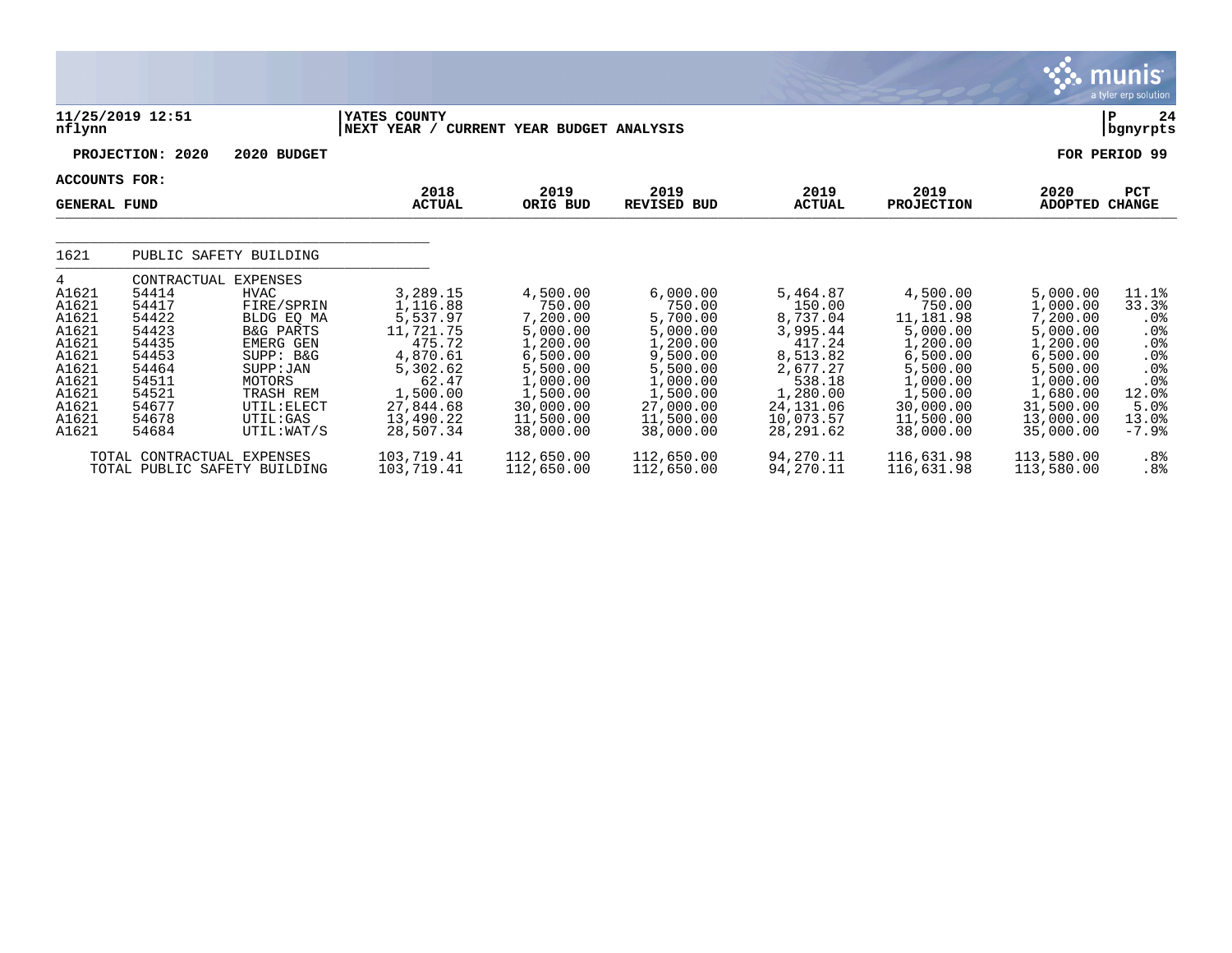|                                                                                                                                 |                                                                                                                                                    |                                                                                                                                                                                     |                                                                                                                                                                     |                                                                                                                                                                    |                                                                                                                                                                      |                                                                                                                                                            |                                                                                                                                                                    |                                                                                                                                                                      | munis<br>a tyler erp solution                                                                                           |
|---------------------------------------------------------------------------------------------------------------------------------|----------------------------------------------------------------------------------------------------------------------------------------------------|-------------------------------------------------------------------------------------------------------------------------------------------------------------------------------------|---------------------------------------------------------------------------------------------------------------------------------------------------------------------|--------------------------------------------------------------------------------------------------------------------------------------------------------------------|----------------------------------------------------------------------------------------------------------------------------------------------------------------------|------------------------------------------------------------------------------------------------------------------------------------------------------------|--------------------------------------------------------------------------------------------------------------------------------------------------------------------|----------------------------------------------------------------------------------------------------------------------------------------------------------------------|-------------------------------------------------------------------------------------------------------------------------|
| nflynn                                                                                                                          | 11/25/2019 12:51                                                                                                                                   |                                                                                                                                                                                     | <b>IYATES COUNTY</b><br>NEXT YEAR / CURRENT YEAR BUDGET ANALYSIS                                                                                                    |                                                                                                                                                                    |                                                                                                                                                                      |                                                                                                                                                            |                                                                                                                                                                    |                                                                                                                                                                      | ΙP<br>25<br>  bgnyrpts                                                                                                  |
|                                                                                                                                 | PROJECTION: 2020                                                                                                                                   | 2020 BUDGET                                                                                                                                                                         |                                                                                                                                                                     |                                                                                                                                                                    |                                                                                                                                                                      |                                                                                                                                                            |                                                                                                                                                                    |                                                                                                                                                                      | FOR PERIOD 99                                                                                                           |
| ACCOUNTS FOR:                                                                                                                   |                                                                                                                                                    |                                                                                                                                                                                     |                                                                                                                                                                     |                                                                                                                                                                    |                                                                                                                                                                      |                                                                                                                                                            |                                                                                                                                                                    |                                                                                                                                                                      |                                                                                                                         |
| <b>GENERAL FUND</b>                                                                                                             |                                                                                                                                                    |                                                                                                                                                                                     | 2018<br><b>ACTUAL</b>                                                                                                                                               | 2019<br>ORIG BUD                                                                                                                                                   | 2019<br>REVISED BUD                                                                                                                                                  | 2019<br><b>ACTUAL</b>                                                                                                                                      | 2019<br><b>PROJECTION</b>                                                                                                                                          | 2020<br><b>ADOPTED CHANGE</b>                                                                                                                                        | PCT                                                                                                                     |
| 1623                                                                                                                            | COURTHOUSE                                                                                                                                         |                                                                                                                                                                                     |                                                                                                                                                                     |                                                                                                                                                                    |                                                                                                                                                                      |                                                                                                                                                            |                                                                                                                                                                    |                                                                                                                                                                      |                                                                                                                         |
| $\overline{0}$                                                                                                                  |                                                                                                                                                    |                                                                                                                                                                                     |                                                                                                                                                                     |                                                                                                                                                                    |                                                                                                                                                                      |                                                                                                                                                            |                                                                                                                                                                    |                                                                                                                                                                      |                                                                                                                         |
| A1623                                                                                                                           | <b>REVENUES</b><br>43022                                                                                                                           | CT FAC                                                                                                                                                                              | $-85,088.00$                                                                                                                                                        | $-86,000.00$                                                                                                                                                       | $-86,000.00$                                                                                                                                                         | $-40,451.00$                                                                                                                                               | $-86,000.00$                                                                                                                                                       | $-82,000.00$                                                                                                                                                         | $-4.7%$                                                                                                                 |
|                                                                                                                                 | TOTAL REVENUES                                                                                                                                     |                                                                                                                                                                                     | $-85,088.00$                                                                                                                                                        | $-86,000.00$                                                                                                                                                       | $-86,000.00$                                                                                                                                                         | $-40, 451.00$                                                                                                                                              | $-86,000.00$                                                                                                                                                       | $-82,000.00$                                                                                                                                                         | $-4.7%$                                                                                                                 |
| $\mathbf{1}$<br>A1623<br>A1623                                                                                                  | PERSONAL SERVICES<br>51166<br>51510                                                                                                                | CLEANER<br>CLOTHING                                                                                                                                                                 | 37,667.52<br>250.00                                                                                                                                                 | 38,441.00<br>250.00                                                                                                                                                | 38,441.00<br>250.00                                                                                                                                                  | 27,035.54<br>.00                                                                                                                                           | 38,441.00<br>250.00                                                                                                                                                | 34,774.00<br>250.00                                                                                                                                                  | $-9.5%$<br>$.0\%$                                                                                                       |
|                                                                                                                                 | TOTAL PERSONAL SERVICES                                                                                                                            |                                                                                                                                                                                     | 37,917.52                                                                                                                                                           | 38,691.00                                                                                                                                                          | 38,691.00                                                                                                                                                            | 27,035.54                                                                                                                                                  | 38,691.00                                                                                                                                                          | 35,024.00                                                                                                                                                            | $-9.5%$                                                                                                                 |
| $\overline{a}$<br>A1623                                                                                                         | EQUIPMENT<br>52515                                                                                                                                 | SEC EQUIP                                                                                                                                                                           | 66,760.12                                                                                                                                                           | .00                                                                                                                                                                | .00                                                                                                                                                                  | 41,770.32                                                                                                                                                  | 41,770.32                                                                                                                                                          | .00                                                                                                                                                                  | .0 <sub>8</sub>                                                                                                         |
|                                                                                                                                 | TOTAL EQUIPMENT                                                                                                                                    |                                                                                                                                                                                     | 66,760.12                                                                                                                                                           | .00                                                                                                                                                                | .00                                                                                                                                                                  | 41,770.32                                                                                                                                                  | 41,770.32                                                                                                                                                          | .00                                                                                                                                                                  | .0%                                                                                                                     |
| 4<br>A1623<br>A1623<br>A1623<br>A1623<br>A1623<br>A1623<br>A1623<br>A1623<br>A1623<br>A1623<br>A1623<br>A1623<br>A1623<br>A1623 | CONTRACTUAL EXPENSES<br>54414<br>54417<br>54418<br>54420<br>54422<br>54423<br>54429<br>54435<br>54453<br>54464<br>54511<br>54677<br>54678<br>54684 | HVAC<br>FIRE/SPRIN<br><b>ELEVATOR</b><br>WINDOWS<br>BLDG EQ MA<br>B&G PARTS<br>MAINT-SEC<br>EMERG GEN<br>SUPP: B&G<br>SUPP : JAN<br>MOTORS<br>UTIL: ELECT<br>UTIL:GAS<br>UTIL:WAT/S | 7,807.50<br>9,231.55<br>5,912.58<br>800.00<br>1,856.21<br>7,642.86<br>1,326.92<br>15,968.70<br>3,765.73<br>3,531.22<br>912.24<br>18,701.46<br>14,749.84<br>3,436.10 | 3,500.00<br>6,400.00<br>6,020.00<br>800.00<br>2,500.00<br>1,000.00<br>5,000.00<br>1,500.00<br>6,000.00<br>6,800.00<br>500.00<br>21,000.00<br>14,000.00<br>3,900.00 | 3,500.00<br>6,400.00<br>6,020.00<br>1,200.00<br>2,500.00<br>1,000.00<br>5,600.00<br>1,500.00<br>5,000.00<br>6,800.00<br>500.00<br>20,400.00<br>14,000.00<br>4,500.00 | 1,835.21<br>2,047.50<br>5,852.70<br>1,200.00<br>1,046.02<br>984.00<br>7,549.06<br>.00<br>4,930.09<br>3,165.49<br>.00<br>17,925.43<br>10,981.21<br>4,109.01 | 3,500.00<br>6,400.00<br>6,020.00<br>800.00<br>2,500.00<br>1,000.00<br>6,967.14<br>1,500.00<br>6,000.00<br>6,800.00<br>500.00<br>21,000.00<br>14,000.00<br>3,900.00 | 4,000.00<br>6,400.00<br>6,020.00<br>1,200.00<br>5,500.00<br>1,500.00<br>6,500.00<br>1,500.00<br>6,000.00<br>5,000.00<br>500.00<br>22,500.00<br>14,500.00<br>4,000.00 | 14.3%<br>.0%<br>$.0\%$<br>50.0%<br>120.0%<br>50.0%<br>30.0%<br>.0%<br>.0%<br>$-26.5%$<br>$.0\%$<br>7.1%<br>3.6%<br>2.6% |
|                                                                                                                                 | TOTAL CONTRACTUAL EXPENSES                                                                                                                         |                                                                                                                                                                                     | 95,642.91                                                                                                                                                           | 78,920.00                                                                                                                                                          | 78,920.00                                                                                                                                                            | 61,625.72                                                                                                                                                  | 80,887.14                                                                                                                                                          | 85,120.00                                                                                                                                                            | 7.9%                                                                                                                    |
| 8<br>A1623<br>A1623                                                                                                             | EMPLOYEE BENEFITS<br>58100<br>58303                                                                                                                | FICA/MED<br>INS-CSEA                                                                                                                                                                | 2,659.34<br>12,695.04                                                                                                                                               | 2,786.00<br>12,920.00                                                                                                                                              | 2,786.00<br>12,920.00                                                                                                                                                | 1,888.22<br>7,283.08                                                                                                                                       | 2,786.00<br>12,920.00                                                                                                                                              | 2,527.00<br>6,731.00                                                                                                                                                 | $-9.3%$<br>$-47.9%$                                                                                                     |
|                                                                                                                                 | TOTAL EMPLOYEE BENEFITS<br>TOTAL COURTHOUSE                                                                                                        |                                                                                                                                                                                     | 15,354.38<br>130,586.93                                                                                                                                             | 15,706.00<br>47,317.00                                                                                                                                             | 15,706.00<br>47,317.00                                                                                                                                               | 9,171.30<br>99,151.88                                                                                                                                      | 15,706.00<br>91,054.46                                                                                                                                             | 9,258.00<br>47,402.00                                                                                                                                                | $-41.1%$<br>.2%                                                                                                         |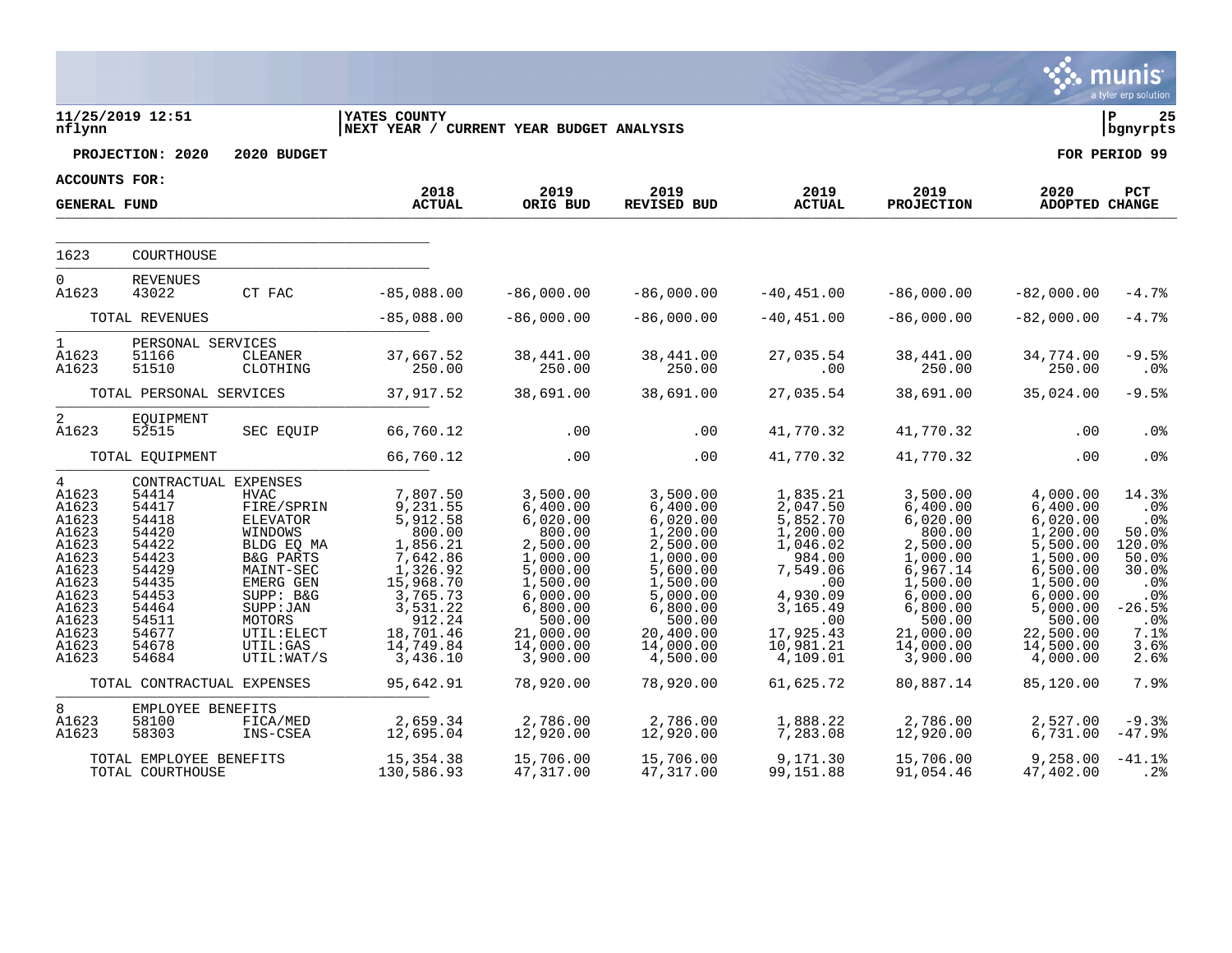|                                                                                                                                         |                                                                                                                                                 |                                                                                                                                                                                |                                                                                                                                                                                 |                                                                                                                                                                          |                                                                                                                                                                       |                                                                                                                                                                  |                                                                                                                                                                                             |                                                                                                                                                                     | <b>munis</b><br>a tyler erp solution                                                                                       |
|-----------------------------------------------------------------------------------------------------------------------------------------|-------------------------------------------------------------------------------------------------------------------------------------------------|--------------------------------------------------------------------------------------------------------------------------------------------------------------------------------|---------------------------------------------------------------------------------------------------------------------------------------------------------------------------------|--------------------------------------------------------------------------------------------------------------------------------------------------------------------------|-----------------------------------------------------------------------------------------------------------------------------------------------------------------------|------------------------------------------------------------------------------------------------------------------------------------------------------------------|---------------------------------------------------------------------------------------------------------------------------------------------------------------------------------------------|---------------------------------------------------------------------------------------------------------------------------------------------------------------------|----------------------------------------------------------------------------------------------------------------------------|
| nflynn                                                                                                                                  | 11/25/2019 12:51                                                                                                                                |                                                                                                                                                                                | <b>IYATES COUNTY</b><br>NEXT YEAR / CURRENT YEAR BUDGET ANALYSIS                                                                                                                |                                                                                                                                                                          |                                                                                                                                                                       |                                                                                                                                                                  |                                                                                                                                                                                             |                                                                                                                                                                     | ∣ P<br>26<br>  bgnyrpts                                                                                                    |
|                                                                                                                                         | PROJECTION: 2020                                                                                                                                | 2020 BUDGET                                                                                                                                                                    |                                                                                                                                                                                 |                                                                                                                                                                          |                                                                                                                                                                       |                                                                                                                                                                  |                                                                                                                                                                                             |                                                                                                                                                                     | FOR PERIOD 99                                                                                                              |
| ACCOUNTS FOR:                                                                                                                           |                                                                                                                                                 |                                                                                                                                                                                | 2018                                                                                                                                                                            | 2019                                                                                                                                                                     | 2019                                                                                                                                                                  | 2019                                                                                                                                                             | 2019                                                                                                                                                                                        | 2020                                                                                                                                                                |                                                                                                                            |
| <b>GENERAL FUND</b>                                                                                                                     |                                                                                                                                                 |                                                                                                                                                                                | <b>ACTUAL</b>                                                                                                                                                                   | ORIG BUD                                                                                                                                                                 | REVISED BUD                                                                                                                                                           | <b>ACTUAL</b>                                                                                                                                                    | <b>PROJECTION</b>                                                                                                                                                                           | ADOPTED CHANGE                                                                                                                                                      | PCT                                                                                                                        |
| 1625                                                                                                                                    | BUILDINGS & GROUNDS                                                                                                                             |                                                                                                                                                                                |                                                                                                                                                                                 |                                                                                                                                                                          |                                                                                                                                                                       |                                                                                                                                                                  |                                                                                                                                                                                             |                                                                                                                                                                     |                                                                                                                            |
| $\Omega$<br>A1625<br>A1625<br>A1625<br>A1625                                                                                            | <b>REVENUES</b><br>42650<br>42665<br>42701<br>42771                                                                                             | SCRAP SALE<br>SALE OF EQ<br>PR YR RFND<br>MISC REV                                                                                                                             | $-885.80$<br>$-43.54$<br>$-21,934.00$                                                                                                                                           | $-1,000.00$<br>$\begin{array}{c} . & 0 & 0 \\ . & 0 & 0 \end{array}$<br>.00<br>.00                                                                                       | $-1,000.00$<br>$\begin{matrix} 0 & 0 \\ 0 & 0 \end{matrix}$<br>.00<br>.00                                                                                             | .00<br>.00<br>$-5, 170.00$                                                                                                                                       | $-1,049.14$ $-1,000.00$<br>$\begin{array}{c} . & 0 & 0 \\ . & 0 & 0 \end{array}$<br>.00                                                                                                     | $-1$ ,000.00<br>$-29,000.00$<br>.00<br>$-1,000.00$                                                                                                                  | $.0\%$<br>.0 <sub>8</sub><br>.0%<br>.0%                                                                                    |
|                                                                                                                                         | TOTAL REVENUES                                                                                                                                  |                                                                                                                                                                                | $-22,863.34$                                                                                                                                                                    | $-1,000.00$                                                                                                                                                              | $-1,000.00$                                                                                                                                                           | $-6, 219.14$                                                                                                                                                     | $-1,000.00$                                                                                                                                                                                 | $-31,000.00$ 3000.0%                                                                                                                                                |                                                                                                                            |
| $1 \quad$<br>A1625<br>A1625<br>A1625<br>A1625<br>A1625<br>A1625<br>A1625<br>A1625<br>A1625<br>A1625<br>A1625<br>A1625<br>A1625<br>A1625 | PERSONAL SERVICES<br>51040<br>51160<br>51161<br>51162<br>51163<br>51166<br>51170<br>51500<br>51501<br>51502<br>51504<br>51505<br>51509<br>51510 | BLDG SUPER<br>BLDG MECH<br>BLDG MECH<br>BLDG MECH<br>BLD HELPER<br>CLEANER<br>SR CLEANER<br>CB CSEA<br>DIFF CSEA<br>HOLIDAY OT<br>ON CALL<br>OVERTIME<br>COMP CSEA<br>CLOTHING | 59,414.14<br>47,973.39<br>$47, 251.46$<br>$41, 865.77$<br>$33, 261.08$<br>37,667.52<br>37,963.00<br>$214.21$<br>1,494.75<br>141.33<br>3,055.00<br>$492.66$<br>27.55<br>1,500.00 | 59,414.00<br>49,236.00<br>49,228.00<br>46, 104.00<br>34,521.00<br>38,441.00<br>39,392.00<br>300.00<br>2,080.00<br>25.00<br>$3,115.00$<br>$1,250.00$<br>10.00<br>1,500.00 | 60,900.00<br>49,236.00<br>49,228.00<br>30, 310.00<br>34, 521.00<br>37,732.21<br>39,392.00<br>300.00<br>2,080.00<br>25.00<br>3,115.00<br>1,184.00<br>76.00<br>1,500.00 | 54, 153. 11<br>43, 196. 68<br>43, 190. 56<br>16,607.03<br>30,237.22<br>32,871.10<br>34,537.60<br>140.36<br>1,102.20<br>.00<br>2,300.01<br>273.18<br>75.58<br>.00 | 59,414.00<br>49,236.00<br>$49, 228.00$<br>$46, 104.00$<br>$34, 521.00$<br>38,441.00<br>39, 392.00<br>2, 292.00<br>300.00<br>2, 080.00<br>25.00<br>3,115.00<br>1,250.00<br>10.00<br>1,500.00 | 66,430.00<br>50,409.00<br>50,409.00<br>47,202.00<br>36,038.00<br>39,363.00<br>40,993.00<br>300.00<br>1,280.00<br>25.00<br>3,115.00<br>1,250.00<br>10.00<br>1,500.00 | 11.8%<br>2.4%<br>2.4%<br>2.4%<br>4.4%<br>2.4%<br>4.1%<br>.0%<br>$-38.5%$<br>.0%<br>.0%<br>$.0\%$<br>.0%<br>.0 <sup>8</sup> |
|                                                                                                                                         |                                                                                                                                                 |                                                                                                                                                                                | TOTAL PERSONAL SERVICES 312,321.86                                                                                                                                              | 324,616.00                                                                                                                                                               | 309,599.21                                                                                                                                                            | 258,684.63                                                                                                                                                       | 324,616.00                                                                                                                                                                                  | 338,324.00                                                                                                                                                          | 4.2%                                                                                                                       |
| $\overline{a}$<br>A1625<br>A1625                                                                                                        | EQUIPMENT<br>52314<br>52516                                                                                                                     | TRUCK<br>SM EOUIP                                                                                                                                                              | .00<br>.00                                                                                                                                                                      | .00<br>.00                                                                                                                                                               | .00<br>6,139.00                                                                                                                                                       | .00<br>6, 139.00                                                                                                                                                 | .00<br>.00                                                                                                                                                                                  | 33,000.00<br>.00                                                                                                                                                    | .0%<br>.0 <sub>8</sub>                                                                                                     |
|                                                                                                                                         | TOTAL EQUIPMENT                                                                                                                                 |                                                                                                                                                                                | .00                                                                                                                                                                             | .00                                                                                                                                                                      | 6,139.00                                                                                                                                                              | 6,139.00                                                                                                                                                         | .00                                                                                                                                                                                         | 33,000.00                                                                                                                                                           | .0 <sup>8</sup>                                                                                                            |
| $\overline{4}$<br>A1625<br>A1625<br>A1625<br>A1625<br>A1625<br>A1625<br>A1625                                                           | CONTRACTUAL EXPENSES<br>54011<br>54402<br>54407<br>54415<br>54416<br>54419<br>54457                                                             | CONSULTANT<br><b>WTS&amp;MEAS</b><br>EQ AGREEMT<br>YARD-TREE<br>PRKNG LOT<br>YARD EQ<br>SUPP: COMP                                                                             | 00.<br>24,620.00<br>$731.94$<br>9, 241.99<br>2,873.10<br>457.84                                                                                                                 | $00$ .<br>25,400.00<br>.00<br>2,500.00<br>2,000.00<br>400.00<br>50.00                                                                                                    | 5,375.00<br>25,400.00<br>2,460.00<br>$2,500.00$<br>$2,000.00$<br>$400.00$<br>168.00                                                                                   | 4,175.00<br>19,050.00<br>2,460.00<br>1,364.54<br>4,073.74<br>323.32<br>167.81                                                                                    | .00<br>25,400.00<br>.00<br>2,500.00<br>2,000.00<br>400.00<br>50.00                                                                                                                          | 44,000.00<br>27,052.00<br>.00<br>$\frac{4,000.00}{7,000.00}$<br>400.00<br>50.00                                                                                     | $.0\%$<br>6.5%<br>.0%<br>60.0%<br>250.0%<br>$.0\%$<br>.0 <sub>8</sub>                                                      |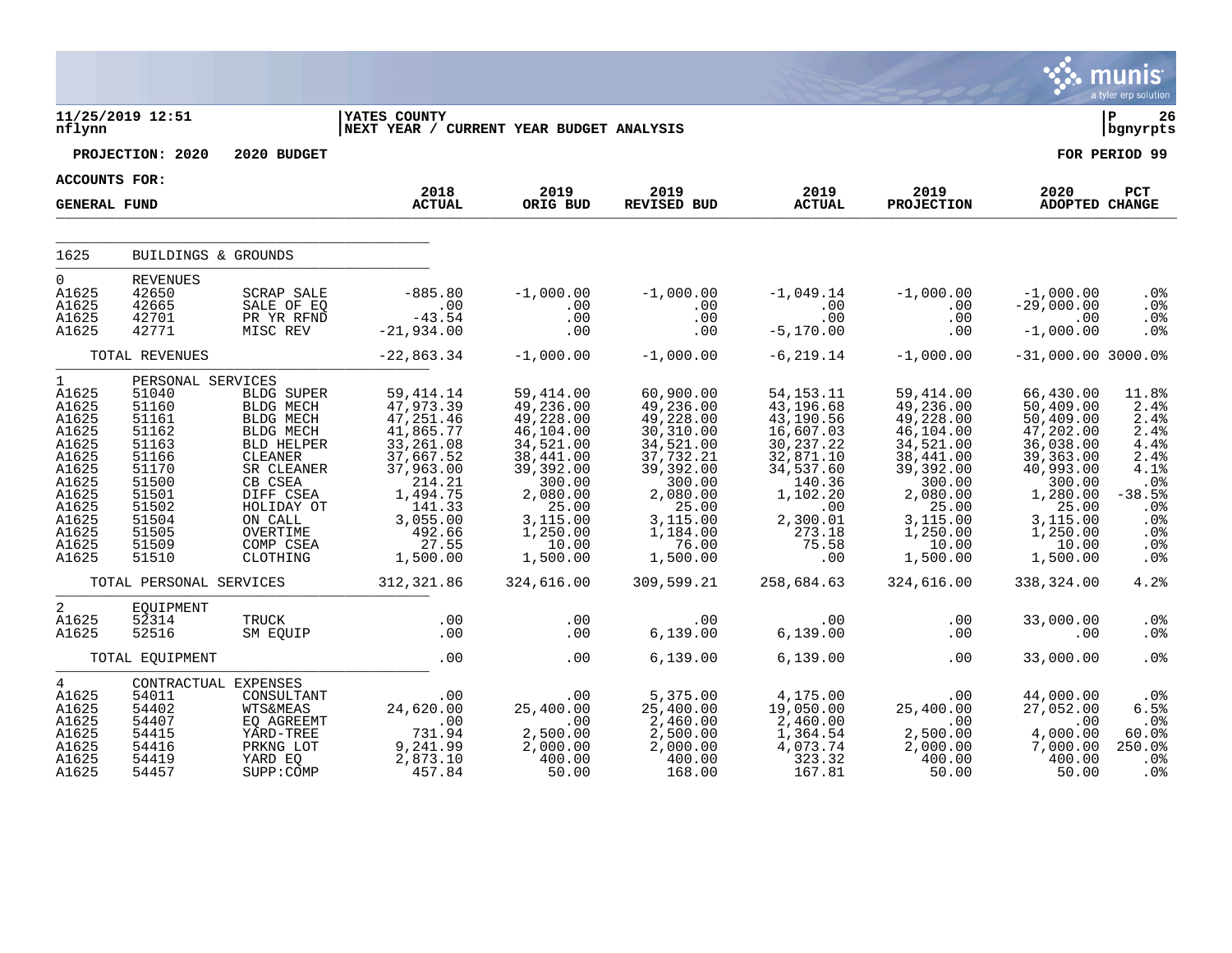

#### **11/25/2019 12:51 |YATES COUNTY |P 27 nflynn |NEXT YEAR / CURRENT YEAR BUDGET ANALYSIS |bgnyrpts**

## **PROJECTION: 2020 2020 BUDGET FOR PERIOD 99**

| <b>GENERAL FUND</b> |                            |                 | 2018<br>ACTUAL | 2019<br>ORIG BUD | 2019<br><b>REVISED BUD</b> | 2019<br><b>ACTUAL</b> | 2019<br><b>PROJECTION</b> | 2020<br>ADOPTED CHANGE | <b>PCT</b>      |
|---------------------|----------------------------|-----------------|----------------|------------------|----------------------------|-----------------------|---------------------------|------------------------|-----------------|
| A1625               | 54470                      | SUPP:OFF        | 139.50         | 125.00           | 7.00                       | $.00 \,$              | 125.00                    | 125.00                 | $.0\%$          |
| A1625               | 54474                      | SUPP: SAFTY     | 1,282.90       | 500.00           | 614.00                     | 613.15                | 500.00                    | 500.00                 | .0%             |
| A1625               | 54507                      | COPIER CHR      | 39.20          | 60.00            | 60.00                      | 43.15                 | 60.00                     | 60.00                  | $.0\%$          |
| A1625               | 54515                      | POSTAGE         | .00            | 3.00             | 3.00                       | .00                   | 3.00                      | 3.00                   | .0 <sub>8</sub> |
| A1625               | 54522                      | SHIPMENTS       | .00            | 15.00            | 15.00                      | 7.35                  | 15.00                     | 15.00                  | . 0%            |
| A1625               | 54571                      | COMP SOFT       | 20,000.00      | 20,000.00        | 20,000.00                  | 20,000.00             | 20,000.00                 | $.00\,$                | $-100.0\%$      |
| A1625               | 54575                      | SOFT MAINT      | .00            | .00              | 1,820.00                   | 1,820.00              | $.00 \,$                  | .00                    | $.0\%$          |
| A1625               | 54616                      | HAND TOOLS      | 339.52         | 450.00           | 450.00                     | 197.35                | 450.00                    | 450.00                 | $.0\%$          |
| A1625               | 54653                      | GASOLINE        | 1,358.37       | 1,200.00         | 1,200.00                   | 807.79                | 1,200.00                  | 1,200.00               | .0%             |
| A1625               | 54654                      | MILEAGE         | $.00 \,$       | 20.00            | 20.00                      | .00                   | 20.00                     |                        | $.00 - 100.0$ % |
| A1625               | 54661                      | VEH MAINT       | 40.81          | 2,500.00         | 2,386.00                   | 76.77                 | 2,500.00                  | 500.00                 | $-80.0%$        |
| A1625               | 54676                      | UTIL: CELL      | 389.28         | 390.00           | 390.00                     | 295.13                | 390.00                    | 390.00                 | $.0\%$          |
| A1625               | 54677                      | UTIL: ELECT     | $.00 \,$       | .00              | 10.00                      | 4.16                  | .00                       | 500.00                 | . 0 %           |
| A1625               | 54678                      | <b>UTIL:GAS</b> | 2,010.66       | 2,000.00         | 2,000.00                   | 1,384.36              | 2,000.00                  | 2,000.00               | .0 <sub>8</sub> |
| A1625               | 54682                      | TEL/FAX         | 310.80         | 300.00           | 300.00                     | 217.40                | 300.00                    | 2,880.00               | $860.0$ %       |
| A1625               | 54684                      | UTIL:WAT/S      | 337.27         | 380.00           | 370.00                     | 303.63                | 380.00                    | 380.00                 | $.0\%$          |
|                     | TOTAL CONTRACTUAL EXPENSES |                 | 64,173.18      | 58,293.00        | 67,948.00                  | 57,384.65             | 58,293.00                 | 91,505.00              | 57.0%           |
| 8                   | EMPLOYEE BENEFITS          |                 |                |                  |                            |                       |                           |                        |                 |
| A1625               | 58100                      | FICA/MED        | 22,143.07      | 23,530.00        | 23,595.11                  | 18,151.52             | 23,530.00                 | 24,561.00              | 4.4%            |
| A1625               | 58303                      | INS-CSEA        | 64,147.92      | 65,285.00        | 65,285.00                  | 68,002.75             | 65,285.00                 | 85,005.00              | 30.2%           |
| A1625               | 58305                      | INS-NON UN      | 12,695.04      | 12,920.00        | 12,920.00                  | 11,843.04             | 12,920.00                 | 12,920.00              | .0%             |
|                     | TOTAL EMPLOYEE BENEFITS    |                 | 98,986.03      | 101,735.00       | 101,800.11                 | 97,997.31             | 101,735.00                | 122,486.00             | 20.4%           |
|                     | TOTAL BUILDINGS & GROUNDS  |                 | 452,617.73     | 483,644.00       | 484,486.32                 | 413,986.45            | 483,644.00                | 554,315.00             | 14.6%           |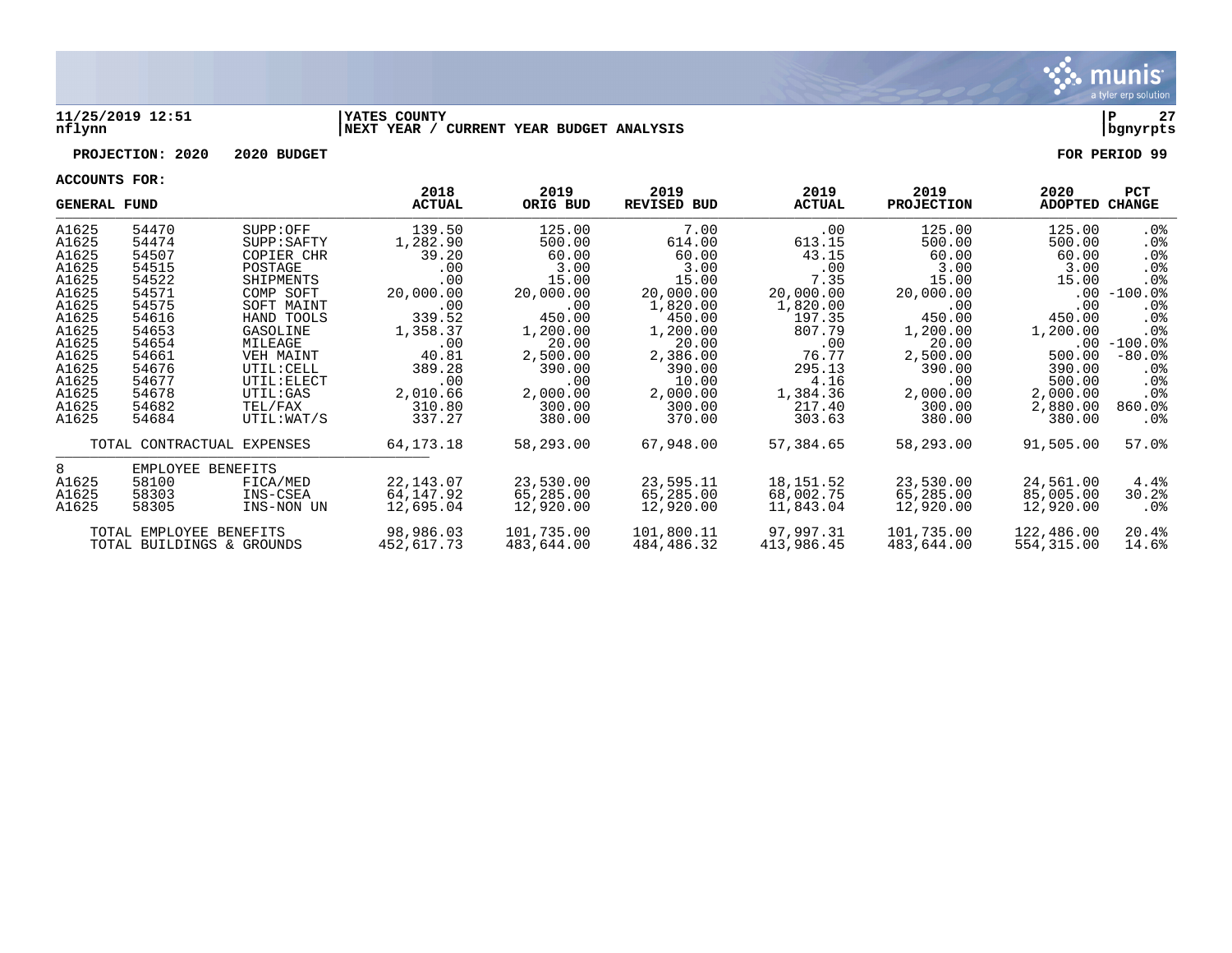|                                       |                                                          |                                                           |                                        |                                                          |                                                          |                                                          |                                                          |                                                            | munis<br>a tyler erp solution                              |
|---------------------------------------|----------------------------------------------------------|-----------------------------------------------------------|----------------------------------------|----------------------------------------------------------|----------------------------------------------------------|----------------------------------------------------------|----------------------------------------------------------|------------------------------------------------------------|------------------------------------------------------------|
| nflynn                                | 11/25/2019 12:51                                         |                                                           | YATES COUNTY<br>NEXT YEAR /            | CURRENT YEAR BUDGET ANALYSIS                             |                                                          |                                                          |                                                          |                                                            | 28<br>ΙP<br>bgnyrpts                                       |
|                                       | PROJECTION: 2020                                         | 2020 BUDGET                                               |                                        |                                                          |                                                          |                                                          |                                                          |                                                            | FOR PERIOD 99                                              |
| ACCOUNTS FOR:<br><b>GENERAL FUND</b>  |                                                          |                                                           | 2018<br><b>ACTUAL</b>                  | 2019<br>ORIG BUD                                         | 2019<br><b>REVISED BUD</b>                               | 2019<br><b>ACTUAL</b>                                    | 2019<br><b>PROJECTION</b>                                | 2020<br><b>ADOPTED</b>                                     | PCT<br><b>CHANGE</b>                                       |
| 1640                                  | CENTRAL GARAGE                                           |                                                           |                                        |                                                          |                                                          |                                                          |                                                          |                                                            |                                                            |
| 0<br>A1640<br>A1640<br>A1640<br>A1640 | <b>REVENUES</b><br>41276<br>41277<br>41789<br>42665      | GASOLINE<br>$E-Z$ PASS<br>MILE REIMB<br><b>EOUIP SALE</b> | $-9,329.83$<br>$-555.01$<br>.00<br>.00 | $-1,300.00$<br>$-500.00$<br>$-30,000.00$<br>$-13,000.00$ | $-1,300.00$<br>$-590.81$<br>$-30,000.00$<br>$-13,000.00$ | $-948.27$<br>$-1,028.71$<br>$-41,580.34$<br>$-11,650.00$ | $-1,300.00$<br>$-500.00$<br>$-30,000.00$<br>$-13,000.00$ | $-1, 200.00$<br>$-768.00$<br>$-47,525.00$<br>$-15, 200.00$ | $-7.7%$<br>53.6%<br>58.4%<br>16.9%                         |
|                                       | TOTAL REVENUES                                           |                                                           | $-9,884.84$                            | $-44,800.00$                                             | $-44,890.81$                                             | $-55, 207.32$                                            | $-44,800.00$                                             | $-64,693.00$                                               | 44.4%                                                      |
| 2<br>A1640                            | EOUIPMENT<br>52180                                       | VEHICLE                                                   | .00                                    | 39,000.00                                                | 39,220.81                                                | 39,220.81                                                | 39,000.00                                                | 64,600.00                                                  | 65.6%                                                      |
|                                       | TOTAL EOUIPMENT                                          |                                                           | .00                                    | 39,000.00                                                | 39,220.81                                                | 39,220.81                                                | 39,000.00                                                | 64,600.00                                                  | 65.6%                                                      |
| 4<br>A1640<br>A1640<br>A1640<br>A1640 | CONTRACTUAL EXPENSES<br>54411<br>54653<br>54663<br>54664 | PARTS/REP<br>GASOLINE<br>USER FEE<br>$E-Z & AAA$          | 538.60<br>9,063.85<br>387.45<br>583.11 | 1,000.00<br>9,000.00<br>320.00<br>500.00                 | 2,672.20<br>6,457.31<br>320.00<br>1,240.49               | 2,672.20<br>4,769.62<br>234.13<br>1,240.49               | 1,000.00<br>9,000.00<br>320.00<br>500.00                 | 1,500.00<br>8,500.00<br>320.00<br>900.00                   | 50.0%<br>$-5.6%$<br>.0 <sub>8</sub><br>$80.0$ <sup>8</sup> |
|                                       | TOTAL CONTRACTUAL EXPENSES<br>TOTAL CENTRAL GARAGE       |                                                           | 10,573.01<br>688.17                    | 10,820.00<br>5,020.00                                    | 10,690.00<br>5,020.00                                    | 8,916.44<br>$-7,070.07$                                  | 10,820.00<br>5,020.00                                    | 11,220.00<br>11,127.00                                     | 3.7%<br>121.7%                                             |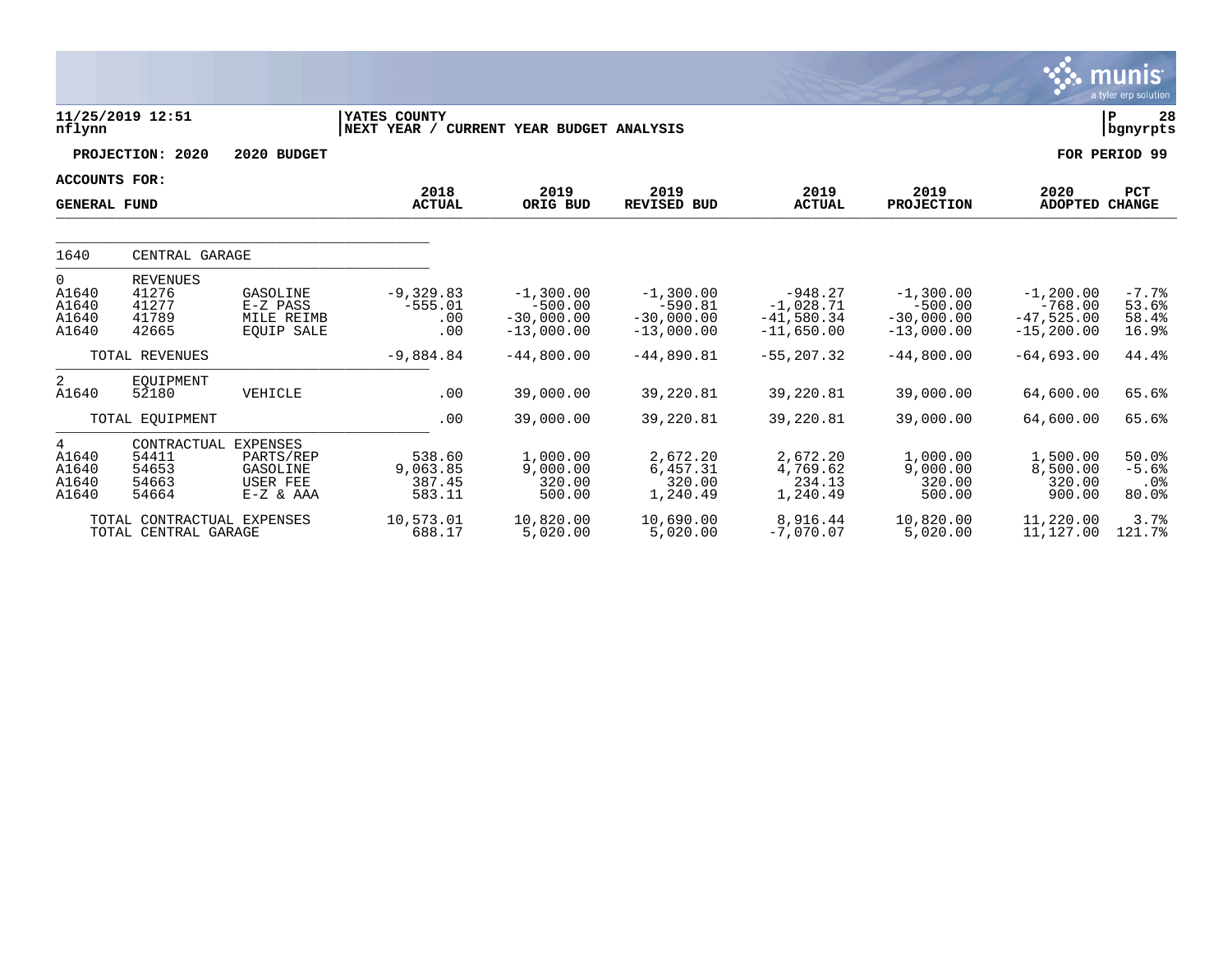|                                      |                                                            |                                         |                             |                              |                            |                        |                           |                         | munis<br>a tyler erp solution |
|--------------------------------------|------------------------------------------------------------|-----------------------------------------|-----------------------------|------------------------------|----------------------------|------------------------|---------------------------|-------------------------|-------------------------------|
| nflynn                               | 11/25/2019 12:51                                           |                                         | YATES COUNTY<br>NEXT YEAR / | CURRENT YEAR BUDGET ANALYSIS |                            |                        |                           |                         | 29<br>P<br>  bgnyrpts         |
|                                      | PROJECTION: 2020                                           | 2020 BUDGET                             |                             |                              |                            |                        |                           |                         | FOR PERIOD 99                 |
| ACCOUNTS FOR:<br><b>GENERAL FUND</b> |                                                            |                                         | 2018<br><b>ACTUAL</b>       | 2019<br>ORIG BUD             | 2019<br><b>REVISED BUD</b> | 2019<br><b>ACTUAL</b>  | 2019<br><b>PROJECTION</b> | 2020<br>ADOPTED CHANGE  | <b>PCT</b>                    |
| 1650                                 | APP-CENTRAL COMM SYSTEM                                    |                                         |                             |                              |                            |                        |                           |                         |                               |
| $\mathbf{0}$<br>A1650<br>A1650       | <b>REVENUES</b><br>41275<br>42401                          | TEL CHRGS<br>INT TEL                    | $-55,066.10$<br>.00         | $-52,000.00$<br>$-5.00$      | $-52,000.00$<br>$-5.00$    | $-41,784.20$<br>.00    | $-52,000.00$<br>$-5.00$   | $-80,640.00$<br>$-5.00$ | 55.1%<br>$.0\%$               |
|                                      | TOTAL REVENUES                                             |                                         | $-55,066.10$                | $-52,005.00$                 | $-52,005.00$               | $-41,784.20$           | $-52,005.00$              | $-80,645.00$            | 55.1%                         |
| 2<br>A1650                           | EOUIPMENT<br>52115                                         | COMP HRDWR                              | 40,000.00                   | 43,000.00                    | 43,000.00                  | 40,000.00              | 43,000.00                 | 53,640.00               | 24.7%                         |
|                                      | TOTAL EQUIPMENT                                            |                                         | 40,000.00                   | 43,000.00                    | 43,000.00                  | 40,000.00              | 43,000.00                 | 53,640.00               | 24.7%                         |
| 4<br>A1650<br>A1650                  | CONTRACTUAL<br>54577<br>54682                              | <b>EXPENSES</b><br>COMP TECH<br>TEL/FAX | .00<br>17,963.33            | 5.000.00<br>22,005.00        | 5,000.00<br>22,005.00      | 4,100.00<br>14,785.07  | 9,000.00<br>22,005.00     | 5,000.00<br>22,005.00   | $.0\%$<br>$.0\%$              |
|                                      | TOTAL CONTRACTUAL EXPENSES<br>TOTAL APP-CENTRAL COMM SYSTE |                                         | 17,963.33<br>2,897.23       | 27,005.00<br>18,000.00       | 27,005.00<br>18,000.00     | 18,885.07<br>17,100.87 | 31,005.00<br>22,000.00    | 27,005.00               | $.0\%$<br>$.00 - 100.0$       |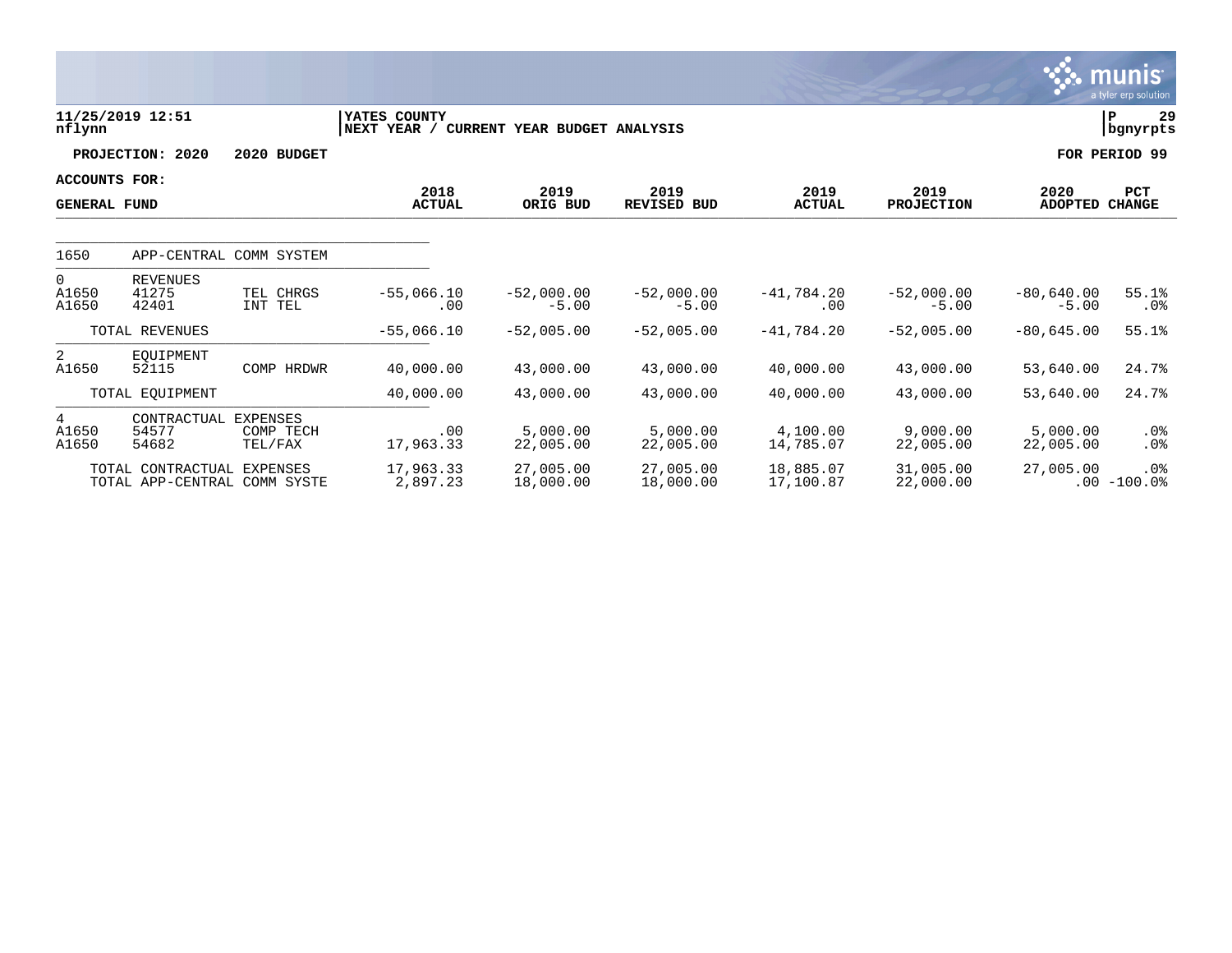|                                      |                                                     |                                                      |                                 |                                 |                                 |                              |                                 |                                 | munis <sup>.</sup><br>a tyler erp solution |
|--------------------------------------|-----------------------------------------------------|------------------------------------------------------|---------------------------------|---------------------------------|---------------------------------|------------------------------|---------------------------------|---------------------------------|--------------------------------------------|
| nflynn                               | 11/25/2019 12:51                                    |                                                      | YATES COUNTY<br>NEXT YEAR /     | CURRENT YEAR BUDGET ANALYSIS    |                                 |                              |                                 |                                 | 30<br>P<br>  bgnyrpts                      |
|                                      | PROJECTION: 2020                                    | 2020 BUDGET                                          |                                 |                                 |                                 |                              |                                 |                                 | FOR PERIOD 99                              |
| ACCOUNTS FOR:<br><b>GENERAL FUND</b> |                                                     |                                                      | 2018<br><b>ACTUAL</b>           | 2019<br>ORIG BUD                | 2019<br>REVISED BUD             | 2019<br><b>ACTUAL</b>        | 2019<br><b>PROJECTION</b>       | 2020<br><b>ADOPTED</b>          | PCT<br><b>CHANGE</b>                       |
| 1670                                 | CENTRAL MAILING                                     |                                                      |                                 |                                 |                                 |                              |                                 |                                 |                                            |
| $\overline{0}$<br>A1670              | <b>REVENUES</b><br>41272                            | CNTRL MAIL                                           | $-26,802.47$                    | $-30,000.00$                    | $-30,000.00$                    | $-24,807.43$                 | $-30,000.00$                    | $-30,000.00$                    | $.0\%$                                     |
|                                      | TOTAL REVENUES                                      |                                                      | $-26,802.47$                    | $-30,000.00$                    | $-30,000.00$                    | $-24,807.43$                 | $-30,000.00$                    | $-30,000.00$                    | $.0\%$                                     |
| 4<br>A1670<br>A1670<br>A1670         | CONTRACTUAL<br>54407<br>54470<br>54515              | <b>EXPENSES</b><br>EQUIP AGRE<br>SUPP:OFF<br>POSTAGE | 1,035.00<br>530.60<br>28,000.00 | 1,140.00<br>900.00<br>30,000.00 | 1,140.00<br>900.00<br>30,000.00 | 1,400.00<br>.00<br>20,000.00 | 1,245.00<br>900.00<br>30,000.00 | 1,190.00<br>600.00<br>30,000.00 | 4.4%<br>$-33.3$<br>$.0\%$                  |
|                                      | TOTAL CONTRACTUAL EXPENSES<br>TOTAL CENTRAL MAILING |                                                      | 29,565.60<br>2,763.13           | 32,040.00<br>2,040.00           | 32,040.00<br>2,040.00           | 21,400.00<br>$-3,407.43$     | 32,145.00<br>2,145.00           | 31,790.00<br>1,790.00           | $-.88$<br>$-12.3%$                         |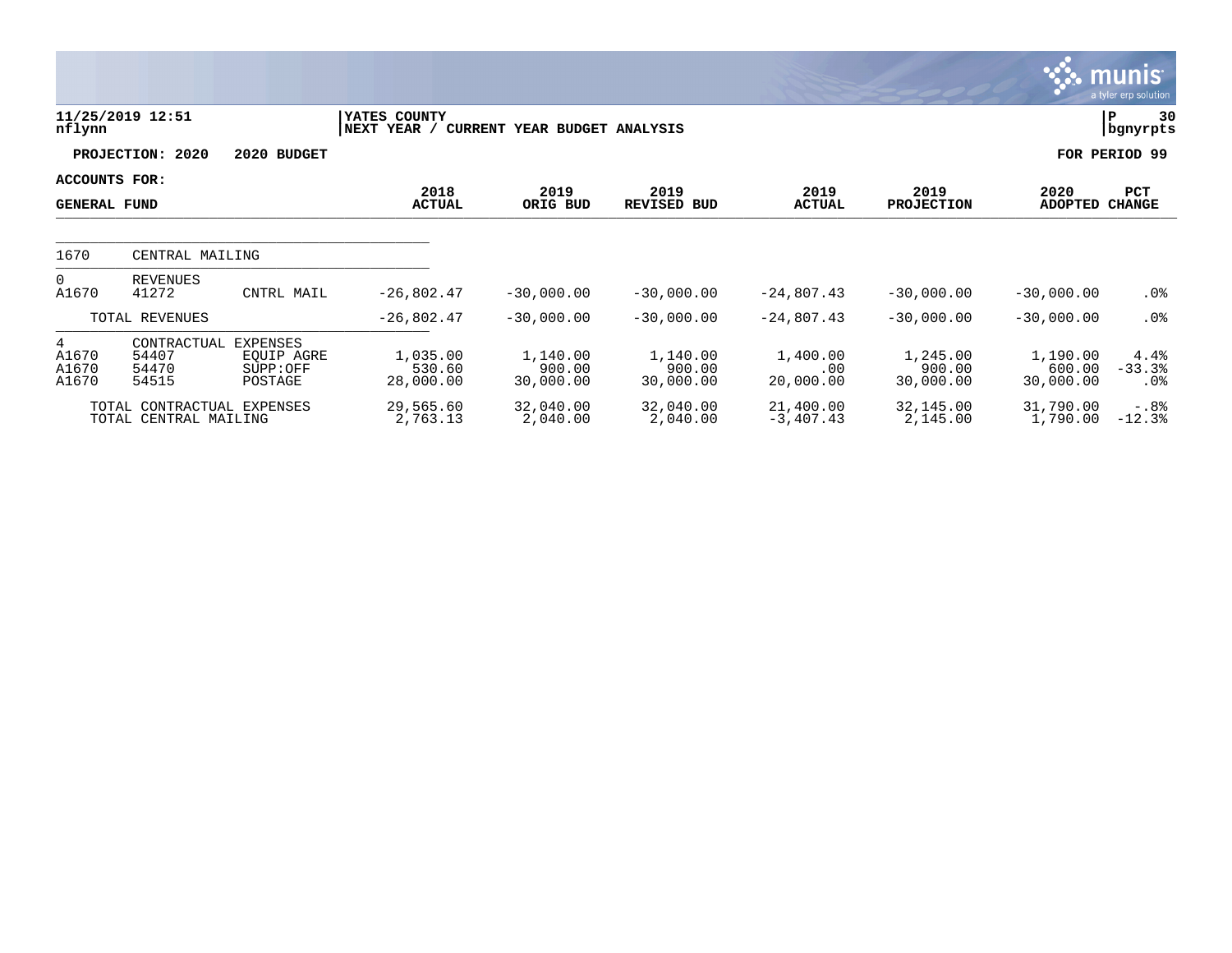|                              |                                                    |                                                            |                             |                              |                              |                             |                              |                                 | a tyler erp solution          |
|------------------------------|----------------------------------------------------|------------------------------------------------------------|-----------------------------|------------------------------|------------------------------|-----------------------------|------------------------------|---------------------------------|-------------------------------|
| nflynn                       | 11/25/2019 12:51                                   |                                                            | YATES COUNTY<br>NEXT YEAR / | CURRENT YEAR BUDGET ANALYSIS |                              |                             |                              |                                 | $\mathbf P$<br>31<br>bgnyrpts |
|                              | PROJECTION: 2020                                   | 2020 BUDGET                                                |                             |                              |                              |                             |                              |                                 | FOR PERIOD 99                 |
| <b>ACCOUNTS FOR:</b>         |                                                    |                                                            |                             |                              |                              |                             |                              |                                 |                               |
| <b>GENERAL FUND</b>          |                                                    |                                                            | 2018<br><b>ACTUAL</b>       | 2019<br>ORIG BUD             | 2019<br><b>REVISED BUD</b>   | 2019<br><b>ACTUAL</b>       | 2019<br><b>PROJECTION</b>    | 2020<br><b>ADOPTED</b>          | <b>PCT</b><br><b>CHANGE</b>   |
| 1675                         | CENTRAL COPIER                                     |                                                            |                             |                              |                              |                             |                              |                                 |                               |
| $\Omega$<br>A1675            | <b>REVENUES</b><br>41271                           | COPIER                                                     | $-23, 264.35$               | $-22,000.00$                 | $-22,000.00$                 | $-21, 252.90$               | $-22,000.00$                 | $-22,000.00$                    | $.0\%$                        |
|                              | TOTAL REVENUES                                     |                                                            | $-23, 264.35$               | $-22,000.00$                 | $-22,000.00$                 | $-21, 252.90$               | $-22,000.00$                 | $-22,000.00$                    | .0%                           |
| $\overline{a}$<br>A1675      | EOUIPMENT<br>52120                                 | COPIER                                                     | 5,867.45                    | 4,000.00                     | 4,000.00                     | 3,635.00                    | 4,000.00                     | 4,000.00                        | $.0\%$                        |
|                              | TOTAL EQUIPMENT                                    |                                                            | 5,867.45                    | 4,000.00                     | 4,000.00                     | 3,635.00                    | 4,000.00                     | 4,000.00                        | $.0\%$                        |
| 4<br>A1675<br>A1675<br>A1675 | CONTRACTUAL<br>54406<br>54454<br>54682             | <b>EXPENSES</b><br>COPIER AGR<br>SUPP: CNTRL<br>UTIL TEL/F | 7,010.26<br>2,617.88<br>.00 | 10,390.00<br>3,000.00<br>.00 | 10,390.00<br>3,000.00<br>.00 | 7,812.99<br>2,134.56<br>.00 | 10,390.00<br>3,000.00<br>.00 | 10,390.00<br>3,000.00<br>480.00 | .0%<br>.0%<br>.0%             |
|                              | TOTAL CONTRACTUAL EXPENSES<br>TOTAL CENTRAL COPIER |                                                            | 9,628.14<br>$-7,768.76$     | 13,390.00<br>$-4,610.00$     | 13,390.00<br>$-4,610.00$     | 9,947.55<br>$-7,670.35$     | 13,390.00<br>$-4,610.00$     | 13,870.00<br>$-4, 130.00$       | 3.6%<br>$-10.4%$              |

 $\therefore$  munis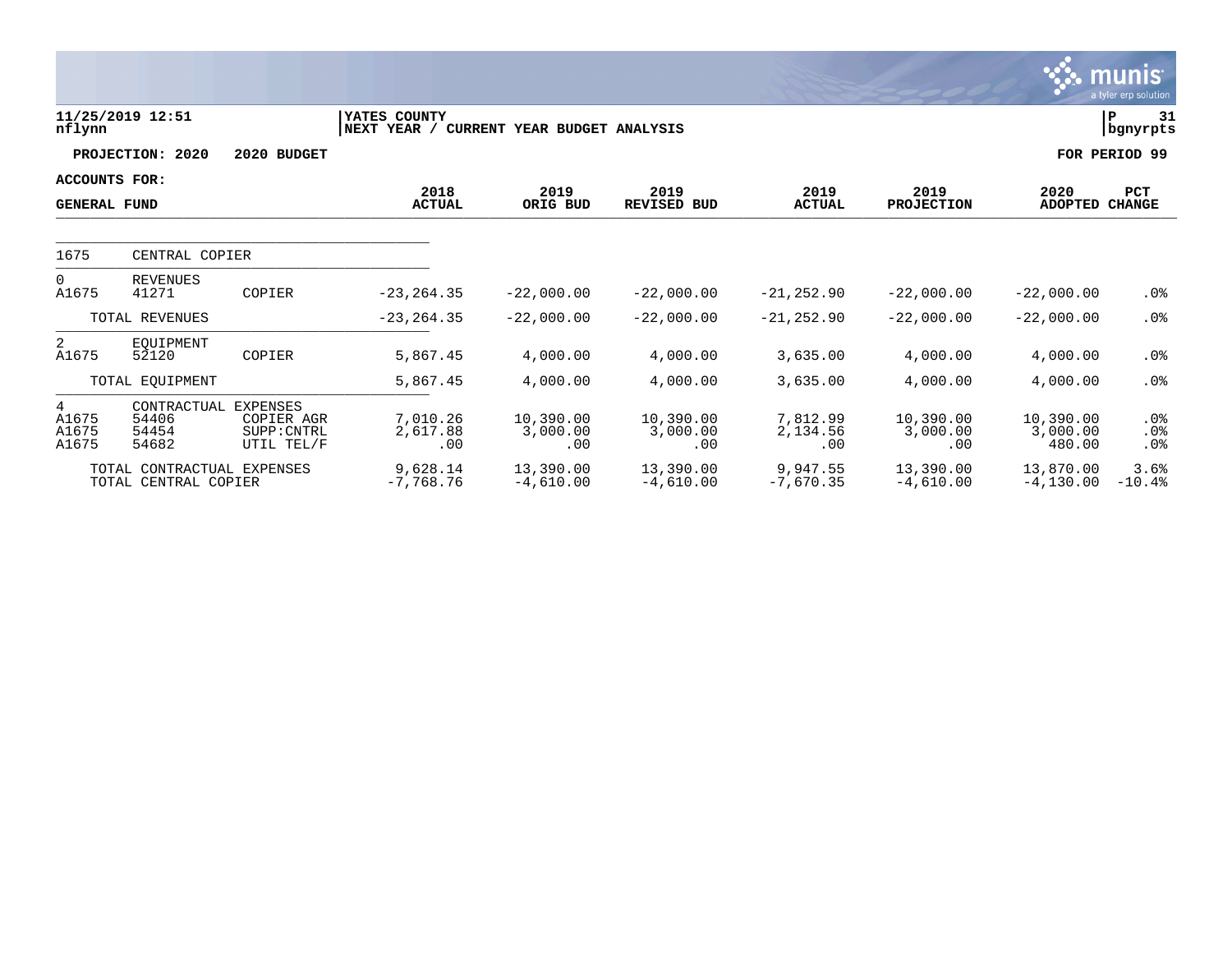|                                                                                                        |                                                                                                              |                                                                                                                                                      |                                                                                                       |                                                                                                                 |                                                                                                                     |                                                                                                      |                                                                                                                   |                                                                                                     | <b>munis</b><br>a tyler erp solution                                             |
|--------------------------------------------------------------------------------------------------------|--------------------------------------------------------------------------------------------------------------|------------------------------------------------------------------------------------------------------------------------------------------------------|-------------------------------------------------------------------------------------------------------|-----------------------------------------------------------------------------------------------------------------|---------------------------------------------------------------------------------------------------------------------|------------------------------------------------------------------------------------------------------|-------------------------------------------------------------------------------------------------------------------|-----------------------------------------------------------------------------------------------------|----------------------------------------------------------------------------------|
| nflynn                                                                                                 | 11/25/2019 12:51                                                                                             |                                                                                                                                                      | <b>IYATES COUNTY</b><br>NEXT YEAR / CURRENT YEAR BUDGET ANALYSIS                                      |                                                                                                                 |                                                                                                                     |                                                                                                      |                                                                                                                   |                                                                                                     | ∣ P<br>32<br>bgnyrpts                                                            |
|                                                                                                        | PROJECTION: 2020                                                                                             | 2020 BUDGET                                                                                                                                          |                                                                                                       |                                                                                                                 |                                                                                                                     |                                                                                                      |                                                                                                                   |                                                                                                     | FOR PERIOD 99                                                                    |
| ACCOUNTS FOR:<br><b>GENERAL FUND</b>                                                                   |                                                                                                              |                                                                                                                                                      | 2018<br><b>ACTUAL</b>                                                                                 | 2019<br>ORIG BUD                                                                                                | 2019<br>REVISED BUD                                                                                                 | 2019<br><b>ACTUAL</b>                                                                                | 2019<br><b>PROJECTION</b>                                                                                         | 2020<br>ADOPTED CHANGE                                                                              | PCT                                                                              |
| 1680                                                                                                   | INFORMATION TECHNOLOGY                                                                                       |                                                                                                                                                      |                                                                                                       |                                                                                                                 |                                                                                                                     |                                                                                                      |                                                                                                                   |                                                                                                     |                                                                                  |
| $\Omega$<br>A1680<br>A1680                                                                             | REVENUES<br>42230<br>42701                                                                                   | IT SERV<br>PR YR RFND                                                                                                                                | $-36, 442.93$<br>$-11.42$                                                                             | $-39,633.00$<br>.00                                                                                             | $-39,633.00$<br>.00                                                                                                 | $-26, 375.65$<br>$-1.37$                                                                             | $-39,633.00$<br>$.00 \ \rm$                                                                                       | $-36,380.00$<br>.00                                                                                 | $-8.2%$<br>.0 <sub>8</sub>                                                       |
|                                                                                                        | TOTAL REVENUES                                                                                               |                                                                                                                                                      | $-36, 454.35$                                                                                         | $-39,633.00$                                                                                                    | $-39,633.00$                                                                                                        | $-26, 377.02$                                                                                        | $-39,633.00$                                                                                                      | $-36, 380.00$                                                                                       | $-8.2%$                                                                          |
| $\mathbf{1}$<br>A1680<br>A1680<br>A1680<br>A1680<br>A1680<br>A1680<br>A1680<br>A1680<br>A1680<br>A1680 | PERSONAL SERVICES<br>51076<br>51077<br>51078<br>51079<br>51500<br>51502<br>51505<br>51508<br>51509<br>51520  | IT DIRECT<br>NETWORK AD<br>COMP SUPP<br>COMP TECH<br>CB CSEA<br>HOLIDAY OT<br>OVERTIME<br>35-40 HRS<br>COMP CSEA<br>INS BO                           | 75,032.03<br>57,386.42<br>44, 247.34<br>45,654.32<br>.00<br>.00<br>.00<br>343.69<br>75.13<br>3,647.76 | 75,033.00<br>59,581.00<br>45,552.00<br>48,324.00<br>500.00<br>500.00<br>2,000.00<br>1,500.00<br>.00<br>3,713.00 | 76,909.00<br>59,581.00<br>45,552.00<br>48, 324.00<br>500.00<br>500.00<br>2,000.00<br>1,500.00<br>181.00<br>3,713.00 | 67,479.41<br>52, 273.90<br>39,920.18<br>42,369.62<br>.00<br>.00<br>122.33<br>456.70<br>180.67<br>.00 | 75,033.00<br>59,581.00<br>45, 552.00<br>48, 324.00<br>500.00<br>500.00<br>2,000.00<br>1,500.00<br>.00<br>3,713.00 | 76,909.00<br>61,018.00<br>47,809.00<br>49,720.00<br>500.00<br>500.00<br>2,000.00<br>1,500.00<br>.00 | 2.5%<br>2.4%<br>5.0%<br>2.9%<br>.0%<br>.0%<br>.0%<br>.0%<br>.0%<br>$.00 - 100.0$ |
|                                                                                                        | TOTAL PERSONAL SERVICES                                                                                      |                                                                                                                                                      | 226,386.69                                                                                            | 236,703.00                                                                                                      | 238,760.00                                                                                                          | 202,802.81                                                                                           | 236,703.00                                                                                                        | 239,956.00                                                                                          | 1.4%                                                                             |
| 2<br>A1680<br>A1680<br>A1680<br>A1680<br>A1680<br>A1680                                                | EQUIPMENT<br>52115<br>52125<br>52126<br>52127<br>52128<br>52431                                              | COMP HRDWR<br>DESKTOPS<br>LAPTOPS<br>PRINTERS<br>COMP SUPP<br>TIME CLOCK                                                                             | 26, 348.05<br>28,533.39<br>4,480.22<br>5,104.32<br>884.56<br>$\overline{\phantom{0}}$ .00             | 23,000.00<br>24,440.00<br>16,380.00<br>4,000.00<br>4,000.00<br>.00                                              | 27,200.00<br>24,440.00<br>12,180.00<br>3,470.00<br>4,530.00<br>.00                                                  | 56,225.09<br>36, 130.40<br>.00<br>2,406.16<br>4,530.00<br>.00                                        | 60,448.85<br>36,408.80<br>16,380.00<br>4,000.00<br>4,000.00<br>.00                                                | 55,000.00<br>10,500.00<br>6, 250.00<br>8,000.00<br>4,000.00<br>3,400.00                             | 139.1%<br>$-57.0%$<br>$-61.8%$<br>100.0%<br>.0%<br>.0%                           |
|                                                                                                        | TOTAL EQUIPMENT                                                                                              |                                                                                                                                                      | 65,350.54                                                                                             | 71,820.00                                                                                                       | 71,820.00                                                                                                           | 99,291.65                                                                                            | 121, 237.65                                                                                                       | 87,150.00                                                                                           | 21.3%                                                                            |
| 4<br>A1680<br>A1680<br>A1680<br>A1680<br>A1680<br>A1680<br>A1680<br>A1680<br>A1680                     | CONTRACTUAL EXPENSES<br>54011<br>54152<br>54407<br>54455<br>54470<br>54501<br>ADV<br>54507<br>54515<br>54571 | $\begin{minipage}{.4\linewidth} CONSULTANT \end{minipage}$<br>CONFERENCE<br>EQUIP AGRE<br>SUPP: IT<br>SUPP:OFF<br>COPIER CHR<br>POSTAGE<br>COMP SOFT | 10,629.25<br>832.84<br>56,725.39<br>589.03<br>81.76<br>.00<br>101.25<br>.00<br>43,734.35              | 3,750.00<br>1,000.00<br>57,144.00<br>1,000.00<br>200.00<br>30.00<br>200.00<br>100.00<br>18,675.00               | 1,750.00<br>1,000.00<br>61,727.00<br>1,000.00<br>200.00<br>30.00<br>200.00<br>.00<br>16,960.00                      | 1,725.00<br>902.00<br>64,063.29<br>.00<br>112.98<br>.00<br>60.50<br>.00<br>16,381.10                 | 3,750.00<br>1,000.00<br>57,144.00<br>1,000.00<br>200.00<br>30.00<br>200.00<br>100.00<br>18,675.00                 | 2,000.00<br>1,000.00<br>18,600.00<br>1,000.00<br>200.00<br>30.00<br>200.00<br>100.00<br>2,500.00    | $-46.7%$<br>.0%<br>$-67.5%$<br>.0%<br>.0%<br>.0%<br>.0%<br>.0%<br>$-86.6%$       |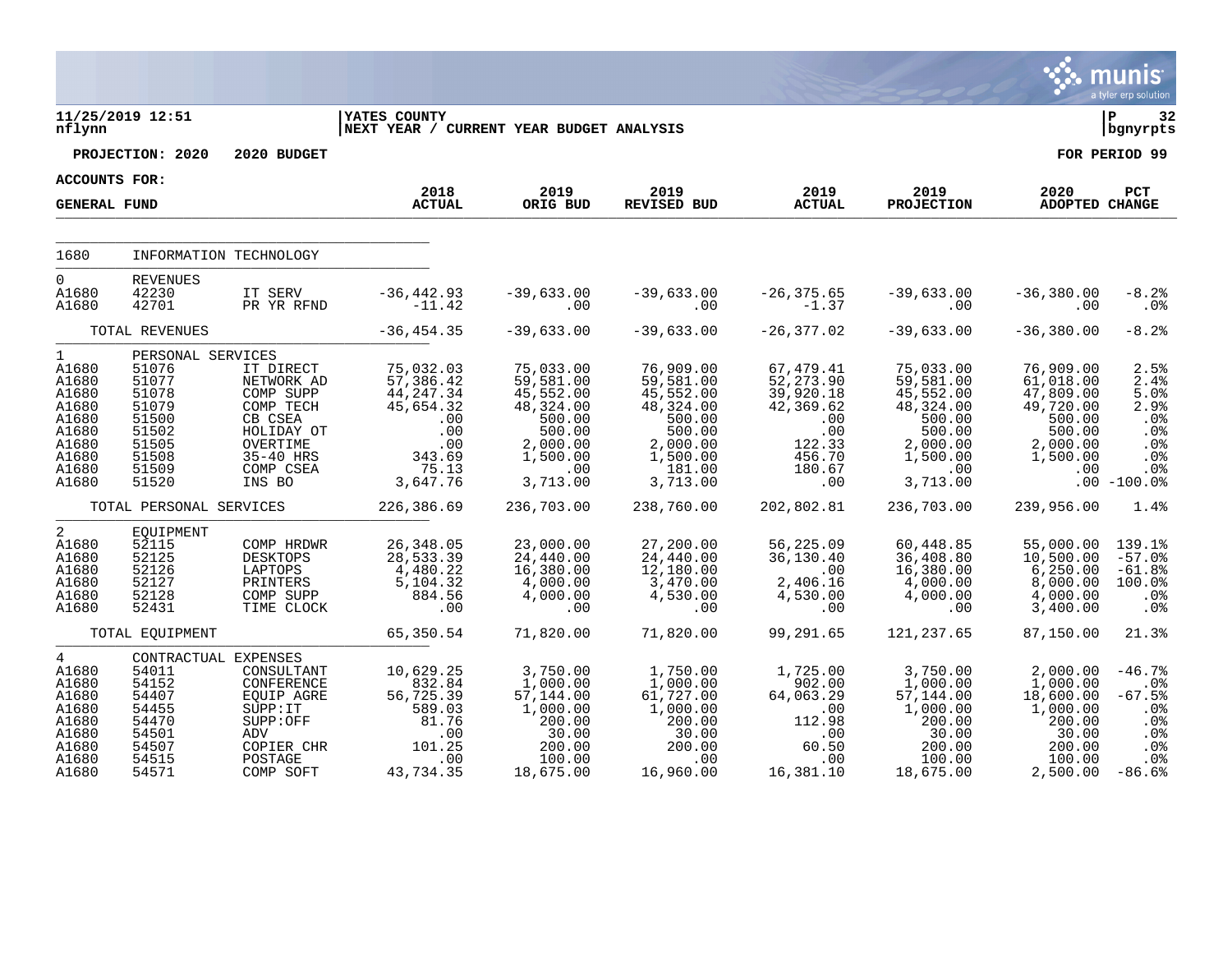

#### **11/25/2019 12:51 |YATES COUNTY |P 33 nflynn |NEXT YEAR / CURRENT YEAR BUDGET ANALYSIS |bgnyrpts**

**PROJECTION: 2020 2020 BUDGET FOR PERIOD 99**

|       | GENERAL FUND            |                              | 2018<br><b>ACTUAL</b> | 2019<br>ORIG BUD | 2019<br><b>REVISED BUD</b> | 2019<br><b>ACTUAL</b> | 2019<br><b>PROJECTION</b> | 2020<br><b>ADOPTED</b> | <b>PCT</b><br><b>CHANGE</b> |
|-------|-------------------------|------------------------------|-----------------------|------------------|----------------------------|-----------------------|---------------------------|------------------------|-----------------------------|
| A1680 | 54575                   | SOFT MAINT                   | 82,388.18             | 60,956.00        | 60,956.00                  | 60,653.54             | 60,956.00                 | 87,481.00              | 43.5%                       |
| A1680 | 54577                   | COMP TECH                    | 13,700.00             | 36,000.00        | 36,000.00                  | 34,501.00             | 43,500.00                 | 36,000.00              | . 0%                        |
| A1680 | 54583                   | COMP SUPP                    | 2,670.17              | 3,000.00         | 3,100.00                   | 3,072.64              | 3,000.00                  | 3,000.00               | . 0 %                       |
| A1680 | 54654                   | MILEAGE                      | 772.61                | 1,000.00         | 1,000.00                   | 651.70                | 1,000.00                  | 1,000.00               | .0 <sub>8</sub>             |
| A1680 | 54676                   | UTIL: CELL                   | 1,863.16              | 2,300.00         | 2,300.00                   | 1,761.16              | 2,300.00                  | 2,600.00               | 13.0%                       |
| A1680 | 54679                   | UTIL: INTER                  | 19,788.03             | 26,600.00        | 24,900.00                  | 17,516.12             | 26,600.00                 | 26,600.00              | . 0 %                       |
| A1680 | 54682                   | TEL/FAX                      | 673.40                | 500.00           | 1,332.00                   | 919.00                | 500.00                    | 960.00                 | 92.0%                       |
| A1680 | 54907                   | <b>DUES</b>                  | 50.00                 | 50.00            | 50.00                      | 50.00                 | 50.00                     | 50.00                  | $.0\%$                      |
|       |                         | TOTAL CONTRACTUAL EXPENSES   | 234,599.42            | 212,505.00       | 212,505.00                 | 202,370.03            | 220,005.00                | 183,321.00             | $-13.7%$                    |
| 8     | EMPLOYEE                | BENEFITS                     |                       |                  |                            |                       |                           |                        |                             |
| A1680 | 58100                   | FICA/MED                     | 16,228.96             | 17,453.00        | 17,597.00                  | 14,289.27             | 17,453.00                 | 17,489.00              | .2%                         |
| A1680 | 58303                   | INS-CSEA                     | 28,841.46             | 29,701.00        | 29,520.00                  | 38,053.38             | 29,701.00                 | 40,839.00              | 37.5%                       |
| A1680 | 58305                   | INS-NON UN                   | 6,347.52              | 6,461.00         | 6,461.00                   | 5,921.30              | 6,461.00                  | 6,460.00               | $.0\%$                      |
|       | TOTAL EMPLOYEE BENEFITS |                              | 51,417.94             | 53,615.00        | 53,578.00                  | 58,263.95             | 53,615.00                 | 64,788.00              | 20.8%                       |
|       |                         | TOTAL INFORMATION TECHNOLOGY | 541,300.24            | 535,010.00       | 537,030.00                 | 536,351.42            | 591,927.65                | 538,835.00             | .7%                         |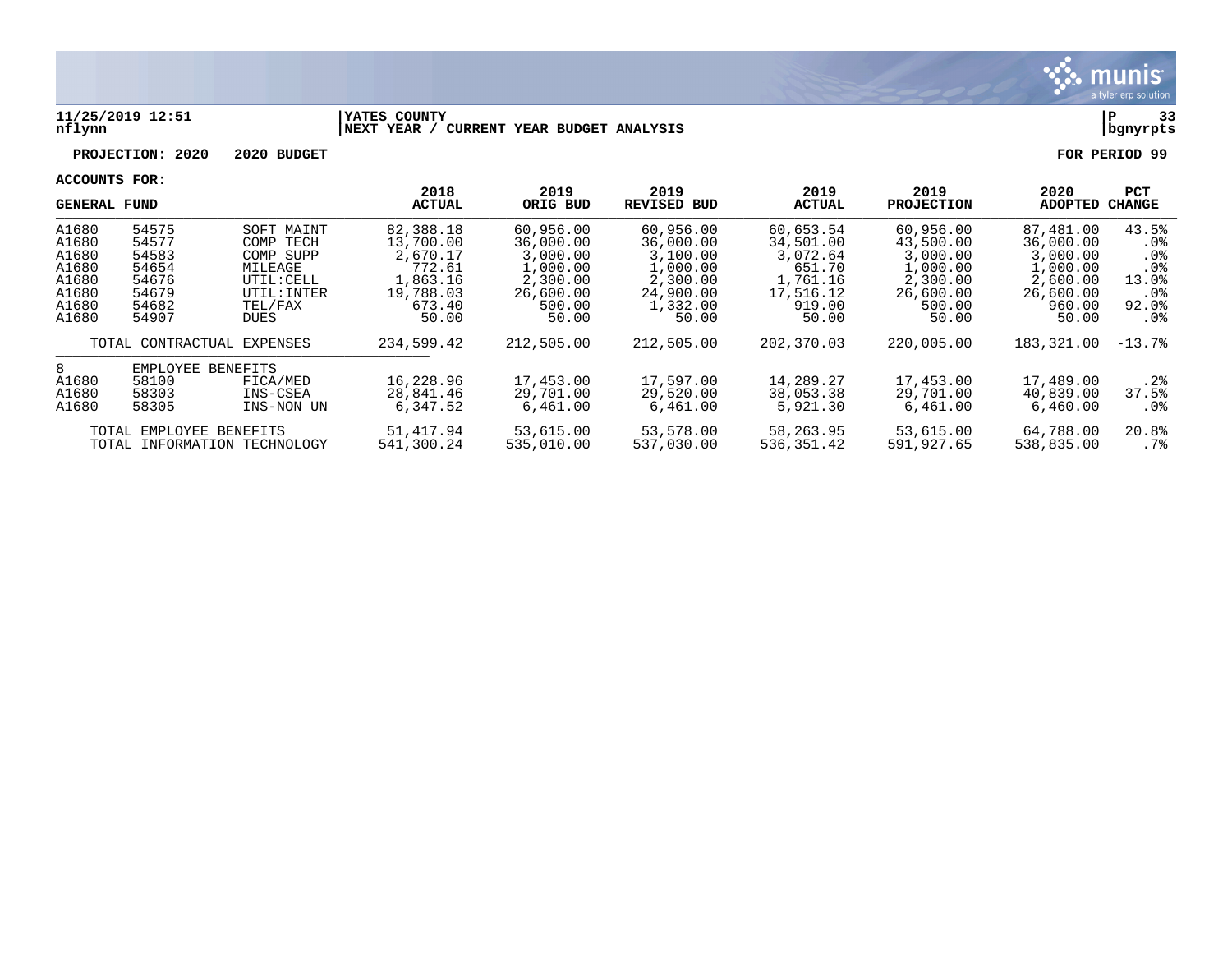|                               |                                                           |                       |                             |                              |                        |                        |                           |                        | $\mathbb{C}$ munis $\mathbb{C}$<br>a tyler erp solution |
|-------------------------------|-----------------------------------------------------------|-----------------------|-----------------------------|------------------------------|------------------------|------------------------|---------------------------|------------------------|---------------------------------------------------------|
| nflynn                        | 11/25/2019 12:51                                          |                       | YATES COUNTY<br>NEXT YEAR / | CURRENT YEAR BUDGET ANALYSIS |                        |                        |                           |                        | 34<br>P<br>  bgnyrpts                                   |
|                               | PROJECTION: 2020                                          | 2020 BUDGET           |                             |                              |                        |                        |                           |                        | FOR PERIOD 99                                           |
| ACCOUNTS FOR:<br>GENERAL FUND |                                                           |                       | 2018<br><b>ACTUAL</b>       | 2019<br>ORIG BUD             | 2019<br>REVISED BUD    | 2019<br><b>ACTUAL</b>  | 2019<br><b>PROJECTION</b> | 2020<br><b>ADOPTED</b> | PCT<br><b>CHANGE</b>                                    |
| 1910                          | UNALLOCATED INSURANCE                                     |                       |                             |                              |                        |                        |                           |                        |                                                         |
| $4^{\circ}$<br>A1910          | CONTRACTUAL<br>54923                                      | EXPENSES<br>UNALL INS | 69,668.65                   | 72,000.00                    | 73,200.27              | 72,627.54              | 72,000.00                 | 75,000.00              | 4.2%                                                    |
|                               | TOTAL CONTRACTUAL EXPENSES<br>TOTAL UNALLOCATED INSURANCE |                       | 69,668.65<br>69,668.65      | 72,000.00<br>72,000.00       | 73,200.27<br>73,200.27 | 72,627.54<br>72,627.54 | 72,000.00<br>72,000.00    | 75,000.00<br>75,000.00 | 4.2%<br>4.2%                                            |

 $\bullet$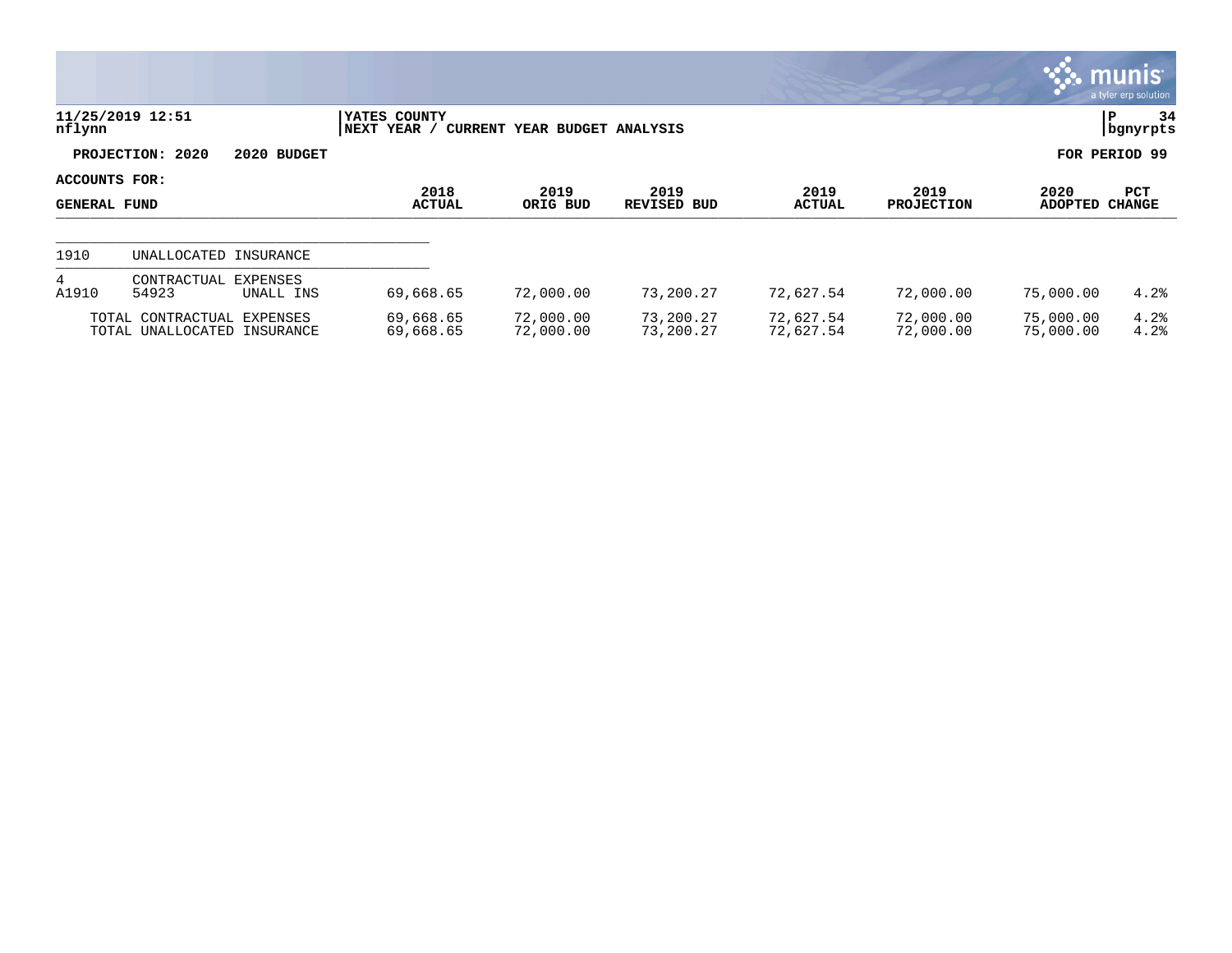|                                      |                                                          |                             |                              |                      |                       |                           | $\mathbf{\ddot{\cdot}}\mathbf{\ddot{\cdot}}\mathbf{m}$ unis $\mathbf{\ddot{\cdot}}$ | a tyler erp solution |
|--------------------------------------|----------------------------------------------------------|-----------------------------|------------------------------|----------------------|-----------------------|---------------------------|-------------------------------------------------------------------------------------|----------------------|
| nflynn                               | 11/25/2019 12:51                                         | YATES COUNTY<br>NEXT YEAR / | CURRENT YEAR BUDGET ANALYSIS |                      |                       |                           |                                                                                     | 35<br>ΙP<br>bgnyrpts |
|                                      | PROJECTION: 2020<br>2020 BUDGET                          |                             |                              |                      |                       |                           |                                                                                     | FOR PERIOD 99        |
| ACCOUNTS FOR:<br><b>GENERAL FUND</b> |                                                          | 2018<br><b>ACTUAL</b>       | 2019<br>ORIG BUD             | 2019<br>REVISED BUD  | 2019<br><b>ACTUAL</b> | 2019<br><b>PROJECTION</b> | 2020<br>ADOPTED                                                                     | PCT<br>CHANGE        |
| 1920                                 | MUNICIPAL ASSOC DUES                                     |                             |                              |                      |                       |                           |                                                                                     |                      |
| 4<br>A1920                           | EXPENSES<br>CONTRACTUAL<br>54907<br><b>DUES</b>          | 5,924.00                    | 6,032.00                     | 6,032.00             | 6,032.00              | 6,032.00                  | 6,143.00                                                                            | 1.8%                 |
|                                      | TOTAL CONTRACTUAL EXPENSES<br>TOTAL MUNICIPAL ASSOC DUES | 5,924.00<br>5,924.00        | 6,032.00<br>6,032.00         | 6,032.00<br>6,032.00 | 6,032.00<br>6,032.00  | 6,032.00<br>6,032.00      | 6,143.00<br>6,143.00                                                                | 1.8%<br>1.8%         |

 $\mathcal{L}$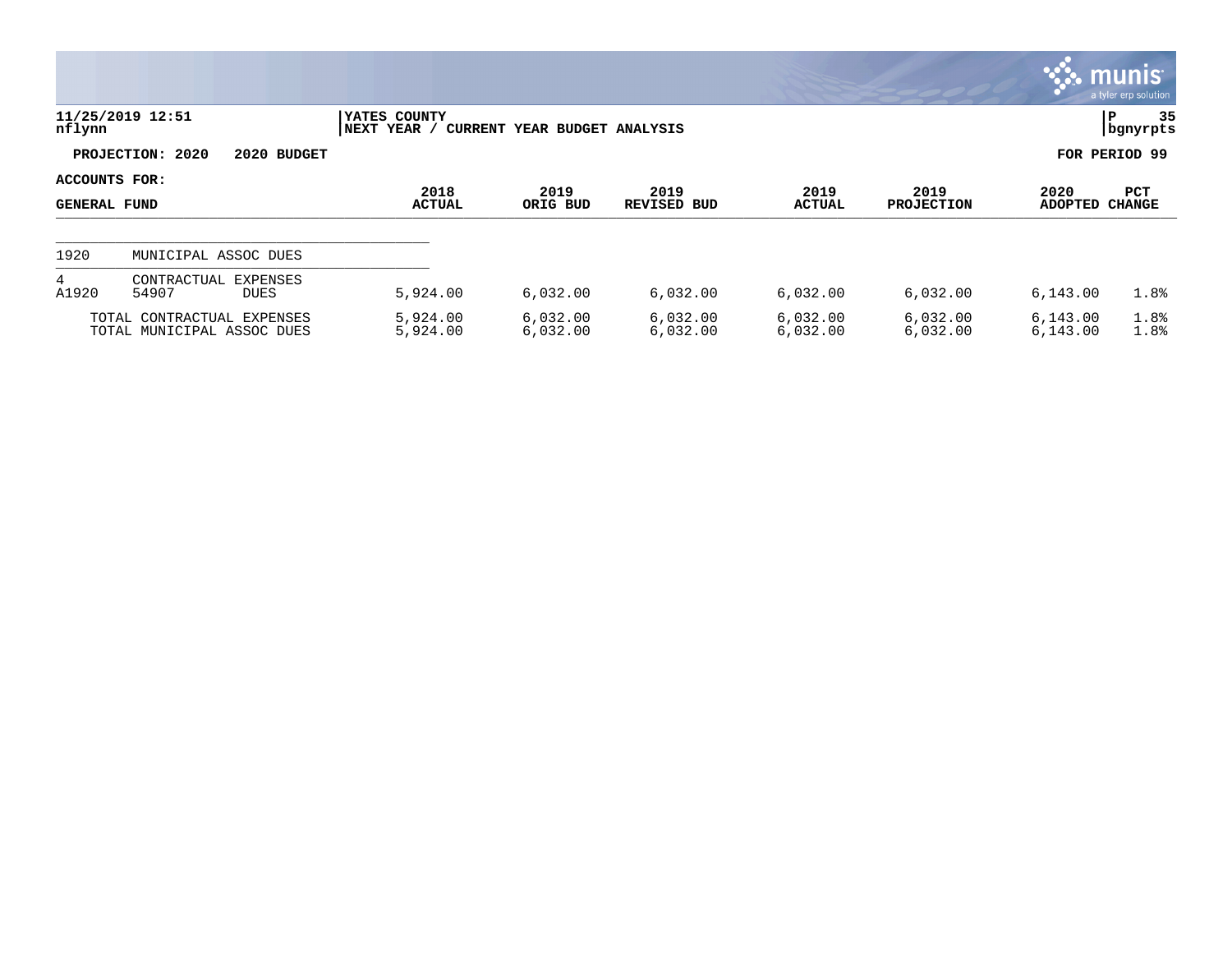|                                           |                                                         |                                      |                                        |                               |                               |                              |                               |                               | munis <sup>®</sup><br>a tyler erp solution |
|-------------------------------------------|---------------------------------------------------------|--------------------------------------|----------------------------------------|-------------------------------|-------------------------------|------------------------------|-------------------------------|-------------------------------|--------------------------------------------|
| nflynn                                    | 11/25/2019 12:51                                        |                                      | YATES COUNTY<br>NEXT YEAR /            | CURRENT YEAR BUDGET ANALYSIS  |                               |                              |                               |                               | 36<br>ΙP<br>bgnyrpts                       |
|                                           | PROJECTION: 2020                                        | 2020 BUDGET                          |                                        |                               |                               |                              |                               |                               | FOR PERIOD 99                              |
| ACCOUNTS FOR:<br><b>GENERAL FUND</b>      |                                                         |                                      | 2018<br><b>ACTUAL</b>                  | 2019<br>ORIG BUD              | 2019<br><b>REVISED BUD</b>    | 2019<br><b>ACTUAL</b>        | 2019<br><b>PROJECTION</b>     | 2020<br>ADOPTED CHANGE        | PCT                                        |
| 1930                                      | JUDGEMENTS & CLAIMS                                     |                                      |                                        |                               |                               |                              |                               |                               |                                            |
| $\overline{0}$<br>A1930<br>A1930<br>A1930 | <b>REVENUES</b><br>42401<br>42402<br>42680              | INT-INS RE<br>INT-UNEMP<br>INS RECOV | $-153.60$<br>$-101.99$<br>$-21,648.61$ | $-160.00$<br>$-100.00$<br>.00 | $-160.00$<br>$-100.00$<br>.00 | $-127.98$<br>$-83.44$<br>.00 | $-160.00$<br>$-100.00$<br>.00 | $-150.00$<br>$-100.00$<br>.00 | $-6.3%$<br>$.0\%$<br>$.0\%$                |
|                                           | TOTAL REVENUES                                          |                                      | $-21,904.20$                           | $-260.00$                     | $-260.00$                     | $-211.42$                    | $-260.00$                     | $-250.00$                     | $-3.8%$                                    |
| $4\overline{ }$<br>A1930<br>A1930         | CONTRACTUAL<br>54927<br>54928                           | EXPENSES<br>INS RES<br>UNEMPL INS    | 48,270.74<br>9,152.28                  | 125,000.00<br>25,000.00       | 125,000.00<br>25,000.00       | 7,403.83<br>4,548.25         | 125,000.00<br>25,000.00       | 100,000.00<br>20,000.00       | $-20.0%$<br>$-20.0$ °                      |
|                                           | TOTAL CONTRACTUAL EXPENSES<br>TOTAL JUDGEMENTS & CLAIMS |                                      | 57,423.02<br>35,518.82                 | 150,000.00<br>149,740.00      | 150,000.00<br>149,740.00      | 11,952.08<br>11,740.66       | 150,000.00<br>149,740.00      | 120,000.00<br>119,750.00      | $-20.0%$<br>$-20.0$ °                      |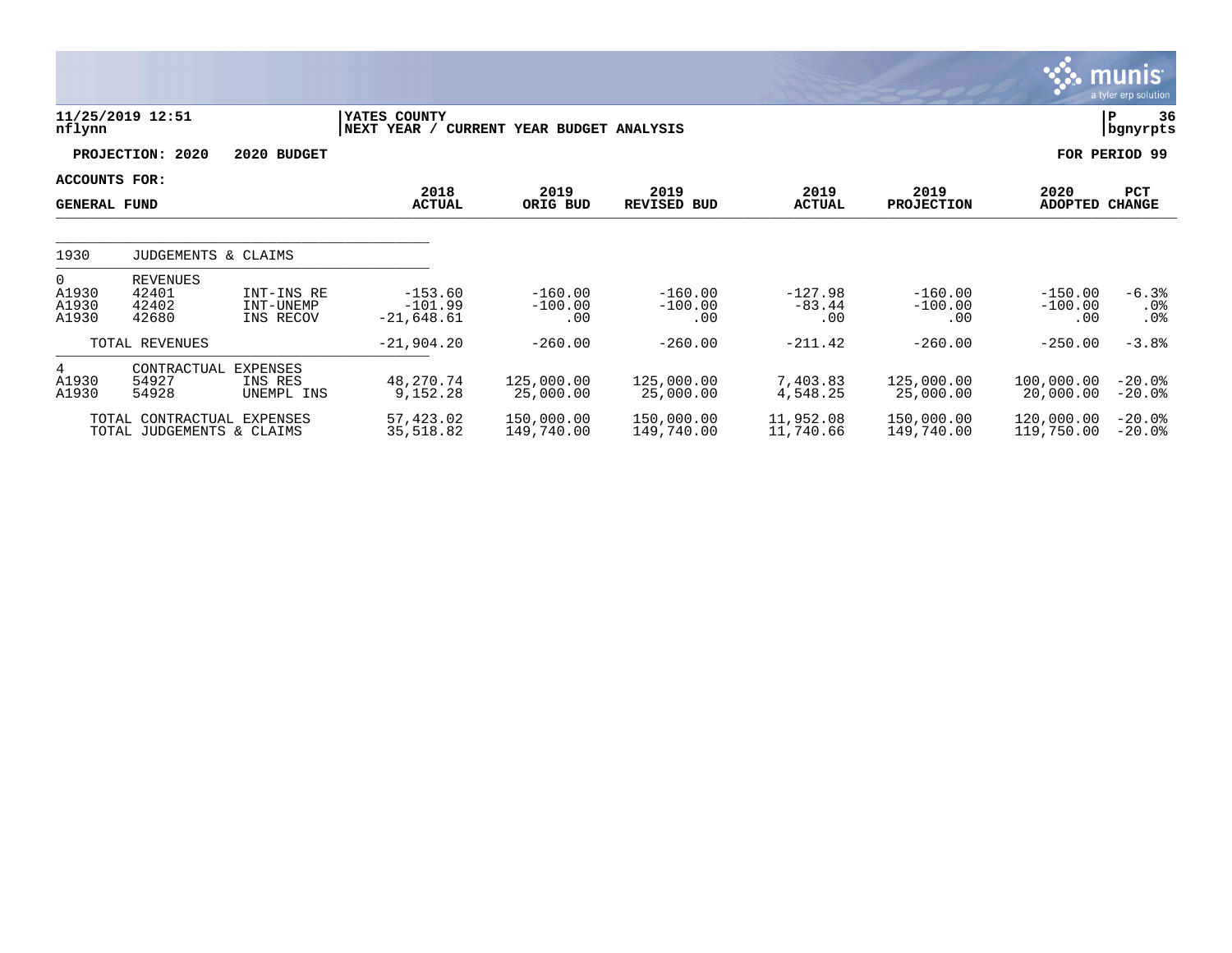|                               |                                                        |                             |                              |                            |                       |                           |                          | $\mathbb{C}$ munis<br>a tyler erp solution |
|-------------------------------|--------------------------------------------------------|-----------------------------|------------------------------|----------------------------|-----------------------|---------------------------|--------------------------|--------------------------------------------|
| nflynn                        | 11/25/2019 12:51                                       | YATES COUNTY<br>NEXT YEAR / | CURRENT YEAR BUDGET ANALYSIS |                            |                       |                           |                          | 37<br>P<br>  bgnyrpts                      |
|                               | PROJECTION: 2020<br>2020 BUDGET                        |                             |                              |                            |                       |                           |                          | FOR PERIOD 99                              |
| ACCOUNTS FOR:<br>GENERAL FUND |                                                        | 2018<br><b>ACTUAL</b>       | 2019<br>ORIG BUD             | 2019<br><b>REVISED BUD</b> | 2019<br><b>ACTUAL</b> | 2019<br><b>PROJECTION</b> | 2020<br><b>ADOPTED</b>   | PCT<br><b>CHANGE</b>                       |
| 1990                          | CONTINGENT ACCOUNT                                     |                             |                              |                            |                       |                           |                          |                                            |
| 4<br>A1990                    | CONTRACTUAL<br>EXPENSES<br>54905<br>CONTINGENT         | .00                         | 885,000.00                   | 769,883.03                 | .00                   | 885,000.00                | 885,000.00               | $.0\%$                                     |
|                               | TOTAL CONTRACTUAL EXPENSES<br>TOTAL CONTINGENT ACCOUNT | .00<br>.00                  | 885,000.00<br>885,000.00     | 769,883.03<br>769,883.03   | .00<br>.00            | 885,000.00<br>885,000.00  | 885,000.00<br>885,000.00 | $.0\%$<br>.0%                              |

 $\mathcal{L}$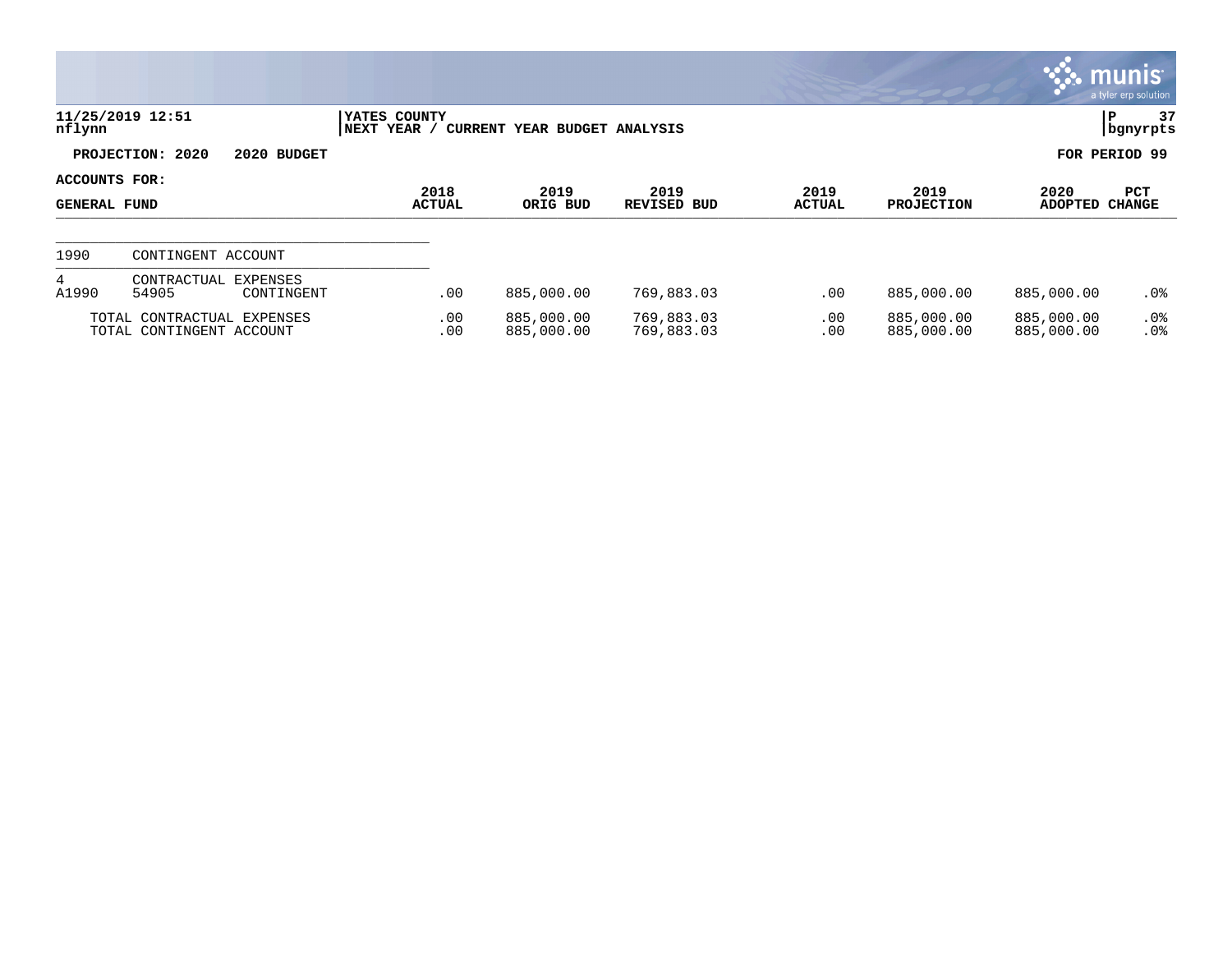|                                      |                                                            |                              |                                     |                              |                          |                              |                              | <b>Communist</b><br>a tyler erp solution |
|--------------------------------------|------------------------------------------------------------|------------------------------|-------------------------------------|------------------------------|--------------------------|------------------------------|------------------------------|------------------------------------------|
| nflynn                               | 11/25/2019 12:51                                           | YATES COUNTY<br> NEXT YEAR / | <b>CURRENT YEAR BUDGET ANALYSIS</b> |                              |                          |                              |                              | 38<br>P<br>  bgnyrpts                    |
|                                      | PROJECTION: 2020<br>2020 BUDGET                            |                              |                                     |                              |                          |                              |                              | FOR PERIOD 99                            |
| <b>ACCOUNTS FOR:</b><br>GENERAL FUND |                                                            | 2018<br><b>ACTUAL</b>        | 2019<br>ORIG BUD                    | 2019<br>REVISED BUD          | 2019<br><b>ACTUAL</b>    | 2019<br><b>PROJECTION</b>    | 2020<br><b>ADOPTED</b>       | <b>PCT</b><br><b>CHANGE</b>              |
| 2490                                 | COMMUNITY COLLEGE TUITION                                  |                              |                                     |                              |                          |                              |                              |                                          |
| 4<br>A2490                           | CONTRACTUAL EXPENSES<br>54151<br>COMM COLL                 | 904,923.70                   | 1,150,000.00                        | 1,150,000.00                 | 867,792.23               | 1,150,000.00                 | 1,150,000.00                 | $.0\%$                                   |
|                                      | TOTAL CONTRACTUAL EXPENSES<br>TOTAL COMMUNITY COLLEGE TUIT | 904,923.70<br>904,923.70     | 1,150,000.00<br>1,150,000.00        | 1,150,000.00<br>1,150,000.00 | 867,792.23<br>867,792.23 | 1,150,000.00<br>1,150,000.00 | 1,150,000.00<br>1,150,000.00 | $.0\%$<br>.0%                            |

 $\bullet$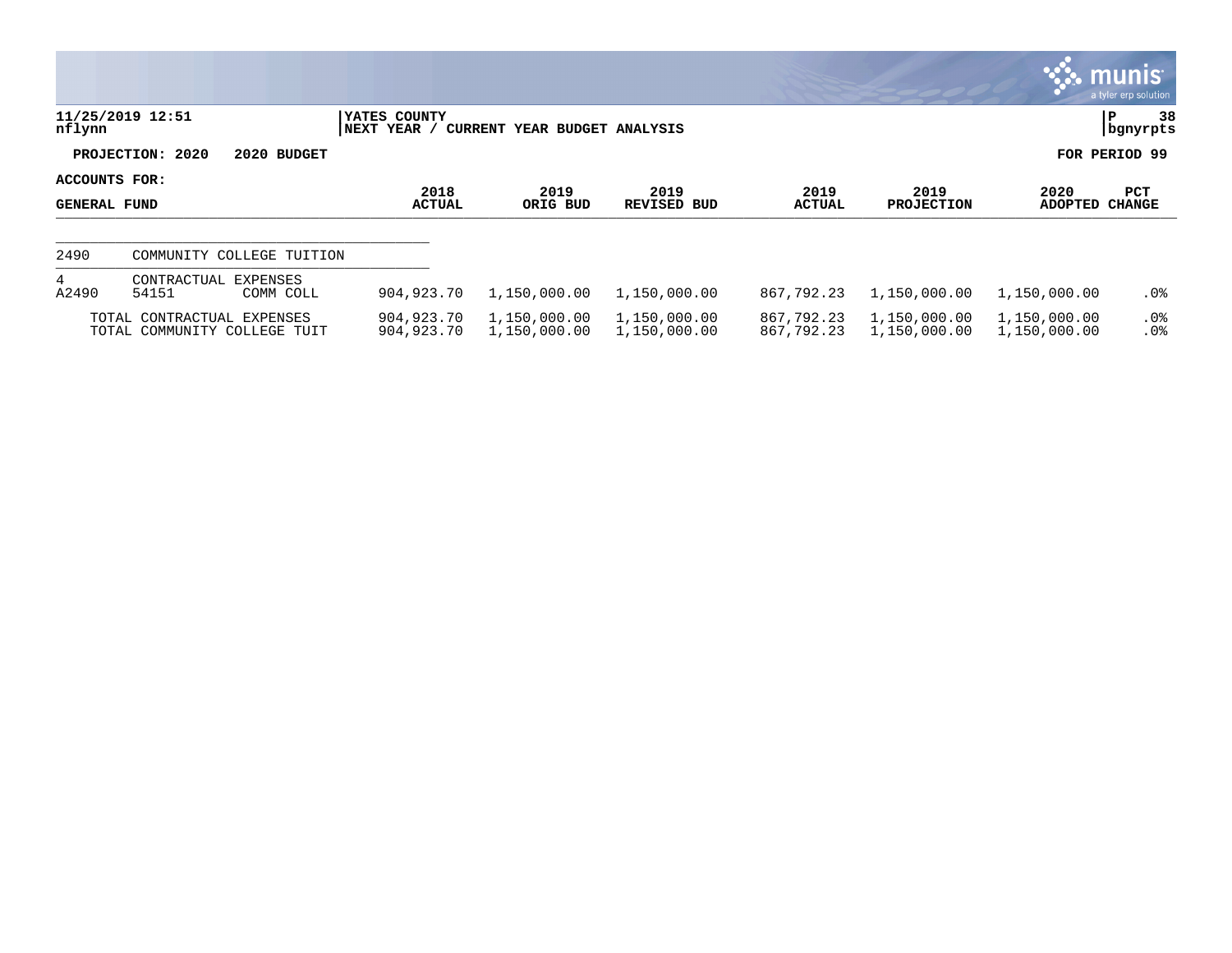|                                      |                                                            |                           |                             |                              |                            |                          |                            |                            | <b>munis</b><br>a tyler erp solution |
|--------------------------------------|------------------------------------------------------------|---------------------------|-----------------------------|------------------------------|----------------------------|--------------------------|----------------------------|----------------------------|--------------------------------------|
| nflynn                               | 11/25/2019 12:51                                           |                           | YATES COUNTY<br>NEXT YEAR / | CURRENT YEAR BUDGET ANALYSIS |                            |                          |                            |                            | 39<br>P<br>bgnyrpts                  |
|                                      | PROJECTION: 2020                                           | 2020 BUDGET               |                             |                              |                            |                          |                            |                            | FOR PERIOD 99                        |
| ACCOUNTS FOR:<br><b>GENERAL FUND</b> |                                                            |                           | 2018<br><b>ACTUAL</b>       | 2019<br>ORIG BUD             | 2019<br><b>REVISED BUD</b> | 2019<br><b>ACTUAL</b>    | 2019<br><b>PROJECTION</b>  | 2020<br><b>ADOPTED</b>     | PCT<br><b>CHANGE</b>                 |
| 2960                                 |                                                            | EDUCATION HANDCPD CHILDRN |                             |                              |                            |                          |                            |                            |                                      |
| $\overline{0}$<br>A2960              | REVENUES<br>43277                                          | PHC ED                    | $-547,037.42$               | $-600,000.00$                | $-600,000.00$              | $-165,969.12$            | $-600,000.00$              | $-600,000.00$              | .0%                                  |
|                                      | TOTAL REVENUES                                             |                           | $-547,037.42$               | $-600,000.00$                | $-600,000.00$              | $-165,969.12$            | $-600,000.00$              | $-600,000.00$              | $.0\%$                               |
| 4<br>A2960                           | CONTRACTUAL<br>54154                                       | EXPENSES<br>ED HNDCP      | 911,812.73                  | 1,200,000.00                 | 1,200,000.00               | 683, 573. 52             | 1,234,763.20               | 1,200,000.00               | $.0\%$                               |
|                                      | TOTAL CONTRACTUAL EXPENSES<br>TOTAL EDUCATION HANDCPD CHIL |                           | 911,812.73<br>364,775.31    | 1,200,000.00<br>600,000.00   | 1,200,000.00<br>600,000.00 | 683,573.52<br>517,604.40 | 1,234,763.20<br>634,763.20 | 1,200,000.00<br>600,000.00 | $.0\%$<br>. 0%                       |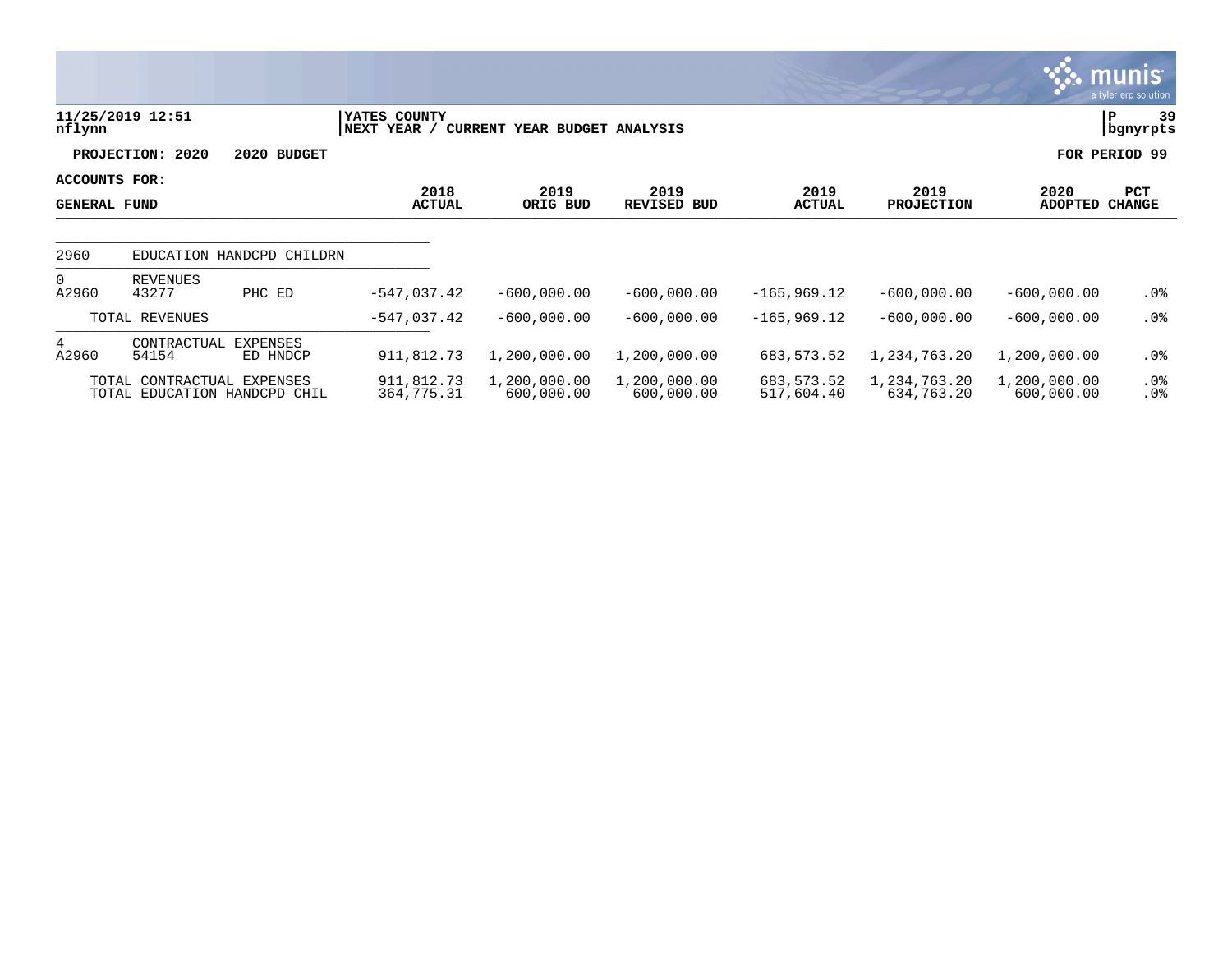|                                                                                                                                                                         |                                                                                                                                                       |                                                                                                                                                                                                                                                             |                                                                                                                                                                                                                                       |                                                                                                                                                                                                         |                                                                                                                                                                                                              |                                                                                                                                                                                    |                                                                                                                          |                                                                                                                                                                                     | munis <sup>®</sup><br>a tyler erp solution                                                                                                        |
|-------------------------------------------------------------------------------------------------------------------------------------------------------------------------|-------------------------------------------------------------------------------------------------------------------------------------------------------|-------------------------------------------------------------------------------------------------------------------------------------------------------------------------------------------------------------------------------------------------------------|---------------------------------------------------------------------------------------------------------------------------------------------------------------------------------------------------------------------------------------|---------------------------------------------------------------------------------------------------------------------------------------------------------------------------------------------------------|--------------------------------------------------------------------------------------------------------------------------------------------------------------------------------------------------------------|------------------------------------------------------------------------------------------------------------------------------------------------------------------------------------|--------------------------------------------------------------------------------------------------------------------------|-------------------------------------------------------------------------------------------------------------------------------------------------------------------------------------|---------------------------------------------------------------------------------------------------------------------------------------------------|
| nflynn                                                                                                                                                                  | 11/25/2019 12:51                                                                                                                                      |                                                                                                                                                                                                                                                             | <b>YATES COUNTY</b><br>NEXT YEAR / CURRENT YEAR BUDGET ANALYSIS                                                                                                                                                                       |                                                                                                                                                                                                         |                                                                                                                                                                                                              |                                                                                                                                                                                    |                                                                                                                          |                                                                                                                                                                                     | l P<br>40<br>bgnyrpts                                                                                                                             |
|                                                                                                                                                                         | PROJECTION: 2020                                                                                                                                      | 2020 BUDGET                                                                                                                                                                                                                                                 |                                                                                                                                                                                                                                       |                                                                                                                                                                                                         |                                                                                                                                                                                                              |                                                                                                                                                                                    |                                                                                                                          |                                                                                                                                                                                     | FOR PERIOD 99                                                                                                                                     |
| ACCOUNTS FOR:                                                                                                                                                           |                                                                                                                                                       |                                                                                                                                                                                                                                                             |                                                                                                                                                                                                                                       |                                                                                                                                                                                                         |                                                                                                                                                                                                              |                                                                                                                                                                                    |                                                                                                                          |                                                                                                                                                                                     |                                                                                                                                                   |
| <b>GENERAL FUND</b>                                                                                                                                                     |                                                                                                                                                       |                                                                                                                                                                                                                                                             | 2018<br><b>ACTUAL</b>                                                                                                                                                                                                                 | 2019<br>ORIG BUD                                                                                                                                                                                        | 2019<br>REVISED BUD                                                                                                                                                                                          | 2019<br><b>ACTUAL</b>                                                                                                                                                              | 2019 702<br><b>PROJECTION</b>                                                                                            | 2020<br><b>ADOPTED CHANGE</b>                                                                                                                                                       | PCT                                                                                                                                               |
| 3020                                                                                                                                                                    |                                                                                                                                                       | PUBLIC SAFETY COMM SYSTMS                                                                                                                                                                                                                                   |                                                                                                                                                                                                                                       |                                                                                                                                                                                                         |                                                                                                                                                                                                              |                                                                                                                                                                                    |                                                                                                                          |                                                                                                                                                                                     |                                                                                                                                                   |
| $\Omega$<br>A3020<br>A3020<br>A3020                                                                                                                                     | <b>REVENUES</b><br>42265<br>43322<br>43327                                                                                                            |                                                                                                                                                                                                                                                             | 00. 00<br>16/18 SICG -371,018.12<br>10. 00. 51CG                                                                                                                                                                                      |                                                                                                                                                                                                         |                                                                                                                                                                                                              |                                                                                                                                                                                    |                                                                                                                          | .00<br>.00                                                                                                                                                                          | $.00 - 100.0$<br>$.0\%$<br>.0%                                                                                                                    |
|                                                                                                                                                                         |                                                                                                                                                       |                                                                                                                                                                                                                                                             | TOTAL REVENUES -371,018.12                                                                                                                                                                                                            | $-200.00$                                                                                                                                                                                               | $-729,719.77$                                                                                                                                                                                                | $-74,855.64$                                                                                                                                                                       | $-200.00$                                                                                                                |                                                                                                                                                                                     | $.00 - 100.08$                                                                                                                                    |
| $1 \quad \blacksquare$<br>A3020<br>A3020<br>A3020<br>A3020                                                                                                              | PERSONAL SERVICES<br>51780<br>51949<br>51953<br>51961                                                                                                 |                                                                                                                                                                                                                                                             | SERVICES<br>SR CO MECH<br>COMP BO 82<br>CB CO82<br>35-40 HRS<br>23.17                                                                                                                                                                 | $\begin{array}{r} 43\,, 144\,.\, 00 \\ 300\,.\, 00 \\ 200\,.\, 00 \\ 400\,.\, 00 \end{array}$                                                                                                           | $\begin{array}{r} 43\,, 144\, . \, 00 \\ 300\, . \, 00 \\ 200\, . \, 00 \\ 400\, . \, 00 \end{array}$                                                                                                        | 37,897.17<br>11.59<br>354.4c                                                                                                                                                       | $43,144.00$<br>$300.00$<br>$200.00$<br>$400.00$                                                                          | 44,212.00<br>100.00<br>250.00<br>300.00                                                                                                                                             | 2.5%<br>$-66.7%$<br>25.0%<br>$-25.0%$                                                                                                             |
|                                                                                                                                                                         |                                                                                                                                                       |                                                                                                                                                                                                                                                             | TOTAL PERSONAL SERVICES 42,475.65 44,044.00 44,044.00 38,594.05 44,044.00                                                                                                                                                             |                                                                                                                                                                                                         |                                                                                                                                                                                                              |                                                                                                                                                                                    |                                                                                                                          | 44,862.00                                                                                                                                                                           | 1.9%                                                                                                                                              |
| $\overline{a}$<br>A3020<br>A3020<br>A3020                                                                                                                               | EQUIPMENT<br>52216<br>52948<br>52949                                                                                                                  |                                                                                                                                                                                                                                                             | 00 . 00<br>FY17 SICG . 00 . 00<br>SICG . 371,018.12 . 00                                                                                                                                                                              |                                                                                                                                                                                                         | 00.<br>326,126.58<br>403, 393.19                                                                                                                                                                             | 00 .00<br>159,468.84 .00<br>59,110.56 .00                                                                                                                                          |                                                                                                                          | 30,000.00<br>.00<br>.00                                                                                                                                                             | .0%<br>.0%<br>.0%                                                                                                                                 |
|                                                                                                                                                                         | TOTAL EQUIPMENT                                                                                                                                       |                                                                                                                                                                                                                                                             | 371,018.12                                                                                                                                                                                                                            | $\sim$ 00                                                                                                                                                                                               | 729,519.77                                                                                                                                                                                                   | 100,358.28                                                                                                                                                                         | .00                                                                                                                      | 30,000.00                                                                                                                                                                           | .0 <sup>8</sup>                                                                                                                                   |
| $\overline{4}$<br>A3020<br>A3020<br>A3020<br>A3020<br>A3020<br>A3020<br>A3020<br>A3020<br>A3020<br>A3020<br>A3020<br>A3020<br>A3020<br>A3020<br>A3020<br>A3020<br>A3020 | 54011<br>54066<br>54230<br>54231<br>54463<br>54470<br>54522<br>54653<br>54661<br>54676<br>54680<br>54681<br>54682<br>54734<br>54735<br>54749<br>54965 | CONTRACTUAL EXPENSES<br>CONSULTANT<br>PEST CNTRL<br>MICROWAVE<br>RADIO MAIN<br>SUPP: INSTA<br>SUPP:OFF<br>SHIPMENTS<br>GASOLINE<br>VEH MAINT<br>UTIL:CELL<br>$UTIL:RS-EL$<br>$UTIL:RS-PR$<br>TEL/FAX<br>RADIO PART<br>TOWER SITE<br>UNIFORMS<br>LEASE: ANGU | 2,461.25<br>1,905.50<br>82,914.07<br>$57,645.43$<br>$57,645.43$<br>$24.58$<br>24.58<br>$24.58$<br>$130.00$<br>$1,839.44$<br>$1,791.86$<br>$274.89$<br>10,293.27<br>$36.25$<br>$156.00$<br>$4,126.47$<br>11,813.20<br>272.74<br>300.00 | 7,000.00<br>1,950.00<br>50,600.00<br>37,550.00<br>600.00<br>200.00<br>150.00<br>1,600.00<br>$2,300.00$<br>300.00<br>$10,500.00$<br>2,000.00<br>200.00<br>$6,000.00$<br>$6,500.00$<br>$350.00$<br>300.00 | 7,000.00<br>1,950.00<br>50,600.00<br>37,550.00<br>$37,550.00$<br>600.00<br>490.70<br>150.00<br>1,600.00<br>2,155.32<br>209.98<br>10,500.00<br>2,000.00<br>144.00<br>6,000.00<br>6,500.00<br>350.00<br>300.00 | 285.00<br>1,905.50<br>37,737.00<br>31,290.00<br>505.69<br>62.10<br>1,422.82<br>1,579.35<br>209.98<br>8,124.98<br>1,401.64<br>120.00<br>2,582.95<br>4,078.61<br>155.04<br>$\sim$ 00 | 7,000.00<br>1,950.00<br>50,600.00<br>37,550.00<br>600.00<br>200.00<br>150.00<br>1,600.00<br>2,624.56<br>300.00<br>300.00 | 7,000.00<br>1,950.00<br>50,600.00<br>37,550.00<br>600.00<br>200.00<br>150.00<br>1,600.00<br>1,150.00<br>10,500.00<br>2,000.00<br>480.00<br>6,000.00<br>6,500.00<br>350.00<br>300.00 | .0%<br>.0%<br>.0 <sub>8</sub><br>.0%<br>.0%<br>.0%<br>.0%<br>.0%<br>$-50.0%$<br>$.00 - 100.0$<br>.0%<br>.0%<br>140.0%<br>.0%<br>.0%<br>.0%<br>.0% |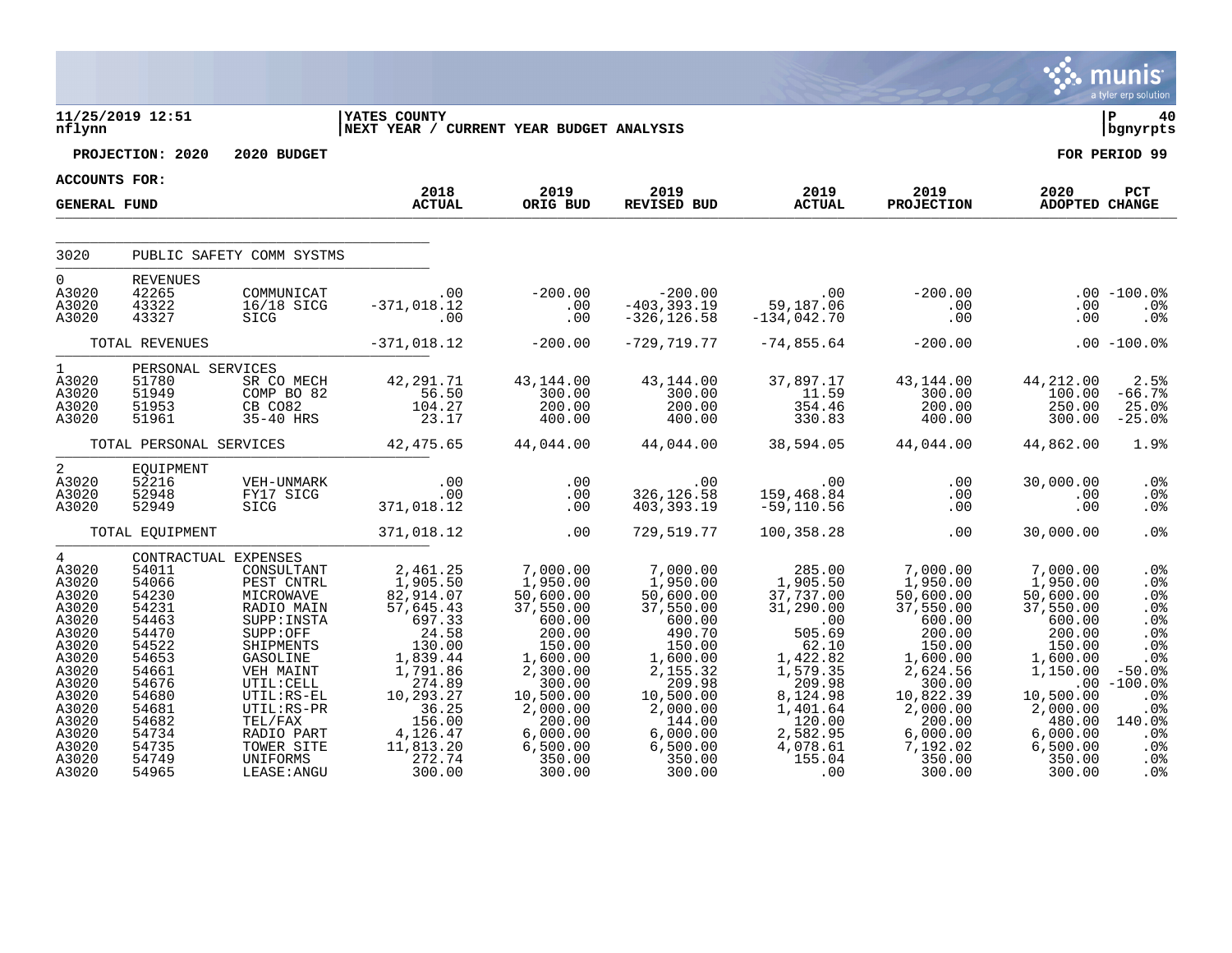

### **11/25/2019 12:51 |YATES COUNTY |P 41 nflynn |NEXT YEAR / CURRENT YEAR BUDGET ANALYSIS |bgnyrpts**

**PROJECTION: 2020 2020 BUDGET FOR PERIOD 99**

| <b>GENERAL FUND</b>     |                                   | 2018<br><b>ACTUAL</b>                    | 2019<br>ORIG BUD                   | 2019<br>REVISED BUD                | 2019<br><b>ACTUAL</b>              | 2019<br><b>PROJECTION</b>          | 2020<br>ADOPTED                    | <b>PCT</b><br>CHANGE               |                       |
|-------------------------|-----------------------------------|------------------------------------------|------------------------------------|------------------------------------|------------------------------------|------------------------------------|------------------------------------|------------------------------------|-----------------------|
| A3020<br>A3020<br>A3020 | 54967<br>54968<br>54971           | LEASE: DUND<br>LEASE: ITAL<br>LEASE: STH | 18,547.72<br>55,690.96<br>2,169.58 | 19,200.00<br>57,300.00<br>2,400.00 | 19,200.00<br>57,300.00<br>2,400.00 | 17,484.64<br>52,938.13<br>2,164.71 | 19,200.00<br>57,300.00<br>2,400.00 | 19,435.00<br>57,300.00<br>2,400.00 | 1.2%<br>.0%<br>$.0\%$ |
|                         |                                   | TOTAL CONTRACTUAL EXPENSES               | 253,090.54                         | 207,000.00                         | 207,000.00                         | 164,048.14                         | 208,338.97                         | 206,065.00                         | $-.5%$                |
| 8<br>A3020<br>A3020     | <b>EMPLOYEE</b><br>58100<br>58304 | <b>BENEFITS</b><br>FICA/MED<br>INS CO82  | 3,178.82<br>6.844.50               | 3,283.00<br>6,461.00               | 3,283.00<br>6,461.00               | 2,876.18<br>5,921.30               | 3,283.00<br>6,461.00               | 3,345.00<br>6.460.00               | 1.9%<br>$.0\%$        |
|                         | TOTAL EMPLOYEE BENEFITS           | TOTAL PUBLIC SAFETY COMM SYS             | 10,023.32<br>305,589.51            | 9,744.00<br>260,588.00             | 9,744.00<br>260,588.00             | 8,797.48<br>236,942.31             | 9,744.00<br>261,926.97             | 9,805.00<br>290.732.00             | .6%<br>11.6%          |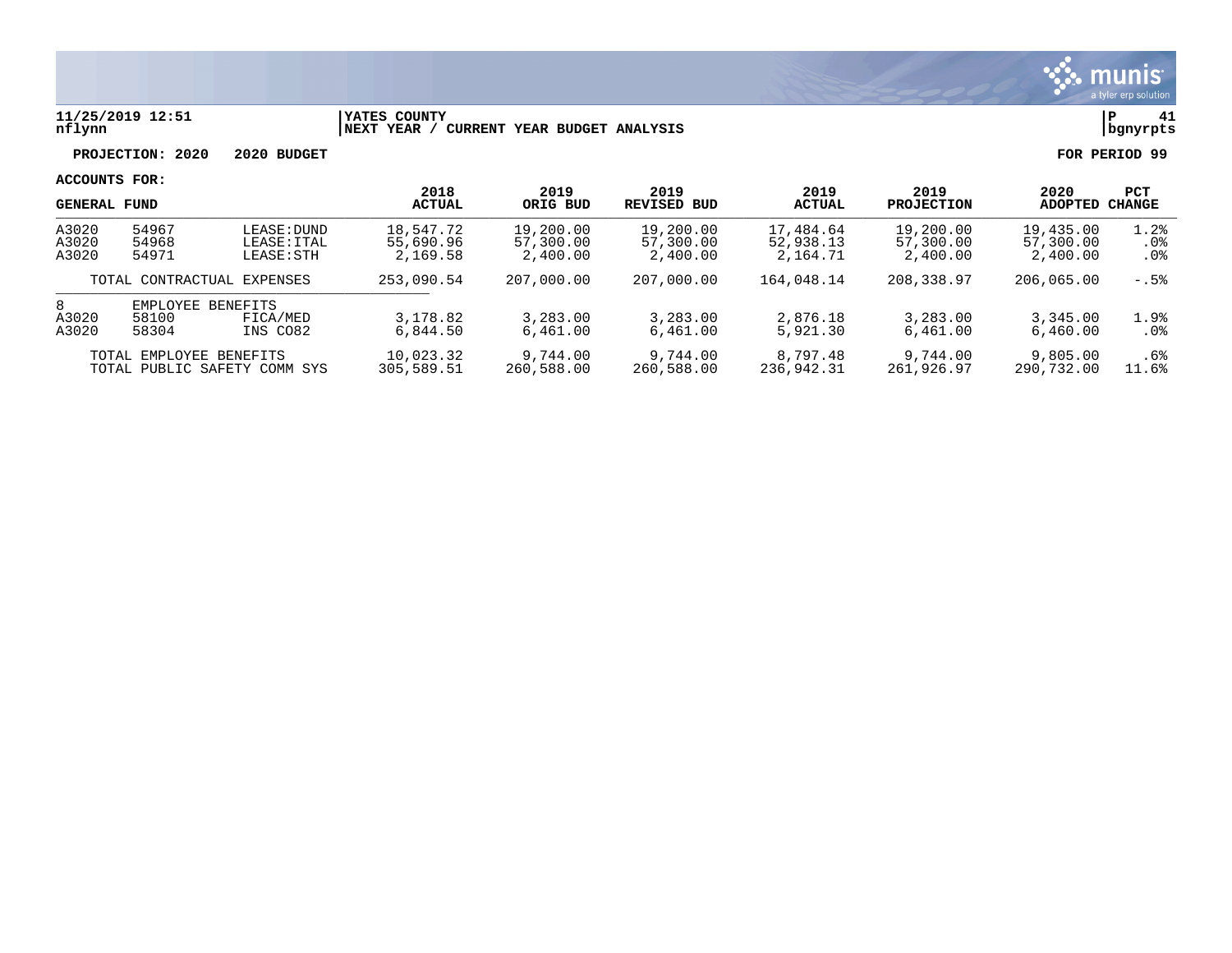|                                                                                                                                                                                                                             |                                                                                                                                                                                                                                  |                                                                                                                                                                                                                                                                                                            |                                                                                                                                                                                                                                                                                                        |                                                                                                                                                                                                                                                                                          |                                                                                                                                                                                                                                                                                         |                                                                                                                                                                                                                                                                                          |                                                                                                                                                                                                                                                                                            |                                                                                                                                                                                                                                                                                                           | munis<br>a tyler erp solution                                                                                                                                                                   |
|-----------------------------------------------------------------------------------------------------------------------------------------------------------------------------------------------------------------------------|----------------------------------------------------------------------------------------------------------------------------------------------------------------------------------------------------------------------------------|------------------------------------------------------------------------------------------------------------------------------------------------------------------------------------------------------------------------------------------------------------------------------------------------------------|--------------------------------------------------------------------------------------------------------------------------------------------------------------------------------------------------------------------------------------------------------------------------------------------------------|------------------------------------------------------------------------------------------------------------------------------------------------------------------------------------------------------------------------------------------------------------------------------------------|-----------------------------------------------------------------------------------------------------------------------------------------------------------------------------------------------------------------------------------------------------------------------------------------|------------------------------------------------------------------------------------------------------------------------------------------------------------------------------------------------------------------------------------------------------------------------------------------|--------------------------------------------------------------------------------------------------------------------------------------------------------------------------------------------------------------------------------------------------------------------------------------------|-----------------------------------------------------------------------------------------------------------------------------------------------------------------------------------------------------------------------------------------------------------------------------------------------------------|-------------------------------------------------------------------------------------------------------------------------------------------------------------------------------------------------|
| nflynn                                                                                                                                                                                                                      | 11/25/2019 12:51                                                                                                                                                                                                                 |                                                                                                                                                                                                                                                                                                            | <b>YATES COUNTY</b><br>NEXT YEAR / CURRENT YEAR BUDGET ANALYSIS                                                                                                                                                                                                                                        |                                                                                                                                                                                                                                                                                          |                                                                                                                                                                                                                                                                                         |                                                                                                                                                                                                                                                                                          |                                                                                                                                                                                                                                                                                            |                                                                                                                                                                                                                                                                                                           | $\mathbf{P}$<br>42<br>bgnyrpts                                                                                                                                                                  |
|                                                                                                                                                                                                                             | PROJECTION: 2020                                                                                                                                                                                                                 | 2020 BUDGET                                                                                                                                                                                                                                                                                                |                                                                                                                                                                                                                                                                                                        |                                                                                                                                                                                                                                                                                          |                                                                                                                                                                                                                                                                                         |                                                                                                                                                                                                                                                                                          |                                                                                                                                                                                                                                                                                            |                                                                                                                                                                                                                                                                                                           | FOR PERIOD 99                                                                                                                                                                                   |
| <b>ACCOUNTS FOR:</b>                                                                                                                                                                                                        |                                                                                                                                                                                                                                  |                                                                                                                                                                                                                                                                                                            |                                                                                                                                                                                                                                                                                                        |                                                                                                                                                                                                                                                                                          |                                                                                                                                                                                                                                                                                         |                                                                                                                                                                                                                                                                                          |                                                                                                                                                                                                                                                                                            |                                                                                                                                                                                                                                                                                                           |                                                                                                                                                                                                 |
| <b>GENERAL FUND</b>                                                                                                                                                                                                         |                                                                                                                                                                                                                                  |                                                                                                                                                                                                                                                                                                            | 2018<br><b>ACTUAL</b>                                                                                                                                                                                                                                                                                  | 2019<br>ORIG BUD                                                                                                                                                                                                                                                                         | 2019<br>REVISED BUD                                                                                                                                                                                                                                                                     | 2019<br><b>ACTUAL</b>                                                                                                                                                                                                                                                                    | 2019<br><b>PROJECTION</b>                                                                                                                                                                                                                                                                  | 2020<br><b>ADOPTED CHANGE</b>                                                                                                                                                                                                                                                                             | PCT                                                                                                                                                                                             |
| 3021                                                                                                                                                                                                                        | E911 DISPATCH CENTER                                                                                                                                                                                                             |                                                                                                                                                                                                                                                                                                            |                                                                                                                                                                                                                                                                                                        |                                                                                                                                                                                                                                                                                          |                                                                                                                                                                                                                                                                                         |                                                                                                                                                                                                                                                                                          |                                                                                                                                                                                                                                                                                            |                                                                                                                                                                                                                                                                                                           |                                                                                                                                                                                                 |
| $\overline{0}$<br>A3021<br>A3021<br>A3021<br>A3021<br>A3021<br>A3021                                                                                                                                                        | <b>REVENUES</b><br>41140<br>41141<br>41142<br>42612<br>42701<br>43324                                                                                                                                                            | E911<br>W911<br>W911 PP<br>FALSE ALRM<br>PR YR RFND<br>PSAP CONSO                                                                                                                                                                                                                                          | -36,570.25<br>-53,056.52<br>$00$<br>00.<br>-35.05<br>$-192, 389.04$                                                                                                                                                                                                                                    | $-37,000.00$<br>$-44,000.00$<br>$-9,500.00$<br>$-200.00$<br>$\sim$ .00<br>$-167, 513.00$                                                                                                                                                                                                 | $-37,000.00$<br>$-44,000.00$<br>$-9,500.00$<br>$-200.00$<br>$\sim$ 00<br>$-167, 513.00$                                                                                                                                                                                                 | -25,155.34<br>-250,818.10<br>.00<br>.00<br>.00<br>$-236, 885.40$                                                                                                                                                                                                                         | $-37,000.00$<br>$-44,000.00$<br>$-9,500.00$<br>$-200.00$<br>.00<br>$-167, 513.00$                                                                                                                                                                                                          | $-39,000.00$<br>$-59,500.00$<br>$-200.00$<br>.00<br>$-196,598.00$                                                                                                                                                                                                                                         | 5.4%<br>35.2%<br>$.00 - 100.0$<br>.0%<br>.0%<br>17.4%                                                                                                                                           |
|                                                                                                                                                                                                                             | TOTAL REVENUES                                                                                                                                                                                                                   |                                                                                                                                                                                                                                                                                                            | $-282,050.86$                                                                                                                                                                                                                                                                                          | $-258, 213.00$                                                                                                                                                                                                                                                                           | $-258, 213.00$                                                                                                                                                                                                                                                                          | $-512,858.84$                                                                                                                                                                                                                                                                            | $-258, 213.00$                                                                                                                                                                                                                                                                             | $-295, 298.00$                                                                                                                                                                                                                                                                                            | 14.4%                                                                                                                                                                                           |
| $\mathbf{1}$<br>A3021<br>A3021<br>A3021<br>A3021<br>A3021<br>A3021<br>A3021<br>A3021<br>A3021<br>A3021<br>A3021<br>A3021<br>A3021<br>A3021<br>A3021<br>A3021<br>A3021<br>A3021<br>A3021<br>A3021<br>A3021<br>A3021<br>A3021 | PERSONAL SERVICES<br>51700<br>51701<br>51702<br>51703<br>51704<br>51706<br>51707<br>51710<br>51712<br>51713<br>51714<br>51715<br>51716<br>51717<br>51949<br>51950<br>51951<br>51952<br>51953<br>51955<br>51956<br>51958<br>51986 | CHIEF DISP<br>SR DISP<br>SR DISP<br>SR DISP<br>SR DISP<br>DISPATCHER<br>DISPATCHER<br>DISPATCHER<br>DISPATCHER<br>DISPATCHER<br>DISPATCHER<br>DISPATCHER<br><b>DISPATCHER</b><br>DISPATCHER<br>COMP BO 82<br>DIFF CO82<br>HOL OT 82<br>OT CO82<br>CB CO82<br>OIC CO82<br>ED BON 82<br>INS BO 82<br>DISP PT | 56,066.77<br>53,794.30<br>53, 543.00<br>$52, 352.54$<br>$52, 610.51$<br>.00<br>44, 482.54<br>50, 232.60<br>45, 353.60<br>48,972.16<br>$\overline{00}$<br>50,135.03<br>46,574.08<br>49,729.40<br>104.04<br>$6,824.89$<br>39,013.11<br>49,955.66<br>$8,319.37$<br>$139.25$<br>241.78<br>13,086.24<br>.00 | 57,444.00<br>54,836.00<br>54,836.00<br>53,605.00<br>53,605.00<br>.00<br>46,548.00<br>51,519.00<br>47,153.00<br>51,099.00<br>42,850.00<br>51,519.00<br>48,222.00<br>50, 434.00<br>2,200.00<br>5,700.00<br>30,000.00<br>60,000.00<br>3,000.00<br>325.00<br>300.00<br>12,818.00<br>1,000.00 | 57,444.00<br>54,836.00<br>54,836.00<br>53,605.00<br>53,605.00<br>.00<br>46,548.00<br>51, 519.00<br>47, 153.00<br>51,099.00<br>42,850.00<br>51,519.00<br>48,222.00<br>50,434.00<br>2,753.71<br>5,700.00<br>30,000.00<br>60,000.00<br>3,000.00<br>325.00<br>300.00<br>12,818.00<br>446.29 | 50, 342. 15<br>47,798.40<br>48,329.20<br>44, 173. 73<br>46,720.84<br>6,812.80<br>40,710.66<br>45,642.90<br>41,098.61<br>44,974.96<br>19,396.83<br>44,907.06<br>33,511.62<br>43,961.20<br>2,753.71<br>7,593.43<br>29,126.74<br>53,622.99<br>9,103.11<br>413.75<br>.00<br>10,634.36<br>.00 | 57,444.00<br>54,836.00<br>54,836.00<br>53,605.00<br>53,605.00<br>.00<br>46,548.00<br>51, 519.00<br>47,153.00<br>51,099.00<br>42,850.00<br>51, 519.00<br>48,222.00<br>50, 434.00<br>2,200.00<br>5,700.00<br>30,000.00<br>60,000.00<br>3,000.00<br>325.00<br>300.00<br>12,818.00<br>1,000.00 | 58,821.00<br>56, 160.00<br>56,160.00<br>52,663.00<br>55, 561.00<br>.00<br>48,622.00<br>52,746.00<br>49,304.00<br>52,746.00<br>$\frac{52}{12}$ , 357.00<br>52, 746.00<br>45,762.00<br>52,535.00<br>2,200.00<br>5,700.00<br>30,000.00<br>55,000.00<br>6,000.00<br>325.00<br>300.00<br>11,601.00<br>1,000.00 | 2.4%<br>2.4%<br>2.4%<br>$-1.8%$<br>3.6%<br>$.0\%$<br>4.5%<br>2.4%<br>4.6%<br>3.2%<br>22.2%<br>2.4%<br>$-5.1%$<br>4.2%<br>.0%<br>.0%<br>.0%<br>$-8.3%$<br>100.0%<br>.0%<br>.0%<br>$-9.5%$<br>.0% |
|                                                                                                                                                                                                                             | TOTAL PERSONAL SERVICES                                                                                                                                                                                                          |                                                                                                                                                                                                                                                                                                            | 721,530.87                                                                                                                                                                                                                                                                                             | 779,013.00                                                                                                                                                                                                                                                                               | 779,013.00                                                                                                                                                                                                                                                                              | 671,629.05                                                                                                                                                                                                                                                                               | 779,013.00                                                                                                                                                                                                                                                                                 | 798,309.00                                                                                                                                                                                                                                                                                                | 2.5%                                                                                                                                                                                            |
| $\overline{a}$<br>A3021                                                                                                                                                                                                     | EQUIPMENT<br>52504                                                                                                                                                                                                               | W911                                                                                                                                                                                                                                                                                                       | 11,771.64                                                                                                                                                                                                                                                                                              | 11,000.00                                                                                                                                                                                                                                                                                | 11,000.00                                                                                                                                                                                                                                                                               | 11,000.00                                                                                                                                                                                                                                                                                | 11,000.00                                                                                                                                                                                                                                                                                  | 11,000.00                                                                                                                                                                                                                                                                                                 | .0%                                                                                                                                                                                             |
|                                                                                                                                                                                                                             | TOTAL EQUIPMENT                                                                                                                                                                                                                  |                                                                                                                                                                                                                                                                                                            | 11,771.64                                                                                                                                                                                                                                                                                              | 11,000.00                                                                                                                                                                                                                                                                                | 11,000.00                                                                                                                                                                                                                                                                               | 11,000.00                                                                                                                                                                                                                                                                                | 11,000.00                                                                                                                                                                                                                                                                                  | 11,000.00                                                                                                                                                                                                                                                                                                 | .0%                                                                                                                                                                                             |
| 4<br>A3021                                                                                                                                                                                                                  | CONTRACTUAL EXPENSES<br>54156                                                                                                                                                                                                    | TRAINING                                                                                                                                                                                                                                                                                                   | 485.81                                                                                                                                                                                                                                                                                                 | 2,000.00                                                                                                                                                                                                                                                                                 | 2,772.93                                                                                                                                                                                                                                                                                | 2,777.93                                                                                                                                                                                                                                                                                 | 2,000.00                                                                                                                                                                                                                                                                                   | 2,000.00                                                                                                                                                                                                                                                                                                  | . 0%                                                                                                                                                                                            |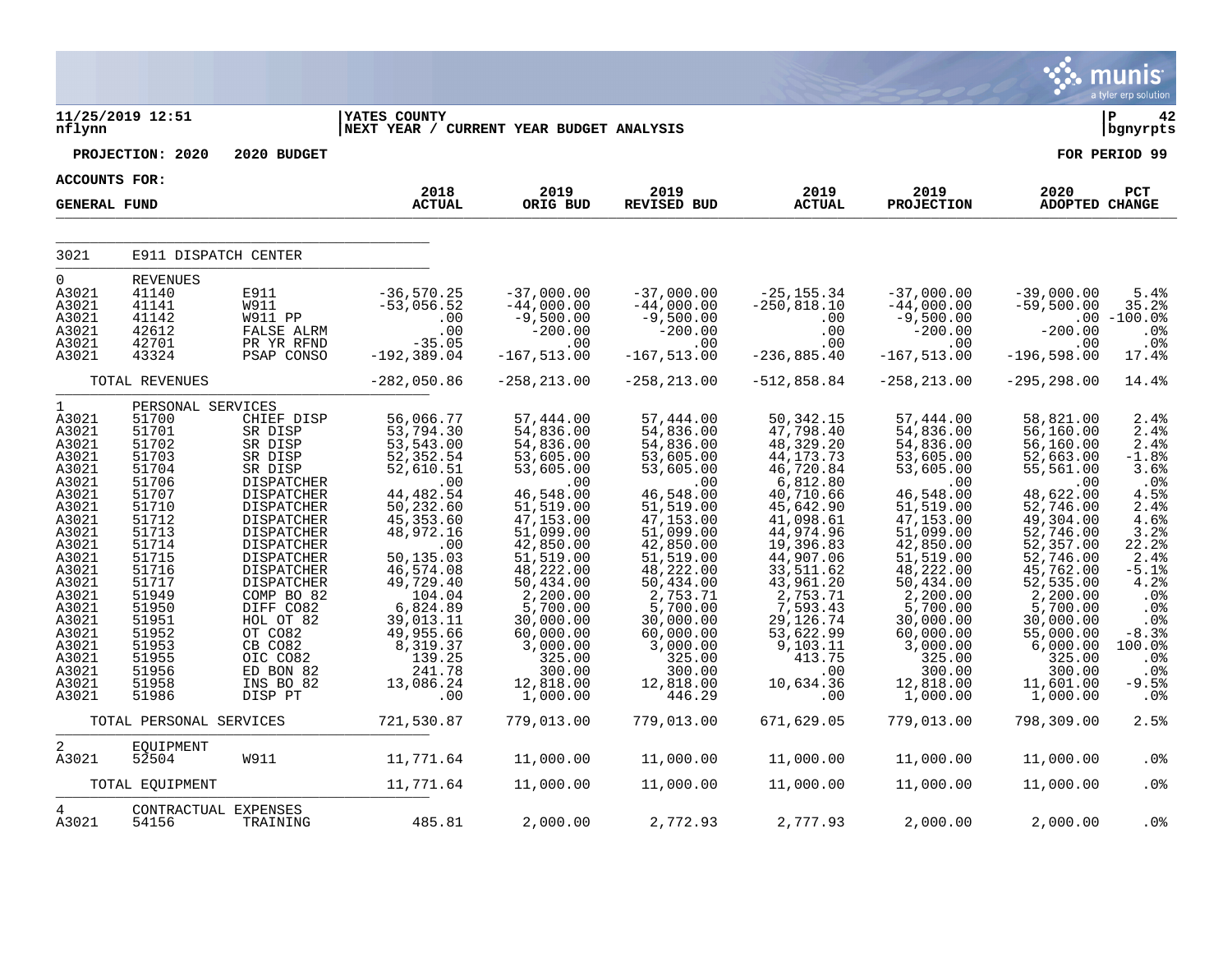

#### **11/25/2019 12:51 |YATES COUNTY |P 43 nflynn |NEXT YEAR / CURRENT YEAR BUDGET ANALYSIS |bgnyrpts**

# **PROJECTION: 2020 2020 BUDGET FOR PERIOD 99**

| <b>GENERAL FUND</b> |                            |                        | 2018<br>ACTUAL     | 2019<br>ORIG BUD   | 2019<br><b>REVISED BUD</b> | 2019<br><b>ACTUAL</b> | 2019<br><b>PROJECTION</b> | 2020<br>ADOPTED  | <b>PCT</b><br>CHANGE |
|---------------------|----------------------------|------------------------|--------------------|--------------------|----------------------------|-----------------------|---------------------------|------------------|----------------------|
| A3021               | 54470                      | SUPP:OFF               | 3,754.56           | 3,000.00           | 3,000.00                   | 2,517.86              | 3,000.00                  | 3,000.00         | .0%                  |
| A3021               | 54505<br>54516             | DRY CLEANG<br>PRINTING | 1,043.50<br>331.00 | 1,200.00<br>400.00 | 1,200.00<br>400.00         | 638.00                | 1,200.00<br>400.00        | 600.00<br>400.00 | $-50.0$ °            |
| A3021<br>A3021      | 54575                      | SOFT MAINT             | 1,695.00           | 1,695.00           | 1,695.00                   | .00<br>1,695.00       | 1,695.00                  | 1,695.00         | $.0\%$               |
| A3021               | 54660                      | TRAVEL EXP             | 1,356.07           | 400.00             | 654.70                     | 889.91                | 400.00                    | 400.00           | $.0\%$<br>$.0\%$     |
| A3021               | 54676                      | UTIL: CELL             | 274.89             | 300.00             | 741.64                     | 835.38                | 300.00                    | 300.00           | $.0\%$               |
| A3021               | 54682                      | TEL/FAX                | 13,263.83          | 6,000.00           | 11,761.48                  | 13,982.51             | 6,000.00                  | 14,100.00        | 135.0%               |
| A3021               | 54701                      | ACCESS 911             | 13,650.83          | 11,000.00          | 11,000.00                  | 11,698.40             | 12,147.36                 | 13,000.00        | 18.2%                |
| A3021               | 54734                      | RADIO PART             | .00                | 500.00             | 500.00                     | 500.00                | 500.00                    | 500.00           | $.0\%$               |
| A3021               | 54749                      | UNIFORMS               | 915.05             | 800.00             | 800.00                     | 730.19                | 800.00                    | 800.00           | . 0 %                |
| A3021               | 54763                      | PICTOMETRY             | 21,749.33          | 21,750.00          | 21,750.00                  | 21,744.34             | 21,750.00                 | 19,000.00        | $-12.6%$             |
| A3021               | 54770                      | E911 EXP               | 21, 212.36         | 26,000.00          | 20,895.75                  | 20,163.08             | 26,000.00                 | 26,000.00        | $.0\%$               |
| A3021               | 54771                      | W911                   | 47,388.61          | 42,500.00          | 40,373.50                  | 37,613.81             | 44,589.06                 | 48,500.00        | 14.1%                |
| A3021               | 54907                      | <b>DUES</b>            | 25.00              | 300.00             | 300.00                     | 25.00                 | 300.00                    | 300.00           | .0%                  |
| A3021               | 54951                      | PSAP CONSO             | 87,124.71          | 71,750.00          | 71,750.00                  | 9,210.58              | 71,750.00                 | 71,750.00        | .0%                  |
|                     | TOTAL CONTRACTUAL EXPENSES |                        | 214, 270.55        | 189,595.00         | 189,595.00                 | 125,021.99            | 192,831.42                | 202,345.00       | 6.7%                 |
| 8                   | EMPLOYEE BENEFITS          |                        |                    |                    |                            |                       |                           |                  |                      |
| A3021               | 58100                      | FICA/MED               | 53,259.24          | 55,247.00          | 55,247.00                  | 49,705.96             | 55,247.00                 | 59,618.00        | 7.9%                 |
| A3021               | 58304                      | INS CO82               | 100,820.29         | 113,865.00         | 113,865.00                 | 93,491.50             | 113,865.00                | 102,538.00       | -9.9%                |
|                     | TOTAL EMPLOYEE BENEFITS    |                        | 154,079.53         | 169,112.00         | 169,112.00                 | 143,197.46            | 169,112.00                | 162,156.00       | $-4.1%$              |
|                     | TOTAL E911 DISPATCH CENTER |                        | 819,601.73         | 890,507.00         | 890,507.00                 | 437,989.66            | 893,743.42                | 878,512.00       | $-1.3%$              |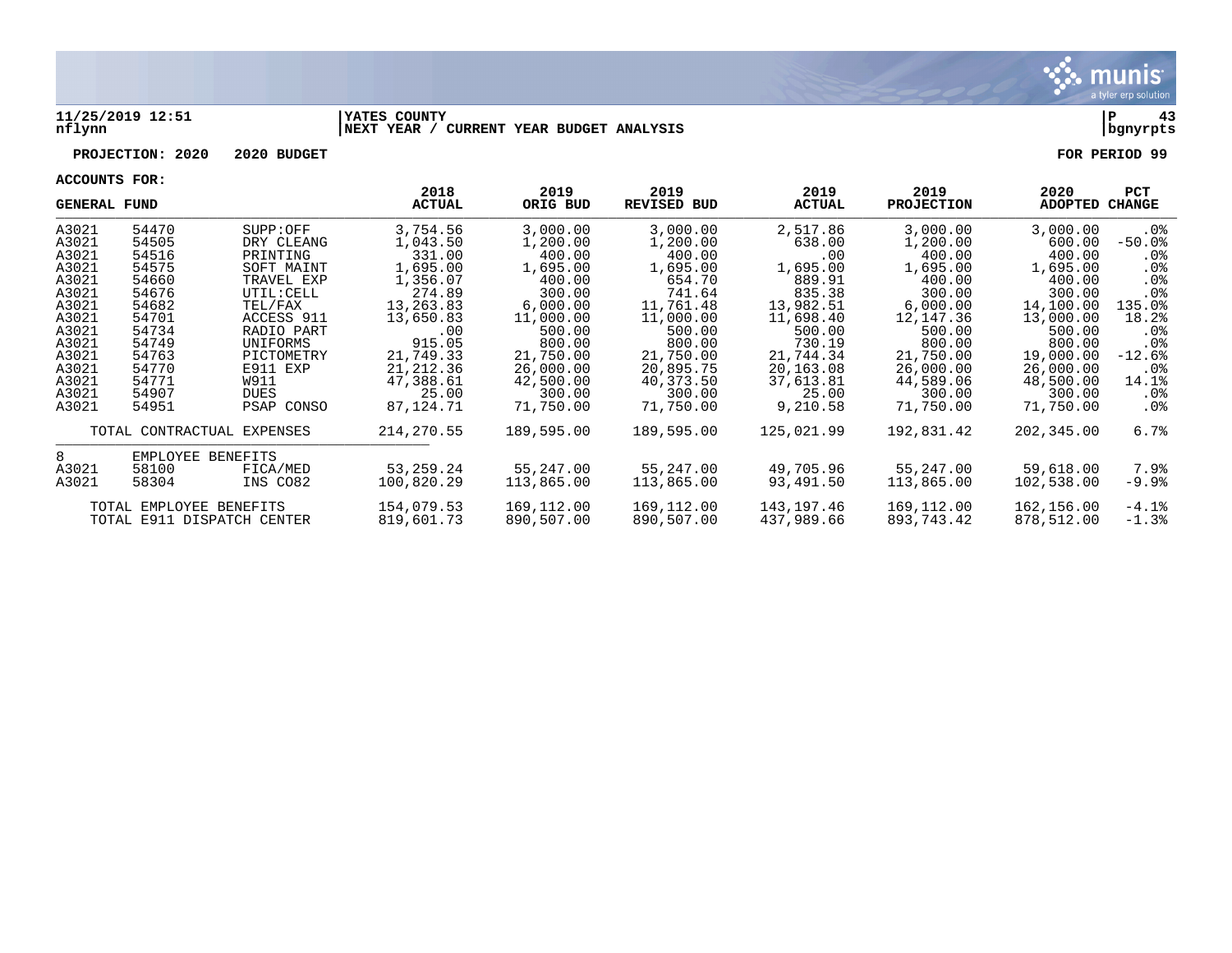|                                                                                                                                                                                     |                                                                                                                                                                                     |                                                                                                                                                                                                                                                                              |                                                                                                                                                                                                                               |                                                                                                                                                                                                                  |                                                                                                                                                                                                                                                   |                                                                                                                                                                                                                                                   |                                                                                                                                                                                                                                                |                                                                                                                                                                                                                | munis <sup>®</sup><br>a tyler erp solution                                                                                                                                |
|-------------------------------------------------------------------------------------------------------------------------------------------------------------------------------------|-------------------------------------------------------------------------------------------------------------------------------------------------------------------------------------|------------------------------------------------------------------------------------------------------------------------------------------------------------------------------------------------------------------------------------------------------------------------------|-------------------------------------------------------------------------------------------------------------------------------------------------------------------------------------------------------------------------------|------------------------------------------------------------------------------------------------------------------------------------------------------------------------------------------------------------------|---------------------------------------------------------------------------------------------------------------------------------------------------------------------------------------------------------------------------------------------------|---------------------------------------------------------------------------------------------------------------------------------------------------------------------------------------------------------------------------------------------------|------------------------------------------------------------------------------------------------------------------------------------------------------------------------------------------------------------------------------------------------|----------------------------------------------------------------------------------------------------------------------------------------------------------------------------------------------------------------|---------------------------------------------------------------------------------------------------------------------------------------------------------------------------|
| nflynn                                                                                                                                                                              | 11/25/2019 12:51                                                                                                                                                                    |                                                                                                                                                                                                                                                                              | <b>YATES COUNTY</b><br>NEXT YEAR / CURRENT YEAR BUDGET ANALYSIS                                                                                                                                                               |                                                                                                                                                                                                                  |                                                                                                                                                                                                                                                   |                                                                                                                                                                                                                                                   |                                                                                                                                                                                                                                                |                                                                                                                                                                                                                | ΙP<br>44<br>  bgnyrpts                                                                                                                                                    |
|                                                                                                                                                                                     | PROJECTION: 2020                                                                                                                                                                    | 2020 BUDGET                                                                                                                                                                                                                                                                  |                                                                                                                                                                                                                               |                                                                                                                                                                                                                  |                                                                                                                                                                                                                                                   |                                                                                                                                                                                                                                                   |                                                                                                                                                                                                                                                |                                                                                                                                                                                                                | FOR PERIOD 99                                                                                                                                                             |
| ACCOUNTS FOR:                                                                                                                                                                       |                                                                                                                                                                                     |                                                                                                                                                                                                                                                                              |                                                                                                                                                                                                                               |                                                                                                                                                                                                                  |                                                                                                                                                                                                                                                   |                                                                                                                                                                                                                                                   |                                                                                                                                                                                                                                                |                                                                                                                                                                                                                |                                                                                                                                                                           |
| <b>GENERAL FUND</b>                                                                                                                                                                 |                                                                                                                                                                                     |                                                                                                                                                                                                                                                                              | 2018<br><b>ACTUAL</b>                                                                                                                                                                                                         | 2019<br>ORIG BUD                                                                                                                                                                                                 | 2019<br><b>REVISED BUD</b>                                                                                                                                                                                                                        | 2019<br><b>ACTUAL</b>                                                                                                                                                                                                                             | 2019<br><b>PROJECTION</b>                                                                                                                                                                                                                      | 2020<br>ADOPTED CHANGE                                                                                                                                                                                         | PCT                                                                                                                                                                       |
| 3110                                                                                                                                                                                | SHERIFF                                                                                                                                                                             |                                                                                                                                                                                                                                                                              |                                                                                                                                                                                                                               |                                                                                                                                                                                                                  |                                                                                                                                                                                                                                                   |                                                                                                                                                                                                                                                   |                                                                                                                                                                                                                                                |                                                                                                                                                                                                                |                                                                                                                                                                           |
| $\Omega$<br>A3110<br>A3110<br>A3110<br>A3110<br>A3110<br>A3110<br>A3110<br>A3110<br>A3110<br>A3110<br>A3110<br>A3110<br>A3110<br>A3110<br>A3110<br>A3110<br>A3110<br>A3110<br>A3110 | REVENUES<br>41510<br>41528<br>42260<br>42616<br>42650<br>42655<br>42665<br>42701<br>42706<br>42770<br>43315<br>43321<br>43325<br>43326<br>44302<br>44304<br>44306<br>44307<br>44388 | SHER FEES<br>FRAUD INVE<br>PUB SAFE<br>HNDCP PKNG<br><b>SCRAP SALE</b><br>FUEL SALES<br><b>EQUIP SALE</b><br>PR YR RFND<br>DARE FEES<br>FINES ART<br>NAVIGATION<br>SLETPP REV<br>LEGIS INIT<br><b>DCJS</b><br>SHSP '18<br>SHSP FY19<br>BP VESTS<br>SLETPP '17<br><b>GTSC</b> | $-73,566.76$<br>$-54,758.00$<br>.00<br>.00<br>$-110.00$<br>$-3,451.66$<br>$-7,852.00$<br>$-56.22$<br>.00<br>$-100.00$<br>$-33,728.44$<br>.00<br>.30<br>$-6, 365.88$<br>$-9,997.00$<br>.00<br>.00<br>$-1, 310.16$<br>$-773.35$ | $-62,000.00$<br>$-55, 407.00$<br>$-1,500.00$<br>.00<br>.00<br>$-3,500.00$<br>$-10,000.00$<br>.00<br>$-100.00$<br>$-300.00$<br>$-47,000.00$<br>.00<br>.00<br>.00<br>.00<br>.00<br>$-2,673.00$<br>.00<br>$-500.00$ | $-62,000.00$<br>$-55,407.00$<br>$-1,500.00$<br>.00<br>.00<br>$-3,500.00$<br>$-10,000.00$<br>.00<br>$-100.00$<br>$-300.00$<br>$-47,000.00$<br>$-2,034.59$<br>.00<br>$-8,997.32$<br>.00<br>$-9,997.00$<br>$-9,552.10$<br>$-8,686.84$<br>$-3,000.00$ | $-62,596.89$<br>$-46, 266.40$<br>$-25,083.90$<br>$-12.50$<br>.00<br>$-3, 453.97$<br>$-5,347.76$<br>.00<br>.00<br>$-200.00$<br>$-38, 257.84$<br>$-2,022.84$<br>$-724.63$<br>$-6,940.00$<br>.00<br>.00<br>$-3,546.94$<br>$-8,425.00$<br>$-1,897.70$ | $-62,000.00$<br>$-55,407.00$<br>$-1,500.00$<br>.00<br>$.00 \ \rm$<br>$-3,500.00$<br>$-10,000.00$<br>$.00 \ \rm$<br>$-100.00$<br>$-300.00$<br>$-47,000.00$<br>$.00 \,$<br>.00<br>.00<br>$.00 \,$<br>$.00 \,$<br>$-2,673.00$<br>.00<br>$-500.00$ | $-65,000.00$<br>$-56,627.00$<br>$-17,500.00$ 1066.7%<br>.00<br>.00<br>$-3,500.00$<br>$-10,000.00$<br>.00<br>$-300.00$<br>$-47,000.00$<br>.00<br>.00<br>.00<br>.00<br>.00<br>$-1, 175.00$<br>.00<br>$-1,350.00$ | 4.8%<br>2.2%<br>.0%<br>.0%<br>.0%<br>.0%<br>.0%<br>$.00 - 100.0$<br>.0 <sub>8</sub><br>.0%<br>$.0\%$<br>.0%<br>.0%<br>.0%<br>.0%<br>$-56.0%$<br>.0 <sub>8</sub><br>170.0% |
|                                                                                                                                                                                     | TOTAL REVENUES                                                                                                                                                                      |                                                                                                                                                                                                                                                                              | $-192,069.17$                                                                                                                                                                                                                 | $-182,980.00$                                                                                                                                                                                                    | $-222,074.85$                                                                                                                                                                                                                                     | $-204,776.37$                                                                                                                                                                                                                                     | $-182,980.00$                                                                                                                                                                                                                                  | $-202, 452.00$                                                                                                                                                                                                 | 10.6%                                                                                                                                                                     |
| $\mathbf{1}$<br>A3110<br>A3110<br>A3110<br>A3110<br>A3110<br>A3110<br>A3110<br>A3110<br>A3110<br>A3110<br>A3110<br>A3110<br>A3110<br>A3110<br>A3110<br>A3110                        | PERSONAL SERVICES<br>51025<br>51105<br>51155<br>51661<br>51730<br>51731<br>51734<br>51735<br>51736<br>51737<br>51739<br>51740<br>51742<br>51743<br>51750<br>51751                   | SHERIFF<br>ASST SHER<br>UNDERSHER<br>COMP NONUN<br>DEP SH LT<br>DEP SH LT<br>DEP SH INV<br>DEP SH INV<br>DEP SH INV<br>DEP SH INV<br>DEP SH-SGT<br>DEP SH SGT<br>DEP SH SGT<br>SERGEANT<br>DEP YOUTH<br>DEP SHER                                                             | 96,865.97<br>41, 455. 14<br>76,042.08<br>481.95<br>71,340.80<br>71, 311.17<br>66,140.77<br>.00<br>63,392.00<br>64, 405.60<br>50,085.60<br>63,703.00<br>65,824.07<br>66,146.97<br>63,988.92<br>50,585.40                       | 96,866.00<br>43,005.00<br>76,042.00<br>1,000.00<br>71,327.00<br>71,327.00<br>66,127.00<br>.00<br>63,684.00<br>64,854.00<br>62,411.00<br>63,684.00<br>66,127.00<br>67,204.00<br>65,188.00<br>51,966.00            | 97,942.00<br>44,907.00<br>76,042.00<br>1,000.00<br>71,327.00<br>71,327.00<br>66,127.00<br>.00<br>63,684.00<br>64,854.00<br>62, 411.00<br>63,684.00<br>66,127.00<br>67,204.00<br>65,188.00<br>51,966.00                                            | 87,114.81<br>34,622.23<br>68,386.73<br>181.62<br>64,454.46<br>64,761.28<br>59,750.06<br>.00<br>57,877.80<br>59,062.06<br>57,242.79<br>57,204.26<br>60,104.40<br>60,391.37<br>59,034.40<br>51,574.25                                               | 96,866.00<br>43,005.00<br>76,042.00<br>1,000.00<br>71,327.00<br>71,327.00<br>66,127.00<br>.00<br>63,684.00<br>64,854.00<br>62,411.00<br>63,684.00<br>66,127.00<br>67, 204.00<br>65,188.00<br>51,966.00                                         | 99,288.00<br>44,907.00<br>77,943.00<br>1,000.00<br>75,813.00<br>75,792.00<br>70,447.00<br>54,548.00<br>67,911.00<br>69,127.00<br>67,240.00<br>68,839.00<br>70,447.00<br>71,788.00<br>65,500.00<br>62,332.00    | 2.5%<br>4.4%<br>2.5%<br>$.0\%$<br>6.3%<br>6.3%<br>6.5%<br>.0%<br>6.6%<br>6.6%<br>7.7%<br>8.1%<br>6.5%<br>6.8%<br>.5%<br>19.9%                                             |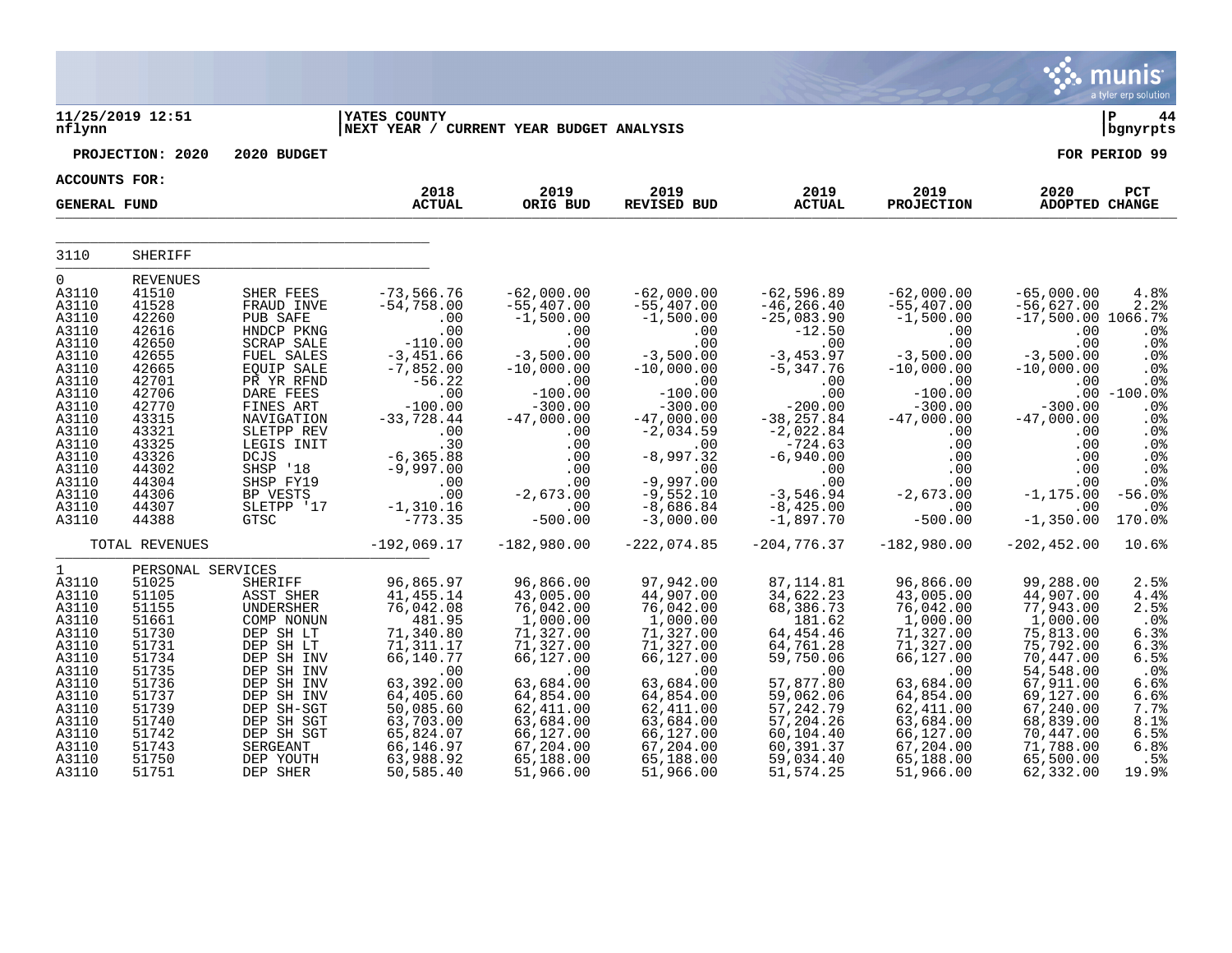

#### **11/25/2019 12:51 |YATES COUNTY |P 45 nflynn |NEXT YEAR / CURRENT YEAR BUDGET ANALYSIS |bgnyrpts**

**PROJECTION: 2020 2020 BUDGET FOR PERIOD 99**

| <b>GENERAL FUND</b>                                                                                                                                                                                                                                                        |                                                                                                                                                                                                                                                                            |                                                                                                                                                                                                                                                                                                                                                                   | 2018<br><b>ACTUAL</b>                                                                                                                                                                                                                                                                                                                                                  | 2019<br>ORIG BUD                                                                                                                                                                                                                                                                                                                                                    | 2019<br><b>REVISED BUD</b>                                                                                                                                                                                                                                                                                                                                           | 2019<br><b>ACTUAL</b>                                                                                                                                                                                                                                                                                                                                                  | 2019<br><b>PROJECTION</b>                                                                                                                                                                                                                                                                                                                                            | 2020<br><b>ADOPTED CHANGE</b>                                                                                                                                                                                                                                                                                                                                      | <b>PCT</b>                                                                                                                                                                                                                                                                                     |
|----------------------------------------------------------------------------------------------------------------------------------------------------------------------------------------------------------------------------------------------------------------------------|----------------------------------------------------------------------------------------------------------------------------------------------------------------------------------------------------------------------------------------------------------------------------|-------------------------------------------------------------------------------------------------------------------------------------------------------------------------------------------------------------------------------------------------------------------------------------------------------------------------------------------------------------------|------------------------------------------------------------------------------------------------------------------------------------------------------------------------------------------------------------------------------------------------------------------------------------------------------------------------------------------------------------------------|---------------------------------------------------------------------------------------------------------------------------------------------------------------------------------------------------------------------------------------------------------------------------------------------------------------------------------------------------------------------|----------------------------------------------------------------------------------------------------------------------------------------------------------------------------------------------------------------------------------------------------------------------------------------------------------------------------------------------------------------------|------------------------------------------------------------------------------------------------------------------------------------------------------------------------------------------------------------------------------------------------------------------------------------------------------------------------------------------------------------------------|----------------------------------------------------------------------------------------------------------------------------------------------------------------------------------------------------------------------------------------------------------------------------------------------------------------------------------------------------------------------|--------------------------------------------------------------------------------------------------------------------------------------------------------------------------------------------------------------------------------------------------------------------------------------------------------------------------------------------------------------------|------------------------------------------------------------------------------------------------------------------------------------------------------------------------------------------------------------------------------------------------------------------------------------------------|
| A3110<br>A3110<br>A3110<br>A3110<br>A3110<br>A3110<br>A3110<br>A3110<br>A3110<br>A3110<br>A3110<br>A3110<br>A3110<br>A3110<br>A3110<br>A3110<br>A3110<br>A3110<br>A3110<br>A3110<br>A3110<br>A3110<br>A3110<br>A3110<br>A3110<br>A3110<br>A3110<br>A3110<br>A3110<br>A3110 | 51752<br>51753<br>51754<br>51755<br>51756<br>51757<br>51758<br>51759<br>51760<br>51761<br>51762<br>51763<br>51764<br>51765<br>51770<br>51771<br>51773<br>51939<br>51940<br>51941<br>51942<br>51943<br>51944<br>51945<br>51946<br>51947<br>51948<br>51949<br>51952<br>51960 | DEP SHER<br>DEP SHER<br>DEP SHER<br>DEP SHER<br>DEP SHER<br>DEP SHER<br>DEP SHER<br>DEP SHER<br>DEP SHER<br>DEP SHER<br>DEP SHER<br>DEP SHER<br>DEP SHER<br>DEP SHER<br>SECR SHER<br>ACT<br>TYPIST<br>COMP BO 82<br>DIFF CO82<br>HOL OT82<br>OT CO82<br>CB CO82<br>FIT OT 82<br>OIC CO82<br>ED BON 82<br>CANINE 82<br>INS BO 82<br>COMP BO 82<br>OT CO82<br>OT PT | 51,933.71<br>58,729.10<br>49,063.85<br>50,297.41<br>.00<br>50,987.80<br>56,743.24<br>11,934.00<br>.00<br>42,228.00<br>46,417.80<br>61,025.50<br>59,983.21<br>59,830.01<br>36,868.16<br>34,603.38<br>25,949.65<br>83.25<br>7,726.24<br>84,017.03<br>224, 149. 18<br>25,327.30<br>669.72<br>664.63<br>1,783.01<br>13,478.99<br>25, 233.59<br>236.75<br>1,249.08<br>60.65 | 57,027.00<br>59,112.00<br>52,988.00<br>51,354.00<br>.00<br>51,864.00<br>57,901.00<br>47,920.00<br>5,508.00<br>50,064.00<br>49,739.00<br>61,680.00<br>61,675.00<br>60,260.00<br>36,868.00<br>35,810.00<br>32,923.00<br>1,000.00<br>8,000.00<br>70,000.00<br>150,000.00<br>14,000.00<br>800.00<br>500.00<br>3,300.00<br>12,000.00<br>22,217.00<br>50.00<br>.00<br>.00 | 57,027.00<br>59,112.00<br>52,988.00<br>51,354.00<br>.00<br>51,864.00<br>57,901.00<br>46,767.25<br>5,508.00<br>50,064.00<br>49,739.00<br>61,680.00<br>61,675.00<br>60,260.00<br>37,790.00<br>35,810.00<br>32,923.00<br>2,152.75<br>8,000.00<br>70,000.00<br>150,000.00<br>14,000.00<br>800.00<br>500.00<br>3,300.00<br>12,000.00<br>22, 217.00<br>50.00<br>.00<br>.00 | 51,181.68<br>53,833.75<br>24,687.57<br>45,869.23<br>27,720.00<br>45,880.80<br>53,195.63<br>27,720.00<br>.00<br>44,774.03<br>43,700.28<br>55, 513. 54<br>56,052.78<br>54,896.98<br>33, 155.63<br>31,418.80<br>28,886.06<br>2,152.75<br>7,553.90<br>61,765.38<br>175,416.80<br>18,839.37<br>622.01<br>563.25<br>.00<br>12,405.15<br>17,416.68<br>.00<br>636.48<br>289.32 | 57,027.00<br>59,112.00<br>52,988.00<br>51,354.00<br>.00<br>51,864.00<br>57,901.00<br>47,920.00<br>5,508.00<br>50,064.00<br>49,739.00<br>61,680.00<br>61,675.00<br>60,260.00<br>36,868.00<br>35,810.00<br>32,923.00<br>1,000.00<br>8,000.00<br>70,000.00<br>150,000.00<br>14,000.00<br>800.00<br>500.00<br>3,300.00<br>12,000.00<br>22, 217.00<br>50.00<br>.00<br>.00 | 62,493.00<br>47,119.00<br>47,119.00<br>55,776.00<br>2,500.00<br>60,234.00<br>62,587.00<br>51,451.00<br>52,789.00<br>52,677.00<br>65,836.00<br>65,836.00<br>64,369.00<br>37,790.00<br>37,592.00<br>33,874.00<br>1,000.00<br>8,000.00<br>70,000.00<br>150,000.00<br>14,000.00<br>800.00<br>500.00<br>3,300.00<br>12,000.00<br>19,000.00<br>50.00<br>100.00<br>100.00 | 9.6%<br>$-20.3%$<br>$-11.1$ %<br>8.6%<br>$.0\%$<br>16.1%<br>8.1%<br>7.4%<br>$.00 - 100.0%$<br>5.4%<br>5.9%<br>6.7%<br>6.7%<br>6.8%<br>2.5%<br>5.0%<br>2.9%<br>$.0\%$<br>$.0\%$<br>$.0\%$<br>$.0\%$<br>$.0\%$<br>.0%<br>.0%<br>$.0\%$<br>$.0\%$<br>$-14.5%$<br>.0 <sub>8</sub><br>.0%<br>$.0\%$ |
| A3110<br>A3110<br>A3110<br>A3110                                                                                                                                                                                                                                           | 51961<br>51985<br>51995<br>51997                                                                                                                                                                                                                                           | 35-40 HRS<br>DEP SH PT<br>MAR OFF PT<br>CLERK PT                                                                                                                                                                                                                                                                                                                  | 526.68<br>43,066.57<br>51,234.36<br>13,639.86                                                                                                                                                                                                                                                                                                                          | 700.00<br>40,000.00<br>49,000.00<br>14,715.00                                                                                                                                                                                                                                                                                                                       | 700.00<br>40,000.00<br>49,000.00<br>15,083.00                                                                                                                                                                                                                                                                                                                        | 387.23<br>12,404.64<br>41,080.47<br>17, 113.07                                                                                                                                                                                                                                                                                                                         | 700.00<br>40,000.00<br>49,000.00<br>14,715.00                                                                                                                                                                                                                                                                                                                        | 700.00<br>20,000.00<br>49,000.00<br>15,083.00                                                                                                                                                                                                                                                                                                                      | .0%<br>$-50.0$ %<br>$.0\%$<br>2.5%                                                                                                                                                                                                                                                             |
|                                                                                                                                                                                                                                                                            | TOTAL PERSONAL SERVICES                                                                                                                                                                                                                                                    |                                                                                                                                                                                                                                                                                                                                                                   | 2,101,511.15                                                                                                                                                                                                                                                                                                                                                           | 2,089,787.00                                                                                                                                                                                                                                                                                                                                                        | 2,094,055.00                                                                                                                                                                                                                                                                                                                                                         | 1,888,895.78                                                                                                                                                                                                                                                                                                                                                           | 2,089,787.00                                                                                                                                                                                                                                                                                                                                                         | 2,206,597.00                                                                                                                                                                                                                                                                                                                                                       | 5.6%                                                                                                                                                                                                                                                                                           |
| 2<br>A3110<br>A3110<br>A3110<br>A3110<br>A3110<br>A3110                                                                                                                                                                                                                    | EOUIPMENT<br>52110<br>52111<br>52213<br>52214<br>52215<br>52216                                                                                                                                                                                                            | FURNITURE<br>DESK<br>VEH-MARKED<br>PUSH BUMP<br>VEH SCREEN<br>VEH-UNMARK                                                                                                                                                                                                                                                                                          | 782.24<br>500.00<br>178,108.05<br>1,870.00<br>2,562.00<br>.00                                                                                                                                                                                                                                                                                                          | 750.00<br>500.00<br>175,000.00<br>1,000.00<br>1,500.00<br>30,000.00                                                                                                                                                                                                                                                                                                 | 750.00<br>500.00<br>161,801.63<br>.00<br>.00<br>33,698.37                                                                                                                                                                                                                                                                                                            | 220.98<br>376.60<br>163,708.22<br>.00<br>.00<br>33,698.37                                                                                                                                                                                                                                                                                                              | 750.00<br>500.00<br>175,000.00<br>1,000.00<br>1,500.00<br>30,000.00                                                                                                                                                                                                                                                                                                  | 750.00<br>500.00<br>134,000.00<br>1,000.00<br>1,500.00<br>32,000.00                                                                                                                                                                                                                                                                                                | $.0\%$<br>$.0\%$<br>$-23.4%$<br>$.0\%$<br>$.0\%$<br>6.7%                                                                                                                                                                                                                                       |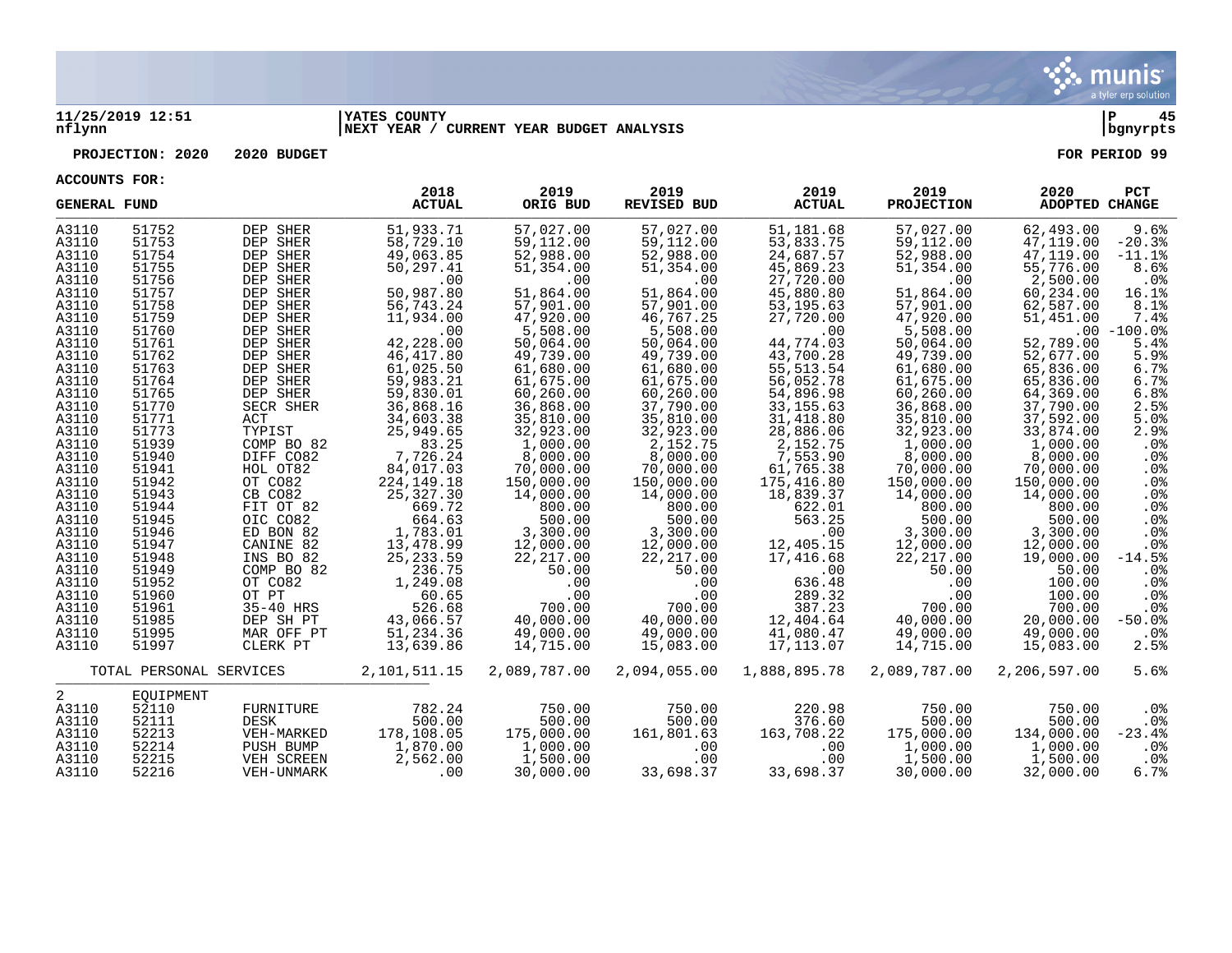

#### **11/25/2019 12:51 |YATES COUNTY |P 46 nflynn |NEXT YEAR / CURRENT YEAR BUDGET ANALYSIS |bgnyrpts**

**PROJECTION: 2020 2020 BUDGET FOR PERIOD 99**

| <b>GENERAL FUND</b> |                 |                          | 2018<br><b>ACTUAL</b>                        | 2019<br>ORIG BUD     | 2019<br><b>REVISED BUD</b> | 2019<br><b>ACTUAL</b> | 2019<br><b>PROJECTION</b> | 2020<br><b>ADOPTED CHANGE</b> | PCT                       |
|---------------------|-----------------|--------------------------|----------------------------------------------|----------------------|----------------------------|-----------------------|---------------------------|-------------------------------|---------------------------|
| A3110               | 52410           | RADAR                    | 2,600.00                                     | 2,600.00             | 2,600.00                   | .00                   | 2,600.00                  | 2,600.00                      | $.0\%$                    |
| A3110               | 52413           | SIREN                    | 1,938.00                                     | 3,000.00             | .00                        | .00                   | 3,000.00                  | 3,000.00                      | .0%                       |
| A3110               | 52415           | WEAPONS                  | 308.04                                       | .00                  | 15,500.00                  | .00                   | .00                       | 21,094.00                     | .0%                       |
| A3110               | 52424           | LIGHT BAR                | 5,750.00                                     | 5,750.00             | 5,750.00                   | 5,750.00              | 5,750.00                  | 5,750.00                      | .0%                       |
| A3110               | 52435           | YCFIT EO                 | 467.76                                       | 500.00               | 500.00                     | 116.75                | 500.00                    | 500.00                        | .0 <sub>8</sub>           |
| A3110<br>A3110      | 52514<br>52949  | EO-TRNG RM<br>SLETPP     | 500.00<br>.00                                | 500.00<br>.00        | .00<br>2,034.59            | .00                   | 500.00<br>.00             | 500.00<br>.00                 | .0 <sub>8</sub><br>$.0\%$ |
| A3110               | 52953           | SLETPP '17               | 1,310.16                                     | .00                  | 8,686.84                   | 2,022.84<br>4,825.00  | .00                       | .00                           | .0 <sub>8</sub>           |
| A3110               | 52955           | SHSP '18                 | 10,160.00                                    | .00                  | $\overline{00}$            | .00                   | .00                       | .00                           | .0%                       |
| A3110               | 52962           | SHSP FY19                | .00                                          | .00                  | 9,997.00                   | .00                   | .00                       | .00                           | .0 <sub>8</sub>           |
| A3110               | 52965           | T101239                  | 6,365.88                                     | .00                  | 8,997.32                   | 7,664.63              | .00                       | .00                           | $.0\%$                    |
|                     |                 |                          |                                              |                      |                            |                       |                           |                               |                           |
|                     | TOTAL EOUIPMENT |                          | 213,222.13                                   | 221,100.00           | 250,815.75                 | 218,383.39            | 221,100.00                | 203,194.00                    | $-8.1$ $8$                |
| $4\degree$          |                 | CONTRACTUAL EXPENSES     |                                              |                      |                            |                       |                           |                               |                           |
| A3110               | 54004           | ATTY FEES                | $\begin{array}{c} 0.00 \\ -0.00 \end{array}$ | 700.00               | 700.00                     | .00                   | 700.00                    | 700.00                        | $.0\%$                    |
| A3110<br>A3110      | 54011<br>54019  | CONSULTANT<br>EAP        | .00<br>3,654.90                              | 1,000.00             | 513.75<br>3,850.00         | 127.96                | 1,000.00<br>3,850.00      | 1,000.00<br>3,850.00          | .0%<br>.0%                |
| A3110               | 54056           | POLY CONST               | 1,250.00                                     | 3,850.00<br>2,000.00 | 2,000.00                   | 3,654.90<br>1,650.00  | 2,000.00                  | 2,000.00                      | .0%                       |
| A3110               | 54152           | CONFERENCE               | 475.00                                       | 500.00               | .00                        | .00                   | 500.00                    | 500.00                        | .0 <sub>8</sub>           |
| A3110               | 54156           | TRAINING                 | 10,885.95                                    | 14,000.00            | 13,076.41                  | 12,078.13             | 14,000.00                 | 14,000.00                     | $.0\%$                    |
| A3110               | 54157           | K-9 TRAIN                | 691.00                                       | .00                  | .00                        | .00                   | .00                       | .00                           | .0 <sub>8</sub>           |
| A3110               | 54306           | BP VESTS                 | 892.00                                       | 5,350.00             | 12,229.10                  | 12,229.10             | 5,350.00                  | 2,350.00                      | $-56.1%$                  |
| A3110               | 54401           | BOAT MAINT               | 14,919.21                                    | 8,000.00             | 8,000.00                   | 2,893.91              | 8,002.32                  | 8,000.00                      | .0%                       |
| A3110               | 54407           | EOUIP AGRE               | 1,995.68                                     | 1,000.00             | 187.26                     | 28.98                 | 1,000.00                  | 1,000.00                      | .0%                       |
| A3110               | 54408           | EO MAINT                 | 23.08                                        | 100.00               | 100.00                     | 50.00                 | 100.00                    | 100.00                        | .0%                       |
| A3110               | 54424           | SNOWMOB                  | 647.69                                       | 200.00               | 200.00                     | 15.99                 | 200.00                    | 200.00                        | . 0 %                     |
| A3110               | 54457           | SUPP:COMP                | 189.00                                       | 250.00               | 250.00                     | .00                   | 250.00                    | 250.00                        | .0%                       |
| A3110<br>A3110      | 54470<br>54474  | SUPP:OFF<br>SUPP:SAFTY   | 7,886.97<br>945.60                           | 8,700.00<br>1,000.00 | 8,700.00<br>1,000.00       | 9,142.13<br>429.60    | 8,700.00<br>1,000.00      | 8,700.00<br>1,000.00          | .0%<br>$.0\%$             |
| A3110               | 54483           | YCFIT SUPP               | .00                                          | 200.00               | 200.00                     | .00                   | 200.00                    | 200.00                        | .0%                       |
| A3110               | 54485           | AED                      | 1,444.00                                     | 600.00               | 600.00                     | .00                   | 600.00                    | 600.00                        | .0 <sub>8</sub>           |
| A3110               | 54505           | DRY CLEANG               | 676.00                                       | 1,000.00             | 1,000.00                   | 954.20                | 1,000.00                  | 1,000.00                      | .0%                       |
| A3110               | 54507           | COPIER CHR               | 3,171.15                                     | 3,600.00             | 3,600.00                   | 2,592.60              | 3,600.00                  | 3,600.00                      | .0 <sub>8</sub>           |
| A3110               | 54515           | POSTAGE                  | 3,258.35                                     | 3,000.00             | 3,000.00                   | 3,628.95              | 3,000.00                  | 3,000.00                      | $.0\%$                    |
| A3110               | 54516           | PRINTING                 | 731.25                                       | 1,500.00             | 1,500.00                   | 1,570.01              | 1,500.00                  | 1,500.00                      | $.0\%$                    |
| A3110               | 54522           | SHIPMENTS                | 62.42                                        | 200.00               | 200.00                     | 185.80                | 200.00                    | 200.00                        | .0 <sub>8</sub>           |
| A3110               | 54571           | COMP SOFT                | 1,753.02                                     | 2,100.00             | 2,100.00                   | 1,488.00              | 2,100.00                  | 2,100.00                      | .0%                       |
| A3110               | 54576           | COMP SFT A               | 17,761.56                                    | 23,800.00            | 23,800.00                  | 20,219.71             | 23,800.00                 | 23,800.00                     | .0%                       |
| A3110               | 54653           | GASOLINE                 | 80,035.83                                    | 75,000.00            | 75,000.00                  | 81,823.55             | 82, 353.96                | 75,000.00                     | .0%                       |
| A3110<br>A3110      | 54658<br>54660  | TOWING VEH<br>TRAVEL EXP | 250.00<br>8,588.86                           | 1,000.00<br>5,000.00 | 1,000.00<br>6, 108.59      | .00<br>6,534.11       | 1,000.00<br>5,000.00      | 1,000.00<br>5,000.00          | .0%<br>.0%                |
| A3110               | 54661           | VEH MAINT                | 55,390.27                                    | 50,000.00            | 50,000.00                  | 43,370.73             | 50,284.39                 | 50,000.00                     | .0%                       |
| A3110               | 54676           | UTIL: CELL               | 5,986.48                                     | 7,000.00             | 8,898.57                   | 9,712.50              | 7,000.00                  | 7,000.00                      | .0%                       |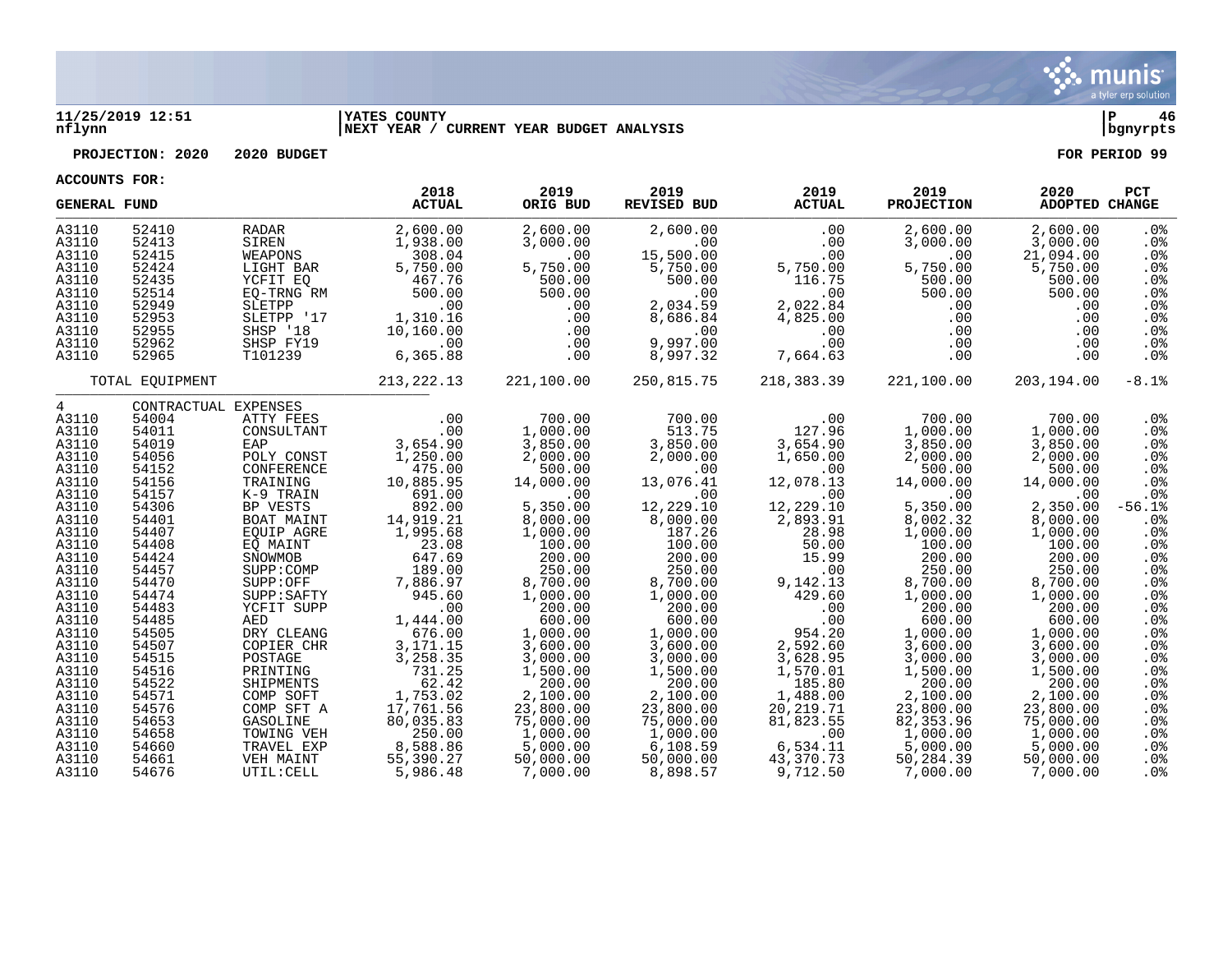

#### **11/25/2019 12:51 |YATES COUNTY |P 47 nflynn |NEXT YEAR / CURRENT YEAR BUDGET ANALYSIS |bgnyrpts**

**PROJECTION: 2020 2020 BUDGET FOR PERIOD 99**

| <b>GENERAL FUND</b> |                            |            | 2018<br><b>ACTUAL</b> | 2019<br>ORIG BUD | 2019<br><b>REVISED BUD</b> | 2019<br><b>ACTUAL</b> | 2019<br><b>PROJECTION</b> | 2020<br>ADOPTED CHANGE | <b>PCT</b>      |
|---------------------|----------------------------|------------|-----------------------|------------------|----------------------------|-----------------------|---------------------------|------------------------|-----------------|
| A3110               | 54682                      | TEL/FAX    | 12,643.56             | 13,000.00        | 13,000.00                  | 7,772.16              | 13,000.00                 | 15,190.00              | 16.8%           |
| A3110               | 54707                      | CRIME SCEN | 1,205.96              | 800.00           | 700.00                     | 258.88                | 800.00                    | 800.00                 | $.0\%$          |
| A3110               | 54708                      | CRITICAL I | 2,200.00              | 2,200.00         | 2,200.00                   | .00                   | 2,200.00                  | 2,200.00               | $.0\%$          |
| A3110               | 54727                      | LAB        | 8,244.60              | 25,000.00        | 25,000.00                  | 20,737.89             | 26,142.00                 | 20,000.00              | $-20.0%$        |
| A3110               | 54730                      | PROTECT CL | 1,052.99              | .00              | .00                        | .00                   | $.00 \ \rm$               | .00                    | $.0\%$          |
| A3110               | 54731                      | PROTECT EO | 2,799.63              | 2,500.00         | 1,514.17                   | 1,433.76              | 2,500.00                  | 2,500.00               | $.0\%$          |
| A3110               | 54734                      | RADIO PART | 709.28                | 1,500.00         | 1,500.00                   | 1,500.00              | 1,500.00                  | 1,500.00               | $.0\%$          |
| A3110               | 54744                      | STAR UNIT  | 1,133.90              | 2,000.00         | 2,000.00                   | 990.00                | 2,000.00                  | 2,000.00               | $.0\%$          |
| A3110               | 54749                      | UNIFORMS   | 10,377.21             | 11,000.00        | 11,000.00                  | 10,297.06             | 11,000.00                 | 11,000.00              | .0%             |
| A3110               | 54752                      | AMMO       | 4,170.52              | 4,950.00         | 4,950.00                   | 2,768.10              | 4,950.00                  | 4,950.00               | $.0\%$          |
| A3110               | 54753                      | WEAP MAIN  | 429.96                | 400.00           | 405.92                     | 405.92                | 400.00                    | 400.00                 | $.0\%$          |
| A3110               | 54754                      | TARGETS    | 500.00                | 500.00           | 494.08                     | 25.26                 | 500.00                    | 500.00                 | .0%             |
| A3110               | 54757                      | BOAT EO    | 306.16                | 900.00           | 900.00                     | 801.48                | 900.00                    | 900.00                 | .0%             |
| A3110               | 54761                      | DARE EXP   | 700.00                | 700.00           | 700.00                     | 700.00                | 700.00                    | 700.00                 | .0 <sub>8</sub> |
| A3110               | 54765                      | HNDCPPD ED | .00                   | 100.00           | 100.00                     | .00                   | 100.00                    | 100.00                 | $.0\%$          |
| A3110               | 54850                      | DOG EXP    | 1,169.13              | .00              | 486.25                     | 486.25                | $.00 \ \rm$               | 3,000.00               | $.0\%$          |
| A3110               | 54899                      | ADM HEAR   | .00                   | 500.00           | 500.00                     | .00                   | 500.00                    | 500.00                 | $.0\%$          |
| A3110               | 54903                      | AWARDS     | 271.75                | 500.00           | 500.00                     | 376.75                | 500.00                    | 500.00                 | .0%             |
| A3110               | 54907                      | DUES       | 437.05                | 450.00           | 786.31                     | 786.31                | 450.00                    | 450.00                 | .0%             |
| A3110               | 54911                      | INS        | 104,068.50            | 107,191.00       | 112,105.89                 | 112,105.83            | 107,191.00                | 115,469.00             | 7.7%            |
| A3110               | 54916                      | PUBLICATN  | 415.20                | 900.00           | 878.69                     | 514.15                | 900.00                    | 900.00                 | $.0\%$          |
| A3110               | 54954                      | GTSC-SUPP  | 585.00                | 500.00           | 3,000.00                   | 1,897.70              | 500.00                    | 1,000.00               | 100.0%          |
| A3110               | 54963                      | LEASE: ID  | 408.00                | 408.00           | 408.00                     | 408.00                | 408.00                    | 408.00                 | .0%             |
|                     | TOTAL CONTRACTUAL EXPENSES |            | 377,393.67            | 396,649.00       | 410,942.99                 | 378,646.36            | 405,431.67                | 402,617.00             | 1.5%            |
| 8                   | EMPLOYEE BENEFITS          |            |                       |                  |                            |                       |                           |                        |                 |
| A3110               | 58100                      | FICA/MED   | 155,781.06            | 155,896.00       | 156,408.00                 | 139,863.59            | 155,896.00                | 163,821.00             | 5.1%            |
| A3110               | 58302                      | INS CO82   | 205,965.72            | 268,475.00       | 268,475.00                 | 201,861.94            | 268,475.00                | 248,901.00             | $-7.3%$         |
| A3110               | 58304                      | INS CO82   | 43,456.32             | 18,295.00        | 18,295.00                  | 23,339.86             | 18,295.00                 | 18,295.00              | $.0\%$          |
| A3110               | 58305                      | INS-NON UN | 18,669.12             | 19,001.00        | 19,001.00                  | 27,080.35             | 19,001.00                 | 32,642.00              | 71.8%           |
|                     | TOTAL EMPLOYEE BENEFITS    |            | 423,872.22            | 461,667.00       | 462,179.00                 | 392.145.74            | 461,667.00                | 463,659.00             | $.4\%$          |
|                     | TOTAL SHERIFF              |            | 2.923.930.00          | 2,986,223,00     | 2,995,917.89               | 2,673,294.90          | 2,995,005.67              | 3,073,615.00           | 2.9%            |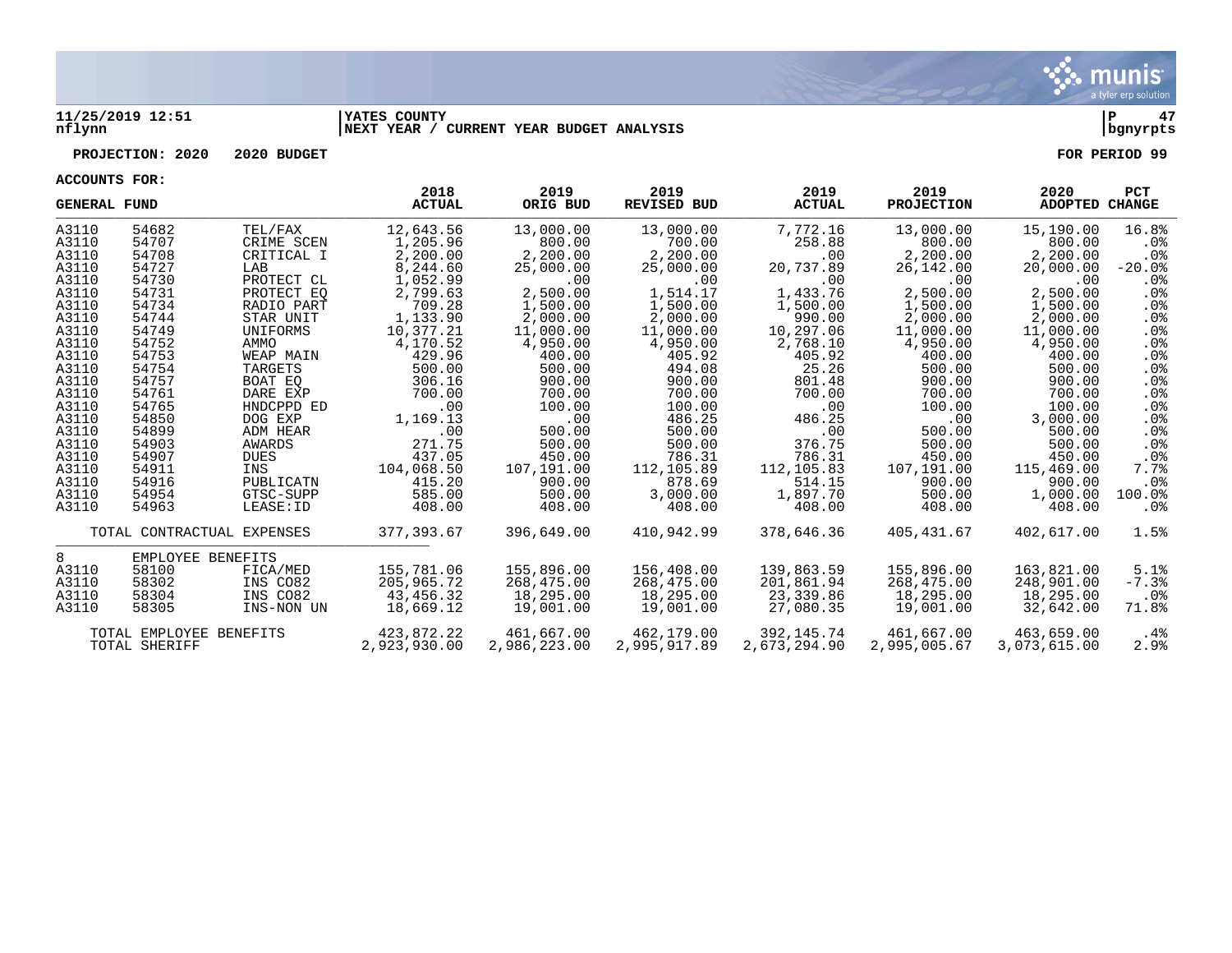|                                                                                                                                                     |                                                                                                                                                          |                                                                                                                                                                                        |                                                                                                                                                                             |                                                                                                                                                                           |                                                                                                                                                                             |                                                                                                                                                                               |                                                                                                                                                                                      |                                                                                                                                                                                   | a tyler erp solution                                                                                               |
|-----------------------------------------------------------------------------------------------------------------------------------------------------|----------------------------------------------------------------------------------------------------------------------------------------------------------|----------------------------------------------------------------------------------------------------------------------------------------------------------------------------------------|-----------------------------------------------------------------------------------------------------------------------------------------------------------------------------|---------------------------------------------------------------------------------------------------------------------------------------------------------------------------|-----------------------------------------------------------------------------------------------------------------------------------------------------------------------------|-------------------------------------------------------------------------------------------------------------------------------------------------------------------------------|--------------------------------------------------------------------------------------------------------------------------------------------------------------------------------------|-----------------------------------------------------------------------------------------------------------------------------------------------------------------------------------|--------------------------------------------------------------------------------------------------------------------|
| nflynn                                                                                                                                              | 11/25/2019 12:51                                                                                                                                         |                                                                                                                                                                                        | <b>YATES COUNTY</b><br>NEXT YEAR / CURRENT YEAR BUDGET ANALYSIS                                                                                                             |                                                                                                                                                                           |                                                                                                                                                                             |                                                                                                                                                                               |                                                                                                                                                                                      |                                                                                                                                                                                   | Þ<br>48<br>bgnyrpts                                                                                                |
|                                                                                                                                                     | PROJECTION: 2020                                                                                                                                         | 2020 BUDGET                                                                                                                                                                            |                                                                                                                                                                             |                                                                                                                                                                           |                                                                                                                                                                             |                                                                                                                                                                               |                                                                                                                                                                                      |                                                                                                                                                                                   | FOR PERIOD 99                                                                                                      |
| <b>ACCOUNTS FOR:</b>                                                                                                                                |                                                                                                                                                          |                                                                                                                                                                                        |                                                                                                                                                                             |                                                                                                                                                                           |                                                                                                                                                                             |                                                                                                                                                                               |                                                                                                                                                                                      |                                                                                                                                                                                   |                                                                                                                    |
| <b>GENERAL FUND</b>                                                                                                                                 |                                                                                                                                                          |                                                                                                                                                                                        | 2018<br><b>ACTUAL</b>                                                                                                                                                       | 2019<br>ORIG BUD                                                                                                                                                          | 2019<br><b>REVISED BUD</b>                                                                                                                                                  | 2019<br><b>ACTUAL</b>                                                                                                                                                         | 2019<br><b>PROJECTION</b>                                                                                                                                                            | 2020<br><b>ADOPTED CHANGE</b>                                                                                                                                                     | PCT                                                                                                                |
| 3140                                                                                                                                                | PROBATION                                                                                                                                                |                                                                                                                                                                                        |                                                                                                                                                                             |                                                                                                                                                                           |                                                                                                                                                                             |                                                                                                                                                                               |                                                                                                                                                                                      |                                                                                                                                                                                   |                                                                                                                    |
| $\mathbf 0$<br>A3140<br>A3140<br>A3140<br>A3140<br>A3140<br>A3140<br>A3140                                                                          | <b>REVENUES</b><br>41515<br>41527<br>41580<br>42610<br>43031<br>43310<br>43389                                                                           | ATI FEES<br>PROB FEES<br>CT SURCH<br>FINES, REST<br>RAISE AGE<br>PROBATION<br>ATI                                                                                                      | $-1,525.00$<br>$-18,750.00$<br>$-3, 155.55$<br>$-1,500.00$<br>.00<br>$-56,983.75$<br>$-3,730.84$                                                                            | $-1,000.00$<br>$-20,825.00$<br>$-3,000.00$<br>.00<br>$-22,050.00$<br>$-53,000.00$<br>$-4,000.00$                                                                          | $-1,000.00$<br>$-20,825.00$<br>$-3,000.00$<br>.00<br>$-22,050.00$<br>$-53,000.00$<br>$-4,000.00$                                                                            | $-1,718.15$<br>$-17,520.00$<br>$-2,886.67$<br>.00<br>$-16,018.22$<br>$-41,878.21$<br>$-3,730.92$                                                                              | $-1,000.00$<br>$-20,825.00$<br>$-3,000.00$<br>.00<br>$-22,050.00$<br>$-53,000.00$<br>$-4,000.00$                                                                                     | $-800.00$<br>$-20,825.00$<br>$-3,000.00$<br>.00<br>$-9, 250.00$<br>$-53,000.00$<br>$-4,000.00$                                                                                    | $-20.0%$<br>.0%<br>$.0\%$<br>.0 <sub>8</sub><br>$-58.0%$<br>.0%<br>.0%                                             |
|                                                                                                                                                     | TOTAL REVENUES                                                                                                                                           |                                                                                                                                                                                        | $-85,645.14$                                                                                                                                                                | $-103,875.00$                                                                                                                                                             | $-103,875.00$                                                                                                                                                               | $-83, 752.17$                                                                                                                                                                 | $-103,875.00$                                                                                                                                                                        | $-90,875.00$                                                                                                                                                                      | $-12.5%$                                                                                                           |
| $\mathbf{1}$<br>A3140<br>A3140<br>A3140<br>A3140<br>A3140<br>A3140<br>A3140<br>A3140<br>A3140<br>A3140<br>A3140<br>A3140<br>A3140<br>A3140<br>A3140 | PERSONAL SERVICES<br>51090<br>51175<br>51176<br>51177<br>51178<br>51179<br>51180<br>51190<br>51270<br>51500<br>51505<br>51506<br>51508<br>51509<br>51661 | PROB DIR<br>PROB OFF<br>PROB OFF<br>PROB OFF<br>PROB OFF<br>PROB OFF<br>PROB SUPER<br>PROB ASST<br>SR ACT<br>CB CSEA<br>OVERTIME<br>PHONE WORK<br>35-40 HRS<br>COMP CSEA<br>COMP NONUN | 64,262.89<br>54,663.84<br>53,659.04<br>42, 332.25<br>50,936.76<br>9,089.22<br>60,272.83<br>23,788.80<br>40,248.85<br>.00<br>957.36<br>21.00<br>1,889.82<br>374.21<br>380.79 | 64,263.00<br>55,761.00<br>55,051.00<br>50,900.00<br>52,936.00<br>47,448.00<br>61,479.00<br>33,444.00<br>41,053.00<br>500.00<br>900.00<br>200.00<br>1,400.00<br>.00<br>.00 | 65,870.00<br>55,761.00<br>55,051.00<br>50,900.00<br>52,936.00<br>47,448.00<br>61,479.00<br>32,454.00<br>41,053.00<br>50.00<br>1,902.72<br>53.80<br>1,900.00<br>83.48<br>.00 | 57,793.95<br>48,923.56<br>48, 214.05<br>44,641.94<br>46, 443.64<br>41,713.71<br>53,941.04<br>21,461.49<br>36,019.43<br>10.00<br>1,837.92<br>11.00<br>1,694.75<br>83.48<br>.00 | 65,870.00<br>55,761.00<br>55,051.00<br>50,900.00<br>52,936.00<br>47,448.00<br>61,479.00<br>33, 444.00<br>41,053.00<br>500.00<br>900.00<br>200.00<br>1,400.00<br>$.00 \,$<br>$.00 \,$ | 65,870.00<br>57,093.00<br>57,093.00<br>53,192.00<br>54, 214.00<br>49,985.00<br>62,943.00<br>34,418.00<br>42,036.00<br>500.00<br>1,500.00<br>200.00<br>1,800.00<br>.00<br>2,525.00 | 2.5%<br>2.4%<br>3.7%<br>4.5%<br>2.4%<br>5.3%<br>2.4%<br>2.9%<br>2.4%<br>.0%<br>66.7%<br>.0%<br>28.6%<br>.0%<br>.0% |
|                                                                                                                                                     | TOTAL PERSONAL SERVICES                                                                                                                                  |                                                                                                                                                                                        | 402,877.66                                                                                                                                                                  | 465,335.00                                                                                                                                                                | 466,942.00                                                                                                                                                                  | 402,789.96                                                                                                                                                                    | 466,942.00                                                                                                                                                                           | 483,369.00                                                                                                                                                                        | 3.9%                                                                                                               |
| $\overline{4}$<br>A3140<br>A3140<br>A3140<br>A3140<br>A3140<br>A3140<br>A3140<br>A3140<br>A3140                                                     | CONTRACTUAL EXPENSES<br>54024<br>54056<br>54152<br>54156<br>54195<br>54507<br>54515<br>54516<br>54576                                                    | INTERPRETR<br>POLY CONST<br>CONFERENCE<br>TRAINING<br>SUPPLIES<br>COPIER CHR<br>POSTAGE<br>PRINTING<br>COMP SFT A                                                                      | .00<br>.00<br>375.00<br>1,884.50<br>2,054.07<br>2,871.60<br>1,012.04<br>359.54<br>5,777.78                                                                                  | 420.00<br>900.00<br>550.00<br>1,885.00<br>2,565.00<br>2,500.00<br>1,600.00<br>400.00<br>6,000.00                                                                          | 215.00<br>825.00<br>300.00<br>2,298.25<br>2,565.00<br>2,500.00<br>1,319.00<br>56.00<br>6,370.02                                                                             | 140.00<br>825.00<br>.00<br>2,298.25<br>$1,782.19$<br>2,521.95<br>776.74<br>56.00<br>6,370.02                                                                                  | 420.00<br>900.00<br>550.00<br>1,885.00<br>2,565.00<br>2,500.00<br>1,600.00<br>400.00<br>6,370.02                                                                                     | 420.00<br>1,375.00<br>350.00<br>2,300.00<br>2,565.00<br>3,000.00<br>1,600.00<br>400.00<br>6,500.00                                                                                | .0%<br>52.8%<br>$-36.4%$<br>22.0%<br>.0 <sub>8</sub><br>20.0%<br>.0 <sub>8</sub><br>.0%<br>8.3%                    |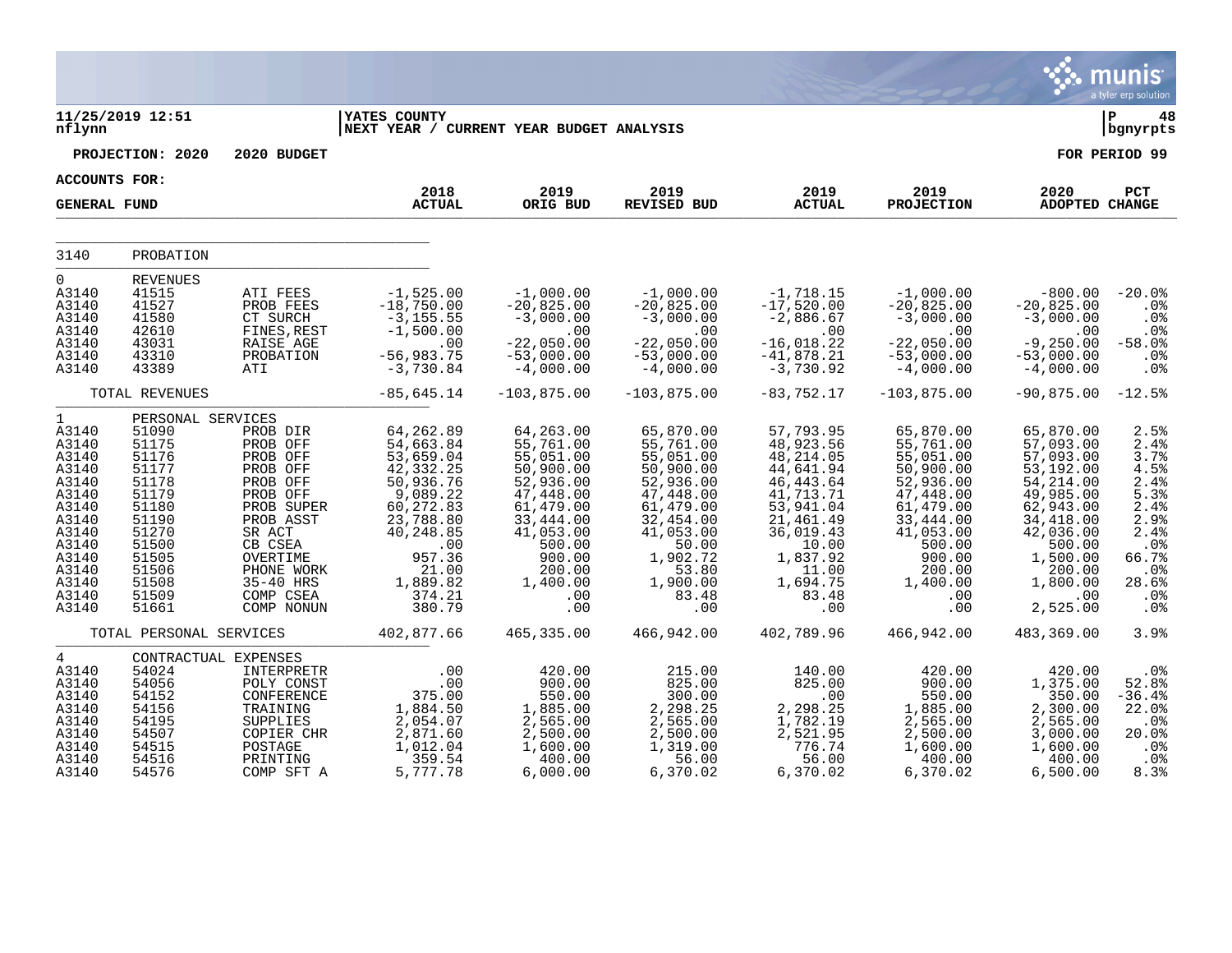

#### **11/25/2019 12:51 |YATES COUNTY |P 49 nflynn |NEXT YEAR / CURRENT YEAR BUDGET ANALYSIS |bgnyrpts**

**PROJECTION: 2020 2020 BUDGET FOR PERIOD 99**

|       | GENERAL FUND            |                            | 2018<br><b>ACTUAL</b> | 2019<br>ORIG BUD | 2019<br><b>REVISED BUD</b> | 2019<br><b>ACTUAL</b> | 2019<br><b>PROJECTION</b> | 2020<br>ADOPTED | PCT<br>CHANGE   |
|-------|-------------------------|----------------------------|-----------------------|------------------|----------------------------|-----------------------|---------------------------|-----------------|-----------------|
| A3140 | 54653                   | GASOLINE                   | 552.72                | .00              | .00                        | .00                   | .00                       | .00             | $.0\%$          |
| A3140 | 54654                   | MILEAGE                    | 646.92                | 2,700.00         | 4,655.00                   | 4,812.84              | 2,700.00                  | 7,100.00        | 163.0%          |
| A3140 | 54660                   | TRAVEL EXP                 | 397.99                | 850.00           | 1,000.00                   | 997.13                | 850.00                    | 850.00          | .0%             |
| A3140 | 54676                   | UTIL: CELL                 | 274.64                | 450.00           | 450.00                     | 326.70                | 450.00                    | 450.00          | .0 <sup>8</sup> |
| A3140 | 54682                   | TEL/FAX                    | 1,789.50              | 1,800.00         | 1,800.00                   | 1,402.30              | 1,800.00                  | 2,640.00        | 46.7%           |
| A3140 | 54803                   | EL MONITOR                 | 261.10                | 2,600.00         | 866.73                     | 482.00                | 2,229.98                  | 2,600.00        | .0 <sub>8</sub> |
| A3140 | 54907                   | <b>DUES</b>                | 500.00                | 600.00           | 600.00                     | 600.00                | 600.00                    | 700.00          | 16.7%           |
| A3140 | 54916                   | PUBLICATN                  | 36.63                 | .00              | .00                        | .00                   | .00                       | .00             | $.0\%$          |
|       |                         | TOTAL CONTRACTUAL EXPENSES | 18,794.03             | 25,820.00        | 25,820.00                  | 23,391.12             | 25,820.00                 | 32,850.00       | 27.2%           |
| 8     | EMPLOYEE BENEFITS       |                            |                       |                  |                            |                       |                           |                 |                 |
| A3140 | 58100                   | FICA/MED                   | 29,474.16             | 34,293.00        | 34,416.00                  | 29,581.63             | 34,416.00                 | 36,000.00       | 5.0%            |
| A3140 | 58303                   | INS-CSEA                   | 56,397.60             | 74,800.00        | 74,800.00                  | 55,018.53             | 74,800.00                 | 63,475.00       | $-15.1%$        |
| A3140 | 58305                   | INS-NON UN                 | 6,347.52              | 6,461.00         | 6,461.00                   | 5,921.30              | 6,461.00                  | 6,460.00        | . 0%            |
|       | TOTAL EMPLOYEE BENEFITS |                            | 92,219.28             | 115,554.00       | 115,677.00                 | 90,521.46             | 115,677.00                | 105,935.00      | $-8.3%$         |
|       | TOTAL PROBATION         |                            | 428, 245.83           | 502,834.00       | 504,564.00                 | 432,950.37            | 504,564.00                | 531,279.00      | 5.7%            |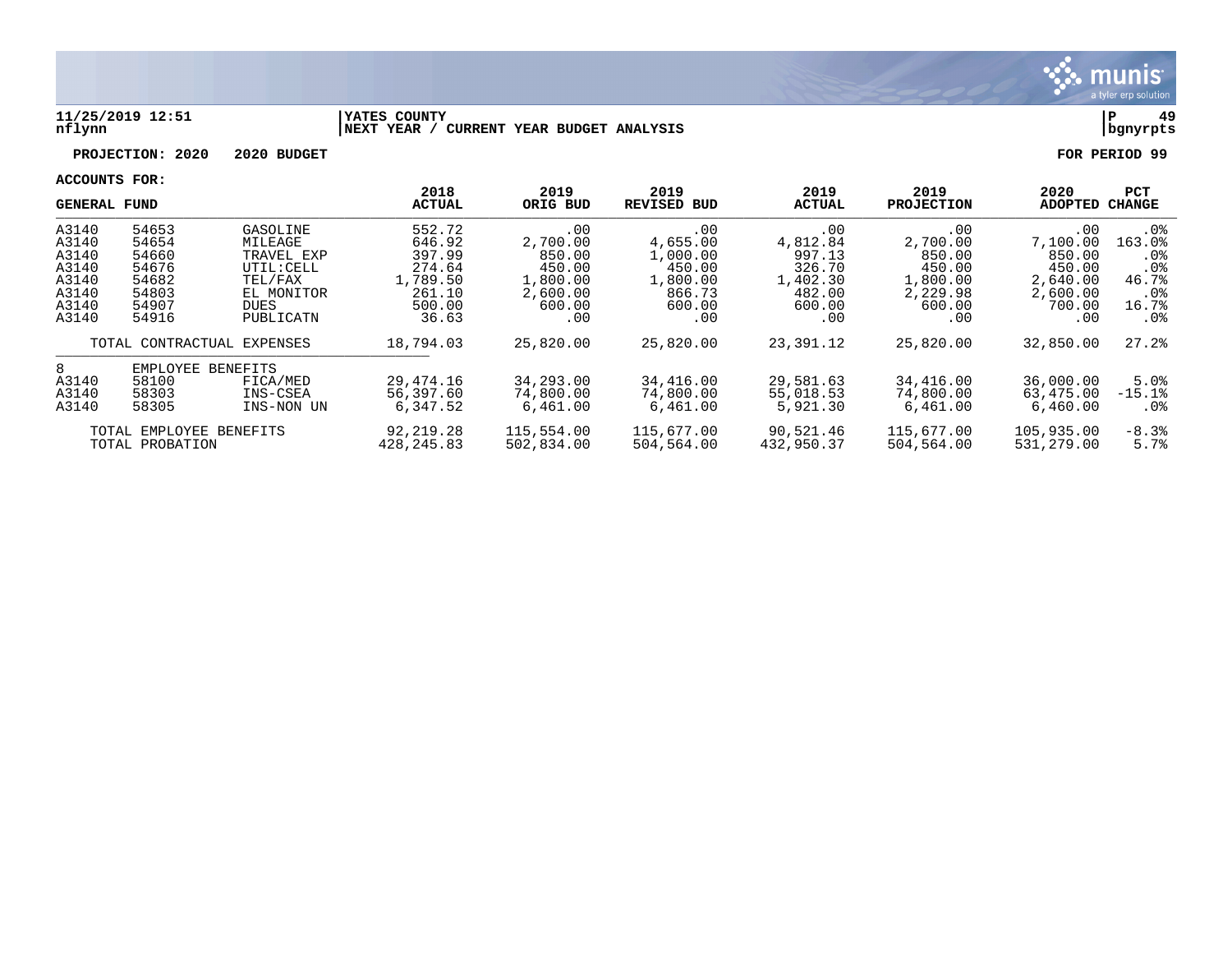|                                                                                                                                                                                                         |                                                                                                                                                                                                                         |                                                                                                                                                                                                                                                                        |                                                                                                                                                                                                                                                                                              |                                                                                                                                                                                                                                                                                            |                                                                                                                                                                                                                                                                                            |                                                                                                                                                                                                                                                                                                |                                                                                                                                                                                                                                                                                               |                                                                                                                                                                                                                                                                                            | munis<br>a tyler erp solution                                                                                                                                                           |
|---------------------------------------------------------------------------------------------------------------------------------------------------------------------------------------------------------|-------------------------------------------------------------------------------------------------------------------------------------------------------------------------------------------------------------------------|------------------------------------------------------------------------------------------------------------------------------------------------------------------------------------------------------------------------------------------------------------------------|----------------------------------------------------------------------------------------------------------------------------------------------------------------------------------------------------------------------------------------------------------------------------------------------|--------------------------------------------------------------------------------------------------------------------------------------------------------------------------------------------------------------------------------------------------------------------------------------------|--------------------------------------------------------------------------------------------------------------------------------------------------------------------------------------------------------------------------------------------------------------------------------------------|------------------------------------------------------------------------------------------------------------------------------------------------------------------------------------------------------------------------------------------------------------------------------------------------|-----------------------------------------------------------------------------------------------------------------------------------------------------------------------------------------------------------------------------------------------------------------------------------------------|--------------------------------------------------------------------------------------------------------------------------------------------------------------------------------------------------------------------------------------------------------------------------------------------|-----------------------------------------------------------------------------------------------------------------------------------------------------------------------------------------|
| nflynn                                                                                                                                                                                                  | 11/25/2019 12:51                                                                                                                                                                                                        |                                                                                                                                                                                                                                                                        | <b>IYATES COUNTY</b><br>NEXT YEAR / CURRENT YEAR BUDGET ANALYSIS                                                                                                                                                                                                                             |                                                                                                                                                                                                                                                                                            |                                                                                                                                                                                                                                                                                            |                                                                                                                                                                                                                                                                                                |                                                                                                                                                                                                                                                                                               |                                                                                                                                                                                                                                                                                            | ∣P<br>50<br>  bgnyrpts                                                                                                                                                                  |
|                                                                                                                                                                                                         | PROJECTION: 2020                                                                                                                                                                                                        | 2020 BUDGET                                                                                                                                                                                                                                                            |                                                                                                                                                                                                                                                                                              |                                                                                                                                                                                                                                                                                            |                                                                                                                                                                                                                                                                                            |                                                                                                                                                                                                                                                                                                |                                                                                                                                                                                                                                                                                               |                                                                                                                                                                                                                                                                                            | FOR PERIOD 99                                                                                                                                                                           |
| ACCOUNTS FOR:                                                                                                                                                                                           |                                                                                                                                                                                                                         |                                                                                                                                                                                                                                                                        |                                                                                                                                                                                                                                                                                              |                                                                                                                                                                                                                                                                                            |                                                                                                                                                                                                                                                                                            |                                                                                                                                                                                                                                                                                                |                                                                                                                                                                                                                                                                                               |                                                                                                                                                                                                                                                                                            |                                                                                                                                                                                         |
| <b>GENERAL FUND</b>                                                                                                                                                                                     |                                                                                                                                                                                                                         |                                                                                                                                                                                                                                                                        | 2018<br><b>ACTUAL</b>                                                                                                                                                                                                                                                                        | 2019<br>ORIG BUD                                                                                                                                                                                                                                                                           | 2019<br>REVISED BUD                                                                                                                                                                                                                                                                        | 2019<br><b>ACTUAL</b>                                                                                                                                                                                                                                                                          | 2019<br><b>PROJECTION</b>                                                                                                                                                                                                                                                                     | 2020<br><b>ADOPTED CHANGE</b>                                                                                                                                                                                                                                                              | PCT                                                                                                                                                                                     |
| 3150                                                                                                                                                                                                    | JAIL                                                                                                                                                                                                                    |                                                                                                                                                                                                                                                                        |                                                                                                                                                                                                                                                                                              |                                                                                                                                                                                                                                                                                            |                                                                                                                                                                                                                                                                                            |                                                                                                                                                                                                                                                                                                |                                                                                                                                                                                                                                                                                               |                                                                                                                                                                                                                                                                                            |                                                                                                                                                                                         |
| $\overline{0}$<br>A3150<br>A3150<br>A3150<br>A3150<br>A3150<br>A3150<br>A3150                                                                                                                           | <b>REVENUES</b><br>41513<br>42260<br>42450<br>42701<br>43389<br>44306<br>44389                                                                                                                                          | JAIL FEES<br>PUB SAFETY<br>VEND/TEL<br>PR YR RFND<br>PUB SAFETY<br>BP VESTS<br>PUB SAFETY                                                                                                                                                                              | .00<br>$-136,061.82$<br>$-34, 135.45$<br>$-280.29$<br>$-2,028.54$<br>.00<br>$-298,044.30$                                                                                                                                                                                                    | $-400.00$<br>$-20,000.00$<br>$-38,000.00$<br>.00<br>$-2,000.00$<br>$-1, 125.00$<br>$-325,000.00$                                                                                                                                                                                           | $-400.00$<br>$-20,000.00$<br>$-38,000.00$<br>.00<br>$-2,000.00$<br>$-1, 125.00$<br>$-325,000.00$                                                                                                                                                                                           | .00<br>$-47,491.00$<br>$-29,040.87$<br>.00<br>$-637.03$<br>$-1,125.00$<br>-237,528.20                                                                                                                                                                                                          | $-400.00$<br>$-20,000.00$<br>$-38,000.00$<br>.00<br>$-2,000.00$<br>$-1, 125.00$<br>$-325,000.00$                                                                                                                                                                                              | $-400.00$<br>$-20,000.00$<br>$-34,000.00$<br>.00<br>$-2,000.00$<br>$-1, 125.00$<br>$-325,000.00$                                                                                                                                                                                           | .0%<br>.0%<br>$-10.5%$<br>.0%<br>.0%<br>.0%<br>.0%                                                                                                                                      |
|                                                                                                                                                                                                         | TOTAL REVENUES                                                                                                                                                                                                          |                                                                                                                                                                                                                                                                        | $-470,550.40$                                                                                                                                                                                                                                                                                | $-386, 525.00$                                                                                                                                                                                                                                                                             | $-386, 525.00$                                                                                                                                                                                                                                                                             | $-315,822.10$                                                                                                                                                                                                                                                                                  | $-386, 525.00$                                                                                                                                                                                                                                                                                | $-382, 525.00$                                                                                                                                                                                                                                                                             | $-1.0$ %                                                                                                                                                                                |
| 1<br>A3150<br>A3150<br>A3150<br>A3150<br>A3150<br>A3150<br>A3150<br>A3150<br>A3150<br>A3150<br>A3150<br>A3150<br>A3150<br>A3150<br>A3150<br>A3150<br>A3150<br>A3150<br>A3150<br>A3150<br>A3150<br>A3150 | PERSONAL SERVICES<br>51790<br>51791<br>51795<br>51796<br>51797<br>51799<br>51800<br>51801<br>51802<br>51803<br>51804<br>51805<br>51806<br>51807<br>51808<br>51809<br>51810<br>51811<br>51812<br>51813<br>51814<br>51815 | CORR LT<br>CHIEF CORR<br>CORR SGT<br>CORR SGT<br>CORR SGT<br>CORR SERG<br>CORR OFF<br>CORR OFF<br>CORR OFF<br>CORR OFF<br>CORR OFF<br>CORR OFF<br>CORR OFF<br>CORR OFF<br>CORR OFF<br>CORR OFF<br>CORR OFF<br>CORR OFF<br>CORR OFF<br>CORR OFF<br>CORR OFF<br>CORR OFF | 56,748.30<br>64,260.04<br>53,136.00<br>52,568.56<br>52, 209.36<br>51,729.66<br>46,399.53<br>44,094.00<br>51,617.28<br>49,732.81<br>52,116.48<br>48,019.37<br>47,513.70<br>45, 476.16<br>46,930.72<br>49,924.08<br>49,924.09<br>51,030.72<br>49,046.40<br>47,836.09<br>51,226.24<br>51,226.24 | 59,425.00<br>64,260.00<br>56,022.00<br>55,967.00<br>56,022.00<br>53,746.00<br>49,229.00<br>47,204.00<br>53,934.00<br>51,678.00<br>53,934.00<br>49,507.00<br>50,572.00<br>48,162.00<br>49,507.00<br>52,334.00<br>51,678.00<br>52,827.00<br>50,572.00<br>49,507.00<br>53,823.00<br>53,802.00 | 59,425.00<br>65,867.00<br>56,022.00<br>55,967.00<br>56,022.00<br>53,746.00<br>49,229.00<br>47,204.00<br>53,934.00<br>51,678.00<br>53,934.00<br>49,507.00<br>50,572.00<br>48,162.00<br>49,507.00<br>52,334.00<br>51,678.00<br>52,827.00<br>50,572.00<br>49,507.00<br>53,823.00<br>53,802.00 | 51,000.32<br>57,791.34<br>48,937.94<br>49,094.34<br>48,052.63<br>46,949.76<br>43,158.64<br>41,356.88<br>46,914.27<br>38,808.02<br>47,320.56<br>43, 436.72<br>20,732.32<br>42,021.36<br>43,620.00<br>37,140.40<br>45,144.00<br>46,147.21<br>44, 177. 28<br>43, 436.73<br>47,005.80<br>46,982.48 | 59,425.00<br>64,260.00<br>56,022.00<br>55,967.00<br>56,022.00<br>53,746.00<br>49,229.00<br>47,204.00<br>53,934.00<br>51,678.00<br>53,934.00<br>49,507.00<br>50,572.00<br>48,162.00<br>$49,507.00$<br>52,334.00<br>51,678.00<br>52,827.00<br>50, 572.00<br>49,507.00<br>53,823.00<br>53,802.00 | 61,141.00<br>65,867.00<br>57,640.00<br>57,640.00<br>57,640.00<br>56,402.00<br>50,933.00<br>49,511.00<br>55,503.00<br>53,176.00<br>55,503.00<br>50,933.00<br>46,259.00<br>50,490.00<br>50,933.00<br>54,350.00<br>54,000.00<br>54,350.00<br>52,044.00<br>50,933.00<br>55,503.00<br>55,503.00 | 2.9%<br>2.5%<br>2.9%<br>3.0%<br>2.9%<br>4.9%<br>3.5%<br>$4.9%$<br>$2.9%$<br>2.9%<br>2.9%<br>2.9%<br>$-8.5%$<br>4.8%<br>2.9%<br>3.9%<br>4.5%<br>$2.9%$<br>$2.9%$<br>2.9%<br>3.1%<br>3.2% |
| A3150<br>A3150<br>A3150<br>A3150<br>A3150<br>A3150                                                                                                                                                      | 51816<br>51817<br>51818<br>51819<br>51820<br>51821                                                                                                                                                                      | CORR OFF<br>CORR OFF<br>CORR OFF<br>CORR OFF<br>CORR OFF<br>CORR OFF                                                                                                                                                                                                   | 50,835.20<br>50,639.68<br>35,276.80<br>49,732.80<br>52, 234.65<br>43,751.64                                                                                                                                                                                                                  | 52,827.00<br>53,861.00<br>45,691.00<br>51,678.00<br>50,572.00<br>46,142.00                                                                                                                                                                                                                 | 52,827.00<br>53,861.00<br>45,691.00<br>51,678.00<br>50,572.00<br>46,142.00                                                                                                                                                                                                                 | 46,349.60<br>47,248.48<br>39,603.44<br>45,540.00<br>27,902.89<br>11,306.95                                                                                                                                                                                                                     | 52,827.00<br>53,861.00<br>45,691.00<br>51,678.00<br>50,572.00<br>46,142.00                                                                                                                                                                                                                    | 54,350.00<br>55,503.00<br>48,497.00<br>53,418.00<br>47,653.00<br>46,259.00                                                                                                                                                                                                                 | $2.9%$<br>$3.0%$<br>6.1%<br>3.4%<br>$-5.8%$<br>.3%                                                                                                                                      |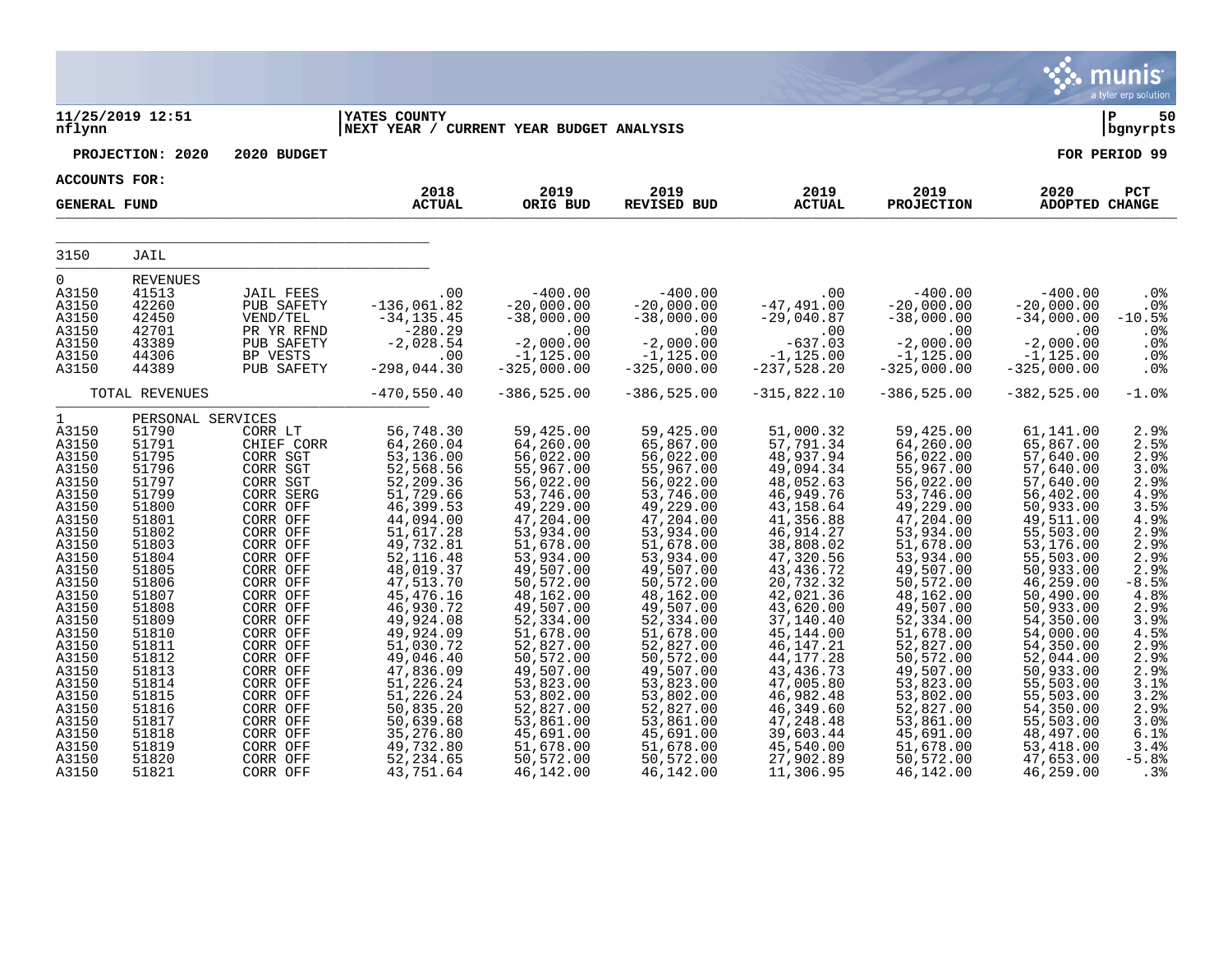

#### **11/25/2019 12:51 |YATES COUNTY |P 51 nflynn |NEXT YEAR / CURRENT YEAR BUDGET ANALYSIS |bgnyrpts**

**PROJECTION: 2020 2020 BUDGET FOR PERIOD 99**

| <b>GENERAL FUND</b> |                         |                      | 2018<br><b>ACTUAL</b> | 2019<br>ORIG BUD | 2019<br>REVISED BUD | 2019<br><b>ACTUAL</b> | 2019<br><b>PROJECTION</b> | 2020<br><b>ADOPTED CHANGE</b> | PCT             |
|---------------------|-------------------------|----------------------|-----------------------|------------------|---------------------|-----------------------|---------------------------|-------------------------------|-----------------|
| A3150               | 51822                   | CORR OFF             | 56,120.35             | 52,827.00        | 52,645.05           | 4,306.00              | 52,827.00                 | 46,259.00                     | $-12.4%$        |
| A3150               | 51823                   | CORR OFF             | 47,923.20             | 50, 572.00       | 50,572.00           | 43,402.24             | 50,572.00                 | 52,044.00                     | 2.9%            |
| A3150               | 51824                   | CORR OFF             | 50,444.16             | 52,827.00        | 52,827.00           | 46, 147. 21           | 52,827.00                 | 54,649.00                     | 3.4%            |
| A3150               | 51825                   | CORR OFF             | 47,736.00             | 50,572.00        | 50,572.00           | 43,789.76             | 50,572.00                 | 52,044.00                     | 2.9%            |
| A3150               | 51826                   | CORR OFF             | 49,046.40             | 50,572.00        | 50,572.00           | 44, 177. 28           | 50,572.00                 | 52,044.00                     | 2.9%            |
| A3150               | 51827                   | CORR OFF             | 44,041.28             | 47,078.00        | 47,078.00           | 40,869.04             | 47,078.00                 | 49,388.00                     | 4.9%            |
| A3150               | 51828                   | CORR OFF             | 49,656.03             | 48,754.00        | 48,754.00           | 42,497.29             | 48,754.00                 | 50,933.00                     | 4.5%            |
| A3150               | 51829                   | CORR OFF             | 48,566.70             | 50,572.00        | 50,572.00           | 44,065.16             | 50,572.00                 | 52,044.00                     | 2.9%            |
| A3150               | 51830                   | CORR OFF             | 49,298.04             | 51,678.00        | 51,678.00           | 45, 342.00            | 51,678.00                 | 53,176.00                     | 2.9%            |
| A3150               | 51831                   | CORR OFF             | 48,664.16             | 50,572.00        | 50,572.00           | 44,371.04             | 50,572.00                 | 52,044.00                     | 2.9%            |
| A3150               | 51832                   | CORR OFF             | 47,836.09             | 49,507.00        | 49,507.00           | 43, 247.04            | 49,507.00                 | 50,933.00                     | 2.9%            |
| A3150               | 51833                   | CORR OFF             | 19,140.93             | 46,441.00        | 46,441.00           | 40,718.16             | 46, 441.00                | 48,899.00                     | 5.3%            |
| A3150               | 51843                   | RN                   | 53, 449. 79           | 55,962.00        | 55,962.00           | 49,099.92             | 55,962.00                 | 57,588.00                     | 2.9%            |
| A3150               | 51844                   | COOK MGR             | 33,562.08             | 35,467.00        | 35,467.00           | 31,076.05             | 35,467.00                 | 36,846.00                     | 3.9%            |
| A3150               | 51846                   | <b>COOK</b>          | 29,192.80             | 30,329.00        | 30,329.00           | 20,218.80             | 30,329.00                 | 31,215.00                     | 2.9%            |
| A3150               | 51847                   | <b>COOK</b>          | 24, 184. 48           | 26,521.00        | 26,521.00           | 16,759.25             | 26,521.00                 | 26,990.00                     | 1.8%            |
| A3150               | 51850                   | CRIME PT             | 2,908.62              | 2,260.00         | 2,260.00            | 640.71                | 2,260.00                  |                               | $.00 - 100.0$   |
| A3150               | 51949                   | COMP BO 82           | 2,300.49              | 1,500.00         | 1,681.95            | 1,681.95              | 1,500.00                  | 1,500.00                      | .0%             |
| A3150               | 51950                   | DIFF CO82            | 24,700.58             | 22,000.00        | 22,000.00           | 29,025.68             | 22,000.00                 | 30,000.00                     | 36.4%           |
| A3150               | 51951                   | HOL OT 82            | 96,974.66             | 95,000.00        | 95,000.00           | 72,358.23             | 95,000.00                 | 95,000.00                     | .0%             |
| A3150               | 51952                   | OT CO82              | 279, 256.82           | 200,000.00       | 200,000.00          | 338,462.70            | 200,000.00                | 225,000.00                    | 12.5%           |
| A3150               | 51953                   | CB CO82              | 720.23                | 1,750.00         | 1,750.00            | 677.90                | 1,750.00                  | 1,750.00                      | .0%             |
| A3150               | 51955                   | OIC CO82             | 253.38                | 200.00           | 200.00              | 207.50                | 200.00                    | 200.00                        | .0%             |
| A3150               | 51956                   | ED BON 82            | 1,126.52              | 500.00           | 500.00              | .00                   | 500.00                    | 500.00                        | $.0\%$          |
| A3150               | 51958                   | INS BO 82            | 23,346.96             | 20,718.00        | 20,718.00           | 22, 147. 21           | 20,718.00                 | 22,306.00                     | 7.7%            |
| A3150               | 51960                   | OT PT                | 4,625.67              | 10,500.00        | 10,500.00           | 26,477.30             | 10,500.00                 | 10,500.00                     | .0%             |
| A3150               | 51961                   | 35-40 HRS            | 646.41                | 400.00           | 400.00              | 488.29                | 400.00                    | 400.00                        | .0%             |
| A3150               | 51975                   | COOK PT              | 4,579.25              | 5,000.00         | 5,125.00            | 4,896.39              | 5,000.00                  | 5,000.00                      | .0%             |
| A3150               | 51979                   | NURSE TEMP           | .00                   | 3,000.00         | 3,000.00            | .00                   | 3,000.00                  | 3,000.00                      | .0%             |
| A3150               | 51980                   | CO TEMP              | .00                   | 1,000.00         | 1,000.00            | .00                   | 1,000.00                  | 1,000.00                      | $.0\%$          |
| A3150               | 51990                   | CO PT                | 91, 217.28            | 75,000.00        | 75,000.00           | 106,628.56            | 75,000.00                 | 60,000.00                     | $-20.0%$        |
|                     | TOTAL PERSONAL SERVICES |                      | 2,626,755.96          | 2,653,562.00     | 2,655,294.00        | 2,400,959.02          | 2,653,562.00              | 2,725,186.00                  | 2.7%            |
| 2                   | EOUIPMENT               |                      |                       |                  |                     |                       |                           |                               |                 |
| A3150               | 52110                   | FURNITURE            | 1,759.27              | 650.00           | 650.00              | 556.00                | 650.00                    | 650.00                        | .0 <sub>8</sub> |
| A3150               | 52415                   | WEAPONS              | .00                   | 5,700.00         | 5,700.00            | 3,139.90              | 5,700.00                  | 5,000.00                      | $-12.3%$        |
| A3150               | 52420                   | CAMERA-IN            | 2,965.00              | 3,000.00         | 3,000.00            | 3,000.00              | 3,000.00                  | 3,000.00                      | .0%             |
| A3150               | 52421                   | CAMERA-OUT           | 4,000.00              | 4,000.00         | 4,000.00            | 4,000.00              | 4,000.00                  | 4,000.00                      | $.0\%$          |
| A3150               | 52506                   | CORR EO              | 4,892.89              | 5,000.00         | 5,000.00            | 4,508.74              | 5,000.00                  | 3,000.00                      | $-40.0%$        |
| A3150               | 52515                   | SEC EOUIP            | 1,656.00              | 7,500.00         | 7,500.00            | 5,820.26              | 7,500.00                  | 7,500.00                      | .0%             |
|                     | TOTAL EQUIPMENT         |                      | 15,273.16             | 25,850.00        | 25,850.00           | 21,024.90             | 25,850.00                 | $23,150.00 -10.48$            |                 |
| 4                   |                         | CONTRACTUAL EXPENSES |                       |                  |                     |                       |                           |                               |                 |
| A3150               | 54011                   | CONSULTANT           | 75.00                 | .00              | 175.00              | 175.00                | .00                       | .00                           | $.0\%$          |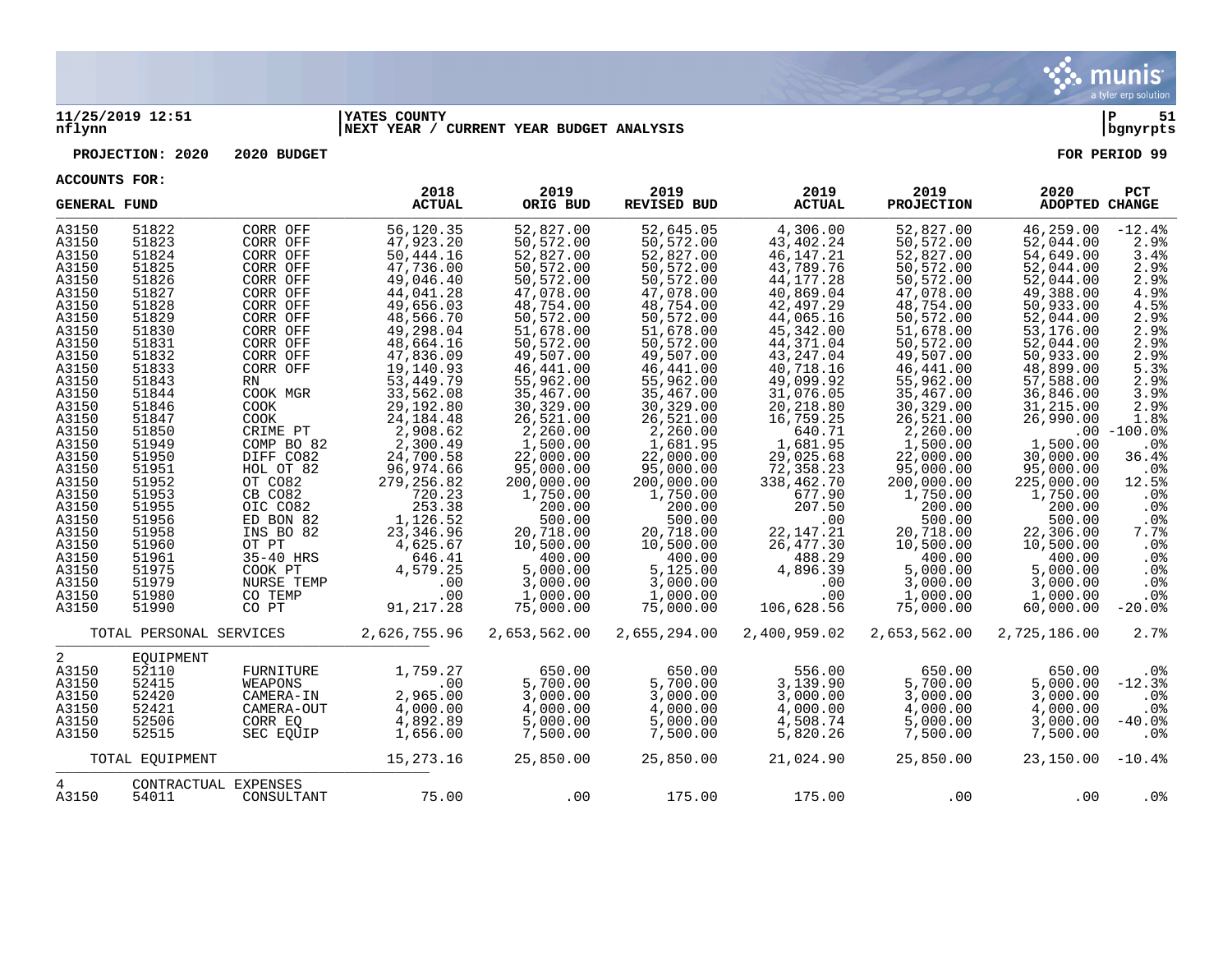

#### **11/25/2019 12:51 |YATES COUNTY |P 52 nflynn |NEXT YEAR / CURRENT YEAR BUDGET ANALYSIS |bgnyrpts**

# **PROJECTION: 2020 2020 BUDGET FOR PERIOD 99**

| <b>GENERAL FUND</b> |                   |                            | 2018<br><b>ACTUAL</b> | 2019<br>ORIG BUD | 2019<br><b>REVISED BUD</b> | 2019<br><b>ACTUAL</b>               | 2019<br><b>PROJECTION</b> | 2020<br>ADOPTED CHANGE | PCT             |
|---------------------|-------------------|----------------------------|-----------------------|------------------|----------------------------|-------------------------------------|---------------------------|------------------------|-----------------|
| A3150               | 54016             | <b>DENTAL</b>              | 6,070.00              | 8,000.00         | 8,000.00                   | 5,492.96                            | 8,000.00                  | 8,000.00               | .0%             |
| A3150               | 54021             | SUBSTANCE                  | 3,352.00              | 3,500.00         | 3,500.00                   | 2,514.00                            | 3,500.00                  | 3,500.00               | .0%             |
| A3150               | 54023             | HOSP CHRGS                 | 23, 347.04            | 50,000.00        | 48,746.00                  | 30,473.54                           | 50,000.00                 | 40,000.00              | $-20.0%$        |
| A3150               | 54030             | OPTOMETRST                 | 379.54                | 2,000.00         | 1,950.00                   | 1,224.48                            | 2,000.00                  | 2,000.00               | .0%             |
| A3150               | 54034             | PHYSICALS                  | 4,993.87              | 4,000.00         | 7,106.00                   | 7,106.00                            | 4,000.00                  | 4,000.00               | .0%             |
| A3150               | 54035             | PHYSICIAN                  | 34,681.37             | 34,560.00        | 34,560.00                  | 28,743.82                           | 34,560.00                 | 34,560.00              | .0%             |
| A3150               | 54156             | TRAINING                   | 950.22                | 2,500.00         | 2,500.00                   | 2,635.59                            | 2,500.00                  | 2,500.00               | .0%             |
| A3150               | 54196             | PUB GOODS                  | 4,823.00              | 5,000.00         | 5,000.00                   | 1,640.00                            | 6,640.00                  | 5,000.00               | .0%             |
| A3150               | 54306             | BP VESTS                   | .00                   | 2,250.00         | 3,234.00                   | 3,234.00                            | 2,250.00                  | 2,250.00               | .0%             |
| A3150               | 54407             | EQUIP AGRE                 | 5,273.00              | 5,273.00         | 5,223.00                   | 1,000.00                            | 5,273.00                  | 5,273.00               | .0%             |
| A3150               | 54409             | JAIL MAINT                 | 40,064.67             | 12,000.00        | 12,000.00                  | 12,000.00                           | 12,000.00                 | 6,000.00               | $-50.0%$        |
| A3150               | 54462             | SUPP: GARAG                | 495.89                | 500.00           | 670.02                     | 705.01                              | 534.99                    | 500.00                 | $.0\%$          |
| A3150               | 54465             | SUPP: KITCH                | 161.43                | 350.00           | 350.00                     | 124.93                              | 350.00                    | 350.00                 | .0%             |
| A3150               | 54470             | SUPP:OFF                   | 2,731.30              | 3,500.00         | 3,500.00                   | 3,033.16                            | 3,500.00                  | 3,500.00               | .0%             |
| A3150               | 54472             | SUPP:PRIS                  | 3,563.76              | 4,500.00         | 4,457.48                   | 848.86                              | 4,500.00                  | 4,500.00               | .0%             |
| A3150               | 54482             | LAUND SUPP                 | 3,408.55              | 3,500.00         | 3,500.00                   | 2,521.41                            | 3,500.00                  | 3,500.00               | .0%             |
| A3150               | 54505             | DRY CLEANG                 | 3,196.50              | 3,000.00         | 3,000.00                   | 1,652.75                            | 3,000.00                  | 3,000.00               | .0 <sub>8</sub> |
| A3150               | 54507             | COPIER CHR                 | 4,197.00              | 3,700.00         | 3,947.20                   | 4,364.25                            | 3,700.00                  | 4,000.00               | 8.1%            |
| A3150               | 54515             | POSTAGE                    | 2.05                  | 500.00           | 500.00                     | 8.30                                | 500.00                    | 500.00                 | .0%             |
| A3150               | 54516             | PRINTING                   | 277.50                | 400.00           | 400.00                     | 95.00                               | 400.00                    | 400.00                 | .0%             |
| A3150               | 54522             | SHIPMENTS                  | .00                   | 50.00            | 50.00                      | .00                                 | 50.00                     | 50.00                  | .0%             |
| A3150               | 54571             | COMP SOFT                  | 1,695.00              | 7,195.00         | 7,195.00                   | 4,695.00                            | 10,195.00                 | 7,195.00               | .0%             |
| A3150               | 54653             | GASOLINE                   | 4,311.85              | 4,000.00         | 4,000.00                   | 4, 371.98<br>1, 592.04<br>2, 690.39 | 4,000.00                  | 4,000.00               | .0%             |
| A3150               | 54660             | TRAVEL EXP                 | 2,629.57              | 2,000.00         | 2,000.00                   |                                     | 2,000.00                  | 2,000.00               | .0%             |
| A3150               | 54661             | VEH MAINT                  | 2,670.02              | 5,000.00         | 4,872.50                   |                                     | 5,004.45                  | 4,000.00               | $-20.0%$        |
| A3150               | 54676             | UTIL: CELL                 | 494.67                | 550.00           | 860.38                     | 966.10                              | 550.00                    | 900.00                 | 63.6%           |
| A3150               | 54682             | TEL/FAX                    | 3,457.40              | 3,700.00         | 3,594.32                   | 2,658.20                            | 3,700.00                  | 4,080.00               | 10.3%           |
| A3150               | 54711             | EVACUATION                 | .00                   | 100.00           | 100.00                     | .00                                 | 100.00                    | 100.00                 | .0%             |
| A3150               | 54720             | FORENSIC U                 | .00                   | .00              | .00                        | 82,206.45                           | .00                       | .00                    | .0%             |
| A3150               | 54722             | HANDCUFFS                  | 100.00                | 100.00           | 100.00                     | .00                                 | 100.00                    | 100.00                 | .0 <sub>8</sub> |
| A3150               | 54725             | MAG LIGHTS                 | .00                   | 100.00           | 100.00                     | .00                                 | 100.00                    | 100.00                 | .0%             |
| A3150               | 54734             | RADIO PART                 | 41.70                 | .00              | .00                        | .00                                 | $.00 \ \rm$               | 100.00                 | .0%             |
| A3150               | 54749             | UNIFORMS                   | 14,955.34             | 10,000.00        | 10,000.00                  | 5,189.03                            | 10,000.00                 | 10,000.00              | .0%             |
| A3150               | 54752             | AMMO                       | 3,000.00              | 3,000.00         | 3,000.00                   | 3,000.00                            | 3,000.00                  | 3,000.00               | .0%             |
| A3150               | 54753             | WEAP MAIN                  | 200.00                | 200.00           | 200.00                     | .00                                 | 200.00                    | 200.00                 | .0%             |
| A3150               | 54754             | TARGETS                    | 200.00                | 200.00           | 200.00                     | .00                                 | 200.00                    | 200.00                 | .0%             |
| A3150               | 54809             | CLOTHING                   | 5,620.48              | 2,000.00         | 2,000.00                   | 1,423.41                            | 2,000.00                  | 2,000.00               | .0%             |
| A3150               | 54810             | <b>DRUGS</b>               | 46,938.75             | 60,000.00        | 60,000.00                  | 36, 244.32                          | 60,000.00                 | 40,000.00              | $-33.3%$        |
| A3150               | 54811             | FOOD                       | 98, 257.59            | 95,000.00        | 95,000.00                  | 77,272.15                           | 96, 183.16                | 75,000.00              | $-21.1%$        |
| A3150               | 54812             | JAIL MINIS                 | 1,500.00              | 1,500.00         | 1,500.00                   | .00                                 | 1,500.00                  | 1,500.00               | .0 <sup>8</sup> |
| A3150               | 54813             | LINENS/MAT                 | 905.84                | 1,000.00         | 1,537.06                   | 1,537.06                            | 1,000.00                  | 1,000.00               | $.0\%$          |
| A3150               | 54815             | CORR EXP                   | 16,452.50             | 33,000.00        | 29,100.04                  | 17,216.96                           | 33,000.00                 | 31,000.00              | $-6.1%$         |
| A3150               | 54916             | PUBLICATN                  | 4,004.96              | 3,900.00         | 3,900.00                   | 3,585.56                            | 4,493.12                  | 4,500.00               | 15.4%           |
|                     |                   | TOTAL CONTRACTUAL EXPENSES | 349,479.36            | 381,628.00       | 381,628.00                 | 354, 241.71                         | 388,083.72                | 324,358.00             | $-15.0%$        |
| 8                   | EMPLOYEE BENEFITS |                            |                       |                  |                            |                                     |                           |                        |                 |
| A3150               | 58100             | FICA/MED                   | 189,828.92            | 197,834.00       | 197,967.00                 | 171,596.84                          | 197,834.00                | 202,142.00             | 2.2%            |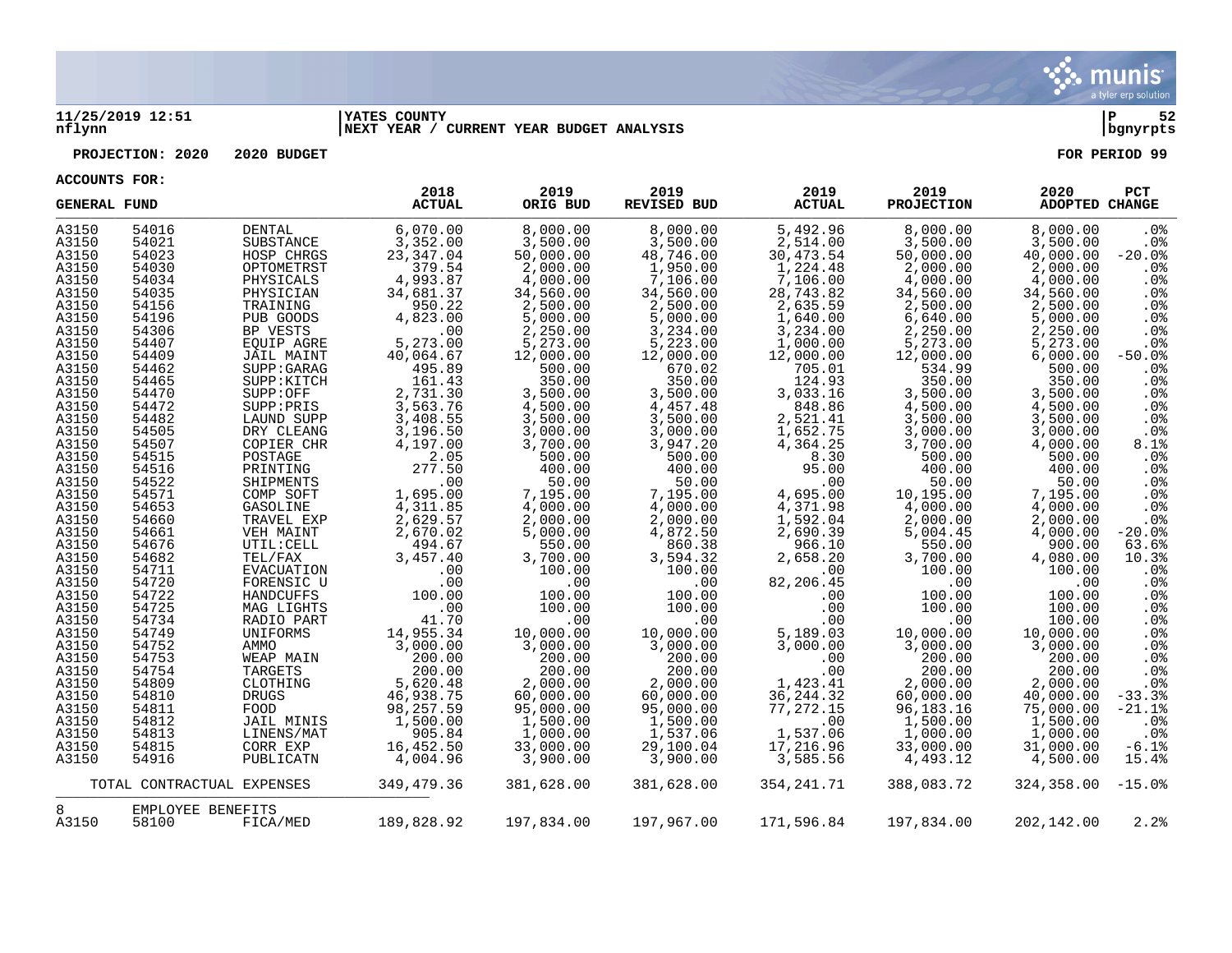

## **11/25/2019 12:51 |YATES COUNTY |P 53 nflynn |NEXT YEAR / CURRENT YEAR BUDGET ANALYSIS |bgnyrpts**

**PROJECTION: 2020 2020 BUDGET FOR PERIOD 99**

| <b>GENERAL FUND</b>     |       |              | 2018<br><b>ACTUAL</b> | 2019<br>ORIG BUD | 2019<br>REVISED BUD | 2019<br><b>ACTUAL</b> | 2019<br><b>PROJECTION</b> | 2020<br>ADOPTED | PCT<br>CHANGE |
|-------------------------|-------|--------------|-----------------------|------------------|---------------------|-----------------------|---------------------------|-----------------|---------------|
| A3150                   | 58304 | INS CO82     | 449,858.97            | 375,046.00       | 375,046.00          | 295,406.69            | 375,046,00                | 387,351.00      | 3.3%          |
| A3150                   | 58305 | INS-NON UN   | 6,347.52              | 6,461.00         | 6,461.00            | 5,921.30              | 6,461.00                  | 6,460.00        | . 0%          |
| TOTAL EMPLOYEE BENEFITS |       | 646,035.41   | 579,341.00            | 579.474.00       | 472.924.83          | 579,341.00            | 595,953.00                | 2.9%            |               |
| TOTAL JAIL              |       | 3,166,993.49 | 3,253,856.00          | 3,255,721.00     | 2,933,328.36        | 3,260,311.72          | 3,286,122.00              | 1.0%            |               |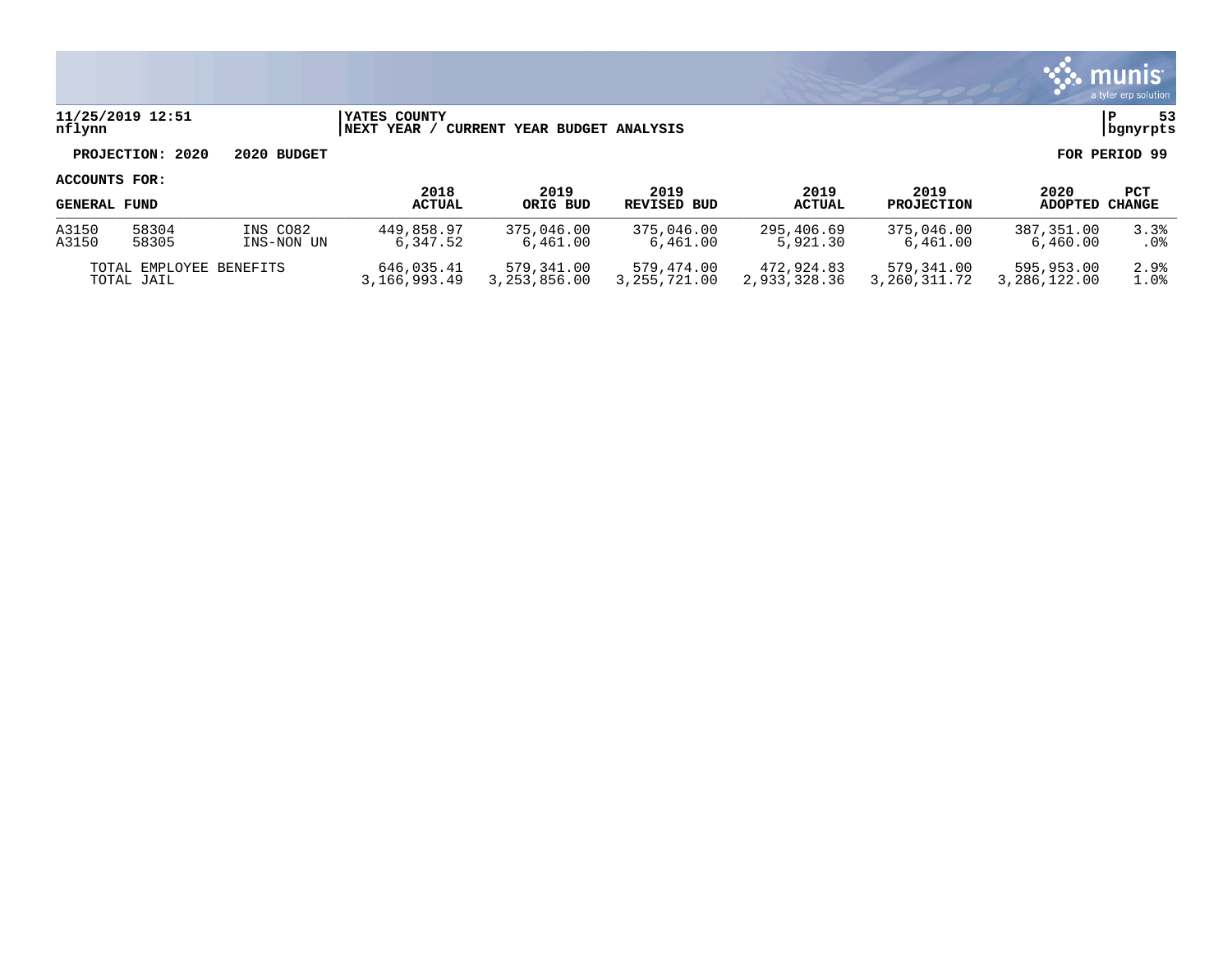|                                                                                                                                                                                 |                                                                                                                                                                            |                                                                                                                                                                                                |                                                                                                                                                                                                                                                          |                                                                                                                                                                                                                              |                                                                                                                                                                                                            |                                                                                                                                                                                                                                                               |                                                                                                                                                                                                                                          |                                                                                                                                                                                                     | munis<br>a tyler erp solution                                                                                                      |
|---------------------------------------------------------------------------------------------------------------------------------------------------------------------------------|----------------------------------------------------------------------------------------------------------------------------------------------------------------------------|------------------------------------------------------------------------------------------------------------------------------------------------------------------------------------------------|----------------------------------------------------------------------------------------------------------------------------------------------------------------------------------------------------------------------------------------------------------|------------------------------------------------------------------------------------------------------------------------------------------------------------------------------------------------------------------------------|------------------------------------------------------------------------------------------------------------------------------------------------------------------------------------------------------------|---------------------------------------------------------------------------------------------------------------------------------------------------------------------------------------------------------------------------------------------------------------|------------------------------------------------------------------------------------------------------------------------------------------------------------------------------------------------------------------------------------------|-----------------------------------------------------------------------------------------------------------------------------------------------------------------------------------------------------|------------------------------------------------------------------------------------------------------------------------------------|
| nflynn                                                                                                                                                                          | 11/25/2019 12:51                                                                                                                                                           |                                                                                                                                                                                                | <b>YATES COUNTY</b><br>NEXT YEAR / CURRENT YEAR BUDGET ANALYSIS                                                                                                                                                                                          |                                                                                                                                                                                                                              |                                                                                                                                                                                                            |                                                                                                                                                                                                                                                               |                                                                                                                                                                                                                                          |                                                                                                                                                                                                     | l P<br>54<br>  bgnyrpts                                                                                                            |
|                                                                                                                                                                                 | PROJECTION: 2020                                                                                                                                                           | 2020 BUDGET                                                                                                                                                                                    |                                                                                                                                                                                                                                                          |                                                                                                                                                                                                                              |                                                                                                                                                                                                            |                                                                                                                                                                                                                                                               |                                                                                                                                                                                                                                          |                                                                                                                                                                                                     | FOR PERIOD 99                                                                                                                      |
| ACCOUNTS FOR:                                                                                                                                                                   |                                                                                                                                                                            |                                                                                                                                                                                                |                                                                                                                                                                                                                                                          |                                                                                                                                                                                                                              |                                                                                                                                                                                                            |                                                                                                                                                                                                                                                               |                                                                                                                                                                                                                                          |                                                                                                                                                                                                     |                                                                                                                                    |
| <b>GENERAL FUND</b>                                                                                                                                                             |                                                                                                                                                                            |                                                                                                                                                                                                | 2018<br><b>ACTUAL</b>                                                                                                                                                                                                                                    | 2019<br>ORIG BUD                                                                                                                                                                                                             | 2019<br>REVISED BUD                                                                                                                                                                                        | 2019<br><b>ACTUAL</b>                                                                                                                                                                                                                                         | 2019<br><b>PROJECTION</b>                                                                                                                                                                                                                | 2020<br>ADOPTED CHANGE                                                                                                                                                                              | PCT                                                                                                                                |
| 3190                                                                                                                                                                            | COURT SECURITY                                                                                                                                                             |                                                                                                                                                                                                |                                                                                                                                                                                                                                                          |                                                                                                                                                                                                                              |                                                                                                                                                                                                            |                                                                                                                                                                                                                                                               |                                                                                                                                                                                                                                          |                                                                                                                                                                                                     |                                                                                                                                    |
| $\overline{0}$<br>A3190<br>A3190<br>A3190                                                                                                                                       | <b>REVENUES</b><br>42701<br>43330<br>44306                                                                                                                                 |                                                                                                                                                                                                | PR YR RFND -2.49<br>CT SEC -480,036.28<br>BP VESTS .00                                                                                                                                                                                                   | $-463, 391.00$<br>$-1,800.00$                                                                                                                                                                                                | $-463, 391, 00$ $-463, 391, 00$<br>$-463, 391.00$<br>$-1,800.00$                                                                                                                                           | $.00$<br>-310,343.28 -463,391.00<br>.00                                                                                                                                                                                                                       | $-1,800.00$ .00 $-100.0$ <sup>*</sup>                                                                                                                                                                                                    | .00<br>$-491,778.00$                                                                                                                                                                                | .0%<br>6.1%                                                                                                                        |
|                                                                                                                                                                                 | TOTAL REVENUES                                                                                                                                                             |                                                                                                                                                                                                | $-480,038.77$                                                                                                                                                                                                                                            | $-465, 191.00$                                                                                                                                                                                                               | $-465, 191.00$                                                                                                                                                                                             | $-310, 343.28$                                                                                                                                                                                                                                                | $-465, 191.00$                                                                                                                                                                                                                           | $-491,778.00$                                                                                                                                                                                       | 5.7%                                                                                                                               |
| $1 \quad \blacksquare$<br>A3190<br>A3190<br>A3190<br>A3190<br>A3190<br>A3190<br>A3190<br>A3190<br>A3190<br>A3190<br>A3190<br>A3190<br>A3190<br>A3190<br>A3190<br>A3190<br>A3190 | PERSONAL SERVICES<br>51859<br>51860<br>51861<br>51862<br>51863<br>51864<br>51944<br>51949<br>51950<br>51951<br>51952<br>51953<br>51955<br>51956<br>51958<br>51960<br>51981 | SERGEANT<br>CORR OF-CT<br>CO CRT SEC<br>CO CRT SEC<br>CO CRT SEC<br>CO CRT SEC<br>FIT OT 82<br>COMP BO 82<br>DIFF CO82<br>HOL OT 82<br>OT CO82<br>CB CO82<br>OIC CO82<br>OIC CO82<br>ED BON 82 | 55, 227.68<br>49,528.50<br>48,945.60<br>50,284.30<br>51,657.12<br>$1,637.12$<br>$193.68$<br>$94.55$<br>$94.55$<br>.00<br>3,301.40<br>.00<br>.00<br>.021.93.021<br>824.51<br>ED BON 82 824.51<br>INS BO 82 11,635.68<br>OT PT .00<br>CORR/CT PT 26,706.25 | 57,571.00<br>$\frac{52}{180}$ , 326.00<br>52,326.00<br>55,729.00<br>53,474.00<br>$\begin{array}{c} 800.0 \\ 200.00 \\ 50.00 \\ 300.0^{\circ} \end{array}$<br>150.00<br>500.00<br>$1,000.00$<br>8,809.00<br>.00<br>24, 215.00 | 57, 571.00<br>52, 326.00<br>52,180.00<br>52, 326.00<br>55,729.00<br>52,617.52<br>800.00<br>1,056.48<br>$\frac{50.00}{300.00}$<br>300.00<br>4,500.00<br>150.00<br>1,000.00<br>8,809.00<br>.00<br>24, 215.00 | 50,410.34<br>45,909.92<br>45,764.01<br>45,446.34<br>47,840.94<br>24,585.60<br>1,346.12<br>1,056.48<br>$\frac{00}{2}$<br>.00<br>2,247.24<br>$\begin{array}{c} \begin{array}{c} 0.00 \\ 1.28 \end{array} \end{array}$<br>.00<br>9,882.07<br>294.61<br>29,296.18 | 57,571.00<br>$\frac{52}{180}$ , 326.00<br>52, 326.00<br>55,729.00<br>53,474.00<br>800.00<br>200.00<br>$\begin{array}{r} 200.00\ -50.00\ 50.00\ 4\ 500.00\ 4\ 500.00\ 50.00\ 1\ 500.00\ 8\ 809.00\ \end{array}$<br>$.00 \,$<br>24, 215.00 | 60,093.00<br>53,847.00<br>52,642.00<br>54,971.00<br>56,131.00<br>53,474.00<br>1,000.00<br>800.00<br>50.00<br>300.00<br>4,500.00<br>150.00<br>500.00<br>1,000.00<br>12,753.00<br>500.00<br>40,000.00 | 4.4%<br>2.9%<br>.9%<br>5.1%<br>.7%<br>.0%<br>25.0%<br>300.0%<br>.0%<br>.0%<br>.0%<br>.0%<br>.0%<br>.0%<br>44.8%<br>$.0\%$<br>65.2% |
|                                                                                                                                                                                 | TOTAL PERSONAL SERVICES                                                                                                                                                    |                                                                                                                                                                                                | 299,380.07                                                                                                                                                                                                                                               | 364,130.00                                                                                                                                                                                                                   | 364,130.00                                                                                                                                                                                                 | 304,208.10                                                                                                                                                                                                                                                    | 364,130.00                                                                                                                                                                                                                               | 392,711.00                                                                                                                                                                                          | 7.8%                                                                                                                               |
| $\overline{2}$<br>A3190<br>A3190<br>A3190                                                                                                                                       | EQUIPMENT<br>52415<br>52514<br>52515                                                                                                                                       |                                                                                                                                                                                                | WEAPONS .00<br>EQ-TRNG RM .00<br>SEC EQUIP 1,670.53                                                                                                                                                                                                      | $500.00$<br>$400.00$<br>1,200.00                                                                                                                                                                                             | 500.00<br>400.00<br>1,200.00                                                                                                                                                                               | .00<br>00 .<br>00 .<br>757 .30                                                                                                                                                                                                                                | $500.00$<br>$400.00$<br>1,200.00                                                                                                                                                                                                         | 1,500.00<br>400.00<br>1,500.00                                                                                                                                                                      | 200.0%<br>$.0\%$<br>25.0%                                                                                                          |
|                                                                                                                                                                                 | TOTAL EQUIPMENT                                                                                                                                                            |                                                                                                                                                                                                | 1,670.53                                                                                                                                                                                                                                                 | 2,100.00                                                                                                                                                                                                                     | 2,100.00                                                                                                                                                                                                   | 757.30                                                                                                                                                                                                                                                        | 2,100.00                                                                                                                                                                                                                                 | 3,400.00                                                                                                                                                                                            | 61.9%                                                                                                                              |
| $4\overline{ }$<br>A3190<br>A3190<br>A3190<br>A3190                                                                                                                             | CONTRACTUAL EXPENSES<br>54156<br>54306<br>54470<br>54505                                                                                                                   | TRAINING<br>BP VESTS<br>SUPP:OFF<br>DRY CLEANG                                                                                                                                                 | $325.00$<br>.00<br>1,420.78<br>39.00                                                                                                                                                                                                                     | 500.00<br>00 .<br>800.00<br>450.00                                                                                                                                                                                           | 500.00<br>775.00<br>800.00<br>450.00                                                                                                                                                                       | 775.00<br>818.49<br>279.45                                                                                                                                                                                                                                    | 500.00<br>.00<br>800.00<br>450.00                                                                                                                                                                                                        | 500.00<br>.00<br>1,554.00<br>450.00                                                                                                                                                                 | .0%<br>$.0\%$<br>94.3%<br>.0%                                                                                                      |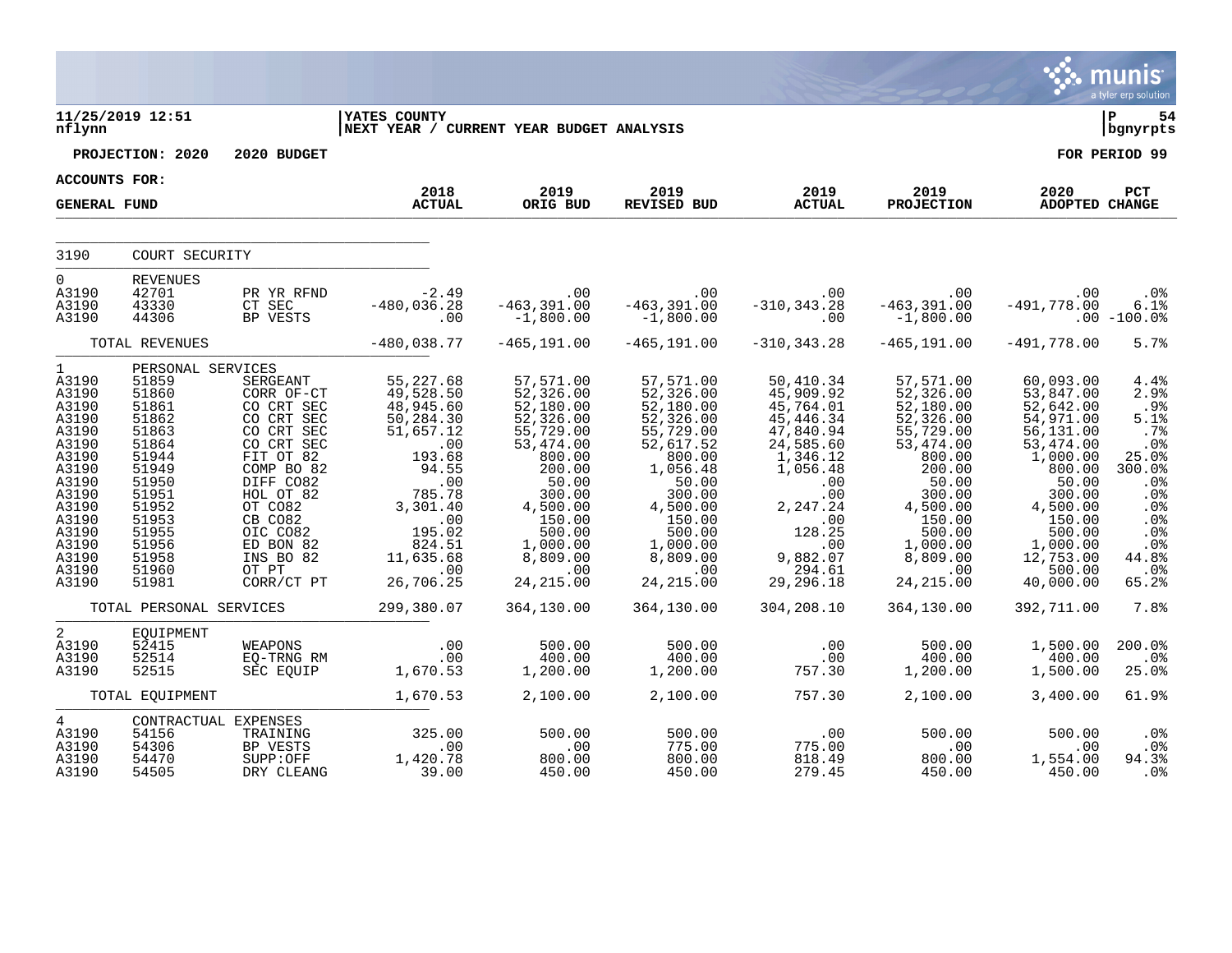

#### **11/25/2019 12:51 |YATES COUNTY |P 55 nflynn |NEXT YEAR / CURRENT YEAR BUDGET ANALYSIS |bgnyrpts**

**PROJECTION: 2020 2020 BUDGET FOR PERIOD 99**

|                                                          | <b>GENERAL FUND</b> |                            | 2018<br><b>ACTUAL</b>    | 2019<br>ORIG BUD         | 2019<br><b>REVISED BUD</b> | 2019<br><b>ACTUAL</b>    | 2019<br><b>PROJECTION</b> | 2020<br><b>ADOPTED</b> | <b>PCT</b><br>CHANGE |
|----------------------------------------------------------|---------------------|----------------------------|--------------------------|--------------------------|----------------------------|--------------------------|---------------------------|------------------------|----------------------|
| A3190                                                    | 54575               | SOFT MAINT                 | 1,695.00                 | 1,695.00                 | 3, 247, 70                 | 1,695.00                 | 1,695.00                  | 1,695.00               | $.0\%$               |
| A3190<br>A3190                                           | 54682<br>54730      | TEL/FAX<br>PROTECT CL      | 441.70<br>753.00         | 400.00<br>3,600.00       | 400.00<br>1,272.30         | 327.30<br>1,084.00       | 400.00<br>3,600.00        | 1,920.00<br>$.00 \,$   | 380.0%<br>$-100.0%$  |
| A3190<br>A3190                                           | 54731<br>54734      | PROTECT EO<br>RADIO PART   | 472.84<br>200.00         | 600.00<br>200.00         | 600.00<br>200.00           | 260.00<br>.00            | 600.00<br>200.00          | 600.00<br>200.00       | . 0%<br>. 0%         |
| A3190<br>A3190                                           | 54749<br>54752      | UNIFORMS<br>AMMO           | 4,021.15<br>500.00       | 1,500.00<br>700.00       | 1,500.00<br>700.00         | 1,199.10<br>700.00       | 1,500.00<br>700.00        | 4,000.00<br>2,000.00   | 166.7%<br>185.7%     |
| A3190                                                    | 54916               | PUBLICATN                  | 103.50                   | 50.00                    | 50.00                      | .00                      | 50.00                     | 50.00                  | $.0\%$               |
|                                                          | TOTAL CONTRACTUAL   | EXPENSES                   | 9,971.97                 | 10,495.00                | 10,495.00                  | 7,138.34                 | 10,495.00                 | 12,969.00              | 23.6%                |
| 8                                                        | EMPLOYEE            | BENEFITS                   |                          |                          |                            |                          |                           |                        |                      |
| A3190<br>58100<br>FICA/MED<br>A3190<br>58304<br>INS CO82 |                     | 21,857.31<br>40,470.44     | 28,635.00<br>58,007.00   | 28,635.00<br>58,007.00   | 22,376.95<br>35, 334, 24   | 28,635.00<br>58,007.00   | 29,510.00<br>39,444.00    | 3.1%<br>$-32.0$ .      |                      |
| TOTAL EMPLOYEE BENEFITS<br>TOTAL COURT SECURITY          |                     | 62,327.75<br>$-106,688.45$ | 86,642.00<br>$-1,824.00$ | 86,642.00<br>$-1.824.00$ | 57,711.19<br>59,471.65     | 86,642.00<br>$-1,824.00$ | 68,954.00<br>$-13,744.00$ | $-20.4%$<br>653.5%     |                      |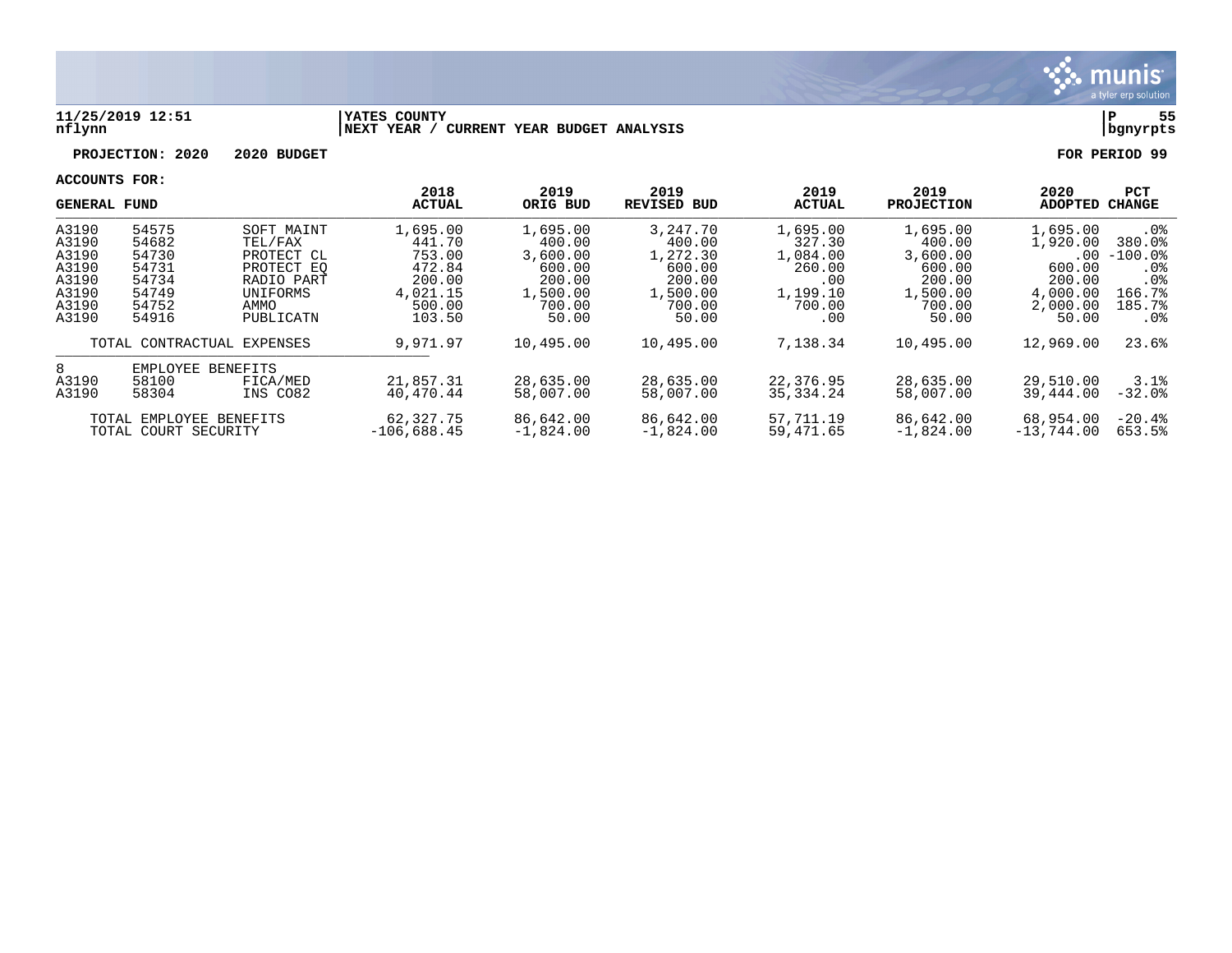|                                                                                                                                          |                                                                                                                                                    |                                                                                                                                                                                  |                                                                                                                                        |                                                                                                                                                     |                                                                                                                                                     |                                                                                                                            |                                                                                                                                                     |                                                                                                                                                     | <b>munis</b><br>a tyler erp solution                                                                                                  |
|------------------------------------------------------------------------------------------------------------------------------------------|----------------------------------------------------------------------------------------------------------------------------------------------------|----------------------------------------------------------------------------------------------------------------------------------------------------------------------------------|----------------------------------------------------------------------------------------------------------------------------------------|-----------------------------------------------------------------------------------------------------------------------------------------------------|-----------------------------------------------------------------------------------------------------------------------------------------------------|----------------------------------------------------------------------------------------------------------------------------|-----------------------------------------------------------------------------------------------------------------------------------------------------|-----------------------------------------------------------------------------------------------------------------------------------------------------|---------------------------------------------------------------------------------------------------------------------------------------|
| nflynn                                                                                                                                   | 11/25/2019 12:51                                                                                                                                   |                                                                                                                                                                                  | <b>YATES COUNTY</b><br> NEXT YEAR / CURRENT YEAR BUDGET ANALYSIS                                                                       |                                                                                                                                                     |                                                                                                                                                     |                                                                                                                            |                                                                                                                                                     |                                                                                                                                                     | ΙP<br>56<br>bgnyrpts                                                                                                                  |
|                                                                                                                                          | PROJECTION: 2020                                                                                                                                   | 2020 BUDGET                                                                                                                                                                      |                                                                                                                                        |                                                                                                                                                     |                                                                                                                                                     |                                                                                                                            |                                                                                                                                                     |                                                                                                                                                     | FOR PERIOD 99                                                                                                                         |
| <b>ACCOUNTS FOR:</b>                                                                                                                     |                                                                                                                                                    |                                                                                                                                                                                  |                                                                                                                                        |                                                                                                                                                     |                                                                                                                                                     |                                                                                                                            |                                                                                                                                                     |                                                                                                                                                     |                                                                                                                                       |
| <b>GENERAL FUND</b>                                                                                                                      |                                                                                                                                                    |                                                                                                                                                                                  | 2018<br><b>ACTUAL</b>                                                                                                                  | 2019<br>ORIG BUD                                                                                                                                    | 2019<br>REVISED BUD                                                                                                                                 | 2019<br><b>ACTUAL</b>                                                                                                      | 2019<br><b>PROJECTION</b>                                                                                                                           | 2020<br><b>ADOPTED CHANGE</b>                                                                                                                       | PCT                                                                                                                                   |
| 3350                                                                                                                                     | STOP DWI                                                                                                                                           |                                                                                                                                                                                  |                                                                                                                                        |                                                                                                                                                     |                                                                                                                                                     |                                                                                                                            |                                                                                                                                                     |                                                                                                                                                     |                                                                                                                                       |
| $\Omega$<br>A3350<br>A3350<br>A3350                                                                                                      | <b>REVENUES</b><br>42615<br>43389<br>43615                                                                                                         | DWI FINES<br>PUB SAFETY<br>STOP DWI                                                                                                                                              | $-53,874.63$<br>$\overline{00}$<br>$-22,500.00$                                                                                        | $-83, 219.00$<br>.00<br>.00                                                                                                                         | $-83, 219.00$<br>.00<br>.00                                                                                                                         | $-50, 192.87$<br>$-500.00$<br>$-7,912.30$                                                                                  | $-83, 219.00$<br>.00<br>.00                                                                                                                         | $-81,950.00$<br>.00<br>.00                                                                                                                          | $-1.5%$<br>.0%<br>.0%                                                                                                                 |
|                                                                                                                                          | TOTAL REVENUES                                                                                                                                     |                                                                                                                                                                                  | $-76, 374.63$                                                                                                                          | $-83, 219.00$                                                                                                                                       | $-83, 219.00$                                                                                                                                       | $-58,605.17$                                                                                                               | $-83, 219.00$                                                                                                                                       | $-81,950.00$                                                                                                                                        | $-1.5%$                                                                                                                               |
| $\mathbf{1}$<br>A3350<br>A3350<br>A3350<br>A3350<br>A3350<br>A3350                                                                       | PERSONAL SERVICES<br>51942<br>51950<br>51987<br>51989<br>51994<br>51998                                                                            | OT CO82<br>DIFF CO82<br>DWI COOR<br>DWI FISCAL<br>MEO PT<br>PANEL COOR                                                                                                           | 4,147.50<br>30.04<br>4,501.24<br>2,107.25<br>480.54<br>957.75                                                                          | 5,500.00<br>200.00<br>4,600.00<br>2,400.00<br>1,100.00<br>1,100.00                                                                                  | 5,500.00<br>200.00<br>4,600.00<br>2,400.00<br>1,100.00<br>1,100.00                                                                                  | 6,890.16<br>36.68<br>4,036.51<br>1,930.95<br>$\sim$ 00<br>969.45                                                           | 5,500.00<br>200.00<br>4,600.00<br>2,400.00<br>1,100.00<br>1,100.00                                                                                  | 5,500.00<br>200.00<br>4,600.00<br>2,700.00<br>1,100.00<br>1,100.00                                                                                  | .0 <sub>8</sub><br>.0 <sub>8</sub><br>.0%<br>12.5%<br>.0 <sup>8</sup><br>.0%                                                          |
|                                                                                                                                          | TOTAL PERSONAL SERVICES                                                                                                                            |                                                                                                                                                                                  | 12, 224.32                                                                                                                             | 14,900.00                                                                                                                                           | 14,900.00                                                                                                                                           | 13,863.75                                                                                                                  | 14,900.00                                                                                                                                           | 15,200.00                                                                                                                                           | 2.0%                                                                                                                                  |
| 2<br>A3350<br>A3350<br>A3350<br>A3350                                                                                                    | EQUIPMENT<br>52410<br>52419<br>52422<br>52426                                                                                                      | RADAR<br>BREATH TST<br>CAMERA<br>PYPD                                                                                                                                            | 5,200.00<br>$.00$<br>400.00<br>1,649.20                                                                                                | 2,600.00<br>1,600.00<br>.00<br>2,000.00                                                                                                             | 2,600.00<br>1,600.00<br>.00<br>2,000.00                                                                                                             | .00<br>.00<br>.00<br>750.00                                                                                                | 2,600.00<br>1,600.00<br>.00<br>2,000.00                                                                                                             | 2,600.00<br>1,600.00<br>400.00<br>2,000.00                                                                                                          | .0%<br>.0 <sub>8</sub><br>.0%<br>.0%                                                                                                  |
|                                                                                                                                          | TOTAL EQUIPMENT                                                                                                                                    |                                                                                                                                                                                  | 7,249.20                                                                                                                               | 6, 200.00                                                                                                                                           | 6, 200.00                                                                                                                                           | 750.00                                                                                                                     | 6, 200.00                                                                                                                                           | 6,600.00                                                                                                                                            | 6.5%                                                                                                                                  |
| $4\degree$<br>A3350<br>A3350<br>A3350<br>A3350<br>A3350<br>A3350<br>A3350<br>A3350<br>A3350<br>A3350<br>A3350<br>A3350<br>A3350<br>A3350 | CONTRACTUAL EXPENSES<br>54004<br>54021<br>54040<br>54152<br>54155<br>54156<br>54408<br>54460<br>54470<br>54474<br>54501<br>54507<br>54515<br>54658 | ATTY FEES<br>SUBSTANCE<br>SEC DA<br>CONFERENCE<br>PUB INFO<br>TRAINING<br>EQ MAINT<br>SUPP: DRUG<br>SUPP:OFF<br>SUPP: SAFTY<br>ADVERTISIN<br>COPIER CHR<br>POSTAGE<br>TOWING VEH | 9,000.00<br>7,800.00<br>3,500.00<br>325.00<br>746.77<br>116.00<br>237.50<br>823.00<br>351.31<br>44.95<br>2,744.60<br>.00<br>.00<br>.00 | 9,000.00<br>7,800.00<br>3,500.00<br>300.00<br>2,500.00<br>500.00<br>250.00<br>1,750.00<br>250.00<br>469.00<br>3,600.00<br>50.00<br>150.00<br>500.00 | 9,000.00<br>7,800.00<br>3,500.00<br>300.00<br>2,500.00<br>500.00<br>250.00<br>1,750.00<br>250.00<br>469.00<br>3,600.00<br>50.00<br>150.00<br>500.00 | .00<br>5,850.00<br>$\sim$ 00<br>.00<br>$-100.00$<br>.00<br>.00<br>555.00<br>207.40<br>.00<br>2,541.53<br>.00<br>.00<br>.00 | 9,000.00<br>7,800.00<br>3,500.00<br>300.00<br>2,500.00<br>500.00<br>250.00<br>1,750.00<br>250.00<br>469.00<br>3,600.00<br>50.00<br>150.00<br>500.00 | 9,000.00<br>7,800.00<br>3,500.00<br>300.00<br>2,000.00<br>500.00<br>250.00<br>1,450.00<br>350.00<br>250.00<br>3,000.00<br>50.00<br>150.00<br>400.00 | .0%<br>.0 <sub>8</sub><br>.0%<br>.0%<br>$-20.0%$<br>.0%<br>.0%<br>$-17.1%$<br>40.0%<br>$-46.7%$<br>$-16.7%$<br>.0%<br>.0%<br>$-20.0%$ |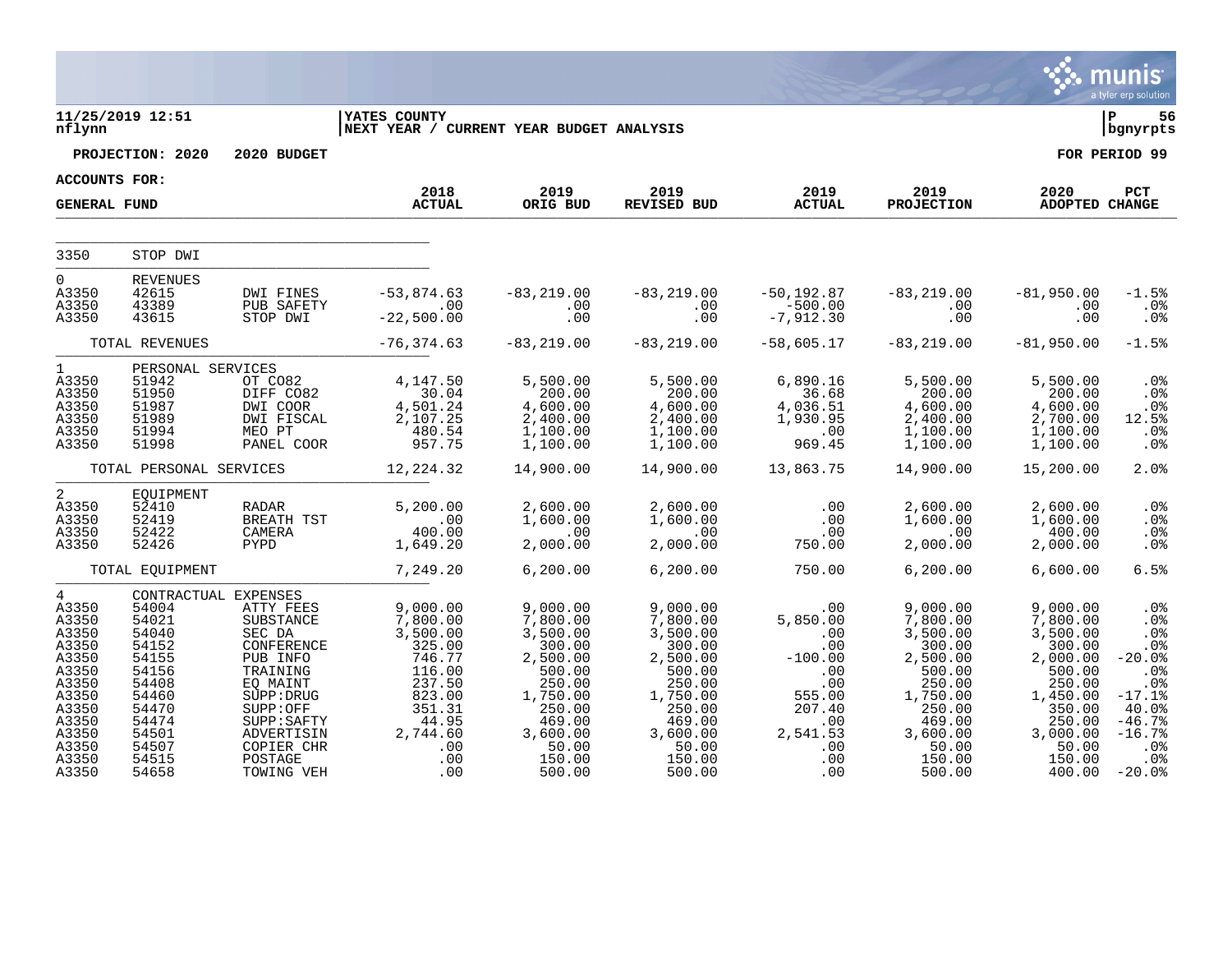

#### **11/25/2019 12:51 |YATES COUNTY |P 57 nflynn |NEXT YEAR / CURRENT YEAR BUDGET ANALYSIS |bgnyrpts**

# **PROJECTION: 2020 2020 BUDGET FOR PERIOD 99**

| <b>GENERAL FUND</b> |                            |            | 2018<br><b>ACTUAL</b> | 2019<br>ORIG BUD | 2019<br><b>REVISED BUD</b> | 2019<br><b>ACTUAL</b> | 2019<br><b>PROJECTION</b> | 2020<br><b>ADOPTED</b> | <b>PCT</b><br>CHANGE |
|---------------------|----------------------------|------------|-----------------------|------------------|----------------------------|-----------------------|---------------------------|------------------------|----------------------|
| A3350               | 54660                      | TRAVEL EXP | 256.17                | 300.00           | 300.00                     | 900.72                | 300.00                    | 300.00                 | $.0\%$               |
| A3350               | 54661                      | VEH MAINT  | .00                   | 500.00           | 500.00                     | .00                   | 500.00                    | 400.00                 | $-20.0$ °            |
| A3350               | 54676                      | UTIL: CELL | 549.89                | 700.00           | 700.00                     | 713.66                | 700.00                    | 700.00                 | $.0\%$               |
| A3350               | 54682                      | TEL/FAX    | 52.00                 | 200.00           | 200.00                     | 40.00                 | 200.00                    | 100.00                 | $-50.0$ $8$          |
| A3350               | 54703                      | BREATH ACC | 6,800.00              | 1,300.00         | 1,300.00                   | 96.00                 | 1,300.00                  | 1,300.00               | $.0\%$               |
| A3350               | 54705                      | COUN ALC   | 10,000.00             | 10,000.00        | 10,000.00                  | 10,000.00             | 10,000.00                 | 10,000.00              | $.0\%$               |
| A3350               | 54743                      | SMART OPER | .00                   | 200.00           | 200.00                     | .00                   | 200.00                    | 200.00                 | $.0\%$               |
| A3350               | 54751                      | VILL PY    | 2,812.10              | 3,500.00         | 3,500.00                   | 4,089.49              | 5,832.92                  | 3,500.00               | .0 <sub>8</sub>      |
| A3350               | 54761                      | DARE EXP   | 135.02                | 350.00           | 350.00                     | 313.88                | 350.00                    | 350.00                 | .0 <sub>8</sub>      |
| A3350               | 54764                      | IMPACT PAN | 200.00                | 300.00           | 300.00                     | 171.10                | 300.00                    | 250.00                 | $-16.7%$             |
| A3350               | 54814                      | PROBATION  | 11,000.00             | 11,000.00        | 11,000.00                  | 11,000.00             | 11,000.00                 | 11,000.00              | $.0\%$               |
| A3350               | 54903                      | AWARDS     | .00                   | 300.00           | 300.00                     | 254.25                | 300.00                    | 300.00                 | .0 <sub>8</sub>      |
| A3350               | 54907                      | DUES       | 306.66                | 400.00           | 400.00                     | 231.71                | 400.00                    | 350.00                 | $-12.5%$             |
| A3350               | 54916                      | PUBLICATN  | 125.94                | 300.00           | 300.00                     | 28.99                 | 300.00                    | 250.00                 | $-16.7%$             |
|                     | TOTAL CONTRACTUAL EXPENSES |            | 57,926.91             | 59,969.00        | 59,969.00                  | 36,893.73             | 62,301.92                 | 58,000.00              | $-3.3%$              |
| 8                   | EMPLOYEE BENEFITS          |            |                       |                  |                            |                       |                           |                        |                      |
| A3350               | 58100                      | FICA/MED   | 885.40                | 2,150.00         | 2,150.00                   | 999.06                | 2,150.00                  | 2,150.00               | .0%                  |
|                     | TOTAL EMPLOYEE BENEFITS    |            | 885.40                | 2,150.00         | 2,150.00                   | 999.06                | 2,150.00                  | 2,150.00               | $.0\%$               |
|                     | TOTAL STOP DWI             |            | 1,911.20              | .00              | .00                        | $-6,098.63$           | 2,332.92                  | .00                    | $.0\%$               |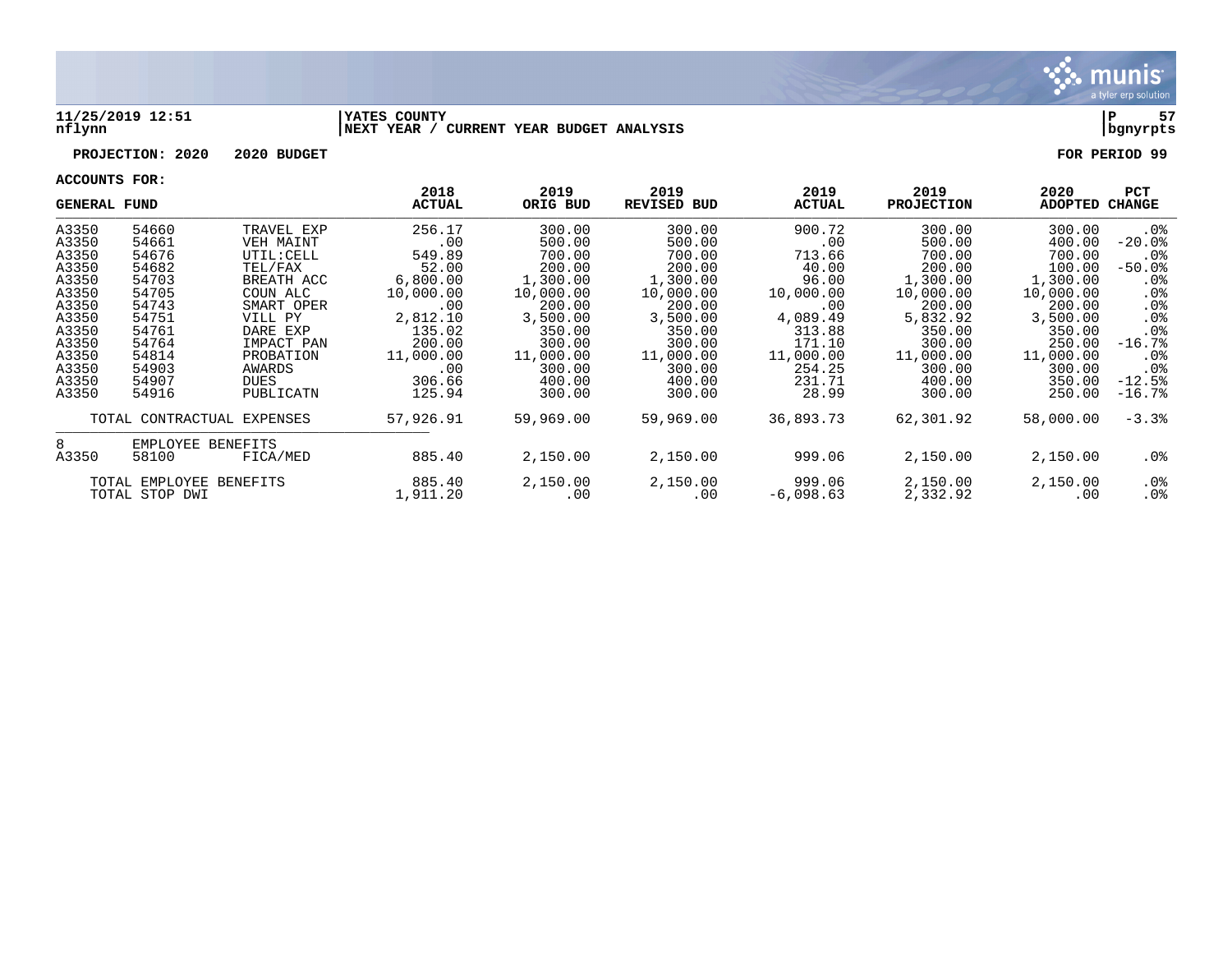|                                                                                                                                     |                                                                                                                                           |                                                                                                                                                                     |                                                                                                                                       |                                                                                                                                             |                                                                                                                                             |                                                                                                                                       |                                                                                                                                             |                                                                                                                                             | <b>munis</b><br>a tyler erp solution                                                                                     |
|-------------------------------------------------------------------------------------------------------------------------------------|-------------------------------------------------------------------------------------------------------------------------------------------|---------------------------------------------------------------------------------------------------------------------------------------------------------------------|---------------------------------------------------------------------------------------------------------------------------------------|---------------------------------------------------------------------------------------------------------------------------------------------|---------------------------------------------------------------------------------------------------------------------------------------------|---------------------------------------------------------------------------------------------------------------------------------------|---------------------------------------------------------------------------------------------------------------------------------------------|---------------------------------------------------------------------------------------------------------------------------------------------|--------------------------------------------------------------------------------------------------------------------------|
| nflynn                                                                                                                              | 11/25/2019 12:51                                                                                                                          |                                                                                                                                                                     | <b>YATES COUNTY</b><br>NEXT YEAR / CURRENT YEAR BUDGET ANALYSIS                                                                       |                                                                                                                                             |                                                                                                                                             |                                                                                                                                       |                                                                                                                                             |                                                                                                                                             | ΙP<br>58<br>  bgnyrpts                                                                                                   |
|                                                                                                                                     | PROJECTION: 2020                                                                                                                          | 2020 BUDGET                                                                                                                                                         |                                                                                                                                       |                                                                                                                                             |                                                                                                                                             |                                                                                                                                       |                                                                                                                                             |                                                                                                                                             | FOR PERIOD 99                                                                                                            |
| ACCOUNTS FOR:                                                                                                                       |                                                                                                                                           |                                                                                                                                                                     | 2018                                                                                                                                  | 2019                                                                                                                                        | 2019                                                                                                                                        | 2019                                                                                                                                  | 2019                                                                                                                                        | 2020                                                                                                                                        | PCT                                                                                                                      |
| <b>GENERAL FUND</b>                                                                                                                 |                                                                                                                                           |                                                                                                                                                                     | <b>ACTUAL</b>                                                                                                                         | ORIG BUD                                                                                                                                    | <b>REVISED BUD</b>                                                                                                                          | <b>ACTUAL</b>                                                                                                                         | <b>PROJECTION</b>                                                                                                                           | ADOPTED CHANGE                                                                                                                              |                                                                                                                          |
| 3510                                                                                                                                | CONTROL OF ANIMALS                                                                                                                        |                                                                                                                                                                     |                                                                                                                                       |                                                                                                                                             |                                                                                                                                             |                                                                                                                                       |                                                                                                                                             |                                                                                                                                             |                                                                                                                          |
| $\Omega$<br>A3510<br>A3510                                                                                                          | <b>REVENUES</b><br>41550<br>42268                                                                                                         | DOG FEES<br>ANIMAL LIC                                                                                                                                              | $-2,080.00$<br>$-10,808.50$                                                                                                           | $-3,000.00$<br>$-12,000.00$                                                                                                                 | $-3,000.00$<br>$-12,000.00$                                                                                                                 | $-2,060.00$<br>$-10, 110.50$                                                                                                          | $-3,000.00$<br>$-12,000.00$                                                                                                                 | $-3,000.00$<br>$-12,000.00$                                                                                                                 | $.0\%$<br>.0 <sub>8</sub>                                                                                                |
|                                                                                                                                     | TOTAL REVENUES                                                                                                                            |                                                                                                                                                                     | $-12,888.50$                                                                                                                          | $-15,000.00$                                                                                                                                | $-15,000.00$                                                                                                                                | $-12, 170.50$                                                                                                                         | $-15,000.00$                                                                                                                                | $-15,000.00$                                                                                                                                | .0%                                                                                                                      |
| $\mathbf{1}$<br>A3510<br>A3510<br>A3510<br>A3510<br>A3510<br>A3510                                                                  | PERSONAL SERVICES<br>51036<br>51551<br>51951<br>51952<br>51953<br>51961                                                                   | ANIMAL CNT<br>ANIMAL PT<br>HOL OT 82<br>OT CO82<br>CB CO82<br>35-40 HRS                                                                                             | 38,147.20<br>8,829.72<br>1,847.10<br>125.76<br>1,619.16<br>2,661.92                                                                   | 39,628.00<br>7,000.00<br>1,000.00<br>300.00<br>1,300.00<br>3,000.00                                                                         | 39,628.00<br>7,175.00<br>1,000.00<br>300.00<br>1,300.00<br>3,000.00                                                                         | 34,920.90<br>11,021.73<br>1,309.54<br>211.48<br>1,073.69<br>1,746.06                                                                  | 39,628.00<br>7,000.00<br>1,000.00<br>300.00<br>1,300.00<br>3,000.00                                                                         | 40,770.00<br>7,175.00<br>1,000.00<br>300.00<br>1,300.00<br>3,000.00                                                                         | 2.9%<br>2.5%<br>.0%<br>.0%<br>.0%<br>.0 <sub>8</sub>                                                                     |
|                                                                                                                                     | TOTAL PERSONAL SERVICES                                                                                                                   |                                                                                                                                                                     | 53,230.86                                                                                                                             | 52,228.00                                                                                                                                   | 52,403.00                                                                                                                                   | 50,283.40                                                                                                                             | 52,228.00                                                                                                                                   | 53,545.00                                                                                                                                   | 2.5%                                                                                                                     |
| $\overline{a}$<br>A3510                                                                                                             | EQUIPMENT<br>52213                                                                                                                        | VEH-MARKED                                                                                                                                                          | .00                                                                                                                                   | .00                                                                                                                                         | .00                                                                                                                                         | .00                                                                                                                                   | .00                                                                                                                                         | 30,000.00                                                                                                                                   | .0%                                                                                                                      |
|                                                                                                                                     | TOTAL EQUIPMENT                                                                                                                           |                                                                                                                                                                     | .00                                                                                                                                   | .00                                                                                                                                         | .00                                                                                                                                         | .00                                                                                                                                   | .00                                                                                                                                         | 30,000.00                                                                                                                                   | .0%                                                                                                                      |
| $\overline{4}$<br>A3510<br>A3510<br>A3510<br>A3510<br>A3510<br>A3510<br>A3510<br>A3510<br>A3510<br>A3510<br>A3510<br>A3510<br>A3510 | CONTRACTUAL EXPENSES<br>54156<br>54470<br>54474<br>54653<br>54661<br>54676<br>54682<br>54685<br>54749<br>54852<br>54858<br>54859<br>54966 | TRAINING<br>SUPP:OFF<br>SUPP: SAFTY<br>GASOLINE<br>VEH MAINT<br>UTIL: CELL<br>TEL/FAX<br>UTILITIES<br>UNIFORMS<br>DOG FOOD<br>POUND SERV<br>VET SERV<br>LEASE: BLDG | .00<br>33.59<br>144.23<br>6,472.41<br>5,339.11<br>549.78<br>658.22<br>2,200.00<br>401.06<br>8.49<br>13,550.40<br>3,346.62<br>3,575.00 | 200.00<br>100.00<br>200.00<br>6,500.00<br>2,300.00<br>600.00<br>600.00<br>2,400.00<br>250.00<br>100.00<br>12,420.00<br>4,000.00<br>3,900.00 | 200.00<br>100.00<br>200.00<br>6,642.38<br>3, 312.51<br>835.72<br>507.15<br>2,400.00<br>387.89<br>62.60<br>12,420.00<br>2,601.75<br>3,900.00 | .00<br>105.79<br>200.00<br>7,308.76<br>3,794.86<br>928.59<br>546.28<br>2,200.00<br>492.88<br>.00<br>11,385.00<br>1,397.29<br>3,575.00 | 200.00<br>100.00<br>200.00<br>6,500.00<br>2,300.00<br>600.00<br>600.00<br>2,400.00<br>250.00<br>100.00<br>12,420.00<br>4,000.00<br>3,900.00 | 200.00<br>100.00<br>200.00<br>8,000.00<br>2,000.00<br>800.00<br>600.00<br>2,400.00<br>250.00<br>100.00<br>12,420.00<br>4,000.00<br>3,900.00 | .0%<br>.0%<br>.0%<br>23.1%<br>$-13.0%$<br>33.3%<br>.0%<br>.0 <sub>8</sub><br>.0%<br>.0%<br>.0%<br>.0%<br>.0 <sub>8</sub> |
|                                                                                                                                     | TOTAL CONTRACTUAL EXPENSES                                                                                                                |                                                                                                                                                                     | 36,278.91                                                                                                                             | 33,570.00                                                                                                                                   | 33,570.00                                                                                                                                   | 31,934.45                                                                                                                             | 33,570.00                                                                                                                                   | 34,970.00                                                                                                                                   | 4.2%                                                                                                                     |
| 8<br>A3510                                                                                                                          | EMPLOYEE BENEFITS<br>58100                                                                                                                | FICA/MED                                                                                                                                                            | 3,950.96                                                                                                                              | 3,909.00                                                                                                                                    | 3,923.00                                                                                                                                    | 3,780.11                                                                                                                              | 3,909.00                                                                                                                                    | 4,009.00                                                                                                                                    | 2.6%                                                                                                                     |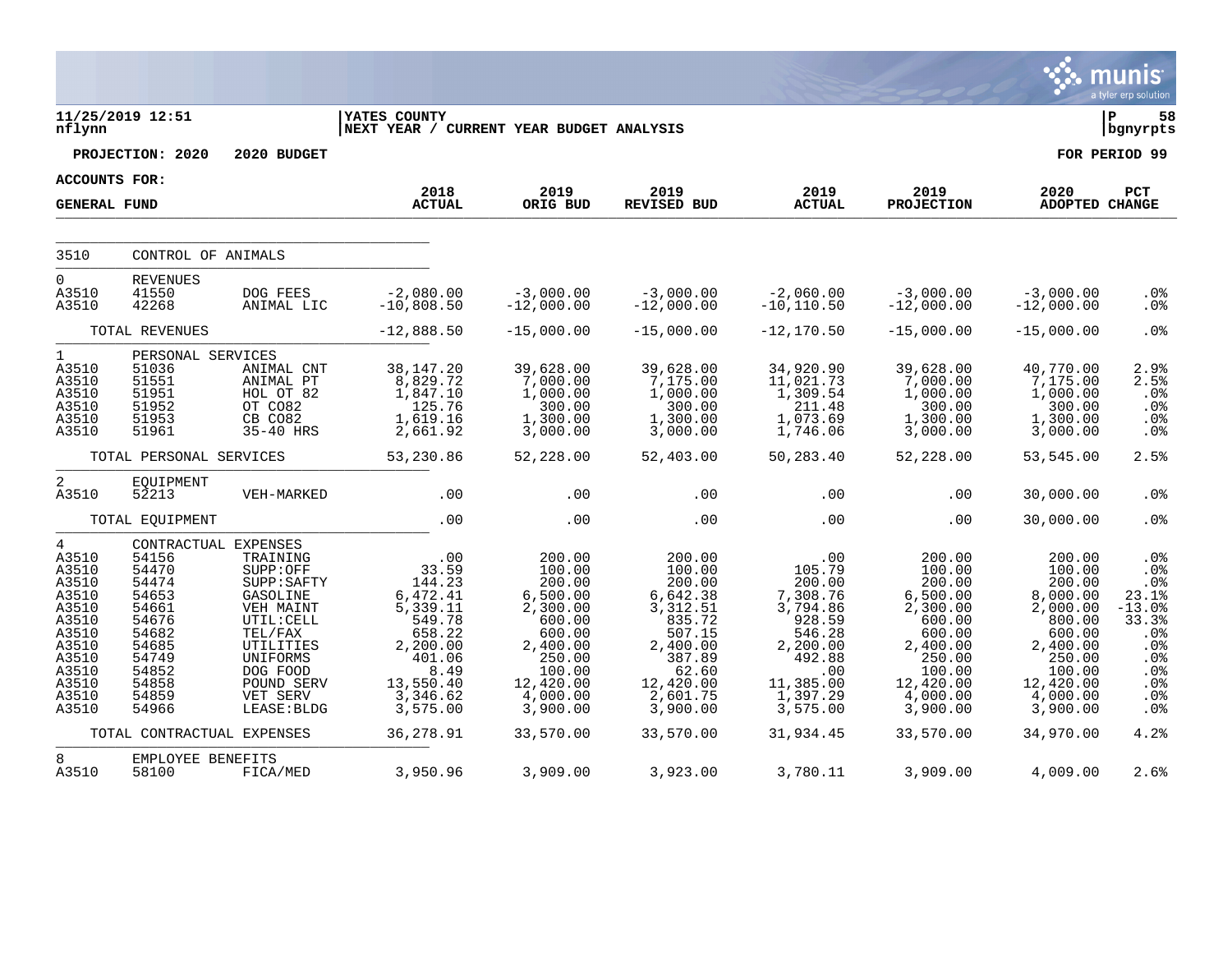

## **11/25/2019 12:51 |YATES COUNTY |P 59 nflynn |NEXT YEAR / CURRENT YEAR BUDGET ANALYSIS |bgnyrpts**

# **PROJECTION: 2020 2020 BUDGET FOR PERIOD 99**

| <b>GENERAL FUND</b>                                 |       |          | 2018<br><b>ACTUAL</b>  | 2019<br>ORIG BUD       | 2019<br>REVISED BUD    | 2019<br><b>ACTUAL</b> | 2019<br><b>PROJECTION</b> | 2020<br>ADOPTED         | PCT<br>CHANGE |
|-----------------------------------------------------|-------|----------|------------------------|------------------------|------------------------|-----------------------|---------------------------|-------------------------|---------------|
| A3510                                               | 58304 | INS CO82 | 8,335.44               | 6,461.00               | 6,461.00               | 5,921.30              | 6,461.00                  | 6,460.00                | . 0%          |
| TOTAL EMPLOYEE BENEFITS<br>TOTAL CONTROL OF ANIMALS |       |          | 12,286.40<br>88,907.67 | 10,370.00<br>81,168.00 | 10,384.00<br>81,357.00 | 9,701.41<br>79,748.76 | 10,370.00<br>81,168.00    | 10,469.00<br>113,984.00 | 1.0%<br>40.4% |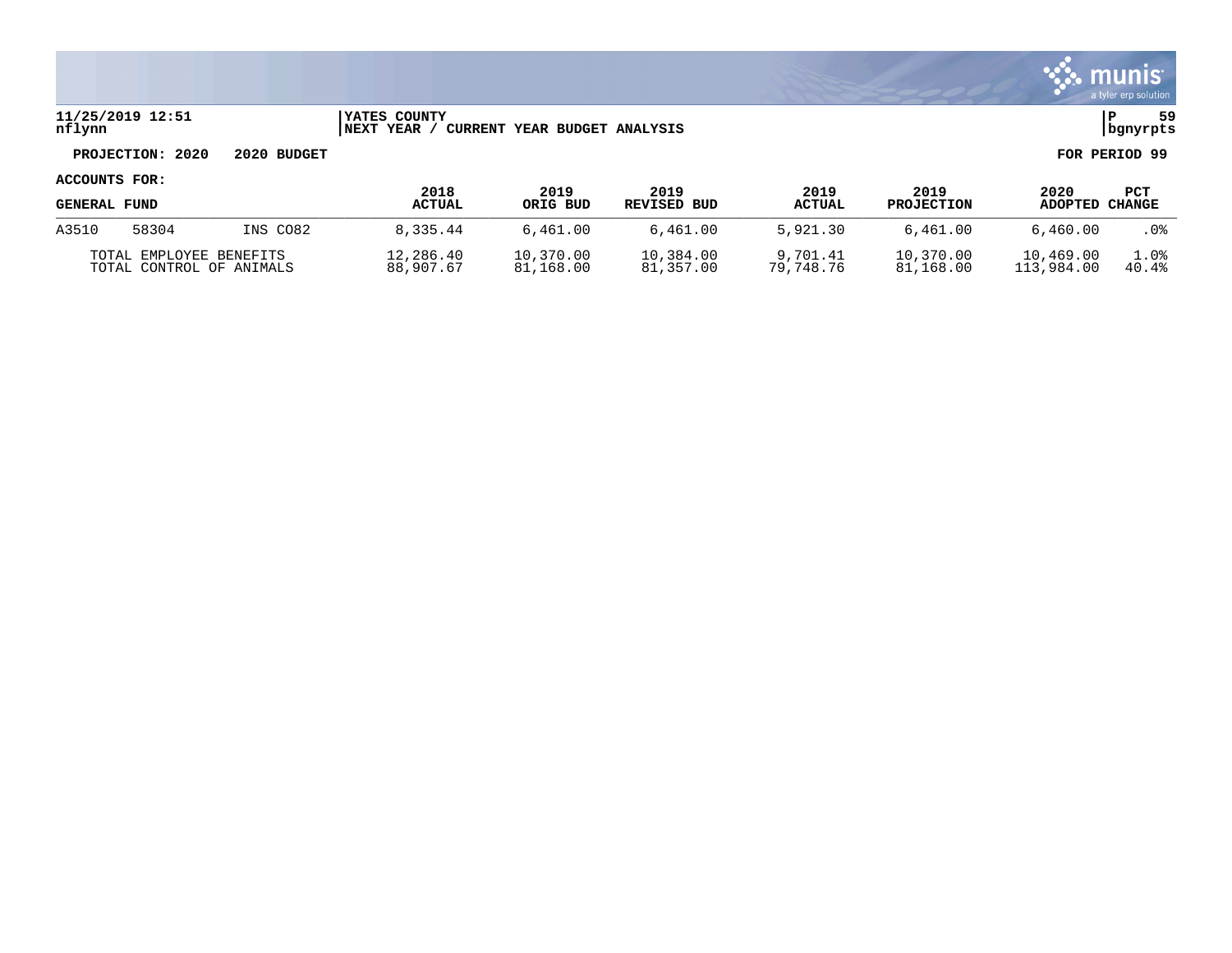|                                                                                              |                                                                                                  |                                                                                                           |                                                                                                                                                     |                                                                                                   |                                                                                                                        |                                                                                                     |                                                                               |                                                                                   | munis<br>a tyler erp solution                                                       |
|----------------------------------------------------------------------------------------------|--------------------------------------------------------------------------------------------------|-----------------------------------------------------------------------------------------------------------|-----------------------------------------------------------------------------------------------------------------------------------------------------|---------------------------------------------------------------------------------------------------|------------------------------------------------------------------------------------------------------------------------|-----------------------------------------------------------------------------------------------------|-------------------------------------------------------------------------------|-----------------------------------------------------------------------------------|-------------------------------------------------------------------------------------|
| nflynn                                                                                       | 11/25/2019 12:51                                                                                 |                                                                                                           | <b>YATES COUNTY</b><br>NEXT YEAR / CURRENT YEAR BUDGET ANALYSIS                                                                                     |                                                                                                   |                                                                                                                        |                                                                                                     |                                                                               |                                                                                   | ∣ P<br>60<br>  bgnyrpts                                                             |
|                                                                                              | PROJECTION: 2020                                                                                 | 2020 BUDGET                                                                                               |                                                                                                                                                     |                                                                                                   |                                                                                                                        |                                                                                                     |                                                                               |                                                                                   | FOR PERIOD 99                                                                       |
| <b>ACCOUNTS FOR:</b>                                                                         |                                                                                                  |                                                                                                           |                                                                                                                                                     |                                                                                                   |                                                                                                                        |                                                                                                     |                                                                               |                                                                                   |                                                                                     |
| <b>GENERAL FUND</b>                                                                          |                                                                                                  |                                                                                                           | 2018<br><b>ACTUAL</b>                                                                                                                               | 2019<br>ORIG BUD                                                                                  | 2019<br><b>REVISED BUD</b>                                                                                             | 2019<br><b>ACTUAL</b>                                                                               | 2019<br><b>PROJECTION</b>                                                     | 2020<br>ADOPTED CHANGE                                                            | PCT                                                                                 |
| 3645                                                                                         |                                                                                                  | OFFICE OF EMERGENCY MNGMT                                                                                 |                                                                                                                                                     |                                                                                                   |                                                                                                                        |                                                                                                     |                                                                               |                                                                                   |                                                                                     |
| $\mathbf 0$<br>A3645<br>A3645<br>A3645<br>A3645<br>A3645<br>A3645<br>A3645<br>A3645<br>A3645 | <b>REVENUES</b><br>42701<br>43407<br>44301<br>44302<br>44304<br>44305<br>44307<br>44309<br>44311 | PR YR RFND<br>EMS<br>REC & RET<br>SHSP '18<br>SHSP '15<br>EMPG OEM<br>SHSP '17<br>LEPC-HMEP<br>PRE-DISAST | $-300.00$<br>$\begin{array}{c} . & 0 \\ . & 0 \end{array}$<br>$-2,013.42$<br>$\overline{00}$<br>$-28,846.00$<br>$-29,301.97$<br>.00<br>$-33,981.62$ | .00<br>.00<br>.00<br>.00<br>.00<br>.00<br>.00<br>.00<br>.00                                       | .00<br>$-5,575.00$<br>$-13,000.00$<br>$-27,106.35$<br>$-29,991.00$<br>.00<br>$-689.03$<br>$-7, 124.86$<br>$-13,806.25$ | $.00 \,$<br>$-5, 575.00$<br>$\overline{00}$<br>$-871.23$<br>.00<br>.00<br>.00<br>.00<br>$-6,625.81$ | .00<br>.00<br>.00<br>.00<br>.00<br>.00<br>.00<br>.00<br>.00                   | .00<br>.00<br>.00<br>.00<br>.00<br>.00<br>.00<br>.00<br>.00                       | .0 <sub>8</sub><br>.0%<br>.0%<br>.0%<br>.0%<br>.0%<br>.0%<br>.0 <sub>8</sub><br>.0% |
|                                                                                              | TOTAL REVENUES                                                                                   |                                                                                                           | $-94, 443.01$                                                                                                                                       | .00                                                                                               | $-97, 292.49$                                                                                                          | $-13,072.04$                                                                                        | .00                                                                           | .00                                                                               | .0 <sub>8</sub>                                                                     |
| $\mathbf{1}$<br>A3645<br>A3645<br>A3645<br>A3645<br>A3645<br>A3645<br>A3645                  | PERSONAL SERVICES<br>51070<br>51195<br>51300<br>51505<br>51508<br>51509<br>51660                 | EMER DIR<br>DEP EMERG<br>EMS COORD<br>OVERTIME<br>35-40 HRS<br>COMP CSEA<br>INS BUYOUT                    | 66,770.01<br>46,332.72<br>.00<br>$.0\overline{0}$<br>.00<br>37.29<br>3,714.27                                                                       | 66,771.00<br>47,265.00<br>$\begin{array}{c} 00 \ 200.00 \end{array}$<br>500.00<br>.00<br>3,945.00 | 72,167.19<br>47, 265.00<br>30,000.00<br>200.00<br>500.00<br>$\ddotsc 00$<br>3,945.00                                   | 60,048.85<br>41,469.67<br>.00<br>.00<br>.00<br>.00<br>3,615.70                                      | 66,771.00<br>47, 265.00<br>.00<br>200.00<br>500.00<br>.00<br>3,945.00         | 68,441.00<br>48,400.00<br>22,000.00<br>200.00<br>500.00<br>.00<br>3,945.00        | 2.5%<br>2.4%<br>.0%<br>.0%<br>.0%<br>.0%<br>.0%                                     |
|                                                                                              | TOTAL PERSONAL SERVICES                                                                          |                                                                                                           | 116,854.29                                                                                                                                          | 118,681.00                                                                                        | 154,077.19                                                                                                             | 105,134.22                                                                                          | 118,681.00                                                                    | 143,486.00                                                                        | 20.9%                                                                               |
| $\overline{a}$<br>A3645<br>A3645<br>A3645                                                    | EOUIPMENT<br>52953<br>52955<br>52962                                                             | SHSP '17<br>SHSP '18<br>SHSP FY19                                                                         | 29,301.97<br>2,884.65<br>.00                                                                                                                        | .00<br>.00<br>.00                                                                                 | 689.03<br>27,106.35<br>29,991.00                                                                                       | $.00 \,$<br>.00<br>.00                                                                              | .00<br>.00<br>.00                                                             | .00<br>.00<br>.00                                                                 | .0 <sub>8</sub><br>.0%<br>.0%                                                       |
|                                                                                              | TOTAL EQUIPMENT                                                                                  |                                                                                                           | 32, 186.62                                                                                                                                          | .00                                                                                               | 57,786.38                                                                                                              | .00                                                                                                 | .00                                                                           | .00                                                                               | .0%                                                                                 |
| $4\overline{ }$<br>A3645<br>A3645<br>A3645<br>A3645<br>A3645<br>A3645<br>A3645<br>A3645      | CONTRACTUAL EXPENSES<br>54103<br>54152<br>54156<br>54457<br>54459<br>54470<br>54507<br>54515     | EMS EQ<br>CONFERENCE<br>TRAINING<br>SUPP: COMP<br>SUPP:DEP<br>SUPP:OFF<br>COPIER CHR<br>POSTAGE           | .00<br>250.00<br>3,867.84<br>.00<br>908.16<br>758.47<br>6.85<br>14.85                                                                               | .00<br>400.00<br>4,200.00<br>200.00<br>1,300.00<br>800.00<br>100.00<br>400.00                     | 800.00<br>400.00<br>19,208.34<br>200.00<br>1,300.00<br>800.00<br>100.00<br>400.00                                      | .00<br>300.00<br>5,059.89<br>.00<br>290.00<br>768.62<br>8.10<br>303.50                              | .00<br>400.00<br>4,200.00<br>200.00<br>1,300.00<br>800.00<br>100.00<br>400.00 | 800.00<br>400.00<br>20,700.00<br>200.00<br>1,300.00<br>800.00<br>100.00<br>400.00 | .0%<br>.0%<br>392.9%<br>.0%<br>.0%<br>.0 <sub>8</sub><br>.0%<br>.0 <sub>8</sub>     |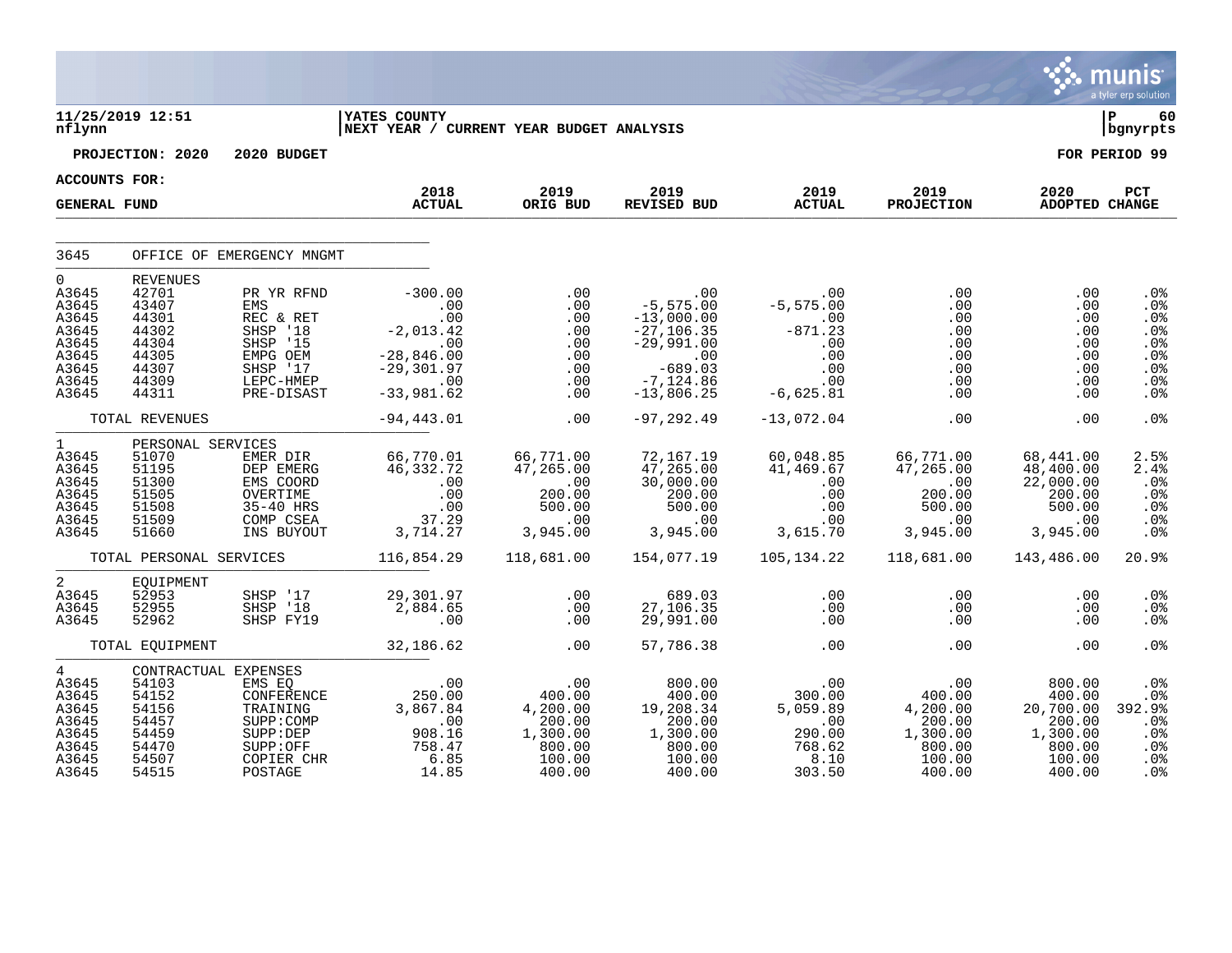

#### **11/25/2019 12:51 |YATES COUNTY |P 61 nflynn |NEXT YEAR / CURRENT YEAR BUDGET ANALYSIS |bgnyrpts**

# **PROJECTION: 2020 2020 BUDGET FOR PERIOD 99**

| <b>GENERAL FUND</b> |                         |                              | 2018<br><b>ACTUAL</b> | 2019<br>ORIG BUD | 2019<br><b>REVISED BUD</b> | 2019<br><b>ACTUAL</b> | 2019<br><b>PROJECTION</b> | 2020<br>ADOPTED | <b>PCT</b><br>CHANGE |
|---------------------|-------------------------|------------------------------|-----------------------|------------------|----------------------------|-----------------------|---------------------------|-----------------|----------------------|
| A3645               | 54653                   | GASOLINE                     | 1,693.85              | 1,800.00         | 1,800.00                   | 1,369.64              | 1,800.00                  | 2,000.00        | 11.1%                |
| A3645               | 54654                   | MILEAGE                      | 81.75                 | 100.00           | 100.00                     | .00                   | 100.00                    | 100.00          | $.0\%$               |
| A3645               | 54660                   | TRAVEL EXP                   | 37.52                 | 150.00           | 150.00                     | 19.62                 | 150.00                    | 150.00          | $.0\%$               |
| A3645               | 54661                   | <b>VEH MAINT</b>             | 734.82                | 1,100.00         | 1,600.00                   | 1,767.31              | 1,100.00                  | 1,400.00        | 27.3%                |
| A3645               | 54676                   | UTIL: CELL                   | 736.47                | 725.00           | 725.00                     | 587.43                | 725.00                    | 725.00          | . 0 %                |
| A3645               | 54682                   | TEL/FAX                      | 872.40                | 1,000.00         | 1,000.00                   | 643.60                | 1,000.00                  | 1,200.00        | 20.0%                |
| A3645               | 54704                   | BREATH SYS                   | 2,682.99              | 3,500.00         | 5,056.36                   | 3,507.59              | 3,500.00                  | 3,500.00        | . 0%                 |
| A3645               | 54714                   | FIRE INV                     | 829.41                | 1,800.00         | 1,300.00                   | .00                   | 1,800.00                  | 1,800.00        | $.0\%$               |
| A3645               | 54715                   | FIRE PREV                    | 1,200.00              | 1,200.00         | 1,200.00                   | 796.99                | 1,200.00                  | 1,200.00        | $.0\%$               |
| A3645               | 54716                   | FIRE SAFET                   | 1,409.72              | 2,500.00         | 2,500.00                   | 1,978.67              | 2,500.00                  | 2,500.00        | $.0\%$               |
| A3645               | 54717                   | CODE ENF.                    | 3,000.00              | 3,000.00         | 3,000.00                   | 3,000.00              | 3,000.00                  | 3,000.00        | .0 <sub>8</sub>      |
| A3645               | 54734                   | RADIO PART                   | $-416.38$             | 2,100.00         | 2,100.00                   | 506.24                | 2,100.00                  | 2,100.00        | .0 <sub>8</sub>      |
| A3645               | 54774                   | PUMB TESTI                   | 2,745.00              | 2,490.00         | 2,490.00                   | 2,490.00              | 2,490.00                  | 2,600.00        | 4.4%                 |
| A3645               | 54907                   | <b>DUES</b>                  | 175.00                | 175.00           | 175.00                     | 150.00                | 175.00                    | 175.00          | $.0\%$               |
| A3645               | 54908                   | REC & RET                    | .00                   | .00              | 13,000.00                  | .00                   | .00                       | .00             | .0%                  |
| A3645               | 54916                   | PUBLICATN                    | 63.65                 | 150.00           | 150.00                     | 108.90                | 150.00                    | 150.00          | $.0\%$               |
| A3645               | 54957                   | HMLND 06                     | 35,682.00             | .00              | 13,806.25                  | 8,291.88              | .00                       | .00             | .0%                  |
| A3645               | 54959                   | EMERG PLNG                   | $.00 \,$              | .00              | 7,124.86                   | 69.69                 | .00                       | .00             | . 0%                 |
|                     |                         | TOTAL CONTRACTUAL EXPENSES   | 57,334.37             | 29,190.00        | 80,485.81                  | 32,017.67             | 29,190.00                 | 47,300.00       | 62.0%                |
| 8                   | EMPLOYEE BENEFITS       |                              |                       |                  |                            |                       |                           |                 |                      |
| A3645               | 58100                   | FICA/MED                     | 8,794.66              | 8,992.00         | 9,120.00                   | 7,858.48              | 8,992.00                  | 10,890.00       | 21.1%                |
| A3645               | 58303                   | INS-CSEA                     | 6,347.52              | 6,461.00         | 6,461.00                   | 5,921.30              | 6,461.00                  | 6,460.00        | .0%                  |
|                     | TOTAL EMPLOYEE BENEFITS |                              | 15, 142. 18           | 15,453.00        | 15,581.00                  | 13,779.78             | 15,453.00                 | 17,350.00       | 12.3%                |
|                     |                         | TOTAL OFFICE OF EMERGENCY MN | 127,074.45            | 163,324.00       | 210,637.89                 | 137,859.63            | 163,324.00                | 208,136.00      | 27.4%                |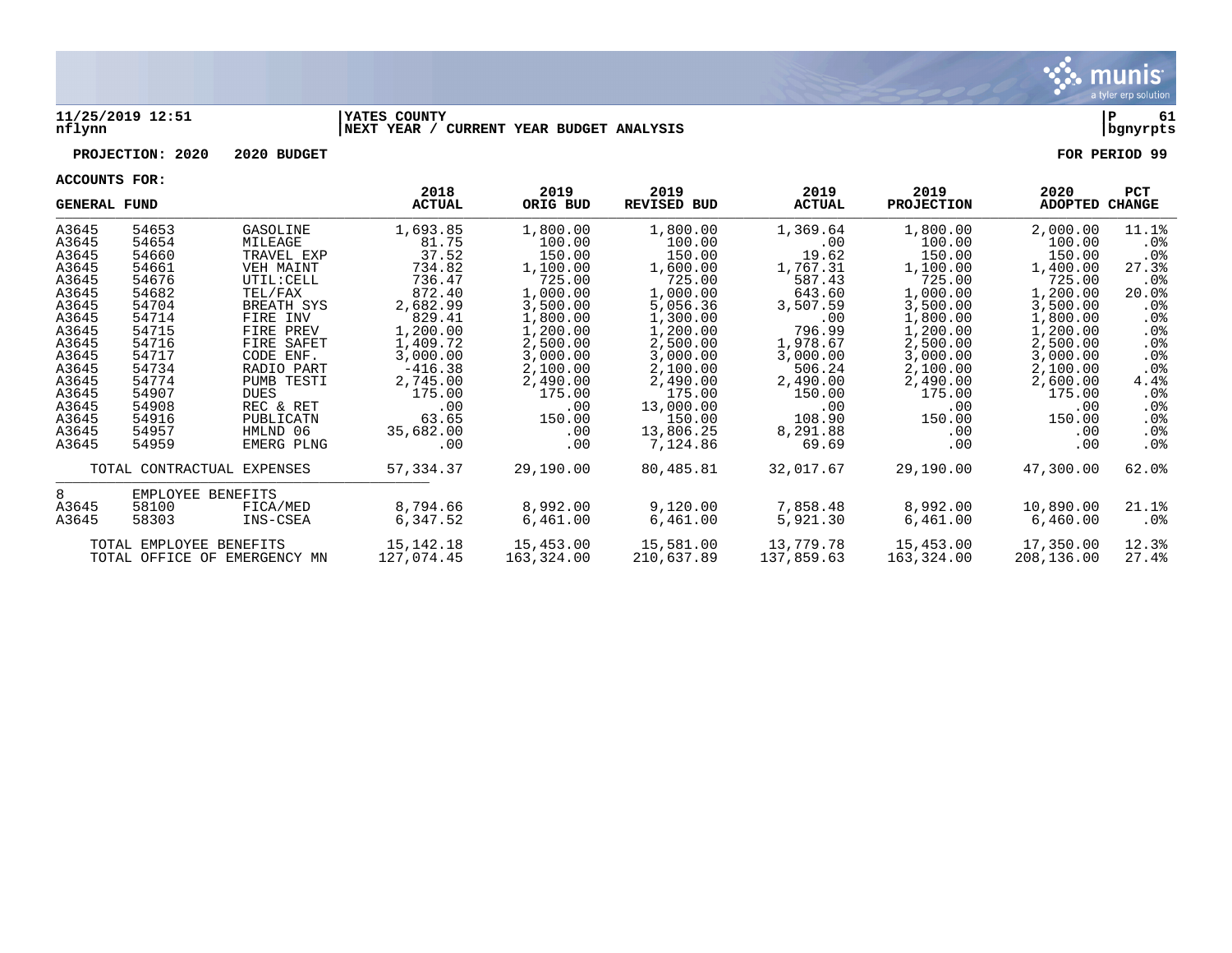|                                  |                                            |                                               |                                                                   |                                                      |                                                     |                                                   |                                                      |                                                 | munis<br>a tyler erp solution                        |
|----------------------------------|--------------------------------------------|-----------------------------------------------|-------------------------------------------------------------------|------------------------------------------------------|-----------------------------------------------------|---------------------------------------------------|------------------------------------------------------|-------------------------------------------------|------------------------------------------------------|
| nflynn                           | 11/25/2019 12:51                           |                                               | <b>IYATES COUNTY</b><br>NEXT YEAR / CURRENT YEAR BUDGET ANALYSIS  |                                                      |                                                     |                                                   |                                                      |                                                 | ∣ P<br>62<br>bgnyrpts                                |
|                                  | PROJECTION: 2020                           | 2020 BUDGET                                   |                                                                   |                                                      |                                                     |                                                   |                                                      |                                                 | FOR PERIOD 99                                        |
| <b>ACCOUNTS FOR:</b>             |                                            |                                               |                                                                   |                                                      |                                                     |                                                   |                                                      |                                                 |                                                      |
| <b>GENERAL FUND</b>              |                                            |                                               | 2018<br><b>ACTUAL</b>                                             | 2019<br>ORIG BUD                                     | 2019<br>REVISED BUD                                 | 2019<br><b>ACTUAL</b>                             | 2019<br><b>PROJECTION</b>                            | 2020<br>ADOPTED CHANGE                          | PCT                                                  |
| 4010                             | PUBLIC HEALTH                              |                                               |                                                                   |                                                      |                                                     |                                                   |                                                      |                                                 |                                                      |
| 0                                |                                            |                                               |                                                                   |                                                      |                                                     |                                                   |                                                      |                                                 |                                                      |
| A4010<br>A4010<br>A4010          | <b>REVENUES</b><br>41610<br>41615<br>41688 | PH FEES<br>COMP REIMB<br>G ROCH HEA           | $-35, 169.93$<br>$-23,956.83$<br>.00                              | $-25,982.00$<br>$-75,000.00$<br>.00                  | $-25,982.00$<br>$-78, 726.19$<br>$-2,050.17$        | $-28,981.81$<br>$-60, 114.91$<br>.00              | -25,982.00<br>-75,000.00<br>.00                      | $-28,988.00$<br>$-114, 406.00$<br>$.00$         | 11.6%<br>52.5%<br>.0%                                |
| A4010<br>A4010<br>A4010          | 41689<br>42411<br>42701                    | <b>DONATIONS</b><br>RENT-PH<br>PR YR RFND     | $-1,552.83$<br>$-1,002.86$<br>$-41.81$                            | .00<br>.00<br>.00                                    | .00<br>.00<br>.00                                   | $-629.34$<br>$-832.64$<br>$-620.56$               | .00<br>.00<br>.00                                    | .00<br>.00<br>.00                               | .0%<br>.0%<br>.0%                                    |
| A4010<br>A4010<br>A4010<br>A4010 | 43401<br>43403<br>43407<br>44401           | РH<br>SAY<br><b>EMS</b><br>PUB HLTH           | $-662, 146.16$<br>$-189, 222.81$<br>$-11, 245.00$<br>$-24,079.03$ | $-511, 591.00$<br>.00<br>$-7,000.00$<br>$-20,927.00$ | $-511,621.00$<br>.00<br>$-1,425.00$<br>$-20,927.00$ | $-294, 745.36$<br>.02<br>.00<br>$-10, 214.61$     | $-511, 591.00$<br>.00<br>$-7,000.00$<br>$-20,927.00$ | $-484, 795.00$<br>.00<br>$-27,956.00$           | $-5.2%$<br>.0%<br>$.00 - 100.0$<br>33.6%             |
| A4010<br>A4010<br>A4010          | 44457<br>44488<br>44489                    | LEAD<br>MED RES<br>DIS PLNG                   | $-26, 401.94$<br>.00<br>$-47,624.96$                              | $-23,552.00$<br>.00<br>$-52,096.00$                  | $-39,272.28$<br>$-5,911.28$<br>$-52,096.00$         | $-14, 559.24$<br>.00<br>$-26, 192.37$             | $-23,552.00$<br>.00<br>$-52,096.00$                  | $-23,552.00$<br>.00<br>$-49,625.00$             | .0%<br>.0%<br>$-4.7%$                                |
| A4010                            | 44671                                      | ASTHO                                         | $-7,516.16$                                                       | .00                                                  | .00                                                 | .00                                               | .00                                                  | .00                                             | .0%                                                  |
|                                  | TOTAL REVENUES                             |                                               | $-1,029,960.32$                                                   | $-716, 148.00$                                       | $-738,010.92$                                       | $-436,890.82$                                     | $-716, 148.00$                                       | $-729, 322.00$                                  | 1.8%                                                 |
| $\mathbf{1}$                     | PERSONAL SERVICES                          |                                               |                                                                   |                                                      |                                                     |                                                   |                                                      |                                                 |                                                      |
| A4010<br>A4010<br>A4010<br>A4010 | 51065<br>51066<br>51150<br>51151           | DIR PH<br>DIR ADD-ON<br>PRINC ACT<br>SUPV PHN | 72,325.97<br>6,206.87<br>40, 358.48<br>44,012.85                  | 72,327.00<br>20,000.00<br>41,163.00<br>65,966.00     | 74,136.00<br>20,000.00<br>35,163.00<br>.00          | 65,045.58<br>17,547.81<br>22,089.71<br>.00        | 72,327.00<br>20,000.00<br>41, 163.00<br>65,966.00    | 74,136.00<br>20,000.00<br>36,766.00             | 2.5%<br>.0 <sub>8</sub><br>$-10.7%$<br>$.00 - 100.0$ |
| A4010<br>A4010<br>A4010          | 51152<br>51153<br>51200                    | DEPUTY ADD<br>DEP DIR PH<br>ACCT CL TY        | 775.94<br>20, 472.15<br>33,836.04                                 | 2,500.00<br>.00<br>34,513.00                         | 2,500.00<br>67,616.00<br>27,513.00                  | 2,193.55<br>58,638.95<br>17,057.69                | 2,500.00<br>.00<br>34,513.00                         | 2,500.00<br>67,616.00<br>33,012.00              | .0%<br>.0%<br>$-4.3%$                                |
| A4010<br>A4010<br>A4010          | 51271<br>51300<br>51320                    | SR ACT<br>EMS COORD<br>PH EDUC                | 39, 371.87<br>47,507.60<br>57,020.73                              | 40,295.00<br>49,567.00<br>58,154.00                  | 35,295.00<br>.00<br>58,154.00                       | 24,506.73<br>.00<br>51,023.52                     | 40,295.00<br>49,567.00<br>58,154.00                  | 38,239.00<br>.00<br>59,550.00                   | $-5.1%$<br>$-100.0%$<br>2.4%                         |
| A4010<br>A4010<br>A4010<br>A4010 | 51329<br>51332<br>51333<br>51334           | PH SPECIAL<br>PHN PT<br>PHN<br>PHN            | 40,325.10<br>38, 455. 23<br>58,080.39<br>54, 252.67               | 50,557.00<br>4,559.00<br>59,250.00<br>56,327.00      | 50,557.00<br>22,559.00<br>59,250.00<br>56,327.00    | 44, 335.82<br>18,432.20<br>51,985.32<br>36,544.02 | 50,557.00<br>4,559.00<br>59,250.00<br>56,327.00      | 52,925.00<br>5,032.00<br>60,669.00<br>53,916.00 | 4.7%<br>10.4%<br>2.4%<br>$-4.3%$                     |
| A4010<br>A4010<br>A4010<br>A4010 | 51340<br>51341<br>51349<br>51502           | RN<br>RN<br>LPN<br>HOLIDAY OT                 | 24,572.60<br>32,670.76<br>43,190.28<br>.00                        | .00<br>50,393.00<br>44,049.00<br>80.00               | .00<br>50,393.00<br>44,049.00<br>80.00              | .00<br>44, 172. 19<br>38,648.35<br>.00            | .00<br>50,393.00<br>44,049.00<br>80.00               | .00<br>52,742.00<br>45,099.00                   | .0%<br>4.7%<br>2.4%<br>$.00 - 100.0%$                |
| A4010<br>A4010<br>A4010          | 51504<br>51505<br>51506                    | ON CALL<br>OVERTIME<br>PHONE WORK             | 5,964.86<br>418.95<br>1,317.00                                    | 6,490.00<br>1,000.00<br>2,000.00                     | 6,490.00<br>1,000.00<br>2,000.00                    | 5,580.40<br>117.84<br>1,130.00                    | 6,490.00<br>1,000.00<br>2,000.00                     | 6,490.00<br>750.00<br>1,500.00                  | .0%<br>$-25.0%$<br>$-25.0%$                          |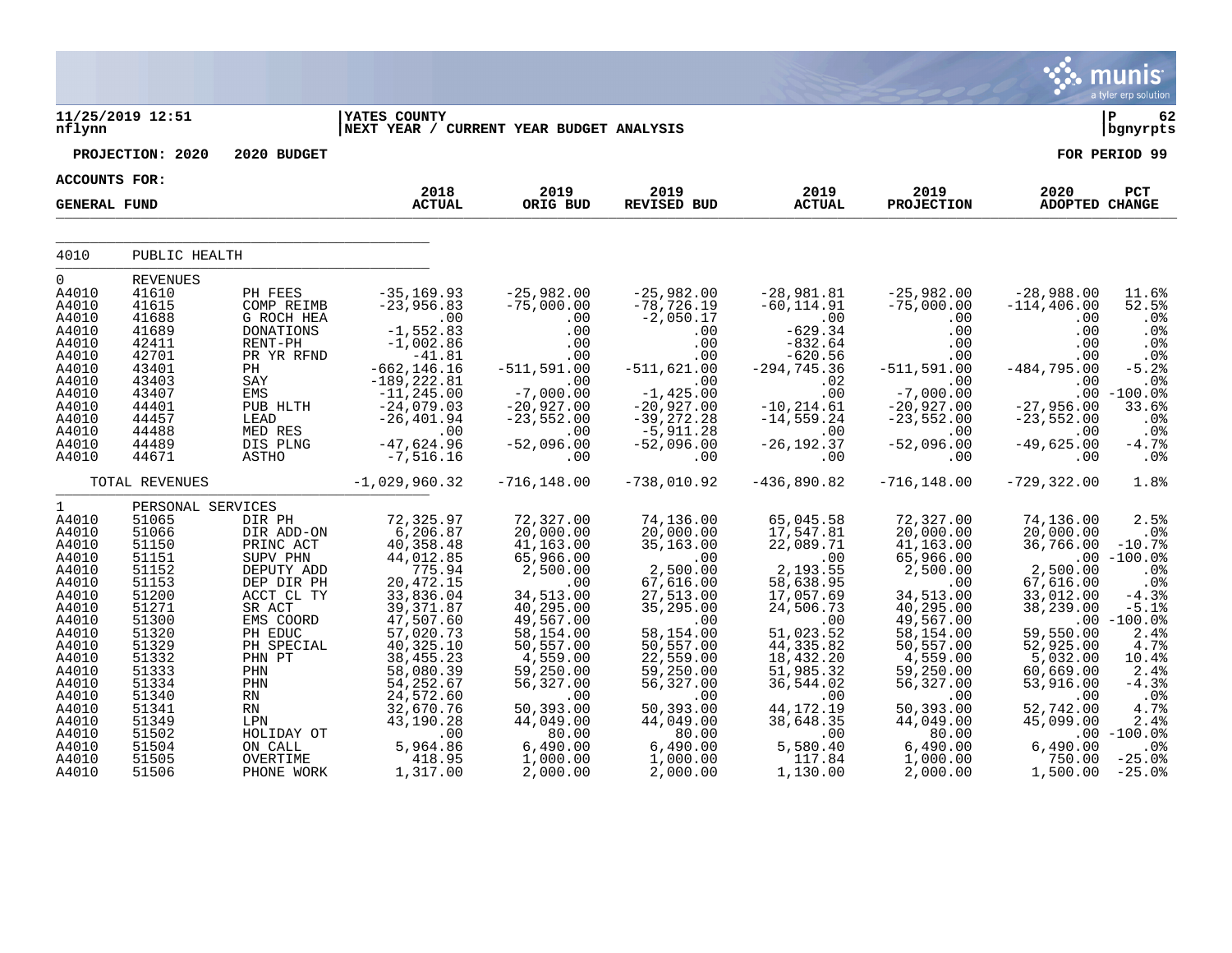

#### **11/25/2019 12:51 |YATES COUNTY |P 63 nflynn |NEXT YEAR / CURRENT YEAR BUDGET ANALYSIS |bgnyrpts**

**PROJECTION: 2020 2020 BUDGET FOR PERIOD 99**

| <b>GENERAL FUND</b>                                                                                                                                                               |                                                                                                                                                                |                                                                                                                                                                                                                                                     | 2018<br><b>ACTUAL</b>                                                                                                                                                                                         | 2019<br>ORIG BUD                                                                                                                                                                                             | 2019<br>REVISED BUD                                                                                                                                                                                                    | 2019<br><b>ACTUAL</b>                                                                                                                                                                            | 2019<br><b>PROJECTION</b>                                                                                                                                                                                    | 2020<br>ADOPTED CHANGE                                                                                                                                                          | PCT                                                                                                                                                                         |
|-----------------------------------------------------------------------------------------------------------------------------------------------------------------------------------|----------------------------------------------------------------------------------------------------------------------------------------------------------------|-----------------------------------------------------------------------------------------------------------------------------------------------------------------------------------------------------------------------------------------------------|---------------------------------------------------------------------------------------------------------------------------------------------------------------------------------------------------------------|--------------------------------------------------------------------------------------------------------------------------------------------------------------------------------------------------------------|------------------------------------------------------------------------------------------------------------------------------------------------------------------------------------------------------------------------|--------------------------------------------------------------------------------------------------------------------------------------------------------------------------------------------------|--------------------------------------------------------------------------------------------------------------------------------------------------------------------------------------------------------------|---------------------------------------------------------------------------------------------------------------------------------------------------------------------------------|-----------------------------------------------------------------------------------------------------------------------------------------------------------------------------|
| A4010<br>A4010<br>A4010<br>A4010<br>A4010                                                                                                                                         | 51508<br>51509<br>51530<br>51660<br>51661                                                                                                                      | 35-40 HRS<br>COMP CSEA<br>PRG COORD<br>INS BUYOUT<br>COMP NONUN                                                                                                                                                                                     | 1,189.86<br>60.03<br>.00<br>3,875.76<br>.00                                                                                                                                                                   | 2,000.00<br>100.00<br>.00<br>3,945.00<br>.00                                                                                                                                                                 | 2,000.00<br>17.26<br>19,476.80<br>3,945.00<br>172.94                                                                                                                                                                   | 1,302.88<br>17.26<br>17,452.33<br>3,615.70<br>172.94                                                                                                                                             | 2,000.00<br>100.00<br>.00<br>3,945.00<br>.00                                                                                                                                                                 | 1,500.00<br>100.00<br>53,431.00<br>3,945.00<br>.00                                                                                                                              | $-25.0%$<br>.0 <sub>8</sub><br>.0%<br>$.0\%$<br>.0%                                                                                                                         |
|                                                                                                                                                                                   | TOTAL PERSONAL SERVICES                                                                                                                                        |                                                                                                                                                                                                                                                     | 666,261.99                                                                                                                                                                                                    | 665,235.00                                                                                                                                                                                                   | 638,694.00                                                                                                                                                                                                             | 521,610.79                                                                                                                                                                                       | 665,235.00                                                                                                                                                                                                   | 669,918.00                                                                                                                                                                      | .7%                                                                                                                                                                         |
| 2<br>A4010<br>A4010<br>A4010                                                                                                                                                      | EQUIPMENT<br>52115<br>52218<br>52516                                                                                                                           | COMP HRDWR<br>TRAILER<br>SMALL EQUI                                                                                                                                                                                                                 | 33,847.92<br>5,196.50<br>7,696.50                                                                                                                                                                             | .00<br>.00<br>.00                                                                                                                                                                                            | .00<br>.00<br>.00                                                                                                                                                                                                      | .00<br>.00<br>.00                                                                                                                                                                                | .00<br>$.00 \,$<br>$.00 \,$                                                                                                                                                                                  | .00<br>.00<br>$.00 \,$                                                                                                                                                          | .0 <sub>8</sub><br>$.0\%$<br>$.0\%$                                                                                                                                         |
|                                                                                                                                                                                   | TOTAL EQUIPMENT                                                                                                                                                |                                                                                                                                                                                                                                                     | 46,740.92                                                                                                                                                                                                     | .00                                                                                                                                                                                                          | .00                                                                                                                                                                                                                    | .00                                                                                                                                                                                              | .00                                                                                                                                                                                                          | .00                                                                                                                                                                             | .0 <sup>8</sup>                                                                                                                                                             |
| $4\overline{ }$<br>A4010<br>A4010<br>A4010<br>A4010<br>A4010<br>A4010<br>A4010<br>A4010<br>A4010<br>A4010<br>A4010<br>A4010<br>A4010<br>A4010<br>A4010<br>A4010<br>A4010<br>A4010 | 54011<br>54035<br>54103<br>54106<br>54107<br>54109<br>54113<br>54116<br>54120<br>54152<br>54153<br>54156<br>54469<br>54470<br>54515<br>54516<br>54574<br>54653 | CONTRACTUAL EXPENSES<br>CONSULTANT<br>PHYSICIAN<br>EMS EQ<br>VACCINE<br>IMMUN PROG<br>LEAD PROG<br>STD TX<br>TB CARE<br>CORP COMP<br>CONFERENCE<br>EDUCATION<br>TRAINING<br>SUPP:NURSG<br>SUPP:OFF<br>POSTAGE<br>PRINTING<br>COMP MAINT<br>GASOLINE | .00<br>2,400.00<br>2,036.56<br>320.80<br>15,263.58<br>5, 174. 21<br>2,802.91<br>2,193.04<br>18,000.00<br>927.36<br>11,041.38<br>14,733.42<br>5,067.55<br>5,807.11<br>859.29<br>254.23<br>7,812.29<br>2,128.71 | .00<br>2,580.00<br>800.00<br>1,000.00<br>15,000.00<br>5,000.00<br>3,000.00<br>2,500.00<br>18,500.00<br>750.00<br>5,000.00<br>20,520.00<br>2,400.00<br>1,500.00<br>1,000.00<br>750.00<br>7,000.00<br>1,700.00 | .00<br>2,580.00<br>$\overline{100}$<br>1,000.00<br>15,000.00<br>20,605.28<br>3,000.00<br>2,500.00<br>18,500.00<br>750.00<br>5,000.00<br>3,955.30<br>2,545.00<br>1,500.00<br>1,000.00<br>750.00<br>7,000.00<br>1,700.00 | .00<br>2,300.00<br>.00<br>333.35<br>11,863.33<br>2,424.38<br>1,190.44<br>2,314.16<br>18,500.00<br>105.00<br>4,409.30<br>3,955.30<br>2,536.55<br>980.86<br>618.33<br>773.40<br>5,654.60<br>132.09 | .00<br>2,580.00<br>800.00<br>1,000.00<br>15,118.80<br>5,000.00<br>3,000.00<br>2,600.00<br>18,500.00<br>750.00<br>5,241.30<br>20,520.00<br>2,400.00<br>1,500.00<br>1,000.00<br>750.00<br>7,024.24<br>1,700.00 | 2,500.00<br>2,640.00<br>1,000.00<br>15,000.00<br>5,000.00<br>3,000.00<br>2.000.00<br>18,500.00<br>500.00<br>13,000.00<br>2,400.00<br>1,500.00<br>1,000.00<br>750.00<br>7,000.00 | $.0\%$<br>2.3%<br>$.00 - 100.0%$<br>.0%<br>.0%<br>.0%<br>.0%<br>$-20.0%$<br>.0%<br>$-33.3%$<br>160.0%<br>$.00 - 100.0%$<br>.0%<br>.0%<br>.0%<br>.0%<br>.0%<br>$.00 - 100.0$ |
| A4010<br>A4010<br>A4010<br>A4010<br>A4010<br>A4010<br>A4010<br>A4010<br>A4010<br>A4010                                                                                            | 54654<br>54660<br>54661<br>54682<br>54688<br>54904<br>54907<br>54911<br>54938<br>54939                                                                         | MILEAGE<br>TRAVEL EXP<br>VEH MAINT<br>TEL/FAX<br>G ROCH HEA<br>BID NOTICE<br><b>DUES</b><br>INS<br>DISASTER P<br>LEARNING                                                                                                                           | 6,913.51<br>60.63<br>1,018.08<br>6,472.75<br>5,084.83<br>159.73<br>1,839.61<br>5,192.48<br>23,856.97<br>82.30                                                                                                 | 18,000.00<br>500.00<br>1,500.00<br>6, 250.00<br>.00<br>.00<br>$1, 500$<br>5,956.00<br>21,096.00<br>.00                                                                                                       | 18,000.00<br>500.00<br>1,500.00<br>6, 250.00<br>2,050.17<br>.00<br>1,588.00<br>5,956.00<br>21,096.00<br>$\sim$ 00                                                                                                      | 5,941.87<br>231.99<br>666.80<br>5,807.81<br>395.27<br>.00<br>1,587.02<br>5,628.03<br>6,933.76<br>00 <sub>1</sub>                                                                                 | 18,000.00<br>500.50<br>1,500.00<br>6, 250.00<br>.00<br>.00<br>1,588.00<br>5,956.00<br>21,096.00<br>.00                                                                                                       | 5,500.00<br>500.00<br>8,300.00<br>.00<br>.00<br>1,967.00<br>5,797.00<br>10,000.00<br>.00                                                                                        | $-69.4%$<br>.0 <sub>8</sub><br>$.00 - 100.0$<br>32.8%<br>.0%<br>$.0\%$<br>23.9%<br>$-2.7%$<br>$-52.6%$<br>0 <sup>8</sup>                                                    |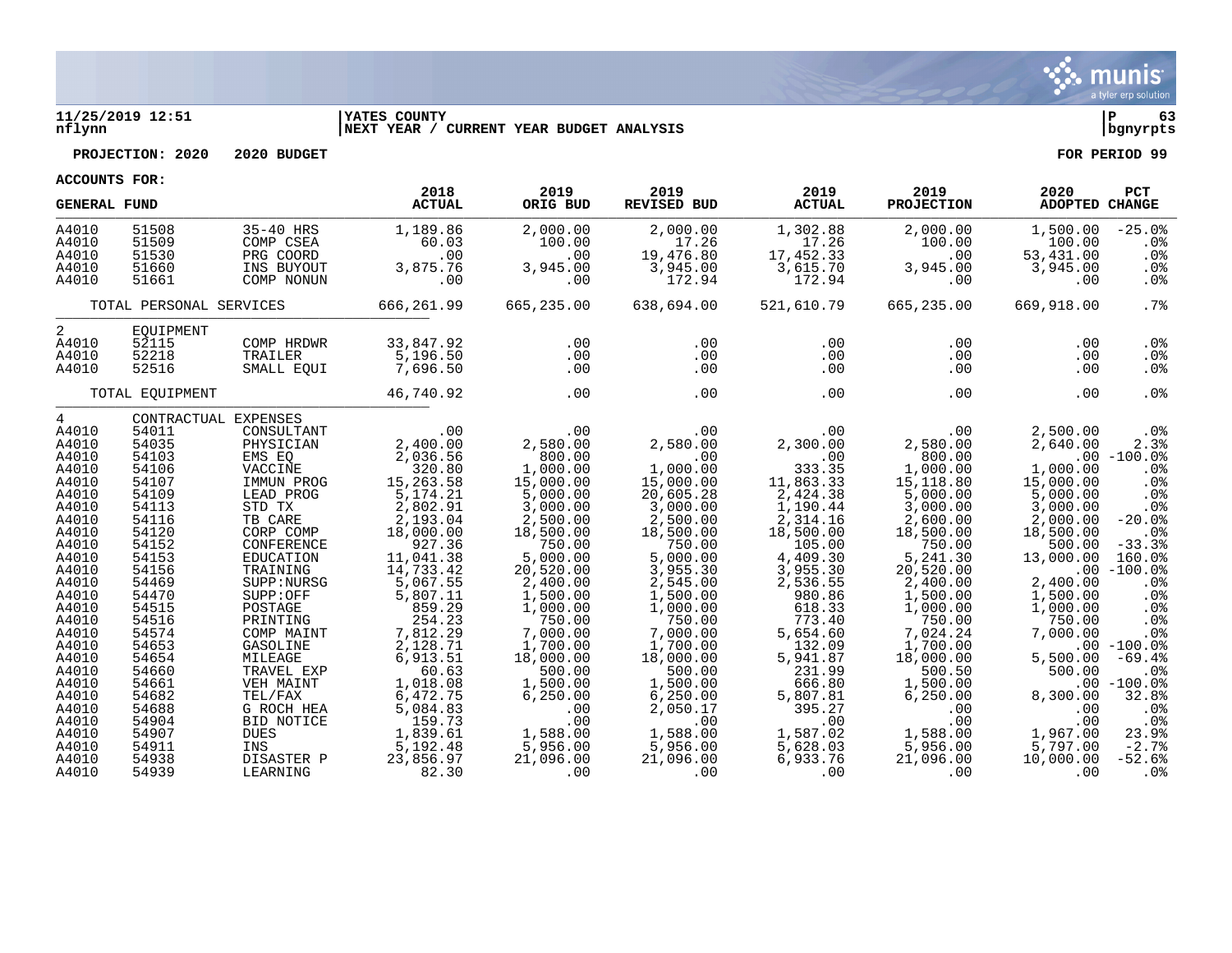

## **11/25/2019 12:51 |YATES COUNTY |P 64 nflynn |NEXT YEAR / CURRENT YEAR BUDGET ANALYSIS |bgnyrpts**

**PROJECTION: 2020 2020 BUDGET FOR PERIOD 99**

|                         | <b>GENERAL FUND</b>                            |                                    | 2018<br><b>ACTUAL</b>                | 2019<br>ORIG BUD                     | 2019<br><b>REVISED BUD</b>           | 2019<br><b>ACTUAL</b>               | 2019<br><b>PROJECTION</b>            | 2020<br><b>ADOPTED</b>               | <b>PCT</b><br><b>CHANGE</b>      |
|-------------------------|------------------------------------------------|------------------------------------|--------------------------------------|--------------------------------------|--------------------------------------|-------------------------------------|--------------------------------------|--------------------------------------|----------------------------------|
| A4010<br>A4010<br>A4010 | 54947<br>54956<br>54986                        | RURAL HEAL<br>MED RES<br>ASTHO     | 185,877.02<br>.00<br>1,595.36        | .00<br>.00<br>.00                    | .00<br>5,911.28<br>.00               | .00<br>.00<br>.00                   | .00<br>.00<br>.00                    | .00<br>.00<br>.00                    | $.0\%$<br>.0%<br>.0 <sub>8</sub> |
|                         | TOTAL CONTRACTUAL EXPENSES                     |                                    | 334,975.71                           | 143,890.00                           | 150,237.03                           | 85,283.64                           | 144,374.84                           | 107,854.00                           | $-25.0%$                         |
| 8                       | EMPLOYEE                                       | <b>BENEFITS</b>                    |                                      |                                      |                                      |                                     |                                      |                                      |                                  |
| A4010<br>A4010<br>A4010 | 58100<br>58303<br>58305                        | FICA/MED<br>INS-CSEA<br>INS-NON UN | 47,939.94<br>120,676.90<br>12,695.04 | 49,467.00<br>109,112.00<br>12,920.00 | 49,732.00<br>109,112.00<br>12,920.00 | 38,036.29<br>72,406.00<br>12,218.70 | 49,467.00<br>109,112.00<br>12,920.00 | 49,244.00<br>101,082.00<br>12,920.00 | $-.5%$<br>$-7.4%$<br>$.0\%$      |
|                         | TOTAL EMPLOYEE BENEFITS<br>TOTAL PUBLIC HEALTH |                                    | 181, 311.88<br>199,330.18            | 171,499.00<br>264,476.00             | 171,764.00<br>222,684.11             | 122,660.99<br>292,664.60            | 171,499.00<br>264,960.84             | 163,246.00<br>211,696.00             | $-4.8%$<br>$-20.0$ °             |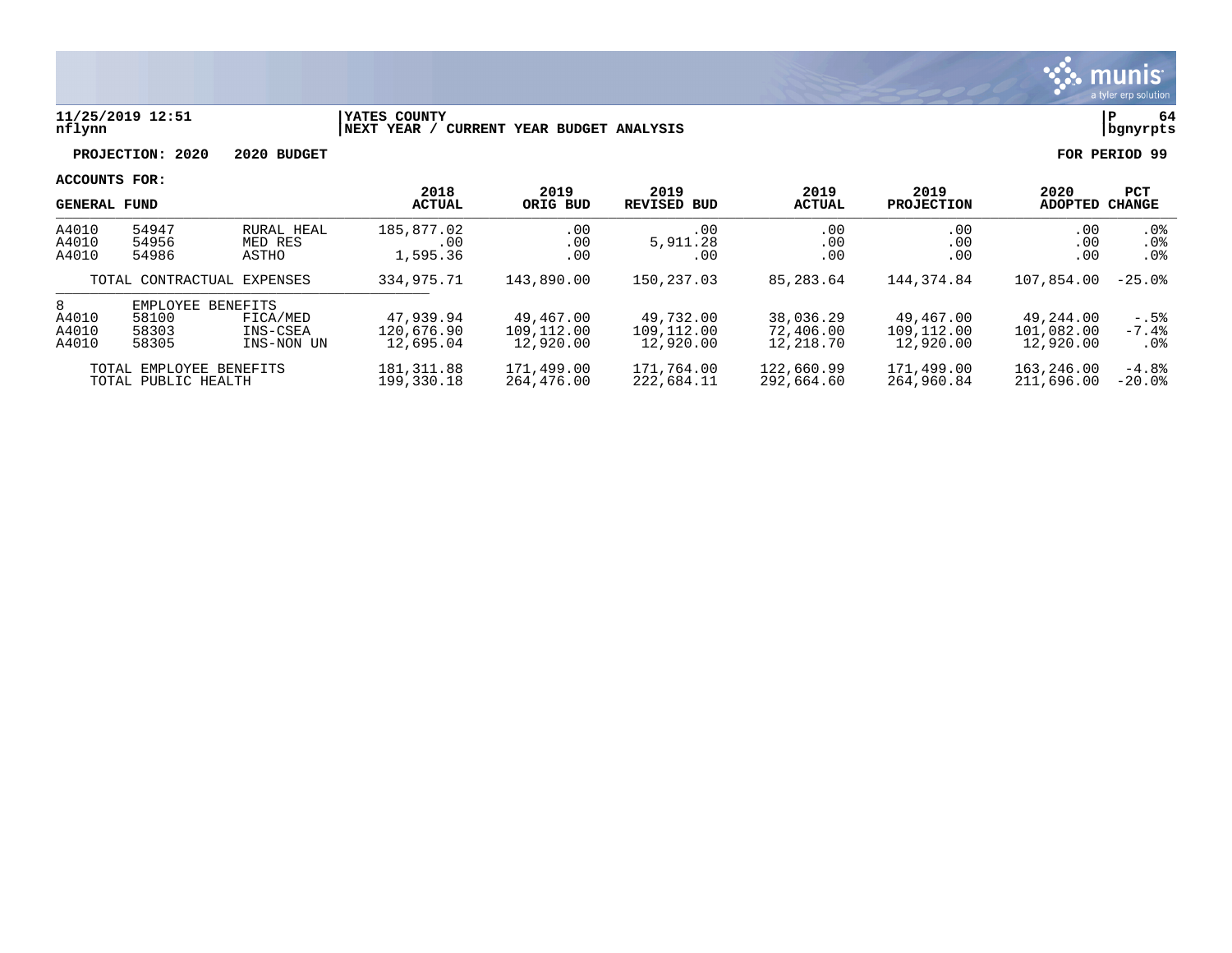|                                      |                                                    |                        |                              |                              |                            |                       |                           |                        | <b>munis</b><br>a tyler erp solution |
|--------------------------------------|----------------------------------------------------|------------------------|------------------------------|------------------------------|----------------------------|-----------------------|---------------------------|------------------------|--------------------------------------|
| nflynn                               | 11/25/2019 12:51                                   |                        | YATES COUNTY<br> NEXT YEAR / | CURRENT YEAR BUDGET ANALYSIS |                            |                       |                           |                        | P<br>65<br>  bgnyrpts                |
|                                      | PROJECTION: 2020                                   | 2020 BUDGET            |                              |                              |                            |                       |                           |                        | FOR PERIOD 99                        |
| ACCOUNTS FOR:<br><b>GENERAL FUND</b> |                                                    |                        | 2018<br><b>ACTUAL</b>        | 2019<br>ORIG BUD             | 2019<br><b>REVISED BUD</b> | 2019<br><b>ACTUAL</b> | 2019<br><b>PROJECTION</b> | 2020<br><b>ADOPTED</b> | PCT<br><b>CHANGE</b>                 |
| 4042                                 | RABIES CONTROL                                     |                        |                              |                              |                            |                       |                           |                        |                                      |
| $\overline{0}$<br>A4042              | REVENUES<br>43401                                  | RABIES/PH              | $-9,513.88$                  | $-10, 234.00$                | $-10, 234.00$              | $-12, 325.43$         | $-10, 234.00$             | $-10, 234.00$          | .0%                                  |
|                                      | TOTAL REVENUES                                     |                        | $-9,513.88$                  | $-10, 234.00$                | $-10,234.00$               | $-12, 325.43$         | $-10, 234.00$             | $-10, 234.00$          | .0%                                  |
| 4<br>A4042                           | CONTRACTUAL<br>54855                               | EXPENSES<br>RABIES CNT | 10,083.04                    | 10,000.00                    | 10,000.00                  | 13,690.78             | 11,043.45                 | 10,234.00              | 2.3%                                 |
|                                      | TOTAL CONTRACTUAL EXPENSES<br>TOTAL RABIES CONTROL |                        | 10,083.04<br>569.16          | 10,000.00<br>$-234.00$       | 10,000.00<br>$-234.00$     | 13,690.78<br>1,365.35 | 11,043.45<br>809.45       | 10,234.00              | 2.3%<br>$.00 - 100.0$                |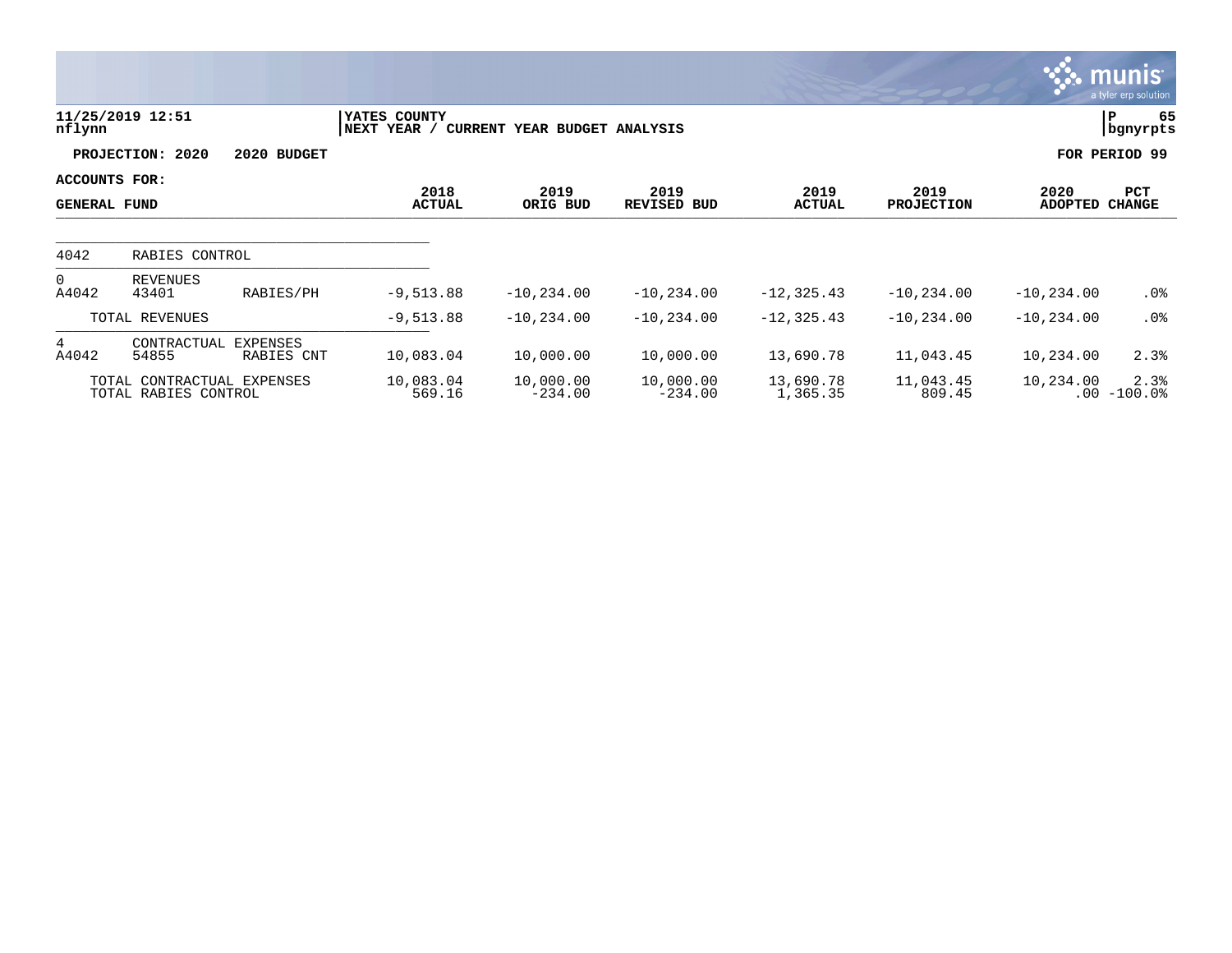|                                      |                                                            |                            |                             |                              |                        |                       |                           |                        | <b>munis</b><br>a tyler erp solution |
|--------------------------------------|------------------------------------------------------------|----------------------------|-----------------------------|------------------------------|------------------------|-----------------------|---------------------------|------------------------|--------------------------------------|
| nflynn                               | 11/25/2019 12:51                                           |                            | YATES COUNTY<br>NEXT YEAR / | CURRENT YEAR BUDGET ANALYSIS |                        |                       |                           |                        | 66<br>P<br>bgnyrpts                  |
|                                      | PROJECTION: 2020                                           | 2020 BUDGET                |                             |                              |                        |                       |                           |                        | FOR PERIOD 99                        |
| ACCOUNTS FOR:<br><b>GENERAL FUND</b> |                                                            |                            | 2018<br><b>ACTUAL</b>       | 2019<br>ORIG BUD             | 2019<br>REVISED BUD    | 2019<br><b>ACTUAL</b> | 2019<br><b>PROJECTION</b> | 2020<br><b>ADOPTED</b> | PCT<br><b>CHANGE</b>                 |
| 4054                                 |                                                            | EARLY INTERVENTION SERV    |                             |                              |                        |                       |                           |                        |                                      |
| $\Omega$<br>A4054                    | REVENUES<br>43449                                          | $PHC-EI$                   | $-71, 266.11$               | $-41,650.00$                 | $-41,650.00$           | $-48,069.89$          | $-41,650.00$              | $-41,650.00$           | $.0\%$                               |
|                                      | TOTAL REVENUES                                             |                            | $-71, 266.11$               | $-41,650.00$                 | $-41,650.00$           | $-48,069.89$          | $-41,650.00$              | $-41,650.00$           | $.0\%$                               |
| 4<br>A4054                           | CONTRACTUAL<br>54102                                       | <b>EXPENSES</b><br>EI SERV | 117,917.20                  | 85,000.00                    | 85,000.00              | 55,948.30             | 85,000.00                 | 85,000.00              | $.0\%$                               |
|                                      | TOTAL CONTRACTUAL EXPENSES<br>TOTAL EARLY INTERVENTION SER |                            | 117,917.20<br>46,651.09     | 85,000.00<br>43,350.00       | 85,000.00<br>43,350.00 | 55,948.30<br>7,878.41 | 85,000.00<br>43,350.00    | 85,000.00<br>43,350.00 | $.0\%$<br>$.0\%$                     |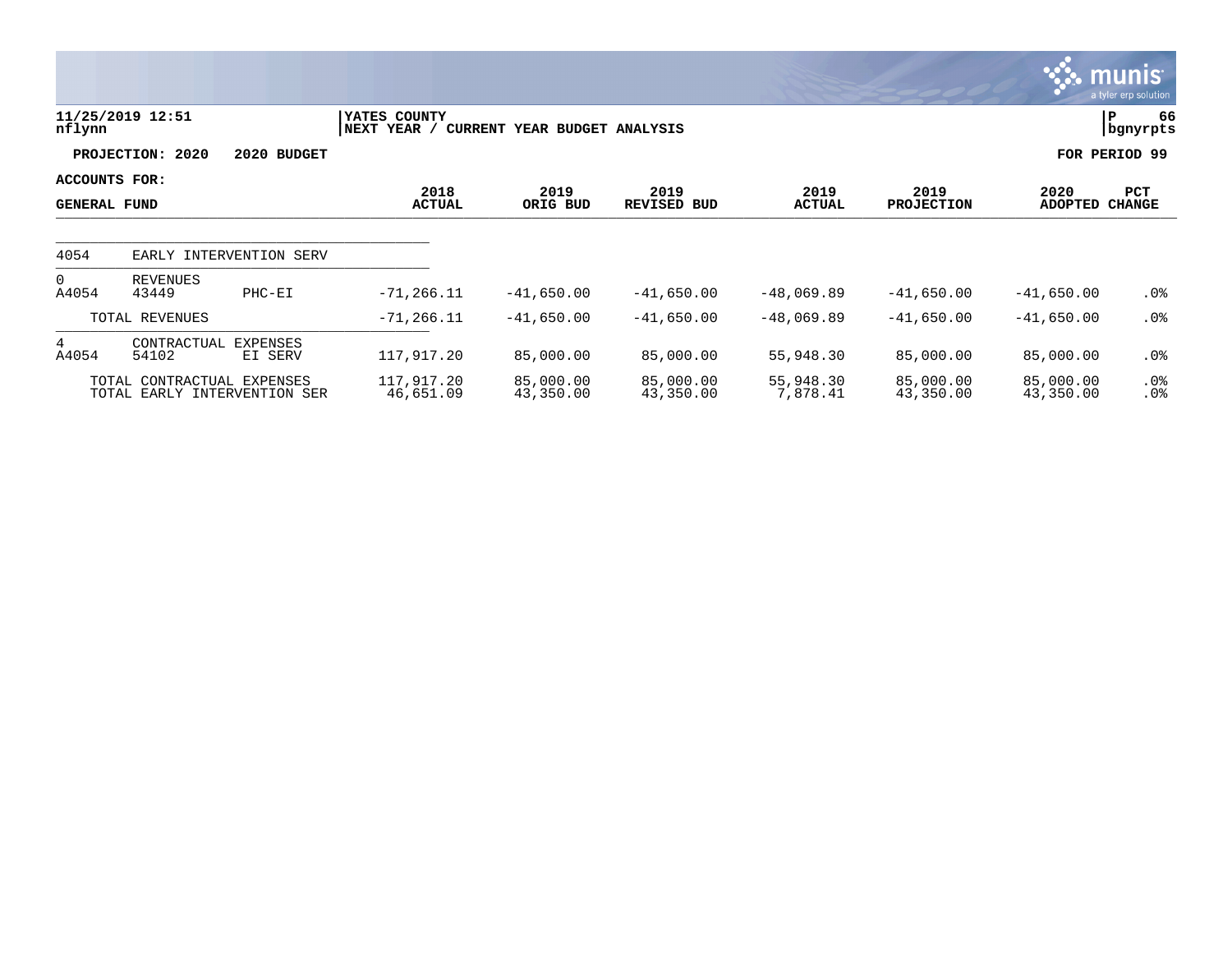|                                                                                                                                                                                           |                                                                                                                                                                                            |                                                                                                                                                                                                                                            |                                                                                                                                                                                                                                                                                                                  |                                                                                                                                                                                                                                                                                               |                                                                                                                                                                                                                                                                                                        |                                                                                                                                                                                                                                                                                                      |                                                                                                                                                                                                                                                                                                      |                                                                                                                                                                                                                                                                                                   | <b>W. munis</b><br>a tyler erp solution                                                                                                                      |
|-------------------------------------------------------------------------------------------------------------------------------------------------------------------------------------------|--------------------------------------------------------------------------------------------------------------------------------------------------------------------------------------------|--------------------------------------------------------------------------------------------------------------------------------------------------------------------------------------------------------------------------------------------|------------------------------------------------------------------------------------------------------------------------------------------------------------------------------------------------------------------------------------------------------------------------------------------------------------------|-----------------------------------------------------------------------------------------------------------------------------------------------------------------------------------------------------------------------------------------------------------------------------------------------|--------------------------------------------------------------------------------------------------------------------------------------------------------------------------------------------------------------------------------------------------------------------------------------------------------|------------------------------------------------------------------------------------------------------------------------------------------------------------------------------------------------------------------------------------------------------------------------------------------------------|------------------------------------------------------------------------------------------------------------------------------------------------------------------------------------------------------------------------------------------------------------------------------------------------------|---------------------------------------------------------------------------------------------------------------------------------------------------------------------------------------------------------------------------------------------------------------------------------------------------|--------------------------------------------------------------------------------------------------------------------------------------------------------------|
| nflynn                                                                                                                                                                                    | 11/25/2019 12:51                                                                                                                                                                           |                                                                                                                                                                                                                                            | <b>IYATES COUNTY</b><br>NEXT YEAR / CURRENT YEAR BUDGET ANALYSIS                                                                                                                                                                                                                                                 |                                                                                                                                                                                                                                                                                               |                                                                                                                                                                                                                                                                                                        |                                                                                                                                                                                                                                                                                                      |                                                                                                                                                                                                                                                                                                      |                                                                                                                                                                                                                                                                                                   | l P<br>67<br>  bgnyrpts                                                                                                                                      |
|                                                                                                                                                                                           | PROJECTION: 2020                                                                                                                                                                           | 2020 BUDGET                                                                                                                                                                                                                                |                                                                                                                                                                                                                                                                                                                  |                                                                                                                                                                                                                                                                                               |                                                                                                                                                                                                                                                                                                        |                                                                                                                                                                                                                                                                                                      |                                                                                                                                                                                                                                                                                                      |                                                                                                                                                                                                                                                                                                   | FOR PERIOD 99                                                                                                                                                |
|                                                                                                                                                                                           | ACCOUNTS FOR:                                                                                                                                                                              |                                                                                                                                                                                                                                            |                                                                                                                                                                                                                                                                                                                  |                                                                                                                                                                                                                                                                                               |                                                                                                                                                                                                                                                                                                        |                                                                                                                                                                                                                                                                                                      |                                                                                                                                                                                                                                                                                                      |                                                                                                                                                                                                                                                                                                   |                                                                                                                                                              |
| <b>GENERAL FUND</b>                                                                                                                                                                       |                                                                                                                                                                                            |                                                                                                                                                                                                                                            | 2018<br><b>ACTUAL</b>                                                                                                                                                                                                                                                                                            | 2019<br>ORIG BUD                                                                                                                                                                                                                                                                              | 2019<br><b>REVISED BUD</b>                                                                                                                                                                                                                                                                             | 2019<br><b>ACTUAL</b>                                                                                                                                                                                                                                                                                | 2019<br><b>PROJECTION</b>                                                                                                                                                                                                                                                                            | 2020<br><b>ADOPTED CHANGE</b>                                                                                                                                                                                                                                                                     | PCT                                                                                                                                                          |
| 4320                                                                                                                                                                                      | COMMUNITY SERVICES                                                                                                                                                                         |                                                                                                                                                                                                                                            |                                                                                                                                                                                                                                                                                                                  |                                                                                                                                                                                                                                                                                               |                                                                                                                                                                                                                                                                                                        |                                                                                                                                                                                                                                                                                                      |                                                                                                                                                                                                                                                                                                      |                                                                                                                                                                                                                                                                                                   |                                                                                                                                                              |
| $\overline{0}$<br>A4320<br>A4320<br>A4320<br>A4320<br>A4320<br>A4320<br>A4320<br>A4320<br>A4320<br>A4320<br>A4320<br>A4320<br>A4320<br>A4320<br>A4320<br>A4320<br>A4320<br>A4320<br>A4320 | <b>REVENUES</b><br>41690<br>43490<br>43492<br>43493<br>43494<br>43495<br>43496<br>43497<br>43498<br>43500<br>43503<br>43504<br>43507<br>43508<br>43509<br>43511<br>43512<br>44490<br>44491 | MH GRANTS<br>LGU<br>COMM SUPP<br>PSYCH REHA<br>C&F<br>REINVEST<br>MR LGU<br>KIDS HOME<br>INTEGRATED<br>KENDRAS LW<br>SUPP HSNG<br>SUBS ABUSE<br>CLINICAL I<br>EMERG C&F<br>CLINIC ADU<br>HLTH HOME<br>OMH COLA<br>MH FED SAL<br>SU PREV CO | $-1,500.00$<br>$-70, 437.00$<br>$-311,867.00$<br>$-152,607.00$<br>$-201, 719.00$<br>$-315,572.00$<br>$-11, 278.00$<br>$-12,742.00$<br>$-89,754.00$<br>$-22, 115.00$<br>$-46, 249.00$<br>$-332,825.00$<br>$-102, 220.00$<br>$-269, 561.48$<br>$-9,930.00$<br>$-37,960.00$<br>$-21, 286.00$<br>$-73,644.00$<br>.00 | .00<br>$-43, 364.00$<br>$-217, 120.00$<br>$-121, 108.00$<br>$-146,876.00$<br>$-302,735.00$<br>$-16, 232.00$<br>$-10, 484.00$<br>$-71, 228.00$<br>$-17,692.00$<br>$-104, 460.00$<br>$-332,825.00$<br>$-79,188.00$<br>$-220,797.00$<br>-7,944.00<br>$-30, 368.00$<br>$-21,808.00$<br>.00<br>.00 | .00<br>$-43,364.00$<br>$-217, 120.00$<br>$-121, 108.00$<br>$-146,876.00$<br>$-302,735.00$<br>$-16, 232.00$<br>$-10, 484.00$<br>$-71, 228.00$<br>$-17,692.00$<br>$-104, 460.00$<br>$-392,825.00$<br>$-79,188.00$<br>$-220,797.00$<br>-7,944.00<br>$-30, 368.00$<br>$-21,808.00$<br>.00<br>$-13, 330.41$ | .00<br>$-48,755.00$<br>$-206, 179.00$<br>$-94,497.00$<br>$-111, 321.00$<br>$-228, 201.00$<br>$-11, 278.00$<br>$-7,863.00$<br>$-55, 578.00$<br>$-12,930.00$<br>$-40,080.00$<br>$-394, 188.00$<br>$-61, 332.00$<br>$-167,751.00$<br>$-5,958.00$<br>$-22,776.00$<br>$-5,714.00$<br>$-33, 260.00$<br>.00 | .00<br>$-43,364.00$<br>$-217, 120.00$<br>$-121, 108.00$<br>$-146,876.00$<br>$-302, 735.00$<br>$-16, 232.00$<br>$-10, 484.00$<br>$-71, 228.00$<br>$-17,692.00$<br>$-104, 460.00$<br>$-332,825.00$<br>$-79,188.00$<br>$-220,797.00$<br>$-7,944.00$<br>$-30, 368.00$<br>$-21,808.00$<br>$.00 \,$<br>.00 | .00<br>$-43, 364.00$<br>$-223,884.00$<br>$-125,996.00$<br>$-148, 428.00$<br>$-304, 267, 00$<br>$-16, 232.00$<br>$-10, 484.00$<br>$-74, 104.00$<br>$-17,692.00$<br>$-104, 460.00$<br>$-394, 188.00$<br>$-81,776.00$<br>$-223,668.00$<br>$-7,944.00$<br>$-30, 368.00$<br>$-11,428.00$<br>.00<br>.00 | .0%<br>.0%<br>3.1%<br>4.0%<br>1.1%<br>.5%<br>.0%<br>.0%<br>4.0%<br>.0%<br>.0%<br>18.4%<br>3.3%<br>1.3%<br>.0 <sub>8</sub><br>.0%<br>$-47.6%$<br>. 0 %<br>.0% |
|                                                                                                                                                                                           | TOTAL REVENUES                                                                                                                                                                             |                                                                                                                                                                                                                                            |                                                                                                                                                                                                                                                                                                                  |                                                                                                                                                                                                                                                                                               | $-2,083,266.48$ $-1,744,229.00$ $-1,817,559.41$ $-1,507,661.00$ $-1,744,229.00$ $-1,818,283.00$                                                                                                                                                                                                        |                                                                                                                                                                                                                                                                                                      |                                                                                                                                                                                                                                                                                                      |                                                                                                                                                                                                                                                                                                   | 4.2%                                                                                                                                                         |
| $\mathbf{1}$<br>A4320<br>A4320<br>A4320                                                                                                                                                   | PERSONAL SERVICES<br>51212<br>51302<br>51605                                                                                                                                               | FISC ADM<br>SGL PT ACC<br>DEP COMM S                                                                                                                                                                                                       | 15, 153. 35<br>49,613.20<br>74,649.13                                                                                                                                                                                                                                                                            | .00<br>49,613.00<br>74,649.00                                                                                                                                                                                                                                                                 | .00<br>50,854.00<br>76,515.00                                                                                                                                                                                                                                                                          | .00<br>43,809.92<br>67,133.88                                                                                                                                                                                                                                                                        | .00<br>49,613.00<br>74,649.00                                                                                                                                                                                                                                                                        | .00<br>50,854.00<br>76,515.00                                                                                                                                                                                                                                                                     | .0%<br>2.5%<br>2.5%                                                                                                                                          |
|                                                                                                                                                                                           | TOTAL PERSONAL SERVICES                                                                                                                                                                    |                                                                                                                                                                                                                                            | 139, 415.68                                                                                                                                                                                                                                                                                                      | 124,262.00                                                                                                                                                                                                                                                                                    | 127,369.00                                                                                                                                                                                                                                                                                             | 110,943.80                                                                                                                                                                                                                                                                                           | 124,262.00                                                                                                                                                                                                                                                                                           | 127,369.00                                                                                                                                                                                                                                                                                        | 2.5%                                                                                                                                                         |
| $4\overline{ }$<br>A4320<br>A4320<br>A4320<br>A4320<br>A4320<br>A4320<br>A4320<br>A4320<br>A4320                                                                                          | CONTRACTUAL EXPENSES<br>54010<br>54011<br>54015<br>54054<br>54252<br>54257<br>54258<br>54260<br>54261                                                                                      | CLER HELP<br>CONSULTANT<br>COST ALLOC<br>SP ENTRY<br>CCSI<br>DROP IN<br>FAM SUPP<br>HOME INTER<br>ICM-ADULT                                                                                                                                | 6,429.42<br>5,437.50<br>505.70<br>8,694.00<br>8,986.40<br>25,044.00<br>48,673.00<br>246,394.00<br>1,362.44                                                                                                                                                                                                       | 7,500.00<br>12,943.00<br>506.00<br>9,200.00<br>10,558.00<br>24,709.00<br>48,673.00<br>246,394.00<br>6,736.00                                                                                                                                                                                  | 7,500.00<br>22,943.00<br>506.00<br>9,200.00<br>10,558.00<br>24,709.00<br>48,673.00<br>246,394.00<br>6,736.00                                                                                                                                                                                           | 3,377.86<br>19,593.00<br>505.70<br>6,430.50<br>9,489.06<br>18,795.00<br>36,700.75<br>247,110.00<br>8.80                                                                                                                                                                                              | 7,790.09<br>12,943.00<br>506.00<br>9,200.00<br>11,498.39<br>24,709.00<br>48,673.00<br>246,394.00<br>6,736.00                                                                                                                                                                                         | 7,500.00<br>29,510.00<br>506.00<br>8,574.00<br>10,558.00<br>25,092.00<br>48,869.00<br>247,112.00<br>6,736.00                                                                                                                                                                                      | .0%<br>128.0%<br>. 0 %<br>$-6.8%$<br>$.0\%$<br>1.6%<br>$.4\%$<br>.3%<br>.0%                                                                                  |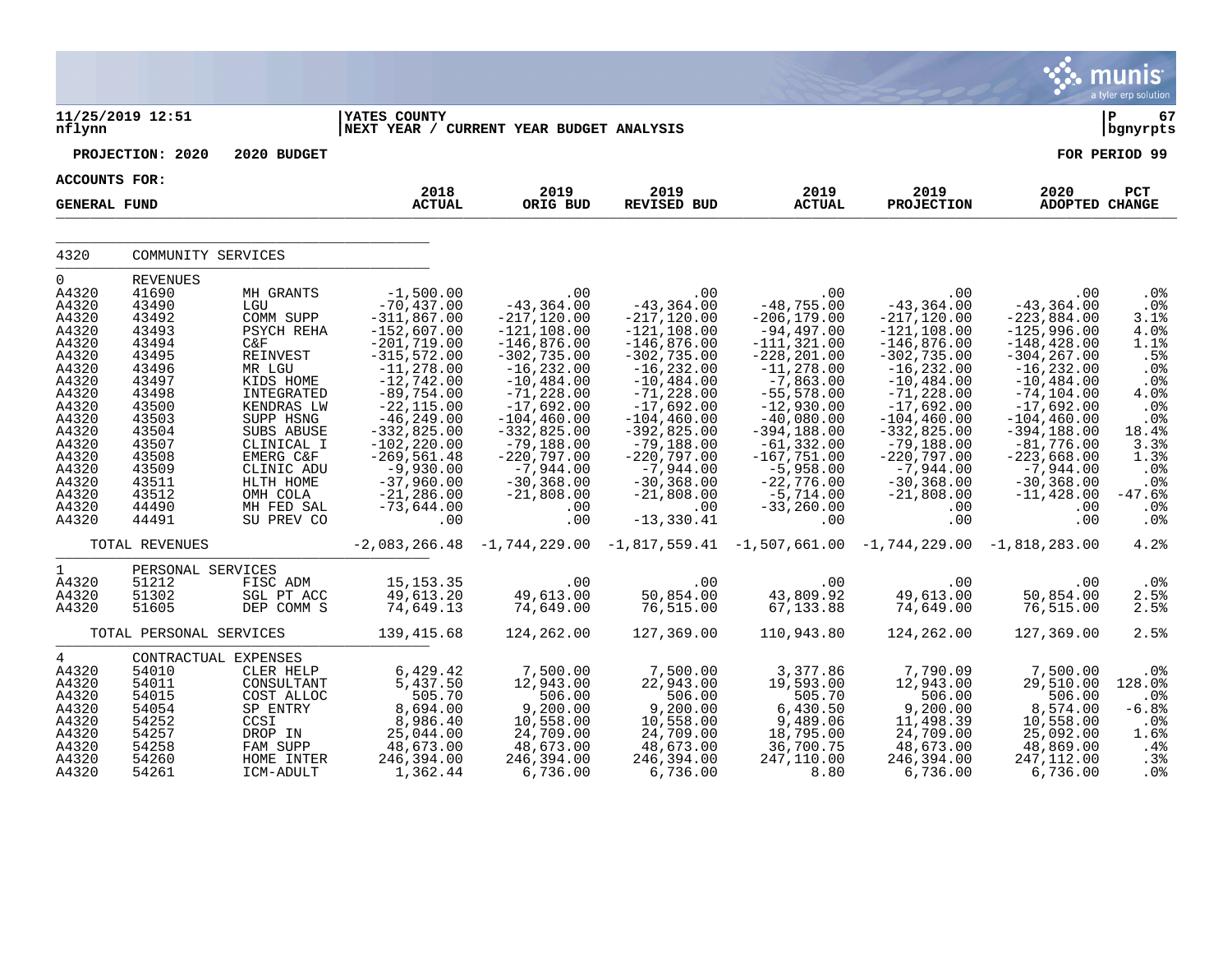

#### **11/25/2019 12:51 |YATES COUNTY |P 68 nflynn |NEXT YEAR / CURRENT YEAR BUDGET ANALYSIS |bgnyrpts**

**PROJECTION: 2020 2020 BUDGET FOR PERIOD 99**

| <b>GENERAL FUND</b> |                          |                            | 2018<br><b>ACTUAL</b> | 2019<br>ORIG BUD | 2019<br><b>REVISED BUD</b> | 2019<br><b>ACTUAL</b> | 2019<br><b>PROJECTION</b> | 2020<br>ADOPTED CHANGE | <b>PCT</b>      |
|---------------------|--------------------------|----------------------------|-----------------------|------------------|----------------------------|-----------------------|---------------------------|------------------------|-----------------|
| A4320               | 54262                    | KENDRAS LA                 | 68.24                 | 17,692.00        | 7,692.00                   | 94.02                 | 17,692.00                 | 17,692.00              | . 0 %           |
| A4320               | 54264                    | LOC-YTH                    | 29,529.00             | 29,529.00        | 29,529.00                  | 29,529.00             | 29,529.00                 | 29,529.00              | $.0\%$          |
| A4320               | 54265                    | EMPL-ADULT                 | 4,452.93              | 3,014.00         | 3,014.00                   | 1,820.80              | 3,014.00                  | 3,014.00               | $.0\%$          |
| A4320               | 54266                    | EMP-YTH                    | 7,046.25              | 7,218.00         | 7,218.00                   | 6,778.12              | 7,218.00                  | 7,218.00               | .0 <sub>8</sub> |
| A4320               | 54267                    | MICA                       | 838.00                | 3,352.00         | 3,352.00                   | 4,190.00              | 5,866.00                  | 3,352.00               | .0%             |
| A4320               | 54268                    | OUTREACH                   | 167,721.33            | 109,354.00       | 109,354.00                 | 84,169.00             | 109,734.00                | 129,569.00             | 18.5%           |
| A4320               | 54270                    | RECREATN                   | 38,225.00             | 38,227.00        | 38,227.00                  | 38,414.00             | 38,227.00                 | 38,366.00              | .4%             |
| A4320               | 54272                    | RESPITE                    | 29,636.21             | 30,240.00        | 30,240.00                  | 27,764.61             | 30,240.00                 | 30,240.00              | $.0\%$          |
| A4320               | 54274                    | SOCIAL                     | 60,785.00             | 60,785.00        | 60,785.00                  | 45,654.50             | 60,785.00                 | 61,048.00              | .4%             |
| A4320               | 54276                    | SUPP HSG                   | 103,891.00            | 104,460.00       | 104,460.00                 | 78,060.50             | 104,460.00                | 104,460.00             | $.0\%$          |
| A4320               | 54277                    | VOCATION                   | 238,075.00            | 246,581.00       | 246,581.00                 | 321,906.00            | 374,124.50                | 259,150.00             | 5.1%            |
| A4320               | 54279                    | ICM-YTH                    | 5,349.38              | 10,484.00        | 10,484.00                  | 3,784.25              | 10,484.00                 | 10,484.00              | $.0\%$          |
| A4320               | 54280                    | <b>DRUGS</b>               | 443.57                | 1,352.00         | 1,352.00                   | .00                   | 1,352.00                  | 1,352.00               | .0%             |
| A4320               | 54282                    | SUIC PREV                  | 2,972.33              | .00              | 13,330.41                  | 2,247.51              | .00                       | .00                    | $.0\%$          |
| A4320               | 54283                    | PREV SUBS                  | 243,613.00            | 243,613.00       | 243,613.00                 | 244,643.25            | 243,613.00                | 244,644.00             | .4%             |
| A4320               | 54284                    | SCHL PROG                  | 51,480.00             | 51,480.00        | 51,480.00                  | 22,550.00             | 51,480.00                 | 51,480.00              | $.0\%$          |
| A4320               | 54288                    | SUBS ABUSE                 | 89,212.00             | 89,212.00        | 149,212.00                 | 97,075.00             | 89,212.00                 | 149,544.00             | 67.6%           |
| A4320               | 54289                    | MH CLIN TX                 | 164,233.00            | 164,233.00       | 164,233.00                 | 82,116.50             | 164,233.00                | 164,233.00             | $.0\%$          |
| A4320               | 54293                    | CRISIS OUT                 | 23,899.00             | 23,899.00        | 23,899.00                  | 11,617.50             | 23,899.00                 | 23,899.00              | .0%             |
| A4320               | 54294                    | HLTH HOME                  | 23,632.00             | 23,770.00        | 23,770.00                  | 12,563.00             | 23,770.00                 | 23,770.00              | .0 <sub>8</sub> |
| A4320               | 54470                    | SUPP:OFF                   | 18.45                 | 350.00           | 350.00                     | 15.57                 | 350.00                    | 350.00                 | $.0\%$          |
| A4320               | 54507                    | COPIER CHR                 | 263.35                | 350.00           | 350.00                     | 325.50                | 350.00                    | 350.00                 | $.0\%$          |
| A4320               | 54515                    | POSTAGE                    | 65.46                 | 75.00            | 75.00                      | 74.76                 | 75.00                     | 100.00                 | 33.3%           |
| A4320               | 54653                    | GASOLINE                   | 652.43                | .00              | .00                        | .00                   | $.00 \,$                  | .00                    | . 0 %           |
| A4320               | 54654                    | MILEAGE                    | .00                   | 5,000.00         | 5,000.00                   | 1,883.26              | 5,000.00                  | 2,200.00               | $-56.0%$        |
| A4320               | 54660                    | TRAVEL EXP                 | 91.11                 | 300.00           | 300.00                     | 81.32                 | 300.00                    | 300.00                 | .0 <sub>8</sub> |
| A4320               | 54661                    | VEH MAINT                  | 267.54                | .00              | .00                        | .00                   | .00                       | .00                    | $.0\%$          |
| A4320               | 54682                    | TEL/FAX                    | 104.90                | 250.00           | 250.00                     | 95.30                 | 250.00                    | 720.00                 | 188.0%          |
| A4320<br>A4320      | 54907<br>54916           | <b>DUES</b><br>PUBLICATN   | 1,553.24<br>376.50    | 1,600.00<br>.00  | 1,600.00<br>.00            | 1,600.00<br>.00       | 1,600.00<br>$.00 \,$      | 1,648.00<br>.00        | 3.0%<br>$.0\%$  |
|                     |                          |                            |                       |                  |                            |                       |                           |                        |                 |
|                     |                          | TOTAL CONTRACTUAL EXPENSES | 1,640,021.68          | 1,633,639.00     | 1,706,969.41               | 1,461,063.94          | 1,765,306.98              | 1,743,169.00           | 6.7%            |
| 8                   | EMPLOYEE BENEFITS        |                            |                       |                  |                            |                       |                           |                        |                 |
| A4320               | 58100                    | FICA/MED                   | 10,665.38             | 9,507.00         | 9,745.00                   | 8,487.26              | 9,507.00                  | 9,744.00               | 2.5%            |
|                     |                          |                            |                       |                  |                            |                       |                           |                        |                 |
|                     | TOTAL EMPLOYEE BENEFITS  |                            | 10,665.38             | 9,507.00         | 9,745.00                   | 8,487.26              | 9,507.00                  | 9,744.00               | 2.5%            |
|                     | TOTAL COMMUNITY SERVICES |                            | $-293, 163.74$        | 23,179.00        | 26,524.00                  | 72,834.00             | 154,846.98                | 61,999.00              | 167.5%          |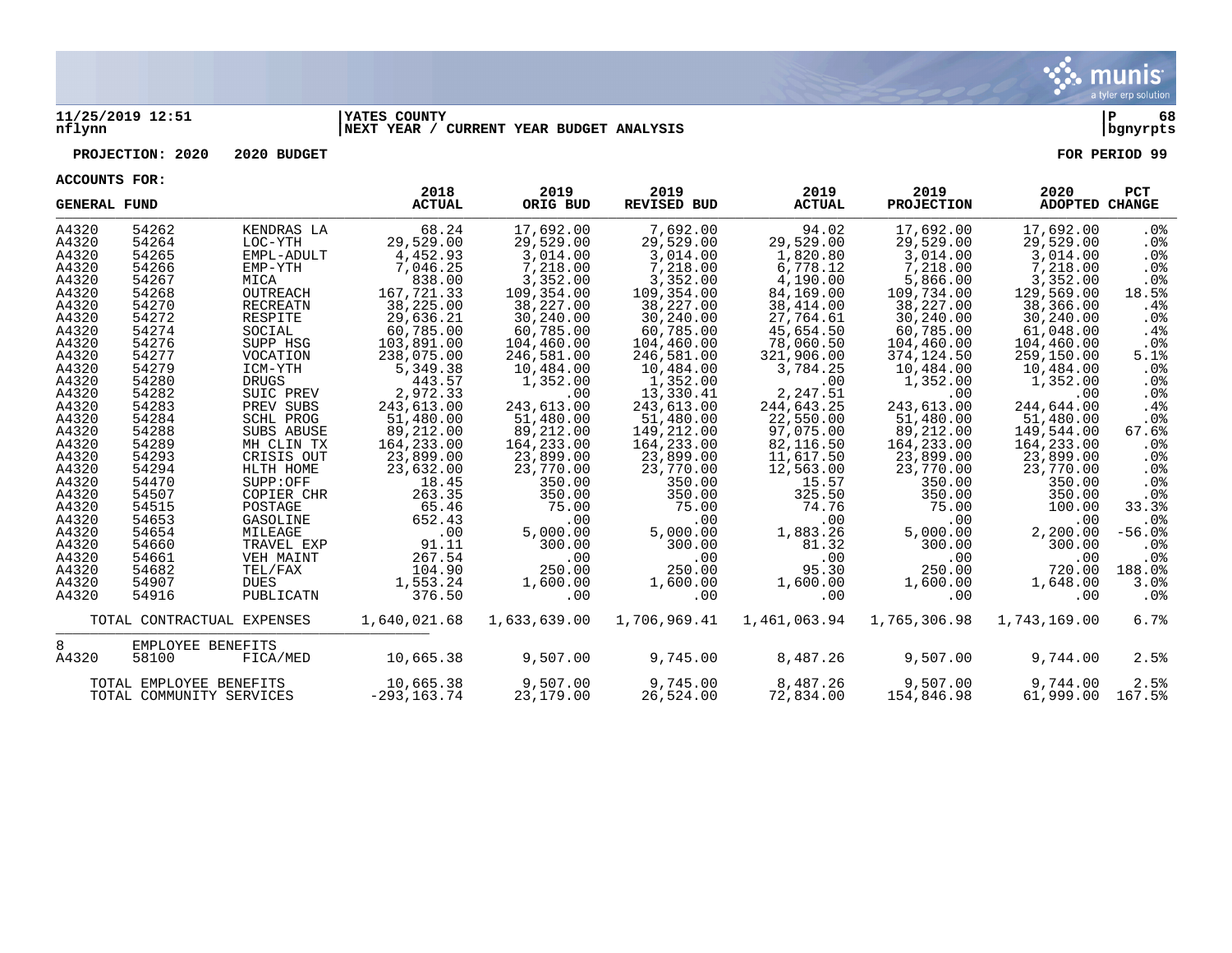|                                      |                                                            |                             |                              |                      |                       |                           | $\mathbf{33.}$ munis $\mathbf{8.}$ | a tyler erp solution |
|--------------------------------------|------------------------------------------------------------|-----------------------------|------------------------------|----------------------|-----------------------|---------------------------|------------------------------------|----------------------|
| nflynn                               | 11/25/2019 12:51                                           | YATES COUNTY<br>NEXT YEAR / | CURRENT YEAR BUDGET ANALYSIS |                      |                       |                           | P                                  | 69<br>  bgnyrpts     |
|                                      | PROJECTION: 2020<br>2020 BUDGET                            |                             |                              |                      |                       |                           | FOR PERIOD 99                      |                      |
| ACCOUNTS FOR:<br><b>GENERAL FUND</b> |                                                            | 2018<br><b>ACTUAL</b>       | 2019<br>ORIG BUD             | 2019<br>REVISED BUD  | 2019<br><b>ACTUAL</b> | 2019<br><b>PROJECTION</b> | 2020<br><b>ADOPTED</b>             | PCT<br>CHANGE        |
| 4330                                 | CS SCHOOL BASED COUNSELOR                                  |                             |                              |                      |                       |                           |                                    |                      |
| 4<br>A4330                           | <b>EXPENSES</b><br>CONTRACTUAL<br>54251<br>ARC             | 10,000.00                   | 5,000.00                     | 5,000.00             | 5,000.00              | 5,000.00                  | 5,000.00                           | .0%                  |
|                                      | TOTAL CONTRACTUAL EXPENSES<br>TOTAL CS SCHOOL BASED COUNSE | 10,000.00<br>10,000.00      | 5,000.00<br>5,000.00         | 5,000.00<br>5,000.00 | 5,000.00<br>5,000.00  | 5,000.00<br>5,000.00      | 5,000.00<br>5,000.00               | $.0\%$<br>.0%        |

 $\mathcal{L}$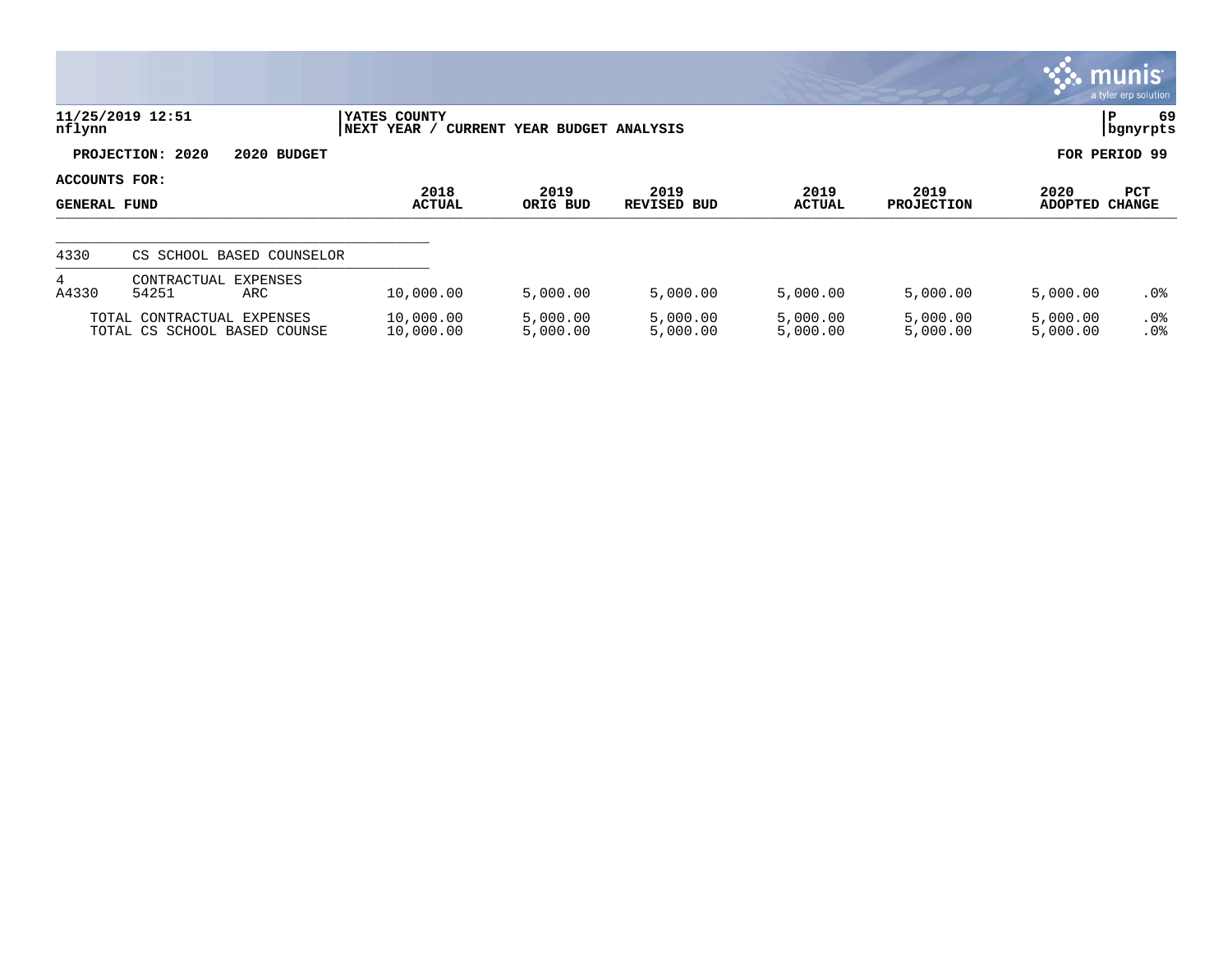|                                      |                                                  |                              |                              |                            |                       |                           |                        | munis<br>a tyler erp solution   |
|--------------------------------------|--------------------------------------------------|------------------------------|------------------------------|----------------------------|-----------------------|---------------------------|------------------------|---------------------------------|
| nflynn                               | 11/25/2019 12:51                                 | YATES COUNTY<br> NEXT YEAR / | CURRENT YEAR BUDGET ANALYSIS |                            |                       |                           |                        | 70<br>P<br>  bgnyrpts           |
|                                      | PROJECTION: 2020<br>2020 BUDGET                  |                              |                              |                            |                       |                           |                        | FOR PERIOD 99                   |
| ACCOUNTS FOR:<br><b>GENERAL FUND</b> |                                                  | 2018<br><b>ACTUAL</b>        | 2019<br>ORIG BUD             | 2019<br><b>REVISED BUD</b> | 2019<br><b>ACTUAL</b> | 2019<br><b>PROJECTION</b> | 2020<br><b>ADOPTED</b> | <b>PCT</b><br><b>CHANGE</b>     |
| 4540                                 | AMBULANCE                                        |                              |                              |                            |                       |                           |                        |                                 |
| 4<br>A4540                           | CONTRACTUAL<br>EXPENSES<br>54219<br>MERCY FLGT   | 2,500.00                     | 5,000.00                     | 5,000.00                   | .00                   | 5,000.00                  |                        | $.00 - 100.0$                   |
|                                      | TOTAL CONTRACTUAL<br>EXPENSES<br>TOTAL AMBULANCE | 2,500.00<br>2,500.00         | 5,000.00<br>5,000.00         | 5,000.00<br>5,000.00       | .00<br>.00            | 5,000.00<br>5,000.00      |                        | $.00 - 100.0%$<br>$.00 - 100.0$ |

 $\bullet$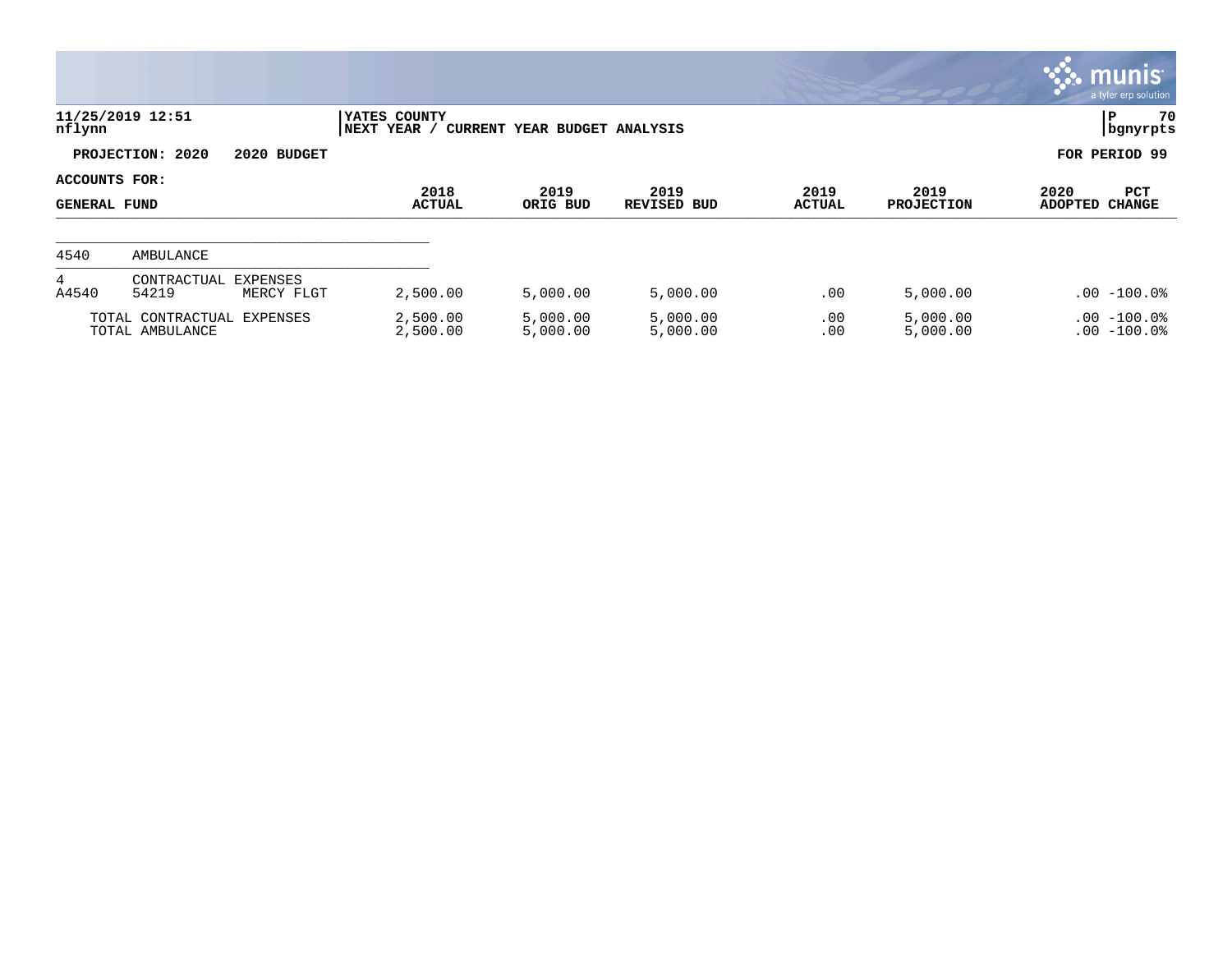|                                                                                                                                                                                                                                      |                                                                                                                                                                                                                                           |                                                                                                                                                                                                                                                                                                          |                                                                                                                                                                                                                                                                                                                           |                                                                                                                                                                                                                                                                                                                      |                                                                                                                                                                                                                                                                                                                        |                                                                                                                                                                                                                                                                                                                       |                                                                                                                                                                                                                                                                                                                      |                                                                                                                                                                                                                                                                                                                        | munis<br>a tyler erp solution                                                                                                                                                                                |
|--------------------------------------------------------------------------------------------------------------------------------------------------------------------------------------------------------------------------------------|-------------------------------------------------------------------------------------------------------------------------------------------------------------------------------------------------------------------------------------------|----------------------------------------------------------------------------------------------------------------------------------------------------------------------------------------------------------------------------------------------------------------------------------------------------------|---------------------------------------------------------------------------------------------------------------------------------------------------------------------------------------------------------------------------------------------------------------------------------------------------------------------------|----------------------------------------------------------------------------------------------------------------------------------------------------------------------------------------------------------------------------------------------------------------------------------------------------------------------|------------------------------------------------------------------------------------------------------------------------------------------------------------------------------------------------------------------------------------------------------------------------------------------------------------------------|-----------------------------------------------------------------------------------------------------------------------------------------------------------------------------------------------------------------------------------------------------------------------------------------------------------------------|----------------------------------------------------------------------------------------------------------------------------------------------------------------------------------------------------------------------------------------------------------------------------------------------------------------------|------------------------------------------------------------------------------------------------------------------------------------------------------------------------------------------------------------------------------------------------------------------------------------------------------------------------|--------------------------------------------------------------------------------------------------------------------------------------------------------------------------------------------------------------|
| nflynn                                                                                                                                                                                                                               | 11/25/2019 12:51                                                                                                                                                                                                                          |                                                                                                                                                                                                                                                                                                          | <b>IYATES COUNTY</b><br>NEXT YEAR / CURRENT YEAR BUDGET ANALYSIS                                                                                                                                                                                                                                                          |                                                                                                                                                                                                                                                                                                                      |                                                                                                                                                                                                                                                                                                                        |                                                                                                                                                                                                                                                                                                                       |                                                                                                                                                                                                                                                                                                                      |                                                                                                                                                                                                                                                                                                                        | l P<br>71<br>  bgnyrpts                                                                                                                                                                                      |
|                                                                                                                                                                                                                                      | PROJECTION: 2020                                                                                                                                                                                                                          | 2020 BUDGET                                                                                                                                                                                                                                                                                              |                                                                                                                                                                                                                                                                                                                           |                                                                                                                                                                                                                                                                                                                      |                                                                                                                                                                                                                                                                                                                        |                                                                                                                                                                                                                                                                                                                       |                                                                                                                                                                                                                                                                                                                      |                                                                                                                                                                                                                                                                                                                        | FOR PERIOD 99                                                                                                                                                                                                |
| ACCOUNTS FOR:                                                                                                                                                                                                                        |                                                                                                                                                                                                                                           |                                                                                                                                                                                                                                                                                                          |                                                                                                                                                                                                                                                                                                                           |                                                                                                                                                                                                                                                                                                                      |                                                                                                                                                                                                                                                                                                                        |                                                                                                                                                                                                                                                                                                                       |                                                                                                                                                                                                                                                                                                                      |                                                                                                                                                                                                                                                                                                                        |                                                                                                                                                                                                              |
| <b>GENERAL FUND</b>                                                                                                                                                                                                                  |                                                                                                                                                                                                                                           |                                                                                                                                                                                                                                                                                                          | 2018<br><b>ACTUAL</b>                                                                                                                                                                                                                                                                                                     | 2019<br>ORIG BUD                                                                                                                                                                                                                                                                                                     | 2019<br><b>REVISED BUD</b>                                                                                                                                                                                                                                                                                             | 2019<br><b>ACTUAL</b>                                                                                                                                                                                                                                                                                                 | 2019<br><b>PROJECTION</b>                                                                                                                                                                                                                                                                                            | 2020<br><b>ADOPTED CHANGE</b>                                                                                                                                                                                                                                                                                          | PCT                                                                                                                                                                                                          |
| 6010                                                                                                                                                                                                                                 |                                                                                                                                                                                                                                           | SOC SERVCS ADMINISTRATION                                                                                                                                                                                                                                                                                |                                                                                                                                                                                                                                                                                                                           |                                                                                                                                                                                                                                                                                                                      |                                                                                                                                                                                                                                                                                                                        |                                                                                                                                                                                                                                                                                                                       |                                                                                                                                                                                                                                                                                                                      |                                                                                                                                                                                                                                                                                                                        |                                                                                                                                                                                                              |
| $\mathbf 0$<br>A6010<br>A6010<br>A6010<br>A6010<br>A6010<br>A6010<br>A6010<br>A6010<br>A6010<br>A6010                                                                                                                                | <b>REVENUES</b><br>41810<br>41811<br>42701<br>42770<br>43610<br>43654<br>43655<br>44089<br>44610<br>44615                                                                                                                                 | REPAY ADM<br>INCENTIVES<br>PR YR RFND<br><b>ADMIN FEES</b><br>SS ADM<br>CH CARE RE<br>DAY CARE<br>OTHER FED<br>SS ADM<br>FFFS                                                                                                                                                                            | $-16, 340.92$<br>$-31,950.76$<br>$-3,036.91$<br>.00<br>$-919, 196.00$<br>$-38,139.00$<br>$-17,600.00$<br>$-125,560.00$<br>$-1, 196, 311.30$<br>$-399,837.23$                                                                                                                                                              | $-14,000.00$<br>$-12,000.00$<br>.00<br>.00<br>$-958,646.00$<br>$-30,000.00$<br>.00<br>.00<br>$-1, 341, 009.00$<br>$-418,978.00$                                                                                                                                                                                      | $-14,000.00$<br>$-12,000.00$<br>.00<br>.00<br>$-982,706.00$<br>$-30,000.00$<br>$-75,045.00$<br>.00<br>$-1,404,396.85$<br>$-418,978.00$                                                                                                                                                                                 | $-10, 359.92$<br>$-3,055.24$<br>.00<br>$-189.02$<br>$-932, 547.00$<br>$-7,500.00$<br>$-40,229.00$<br>.00<br>$-959, 879.70$<br>$-289, 810.77$                                                                                                                                                                          | $-14,000.00$<br>$-12,000.00$<br>.00<br>.00<br>$-958,646.00$<br>$-30,000.00$<br>.00<br>.00<br>$-1, 341, 009.00$<br>$-418,978.00$                                                                                                                                                                                      | $-5,500.00$<br>$-12,000.00$<br>.00<br>.00<br>$-900,000.00$<br>$-30,000.00$<br>$-72,000.00$<br>.00<br>$-1, 136, 663.00$<br>$-400,780.00$                                                                                                                                                                                | $-60.7%$<br>.0 <sub>8</sub><br>.0%<br>.0%<br>$-6.1%$<br>.0%<br>.0%<br>$.0\%$<br>$-15.2%$<br>$-4.3%$                                                                                                          |
| A6010                                                                                                                                                                                                                                | 44655<br>TOTAL REVENUES                                                                                                                                                                                                                   | DAY CARE                                                                                                                                                                                                                                                                                                 | $-64,984.00$<br>$-2,812,956.12$                                                                                                                                                                                                                                                                                           | $-75,045.00$<br>$-2,849,678.00 -2,937,125.85$                                                                                                                                                                                                                                                                        | .00                                                                                                                                                                                                                                                                                                                    | .00<br>$-2, 243, 570.65$                                                                                                                                                                                                                                                                                              | $-75,045.00$<br>$-2,849,678.00 -2,556,943.00$                                                                                                                                                                                                                                                                        |                                                                                                                                                                                                                                                                                                                        | $.00 - 100.0$<br>$-10.3%$                                                                                                                                                                                    |
| $\mathbf{1}$<br>A6010<br>A6010<br>A6010<br>A6010<br>A6010<br>A6010<br>A6010<br>A6010<br>A6010<br>A6010<br>A6010<br>A6010<br>A6010<br>A6010<br>A6010<br>A6010<br>A6010<br>A6010<br>A6010<br>A6010<br>A6010<br>A6010<br>A6010<br>A6010 | PERSONAL SERVICES<br>51052<br>51102<br>51125<br>51200<br>51201<br>51202<br>51203<br>51212<br>51247<br>51270<br>51271<br>51301<br>51351<br>51352<br>51353<br>51354<br>51355<br>51356<br>51357<br>51359<br>51360<br>51361<br>51362<br>51365 | COMMISS-DS<br>DIR SERV<br>DIR INC MA<br>ACCT CL TY<br>ACT<br>$\mathtt{ACT}$<br>ACT<br>FISC ADM<br>REC/TYPIST<br>SR ACT<br>SR ACT<br>E&T SUPERV<br>SENIOR CW<br>CASE WORK<br>CASE WORK<br>CASE WORK<br>CASE WORK<br>CASE WORK<br>CASE WORK<br>CASE WORK<br>CASE WORK<br>CASE WORK<br>CASE WORK<br>CW ASST | 67,901.03<br>59,979.87<br>59,979.86<br>19,372.95<br>34,731.33<br>32,557.87<br>32,138.10<br>47, 319.33<br>33,488.93<br>39, 371.95<br>34,832.64<br>52, 264.20<br>48,964.19<br>50,936.76<br>51,706.30<br>47,075.64<br>45,922.33<br>47,648.16<br>50,936.76<br>48,901.97<br>45,956.94<br>46,840.92<br>39,743.08<br>44, 122. 13 | 67,902.00<br>59,981.00<br>59,981.00<br>32,783.00<br>35,426.00<br>33,750.00<br>33,296.00<br>48,270.00<br>34,165.00<br>40,158.00<br>36,237.00<br>54,461.00<br>60,200.00<br>51,960.00<br>52,947.00<br>48,255.00<br>51,960.00<br>49,525.00<br>51,960.00<br>51,960.00<br>50,182.00<br>48,929.00<br>48,766.00<br>45,000.00 | 69,600.00<br>61,481.00<br>61,481.00<br>32,783.00<br>35,426.00<br>33,750.00<br>33,296.00<br>48,270.00<br>34,165.00<br>35,011.46<br>36, 237.00<br>54,461.00<br>60,200.00<br>51,960.00<br>52,947.00<br>47, 317.40<br>51,960.00<br>49,525.00<br>51,960.00<br>51,960.00<br>50,182.00<br>48,929.00<br>48,766.00<br>45,000.00 | 61,066.77<br>53,940.17<br>53,943.06<br>28,362.18<br>31,082.24<br>29,000.36<br>29,200.93<br>42, 351.29<br>29,976.12<br>29,266.73<br>31,761.39<br>47,684.40<br>48,469.06<br>45,589.32<br>40,902.75<br>36,608.35<br>41,629.91<br>43,424.80<br>45,589.32<br>45,589.32<br>42,639.80<br>42,829.45<br>41,629.94<br>39,482.00 | 67,902.00<br>59,981.00<br>59,981.00<br>32,783.00<br>35,426.00<br>33,750.00<br>33,296.00<br>48,270.00<br>34,165.00<br>40,158.00<br>36,237.00<br>54,461.00<br>60,200.00<br>51,960.00<br>52,947.00<br>48,255.00<br>51,960.00<br>49,525.00<br>51,960.00<br>51,960.00<br>50,182.00<br>48,929.00<br>48,766.00<br>45,000.00 | 69,600.00<br>61,481.00<br>61,481.00<br>33,759.00<br>36, 277.00<br>35, 125.00<br>34,664.00<br>49,427.00<br>35,793.00<br>35,103.00<br>37,868.00<br>56,883.00<br>56,506.00<br>53,932.00<br>49,739.00<br>50,581.00<br>49,761.00<br>51,886.00<br>53,205.00<br>53,205.00<br>49,896.00<br>51,272.00<br>49,761.00<br>46,183.00 | 2.5%<br>2.5%<br>2.5%<br>3.0%<br>2.4%<br>4.1%<br>4.1%<br>2.4%<br>4.8%<br>$-12.6%$<br>4.5%<br>4.4%<br>$-6.1%$<br>3.8%<br>$-6.1%$<br>4.8%<br>$-4.2%$<br>4.8%<br>2.4%<br>2.4%<br>$-0.6%$<br>4.8%<br>2.0%<br>2.6% |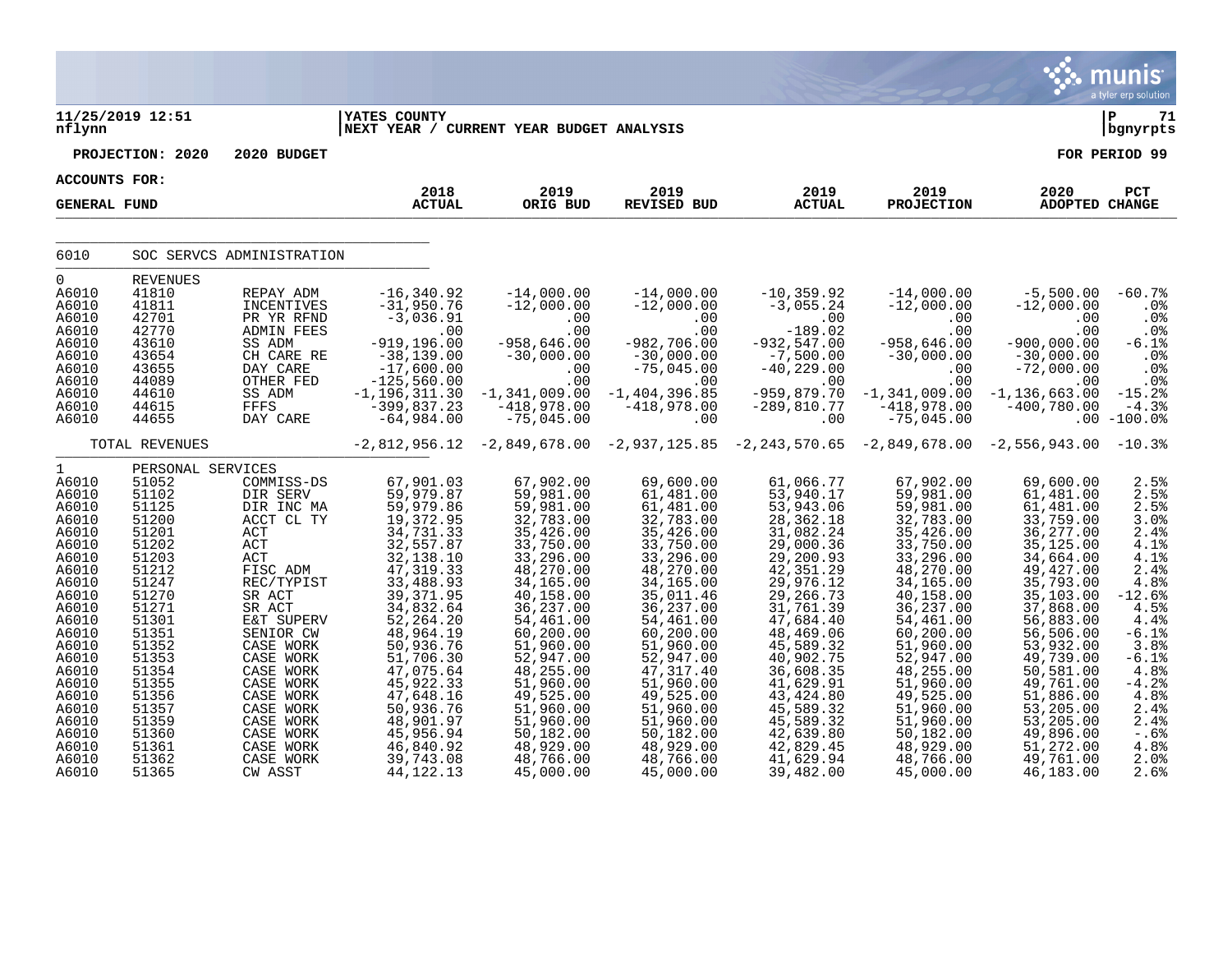

#### **11/25/2019 12:51 |YATES COUNTY |P 72 nflynn |NEXT YEAR / CURRENT YEAR BUDGET ANALYSIS |bgnyrpts**

**PROJECTION: 2020 2020 BUDGET FOR PERIOD 99**

| <b>GENERAL FUND</b> |                         |                      | 2018<br><b>ACTUAL</b> | 2019<br>ORIG BUD | 2019<br>REVISED BUD | 2019<br><b>ACTUAL</b> | 2019<br><b>PROJECTION</b> | 2020<br>ADOPTED CHANGE | PCT      |
|---------------------|-------------------------|----------------------|-----------------------|------------------|---------------------|-----------------------|---------------------------|------------------------|----------|
| A6010               | 51370                   | PR SW EXAM           | 33, 176.67            | 43,995.00        | 43,995.00           | 38,600.25             | 43,995.00                 | 45,044.00              | 2.4%     |
| A6010               | 51371                   | PR SW EXAM           | 45,912.66             | 46,827.00        | 46,827.00           | 41,085.02             | 46,827.00                 | 47,941.00              | 2.4%     |
| A6010               | 51372                   | SW EXAM              | 35,825.66             | 37,344.00        | 37,344.00           | 29,903.72             | 37,344.00                 | 38,239.00              | 2.4%     |
| A6010               | 51375                   | CASE SUPRV           | 56,161.99             | 57,277.00        | 57,277.00           | 50,254.08             | 57, 277.00                | 58,652.00              | 2.4%     |
| A6010               | 51376                   | CASE SUPRV           | 56,162.00             | 57,277.00        | 57,277.00           | 50,254.06             | 57,277.00                 | 58,652.00              | 2.4%     |
| A6010               | 51381                   | <b>PSW EXAMIN</b>    | 42, 203. 70           | 43,045.00        | 43,045.00           | 40,237.77             | 43,045.00                 | 44,365.00              | 3.1%     |
| A6010               | 51385                   | SR SUPP IN           | 43, 135.62            | 44,145.00        | 44,145.00           | 38,627.21             | 44,145.00                 | 46,071.00              | 4.4%     |
| A6010               | 51390                   | SW EXAM              | 40,248.89             | 41,053.00        | 41,053.00           | 28,783.54             | 41,053.00                 | 42,036.00              | 2.4%     |
| A6010               | 51391                   | SW EXAM              | 37,563.12             | 38, 313.00       | 32,402.81           | 26, 234. 12           | 38, 313.00                | 35,648.00              | $-7.0%$  |
| A6010               | 51392                   | SW EXAM              | 40,248.86             | 41,053.00        | 41,053.00           | 36,019.45             | 41,053.00                 | 42,036.00              | 2.4%     |
| A6010               | 51393                   | SW EXAM              | 36,613.08             | 37,344.00        | 37,344.00           | 32,765.32             | 37,344.00                 | 38,519.00              | 3.1%     |
| A6010               | 51394                   | SW EXAM              | 31,291.70             | 34,817.00        | 34,817.00           | 30,515.81             | 34,817.00                 | 36,465.00              | 4.7%     |
| A6010               | 51395                   | SW EXAM              | 37,563.12             | 39,166.00        | 39,166.00           | 35,361.66             | 39,166.00                 | 35,571.00              | $-9.2%$  |
| A6010               | 51396                   | SW EXAM              | 28,870.97             | 39,190.00        | 39,190.00           | 30,611.29             | 39,190.00                 | 36,569.00              | $-6.7%$  |
| A6010               | 51397                   | SWE                  | 35, 353. 12           | 36,752.00        | 36,752.00           | 26,597.74             | 36,752.00                 | 35,103.00              | $-4.5%$  |
| A6010               | 51398                   | SWE                  | 37,057.16             | 38, 313.00       | 38, 313.00          | 33,635.60             | 38, 313.00                | 39,830.00              | 4.0%     |
| A6010               | 51399                   | SW EXAM              | 27, 162.08            | 34,925.00        | 34,925.00           | 30,628.30             | 34,925.00                 | 36,575.00              | 4.7%     |
| A6010               | 51405                   | STAFF DEV            | 55,451.62             | 57,277.00        | 57,277.00           | 50,254.12             | 57,277.00                 | 58,652.00              | 2.4%     |
| A6010               | 51410                   | SUPP INV             | 38,622.78             | 39,391.00        | 36,391.00           | 30, 314.27            | 39,391.00                 | 40,330.00              | 2.4%     |
| A6010               | 51411                   | SUPP INV             | 38,622.79             | 39,391.00        | 39,391.00           | 33,065.50             | 39,391.00                 | 40,330.00              | 2.4%     |
| A6010               | 51500                   | CB CSEA              | 99.68                 | 300.00           | 300.00              | 146.98                | 300.00                    | 300.00                 | .0%      |
| A6010               | 51502                   | HOLIDAY OT           | 435.98                | 300.00           | 300.00              | 459.54                | 300.00                    | 300.00                 | .0%      |
| A6010               | 51504                   | ON CALL              | 6,048.52              | 6,000.00         | 6,000.00            | 5,299.86              | 6,000.00                  | 6,000.00               | .0%      |
| A6010               | 51505                   | OVERTIME             | 21,299.67             | 23,000.00        | 23,000.00           | 11,380.84             | 23,000.00                 | 15,000.00              | $-34.8%$ |
| A6010               | 51506                   | PHONE WORK           | 10,428.50             | 12,000.00        | 12,000.00           | 11,288.00             | 12,000.00                 | 12,000.00              | $.0\%$   |
| A6010               | 51508                   | 35-40 HRS            | 46,360.52             | 43,000.00        | 43,000.00           | 42,986.11             | 43,000.00                 | 40,000.00              | $-7.0%$  |
| A6010               | 51509                   | COMP CSEA            | 106.50                | .00              | 630.56              | 630.56                | .00                       | .00                    | .0%      |
| A6010               | 51520                   | INS BO               | 14,334.33             | 14,266.00        | 14,266.00           | 16,190.39             | 14,266.00                 | 12,753.00              | $-10.6%$ |
| A6010               | 51645                   | DSS ATTY             | 68,021.08             | 63,449.00        | 69,722.00           | 62,588.93             | 63,449.00                 | 69,722.00              | 9.9%     |
| A6010               | 51661                   | COMP NONUN           | .00                   | .00              | 436.92              | 436.92                | .00                       | .00                    | .0%      |
|                     | TOTAL PERSONAL SERVICES |                      | 2,047,075.61          | 2,157,264.00     | 2, 154, 308. 15     | 1,847,176.62          | 2,157,264.00              | 2,176,091.00           | .9%      |
| $\overline{2}$      | EOUIPMENT               |                      |                       |                  |                     |                       |                           |                        |          |
| A6010               | 52110                   | FURNITURE            | 3,513.00              | .00              | .00                 | .00.                  | .00                       | .00                    | .0%      |
| A6010               | 52115                   | COMP HRDWR           | 19,053.33             | 5.000.00         | 5,000.00            | 8,790.57              | 10,489.72                 | 5,000.00               | .0%      |
| A6010               | 52120                   | COPIER               | 3,635.00              | .00              | .00                 | .00                   | .00                       | .00                    | $.0\%$   |
| A6010               | 52180                   | VEHICLE              | 16,887.40             | .00              | .00                 | .00                   | .00                       | .00                    | $.0\%$   |
|                     | TOTAL EQUIPMENT         |                      | 43,088.73             | 5,000.00         | 5,000.00            | 8,790.57              | 10,489.72                 | 5,000.00               | .0%      |
| 4                   |                         | CONTRACTUAL EXPENSES |                       |                  |                     |                       |                           |                        |          |
| A6010               | 54004                   | ATTY FEES            | 19,628.50             | 7,000.00         | 7,000.00            | 1,881.87              | 7,000.00                  | 3,500.00               | $-50.0%$ |
| A6010               | 54005                   | <b>AUDIT FEES</b>    | 6,623.00              | 6,689.00         | 6,689.00            | 6,617.40              | 6.689.00                  | 6,756.00               | 1.0%     |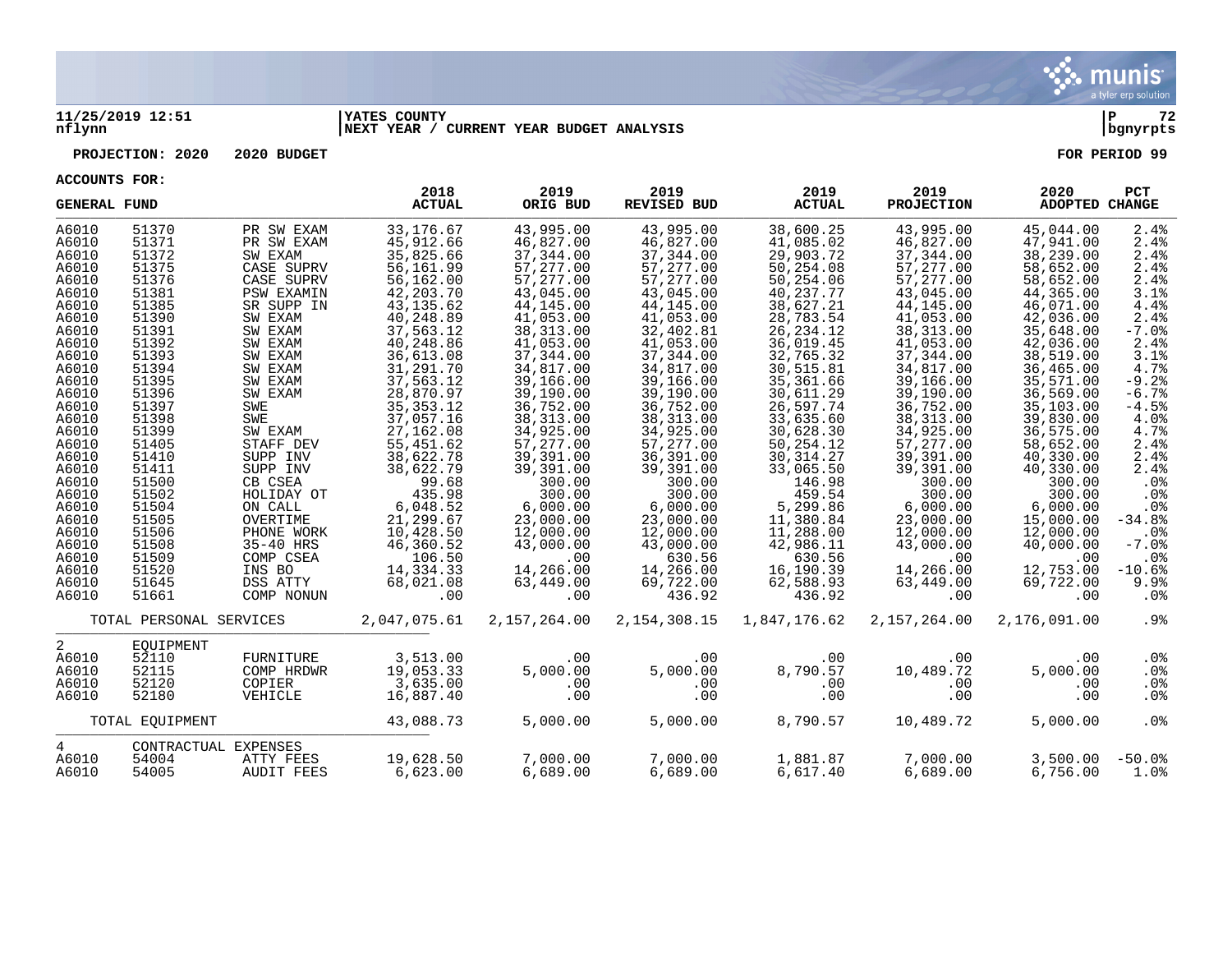

#### **11/25/2019 12:51 |YATES COUNTY |P 73 nflynn |NEXT YEAR / CURRENT YEAR BUDGET ANALYSIS |bgnyrpts**

## **PROJECTION: 2020 2020 BUDGET FOR PERIOD 99**

**ACCOUNTS FOR:**

| <b>GENERAL FUND</b> |                         |                              | 2018<br><b>ACTUAL</b> | 2019<br>ORIG BUD | 2019<br><b>REVISED BUD</b> | 2019<br><b>ACTUAL</b> | 2019<br><b>PROJECTION</b> | 2020<br>ADOPTED CHANGE | PCT      |
|---------------------|-------------------------|------------------------------|-----------------------|------------------|----------------------------|-----------------------|---------------------------|------------------------|----------|
| A6010               | 54011                   | CONSULTANT                   | 4,197.03              | .00              | 3,886.65                   | 3,886.65              | .00                       | 4,000.00               | .0%      |
| A6010               | 54015                   | COST ALLOC                   | 5,994.30              | 5,994.00         | 5,994.30                   | 5,994.30              | 5,994.00                  | 5,995.00               | .0%      |
| A6010               | 54021                   | SUBSTANCE                    | 180.00                | 600.00           | 600.00                     | 220.00                | 600.00                    | 400.00                 | $-33.3%$ |
| A6010               | 54027                   | MISC CONTR                   | 30,087.13             | 16,000.00        | 45,906.54                  | 47,391.63             | 16,884.22                 | 40,000.00              | 150.0%   |
| A6010               | 54048                   | WD CONTR                     | 10,830.24             | 12,000.00        | 12,000.00                  | 9,694.73              | 12,000.00                 | 13,200.00              | 10.0%    |
| A6010               | 54052                   | BLOOD TEST                   | 935.00                | 2,000.00         | 2,145.00                   | 2,145.00              | 2,000.00                  | 1,800.00               | $-10.0%$ |
| A6010               | 54065                   | FAM COUNCL                   | .00                   | .00              | 50,000.00                  | 47,337.00             | .00                       | .00                    | $.0\%$   |
| A6010               | 54079                   | COMP TECH                    | 44,713.57             | 39,633.00        | 39,633.00                  | 26,375.65             | 39,633.00                 | 36,380.00              | $-8.2%$  |
| A6010               | 54135                   | N CUST EMP                   | .00                   | .00              | 12,621.00                  | 1,620.00              | .00                       | .00                    | .0%      |
| A6010               | 54152                   | CONFERENCE                   | 1,969.50              | 3,000.00         | 3,000.00                   | 2,475.00              | 3,000.00                  | 3,000.00               | .0%      |
| A6010               | 54156                   | TRAINING                     | .00                   | 400.00           | 400.00                     | 95.00                 | 400.00                    | 250.00                 | $-37.5%$ |
| A6010               | 54299                   | EMPL PROJ                    | 105, 127. 12          | 112,324.00       | 112,324.00                 | 74,512.42             | 120,238.29                | 115,687.00             | 3.0%     |
| A6010               | 54301                   | LOC CHRGBK                   | 15,913.00             | 24,000.00        | 24,000.00                  | 25,662.00             | 24,000.00                 | 22,000.00              | $-8.3%$  |
| A6010               | 54309                   | HEAP ADM                     | 8,571.56              | 45,258.00        | 45,258.00                  | 13,271.89             | 51,358.07                 | 52,832.00              | 16.7%    |
| A6010               | 54313                   | DOM VIOL                     | 5,316.70              | 4,750.00         | 4,750.00                   | 5,765.08              | 5,765.08                  | 4,750.00               | .0%      |
| A6010               | 54321                   | SAFE HARBR                   | 30,904.08             | 25,000.00        | 25,000.00                  | 23,958.28             | 28, 313. 18               | 25,000.00              | $.0\%$   |
| A6010               | 54322                   | CLIENT EXP                   | 2,010.18              | 3,000.00         | 3,000.00                   | 3,109.18              | 3,000.00                  | 2,500.00               | $-16.7%$ |
| A6010               | 54329                   | PUB HLTH                     | 21, 134. 78           | 26,000.00        | 26,000.00                  | 16,862.48             | 30,475.24                 | 25,000.00              | $-3.8%$  |
| A6010               | 54337                   | LIFE SKILL                   | 37,536.38             | 33,878.00        | 33,878.00                  | 24,426.77             | 34,951.29                 | 33,878.00              | $.0\%$   |
| A6010               | 54381                   | SUMM YTH E                   | 54,969.15             | 62,000.00        | 62,766.85                  | 66,541.04             | 62,000.00                 | 62,000.00              | .0%      |
| A6010               | 54384                   | CHLD REGIS                   | 27,567.84             | 28,502.00        | 28,502.00                  | 29,304.91             | 37,010.80                 | 28,502.00              | $.0\%$   |
| A6010               | 54457                   | SUPP:COMP                    | .00                   | .00              | 377.89                     | 377.89                | .00                       | 500.00                 | $.0\%$   |
| A6010               | 54470                   | SUPP:OFF                     | 14, 444. 45           | 21,300.00        | 18,232.15                  | 9,430.11              | 21,300.00                 | 15,000.00              | $-29.6%$ |
| A6010               | 54507                   | COPIER CHR                   | 5,129.74              | 6,000.00         | 6,000.00                   | 3,746.20              | 6,000.00                  | 5,200.00               | $-13.3%$ |
| A6010               | 54515                   | POSTAGE                      | 8,255.41              | 9,000.00         | 9,000.00                   | 7,669.94              | 9,000.00                  | 9,500.00               | 5.6%     |
| A6010               | 54516                   | PRINTING                     | 1,166.69              | 2,000.00         | 2,000.00                   | 1,682.83              | 2,249.05                  | 2,000.00               | .0%      |
| A6010               | 54653                   | GASOLINE                     | 3,417.56              | .00              | 42.34                      | 42.34                 | .00                       | .00                    | .0%      |
| A6010               | 54654                   | MILEAGE                      | 10,847.97             | 30,000.00        | 30,000.00                  | 22,914.45             | 30,000.00                 | 30,000.00              | $.0\%$   |
| A6010               | 54660                   | TRAVEL EXP                   | 8,232.02              | 6,000.00         | 11,721.38                  | 12,518.98             | 6,000.00                  | 8,000.00               | 33.3%    |
| A6010               | 54661                   | VEH MAINT                    | 2,917.55              | .00              | .00                        | 25.90                 | 25.90                     | .00                    | $.0\%$   |
| A6010               | 54676                   | UTIL: CELL                   | 1,997.95              | 2,000.00         | 2,000.00                   | 2,309.34              | 2,000.00                  | 2,200.00               | 10.0%    |
| A6010               | 54682                   | TEL/FAX                      | 12,626.00             | 12,000.00        | 12,000.00                  | 10,404.50             | 12,000.00                 | 13,680.00              | 14.0%    |
| A6010               | 54721                   | FRAUD ACT                    | 55,923.57             | 55,407.00        | 55,407.00                  | 55,242.85             | 64,383.45                 | 56,627.00              | 2.2%     |
| A6010               | 54907                   | DUES                         | 1,622.00              | 1,632.00         | 1,669.00                   | 1,669.00              | 1,632.00                  | 1,700.00               | 4.2%     |
| A6010               | 54916                   | PUBLICATN                    | 315.05                | 300.00           | 300.00                     | 31.29                 | 300.00                    | 250.00                 | $-16.7%$ |
|                     |                         | TOTAL CONTRACTUAL EXPENSES   | 561,105.02            | 603,667.00       | 704,104.10                 | 567,213.90            | 646,202.57                | 632,087.00             | 4.7%     |
| 8                   | EMPLOYEE BENEFITS       |                              |                       |                  |                            |                       |                           |                        |          |
| A6010               | 58100                   | FICA/MED                     | 149,381.64            | 158,987.00       | 159,827.00                 | 134, 263. 28          | 158,987.00                | 159,777.00             | .5%      |
| A6010               | 58303                   | INS-CSEA                     | 303,596.46            | 329,235.00       | 329,235.00                 | 261,682.85            | 329,235.00                | 320,364.00             | $-2.7%$  |
| A6010               | 58305                   | INS-NON UN                   | 55,913.52             | 51,205.00        | 51,205.00                  | 58,536.97             | 51,205.00                 | 72,216.00              | 41.0%    |
|                     | TOTAL EMPLOYEE BENEFITS |                              | 508,891.62            | 539,427.00       | 540,267.00                 | 454,483.10            | 539,427.00                | 552,357.00             | 2.4%     |
|                     |                         | TOTAL SOC SERVCS ADMINISTRAT | 347,204.86            | 455,680.00       | 466,553.40                 | 634,093.54            | 503,705.29                | 808,592.00             | 77.4%    |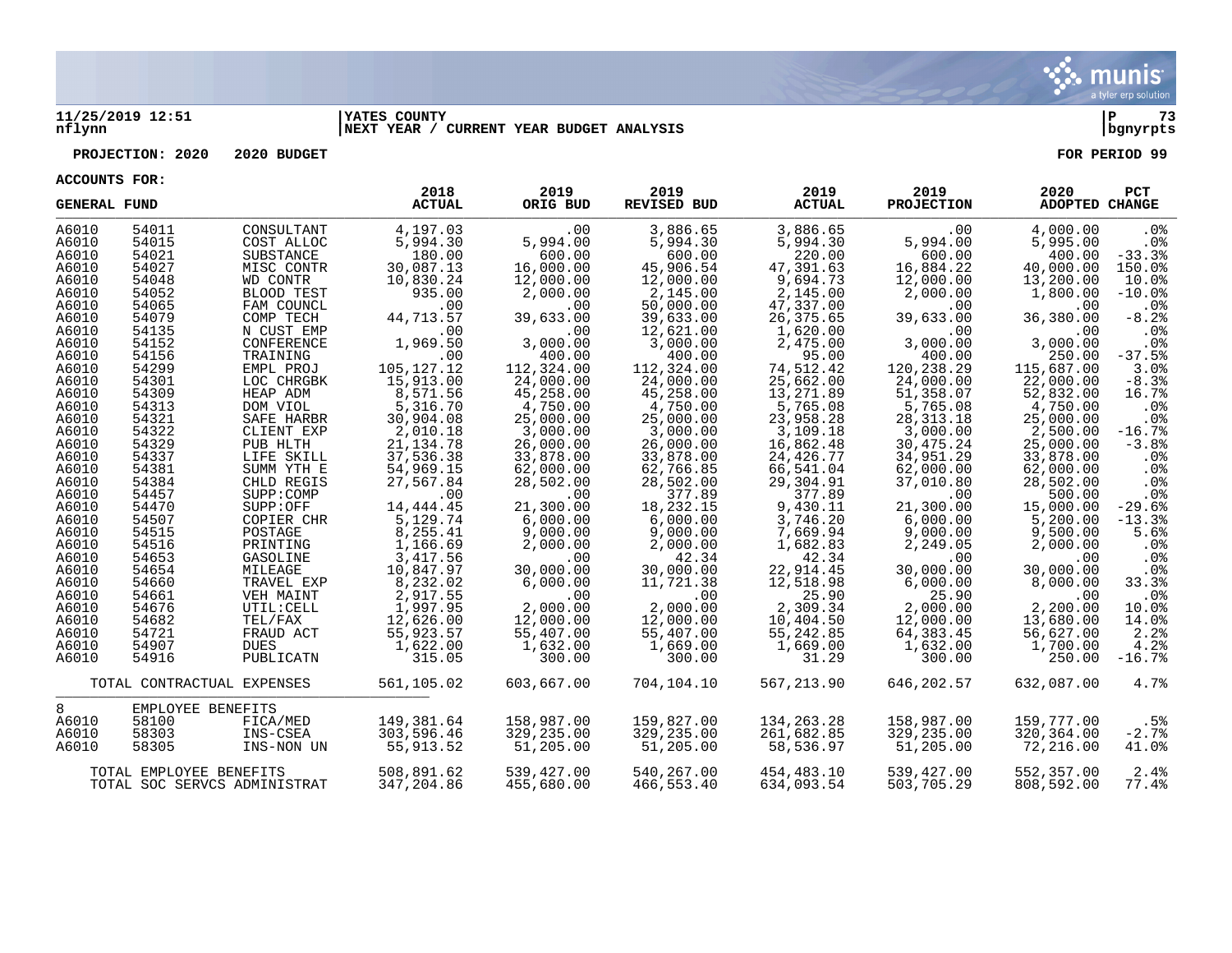|                                           |                                              |                                    |                                             |                              |                             |                                           |                             |                           | <b>munis</b><br>a tyler erp solution |
|-------------------------------------------|----------------------------------------------|------------------------------------|---------------------------------------------|------------------------------|-----------------------------|-------------------------------------------|-----------------------------|---------------------------|--------------------------------------|
| nflynn                                    | 11/25/2019 12:51                             |                                    | YATES COUNTY<br>NEXT YEAR /                 | CURRENT YEAR BUDGET ANALYSIS |                             |                                           |                             |                           | 74<br>Р<br>bgnyrpts                  |
|                                           | PROJECTION: 2020                             | 2020 BUDGET                        |                                             |                              |                             |                                           |                             |                           | FOR PERIOD 99                        |
| ACCOUNTS FOR:<br><b>GENERAL FUND</b>      |                                              |                                    | 2018<br><b>ACTUAL</b>                       | 2019<br>ORIG BUD             | 2019<br><b>REVISED BUD</b>  | 2019<br><b>ACTUAL</b>                     | 2019<br><b>PROJECTION</b>   | 2020<br><b>ADOPTED</b>    | PCT<br><b>CHANGE</b>                 |
| 6055                                      | DAY CARE                                     |                                    |                                             |                              |                             |                                           |                             |                           |                                      |
| $\overline{0}$<br>A6055<br>A6055<br>A6055 | <b>REVENUES</b><br>42701<br>43655<br>44655   | PR YR RFND<br>DAY CARE<br>DAY CARE | $-855.50$<br>$-44,842.00$<br>$-180, 125.00$ | .00<br>.00<br>$-198,600.00$  | .00<br>$-198,600.00$<br>.00 | $-7, 284.87$<br>$-149,002.00$<br>$.00 \,$ | .00<br>.00<br>$-198,600.00$ | $.00 \,$<br>$-200,000.00$ | $.0\%$<br>.0%<br>$.00 - 100.0$       |
|                                           | TOTAL REVENUES                               |                                    | $-225,822.50$                               | $-198,600.00$                | $-198,600.00$               | $-156, 286.87$                            | $-198,600.00$               | $-200,000.00$             | $.7\%$                               |
| 4<br>A6055                                | CONTRACTUAL<br>54303                         | <b>EXPENSES</b><br>DAY CARE        | 243,088.27                                  | 210,000.00                   | 210,000.00                  | 169,350.00                                | 210,000.00                  | 200,000.00                | $-4.8%$                              |
|                                           | TOTAL CONTRACTUAL EXPENSES<br>TOTAL DAY CARE |                                    | 243,088.27<br>17,265.77                     | 210,000.00<br>11,400.00      | 210,000.00<br>11,400.00     | 169,350.00<br>13,063.13                   | 210,000.00<br>11,400.00     | 200,000.00                | $-4.8%$<br>$.00 - 100.0$             |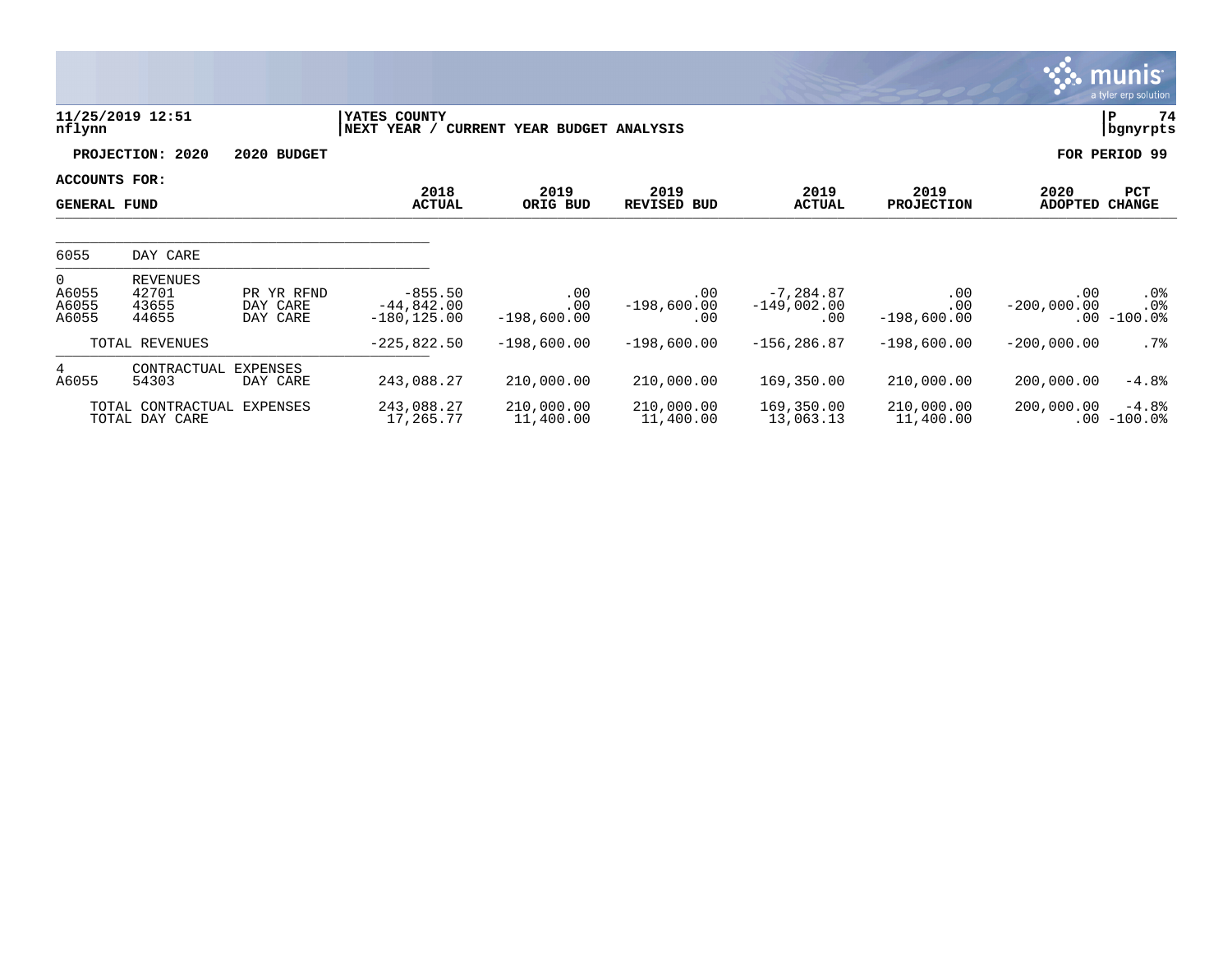|                                                     |                                                            |                                                                 |                                                |                                              |                                              |                                           |                                              |                                              | a tyler erp solution            |
|-----------------------------------------------------|------------------------------------------------------------|-----------------------------------------------------------------|------------------------------------------------|----------------------------------------------|----------------------------------------------|-------------------------------------------|----------------------------------------------|----------------------------------------------|---------------------------------|
| nflynn                                              | 11/25/2019 12:51                                           |                                                                 | YATES COUNTY<br> NEXT YEAR /                   | CURRENT YEAR BUDGET ANALYSIS                 |                                              |                                           |                                              |                                              | 75<br>P<br>  bgnyrpts           |
|                                                     | PROJECTION: 2020                                           | 2020 BUDGET                                                     |                                                |                                              |                                              |                                           |                                              |                                              | FOR PERIOD 99                   |
| ACCOUNTS FOR:                                       |                                                            |                                                                 | 2018                                           | 2019                                         | 2019                                         | 2019                                      | 2019                                         | 2020                                         | <b>PCT</b>                      |
| <b>GENERAL FUND</b>                                 |                                                            |                                                                 | <b>ACTUAL</b>                                  | ORIG BUD                                     | <b>REVISED BUD</b>                           | <b>ACTUAL</b>                             | <b>PROJECTION</b>                            | ADOPTED                                      | <b>CHANGE</b>                   |
| 6070                                                |                                                            | SERVICES FOR RECIPIENTS                                         |                                                |                                              |                                              |                                           |                                              |                                              |                                 |
| $\overline{0}$<br>A6070<br>A6070<br>A6070           | <b>REVENUES</b><br>41870<br>42701<br>44670                 | REPAY RECI<br>PR YR RFND<br>RECIPIENT                           | .00<br>$-202.50$<br>$-54, 373.00$              | .00<br>.00<br>$-73,939.00$                   | .00<br>.00<br>$-73,939.00$                   | $-1, 260.00$<br>.00<br>$-55,847.00$       | .00<br>.00<br>$-73,939.00$                   | .00<br>.00<br>$-70,000.00$                   | .0%<br>$.0\%$<br>$-5.3%$        |
|                                                     | TOTAL REVENUES                                             |                                                                 | $-54,575.50$                                   | $-73,939.00$                                 | $-73,939.00$                                 | $-57,107.00$                              | $-73,939.00$                                 | $-70,000.00$                                 | $-5.3%$                         |
| $4\overline{ }$<br>A6070<br>A6070<br>A6070<br>A6070 | CONTRACTUAL<br>54302<br>54303<br>54304<br>54318            | <b>EXPENSES</b><br>COUNSEL<br>DAY CARE<br>FAM AID<br>VALIDATION | 42,000.81<br>709.94<br>69, 153. 75<br>1,800.00 | 62,000.00<br>500.00<br>80,000.00<br>1,250.00 | 62,000.00<br>500.00<br>80,000.00<br>1,250.00 | 29,709.25<br>44.97<br>59,813.75<br>930.00 | 62,000.00<br>500.00<br>80,000.00<br>1,250.00 | 55,000.00<br>500.00<br>80,000.00<br>1,500.00 | $-11.3%$<br>.0%<br>.0%<br>20.0% |
|                                                     | TOTAL CONTRACTUAL EXPENSES<br>TOTAL SERVICES FOR RECIPIENT |                                                                 | 113,664.50<br>59,089.00                        | 143,750.00<br>69,811.00                      | 143,750.00<br>69,811.00                      | 90,497.97<br>33,390.97                    | 143,750.00<br>69,811.00                      | 137,000.00<br>67,000.00                      | $-4.7%$<br>$-4.0$ $8$           |

 $\sqrt{\frac{1}{2}}$  munis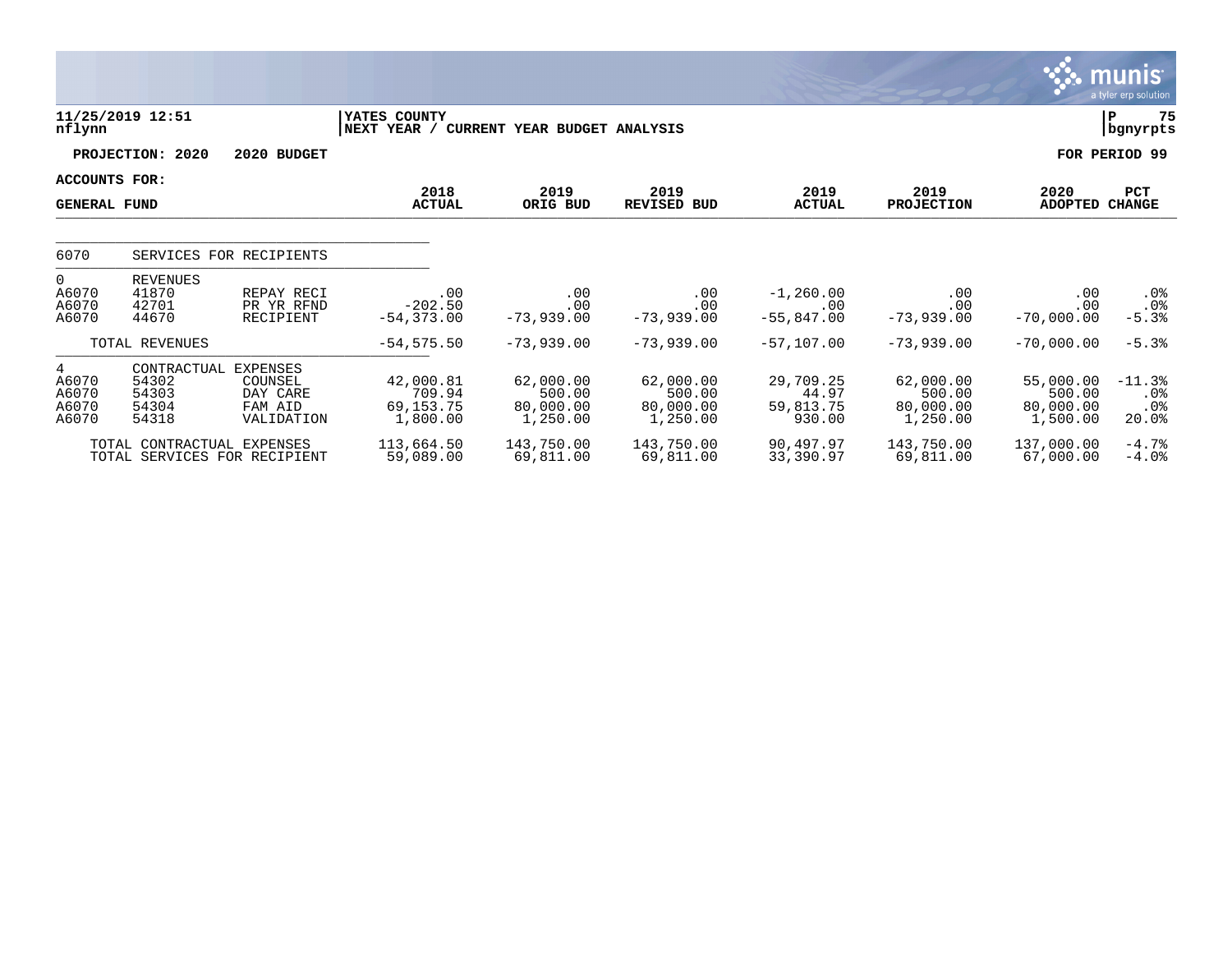|                                         |                                                        |                                       |                                      |                                            |                                            |                                      |                                            |                           | <b>munis</b><br>a tyler erp solution  |
|-----------------------------------------|--------------------------------------------------------|---------------------------------------|--------------------------------------|--------------------------------------------|--------------------------------------------|--------------------------------------|--------------------------------------------|---------------------------|---------------------------------------|
| nflynn                                  | 11/25/2019 12:51                                       |                                       | YATES COUNTY<br>NEXT YEAR /          | CURRENT YEAR BUDGET ANALYSIS               |                                            |                                      |                                            |                           | 76<br>P<br>bgnyrpts                   |
|                                         | 2020<br>PROJECTION:                                    | 2020 BUDGET                           |                                      |                                            |                                            |                                      |                                            |                           | FOR PERIOD 99                         |
| ACCOUNTS FOR:<br><b>GENERAL FUND</b>    |                                                        |                                       | 2018<br><b>ACTUAL</b>                | 2019<br>ORIG BUD                           | 2019<br>REVISED BUD                        | 2019<br><b>ACTUAL</b>                | 2019<br><b>PROJECTION</b>                  | 2020<br>ADOPTED           | PCT<br><b>CHANGE</b>                  |
| 6101                                    | MEDICAL ASSISTANCE                                     |                                       |                                      |                                            |                                            |                                      |                                            |                           |                                       |
| $\mathbf{0}$<br>A6101<br>A6101<br>A6101 | <b>REVENUES</b><br>41801<br>43601<br>44601             | REPAY MED<br>MED ASSIST<br>MED ASSIST | $-30,879.55$<br>6,137.00<br>5,029.00 | $-10,000.00$<br>$-6,840.00$<br>$-8,160.00$ | $-10,000.00$<br>$-6,840.00$<br>$-8,160.00$ | $-17,618.89$<br>5,885.00<br>5,105.00 | $-10,000.00$<br>$-6,840.00$<br>$-8,160.00$ | $-25,000.00$<br>.00       | 150.0%<br>$.00 - 100.0$<br>$-100.0$ % |
|                                         | TOTAL REVENUES                                         |                                       | $-19,713.55$                         | $-25,000.00$                               | $-25,000.00$                               | $-6,628.89$                          | $-25,000.00$                               | $-25,000.00$              | $.0\%$                                |
| 4<br>A6101                              | CONTRACTUAL<br>54311                                   | EXPENSES<br>MED ASSIST                | 19,712.00                            | 25,000.00                                  | 25,000.00                                  | 6,220.00                             | 25,000.00                                  | 12,000.00                 | $-52.0%$                              |
|                                         | TOTAL CONTRACTUAL EXPENSES<br>TOTAL MEDICAL ASSISTANCE |                                       | 19,712.00<br>$-1.55$                 | 25,000.00<br>.00                           | 25,000.00<br>.00                           | 6,220.00<br>$-408.89$                | 25,000.00<br>.00                           | 12,000.00<br>$-13,000.00$ | $-52.0%$<br>$.0\%$                    |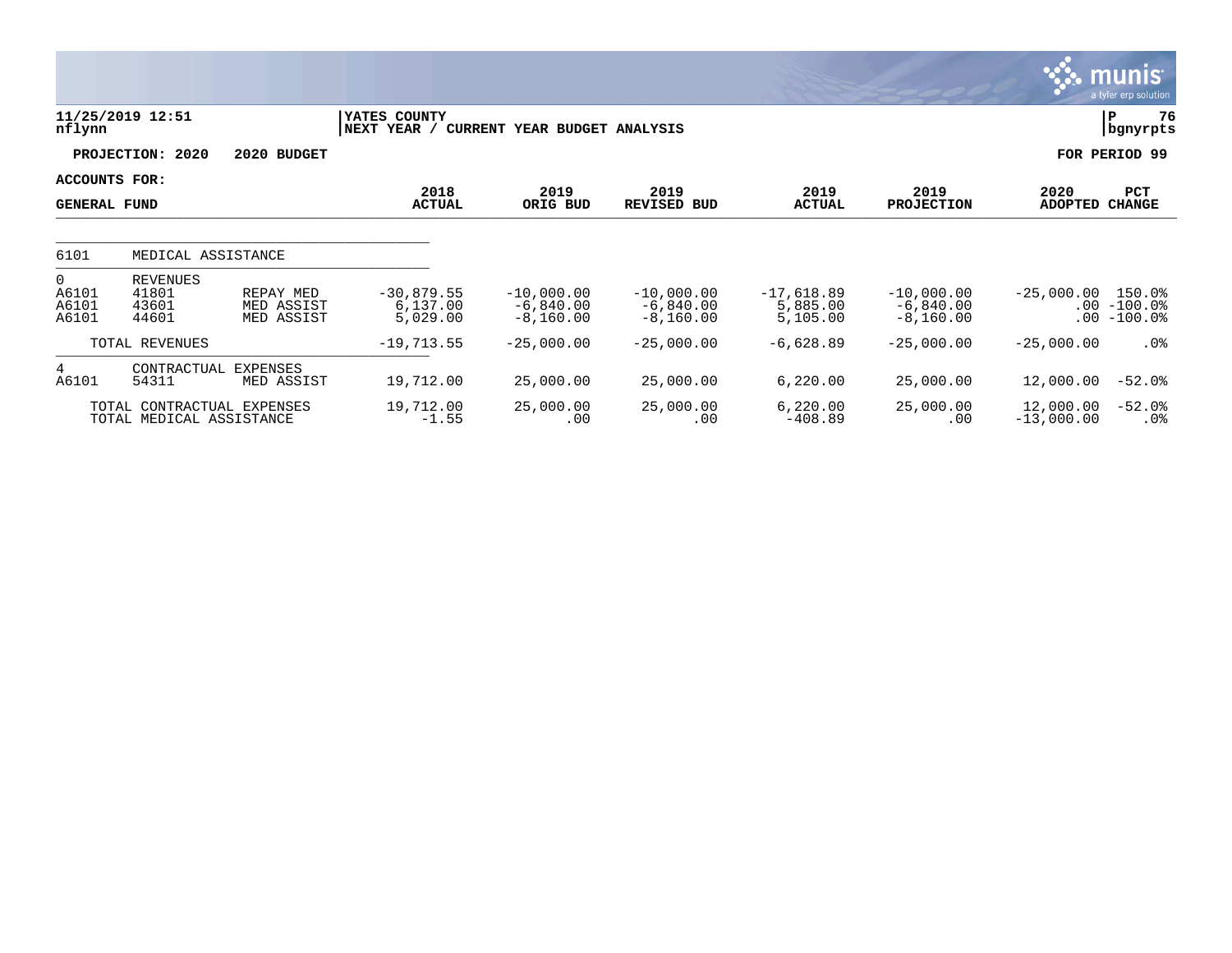|                                      |                                                            |                              |                              |                              |                              |                              |                              | $\mathbb{C}$ . munis $\mathbb{C}$<br>a tyler erp solution |
|--------------------------------------|------------------------------------------------------------|------------------------------|------------------------------|------------------------------|------------------------------|------------------------------|------------------------------|-----------------------------------------------------------|
| nflynn                               | 11/25/2019 12:51                                           | YATES COUNTY<br> NEXT YEAR / | CURRENT YEAR BUDGET ANALYSIS |                              |                              |                              |                              | 77<br>P<br>  bgnyrpts                                     |
|                                      | PROJECTION: 2020                                           | 2020 BUDGET                  |                              |                              |                              |                              |                              | FOR PERIOD 99                                             |
| ACCOUNTS FOR:<br><b>GENERAL FUND</b> |                                                            | 2018<br><b>ACTUAL</b>        | 2019<br>ORIG BUD             | 2019<br>REVISED BUD          | 2019<br>ACTUAL               | 2019<br><b>PROJECTION</b>    | 2020<br><b>ADOPTED</b>       | PCT<br><b>CHANGE</b>                                      |
| 6102                                 | MEDICAID MGMT INFO SYSTEM                                  |                              |                              |                              |                              |                              |                              |                                                           |
| 4<br>A6102                           | EXPENSES<br>CONTRACTUAL<br>54312<br>MMIS                   | 4,010,786.00                 | 4,200,000.00                 | 4,200,000.00                 | 3,599,822.00                 | 4,200,000.00                 | 4,147,621.00                 | $-1.2%$                                                   |
|                                      | TOTAL CONTRACTUAL EXPENSES<br>TOTAL MEDICAID MGMT INFO SYS | 4,010,786.00<br>4,010,786.00 | 4,200,000.00<br>4,200,000.00 | 4,200,000.00<br>4,200,000.00 | 3,599,822.00<br>3,599,822.00 | 4,200,000.00<br>4,200,000.00 | 4,147,621.00<br>4,147,621.00 | $-1.2%$<br>$-1.2%$                                        |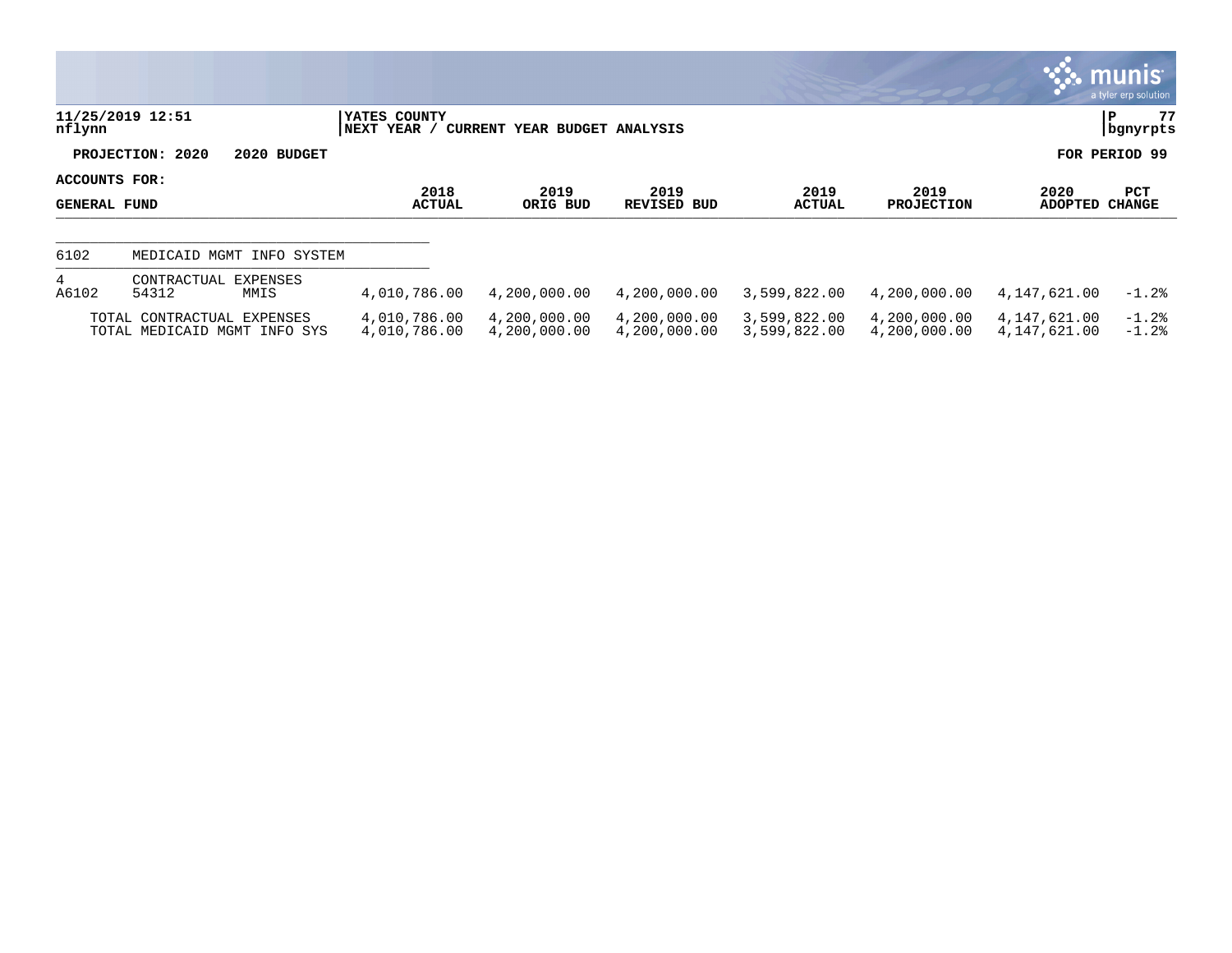|                                                           |                                                              |                                                             |                                                                              |                                                              |                                                              |                                                                   |                                                              |                                                               | <b>munis</b><br>a tyler erp solution  |
|-----------------------------------------------------------|--------------------------------------------------------------|-------------------------------------------------------------|------------------------------------------------------------------------------|--------------------------------------------------------------|--------------------------------------------------------------|-------------------------------------------------------------------|--------------------------------------------------------------|---------------------------------------------------------------|---------------------------------------|
| nflynn                                                    | 11/25/2019 12:51                                             |                                                             | YATES COUNTY<br>NEXT YEAR /                                                  | CURRENT YEAR BUDGET ANALYSIS                                 |                                                              |                                                                   |                                                              |                                                               | 78<br>P<br>bgnyrpts                   |
|                                                           | PROJECTION: 2020                                             | 2020 BUDGET                                                 |                                                                              |                                                              |                                                              |                                                                   |                                                              | FOR                                                           | PERIOD 99                             |
| ACCOUNTS FOR:<br><b>GENERAL FUND</b>                      |                                                              |                                                             | 2018<br><b>ACTUAL</b>                                                        | 2019<br>ORIG BUD                                             | 2019<br><b>REVISED BUD</b>                                   | 2019<br><b>ACTUAL</b>                                             | 2019<br><b>PROJECTION</b>                                    | 2020<br><b>ADOPTED</b>                                        | PCT<br><b>CHANGE</b>                  |
| 6109                                                      | FAMILY ASSISTANCE                                            |                                                             |                                                                              |                                                              |                                                              |                                                                   |                                                              |                                                               |                                       |
| $\mathbf{0}$<br>A6109<br>A6109<br>A6109<br>A6109<br>A6109 | <b>REVENUES</b><br>41809<br>42701<br>43609<br>44609<br>44615 | REPAY-FAM<br>PR YR RFND<br>FAM ASSIST<br>FAM ASSIST<br>FFFS | $-51,933.67$<br>$-11.77$<br>$-111,683.00$<br>$-389, 119.00$<br>$-226,672.00$ | $-60,000.00$<br>.00<br>.00<br>$-423,000.00$<br>$-317,000.00$ | $-60,000.00$<br>.00<br>.00<br>$-423,000.00$<br>$-317,000.00$ | $-45,631.25$<br>$-267.30$<br>.00<br>$-328,845.00$<br>$-27,085.00$ | $-60,000.00$<br>.00<br>.00<br>$-423,000.00$<br>$-317,000.00$ | $-60,000.00$<br>.00<br>.00<br>$-441, 297.00$<br>$-201,843.00$ | .0%<br>.0%<br>.0%<br>4.3%<br>$-36.3%$ |
|                                                           | TOTAL REVENUES                                               |                                                             | $-779, 419.44$                                                               | $-800,000.00$                                                | $-800,000.00$                                                | $-401,828.55$                                                     | $-800,000.00$                                                | $-703, 140.00$                                                | $-12.1%$                              |
| 4<br>A6109                                                | CONTRACTUAL<br>54305<br>TOTAL CONTRACTUAL EXPENSES           | <b>EXPENSES</b><br>FAM ASSIST                               | 731,073.79<br>731,073.79                                                     | 800,000.00<br>800,000.00                                     | 800,000.00<br>800,000.00                                     | 449,848.20<br>449,848.20                                          | 800,000.00<br>800,000.00                                     | 650,000.00<br>650,000.00                                      | $-18.8%$<br>$-18.8%$                  |
|                                                           | TOTAL FAMILY ASSISTANCE                                      |                                                             | $-48, 345.65$                                                                | .00                                                          | .00                                                          | 48,019.65                                                         | .00                                                          | $-53,140.00$                                                  | $.0\%$                                |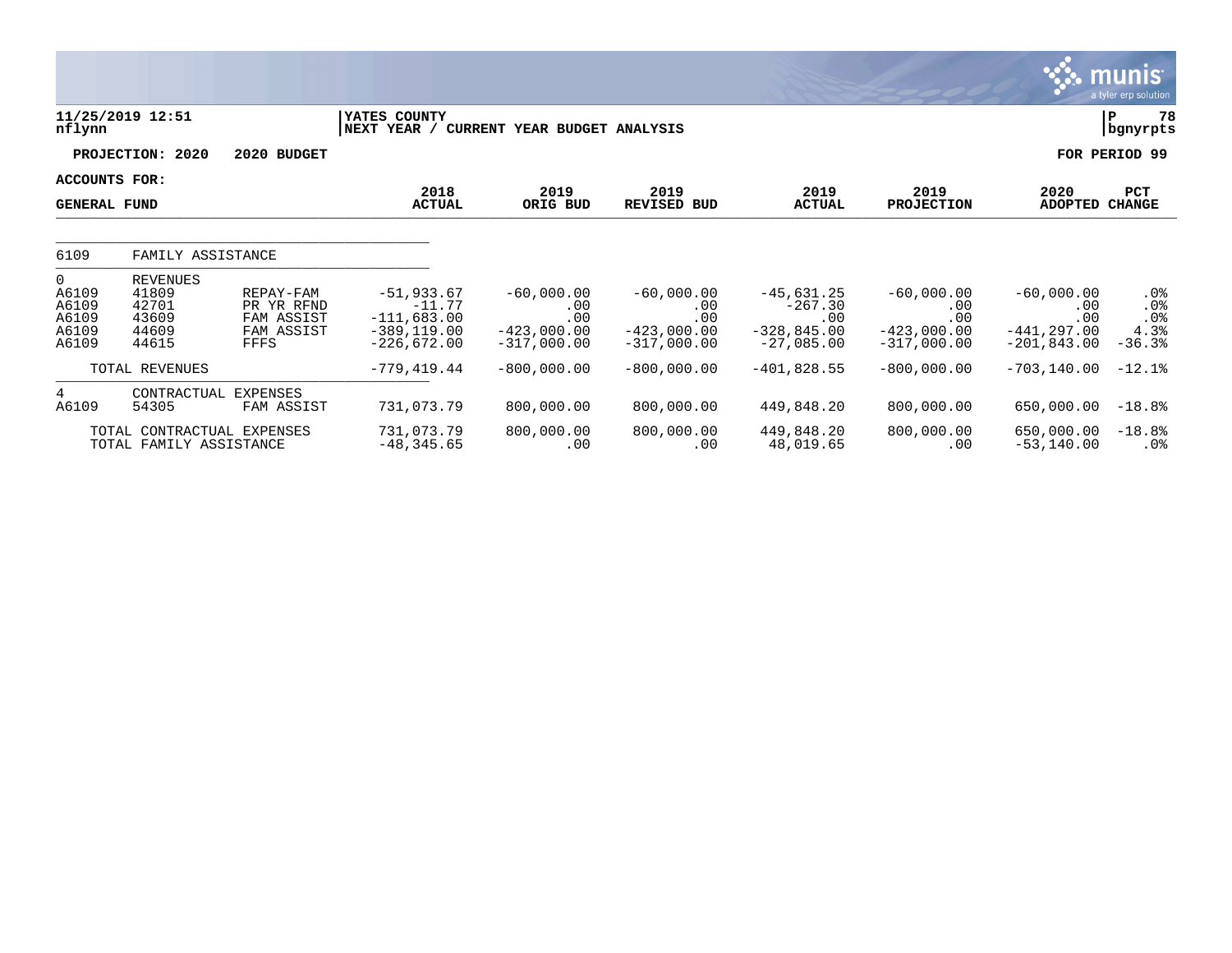|                                                                      |                                                                        |                                                                            |                                                                                     |                                                                             |                                                                             |                                                                                    |                                                                              |                                                                       | munis <sup>"</sup><br>a tyler erp solution                           |
|----------------------------------------------------------------------|------------------------------------------------------------------------|----------------------------------------------------------------------------|-------------------------------------------------------------------------------------|-----------------------------------------------------------------------------|-----------------------------------------------------------------------------|------------------------------------------------------------------------------------|------------------------------------------------------------------------------|-----------------------------------------------------------------------|----------------------------------------------------------------------|
| nflynn                                                               | 11/25/2019 12:51                                                       |                                                                            | YATES COUNTY<br>NEXT YEAR / CURRENT YEAR BUDGET ANALYSIS                            |                                                                             |                                                                             |                                                                                    |                                                                              |                                                                       | 79<br>ΙP<br>bgnyrpts                                                 |
|                                                                      | PROJECTION: 2020                                                       | 2020 BUDGET                                                                |                                                                                     |                                                                             |                                                                             |                                                                                    |                                                                              |                                                                       | FOR PERIOD 99                                                        |
|                                                                      | <b>ACCOUNTS FOR:</b><br><b>GENERAL FUND</b>                            |                                                                            | 2018<br><b>ACTUAL</b>                                                               | 2019<br>ORIG BUD                                                            | 2019<br><b>REVISED BUD</b>                                                  | 2019<br><b>ACTUAL</b>                                                              | 2019<br><b>PROJECTION</b>                                                    | 2020<br><b>ADOPTED</b>                                                | <b>PCT</b><br><b>CHANGE</b>                                          |
| 6119                                                                 | CHILD CARE                                                             |                                                                            |                                                                                     |                                                                             |                                                                             |                                                                                    |                                                                              |                                                                       |                                                                      |
| $\overline{0}$<br>A6119<br>A6119<br>A6119<br>A6119<br>A6119<br>A6119 | <b>REVENUES</b><br>41819<br>42701<br>43619<br>43661<br>44619<br>44661  | REPAY CC<br>PR YR RFND<br>CHILD CARE<br>FAM & CHIL<br>CHILD CARE<br>F&C BG | $-14,573.70$<br>$-125.00$<br>$-149, 199.00$<br>.00<br>$-36, 119.00$<br>$-19,466.00$ | $-64,678.00$<br>.00<br>$-179,080.00$<br>.00<br>$-61,577.00$<br>$-16,000.00$ | $-64,678.00$<br>.00<br>$-179,080.00$<br>.00<br>$-61,577.00$<br>$-16,000.00$ | $-42, 108.35$<br>$-30.00$<br>$-96,513.00$<br>.00<br>$-26,805.00$<br>$-17, 104, 00$ | $-64,678.00$<br>.00<br>$-179,080.00$<br>.00<br>$-61, 577.00$<br>$-16,000.00$ | $-60,000.00$<br>.00<br>$-155, 196.00$<br>$-16,000.00$<br>$-46,119.00$ | $-7.2%$<br>$.0\%$<br>$-13.3%$<br>$.0\%$<br>$-25.1%$<br>$.00 - 100.0$ |
|                                                                      | TOTAL REVENUES                                                         |                                                                            | $-219, 482.70$                                                                      | $-321, 335.00$                                                              | $-321, 335.00$                                                              | $-182,560.35$                                                                      | $-321, 335.00$                                                               | $-277, 315.00$                                                        | $-13.7%$                                                             |
| 4<br>A6119                                                           | CONTRACTUAL<br>54307<br>TOTAL CONTRACTUAL EXPENSES<br>TOTAL CHILD CARE | <b>EXPENSES</b><br><b>FOSTER</b>                                           | 235, 373.68<br>235, 373.68<br>15,890.98                                             | 410,000.00<br>410,000.00<br>88,665.00                                       | 410,000.00<br>410,000.00<br>88,665.00                                       | 234,052.94<br>234,052.94<br>51,492.59                                              | 410,000.00<br>410,000.00<br>88,665.00                                        | 400,000.00<br>400,000.00<br>122,685.00                                | $-2.4%$<br>$-2.4%$<br>38.4%                                          |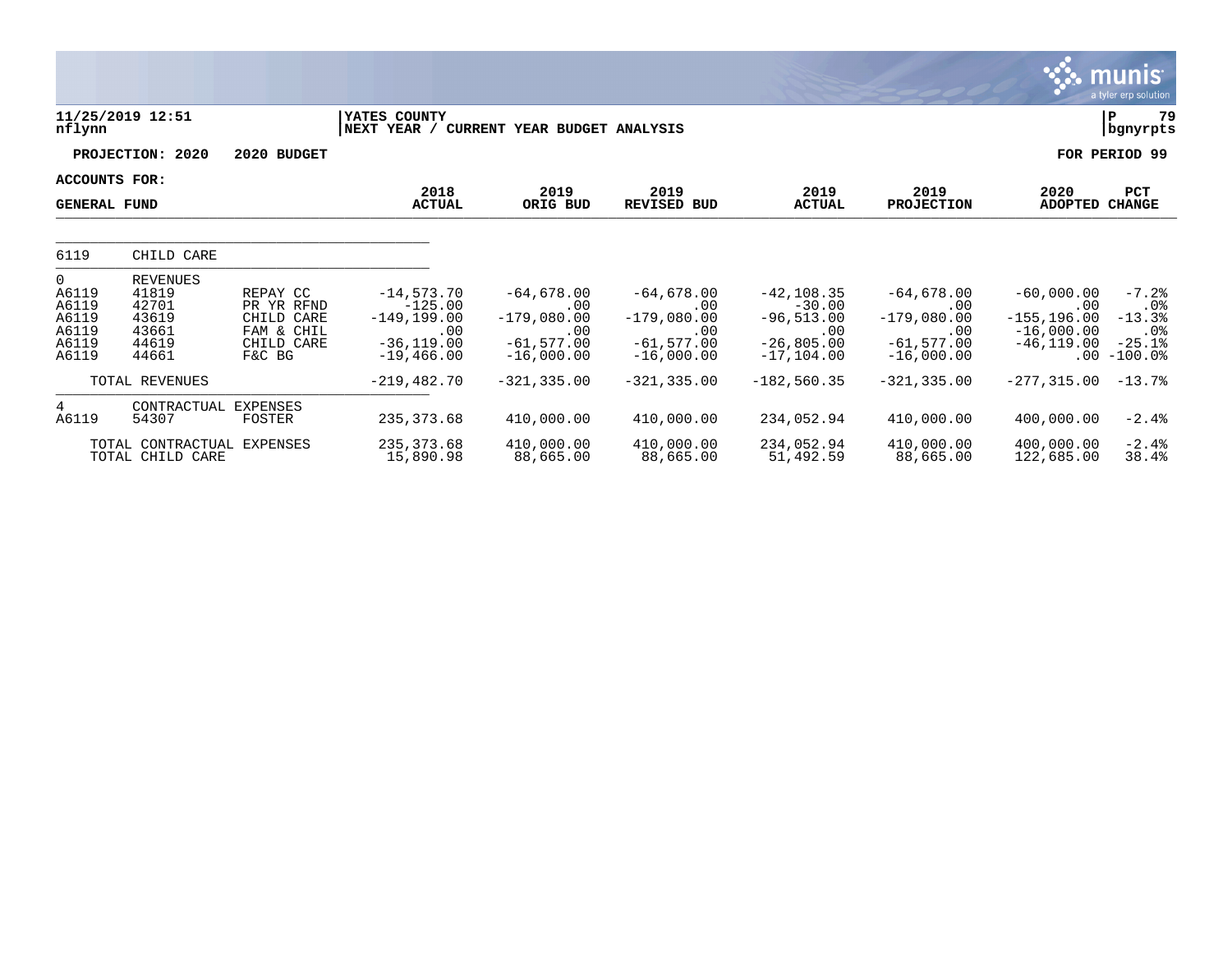|                                      |                                                            |                               |                             |                              |                          |                          |                           | <b>munis</b><br>a tyler erp solution               |
|--------------------------------------|------------------------------------------------------------|-------------------------------|-----------------------------|------------------------------|--------------------------|--------------------------|---------------------------|----------------------------------------------------|
| nflynn                               | 11/25/2019 12:51                                           |                               | YATES COUNTY<br>NEXT YEAR / | CURRENT YEAR BUDGET ANALYSIS |                          |                          |                           | 80<br> P<br>  bgnyrpts                             |
|                                      | PROJECTION: 2020                                           | 2020 BUDGET                   |                             |                              |                          |                          |                           | FOR PERIOD 99                                      |
| ACCOUNTS FOR:<br><b>GENERAL FUND</b> |                                                            |                               | 2018<br><b>ACTUAL</b>       | 2019<br>ORIG BUD             | 2019<br>REVISED BUD      | 2019<br><b>ACTUAL</b>    | 2019<br><b>PROJECTION</b> | PCT<br>2020<br><b>ADOPTED</b><br><b>CHANGE</b>     |
| 6123                                 |                                                            | JUVENILE DELINQUENT CARE      |                             |                              |                          |                          |                           |                                                    |
| $\overline{0}$<br>A6123<br>A6123     | REVENUES<br>41823<br>43623                                 | REPAY JD<br>JD CARE           | $-1,098.81$<br>559.00       | .00<br>$-220,000.00$         | .00<br>$-220,000.00$     | $-1,525.00$<br>$-427.00$ | $.00 \,$<br>$-220,000.00$ | $-1,000.00$<br>$.0\%$<br>$-34.5%$<br>$-144,000.00$ |
|                                      | TOTAL REVENUES                                             |                               | $-539.81$                   | $-220,000.00$                | $-220,000.00$            | $-1,952.00$              | $-220,000.00$             | $-145,000.00$<br>$-34.1%$                          |
| $4^{\circ}$<br>A6123                 | CONTRACTUAL<br>54310                                       | <b>EXPENSES</b><br>JUV DELINO | 540.40                      | 320,000.00                   | 320,000.00               | 119,339.42               | 320,000.00                | 118.8%<br>700,000.00                               |
|                                      | TOTAL CONTRACTUAL EXPENSES<br>TOTAL JUVENILE DELINOUENT CA |                               | 540.40<br>.59               | 320,000.00<br>100,000.00     | 320,000.00<br>100,000.00 | 119,339.42<br>117,387.42 | 320,000.00<br>100,000.00  | 118.8%<br>700,000.00<br>555,000.00<br>455.0%       |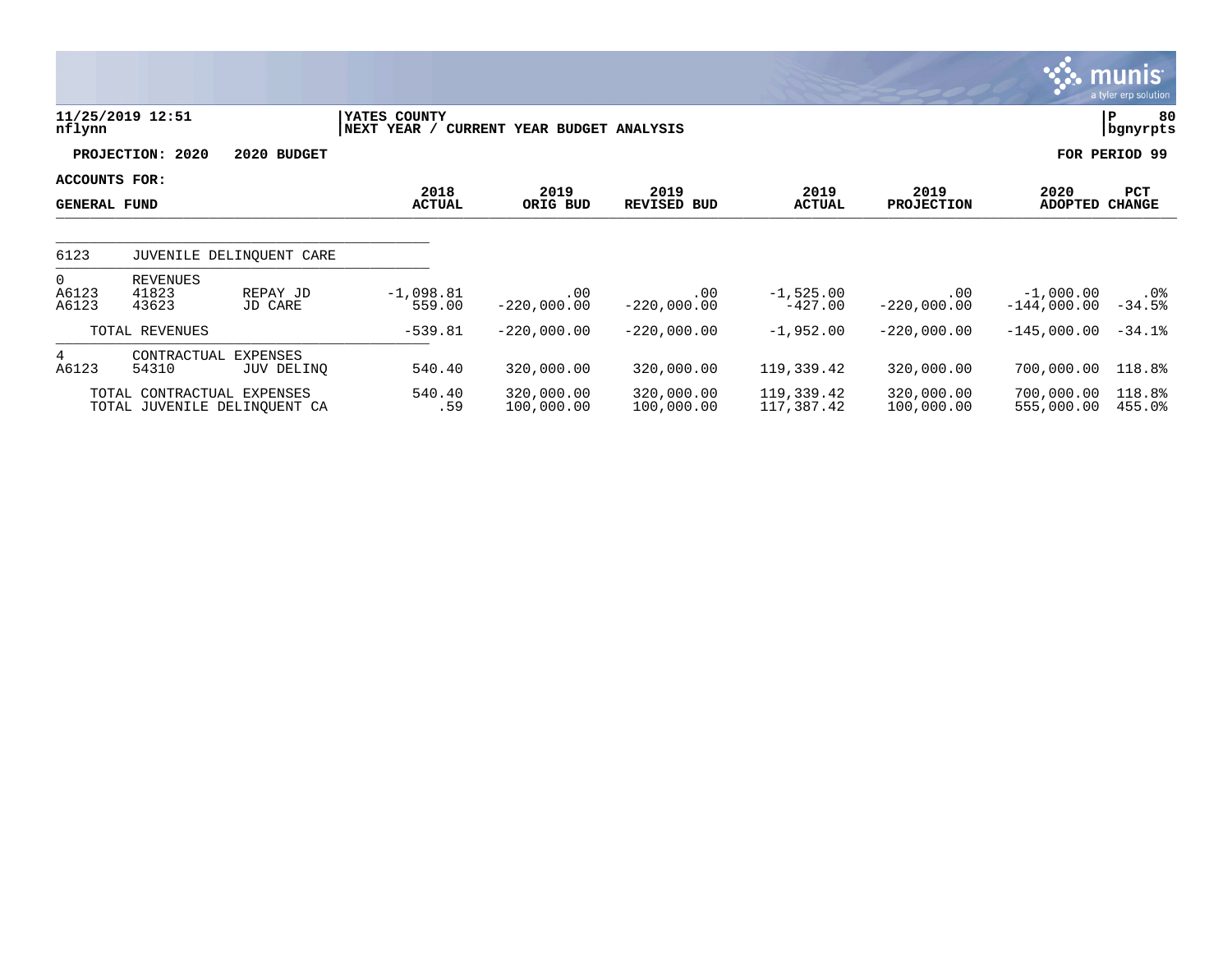|                          |                                                  |                     |                                  |                              |                          |                 |                          |                          | <b>munis</b><br>a tyler erp solution |
|--------------------------|--------------------------------------------------|---------------------|----------------------------------|------------------------------|--------------------------|-----------------|--------------------------|--------------------------|--------------------------------------|
| nflynn                   | 11/25/2019 12:51                                 |                     | YATES COUNTY<br><b>NEXT YEAR</b> | CURRENT YEAR BUDGET ANALYSIS |                          |                 |                          |                          | 81<br>l P<br>  bgnyrpts              |
|                          | PROJECTION: 2020                                 | 2020 BUDGET         |                                  |                              |                          |                 |                          |                          | FOR PERIOD 99                        |
| ACCOUNTS FOR:            |                                                  |                     | 2018                             | 2019                         | 2019                     | 2019            | 2019                     | 2020                     | PCT                                  |
| <b>GENERAL FUND</b>      |                                                  |                     | <b>ACTUAL</b>                    | ORIG BUD                     | <b>REVISED BUD</b>       | <b>ACTUAL</b>   | <b>PROJECTION</b>        | ADOPTED                  | <b>CHANGE</b>                        |
| 6129                     | STATE TRAINING SCHOOL                            |                     |                                  |                              |                          |                 |                          |                          |                                      |
| $4\overline{ }$<br>A6129 | CONTRACTUAL<br>54316                             | EXPENSES<br>ST TRNG | 275,084.88                       | 400,000.00                   | 400,000.00               | .00             | 400,000.00               | 406,000.00               | 1.5%                                 |
|                          | TOTAL CONTRACTUAL<br>TOTAL STATE TRAINING SCHOOL | EXPENSES            | 275,084.88<br>275,084.88         | 400,000.00<br>400,000.00     | 400,000.00<br>400,000.00 | $.00 \,$<br>.00 | 400,000.00<br>400,000.00 | 406,000.00<br>406,000.00 | 1.5%<br>1.5%                         |

 $\mathcal{L}$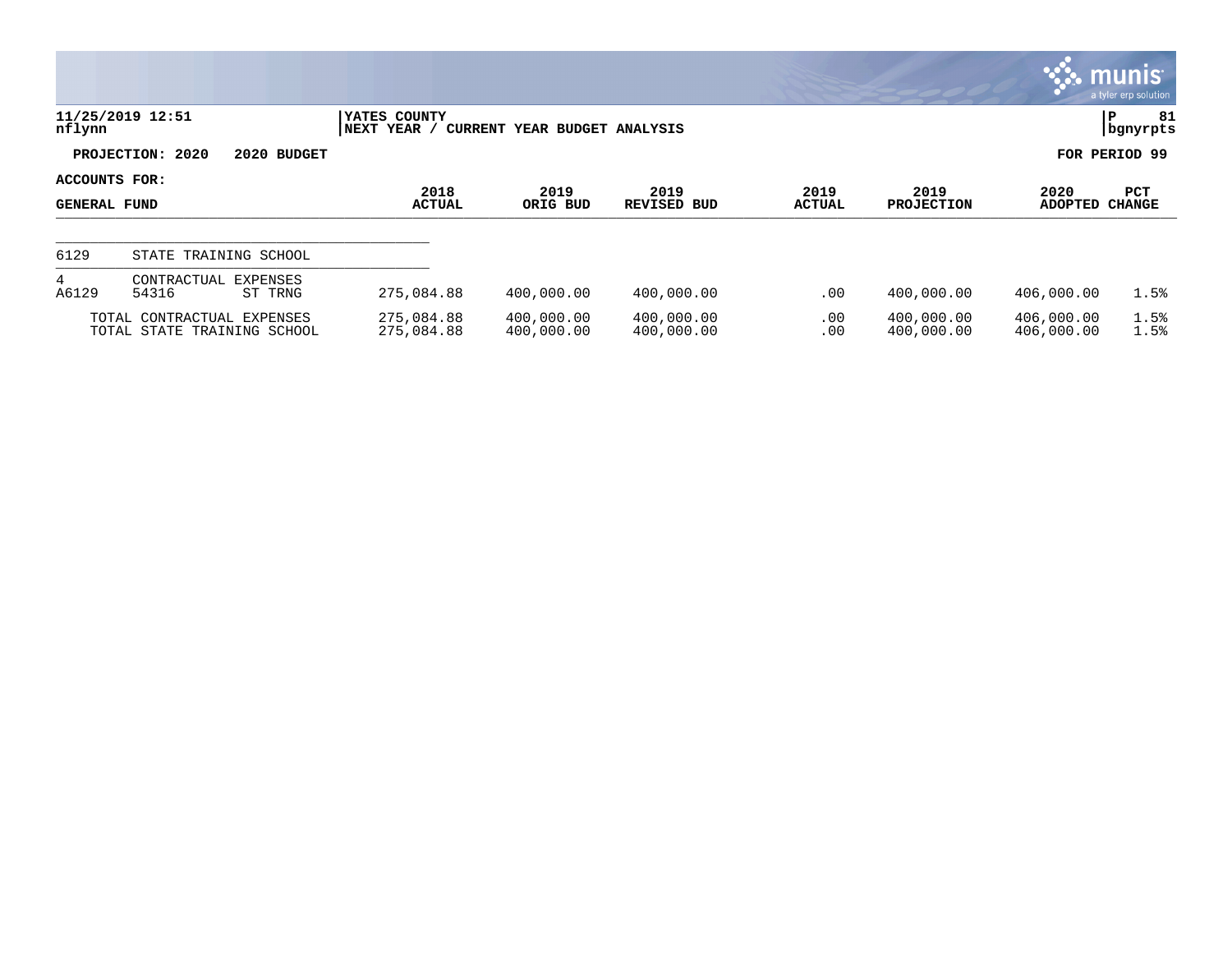|                                                    |                                                     |                                                    |                                                          |                                              |                                              |                                                      |                                              |                                                   | <b>munis</b><br>a tyler erp solution           |
|----------------------------------------------------|-----------------------------------------------------|----------------------------------------------------|----------------------------------------------------------|----------------------------------------------|----------------------------------------------|------------------------------------------------------|----------------------------------------------|---------------------------------------------------|------------------------------------------------|
| nflynn                                             | 11/25/2019 12:51                                    |                                                    | YATES COUNTY<br>NEXT YEAR /                              | CURRENT YEAR BUDGET ANALYSIS                 |                                              |                                                      |                                              |                                                   | 82<br>P<br>  bgnyrpts                          |
|                                                    | PROJECTION: 2020                                    | 2020 BUDGET                                        |                                                          |                                              |                                              |                                                      |                                              |                                                   | FOR PERIOD 99                                  |
| ACCOUNTS FOR:<br><b>GENERAL FUND</b>               |                                                     |                                                    | 2018<br><b>ACTUAL</b>                                    | 2019<br>ORIG BUD                             | 2019<br><b>REVISED BUD</b>                   | 2019<br><b>ACTUAL</b>                                | 2019<br><b>PROJECTION</b>                    | 2020<br><b>ADOPTED</b>                            | PCT<br><b>CHANGE</b>                           |
| 6140                                               | SAFETY NET                                          |                                                    |                                                          |                                              |                                              |                                                      |                                              |                                                   |                                                |
| $\overline{0}$<br>A6140<br>A6140<br>A6140<br>A6140 | <b>REVENUES</b><br>41840<br>42701<br>43640<br>44640 | REPAY-SN<br>PR YR RFND<br>SAFETY NET<br>SAFETY NET | $-98,984.42$<br>$-586.00$<br>$-94,557.00$<br>$-2,163.00$ | $-50,000.00$<br>.00<br>$-146, 450.00$<br>.00 | $-50,000.00$<br>.00<br>$-146, 450.00$<br>.00 | $-84,997.16$<br>.00<br>$-62, 769.00$<br>$-4, 158.00$ | $-50,000.00$<br>.00<br>$-146, 450.00$<br>.00 | $-75,000.00$<br>$.00 \,$<br>$-112, 230.00$<br>.00 | 50.0%<br>$.0\%$<br>$-23.4%$<br>.0 <sub>8</sub> |
|                                                    | TOTAL REVENUES                                      |                                                    | $-196, 290.42$                                           | $-196, 450.00$                               | $-196, 450.00$                               | $-151,924.16$                                        | $-196, 450.00$                               | $-187, 230.00$                                    | $-4.7%$                                        |
| 4<br>A6140                                         | CONTRACTUAL<br>54314                                | <b>EXPENSES</b><br>SAFETY NET                      | 483,168.75                                               | 555,000.00                                   | 555,000.00                                   | 403,936.41                                           | 555,000.00                                   | 525,000.00                                        | $-5.4%$                                        |
|                                                    | TOTAL CONTRACTUAL<br>TOTAL SAFETY NET               | <b>EXPENSES</b>                                    | 483, 168. 75<br>286,878.33                               | 555,000.00<br>358,550.00                     | 555,000.00<br>358,550.00                     | 403,936.41<br>252,012.25                             | 555,000.00<br>358,550.00                     | 525,000.00<br>337,770.00                          | $-5.4%$<br>$-5.8%$                             |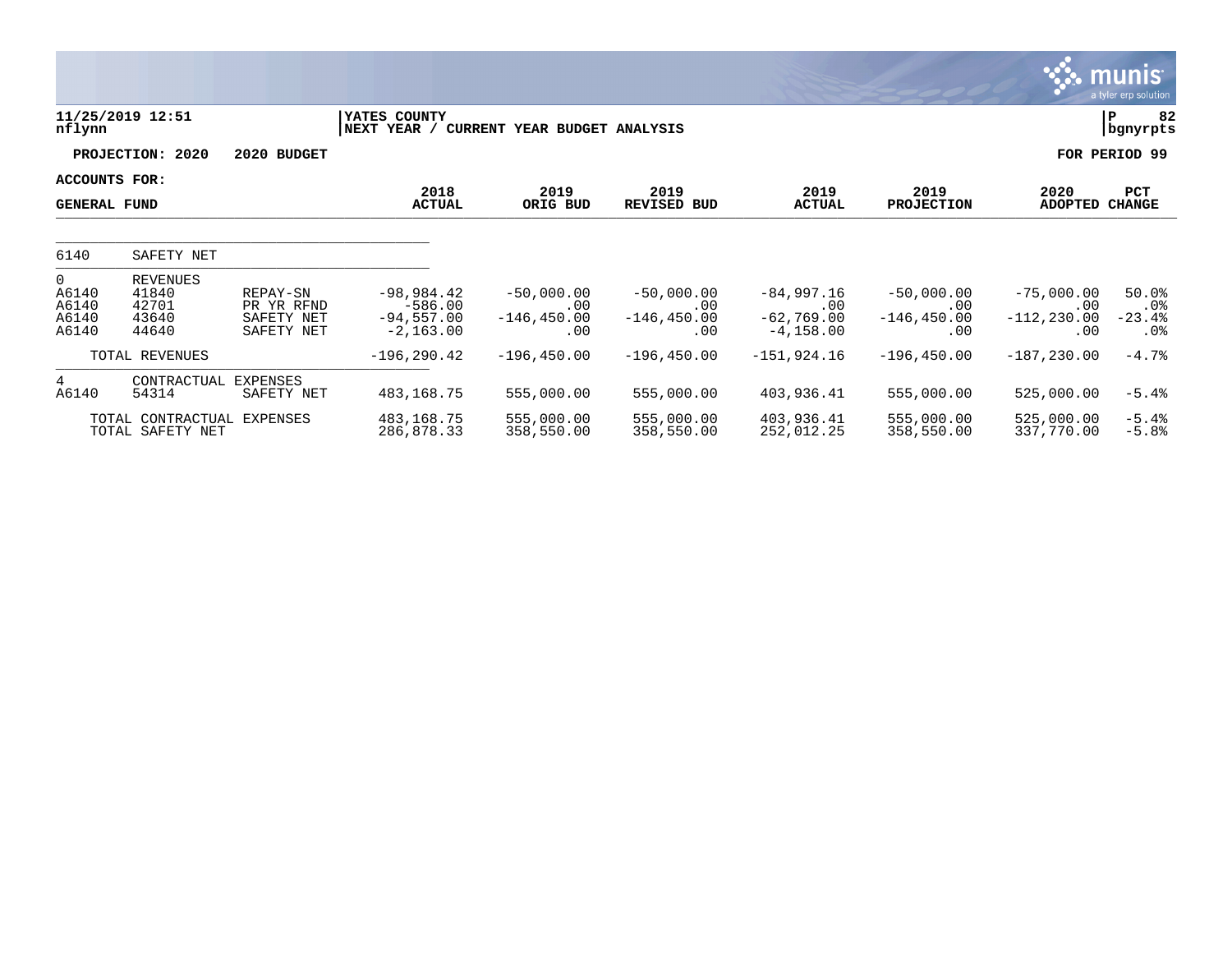|                                      |                                    |                         |                             |                              |                            |                            |                           |                           | <b>munis</b><br>a tyler erp solution |
|--------------------------------------|------------------------------------|-------------------------|-----------------------------|------------------------------|----------------------------|----------------------------|---------------------------|---------------------------|--------------------------------------|
| nflynn                               | 11/25/2019 12:51                   |                         | YATES COUNTY<br>NEXT YEAR / | CURRENT YEAR BUDGET ANALYSIS |                            |                            |                           |                           | lР<br>83<br>  bgnyrpts               |
|                                      | PROJECTION: 2020                   | 2020 BUDGET             |                             |                              |                            |                            |                           |                           | FOR PERIOD 99                        |
| ACCOUNTS FOR:<br><b>GENERAL FUND</b> |                                    |                         | 2018<br><b>ACTUAL</b>       | 2019<br>ORIG BUD             | 2019<br><b>REVISED BUD</b> | 2019<br><b>ACTUAL</b>      | 2019<br><b>PROJECTION</b> | 2020<br><b>ADOPTED</b>    | PCT<br><b>CHANGE</b>                 |
| 6141                                 | H E A P                            |                         |                             |                              |                            |                            |                           |                           |                                      |
| $\mathbf{0}$<br>A6141<br>A6141       | <b>REVENUES</b><br>41841<br>44641  | REPAY HEAP<br>HEAP      | $-41,966.71$<br>42,095.00   | $-30,000.00$<br>.00          | $-30,000.00$<br>.00        | $-45, 401.19$<br>30,833.00 | $-30,000.00$<br>.00       | $-30,000.00$<br>.00       | .0%<br>.0 <sub>8</sub>               |
|                                      | TOTAL REVENUES                     |                         | 128.29                      | $-30,000.00$                 | $-30,000.00$               | $-14,568.19$               | $-30,000.00$              | $-30,000.00$              | .0 <sub>8</sub>                      |
| 4<br>A6141                           | CONTRACTUAL<br>54308               | <b>EXPENSES</b><br>HEAP | $-127.09$                   | 9,000.00                     | 9,000.00                   | 5,020.74                   | 9,000.00                  | 10,000.00                 | 11.1%                                |
|                                      | TOTAL CONTRACTUAL<br>TOTAL H E A P | EXPENSES                | $-127.09$<br>1.20           | 9,000.00<br>$-21,000.00$     | 9,000.00<br>$-21,000.00$   | 5,020.74<br>$-9,547.45$    | 9,000.00<br>$-21,000.00$  | 10,000.00<br>$-20,000.00$ | 11.1%<br>$-4.8%$                     |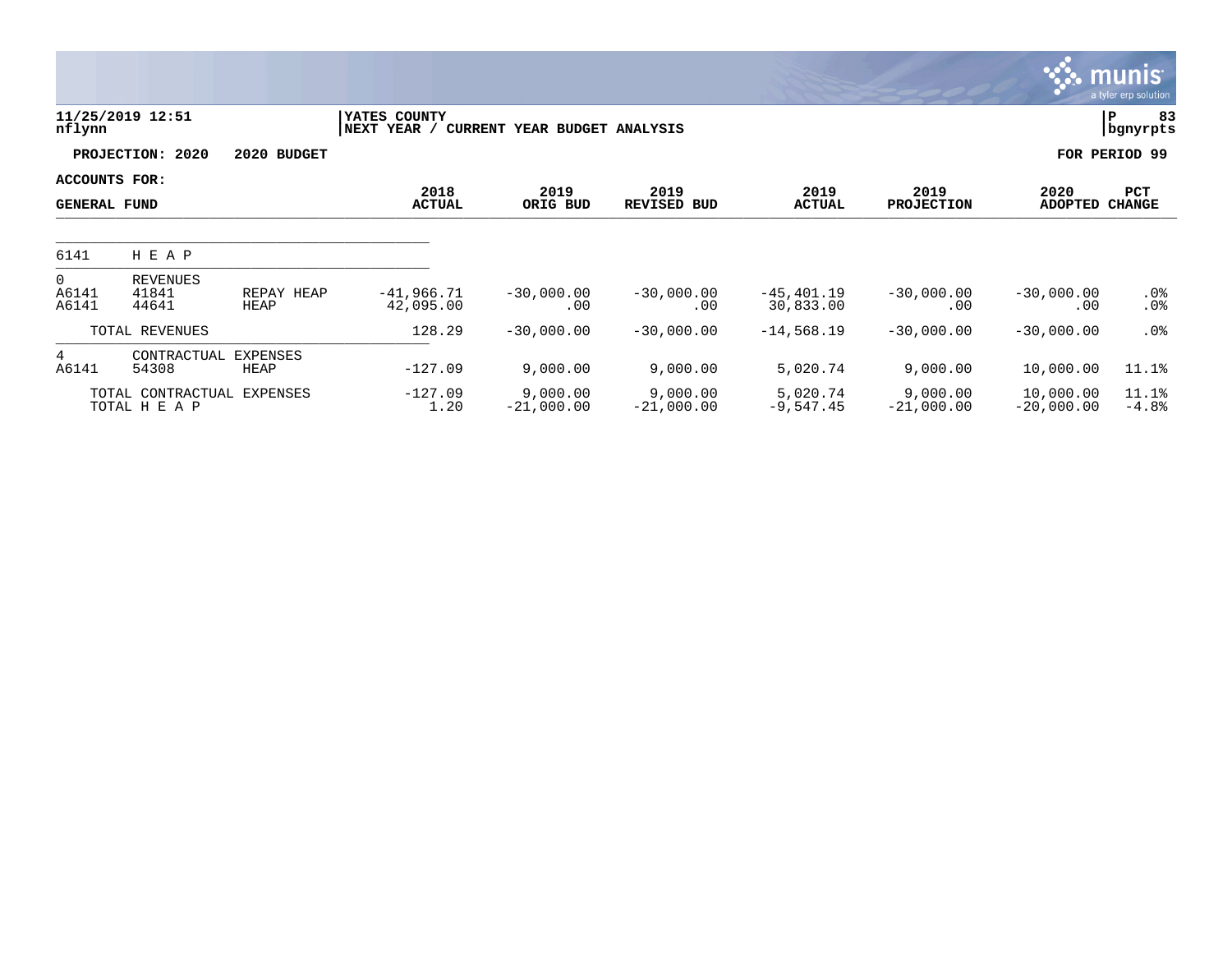|                                      |                                   |                                                            |                              |                              |                            |                         |                           |                        | munis<br>a tyler erp solution |
|--------------------------------------|-----------------------------------|------------------------------------------------------------|------------------------------|------------------------------|----------------------------|-------------------------|---------------------------|------------------------|-------------------------------|
| nflynn                               | 11/25/2019 12:51                  |                                                            | YATES COUNTY<br> NEXT YEAR / | CURRENT YEAR BUDGET ANALYSIS |                            |                         |                           |                        | P<br>84<br>bgnyrpts           |
|                                      | PROJECTION: 2020                  | 2020 BUDGET                                                |                              |                              |                            |                         |                           |                        | FOR PERIOD 99                 |
| ACCOUNTS FOR:<br><b>GENERAL FUND</b> |                                   |                                                            | 2018<br><b>ACTUAL</b>        | 2019<br>ORIG BUD             | 2019<br><b>REVISED BUD</b> | 2019<br><b>ACTUAL</b>   | 2019<br><b>PROJECTION</b> | 2020<br><b>ADOPTED</b> | PCT<br><b>CHANGE</b>          |
| 6142                                 |                                   | EMERGENCY AID FOR ADULTS                                   |                              |                              |                            |                         |                           |                        |                               |
| $\overline{0}$<br>A6142<br>A6142     | <b>REVENUES</b><br>41842<br>43642 | REPAY EAA<br>EAA                                           | $-1, 173.10$<br>$-7,016.00$  | .00<br>$-12,500.00$          | .00<br>$-12,500.00$        | $-65.00$<br>$-2,737.00$ | .00<br>$-12,500.00$       | .00<br>$-7,500.00$     | .0%<br>$-40.0$ °              |
|                                      | TOTAL REVENUES                    |                                                            | $-8,189.10$                  | $-12,500.00$                 | $-12,500.00$               | $-2,802.00$             | $-12,500.00$              | $-7,500.00$            | $-40.0%$                      |
| 4<br>A6142                           | CONTRACTUAL<br>54319              | <b>EXPENSES</b><br>EAA                                     | 15,200.09                    | 25,000.00                    | 25,000.00                  | 7,067.43                | 25,000.00                 | 15,000.00              | $-40.0$ °                     |
|                                      |                                   | TOTAL CONTRACTUAL EXPENSES<br>TOTAL EMERGENCY AID FOR ADUL | 15,200.09<br>7,010.99        | 25,000.00<br>12,500.00       | 25,000.00<br>12,500.00     | 7,067.43<br>4,265.43    | 25,000.00<br>12,500.00    | 15,000.00<br>7,500.00  | $-40.0%$<br>$-40.0$ °         |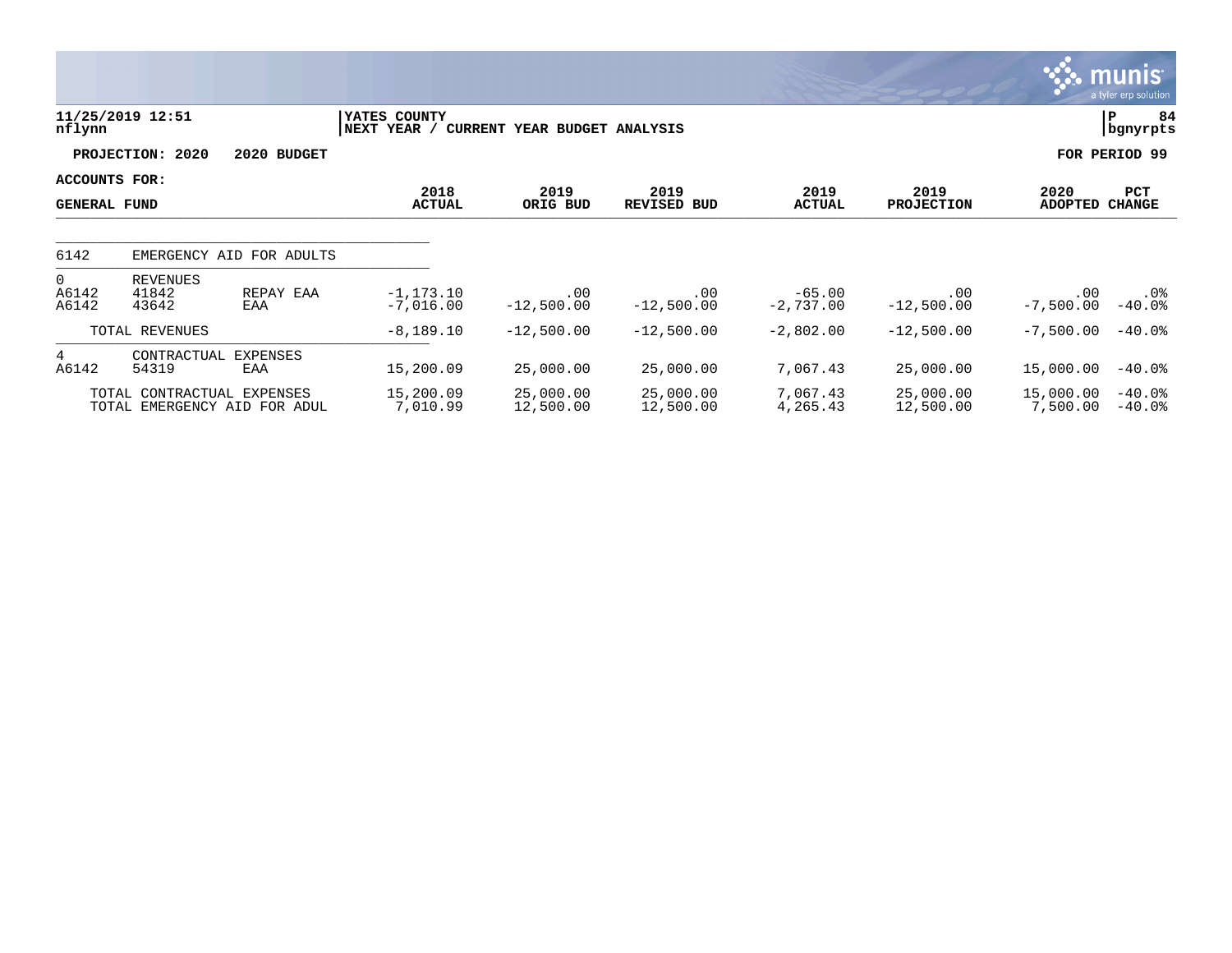|                                      |                                                            |                                           |                                        |                             |                              |                            |                             |                              | <u>munis </u><br>a tyler erp solution |
|--------------------------------------|------------------------------------------------------------|-------------------------------------------|----------------------------------------|-----------------------------|------------------------------|----------------------------|-----------------------------|------------------------------|---------------------------------------|
| nflynn                               | 11/25/2019 12:51                                           |                                           | YATES COUNTY<br>NEXT YEAR /<br>CURRENT | YEAR BUDGET ANALYSIS        |                              |                            |                             |                              | 85<br>P<br>bgnyrpts                   |
|                                      | PROJECTION: 2020                                           | 2020 BUDGET                               |                                        |                             |                              |                            |                             |                              | FOR PERIOD 99                         |
| ACCOUNTS FOR:<br><b>GENERAL FUND</b> |                                                            |                                           | 2018<br><b>ACTUAL</b>                  | 2019<br>ORIG BUD            | 2019<br><b>REVISED BUD</b>   | 2019<br><b>ACTUAL</b>      | 2019<br><b>PROJECTION</b>   | 2020<br>ADOPTED CHANGE       | <b>PCT</b>                            |
| 6410                                 | ECON DEVELPMT                                              | PUBLICITY<br>$\overline{\phantom{m}}$     |                                        |                             |                              |                            |                             |                              |                                       |
| $\overline{0}$<br>A6410              | <b>REVENUES</b><br>41113                                   | OCC TAX                                   | $-602, 161.81$                         | $-560,000.00$               | $-560,000.00$                | $-475, 247.81$             | $-560,000.00$               | $-600,000.00$                | 7.1%                                  |
|                                      | TOTAL REVENUES                                             |                                           | $-602, 161.81$                         | $-560,000.00$               | $-560,000.00$                | $-475, 247.81$             | $-560,000.00$               | $-600,000.00$                | 7.1%                                  |
| 4<br>A6410<br>A6410                  | CONTRACTUAL<br>54203<br>54205                              | <b>EXPENSES</b><br>OCC TX TAC<br>PY HOTEL | 298,784.00<br>47,597.33                | 325,000.00<br>50,000.00     | 325,000.00<br>50,797.00      | 325,000.00<br>50,796.89    | 325,000.00<br>50,000.00     | 342,443.00<br>55,000.00      | 5.4%<br>10.0%                         |
|                                      | TOTAL CONTRACTUAL EXPENSES<br>TOTAL ECON DEVELPMT - PUBLIC |                                           | 346, 381. 33<br>$-255,780.48$          | 375,000.00<br>$-185,000.00$ | 375,797.00<br>$-184, 203.00$ | 375,796.89<br>$-99,450.92$ | 375,000.00<br>$-185,000.00$ | 397,443.00<br>$-202, 557.00$ | 6.0%<br>9.5%                          |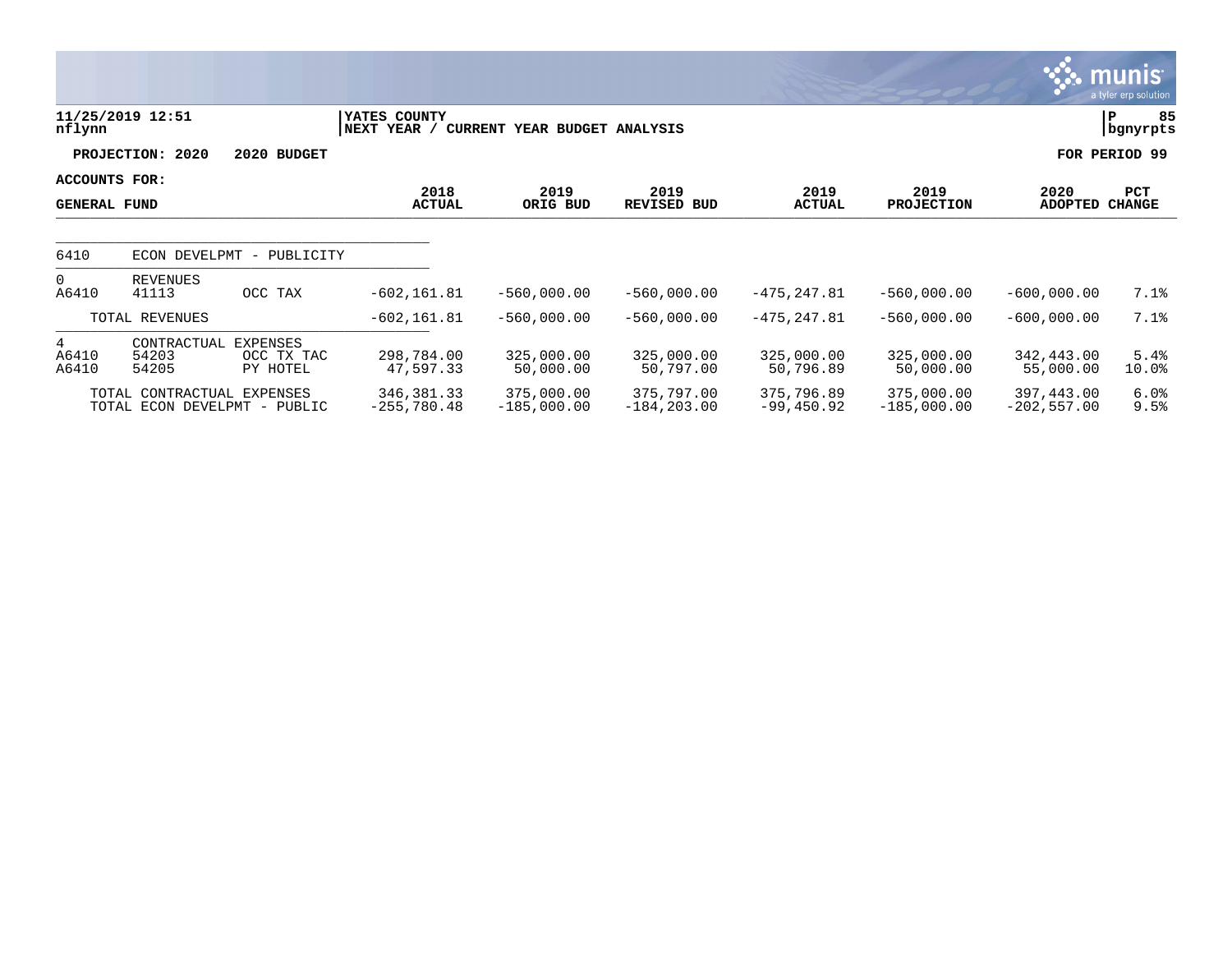|                               |                                                                                             |                                      |                                      |                                      |                                      |                                      |                                     | <b>munis</b><br>a tyler erp solution |
|-------------------------------|---------------------------------------------------------------------------------------------|--------------------------------------|--------------------------------------|--------------------------------------|--------------------------------------|--------------------------------------|-------------------------------------|--------------------------------------|
| nflynn                        | 11/25/2019 12:51                                                                            | YATES COUNTY<br>NEXT YEAR /          | CURRENT YEAR BUDGET ANALYSIS         |                                      |                                      |                                      |                                     | 86<br>l P<br>bgnyrpts                |
|                               | PROJECTION: 2020<br>2020 BUDGET                                                             |                                      |                                      |                                      |                                      |                                      |                                     | FOR PERIOD 99                        |
| ACCOUNTS FOR:<br>GENERAL FUND |                                                                                             | 2018<br><b>ACTUAL</b>                | 2019<br>ORIG BUD                     | 2019<br><b>REVISED BUD</b>           | 2019<br><b>ACTUAL</b>                | 2019<br><b>PROJECTION</b>            | 2020<br>ADOPTED                     | <b>PCT</b><br>CHANGE                 |
| 6420                          | PROMOTION OF INDUSTRY                                                                       |                                      |                                      |                                      |                                      |                                      |                                     |                                      |
| 4<br>A6420<br>A6420<br>A6420  | EXPENSES<br>CONTRACTUAL<br>54216<br>YC-HORIZON<br>54220<br>PY-HOTELS<br>54222<br>LAKE ST PL | 37,992.50<br>114,051.26<br>34,927.83 | 28,389.00<br>103,000.00<br>35,800.00 | 28,389.00<br>106,799.00<br>36,130.00 | 28,388.61<br>106,798.84<br>36,129.20 | 28,389.00<br>103,000.00<br>35,800.00 | 27,956.00<br>98,000.00<br>38,000.00 | $-1.5%$<br>$-4.9\%$<br>6.1%          |
|                               | TOTAL CONTRACTUAL EXPENSES<br>TOTAL PROMOTION OF INDUSTRY                                   | 186,971.59<br>186,971.59             | 167,189.00<br>167,189.00             | 171,318.00<br>171,318.00             | 171,316.65<br>171,316.65             | 167,189.00<br>167,189.00             | 163,956.00<br>163,956.00            | $-1.9%$<br>$-1.9%$                   |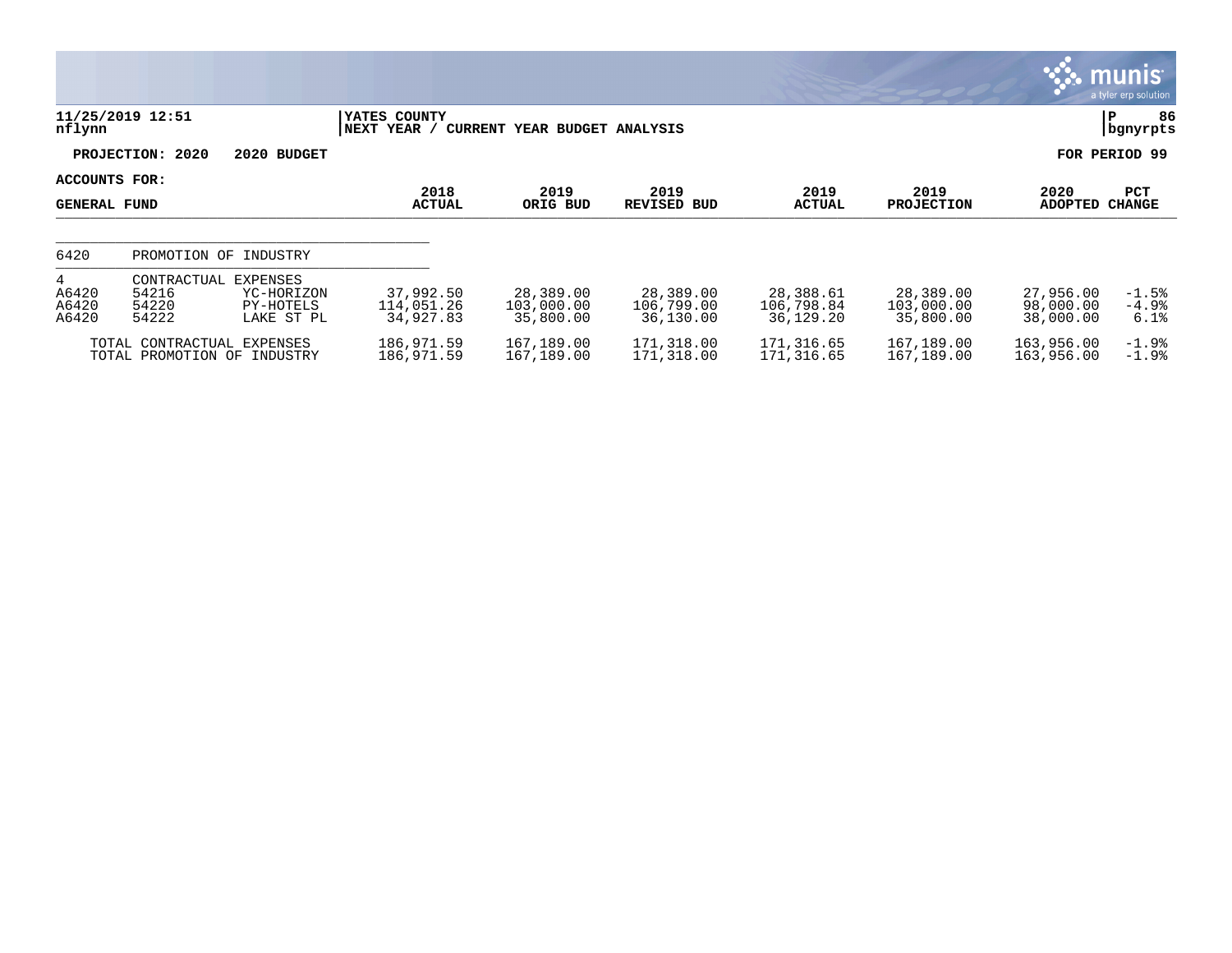|                                                                                                                             |                                                                                                                                                                |                                                                                                                                                   |                                                                                                                                           |                                                                                                                                      |                                                                                                                             |                                                                                                                                  |                                                                                                                                |                                                                                                                                                          | munis<br>a tyler erp solution                                                                               |
|-----------------------------------------------------------------------------------------------------------------------------|----------------------------------------------------------------------------------------------------------------------------------------------------------------|---------------------------------------------------------------------------------------------------------------------------------------------------|-------------------------------------------------------------------------------------------------------------------------------------------|--------------------------------------------------------------------------------------------------------------------------------------|-----------------------------------------------------------------------------------------------------------------------------|----------------------------------------------------------------------------------------------------------------------------------|--------------------------------------------------------------------------------------------------------------------------------|----------------------------------------------------------------------------------------------------------------------------------------------------------|-------------------------------------------------------------------------------------------------------------|
| nflynn                                                                                                                      | 11/25/2019 12:51                                                                                                                                               |                                                                                                                                                   | <b>YATES COUNTY</b><br>NEXT YEAR / CURRENT YEAR BUDGET ANALYSIS                                                                           |                                                                                                                                      |                                                                                                                             |                                                                                                                                  |                                                                                                                                |                                                                                                                                                          | ∣ P<br>87<br>  bgnyrpts                                                                                     |
|                                                                                                                             | PROJECTION: 2020                                                                                                                                               | 2020 BUDGET                                                                                                                                       |                                                                                                                                           |                                                                                                                                      |                                                                                                                             |                                                                                                                                  |                                                                                                                                |                                                                                                                                                          | FOR PERIOD 99                                                                                               |
| ACCOUNTS FOR:                                                                                                               |                                                                                                                                                                |                                                                                                                                                   | 2018                                                                                                                                      | 2019                                                                                                                                 | 2019                                                                                                                        | 2019                                                                                                                             |                                                                                                                                |                                                                                                                                                          |                                                                                                             |
| <b>GENERAL FUND</b>                                                                                                         |                                                                                                                                                                |                                                                                                                                                   | <b>ACTUAL</b>                                                                                                                             | ORIG BUD                                                                                                                             | <b>REVISED BUD</b>                                                                                                          | <b>ACTUAL</b>                                                                                                                    | 2019<br><b>PROJECTION</b>                                                                                                      | 2020<br><b>ADOPTED CHANGE</b>                                                                                                                            | PCT                                                                                                         |
|                                                                                                                             |                                                                                                                                                                |                                                                                                                                                   |                                                                                                                                           |                                                                                                                                      |                                                                                                                             |                                                                                                                                  |                                                                                                                                |                                                                                                                                                          |                                                                                                             |
| 6510                                                                                                                        | VETERANS SERVICES                                                                                                                                              |                                                                                                                                                   |                                                                                                                                           |                                                                                                                                      |                                                                                                                             |                                                                                                                                  |                                                                                                                                |                                                                                                                                                          |                                                                                                             |
| $\overline{0}$<br>A6510<br>A6510                                                                                            | <b>REVENUES</b><br>42665<br>43710                                                                                                                              | <b>EOUIP SALE</b><br><b>VET</b>                                                                                                                   | $-1,340.00$<br>$-10,679.00$                                                                                                               | .00<br>$-8,679.00$                                                                                                                   | .00<br>$-8,679.00$                                                                                                          | .00<br>11,851.00 -<br>$-11,851.00$                                                                                               | .00<br>$-8,679.00$                                                                                                             | .00<br>$-10,000.00$                                                                                                                                      | .0%<br>15.2%                                                                                                |
|                                                                                                                             | TOTAL REVENUES                                                                                                                                                 |                                                                                                                                                   | $-12,019.00$                                                                                                                              | $-8,679.00$                                                                                                                          | $-8,679.00$                                                                                                                 | $-11,851.00$                                                                                                                     | $-8,679.00$                                                                                                                    | $-10,000.00$                                                                                                                                             | 15.2%                                                                                                       |
| 1<br>A6510<br>A6510<br>A6510<br>A6510                                                                                       | PERSONAL SERVICES<br>51061<br>51214<br>51509<br>51661                                                                                                          | DIR VET<br>VET SVC OF<br>COMP CSEA<br>COMP NONUN                                                                                                  | 48,438.90<br>37,758.92<br>$\ddotsc 00$<br>39.55                                                                                           | 48,948.00<br>40,327.00<br>.00<br>.00                                                                                                 | 50,172.00<br>40,327.00<br>10.82<br>.00                                                                                      | 44,108.97<br>35,362.19<br>10.82<br>.00                                                                                           | 48,948.00<br>40,327.00<br>10.82<br>.00                                                                                         | 50,850.00<br>42,178.00<br>.00<br>.00                                                                                                                     | 3.9%<br>4.6%<br>.0%<br>.0%                                                                                  |
|                                                                                                                             | TOTAL PERSONAL SERVICES                                                                                                                                        |                                                                                                                                                   | 86, 237.37                                                                                                                                | 89,275.00                                                                                                                            | 90,509.82                                                                                                                   | 79,481.98                                                                                                                        | 89,285.82                                                                                                                      | 93,028.00                                                                                                                                                | 4.2%                                                                                                        |
| 2<br>A6510                                                                                                                  | EQUIPMENT<br>52111                                                                                                                                             | DESK                                                                                                                                              | .00                                                                                                                                       | .00                                                                                                                                  | .00                                                                                                                         | .00                                                                                                                              | .00                                                                                                                            | 300.00                                                                                                                                                   | .0 <sub>8</sub>                                                                                             |
|                                                                                                                             | TOTAL EQUIPMENT                                                                                                                                                |                                                                                                                                                   | .00                                                                                                                                       | .00                                                                                                                                  | .00                                                                                                                         | .00                                                                                                                              | .00                                                                                                                            | 300.00                                                                                                                                                   | .0 <sub>8</sub>                                                                                             |
| $4\overline{ }$<br>A6510<br>A6510<br>A6510<br>A6510<br>A6510<br>A6510<br>A6510<br>A6510<br>A6510<br>A6510<br>A6510<br>A6510 | CONTRACTUAL EXPENSES<br>54156<br>54470<br>54507<br>54515<br>54571<br>54576<br>54653<br>54654<br>54660<br>54682<br>54907<br>54924<br>TOTAL CONTRACTUAL EXPENSES | TRAINING<br>SUPP:OFF<br>COPIER CHR<br>POSTAGE<br>SOFTWARE<br>COMP SFT A<br>GASOLINE<br>MILEAGE<br>TRAVEL EXP<br>TEL/FAX<br><b>DUES</b><br>VET BUR | 325.00<br>771.44<br>293.65<br>175.75<br>2,246.00<br>.00<br>2,126.53<br>235.78<br>1,550.41<br>$856.80$<br>$60.00$<br>2,425.00<br>11,066.36 | 350.00<br>300.00<br>300.00<br>200.00<br>.00<br>1,347.00<br>$\sim 00$<br>13,000.00<br>1,200.00<br>850.00<br>60.00<br>.00<br>17,607.00 | .00<br>420.56<br>229.44<br>200.00<br>.00<br>1,347.00<br>.00<br>12,779.52<br>1,709.66<br>850.00<br>60.00<br>.00<br>17,596.18 | .00<br>420.56<br>202.40<br>187.54<br>.00<br>1,347.00<br>.00<br>10,964.67<br>1,731.85<br>700.80<br>60.00<br>1,490.00<br>17,104.82 | 350.00<br>300.00<br>300.00<br>200.00<br>.00<br>1,347.00<br>.00<br>13,000.00<br>1,189.18<br>850.00<br>60.00<br>.00<br>17,596.18 | 350.00<br>500.00<br>300.00<br>200.00<br>.00<br>1,347.00<br>$\overline{\phantom{0}}$ . 00<br>12,600.00<br>2,100.00<br>720.00<br>60.00<br>.00<br>18,177.00 | .0%<br>66.7%<br>$.0\%$<br>.0%<br>.0%<br>.0%<br>.0%<br>$-3.1%$<br>75.0%<br>$-15.3%$<br>.0%<br>$.0\%$<br>3.2% |
|                                                                                                                             |                                                                                                                                                                |                                                                                                                                                   |                                                                                                                                           |                                                                                                                                      |                                                                                                                             |                                                                                                                                  |                                                                                                                                |                                                                                                                                                          |                                                                                                             |
| 8<br>A6510<br>A6510                                                                                                         | EMPLOYEE BENEFITS<br>58100<br>58303                                                                                                                            | FICA/MED<br>INS-CSEA                                                                                                                              | 6,291.18<br>11,201.52                                                                                                                     | 6,597.00<br>12,160.00                                                                                                                | 6,691.00<br>12,160.00                                                                                                       | 5,847.92<br>11,146.30                                                                                                            | 6,691.00<br>12,160.00                                                                                                          | 6,885.00<br>12,160.00                                                                                                                                    | 4.4%<br>$.0\%$                                                                                              |
|                                                                                                                             | TOTAL EMPLOYEE BENEFITS<br>TOTAL VETERANS SERVICES                                                                                                             |                                                                                                                                                   | 17,492.70<br>102,777.43                                                                                                                   | 18,757.00<br>116,960.00                                                                                                              | 18,851.00<br>118,278.00                                                                                                     | 16,994.22<br>101,730.02                                                                                                          | 18,851.00<br>117,054.00                                                                                                        | 19,045.00<br>120,550.00                                                                                                                                  | 1.5%<br>3.1%                                                                                                |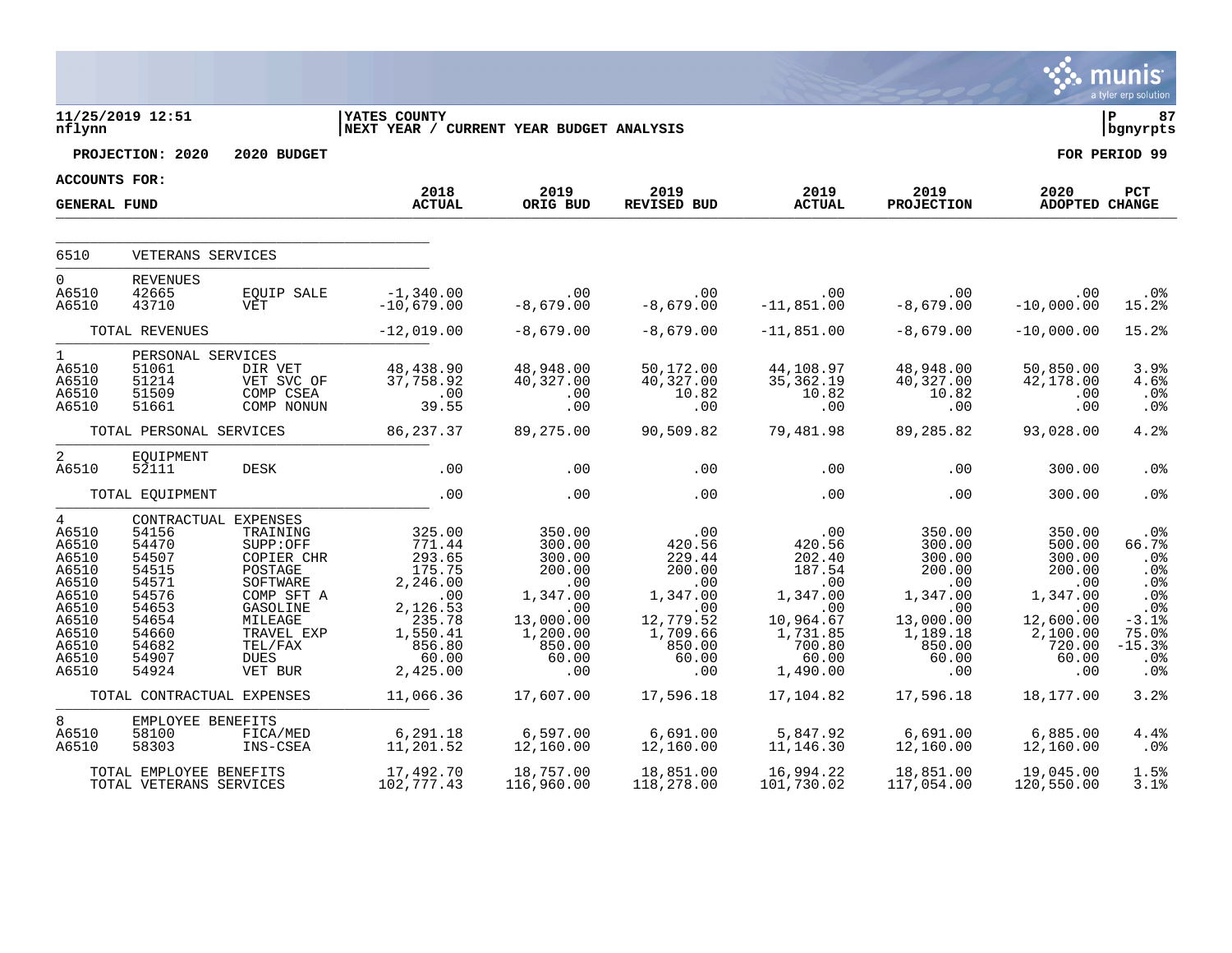|                                      |                                                        |                             |                              |                            |                        |                           |                        | , munis <sup>.</sup><br>a tyler erp solution |
|--------------------------------------|--------------------------------------------------------|-----------------------------|------------------------------|----------------------------|------------------------|---------------------------|------------------------|----------------------------------------------|
| nflynn                               | 11/25/2019 12:51                                       | YATES COUNTY<br>NEXT YEAR / | CURRENT YEAR BUDGET ANALYSIS |                            |                        |                           |                        | 88<br>lР<br>  bgnyrpts                       |
|                                      | PROJECTION: 2020<br>2020 BUDGET                        |                             |                              |                            |                        |                           |                        | FOR PERIOD 99                                |
| ACCOUNTS FOR:<br><b>GENERAL FUND</b> |                                                        | 2018<br><b>ACTUAL</b>       | 2019<br>ORIG BUD             | 2019<br><b>REVISED BUD</b> | 2019<br><b>ACTUAL</b>  | 2019<br><b>PROJECTION</b> | 2020<br><b>ADOPTED</b> | <b>PCT</b><br><b>CHANGE</b>                  |
| 6772                                 | PROGRAMS FOR AGING                                     |                             |                              |                            |                        |                           |                        |                                              |
| 4<br>A6772                           | EXPENSES<br>CONTRACTUAL<br>54208<br>YC PROACTN         | 93,661.00                   | 93,661.00                    | 93,661.00                  | 93,661.00              | 93,661.00                 | 93,661.00              | $.0\%$                                       |
|                                      | TOTAL CONTRACTUAL EXPENSES<br>TOTAL PROGRAMS FOR AGING | 93,661.00<br>93,661.00      | 93,661.00<br>93,661.00       | 93,661.00<br>93,661.00     | 93,661.00<br>93,661.00 | 93,661.00<br>93,661.00    | 93,661.00<br>93,661.00 | $.0\%$<br>.0%                                |

**COL**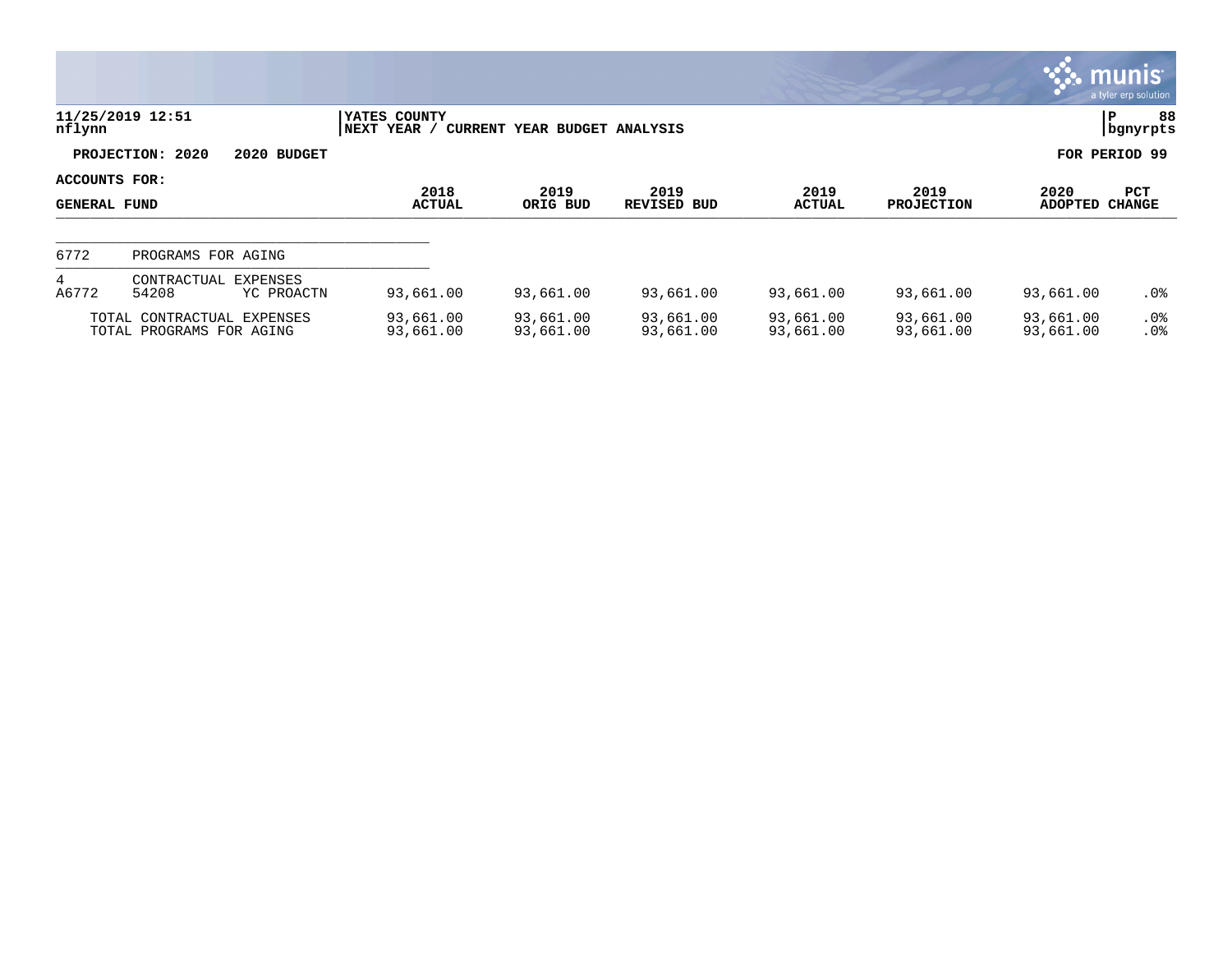|                                                                                                                                                                                                                       |                                                                                                                                                                                                    |                                                                                                                                                                                                                                                                                                                                   |                                                                                                                                                                                                                          |                                                                                                                                                                                                                                     |                                                                                                                                                                                                                                       |                                                                                                                                                                         |                                                                                                                                                                                                                                          |                                                                                                                                                                                                                      | a tyler erp solution                                                                                                                                                                                                                                     |
|-----------------------------------------------------------------------------------------------------------------------------------------------------------------------------------------------------------------------|----------------------------------------------------------------------------------------------------------------------------------------------------------------------------------------------------|-----------------------------------------------------------------------------------------------------------------------------------------------------------------------------------------------------------------------------------------------------------------------------------------------------------------------------------|--------------------------------------------------------------------------------------------------------------------------------------------------------------------------------------------------------------------------|-------------------------------------------------------------------------------------------------------------------------------------------------------------------------------------------------------------------------------------|---------------------------------------------------------------------------------------------------------------------------------------------------------------------------------------------------------------------------------------|-------------------------------------------------------------------------------------------------------------------------------------------------------------------------|------------------------------------------------------------------------------------------------------------------------------------------------------------------------------------------------------------------------------------------|----------------------------------------------------------------------------------------------------------------------------------------------------------------------------------------------------------------------|----------------------------------------------------------------------------------------------------------------------------------------------------------------------------------------------------------------------------------------------------------|
| nflynn                                                                                                                                                                                                                | 11/25/2019 12:51                                                                                                                                                                                   |                                                                                                                                                                                                                                                                                                                                   | <b>YATES COUNTY</b><br>NEXT YEAR / CURRENT YEAR BUDGET ANALYSIS                                                                                                                                                          |                                                                                                                                                                                                                                     |                                                                                                                                                                                                                                       |                                                                                                                                                                         |                                                                                                                                                                                                                                          |                                                                                                                                                                                                                      | l P<br>89<br>bgnyrpts                                                                                                                                                                                                                                    |
|                                                                                                                                                                                                                       | PROJECTION: 2020                                                                                                                                                                                   | 2020 BUDGET                                                                                                                                                                                                                                                                                                                       |                                                                                                                                                                                                                          |                                                                                                                                                                                                                                     |                                                                                                                                                                                                                                       |                                                                                                                                                                         |                                                                                                                                                                                                                                          |                                                                                                                                                                                                                      | FOR PERIOD 99                                                                                                                                                                                                                                            |
| <b>ACCOUNTS FOR:</b>                                                                                                                                                                                                  |                                                                                                                                                                                                    |                                                                                                                                                                                                                                                                                                                                   |                                                                                                                                                                                                                          |                                                                                                                                                                                                                                     |                                                                                                                                                                                                                                       |                                                                                                                                                                         |                                                                                                                                                                                                                                          |                                                                                                                                                                                                                      |                                                                                                                                                                                                                                                          |
| <b>GENERAL FUND</b>                                                                                                                                                                                                   |                                                                                                                                                                                                    |                                                                                                                                                                                                                                                                                                                                   | 2018<br><b>ACTUAL</b>                                                                                                                                                                                                    | 2019<br>ORIG BUD                                                                                                                                                                                                                    | 2019<br>REVISED BUD                                                                                                                                                                                                                   | 2019<br><b>ACTUAL</b>                                                                                                                                                   | 2019<br><b>PROJECTION</b>                                                                                                                                                                                                                | 2020<br><b>ADOPTED CHANGE</b>                                                                                                                                                                                        | PCT                                                                                                                                                                                                                                                      |
| 7310                                                                                                                                                                                                                  | YOUTH PROGRAM                                                                                                                                                                                      |                                                                                                                                                                                                                                                                                                                                   |                                                                                                                                                                                                                          |                                                                                                                                                                                                                                     |                                                                                                                                                                                                                                       |                                                                                                                                                                         |                                                                                                                                                                                                                                          |                                                                                                                                                                                                                      |                                                                                                                                                                                                                                                          |
| $\overline{0}$<br>A7310                                                                                                                                                                                               | REVENUES<br>43820                                                                                                                                                                                  | YOUTH                                                                                                                                                                                                                                                                                                                             | $-58,450.00$                                                                                                                                                                                                             | $-58,817.00$                                                                                                                                                                                                                        | $-58,817.00$                                                                                                                                                                                                                          | $\sim$ 00                                                                                                                                                               | $-58,817.00$                                                                                                                                                                                                                             | $-71,800.00$                                                                                                                                                                                                         | $22.1$ <sup>8</sup>                                                                                                                                                                                                                                      |
|                                                                                                                                                                                                                       | TOTAL REVENUES                                                                                                                                                                                     |                                                                                                                                                                                                                                                                                                                                   | $-58,450.00$                                                                                                                                                                                                             | $-58,817.00$                                                                                                                                                                                                                        | $-58,817.00$                                                                                                                                                                                                                          | .00                                                                                                                                                                     | $-58,817.00$                                                                                                                                                                                                                             | $-71,800.00$                                                                                                                                                                                                         | $22.1$ <sup>8</sup>                                                                                                                                                                                                                                      |
| $\mathbf{1}$<br>A7310                                                                                                                                                                                                 | PERSONAL SERVICES<br>51657                                                                                                                                                                         | YB DIR                                                                                                                                                                                                                                                                                                                            | 18, 212. 73                                                                                                                                                                                                              | 21,440.00                                                                                                                                                                                                                           | 21,976.00                                                                                                                                                                                                                             | 22, 183. 32                                                                                                                                                             | 21,440.00                                                                                                                                                                                                                                | 25,620.00                                                                                                                                                                                                            | 19.5%                                                                                                                                                                                                                                                    |
|                                                                                                                                                                                                                       | TOTAL PERSONAL SERVICES                                                                                                                                                                            |                                                                                                                                                                                                                                                                                                                                   | 18, 212. 73                                                                                                                                                                                                              | 21,440.00                                                                                                                                                                                                                           | 21,976.00                                                                                                                                                                                                                             | 22, 183. 32                                                                                                                                                             | 21,440.00                                                                                                                                                                                                                                | 25,620.00                                                                                                                                                                                                            | 19.5%                                                                                                                                                                                                                                                    |
| $4\overline{ }$<br>A7310<br>A7310<br>A7310<br>A7310<br>A7310<br>A7310<br>A7310<br>A7310<br>A7310<br>A7310<br>A7310<br>A7310<br>A7310<br>A7310<br>A7310<br>A7310<br>A7310<br>A7310<br>A7310<br>A7310<br>A7310<br>A7310 | 54152<br>54352<br>54355<br>54356<br>54357<br>54365<br>54368<br>54371<br>54372<br>54373<br>54457<br>54470<br>54480<br>54515<br>54578<br>54579<br>54653<br>54654<br>54660<br>54682<br>54907<br>54916 | CONTRACTUAL EXPENSES<br>CONFERENCE<br>CFRC/FLS<br>LIFEGUARD<br>RUSH READ<br>PROACT YDD<br>SAFE HARB<br>SUMMER REC<br><b>BIG BR&amp;SIS</b><br>KINSP SDPP<br>DUND LIBR<br>SUPP: COMP<br>SUPP:OFF<br>SUPP: PROG<br>POSTAGE<br>S2AY RURAL<br><b>YCRR</b><br>GASOLINE<br>MILEAGE<br>TRAVEL EXP<br>TEL/FAX<br><b>DUES</b><br>PUBLICATN | 235.00<br>1,500.00<br>12,312.00<br>800.00<br>.00<br>27,500.00<br>10,200.00<br>1,300.00<br>2,100.00<br>1,400.00<br>.00<br>$.00 \,$<br>1,085.87<br>.00<br>2,850.00<br>.00<br>.00<br>220.18<br>.00<br>78.00<br>50.00<br>.00 | 300.00<br>1,500.00<br>12,312.00<br>700.00<br>1,560.00<br>27,400.00<br>9,800.00<br>1,350.00<br>2,000.00<br>1,400.00<br>100.00<br>50.00<br>150.00<br>140.00<br>1,980.00<br>.00<br>42.00<br>333.00<br>.00<br>48.00<br>165.00<br>100.00 | 437.37<br>1,500.00<br>12,312.00<br>700.00<br>1,560.00<br>27,400.00<br>9,800.00<br>1,350.00<br>2,000.00<br>1,400.00<br>100.00<br>50.00<br>579.67<br>140.00<br>1,980.00<br>.00<br>42.00<br>655.98<br>17.58<br>78.00<br>165.00<br>100.00 | 437.37<br>.00<br>.00<br>.00<br>.00<br>.00<br>.00<br>.00<br>.00<br>.00<br>.00<br>12.99<br>579.67<br>.00<br>.00<br>.00<br>.00<br>655.98<br>17.58<br>77.60<br>50.00<br>.00 | 300.00<br>1,500.00<br>12,312.00<br>800.00<br>1,560.00<br>27,500.00<br>9,800.00<br>1,000.00<br>2,000.00<br>1,400.00<br>100.00<br>50.00<br>150.00<br>140.00<br>$.00 \,$<br>3,850.00<br>42.00<br>333.00<br>.00<br>48.00<br>165.00<br>100.00 | 1,700.00<br>1,500.00<br>12,312.00<br>800.00<br>31,500.00<br>29,800.00<br>1,000.00<br>1,700.00<br>1,400.00<br>100.00<br>50.00<br>444.00<br>140.00<br>3,850.00<br>42.00<br>833.00<br>.00<br>240.00<br>165.00<br>100.00 | 466.7%<br>.0 <sup>8</sup><br>.0%<br>14.3%<br>$.00 - 100.0$<br>15.0%<br>204.1%<br>$-25.9%$<br>$-15.0%$<br>.0%<br>.0%<br>.0%<br>196.0%<br>.0 <sub>8</sub><br>$.00 - 100.0%$<br>.0%<br>.0%<br>150.2%<br>.0%<br>400.0%<br>.0 <sub>8</sub><br>.0 <sub>8</sub> |
|                                                                                                                                                                                                                       | TOTAL CONTRACTUAL EXPENSES                                                                                                                                                                         |                                                                                                                                                                                                                                                                                                                                   | 61,631.05                                                                                                                                                                                                                | 61,430.00                                                                                                                                                                                                                           | 62,367.60                                                                                                                                                                                                                             | 1,831.19                                                                                                                                                                | 63,150.00                                                                                                                                                                                                                                | 87,676.00                                                                                                                                                                                                            | 42.7%                                                                                                                                                                                                                                                    |
| 8<br>A7310                                                                                                                                                                                                            | EMPLOYEE BENEFITS<br>58100                                                                                                                                                                         | FICA/MED                                                                                                                                                                                                                                                                                                                          | 1,393.30                                                                                                                                                                                                                 | 1,641.00                                                                                                                                                                                                                            | 1,682.00                                                                                                                                                                                                                              | 1,696.95                                                                                                                                                                | 1,641.00                                                                                                                                                                                                                                 | 1,682.00                                                                                                                                                                                                             | 2.5%                                                                                                                                                                                                                                                     |
|                                                                                                                                                                                                                       | TOTAL EMPLOYEE BENEFITS<br>TOTAL YOUTH PROGRAM                                                                                                                                                     |                                                                                                                                                                                                                                                                                                                                   | 1,393.30<br>22,787.08                                                                                                                                                                                                    | 1,641.00<br>25,694.00                                                                                                                                                                                                               | 1,682.00<br>27,208.60                                                                                                                                                                                                                 | 1,696.95<br>25,711.46                                                                                                                                                   | 1,641.00<br>27,414.00                                                                                                                                                                                                                    | 1,682.00<br>43,178.00                                                                                                                                                                                                | 2.5%<br>68.0%                                                                                                                                                                                                                                            |

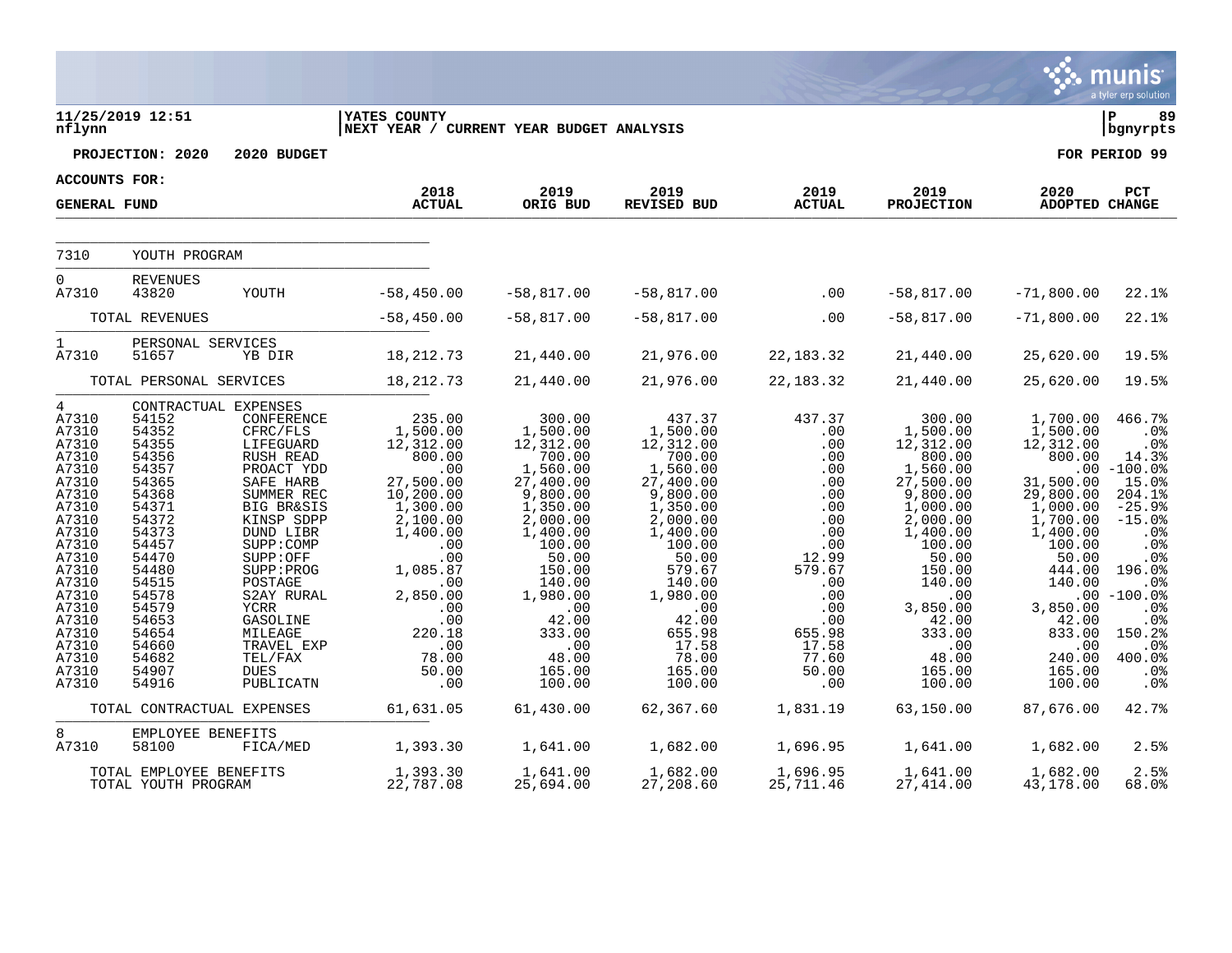|                                      |                                                       |                             |                              |                      |                      |                           |                        | $\mathbf{\ddot{\cdot}}\mathbf{\ddot{\cdot}}\mathbf{m}$ unis $\mathbf{\ddot{\cdot}}$<br>a tyler erp solution |
|--------------------------------------|-------------------------------------------------------|-----------------------------|------------------------------|----------------------|----------------------|---------------------------|------------------------|-------------------------------------------------------------------------------------------------------------|
| nflynn                               | 11/25/2019 12:51                                      | YATES COUNTY<br>NEXT YEAR / | CURRENT YEAR BUDGET ANALYSIS |                      |                      |                           |                        | 90<br>∣P<br>  bgnyrpts                                                                                      |
|                                      | PROJECTION: 2020<br>2020 BUDGET                       |                             |                              |                      |                      |                           |                        | FOR PERIOD 99                                                                                               |
| ACCOUNTS FOR:<br><b>GENERAL FUND</b> |                                                       | 2018<br><b>ACTUAL</b>       | 2019<br>ORIG BUD             | 2019<br>REVISED BUD  | 2019<br>ACTUAL       | 2019<br><b>PROJECTION</b> | 2020<br><b>ADOPTED</b> | <b>PCT</b><br>CHANGE                                                                                        |
| 7450                                 | YC HISTORY CENTER                                     |                             |                              |                      |                      |                           |                        |                                                                                                             |
| 4<br>A7450                           | <b>EXPENSES</b><br>CONTRACTUAL<br>54206<br>YC HISTORY | 1,000.00                    | 3,584.00                     | 3,584.00             | 3,583.80             | 3,584.00                  | 4,000.00               | 11.6%                                                                                                       |
|                                      | TOTAL CONTRACTUAL EXPENSES<br>TOTAL YC HISTORY CENTER | 1,000.00<br>1,000.00        | 3,584.00<br>3,584.00         | 3,584.00<br>3,584.00 | 3,583.80<br>3,583.80 | 3,584.00<br>3,584.00      | 4,000.00<br>4,000.00   | 11.6%<br>11.6%                                                                                              |

 $\mathcal{L}^{\bullet}$  .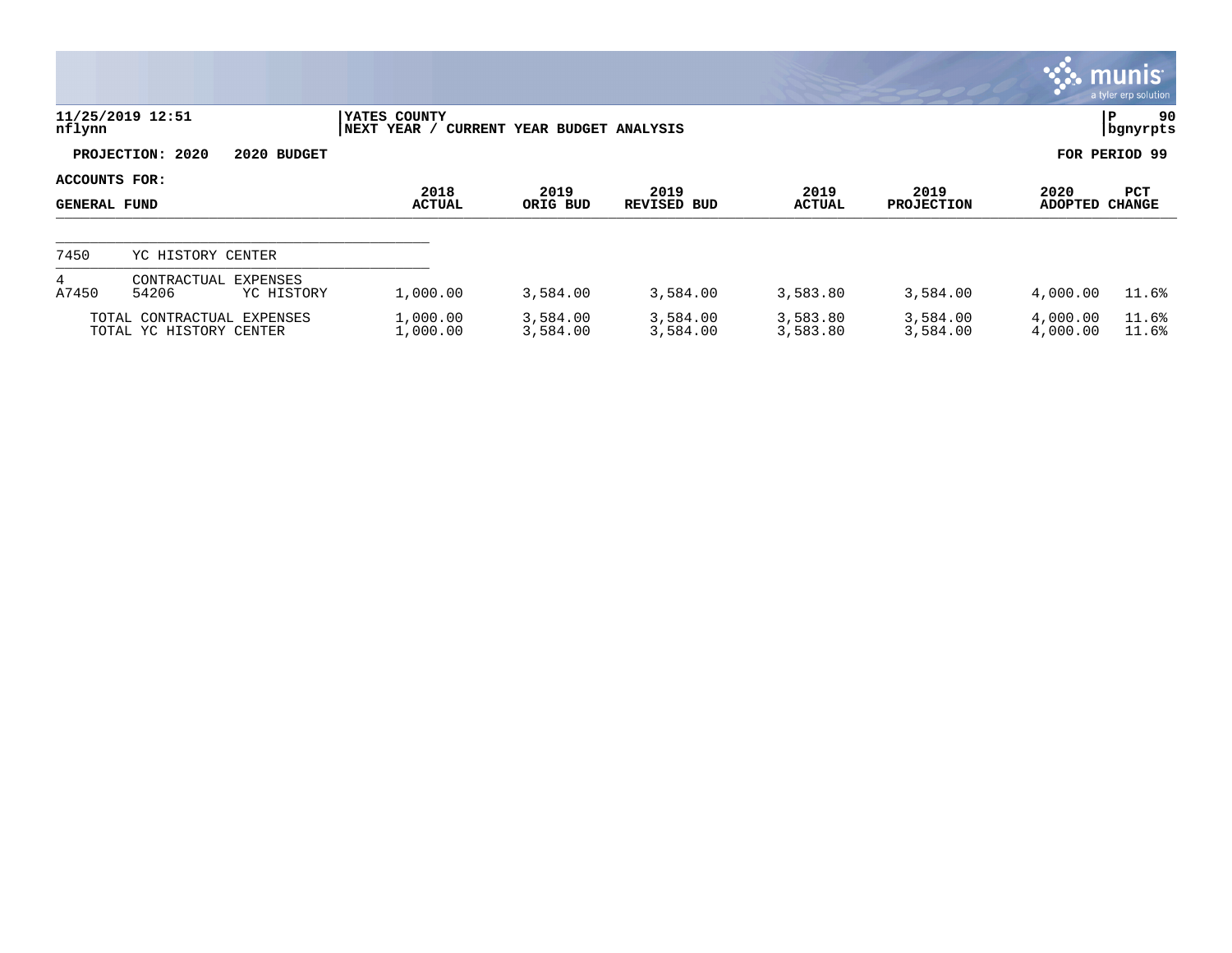|                                                |                                            |                                                                                  |                                                          |                                                |                                                |                                           |                                                |                                                | munis<br>a tyler erp solution                       |
|------------------------------------------------|--------------------------------------------|----------------------------------------------------------------------------------|----------------------------------------------------------|------------------------------------------------|------------------------------------------------|-------------------------------------------|------------------------------------------------|------------------------------------------------|-----------------------------------------------------|
| nflynn                                         | 11/25/2019 12:51                           |                                                                                  | YATES COUNTY<br>NEXT YEAR / CURRENT YEAR BUDGET ANALYSIS |                                                |                                                |                                           |                                                |                                                | lР<br>91<br>  bgnyrpts                              |
|                                                | PROJECTION: 2020                           | 2020 BUDGET                                                                      |                                                          |                                                |                                                |                                           |                                                |                                                | FOR PERIOD 99                                       |
| <b>ACCOUNTS FOR:</b>                           |                                            |                                                                                  |                                                          |                                                |                                                |                                           |                                                |                                                |                                                     |
| <b>GENERAL FUND</b>                            |                                            |                                                                                  | 2018<br><b>ACTUAL</b>                                    | 2019<br>ORIG BUD                               | 2019<br><b>REVISED BUD</b>                     | 2019<br><b>ACTUAL</b>                     | 2019<br><b>PROJECTION</b>                      | 2020<br><b>ADOPTED CHANGE</b>                  | <b>PCT</b>                                          |
| 7510                                           | HISTORIAN                                  |                                                                                  |                                                          |                                                |                                                |                                           |                                                |                                                |                                                     |
| $\mathbf 0$<br>A7510                           | <b>REVENUES</b><br>42091                   | HISTORIAN                                                                        | $-543.31$                                                | $-700.00$                                      | $-700.00$                                      | $-577.03$                                 | $-700.00$                                      | $-800.00$                                      | 14.3%                                               |
|                                                | TOTAL REVENUES                             |                                                                                  | $-543.31$                                                | $-700.00$                                      | $-700.00$                                      | $-577.03$                                 | $-700.00$                                      | $-800.00$                                      | 14.3%                                               |
| $\mathbf{1}$<br>A7510<br>A7510                 | PERSONAL SERVICES<br>51075<br>51641        | HISTORIAN<br>RCRDS PT                                                            | .00<br>5,673.14                                          | 22,343.00<br>13,005.00                         | 22,902.00<br>13,331.00                         | 11,632.50<br>11,607.00                    | 22,343.00<br>13,005.00                         | 22,902.00                                      | 2.5%<br>$.00 - 100.0%$                              |
|                                                | TOTAL PERSONAL SERVICES                    |                                                                                  | 5,673.14                                                 | 35,348.00                                      | 36,233.00                                      | 23, 239.50                                | 35,348.00                                      | 22,902.00                                      | $-35.2%$                                            |
| 4<br>A7510<br>A7510<br>A7510<br>A7510<br>A7510 | 54408<br>54470<br>54507<br>54515<br>54682  | CONTRACTUAL EXPENSES<br>EQ MAINT<br>SUPP:OFF<br>COPIER CHR<br>POSTAGE<br>TEL/FAX | .00<br>212.98<br>252.00<br>53.89<br>109.70               | 150.00<br>200.00<br>200.00<br>100.00<br>150.00 | 150.00<br>200.00<br>200.00<br>100.00<br>150.00 | .00<br>104.09<br>183.15<br>24.97<br>84.90 | 150.00<br>200.00<br>200.00<br>100.00<br>150.00 | 150.00<br>200.00<br>250.00<br>100.00<br>480.00 | $.0\%$<br>.0%<br>25.0%<br>.0 <sub>8</sub><br>220.0% |
|                                                | TOTAL CONTRACTUAL EXPENSES                 |                                                                                  | 628.57                                                   | 800.00                                         | 800.00                                         | 397.11                                    | 800.00                                         | 1,180.00                                       | 47.5%                                               |
| 8<br>A7510                                     | EMPLOYEE BENEFITS<br>58100                 | FICA/MED                                                                         | 464.61                                                   | 2,705.00                                       | 2,773.00                                       | 1,777.81                                  | 2,705.00                                       | 1,752.00                                       | $-35.2%$                                            |
|                                                | TOTAL EMPLOYEE BENEFITS<br>TOTAL HISTORIAN |                                                                                  | 464.61<br>6,223.01                                       | 2,705.00<br>38,153.00                          | 2,773.00<br>39,106.00                          | 1,777.81<br>24,837.39                     | 2,705.00<br>38,153.00                          | 1,752.00<br>25,034.00                          | $-35.2%$<br>$-34.4%$                                |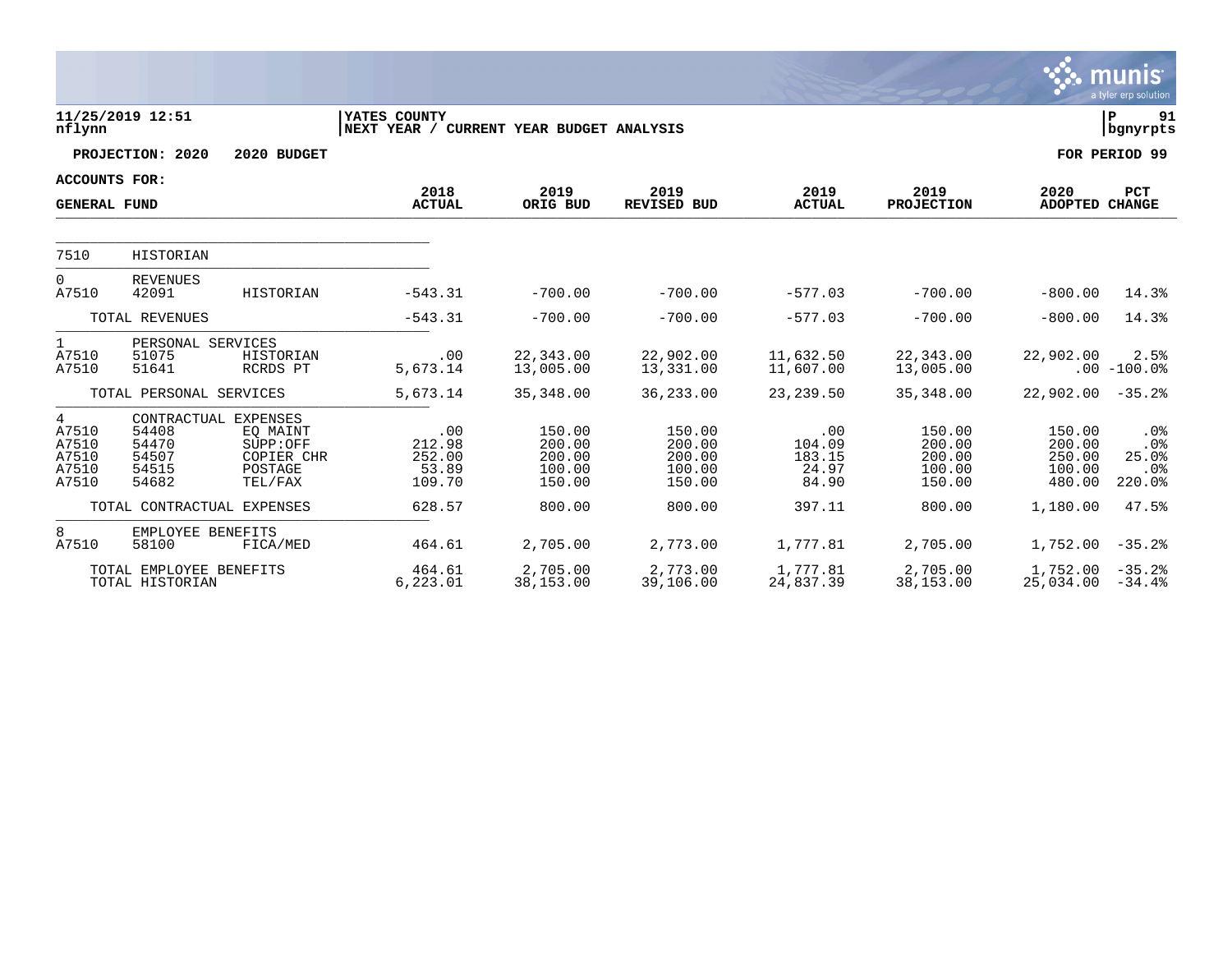|                                      |                                                           |                             |                              |                            |                       |                           |                        | $\sim$ munis $\sim$<br>a tyler erp solution |
|--------------------------------------|-----------------------------------------------------------|-----------------------------|------------------------------|----------------------------|-----------------------|---------------------------|------------------------|---------------------------------------------|
| nflynn                               | 11/25/2019 12:51                                          | YATES COUNTY<br>NEXT YEAR / | CURRENT YEAR BUDGET ANALYSIS |                            |                       |                           |                        | 92<br>P<br>  bgnyrpts                       |
|                                      | PROJECTION: 2020<br>2020 BUDGET                           |                             |                              |                            |                       |                           |                        | FOR PERIOD 99                               |
| ACCOUNTS FOR:<br><b>GENERAL FUND</b> |                                                           | 2018<br><b>ACTUAL</b>       | 2019<br>ORIG BUD             | 2019<br><b>REVISED BUD</b> | 2019<br><b>ACTUAL</b> | 2019<br><b>PROJECTION</b> | 2020<br><b>ADOPTED</b> | PCT<br><b>CHANGE</b>                        |
| 7560                                 | OTHER PERFORMING ARTS                                     |                             |                              |                            |                       |                           |                        |                                             |
| 4<br>A7560                           | CONTRACTUAL EXPENSES<br>54202<br>YC ARTS                  | .00                         | .00                          | .00                        | .00                   | .00                       | 4,000.00               | $.0\%$                                      |
|                                      | TOTAL CONTRACTUAL EXPENSES<br>TOTAL OTHER PERFORMING ARTS | .00<br>.00                  | .00<br>.00                   | .00<br>.00                 | .00<br>.00            | .00<br>.00                | 4,000.00<br>4,000.00   | $.0\%$<br>.0 <sup>°</sup>                   |

**Contract Contract Contract** 

**Contract of the Contract of the Contract of the Contract of the Contract of the Contract of the Contract of the Contract of the Contract of the Contract of the Contract of the Contract of the Contract of the Contract of t**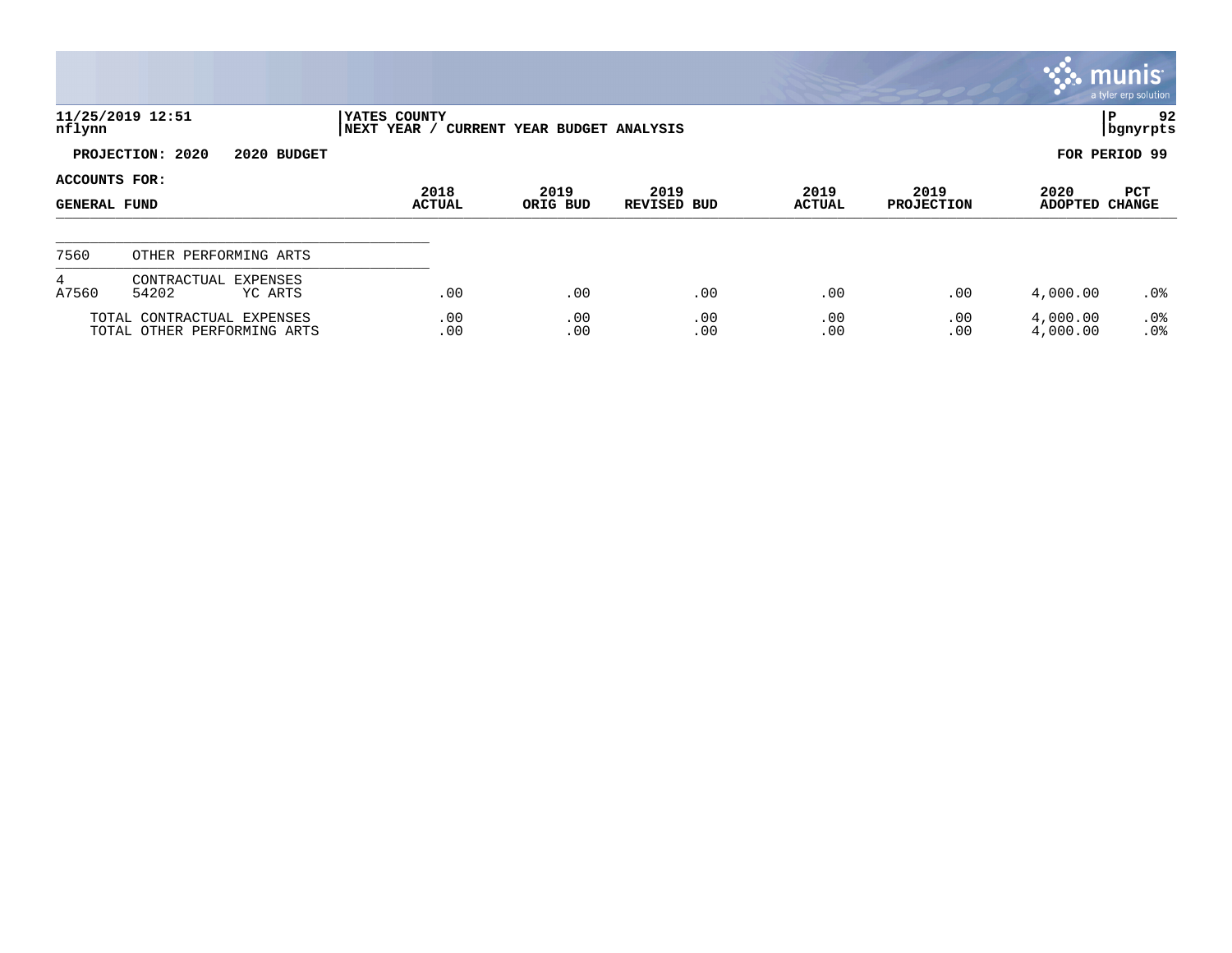|                                                                                                                                               |                                                                                                                                                          |                                                                                                                                                                                                               |                                                                                                                                                      |                                                                                                                                                                         |                                                                                                                                                                         |                                                                                                                                                             |                                                                                                                                                                         |                                                                                                                                          | munis<br>a tyler erp solution                                                                                                                                         |
|-----------------------------------------------------------------------------------------------------------------------------------------------|----------------------------------------------------------------------------------------------------------------------------------------------------------|---------------------------------------------------------------------------------------------------------------------------------------------------------------------------------------------------------------|------------------------------------------------------------------------------------------------------------------------------------------------------|-------------------------------------------------------------------------------------------------------------------------------------------------------------------------|-------------------------------------------------------------------------------------------------------------------------------------------------------------------------|-------------------------------------------------------------------------------------------------------------------------------------------------------------|-------------------------------------------------------------------------------------------------------------------------------------------------------------------------|------------------------------------------------------------------------------------------------------------------------------------------|-----------------------------------------------------------------------------------------------------------------------------------------------------------------------|
| nflynn                                                                                                                                        | 11/25/2019 12:51                                                                                                                                         |                                                                                                                                                                                                               | <b>YATES COUNTY</b><br>NEXT YEAR / CURRENT YEAR BUDGET ANALYSIS                                                                                      |                                                                                                                                                                         |                                                                                                                                                                         |                                                                                                                                                             |                                                                                                                                                                         |                                                                                                                                          | l P<br>93<br>bgnyrpts                                                                                                                                                 |
|                                                                                                                                               | PROJECTION: 2020                                                                                                                                         | 2020 BUDGET                                                                                                                                                                                                   |                                                                                                                                                      |                                                                                                                                                                         |                                                                                                                                                                         |                                                                                                                                                             |                                                                                                                                                                         |                                                                                                                                          | FOR PERIOD 99                                                                                                                                                         |
| ACCOUNTS FOR:                                                                                                                                 |                                                                                                                                                          |                                                                                                                                                                                                               |                                                                                                                                                      |                                                                                                                                                                         |                                                                                                                                                                         |                                                                                                                                                             |                                                                                                                                                                         |                                                                                                                                          |                                                                                                                                                                       |
| <b>GENERAL FUND</b>                                                                                                                           |                                                                                                                                                          |                                                                                                                                                                                                               | 2018<br><b>ACTUAL</b>                                                                                                                                | 2019<br>ORIG BUD                                                                                                                                                        | 2019<br><b>REVISED BUD</b>                                                                                                                                              | 2019<br><b>ACTUAL</b>                                                                                                                                       | 2019<br><b>PROJECTION</b>                                                                                                                                               | 2020<br><b>ADOPTED CHANGE</b>                                                                                                            | <b>PCT</b>                                                                                                                                                            |
| 8020                                                                                                                                          | PLANNING                                                                                                                                                 |                                                                                                                                                                                                               |                                                                                                                                                      |                                                                                                                                                                         |                                                                                                                                                                         |                                                                                                                                                             |                                                                                                                                                                         |                                                                                                                                          |                                                                                                                                                                       |
| $\overline{0}$<br>A8020<br>A8020                                                                                                              | <b>REVENUES</b><br>42770<br>43089                                                                                                                        | WATER REIM<br>OTHER                                                                                                                                                                                           | .00<br>.00                                                                                                                                           | .00<br>.00                                                                                                                                                              | .00<br>.00                                                                                                                                                              | .00<br>.00                                                                                                                                                  | $.00 \,$<br>.00                                                                                                                                                         | $-11, 250.00$<br>$-22,500.00$                                                                                                            | .0%<br>.0%                                                                                                                                                            |
|                                                                                                                                               | TOTAL REVENUES                                                                                                                                           |                                                                                                                                                                                                               | .00                                                                                                                                                  | .00                                                                                                                                                                     | .00                                                                                                                                                                     | .00                                                                                                                                                         | .00                                                                                                                                                                     | $-33,750.00$                                                                                                                             | .0 <sup>8</sup>                                                                                                                                                       |
| $\mathbf{1}$<br>A8020<br>A8020                                                                                                                | PERSONAL SERVICES<br>51085<br>51661                                                                                                                      | PLANNER<br>COMP NONUN                                                                                                                                                                                         | 57,676.20<br>129.56                                                                                                                                  | 58,234.00<br>.00                                                                                                                                                        | 59,690.00<br>71.72                                                                                                                                                      | 52, 254.50<br>71.72                                                                                                                                         | 58,234.00<br>$.00 \,$                                                                                                                                                   | 59,690.00<br>.00                                                                                                                         | 2.5%<br>.0%                                                                                                                                                           |
|                                                                                                                                               | TOTAL PERSONAL SERVICES                                                                                                                                  |                                                                                                                                                                                                               | 57,805.76                                                                                                                                            | 58,234.00                                                                                                                                                               | 59,761.72                                                                                                                                                               | 52,326.22                                                                                                                                                   | 58,234.00                                                                                                                                                               | 59,690.00                                                                                                                                | 2.5%                                                                                                                                                                  |
| $4\overline{ }$<br>A8020<br>A8020<br>A8020<br>A8020<br>A8020<br>A8020<br>A8020<br>A8020<br>A8020<br>A8020<br>A8020<br>A8020<br>A8020<br>A8020 | 54011<br>54067<br>54068<br>54152<br>54207<br>54210<br>54470<br>54501<br>54507<br>54515<br>54580<br>54654<br>54682<br>54907<br>TOTAL CONTRACTUAL EXPENSES | CONTRACTUAL EXPENSES<br>CONSULTANT<br>NAT RESOUR<br>FIBER SUST<br>CONFERENCE<br>YC PLNG BD<br>YC GFL PLG<br>SUPP:OFF<br>ADVERTISNG<br>COPIER CHR<br>POSTAGE<br>GIS MAINT<br>MILEAGE<br>TEL/FAX<br><b>DUES</b> | 9,782.50<br>.00<br>149,890.38<br>.00<br>150.00<br>6,647.00<br>.00<br>170.54<br>704.85<br>520.44<br>2,219.18<br>.00<br>143.20<br>630.00<br>170,858.09 | 121,667.00<br>46,184.00<br>116,015.00<br>450.00<br>500.00<br>6,647.00<br>150.00<br>125.00<br>1,000.00<br>700.00<br>25,000.00<br>50.00<br>200.00<br>310.00<br>318,998.00 | 130,667.00<br>46,184.00<br>116,015.00<br>378.28<br>500.00<br>6,647.00<br>150.00<br>125.00<br>1,000.00<br>700.00<br>25,000.00<br>50.00<br>200.00<br>310.00<br>327,926.28 | 59,252.40<br>44,000.00<br>99,800.00<br>349.00<br>75.00<br>6,647.00<br>21.99<br>27.25<br>516.20<br>273.54<br>18,400.00<br>.00<br>180.30<br>.00<br>229,542.68 | 126,167.00<br>90,184.00<br>116,015.00<br>450.00<br>500.00<br>6,647.00<br>150.00<br>125.00<br>1,000.00<br>700.00<br>25,000.00<br>50.00<br>200.00<br>310.00<br>367,498.00 | 98,500.00<br>49,922.00<br>112,000.00<br>500.00<br>6,647.00<br>50.00<br>250.00<br>1,000.00<br>600.00<br>50,000.00<br>240.00<br>319,709.00 | $-19.0%$<br>8.1%<br>$-3.5%$<br>$.00 - 100.0%$<br>.0%<br>.0%<br>$-66.7%$<br>100.0%<br>.0%<br>$-14.3%$<br>100.0%<br>$.00 - 100.0%$<br>20.0%<br>$.00 - 100.0%$<br>$.2\%$ |
| 8                                                                                                                                             | EMPLOYEE BENEFITS                                                                                                                                        |                                                                                                                                                                                                               |                                                                                                                                                      |                                                                                                                                                                         |                                                                                                                                                                         |                                                                                                                                                             |                                                                                                                                                                         |                                                                                                                                          |                                                                                                                                                                       |
| A8020                                                                                                                                         | 58100<br>TOTAL EMPLOYEE BENEFITS<br>TOTAL PLANNING                                                                                                       | FICA/MED                                                                                                                                                                                                      | 4,421.99<br>4,421.99<br>233,085.84                                                                                                                   | 4,455.00<br>4,455.00<br>381,687.00                                                                                                                                      | 4,567.00<br>4,567.00<br>392,255.00                                                                                                                                      | 4,002.89<br>4,002.89<br>285,871.79                                                                                                                          | 4,455.00<br>4,455.00<br>430,187.00                                                                                                                                      | 4,567.00<br>4,567.00<br>350,216.00                                                                                                       | 2.5%<br>2.5%<br>$-8.2%$                                                                                                                                               |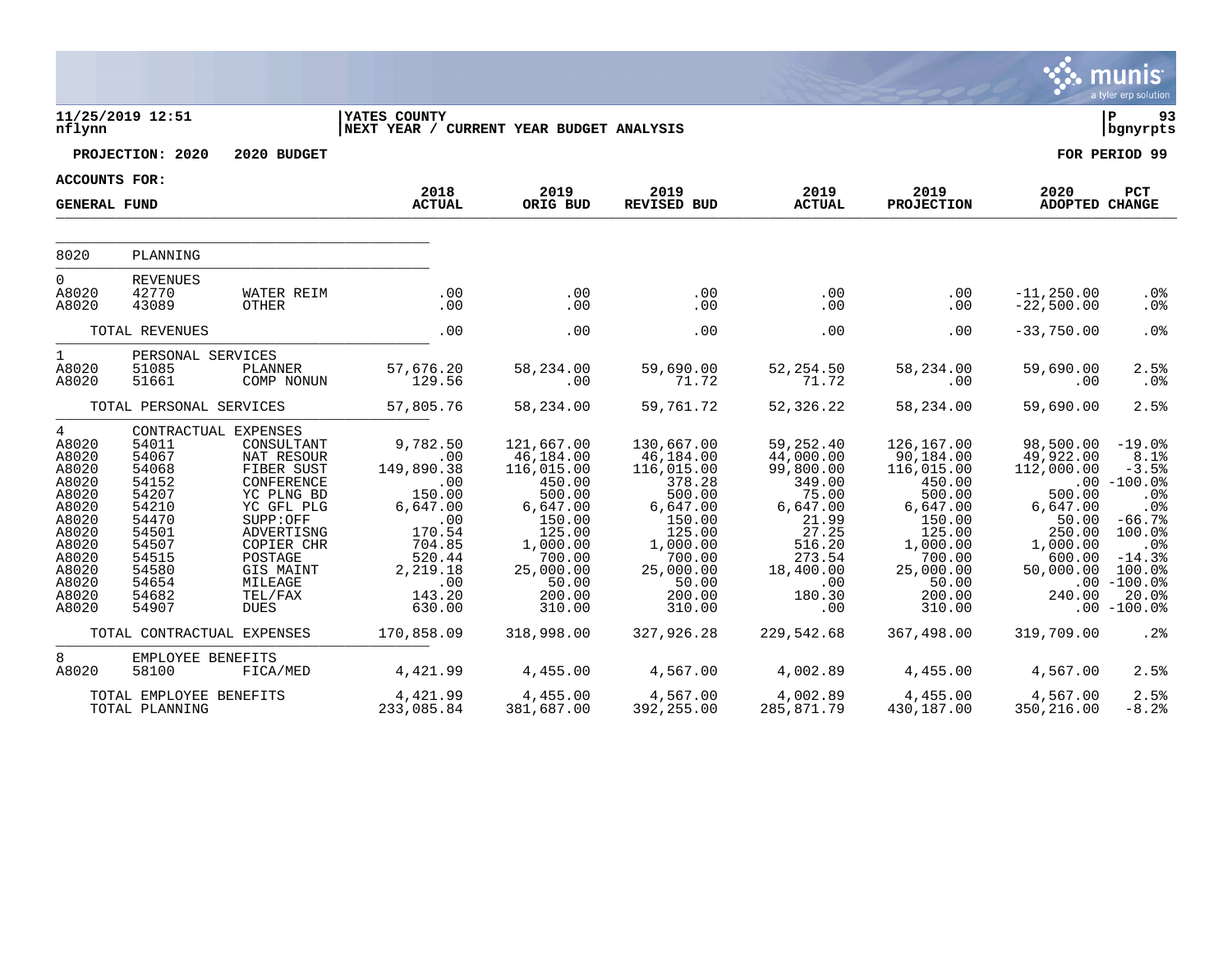|                                                                       |                                                                            |                                                                                    |                                                            |                                                                    |                                                                       |                                                                  |                                                                    |                                                                      | munis<br>a tyler erp solution                    |
|-----------------------------------------------------------------------|----------------------------------------------------------------------------|------------------------------------------------------------------------------------|------------------------------------------------------------|--------------------------------------------------------------------|-----------------------------------------------------------------------|------------------------------------------------------------------|--------------------------------------------------------------------|----------------------------------------------------------------------|--------------------------------------------------|
| nflynn                                                                | 11/25/2019 12:51                                                           |                                                                                    | YATES COUNTY<br>NEXT YEAR /                                | CURRENT YEAR BUDGET ANALYSIS                                       |                                                                       |                                                                  |                                                                    |                                                                      | Þ<br>94<br>  bgnyrpts                            |
|                                                                       | PROJECTION: 2020                                                           | 2020 BUDGET                                                                        |                                                            |                                                                    |                                                                       |                                                                  |                                                                    |                                                                      | FOR PERIOD 99                                    |
|                                                                       | <b>ACCOUNTS FOR:</b><br><b>GENERAL FUND</b>                                |                                                                                    | 2018<br><b>ACTUAL</b>                                      | 2019<br>ORIG BUD                                                   | 2019<br><b>REVISED BUD</b>                                            | 2019<br><b>ACTUAL</b>                                            | 2019<br><b>PROJECTION</b>                                          | 2020<br><b>ADOPTED</b>                                               | <b>PCT</b><br><b>CHANGE</b>                      |
| 8160                                                                  | REFUSE AND GARBAGE                                                         |                                                                                    |                                                            |                                                                    |                                                                       |                                                                  |                                                                    |                                                                      |                                                  |
| 0<br>A8160                                                            | <b>REVENUES</b><br>43089                                                   | <b>OTHER</b>                                                                       | .00                                                        | .00                                                                | .00                                                                   | .00                                                              | .00                                                                | $-14,629.00$                                                         | $.0\%$                                           |
|                                                                       | TOTAL REVENUES                                                             |                                                                                    | .00                                                        | .00                                                                | .00                                                                   | .00                                                              | .00                                                                | $-14,629.00$                                                         | .0%                                              |
| $4\overline{ }$<br>A8160<br>A8160<br>A8160<br>A8160<br>A8160<br>A8160 | CONTRACTUAL EXPENSES<br>54411<br>54412<br>54413<br>54501<br>54521<br>54677 | PARTS/REP<br><b>ENGINEER</b><br>LEACHATE<br>ADVERTISIN<br>TRASH REM<br>UTIL: ELECT | 4,410.42<br>39,130.00<br>15,951.55<br>.00<br>.00<br>953.91 | 150.00<br>42,000.00<br>14,000.00<br>175.00<br>5,000.00<br>1,200.00 | 1,655.90<br>42,000.00<br>15,942.31<br>175.00<br>38,602.18<br>1,200.00 | 1,655.90<br>44,205.00<br>15,942.31<br>.00<br>34,757.75<br>907.60 | 150.00<br>54,600.00<br>14,000.00<br>175.00<br>5,000.00<br>1,200.00 | 1,000.00<br>48,200.00<br>16,000.00<br>175.00<br>5,000.00<br>1,200.00 | 566.7%<br>14.8%<br>14.3%<br>$.0\%$<br>.0%<br>.0% |
|                                                                       | TOTAL CONTRACTUAL EXPENSES<br>TOTAL REFUSE AND GARBAGE                     |                                                                                    | 60,445.88<br>60,445.88                                     | 62,525.00<br>62,525.00                                             | 99,575.39<br>99,575.39                                                | 97,468.56<br>97,468.56                                           | 75,125.00<br>75,125.00                                             | 71,575.00<br>56,946.00                                               | 14.5%<br>$-8.9%$                                 |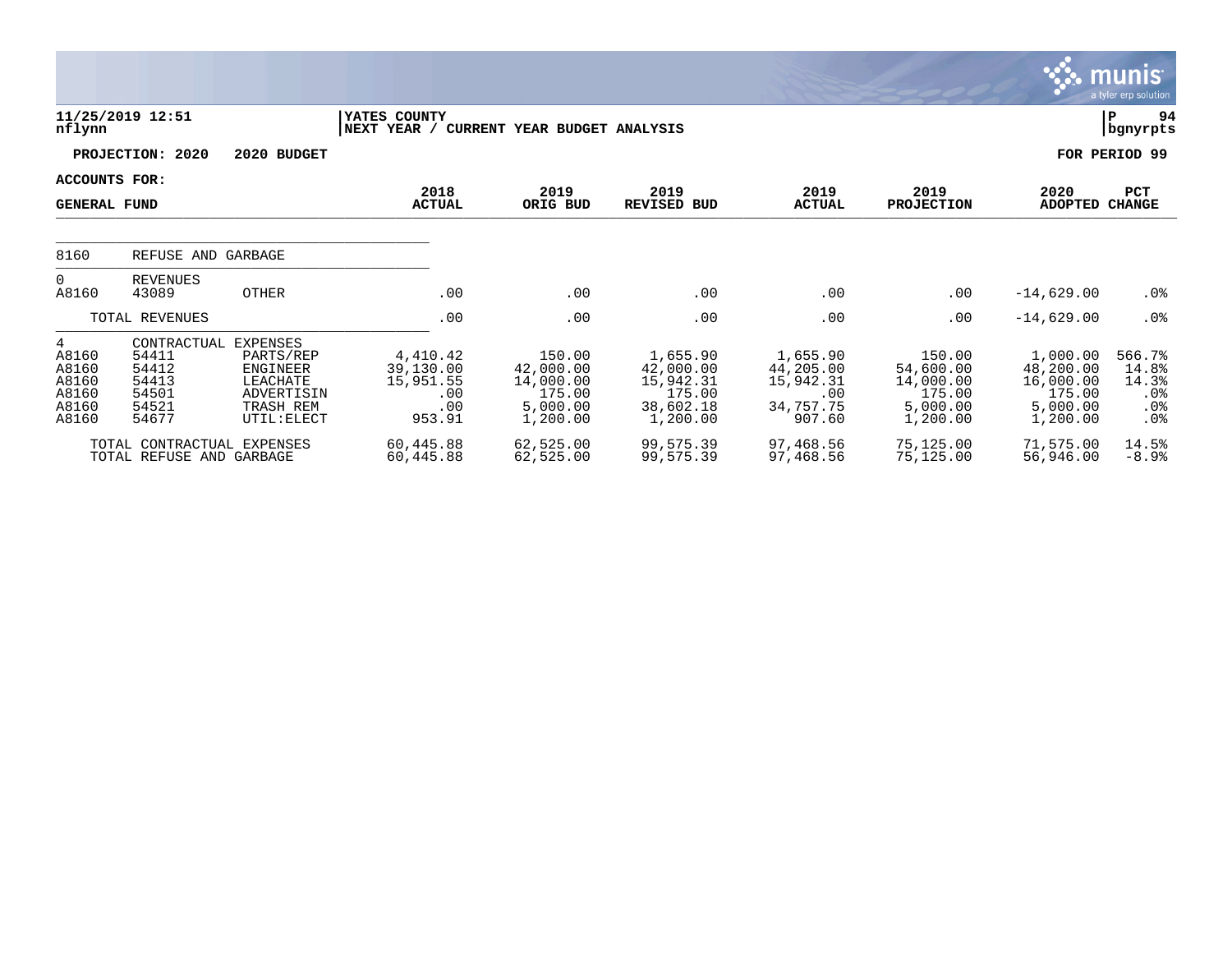|                                      |                                                           |                                  |                             |                              |                          |                          |                           |                          | <b>munis</b><br>a tyler erp solution |
|--------------------------------------|-----------------------------------------------------------|----------------------------------|-----------------------------|------------------------------|--------------------------|--------------------------|---------------------------|--------------------------|--------------------------------------|
| nflynn                               | 11/25/2019 12:51                                          |                                  | YATES COUNTY<br>NEXT YEAR / | CURRENT YEAR BUDGET ANALYSIS |                          |                          |                           |                          | 95<br>ΙP<br>bgnyrpts                 |
|                                      | PROJECTION: 2020                                          | 2020 BUDGET                      |                             |                              |                          |                          |                           |                          | FOR PERIOD 99                        |
| ACCOUNTS FOR:<br><b>GENERAL FUND</b> |                                                           |                                  | 2018<br><b>ACTUAL</b>       | 2019<br>ORIG BUD             | 2019<br>REVISED BUD      | 2019<br><b>ACTUAL</b>    | 2019<br><b>PROJECTION</b> | 2020<br><b>ADOPTED</b>   | <b>PCT</b><br><b>CHANGE</b>          |
| 8710                                 | CONSERVATION PROGRAMS                                     |                                  |                             |                              |                          |                          |                           |                          |                                      |
| 4<br>A8710<br>A8710                  | CONTRACTUAL<br>54204<br>54212                             | EXPENSES<br>YC COOP EX<br>YC S&W | 255, 153.00<br>92,600.00    | 255,153.00<br>92,600.00      | 255,153.00<br>92,600.00  | 233,890.25<br>92,600.00  | 255,153.00<br>92,600.00   | 255,153.00<br>92,600.00  | $.0\%$<br>.0%                        |
|                                      | TOTAL CONTRACTUAL EXPENSES<br>TOTAL CONSERVATION PROGRAMS |                                  | 347,753.00<br>347,753.00    | 347,753.00<br>347,753.00     | 347,753.00<br>347,753.00 | 326,490.25<br>326,490.25 | 347,753.00<br>347,753.00  | 347,753.00<br>347,753.00 | $.0\%$<br>.0 <sub>8</sub>            |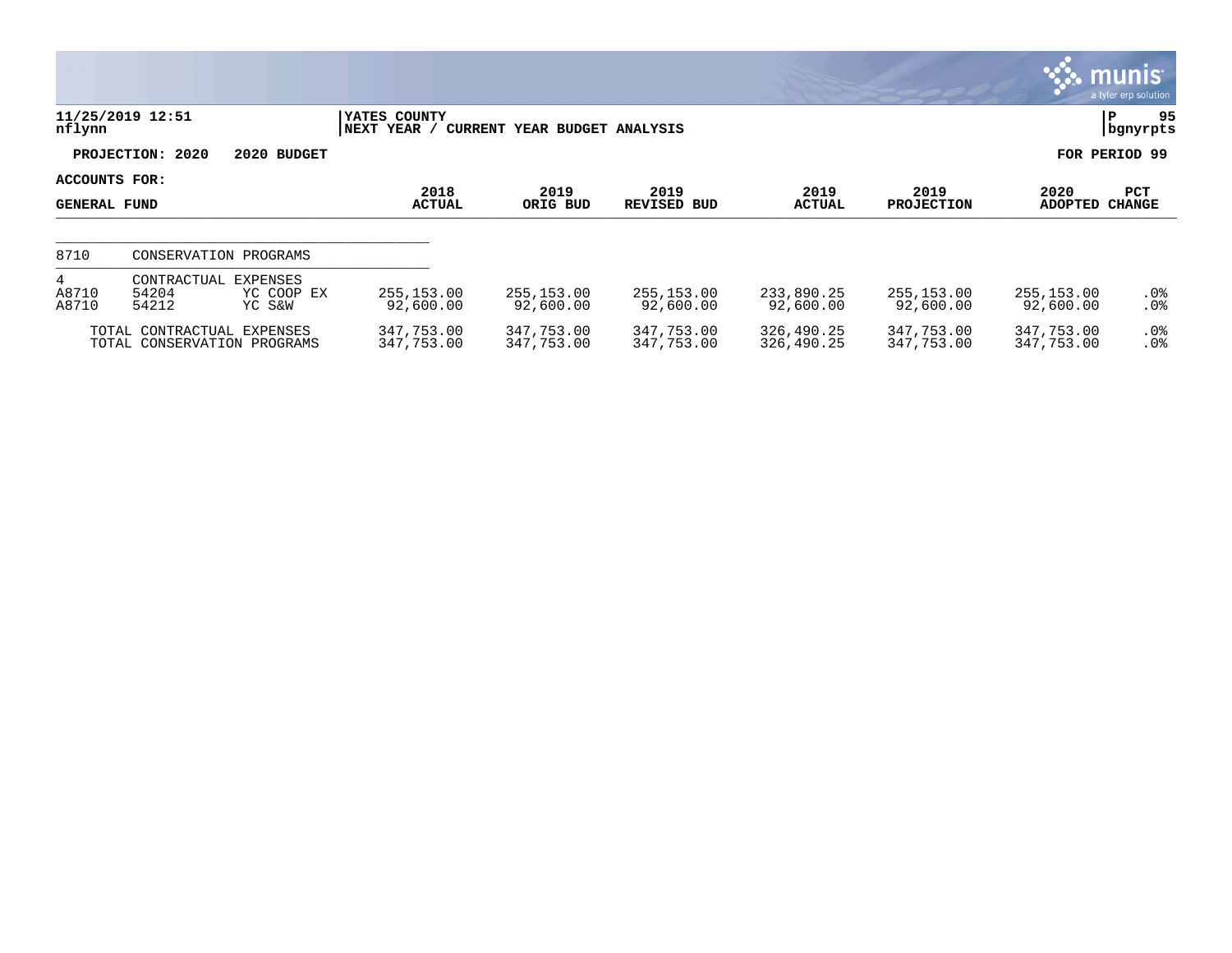|                               |                                                        |                              |                              |                              |                          |                              |                              | <b>WE munis</b><br>a tyler erp solution |
|-------------------------------|--------------------------------------------------------|------------------------------|------------------------------|------------------------------|--------------------------|------------------------------|------------------------------|-----------------------------------------|
| nflynn                        | 11/25/2019 12:51                                       | YATES COUNTY<br> NEXT YEAR / | CURRENT YEAR BUDGET ANALYSIS |                              |                          |                              |                              | 96<br>P<br>  bgnyrpts                   |
|                               | PROJECTION: 2020<br>2020 BUDGET                        |                              |                              |                              |                          |                              |                              | FOR PERIOD 99                           |
| ACCOUNTS FOR:<br>GENERAL FUND |                                                        | 2018<br><b>ACTUAL</b>        | 2019<br>ORIG BUD             | 2019<br><b>REVISED BUD</b>   | 2019<br><b>ACTUAL</b>    | 2019<br><b>PROJECTION</b>    | 2020<br>ADOPTED              | PCT<br><b>CHANGE</b>                    |
| 9010                          | NYS RETIREMENT SYSTEM                                  |                              |                              |                              |                          |                              |                              |                                         |
| 8<br>A9010                    | EMPLOYEE BENEFITS<br>58400<br>ST RETIRE                | 1,739,906.28                 | 1,770,000.00                 | 1,770,000.00                 | 421,663.19               | 1,770,000.00                 | 1,892,000.00                 | 6.9%                                    |
|                               | TOTAL EMPLOYEE BENEFITS<br>TOTAL NYS RETIREMENT SYSTEM | 1,739,906.28<br>1,739,906.28 | 1,770,000.00<br>1,770,000.00 | 1,770,000.00<br>1,770,000.00 | 421,663.19<br>421,663.19 | 1,770,000.00<br>1,770,000.00 | 1,892,000.00<br>1,892,000.00 | 6.9%<br>6.9%                            |

**SOF**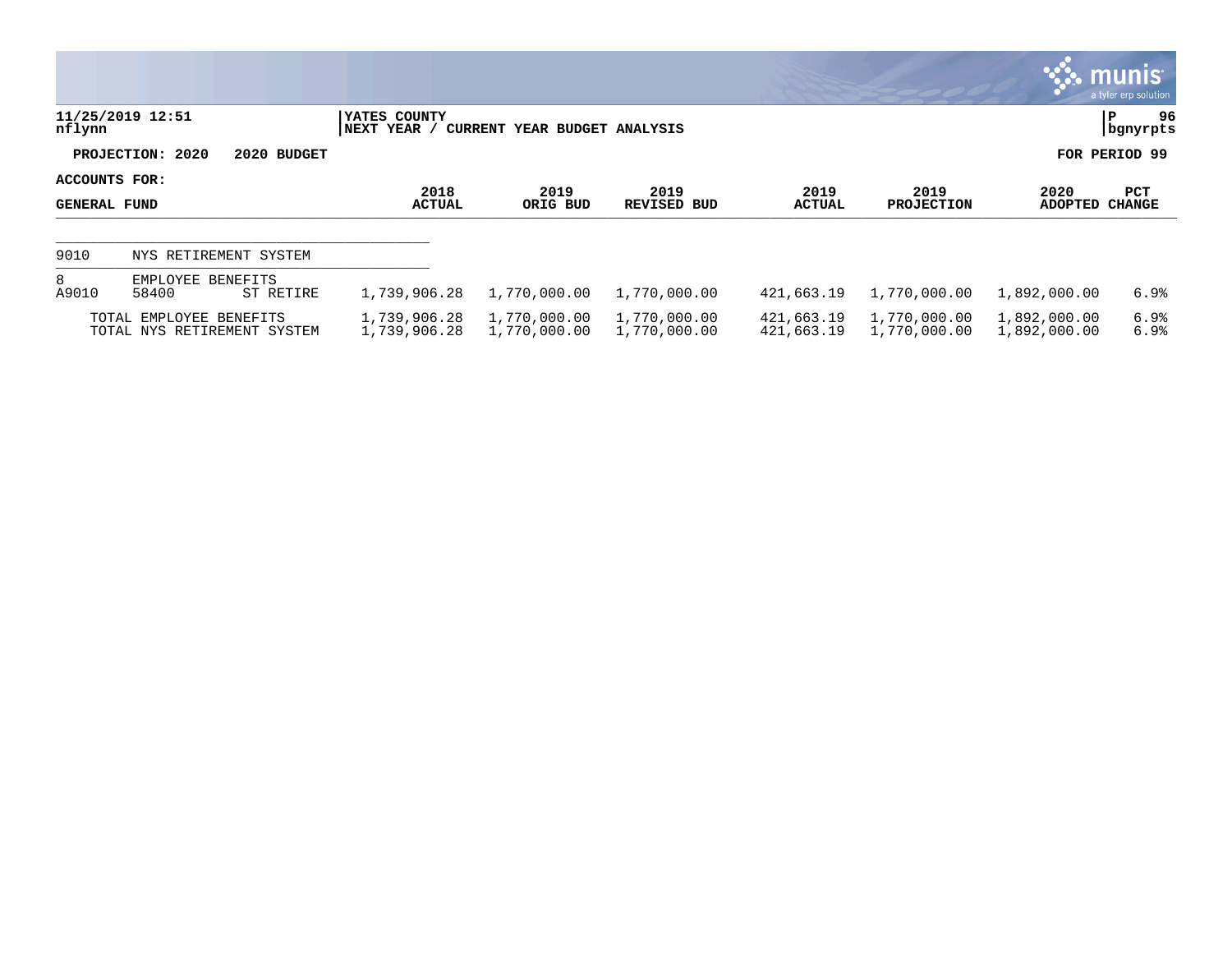|                                      |                                                         |                             |                              |                            |                        |                           |                          | <b>munis</b><br>a tyler erp solution |
|--------------------------------------|---------------------------------------------------------|-----------------------------|------------------------------|----------------------------|------------------------|---------------------------|--------------------------|--------------------------------------|
| nflynn                               | 11/25/2019 12:51                                        | YATES COUNTY<br>NEXT YEAR / | CURRENT YEAR BUDGET ANALYSIS |                            |                        |                           |                          | 97<br>ΙP<br>  bgnyrpts               |
|                                      | PROJECTION: 2020<br>2020 BUDGET                         |                             |                              |                            |                        |                           |                          | FOR PERIOD 99                        |
| ACCOUNTS FOR:<br><b>GENERAL FUND</b> |                                                         | 2018<br><b>ACTUAL</b>       | 2019<br>ORIG BUD             | 2019<br><b>REVISED BUD</b> | 2019<br>ACTUAL         | 2019<br><b>PROJECTION</b> | 2020<br><b>ADOPTED</b>   | <b>PCT</b><br><b>CHANGE</b>          |
| 9060                                 | HOSPITAL & MEDICAL INS                                  |                             |                              |                            |                        |                           |                          |                                      |
| 8<br>A9060                           | EMPLOYEE BENEFITS<br>58306<br>INS-RETIRE                | 45,779.09                   | 213,000.00                   | 213,000.00                 | 76,681.37              | 213,000.00                | 104,000.00               | $-51.2$ $% -5.25$                    |
|                                      | TOTAL EMPLOYEE BENEFITS<br>TOTAL HOSPITAL & MEDICAL INS | 45,779.09<br>45,779.09      | 213,000.00<br>213,000.00     | 213,000.00<br>213,000.00   | 76,681.37<br>76,681.37 | 213,000.00<br>213,000.00  | 104,000.00<br>104,000.00 | $-51.2%$<br>$-51.2%$                 |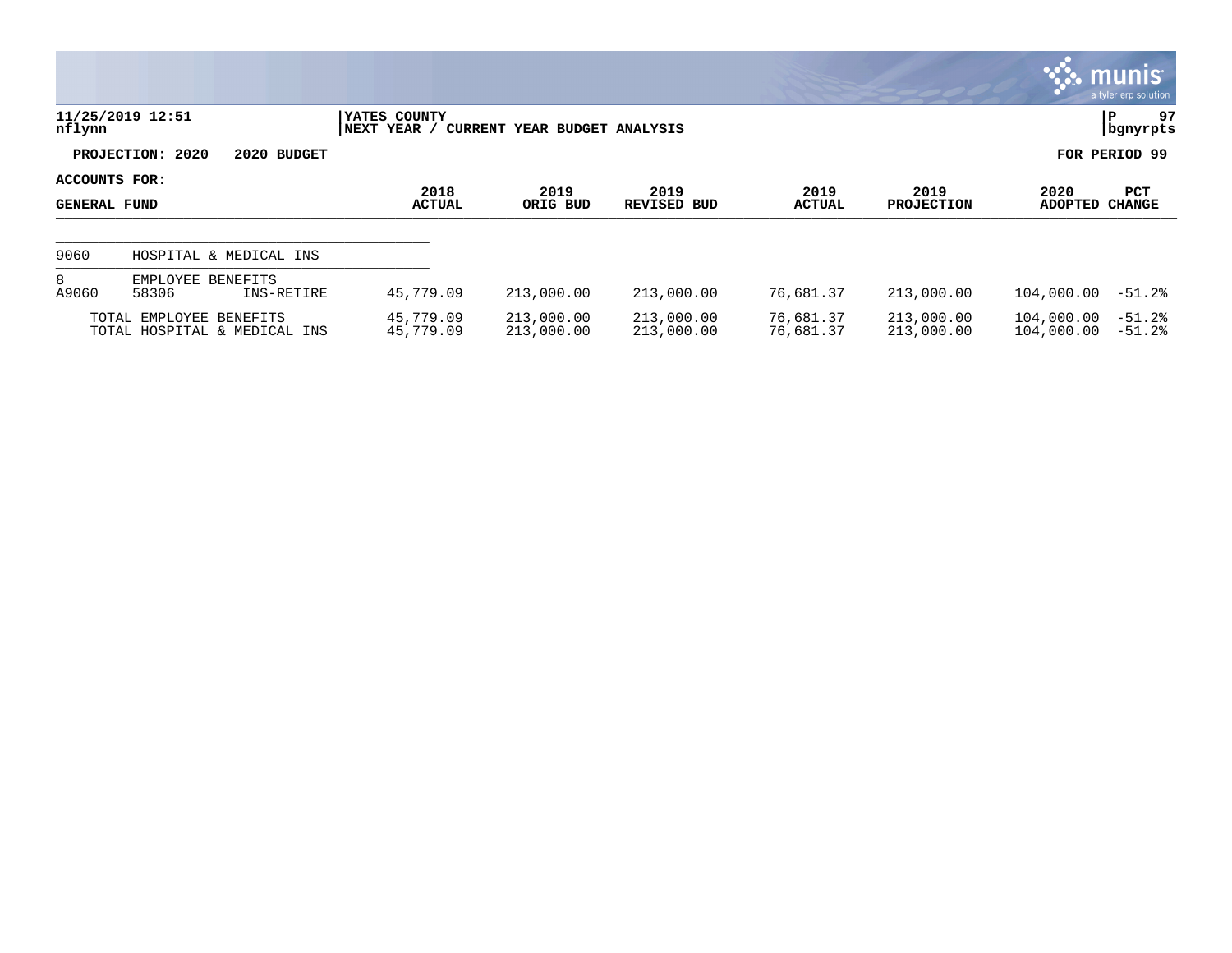|                                      |                                            |                                                          |                  |                     |                       |                           |                        | munis <sup>®</sup><br>a tyler erp solution |
|--------------------------------------|--------------------------------------------|----------------------------------------------------------|------------------|---------------------|-----------------------|---------------------------|------------------------|--------------------------------------------|
| nflynn                               | 11/25/2019 12:51                           | YATES COUNTY<br>NEXT YEAR / CURRENT YEAR BUDGET ANALYSIS |                  |                     |                       |                           |                        | 98<br>ΙP<br>  bgnyrpts                     |
|                                      | PROJECTION: 2020<br>2020 BUDGET            |                                                          |                  |                     |                       |                           |                        | FOR PERIOD 99                              |
| ACCOUNTS FOR:<br><b>GENERAL FUND</b> |                                            | 2018<br><b>ACTUAL</b>                                    | 2019<br>ORIG BUD | 2019<br>REVISED BUD | 2019<br><b>ACTUAL</b> | 2019<br><b>PROJECTION</b> | 2020<br><b>ADOPTED</b> | PCT<br><b>CHANGE</b>                       |
| 9080                                 | SICK BANK                                  |                                                          |                  |                     |                       |                           |                        |                                            |
| $\mathbf{1}$<br>A9080                | PERSONAL SERVICES<br>51507<br>SICK BANK    | .00                                                      | .00              | 708.79              | 708.79                | .00                       | .00                    | $.0\%$                                     |
|                                      | TOTAL PERSONAL SERVICES                    | .00                                                      | .00              | 708.79              | 708.79                | .00                       | .00                    | $.0\%$                                     |
| 8<br>A9080                           | EMPLOYEE BENEFITS<br>58100<br>FICA/MED     | .00                                                      | .00              | 48.89               | 48.89                 | .00                       | .00                    | $.0\%$                                     |
|                                      | TOTAL EMPLOYEE BENEFITS<br>TOTAL SICK BANK | .00<br>.00                                               | .00<br>.00       | 48.89<br>757.68     | 48.89<br>757.68       | .00<br>.00                | .00<br>.00             | $.0\%$<br>.0%                              |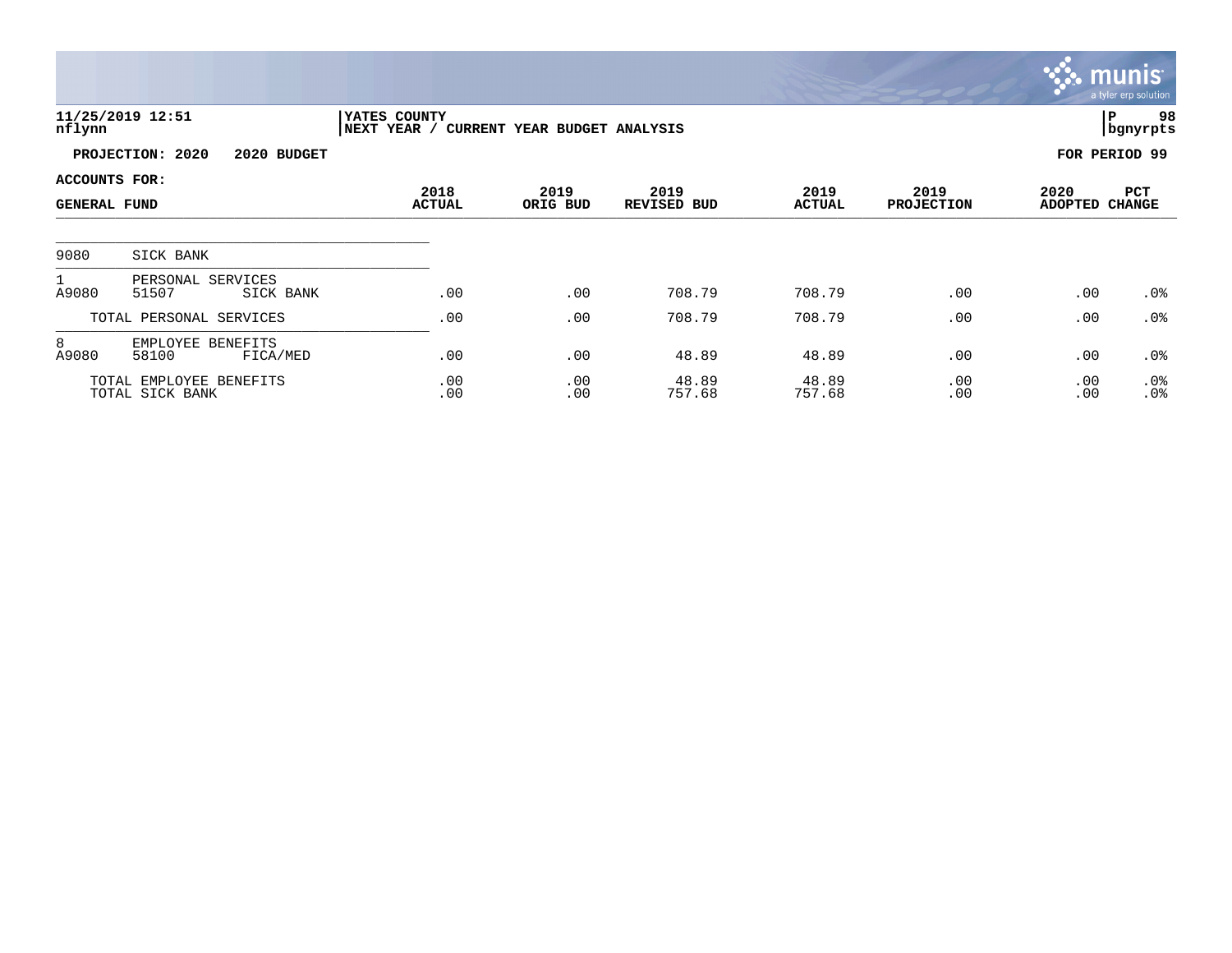|                                      |                                                         |                             |                              |                            |                          |                           |                          | <b>munis</b><br>a tyler erp solution |
|--------------------------------------|---------------------------------------------------------|-----------------------------|------------------------------|----------------------------|--------------------------|---------------------------|--------------------------|--------------------------------------|
| nflynn                               | 11/25/2019 12:51                                        | YATES COUNTY<br>NEXT YEAR / | CURRENT YEAR BUDGET ANALYSIS |                            |                          |                           |                          | 99<br>P<br>  bgnyrpts                |
|                                      | PROJECTION: 2020<br>2020 BUDGET                         |                             |                              |                            |                          |                           |                          | FOR PERIOD 99                        |
| ACCOUNTS FOR:<br><b>GENERAL FUND</b> |                                                         | 2018<br><b>ACTUAL</b>       | 2019<br>ORIG BUD             | 2019<br><b>REVISED BUD</b> | 2019<br><b>ACTUAL</b>    | 2019<br><b>PROJECTION</b> | 2020<br><b>ADOPTED</b>   | <b>PCT</b><br><b>CHANGE</b>          |
| 9089                                 | OTHER EMPLOYEE BENEFITS                                 |                             |                              |                            |                          |                           |                          |                                      |
| 8<br>A9089                           | EMPLOYEE BENEFITS<br>58600<br>HRA                       | 180,600.20                  | 278,200.00                   | 278,200.00                 | 256,111.89               | 364,556.71                | 323,554.00               | 16.3%                                |
|                                      | TOTAL EMPLOYEE BENEFITS<br>TOTAL OTHER EMPLOYEE BENEFIT | 180,600.20<br>180,600.20    | 278,200.00<br>278,200.00     | 278,200.00<br>278,200.00   | 256,111.89<br>256,111.89 | 364,556.71<br>364,556.71  | 323,554.00<br>323,554.00 | 16.3%<br>16.3%                       |

 $\mathcal{L}$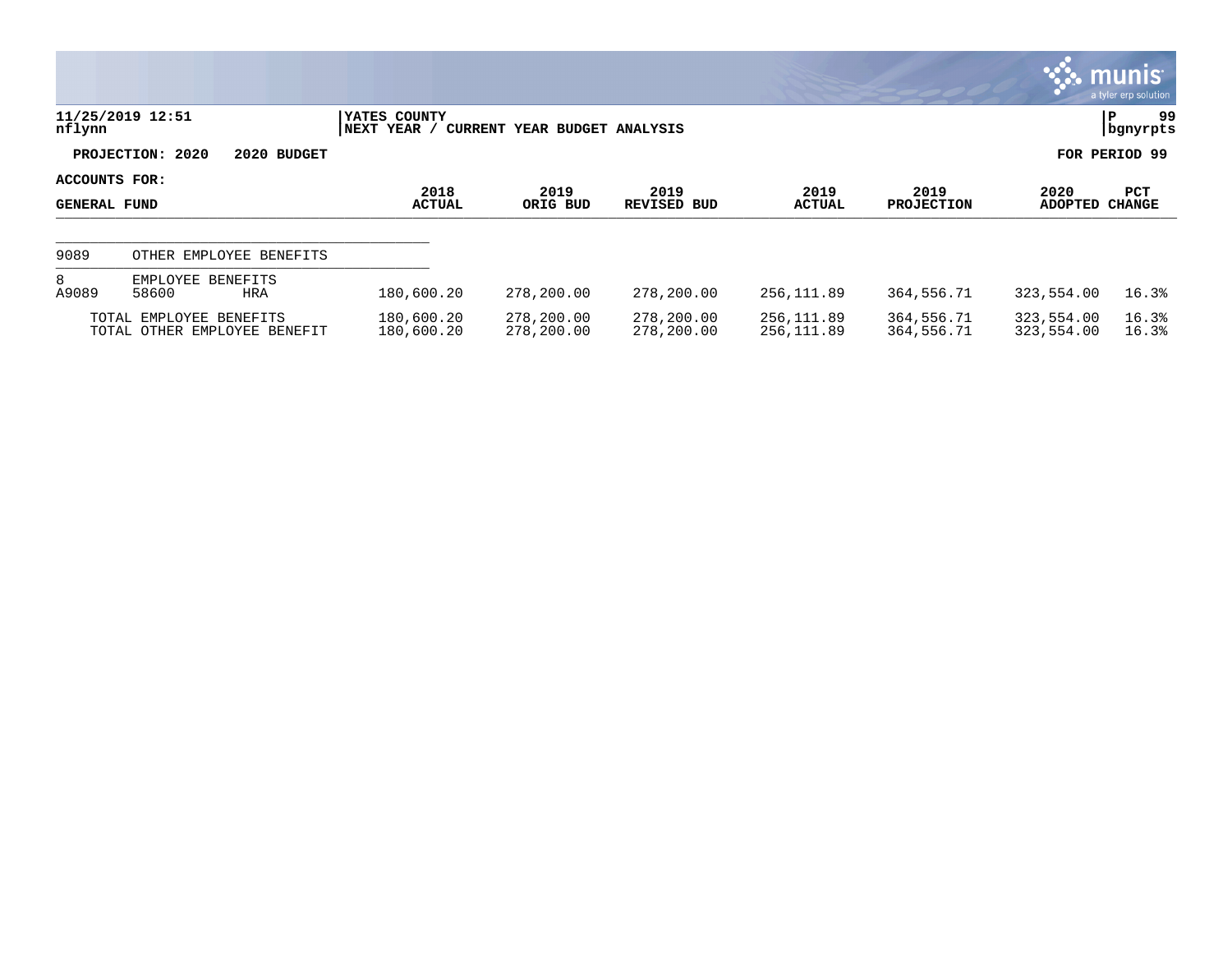|                                      |                                                         |             |                              |                              |                            |                       |                           |                        | <b>NAME IN STREET</b><br>a tyler erp solution |
|--------------------------------------|---------------------------------------------------------|-------------|------------------------------|------------------------------|----------------------------|-----------------------|---------------------------|------------------------|-----------------------------------------------|
| nflynn                               | 11/25/2019 12:51                                        |             | YATES COUNTY<br> NEXT YEAR / | CURRENT YEAR BUDGET ANALYSIS |                            |                       |                           |                        | 100<br>ÍР.<br>  bgnyrpts                      |
|                                      | PROJECTION: 2020                                        | 2020 BUDGET |                              |                              |                            |                       |                           |                        | FOR PERIOD 99                                 |
| ACCOUNTS FOR:<br><b>GENERAL FUND</b> |                                                         |             | 2018<br><b>ACTUAL</b>        | 2019<br>ORIG BUD             | 2019<br><b>REVISED BUD</b> | 2019<br><b>ACTUAL</b> | 2019<br><b>PROJECTION</b> | 2020<br><b>ADOPTED</b> | <b>PCT</b><br><b>CHANGE</b>                   |
| 9090                                 | ADJUST DUE TO EMPLS VAC                                 |             |                              |                              |                            |                       |                           |                        |                                               |
| 8<br>A9090                           | EMPLOYEE BENEFITS<br>58000                              | D/T VC/CMP  | 11,559.07                    | 15,000.00                    | 15,000.00                  | .00                   | 15,000.00                 | 15,000.00              | $.0\%$                                        |
|                                      | TOTAL EMPLOYEE BENEFITS<br>TOTAL ADJUST DUE TO EMPLS VA |             | 11,559.07<br>11,559.07       | 15,000.00<br>15,000.00       | 15,000.00<br>15,000.00     | .00<br>.00            | 15,000.00<br>15,000.00    | 15,000.00<br>15,000.00 | $.0\%$<br>.0%                                 |

**Section**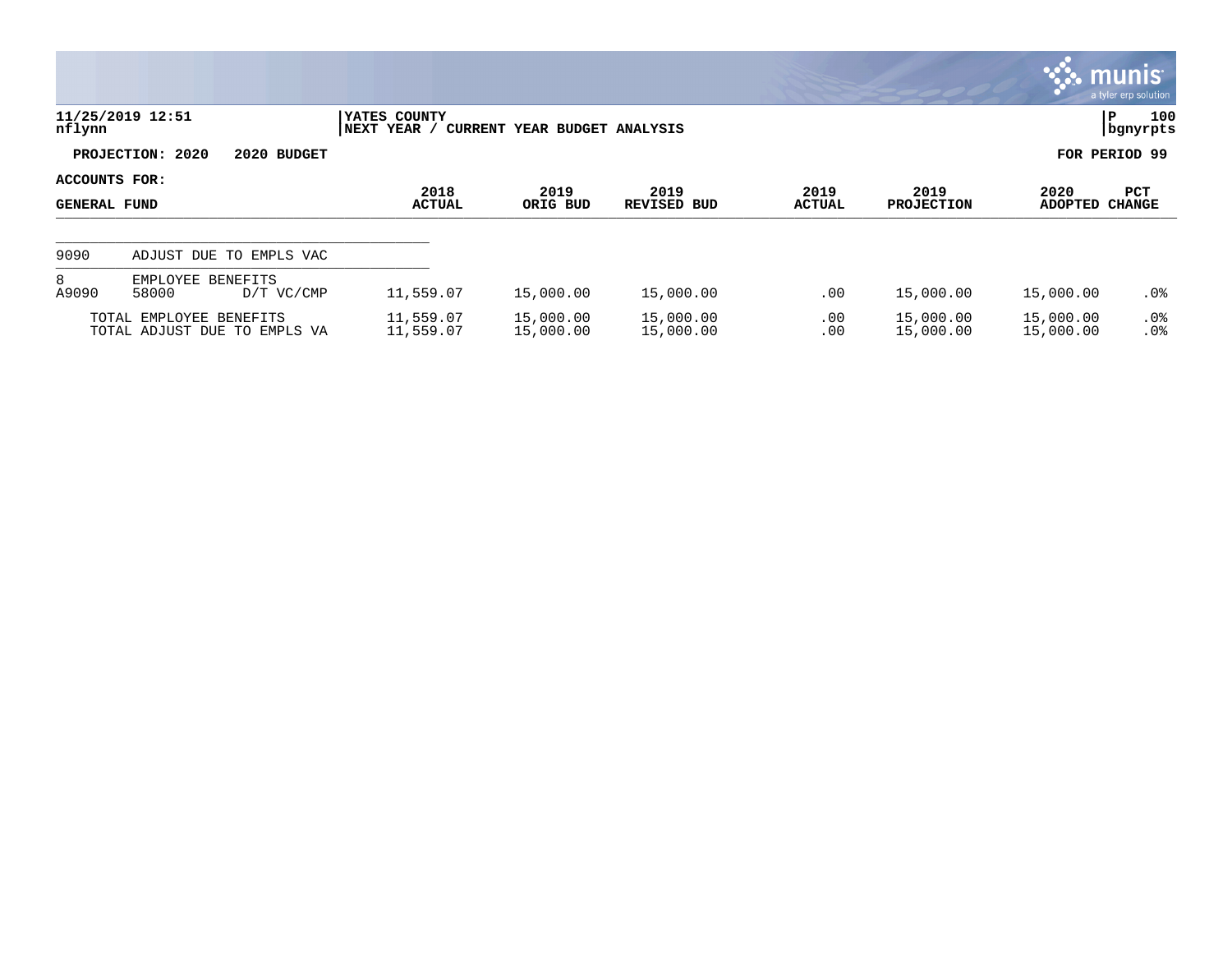|                                      |                                      |                       |                             |                              |                            |                           |                            |                             | munis <sup>.</sup><br>a tyler erp solution, |
|--------------------------------------|--------------------------------------|-----------------------|-----------------------------|------------------------------|----------------------------|---------------------------|----------------------------|-----------------------------|---------------------------------------------|
| nflynn                               | 11/25/2019 12:51                     |                       | YATES COUNTY<br>NEXT YEAR / | CURRENT YEAR BUDGET ANALYSIS |                            |                           |                            |                             | 101<br>P<br>  bgnyrpts                      |
|                                      | PROJECTION: 2020                     | 2020 BUDGET           |                             |                              |                            |                           |                            |                             | FOR PERIOD 99                               |
| ACCOUNTS FOR:<br><b>GENERAL FUND</b> |                                      | 2018<br><b>ACTUAL</b> | 2019<br>ORIG BUD            | 2019<br><b>REVISED BUD</b>   | 2019<br><b>ACTUAL</b>      | 2019<br><b>PROJECTION</b> | 2020<br><b>ADOPTED</b>     | <b>PCT</b><br><b>CHANGE</b> |                                             |
| 9710                                 | DEBT SERVICE                         |                       |                             |                              |                            |                           |                            |                             |                                             |
| $\Omega$<br>A9710                    | <b>REVENUES</b><br>43089             | <b>OTHER</b>          | $-23, 201.00$               | $-17,764.00$                 | $-17,764.00$               | $-13,530.00$              | $-17,764.00$               | $-11, 123.00$               | $-37.4%$                                    |
|                                      | TOTAL REVENUES                       |                       | $-23, 201.00$               | $-17,764.00$                 | $-17,764.00$               | $-13,530.00$              | $-17,764.00$               | $-11, 123.00$               | $-37.4%$                                    |
| 6<br>A9710                           | PRINCIPAL<br>56101                   | PRINC-BLDG            | 1,290,000.00                | 1,295,000.00                 | 1,295,000.00               | .00                       | 1,295,000.00               | 1,285,000.00                | $-0.8o$                                     |
|                                      | TOTAL PRINCIPAL                      |                       | 1,290,000.00                | 1,295,000.00                 | 1,295,000.00               | .00                       | 1,295,000.00               | 1,285,000.00                | $-.88$                                      |
| $7^{\circ}$<br>A9710                 | INTEREST<br>57101                    | INT-BLDG              | 152,300.00                  | 113,200.00                   | 113,200.00                 | 56,600.00                 | 113,200.00                 | 61,400.00                   | $-45.8%$                                    |
|                                      | TOTAL INTEREST<br>TOTAL DEBT SERVICE |                       | 152,300.00<br>1,419,099.00  | 113,200.00<br>1,390,436.00   | 113,200.00<br>1,390,436.00 | 56,600.00<br>43,070.00    | 113,200.00<br>1,390,436.00 | 61,400.00<br>1,335,277.00   | $-45.8%$<br>$-4.0%$                         |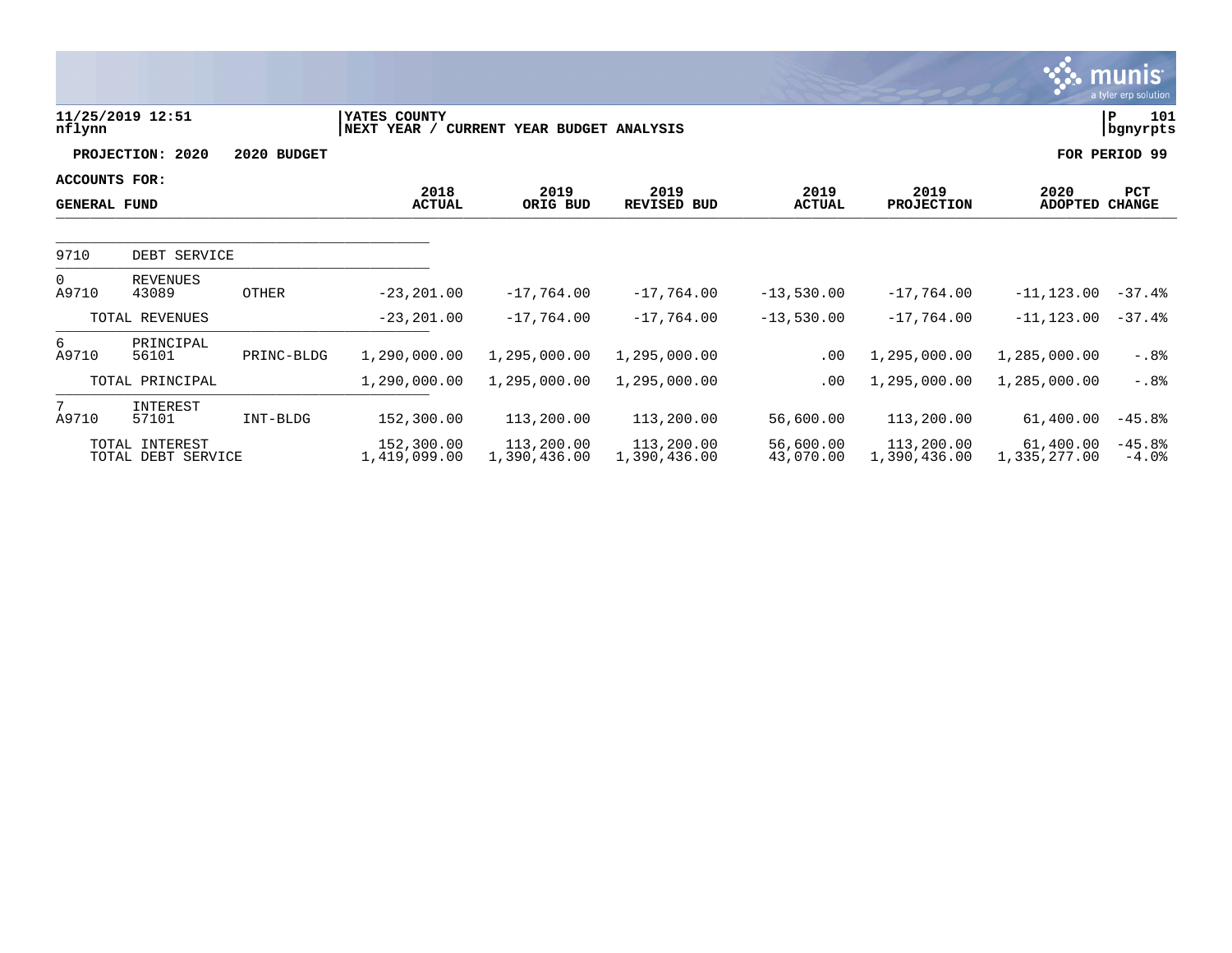|                                      |                                            |                                       |                                                          |                                       |                                       |                                       |                                       |                                    | <u>munis l</u><br>a tyler erp solution |
|--------------------------------------|--------------------------------------------|---------------------------------------|----------------------------------------------------------|---------------------------------------|---------------------------------------|---------------------------------------|---------------------------------------|------------------------------------|----------------------------------------|
| nflynn                               | 11/25/2019 12:51                           |                                       | YATES COUNTY<br>NEXT YEAR / CURRENT YEAR BUDGET ANALYSIS |                                       |                                       |                                       |                                       |                                    | 102<br>ΙP<br>bgnyrpts                  |
|                                      | PROJECTION: 2020                           | 2020 BUDGET                           |                                                          |                                       |                                       |                                       |                                       |                                    | FOR PERIOD 99                          |
| ACCOUNTS FOR:<br><b>GENERAL FUND</b> |                                            |                                       | 2018<br><b>ACTUAL</b>                                    | 2019<br>ORIG BUD                      | 2019<br><b>REVISED BUD</b>            | 2019<br><b>ACTUAL</b>                 | 2019<br><b>PROJECTION</b>             | 2020<br><b>ADOPTED</b>             | PCT<br><b>CHANGE</b>                   |
| 9902                                 | TRANSFER TO                                | OTHER FUNDS                           |                                                          |                                       |                                       |                                       |                                       |                                    |                                        |
| $\Omega$<br>A9902<br>A9902<br>A9902  | <b>REVENUES</b><br>42801<br>45031<br>45033 | INTERFUND<br>UNEMPL INS<br>INTER TRAN | $-4,053.78$<br>$-20,000.00$<br>$-400.00$                 | $-3,500.00$<br>$-20,000.00$<br>.00    | $-3,500.00$<br>$-20,000.00$<br>.00    | $-3,297.80$<br>$-20,000.00$<br>.00    | $-3,500.00$<br>$-20,000.00$<br>.00    | $-4,000.00$<br>$-20,000.00$<br>.00 | 14.3%<br>.0%<br>.0%                    |
|                                      | TOTAL REVENUES                             |                                       | $-24, 453.78$                                            | $-23,500.00$                          | $-23,500.00$                          | $-23, 297.80$                         | $-23,500.00$                          | $-24,000.00$                       | 2.1%                                   |
| 9<br>A9902<br>A9902<br>A9902         | TRANSFERS<br>59130<br>59140<br>59150       | UNEMPL INS<br>WORK COMP<br>TRANSFER   | 18,000.00<br>315, 245.65<br>400.00                       | 18,000.00<br>307,261.00<br>100,000.00 | 18,000.00<br>307,261.00<br>100,000.00 | 18,000.00<br>307,261.00<br>100,000.00 | 18,000.00<br>307,261.00<br>100,000.00 | 18,000.00<br>311,008.00            | .0%<br>1.2%<br>$.00 - 100.0$           |
|                                      | TOTAL TRANSFERS                            | TOTAL TRANSFER TO OTHER FUND          | 333,645.65<br>309,191.87                                 | 425,261.00<br>401,761.00              | 425,261.00<br>401,761.00              | 425,261.00<br>401,963.20              | 425,261.00<br>401,761.00              | 329,008.00<br>305,008.00           | $-22.6%$<br>$-24.1%$                   |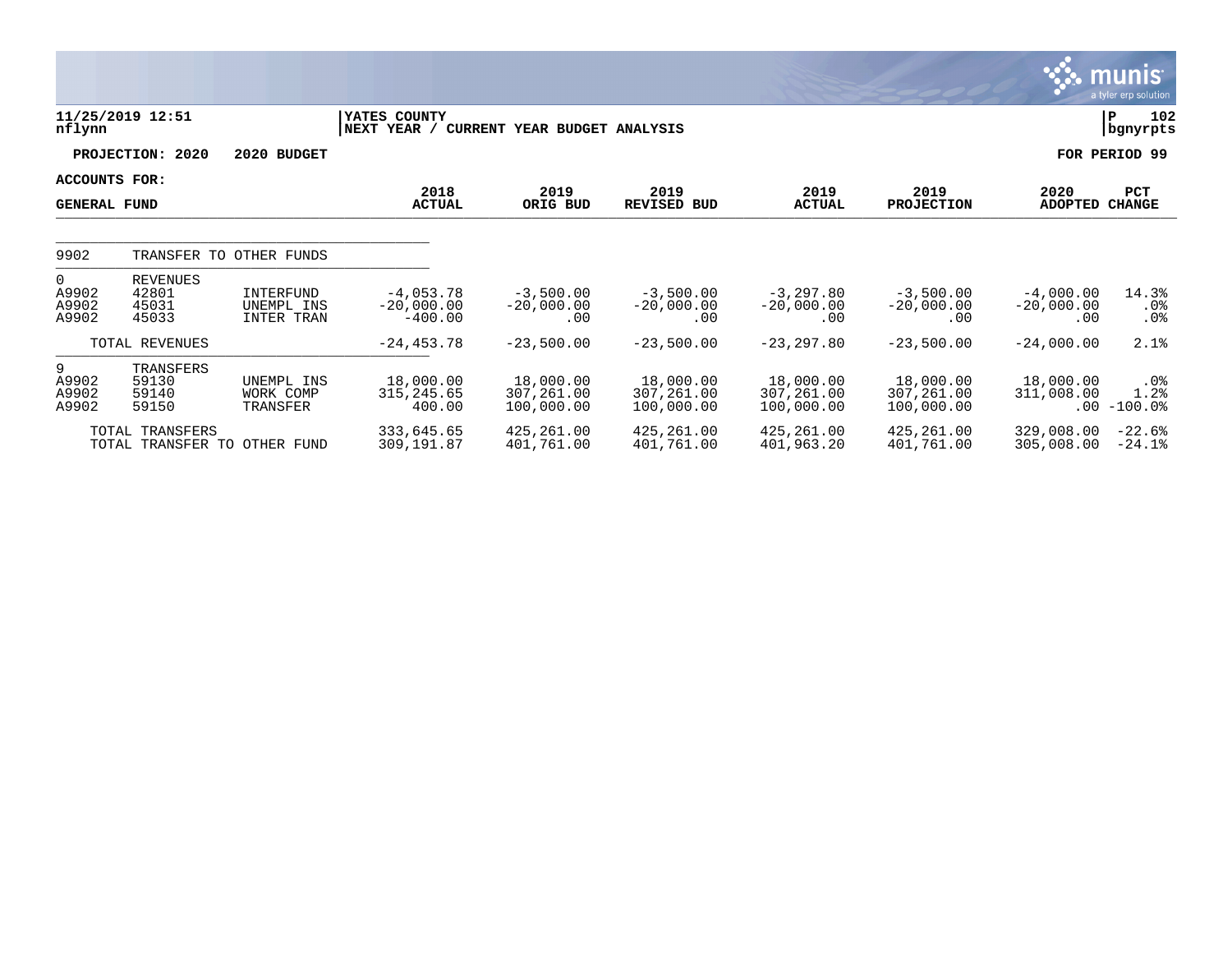|                                                    |                                                     |                                            |                                            |                                          |                                                                                         |                       |                                                                                                                                                                                                                                                                                                                |                             | <b>munis</b><br>a tyler erp solution |
|----------------------------------------------------|-----------------------------------------------------|--------------------------------------------|--------------------------------------------|------------------------------------------|-----------------------------------------------------------------------------------------|-----------------------|----------------------------------------------------------------------------------------------------------------------------------------------------------------------------------------------------------------------------------------------------------------------------------------------------------------|-----------------------------|--------------------------------------|
| nflynn                                             | 11/25/2019 12:51                                    |                                            | YATES COUNTY                               | NEXT YEAR / CURRENT YEAR BUDGET ANALYSIS |                                                                                         |                       |                                                                                                                                                                                                                                                                                                                |                             | 103<br>P<br>bgnyrpts                 |
|                                                    | PROJECTION: 2020                                    | 2020 BUDGET                                |                                            |                                          |                                                                                         |                       |                                                                                                                                                                                                                                                                                                                |                             | FOR PERIOD 99                        |
| ACCOUNTS FOR:<br><b>GENERAL FUND</b>               |                                                     |                                            | 2018<br><b>ACTUAL</b>                      | 2019<br>ORIG BUD                         | 2019<br><b>REVISED BUD</b>                                                              | 2019<br><b>ACTUAL</b> | 2019<br><b>PROJECTION</b>                                                                                                                                                                                                                                                                                      | 2020<br><b>ADOPTED</b>      | PCT<br><b>CHANGE</b>                 |
| 9999                                               | OTHER                                               |                                            |                                            |                                          |                                                                                         |                       |                                                                                                                                                                                                                                                                                                                |                             |                                      |
| $\overline{0}$<br>A9999<br>A9999<br>A9999<br>A9999 | REVENUES<br>41001<br>41081<br>41110<br>42402        | RP TAX<br>PILOT<br>SALES TAX<br>INT-INFRAS | $-11,059,021,00$<br>-234,067.17<br>$-5.64$ | .00                                      | $.00$ -11,272,605.00 -11,272,605.00<br>$-274,662.00$ $-274,662.00$ $-274,810.09$<br>.00 | $-7.62$               | .00<br>$-274.662.00$<br>$-12, 731, 995.66$ $-12, 200, 000.00$ $-12, 200, 000.00$ $-11, 117, 578.83$ $-12, 200, 000.00$ $-12, 700, 000.00$<br>$.00 \,$                                                                                                                                                          | .00<br>$-426,037.00$<br>.00 | .0%<br>55.1%<br>4.1%<br>$.0\%$       |
|                                                    | TOTAL REVENUES<br>TOTAL OTHER<br>TOTAL GENERAL FUND |                                            |                                            |                                          |                                                                                         |                       | $-24,025,089.47$ $-12,474,662.00$ $-23,747,267.00$ $-22,665,001.54$ $-12,474,662.00$ $-13,126,037.00$<br>$-24,025,089.47$ $-12,474,662.00$ $-23,747,267.00$ $-22,665,001.54$ $-12,474,662.00$ $-13,126,037.00$<br>$-3,267,857.75$ $12,005,305.00$ $741,700.00$ $-4,406,681.23$ $12,518,623.28$ $12,676,752.00$ |                             | 5.2%<br>5.2%<br>5.6%                 |

**COL**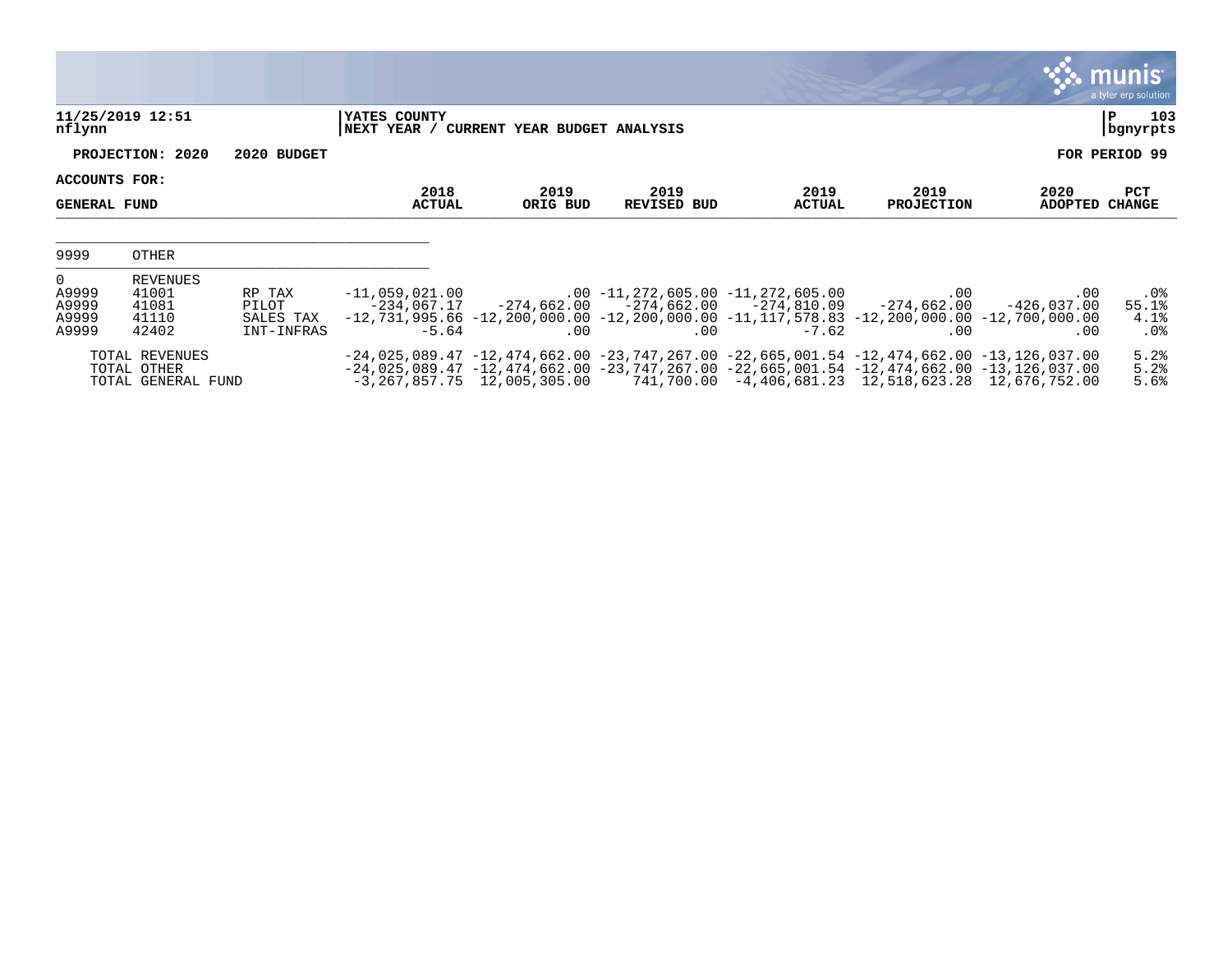|                                                                                          |                                                                                         |                                                                                                           |                                                                                                                    |                                                                                                     |                                                                                                     |                                                                                                |                                                                                                   |                                                                                                   | nıs<br>mui<br>a tyler erp solution                                            |
|------------------------------------------------------------------------------------------|-----------------------------------------------------------------------------------------|-----------------------------------------------------------------------------------------------------------|--------------------------------------------------------------------------------------------------------------------|-----------------------------------------------------------------------------------------------------|-----------------------------------------------------------------------------------------------------|------------------------------------------------------------------------------------------------|---------------------------------------------------------------------------------------------------|---------------------------------------------------------------------------------------------------|-------------------------------------------------------------------------------|
| nflynn                                                                                   | 11/25/2019 12:51                                                                        |                                                                                                           | YATES COUNTY<br> NEXT YEAR /                                                                                       | CURRENT YEAR BUDGET ANALYSIS                                                                        |                                                                                                     |                                                                                                |                                                                                                   |                                                                                                   | 104<br>∣P<br>  bgnyrpts                                                       |
|                                                                                          | PROJECTION: 2020                                                                        | 2020 BUDGET                                                                                               |                                                                                                                    |                                                                                                     |                                                                                                     |                                                                                                |                                                                                                   |                                                                                                   | FOR PERIOD 99                                                                 |
| ACCOUNTS FOR:<br><b>AIRPORT FUND</b>                                                     |                                                                                         |                                                                                                           | 2018<br><b>ACTUAL</b>                                                                                              | 2019<br>ORIG BUD                                                                                    | 2019<br><b>REVISED BUD</b>                                                                          | 2019<br><b>ACTUAL</b>                                                                          | 2019<br><b>PROJECTION</b>                                                                         | 2020<br><b>ADOPTED</b>                                                                            | <b>PCT</b><br><b>CHANGE</b>                                                   |
| 5610                                                                                     | AIRPORT                                                                                 |                                                                                                           |                                                                                                                    |                                                                                                     |                                                                                                     |                                                                                                |                                                                                                   |                                                                                                   |                                                                               |
| $\Omega$<br>CT5610<br>CT5610<br>CT5610<br>CT5610<br>CT5610<br>CT5610<br>CT5610<br>CT5610 | <b>REVENUES</b><br>41771<br>41772<br>41773<br>42401<br>42402<br>42414<br>42417<br>45031 | REV-INFRAS<br>OTHER REV<br>FUEL FLOWG<br><b>INT</b><br>INT INFRAS<br>RENT-HANGR<br>T HANGAR<br>INTER TRAN | $-5,000.00$<br>$-2,445.13$<br>$-8, 211.14$<br>$-89.36$<br>$-10.49$<br>$-5,742.60$<br>$-22,682.25$<br>$-18, 167.67$ | $-5,000.00$<br>$-645.00$<br>$-7, 200.00$<br>$-80.00$<br>.00<br>$-6, 200, 00$<br>$-20,800.00$<br>.00 | $-5,000.00$<br>$-645.00$<br>$-7, 200.00$<br>$-80.00$<br>.00<br>$-6, 200, 00$<br>$-20,800.00$<br>.00 | $-5,350.00$<br>.00<br>$-7,404.35$<br>$-84.91$<br>$-5.94$<br>$-3,320.10$<br>$-16,788.82$<br>.00 | $-5,000.00$<br>$-645.00$<br>$-7,200.00$<br>$-80.00$<br>.00<br>$-6, 200.00$<br>$-20,800.00$<br>.00 | $-5,350.00$<br>$-645.00$<br>$-7,500.00$<br>$-100.00$<br>.00<br>$-4,400.00$<br>$-21,000.00$<br>.00 | 7.0%<br>$.0\%$<br>4.2%<br>25.0%<br>.0%<br>$-29.0%$<br>1.0%<br>.0 <sub>8</sub> |
|                                                                                          | TOTAL REVENUES                                                                          |                                                                                                           | $-62, 348.64$                                                                                                      | $-39,925.00$                                                                                        | $-39,925.00$                                                                                        | $-32,954.12$                                                                                   | $-39,925.00$                                                                                      | $-38,995.00$                                                                                      | $-2.3%$                                                                       |
| 4<br>CT5610<br>CT5610<br>CT5610<br>CT5610<br>CT5610                                      | CONTRACTUAL EXPENSES<br>54100<br>54661<br>54684<br>54686<br>54911                       | CONTR EXP<br>VEH MAINT<br>UTIL:WAT/S<br>UTIL: HNGAR<br>INS                                                | 54,497.49<br>2,489.11<br>565.65<br>1,623.12<br>4,319.58                                                            | 10,000.00<br>2,000.00<br>1,000.00<br>2,000.00<br>4,450.00                                           | 10,000.00<br>2,000.00<br>1,000.00<br>2,000.00<br>4,450.00                                           | 9,810.18<br>733.69<br>2,201.43<br>1,681.35<br>4,541.38                                         | 11,508.19<br>2,000.00<br>1,000.00<br>2,295.44<br>4,450.00                                         | 10,500.00<br>2,000.00<br>2,300.00<br>2,000.00<br>4,677.00                                         | 5.0%<br>.0%<br>130.0%<br>.0%<br>5.1%                                          |
|                                                                                          | TOTAL CONTRACTUAL<br>TOTAL AIRPORT                                                      | <b>EXPENSES</b>                                                                                           | 63,494.95<br>1,146.31                                                                                              | 19,450.00<br>$-20, 475.00$                                                                          | 19,450.00<br>$-20, 475.00$                                                                          | 18,968.03<br>$-13,986.09$                                                                      | 21, 253.63<br>$-18,671.37$                                                                        | 21,477.00<br>$-17,518.00$                                                                         | 10.4%<br>$-14.4%$                                                             |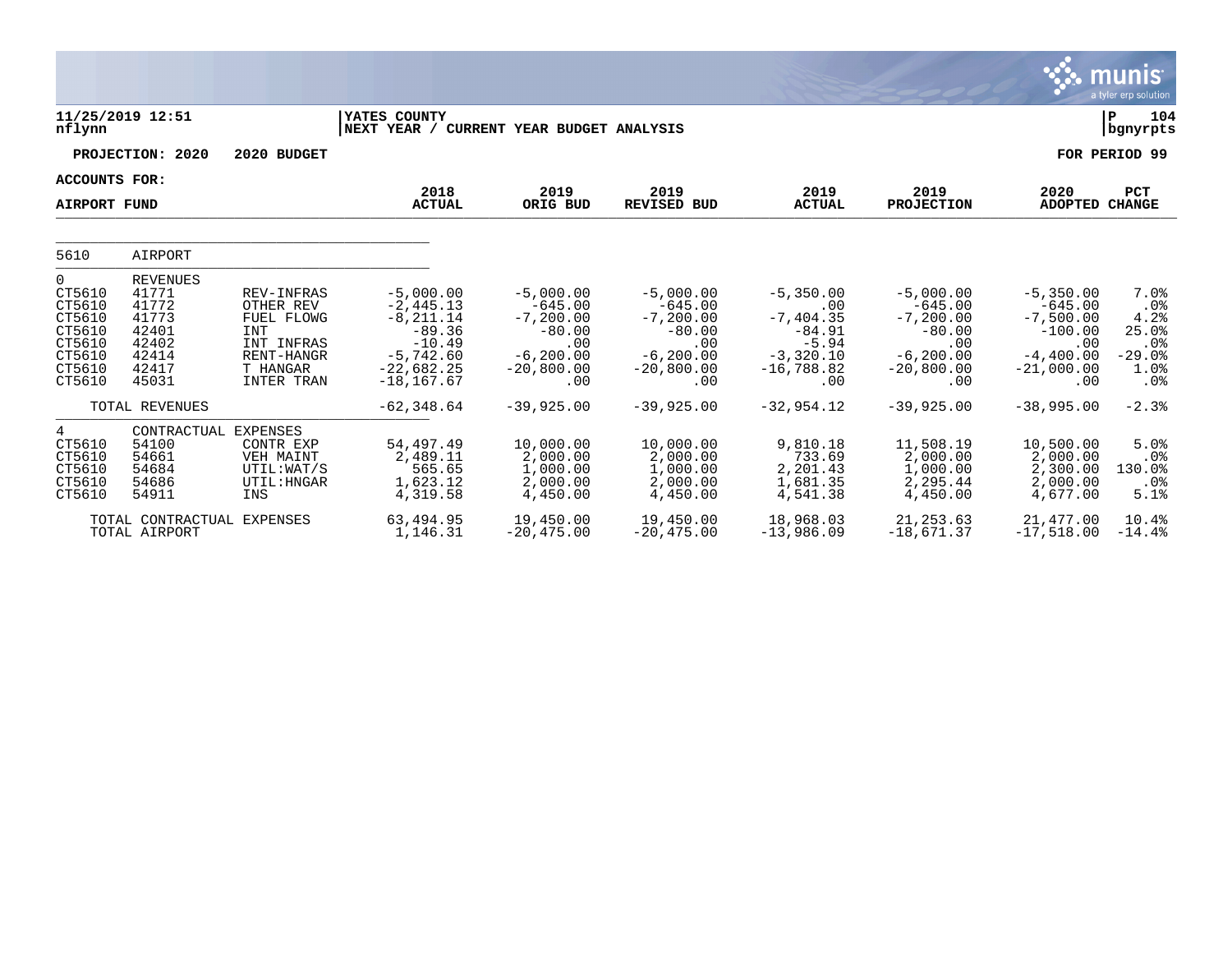|                               |                                       |                              |                              |            |                                       |                                       |                            |                                       |                                       | $\mathbb{C}$ munis $\mathbb{C}$<br>a tyler erp solution |
|-------------------------------|---------------------------------------|------------------------------|------------------------------|------------|---------------------------------------|---------------------------------------|----------------------------|---------------------------------------|---------------------------------------|---------------------------------------------------------|
| nflynn                        | 11/25/2019 12:51                      |                              | YATES COUNTY<br> NEXT YEAR / |            | CURRENT YEAR BUDGET ANALYSIS          |                                       |                            |                                       |                                       | 105<br>P<br>bgnyrpts                                    |
|                               | PROJECTION: 2020                      | 2020 BUDGET                  |                              |            |                                       |                                       |                            |                                       |                                       | FOR PERIOD 99                                           |
| ACCOUNTS FOR:<br>AIRPORT FUND |                                       |                              | 2018<br><b>ACTUAL</b>        |            | 2019<br>ORIG BUD                      | 2019<br><b>REVISED BUD</b>            | 2019<br><b>ACTUAL</b>      | 2019<br><b>PROJECTION</b>             | 2020<br><b>ADOPTED</b>                | PCT<br><b>CHANGE</b>                                    |
| 9951                          |                                       | TRANSFER TO CAPITAL FUND     |                              |            |                                       |                                       |                            |                                       |                                       |                                                         |
| 9<br>CT9951                   | TRANSFERS<br>59106                    | CAPITAL FU                   |                              | .00        | 15,670.00                             | 15,670.00                             | .00                        | 15,670.00                             | 16,300.00                             | $4.0\%$                                                 |
|                               | TOTAL TRANSFERS<br>TOTAL AIRPORT FUND | TOTAL TRANSFER TO CAPITAL FU | 1,146.31                     | .00<br>.00 | 15,670.00<br>15,670.00<br>$-4,805.00$ | 15,670.00<br>15,670.00<br>$-4,805.00$ | .00<br>.00<br>$-13,986.09$ | 15,670.00<br>15,670.00<br>$-3,001.37$ | 16,300.00<br>16,300.00<br>$-1,218.00$ | 4.0%<br>$4.0\%$<br>$-74.7%$                             |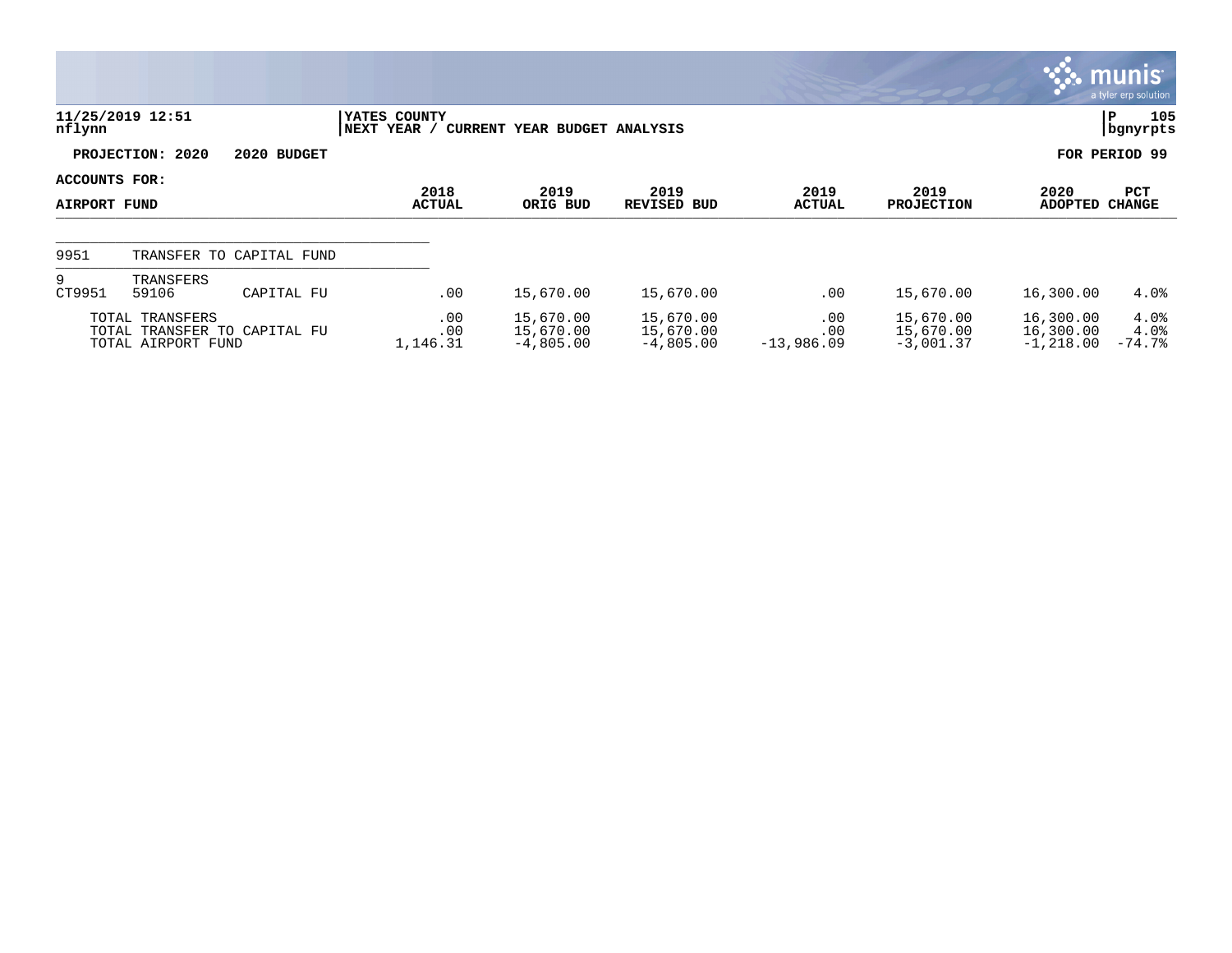|                                                           |                                                                |                                                             |                                                                 |                                                   |                                                   |                                               |                                                   |                                                    | munıs <sup>.</sup><br>a tyler erp solution   |
|-----------------------------------------------------------|----------------------------------------------------------------|-------------------------------------------------------------|-----------------------------------------------------------------|---------------------------------------------------|---------------------------------------------------|-----------------------------------------------|---------------------------------------------------|----------------------------------------------------|----------------------------------------------|
| nflynn                                                    | 11/25/2019 12:51                                               |                                                             | <b>YATES COUNTY</b><br>NEXT YEAR / CURRENT YEAR BUDGET ANALYSIS |                                                   |                                                   |                                               |                                                   |                                                    | ΙP<br>106<br>  bgnyrpts                      |
|                                                           | PROJECTION: 2020                                               | 2020 BUDGET                                                 |                                                                 |                                                   |                                                   |                                               |                                                   |                                                    | FOR PERIOD 99                                |
| <b>ACCOUNTS FOR:</b>                                      |                                                                |                                                             |                                                                 |                                                   |                                                   |                                               |                                                   |                                                    |                                              |
|                                                           | COUNTY ROAD FUND                                               |                                                             | 2018<br><b>ACTUAL</b>                                           | 2019<br>ORIG BUD                                  | 2019<br><b>REVISED BUD</b>                        | 2019<br><b>ACTUAL</b>                         | 2019<br><b>PROJECTION</b>                         | 2020<br>ADOPTED CHANGE                             | <b>PCT</b>                                   |
| 3310                                                      | TRAFFIC                                                        |                                                             |                                                                 |                                                   |                                                   |                                               |                                                   |                                                    |                                              |
| $\Omega$<br>D3310                                         | <b>REVENUES</b><br>42655                                       | MINOR SALE                                                  | $-1,534.47$                                                     | $-250.00$                                         | $-250.00$                                         | $-234.00$                                     | $-250.00$                                         | $-250.00$                                          | .0 <sub>8</sub>                              |
| TOTAL REVENUES                                            |                                                                | $-1,534.47$                                                 | $-250.00$                                                       | $-250.00$                                         | $-234.00$                                         | $-250.00$                                     | $-250.00$                                         | .0%                                                |                                              |
| $\mathbf{1}$<br>D3310<br>D3310<br>D3310<br>D3310<br>D3310 | PERSONAL SERVICES<br>51450<br>51500<br>51505<br>51509<br>51510 | $HWY - REG$<br>CB CSEA<br>OVERTIME<br>COMP CSEA<br>CLOTHING | 93,733.06<br>16.71<br>1,900.70<br>5.80<br>500.00                | 98,054.00<br>30.00<br>2,914.00<br>25.00<br>550.00 | 78,691.80<br>30.00<br>2,657.31<br>25.00<br>550.00 | 73,942.42<br>5.68<br>1,593.70<br>20.90<br>.00 | 98,054.00<br>30.00<br>2,914.00<br>25.00<br>550.00 | 101,148.00<br>30.00<br>2,006.00<br>25.00<br>600.00 | 3.2%<br>$.0\%$<br>$-31.2%$<br>$.0\%$<br>9.1% |
|                                                           | TOTAL PERSONAL SERVICES                                        |                                                             | 96,156.27                                                       | 101,573.00                                        | 81,954.11                                         | 75,562.70                                     | 101,573.00                                        | 103,809.00                                         | 2.2%                                         |
| 4<br>D3310<br>D3310<br>D3310<br>D3310                     | CONTRACTUAL EXPENSES<br>54601<br>54627<br>54718<br>54748       | APPL TRAFF<br>SIGN HRDWR<br>FLASHER PT<br>TRAFF CNTR        | 68,523.00<br>7,055.60<br>.00<br>912.11                          | 78,000.00<br>11,000.00<br>100.00<br>1,000.00      | 77,027.30<br>11,000.00<br>100.00<br>1,000.00      | 57,091.25<br>5,216.93<br>.00<br>160.37        | 78,000.00<br>13,898.36<br>100.00<br>1,000.00      | 78,000.00<br>10,000.00<br>1,000.00<br>1,000.00     | .0%<br>$-9.1$ $8$<br>900.0<br>$.0\%$         |
|                                                           | TOTAL CONTRACTUAL EXPENSES                                     |                                                             | 76,490.71                                                       | 90,100.00                                         | 89,127.30                                         | 62,468.55                                     | 92,998.36                                         | 90,000.00                                          | $-.1$ $%$                                    |
| 8<br>D3310                                                | EMPLOYEE BENEFITS<br>58100                                     | FICA/MED                                                    | 6,851.66                                                        | 7,241.00                                          | 5,831.04                                          | 5,461.89                                      | 7,241.00                                          | 7,412.00                                           | 2.4%                                         |
|                                                           | TOTAL EMPLOYEE BENEFITS<br>TOTAL TRAFFIC                       |                                                             | 6,851.66<br>177,964.17                                          | 7,241.00<br>198,664.00                            | 5,831.04<br>176,662.45                            | 5,461.89<br>143, 259. 14                      | 7,241.00<br>201,562.36                            | 7,412.00<br>200,971.00                             | 2.4%<br>1.2%                                 |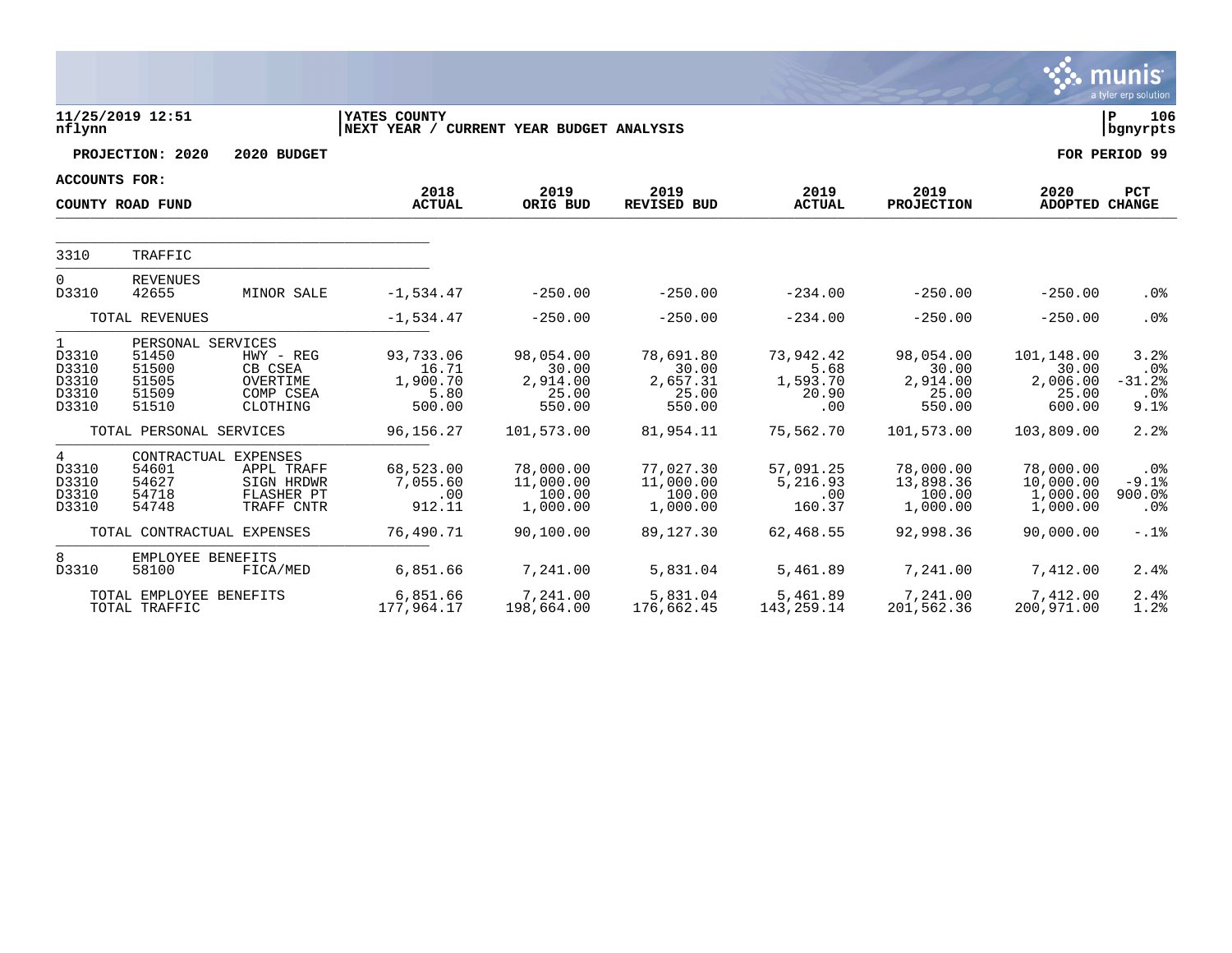|                                                                                                                            |                                                                                                                                  |                                                                                                                                                           |                                                                                                                  |                                                                                                                        |                                                                                                                               |                                                                                                                                   |                                                                                                                               |                                                                                                                         | munis<br>a tyler erp solution                                                                                   |
|----------------------------------------------------------------------------------------------------------------------------|----------------------------------------------------------------------------------------------------------------------------------|-----------------------------------------------------------------------------------------------------------------------------------------------------------|------------------------------------------------------------------------------------------------------------------|------------------------------------------------------------------------------------------------------------------------|-------------------------------------------------------------------------------------------------------------------------------|-----------------------------------------------------------------------------------------------------------------------------------|-------------------------------------------------------------------------------------------------------------------------------|-------------------------------------------------------------------------------------------------------------------------|-----------------------------------------------------------------------------------------------------------------|
| nflynn                                                                                                                     | 11/25/2019 12:51                                                                                                                 |                                                                                                                                                           | <b>IYATES COUNTY</b><br>NEXT YEAR / CURRENT YEAR BUDGET ANALYSIS                                                 |                                                                                                                        |                                                                                                                               |                                                                                                                                   |                                                                                                                               |                                                                                                                         | l P<br>107<br>  bgnyrpts                                                                                        |
|                                                                                                                            | PROJECTION: 2020                                                                                                                 | 2020 BUDGET                                                                                                                                               |                                                                                                                  |                                                                                                                        |                                                                                                                               |                                                                                                                                   |                                                                                                                               |                                                                                                                         | FOR PERIOD 99                                                                                                   |
| ACCOUNTS FOR:                                                                                                              |                                                                                                                                  |                                                                                                                                                           |                                                                                                                  |                                                                                                                        |                                                                                                                               |                                                                                                                                   |                                                                                                                               |                                                                                                                         |                                                                                                                 |
|                                                                                                                            | COUNTY ROAD FUND                                                                                                                 |                                                                                                                                                           | 2018<br><b>ACTUAL</b>                                                                                            | 2019<br>ORIG BUD                                                                                                       | 2019<br>REVISED BUD                                                                                                           | 2019<br><b>ACTUAL</b>                                                                                                             | 2019<br><b>PROJECTION</b>                                                                                                     | 2020<br>ADOPTED CHANGE                                                                                                  | PCT                                                                                                             |
| 5010                                                                                                                       | ADMINISTRATION                                                                                                                   |                                                                                                                                                           |                                                                                                                  |                                                                                                                        |                                                                                                                               |                                                                                                                                   |                                                                                                                               |                                                                                                                         |                                                                                                                 |
| $\overline{0}$<br>D5010<br>D5010                                                                                           | <b>REVENUES</b><br>42401<br>42680                                                                                                | <b>INT</b><br>INS RECOV                                                                                                                                   | -1,157.45<br>975.49                                                                                              | $-1,000.00$<br>.00                                                                                                     | $-1,000.00$<br>$\overline{00}$                                                                                                | $-1,035.94$<br>$\sim 00$                                                                                                          | $-1,000.00$<br>.00                                                                                                            | $-1,000.00$<br>.00                                                                                                      | .0%<br>.0%                                                                                                      |
|                                                                                                                            | TOTAL REVENUES                                                                                                                   |                                                                                                                                                           | $-2,132.94$                                                                                                      | $-1,000.00$                                                                                                            | $-1,000.00$                                                                                                                   | $-1,035.94$                                                                                                                       | $-1,000.00$                                                                                                                   | $-1,000.00$                                                                                                             | .0%                                                                                                             |
| $1 \quad$<br>D5010<br>D5010<br>D5010<br>D5010<br>D5010<br>D5010<br>D5010                                                   | PERSONAL SERVICES<br>51074<br>51100<br>51119<br>51200<br>51270<br>51509<br>51661                                                 | HWY SUPER<br>ADMIN ASST<br>DEP HWY SU<br>ACCT CL TY<br>SR ACT<br>COMP CSEA<br>COMP NONUN                                                                  | 82,976.19<br>44,089.54<br>64, 351.93<br>16, 297.60<br>24, 147.52<br>2,103.79                                     | 82,976.00<br>45,895.00<br>64,352.00<br>$\sim 00$<br>42,679.00<br>.00<br>.00                                            | 85,051.00<br>45,895.00<br>65,961.00<br>$\sim$ 00<br>42,679.00<br>$\sim$ 00<br>3,936.72                                        | 74,622.51<br>40,267.38<br>57,873.81<br>$\sim 00$<br>37,446.08<br>$\sim$ 00<br>3,936.72                                            | 82,976.00<br>45,895.00<br>64,352.00<br>$\sim 00$<br>42,679.00<br>.00<br>.00                                                   | 85,051.00<br>46,993.00<br>65,961.00<br>$\sim 00$<br>44,281.00<br>100.00<br>4,000.00                                     | 2.5%<br>2.4%<br>2.5%<br>$.0\%$<br>3.8%<br>.0%<br>.0%                                                            |
|                                                                                                                            | TOTAL PERSONAL SERVICES                                                                                                          |                                                                                                                                                           | 233,969.25                                                                                                       | 235,902.00                                                                                                             | 243,522.72                                                                                                                    | 214, 146.50                                                                                                                       | 235,902.00                                                                                                                    | 246,386.00                                                                                                              | 4.4%                                                                                                            |
| $\overline{a}$<br>D5010<br>D5010                                                                                           | EQUIPMENT<br>52115<br>52120                                                                                                      | COMP HRDWR<br>COPIER                                                                                                                                      | .00<br>.00                                                                                                       | .00<br>.00                                                                                                             | 201.50<br>6, 136.36                                                                                                           | 201.50<br>6, 136.00                                                                                                               | .00<br>.00                                                                                                                    | .00<br>.00                                                                                                              | $.0\%$<br>.0 <sub>8</sub>                                                                                       |
|                                                                                                                            | TOTAL EQUIPMENT                                                                                                                  |                                                                                                                                                           | .00                                                                                                              | .00                                                                                                                    | 6,337.86                                                                                                                      | 6,337.50                                                                                                                          | .00                                                                                                                           | .00                                                                                                                     | .0 <sub>8</sub>                                                                                                 |
| $\overline{4}$<br>D5010<br>D5010<br>D5010<br>D5010<br>D5010<br>D5010<br>D5010<br>D5010<br>D5010<br>D5010<br>D5010<br>D5010 | CONTRACTUAL EXPENSES<br>54005<br>54152<br>54156<br>54470<br>54501<br>54507<br>54515<br>54516<br>54574<br>54635<br>54660<br>54907 | AUDIT FEES<br>CONFERENCE<br>TRAINING<br>SUPP:OFF<br>ADVERTISIN<br>COPIER CHR<br>POSTAGE<br>PRINTING<br>COMP MAINT<br>RD MAPS<br>TRAVEL EXP<br><b>DUES</b> | 2,591.00<br>290.00<br>2,048.75<br>780.12<br>800.62<br>645.86<br>160.63<br>441.65<br>3,272.00<br>789.29<br>300.00 | 2,617.00<br>625.00<br>300.00<br>500.00<br>500.00<br>750.00<br>75.00<br>450.00<br>3,000.00<br>.00<br>2,250.00<br>300.00 | 2,617.00<br>625.00<br>525.00<br>1,069.51<br>500.00<br>750.00<br>82.16<br>1,767.77<br>3,622.86<br>975.00<br>1,430.13<br>300.00 | 2,617.00<br>445.00<br>1,319.06<br>1,069.51<br>242.40<br>544.42<br>82.16<br>1,767.77<br>3,622.86<br>6,983.00<br>1,407.71<br>300.00 | 2,617.00<br>625.00<br>300.00<br>500.00<br>500.00<br>750.00<br>75.00<br>450.00<br>3,000.00<br>$6,000.00$<br>2,250.00<br>300.00 | 2,617.00<br>625.00<br>300.00<br>800.00<br>800.00<br>865.00<br>125.00<br>450.00<br>3,865.00<br>.00<br>2,250.00<br>300.00 | .0%<br>.0 <sup>8</sup><br>.0%<br>60.0%<br>60.0%<br>15.3%<br>66.7%<br>$.0\%$<br>28.8%<br>$.0\%$<br>.0%<br>$.0\%$ |
|                                                                                                                            | TOTAL CONTRACTUAL EXPENSES                                                                                                       |                                                                                                                                                           | 12, 119.92                                                                                                       | 11,367.00                                                                                                              | 14,264.43                                                                                                                     | 20,400.89                                                                                                                         | 17,367.00                                                                                                                     | 12,997.00                                                                                                               | 14.3%                                                                                                           |
| 8<br>D5010                                                                                                                 | EMPLOYEE BENEFITS<br>58100                                                                                                       | FICA/MED                                                                                                                                                  | 17,172.60                                                                                                        | 17,344.00                                                                                                              | 17,626.00                                                                                                                     | 15,662.45                                                                                                                         | 17,344.00                                                                                                                     | 18,055.00                                                                                                               | 4.1%                                                                                                            |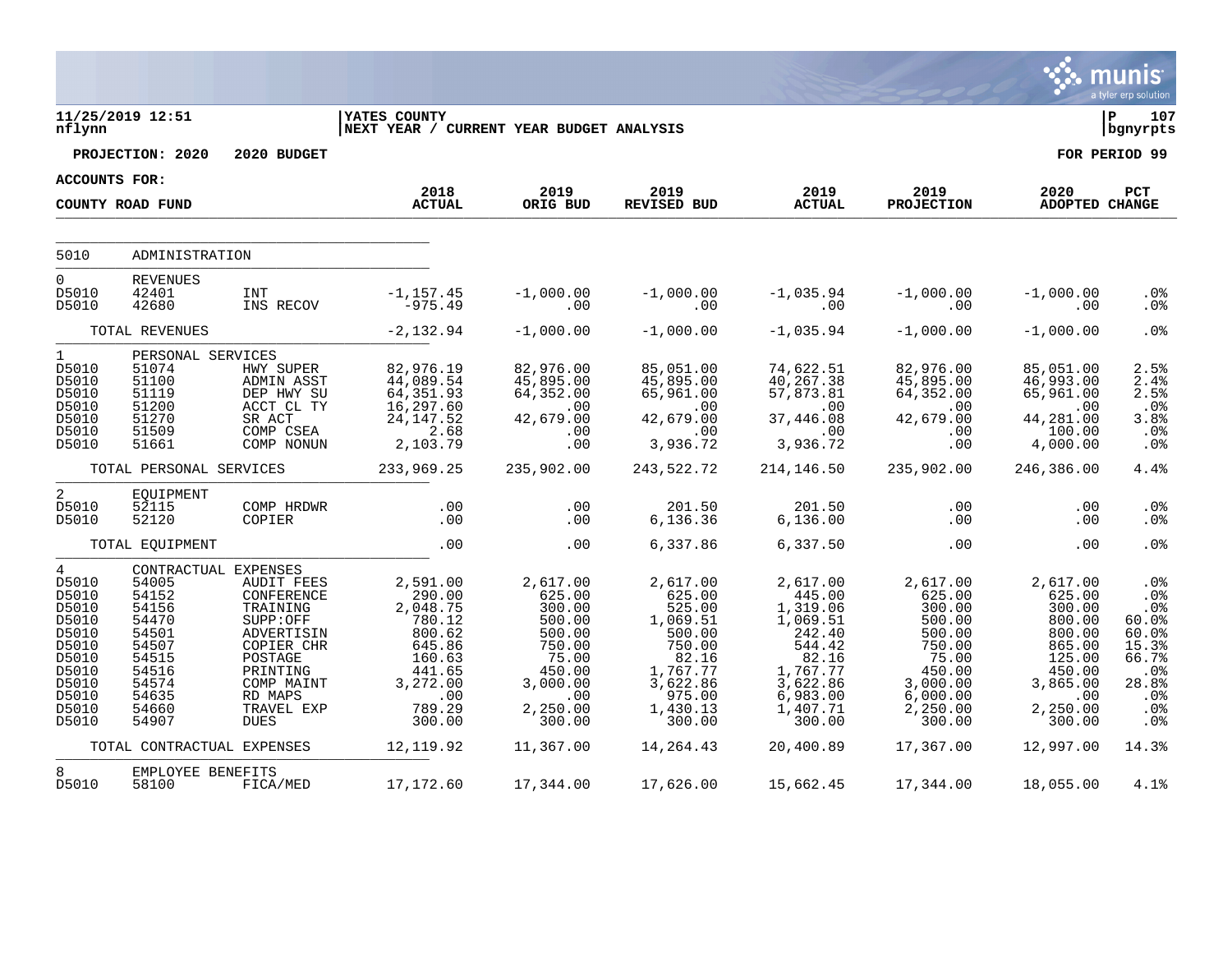

### **11/25/2019 12:51 |YATES COUNTY |P 108 nflynn |NEXT YEAR / CURRENT YEAR BUDGET ANALYSIS |bgnyrpts**

# **PROJECTION: 2020 2020 BUDGET FOR PERIOD 99**

### **ACCOUNTS FOR:**

|                         | COUNTY ROAD FUND |             | 2018<br><b>ACTUAL</b> | 2019<br>ORIG BUD | 2019<br>REVISED BUD | 2019<br><b>ACTUAL</b> | 2019<br><b>PROJECTION</b> | 2020<br><b>ADOPTED</b> | PCT<br><b>CHANGE</b> |
|-------------------------|------------------|-------------|-----------------------|------------------|---------------------|-----------------------|---------------------------|------------------------|----------------------|
| D5010                   | 58303            | INS-CSEA    | 19,042.56             | 19,381.00        | 19,381.00           | 17.764.34             | 19,381.00                 | 19,380.00              | . 0%                 |
| D5010                   | 58305            | INS-NON UN  | 32,073.96             | 32,643.00        | 32,643.00           | 32,755.37             | 32,643.00                 | 39,444.00              | 20.8%                |
| TOTAL EMPLOYEE BENEFITS |                  | 68,289.12   | 69,368.00             | 69,650.00        | 66,182.16           | 69,368.00             | 76,879.00                 | 10.8%                  |                      |
| TOTAL ADMINISTRATION    |                  | 312, 245.35 | 315,637.00            | 332,775.01       | 306,031.11          | 321,637.00            | 335,262.00                | 6.2%                   |                      |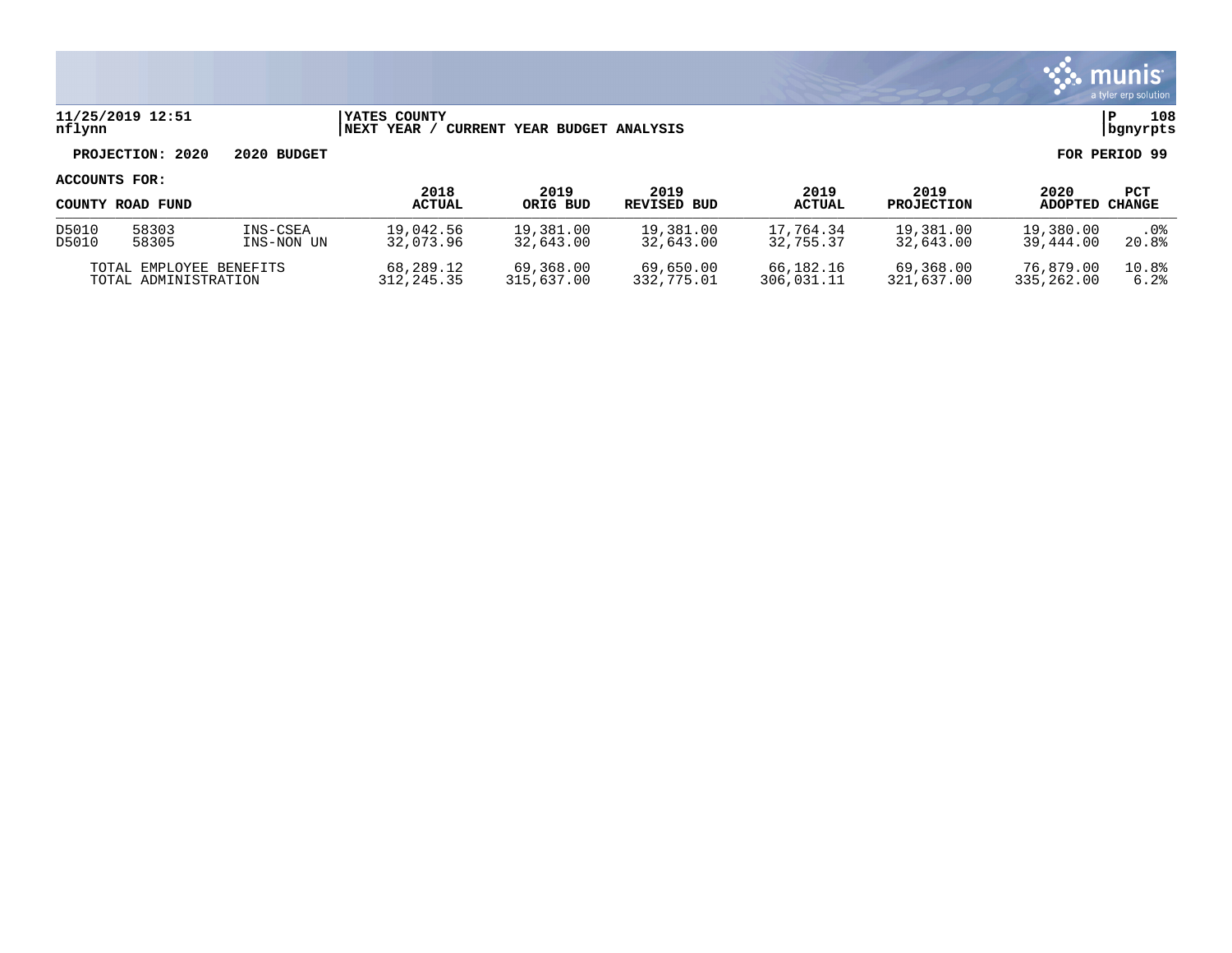|                                                                                      |                                                                                           |                                                                                                                   |                                                                                                |                                                                                            |                                                                                              |                                                                                         |                                                                                             |                                                                                            | munis<br>a tyler erp solution                                         |
|--------------------------------------------------------------------------------------|-------------------------------------------------------------------------------------------|-------------------------------------------------------------------------------------------------------------------|------------------------------------------------------------------------------------------------|--------------------------------------------------------------------------------------------|----------------------------------------------------------------------------------------------|-----------------------------------------------------------------------------------------|---------------------------------------------------------------------------------------------|--------------------------------------------------------------------------------------------|-----------------------------------------------------------------------|
| nflynn                                                                               | 11/25/2019 12:51                                                                          |                                                                                                                   | <b>YATES COUNTY</b><br>NEXT YEAR / CURRENT YEAR BUDGET ANALYSIS                                |                                                                                            |                                                                                              |                                                                                         |                                                                                             |                                                                                            | lР<br>109<br>  bgnyrpts                                               |
|                                                                                      | PROJECTION: 2020                                                                          | 2020 BUDGET                                                                                                       |                                                                                                |                                                                                            |                                                                                              |                                                                                         |                                                                                             |                                                                                            | FOR PERIOD 99                                                         |
|                                                                                      | ACCOUNTS FOR:                                                                             |                                                                                                                   |                                                                                                |                                                                                            |                                                                                              |                                                                                         |                                                                                             |                                                                                            |                                                                       |
|                                                                                      | COUNTY ROAD FUND                                                                          |                                                                                                                   | 2018<br><b>ACTUAL</b>                                                                          | 2019<br>ORIG BUD                                                                           | 2019<br><b>REVISED BUD</b>                                                                   | 2019<br><b>ACTUAL</b>                                                                   | 2019<br><b>PROJECTION</b>                                                                   | 2020<br>ADOPTED CHANGE                                                                     | PCT                                                                   |
| 5110                                                                                 |                                                                                           | MAINTENANCE-ROAD & BRIDGE                                                                                         |                                                                                                |                                                                                            |                                                                                              |                                                                                         |                                                                                             |                                                                                            |                                                                       |
| $\mathbf 0$<br>D5110<br>D5110<br>D5110                                               | <b>REVENUES</b><br>41711<br>42650<br>42655                                                | PUB WRKS<br><b>SCRAP SALE</b><br>MINOR SALE                                                                       | $-11, 811.39$<br>$-3, 286.85$<br>$-33, 258.00$                                                 | $-3,150.00$<br>$-1,500.00$<br>$-100.00$                                                    | $-3,150.00$<br>$-1,500.00$<br>$-100.00$                                                      | $-10, 137.16$<br>$-2,682.35$<br>$-54.00$                                                | $-3,150.00$<br>$-1,500.00$<br>$-100.00$                                                     | $-4,000.00$<br>$-500.00$<br>$-100.00$                                                      | 27.0%<br>$-66.7%$<br>$.0\%$                                           |
|                                                                                      | TOTAL REVENUES                                                                            |                                                                                                                   | $-48, 356.24$                                                                                  | $-4,750.00$                                                                                | $-4,750.00$                                                                                  | $-12,873.51$                                                                            | $-4,750.00$                                                                                 | $-4,600.00$                                                                                | $-3.2%$                                                               |
| $\mathbf{1}$<br>D5110<br>D5110<br>D5110<br>D5110<br>D5110<br>D5110<br>D5110<br>D5110 | PERSONAL SERVICES<br>51450<br>51500<br>51505<br>51509<br>51510<br>51520<br>51636<br>51670 | $HWY - REG$<br>CB CSEA<br>OVERTIME<br>COMP CSEA<br>CLOTHING<br>INS BO<br>HWY PT<br>OT NU/PT                       | 529,336.89<br>103.47<br>14, 313.50<br>1,144.36<br>4,250.00<br>10,077.36<br>20,544.23<br>120.41 | 477,797.00<br>165.00<br>10,262.00<br>2,270.00<br>4,675.00<br>14,201.00<br>23,000.00<br>.00 | 452,026.15<br>165.00<br>10,174.25<br>2,699.35<br>4,675.00<br>13,954.43<br>23,000.00<br>89.78 | 391,643.56<br>142.60<br>11,581.48<br>2,699.35<br>.00<br>12,622.26<br>13,916.70<br>89.78 | 477,797.00<br>165.00<br>10,262.00<br>2,270.00<br>4,675.00<br>14,201.00<br>23,000.00<br>.00. | 468,392.00<br>165.00<br>15,034.00<br>2,700.00<br>5,100.00<br>11,834.00<br>23,460.00<br>.00 | $-2.0%$<br>.0%<br>46.5%<br>18.9%<br>9.1%<br>$-16.7%$<br>2.0%<br>. 0 % |
|                                                                                      | TOTAL PERSONAL SERVICES                                                                   |                                                                                                                   | 579,890.22                                                                                     | 532,370.00                                                                                 | 506,783.96                                                                                   | 432,695.73                                                                              | 532,370.00                                                                                  | 526,685.00                                                                                 | $-1.1%$                                                               |
| $\overline{4}$<br>D5110<br>D5110<br>D5110<br>D5110<br>D5110<br>D5110<br>D5110        | 54032<br>54602<br>54629<br>54632<br>54636<br>54638<br>54992                               | CONTRACTUAL EXPENSES<br>PERS-GOVTS<br>BIT MAT<br>STONE/GRAV<br>WEED SPRAY<br>CRCK SEAL<br>HWY MAINT<br>VINE VALLE | 14, 233.65<br>387, 389. 38<br>100,539.30<br>11,021.10<br>114,568.44<br>2,464.71<br>12,992.97   | 16,695.00<br>200,000.00<br>60,000.00<br>12,000.00<br>130,000.00<br>2,050.00<br>.00         | 16,695.00<br>243,300.67<br>58,213.06<br>11,096.26<br>82,801.12<br>1,848.50<br>1,786.94       | 4,947.60<br>243,300.67<br>65,461.14<br>10,919.22<br>73,971.65<br>621.43<br>13,793.94    | 16,695.00<br>200,000.00<br>114,607.57<br>12,000.00<br>130,000.00<br>2,050.00<br>12,007.00   | 22, 237.00<br>200,000.00<br>60,000.00<br>12,000.00<br>120,000.00<br>3,000.00<br>.00        | 33.2%<br>.0%<br>.0%<br>$.0\%$<br>$-7.7%$<br>46.3%<br>.0%              |
|                                                                                      | TOTAL CONTRACTUAL EXPENSES                                                                |                                                                                                                   | 643,209.55                                                                                     | 420,745.00                                                                                 | 415,741.55                                                                                   | 413,015.65                                                                              | 487,359.57                                                                                  | 417,237.00                                                                                 | $-0.88$                                                               |
| 8<br>D5110                                                                           | EMPLOYEE BENEFITS<br>58100                                                                | FICA/MED                                                                                                          | 42,814.39                                                                                      | 39,759.00                                                                                  | 38,168.20                                                                                    | 31,979.17                                                                               | 39,759.00                                                                                   | 39,128.00                                                                                  | $-1.6%$                                                               |
|                                                                                      | TOTAL EMPLOYEE BENEFITS                                                                   | TOTAL MAINTENANCE-ROAD & BRI                                                                                      | 42,814.39<br>1, 217, 557.92                                                                    | 39,759.00<br>988,124.00                                                                    | 38,168.20<br>955, 943. 71                                                                    | 31,979.17<br>864,817.04                                                                 | 39,759.00<br>1,054,738.57                                                                   | 39,128.00<br>978,450.00                                                                    | $-1.6%$<br>$-1.0$ %                                                   |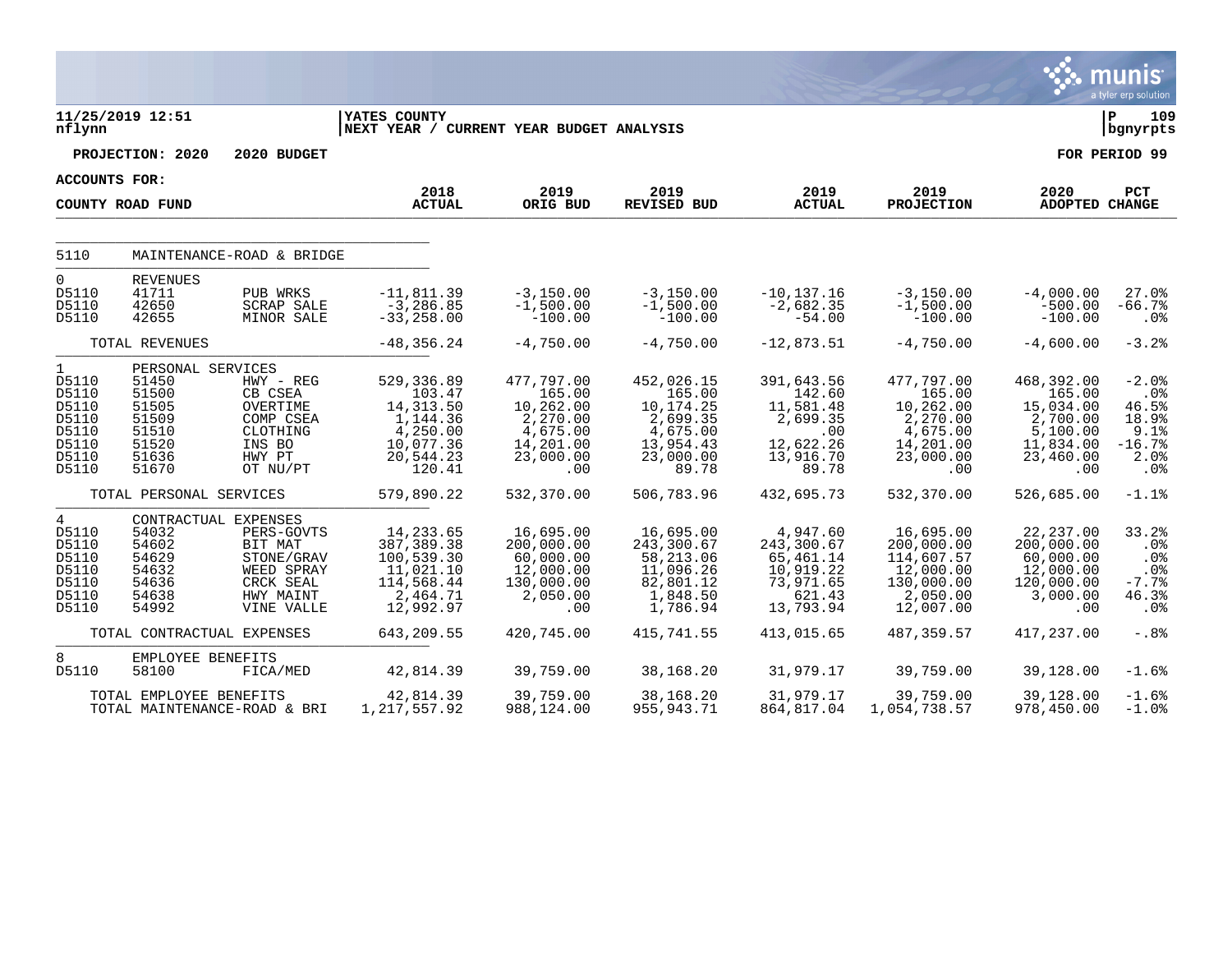|                                            |                                                    |                                      |                                                          |                                        |                                                                                                 |                                        |                                        |                                        | munıs <sup>.</sup><br>a tyler erp solution |
|--------------------------------------------|----------------------------------------------------|--------------------------------------|----------------------------------------------------------|----------------------------------------|-------------------------------------------------------------------------------------------------|----------------------------------------|----------------------------------------|----------------------------------------|--------------------------------------------|
| nflynn                                     | 11/25/2019 12:51                                   |                                      | YATES COUNTY<br>NEXT YEAR / CURRENT YEAR BUDGET ANALYSIS |                                        |                                                                                                 |                                        |                                        |                                        | 110<br>ΙP<br>  bgnyrpts                    |
|                                            | PROJECTION: 2020                                   | 2020 BUDGET                          |                                                          |                                        |                                                                                                 |                                        |                                        |                                        | FOR PERIOD 99                              |
| <b>ACCOUNTS FOR:</b>                       |                                                    |                                      |                                                          |                                        |                                                                                                 |                                        |                                        |                                        |                                            |
|                                            | COUNTY ROAD FUND                                   |                                      | 2018<br><b>ACTUAL</b>                                    | 2019<br>ORIG BUD                       | 2019<br><b>REVISED BUD</b>                                                                      | 2019<br><b>ACTUAL</b>                  | 2019<br><b>PROJECTION</b>              | 2020<br>ADOPTED CHANGE                 | <b>PCT</b>                                 |
| 5112                                       | ROAD CONSTRUCTION                                  |                                      |                                                          |                                        |                                                                                                 |                                        |                                        |                                        |                                            |
| $\Omega$<br>D5112<br>D5112                 | <b>REVENUES</b><br>43089<br>43510                  | <b>OTHER</b><br>CHIPS                | .00                                                      | $.00 \,$                               | .00<br>$-1,605,114.00$ $-1,434,546.00$ $-1,434,546.00$ $-1,604,858.77$                          | .00                                    | .00<br>$-1,434,546.00 -1,433,908.00$   | $-500,000,00$                          | .0%<br>.0%                                 |
|                                            | TOTAL REVENUES                                     |                                      |                                                          |                                        | $-1,605,114.00$ $-1,434,546.00$ $-1,434,546.00$ $-1,604,858.77$ $-1,434,546.00$ $-1,933,908.00$ |                                        |                                        |                                        | 34.8%                                      |
| 1<br>D5112<br>D5112                        | PERSONAL SERVICES<br>51450<br>51505                | $HWY - REG$<br>OVERTIME              | 124,690.60<br>3,613.06                                   | 196,298.00<br>3,809.00                 | 196,298.00<br>3,809.00                                                                          | 150, 112.97<br>2,916.61                | 196,298.00<br>3,809.00                 | 192,434.00<br>3,761.00                 | $-2.0%$<br>$-1.3%$                         |
|                                            | TOTAL PERSONAL SERVICES                            |                                      | 128,303.66                                               | 200,107.00                             | 200,107.00                                                                                      | 153,029.58                             | 200,107.00                             | 196,195.00                             | $-2.0%$                                    |
| $4\overline{ }$<br>D5112<br>D5112<br>D5112 | CONTRACTUAL EXPENSES<br>54602<br>54634<br>54962    | BIT MAT<br>HYDRO-SEED<br>LEASE: OUTS | 2,208,445.57<br>40.00<br>134,773.15                      | 2,365,000.00<br>7,500.00<br>165,000.00 | 2,356,338.71<br>8,100.20<br>163,400.00                                                          | 2,013,959.95<br>8,100.20<br>133,723.20 | 2,365,000.00<br>7,500.00<br>165,000.00 | 2,380,000.00<br>7,500.00<br>145,000.00 | $.6\%$<br>.0%<br>$-12.1%$                  |
|                                            | TOTAL CONTRACTUAL EXPENSES                         |                                      | 2, 343, 258.72                                           | 2,537,500.00                           | 2,527,838.91                                                                                    | 2, 155, 783. 35                        | 2,537,500.00                           | 2,532,500.00                           | $-0.28$                                    |
| 8<br>D5112                                 | EMPLOYEE BENEFITS<br>58100                         | FICA/MED                             | 9,414.18                                                 | 14,911.00                              | 14,911.00                                                                                       | 11,222.85                              | 14,911.00                              | 14,530.00                              | $-2.6%$                                    |
|                                            | TOTAL EMPLOYEE BENEFITS<br>TOTAL ROAD CONSTRUCTION |                                      | 9,414.18<br>875,862.56                                   | 14,911.00<br>1,317,972.00              | 14,911.00<br>1,308,310.91                                                                       | 11,222.85<br>715,177.01                | 14,911.00<br>1,317,972.00              | 14,530.00<br>809, 317.00               | $-2.6%$<br>$-38.6%$                        |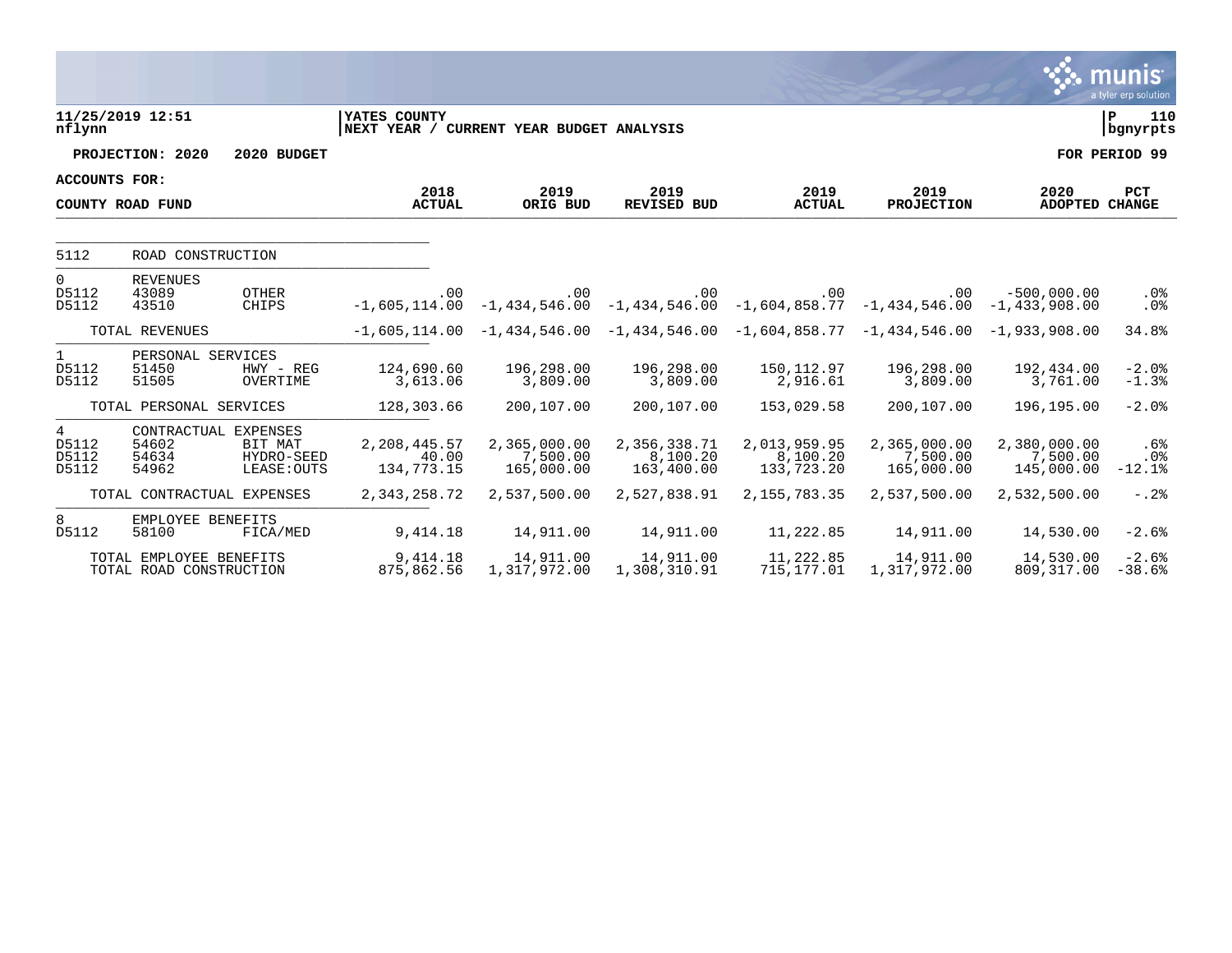|                                                                                |                                                             |                                                                                                                      |                                                                                  |                                                                             |                                                                                  |                                                                              |                                                                                         |                                                                                     | munis<br>a tyler erp solution                         |
|--------------------------------------------------------------------------------|-------------------------------------------------------------|----------------------------------------------------------------------------------------------------------------------|----------------------------------------------------------------------------------|-----------------------------------------------------------------------------|----------------------------------------------------------------------------------|------------------------------------------------------------------------------|-----------------------------------------------------------------------------------------|-------------------------------------------------------------------------------------|-------------------------------------------------------|
| nflynn                                                                         | 11/25/2019 12:51                                            |                                                                                                                      | YATES COUNTY<br>NEXT YEAR / CURRENT YEAR BUDGET ANALYSIS                         |                                                                             |                                                                                  |                                                                              |                                                                                         |                                                                                     | 111<br>l P<br>  bgnyrpts                              |
|                                                                                | PROJECTION: 2020                                            | 2020 BUDGET                                                                                                          |                                                                                  |                                                                             |                                                                                  |                                                                              |                                                                                         |                                                                                     | FOR PERIOD 99                                         |
| <b>ACCOUNTS FOR:</b>                                                           |                                                             |                                                                                                                      |                                                                                  |                                                                             |                                                                                  |                                                                              |                                                                                         |                                                                                     |                                                       |
|                                                                                | COUNTY ROAD FUND                                            |                                                                                                                      | 2018<br><b>ACTUAL</b>                                                            | 2019<br>ORIG BUD                                                            | 2019<br><b>REVISED BUD</b>                                                       | 2019<br><b>ACTUAL</b>                                                        | 2019<br><b>PROJECTION</b>                                                               | 2020<br><b>ADOPTED CHANGE</b>                                                       | <b>PCT</b>                                            |
| 5120                                                                           | BRIDGES & CULVERTS                                          |                                                                                                                      |                                                                                  |                                                                             |                                                                                  |                                                                              |                                                                                         |                                                                                     |                                                       |
| $\mathbf 0$<br>D5120<br>D5120<br>D5120                                         | <b>REVENUES</b><br>42655<br>43589<br>44589                  | MINOR SALE<br><b>DOT</b><br><b>DOT</b>                                                                               | $-200.00$<br>$-55,847.01$<br>$-369, 384.05$                                      | .00<br>$-806,969.00$<br>.00                                                 | .00<br>$-806, 969.00$<br>.00                                                     | .00<br>$-14, 395.50$<br>$-142,624.26$                                        | .00<br>$-806,969.00$<br>.00                                                             | .00<br>$-248, 279.00$<br>$-992, 800.00$                                             | $.0\%$<br>$-69.2%$<br>.0%                             |
|                                                                                | TOTAL REVENUES                                              |                                                                                                                      | $-425, 431.06$                                                                   | $-806,969.00$                                                               | $-806,969.00$                                                                    | $-157,019.76$                                                                |                                                                                         | $-806,969.00 -1,241,079.00$                                                         | 53.8%                                                 |
| $\mathbf{1}$<br>D5120<br>D5120                                                 | PERSONAL SERVICES<br>51450<br>51505                         | $HWY - REG$<br>OVERTIME                                                                                              | 90,472.82<br>1,047.92                                                            | 45,942.00<br>701.00                                                         | 86,708.98<br>1,202.23                                                            | 90,151.89<br>1,227.10                                                        | 45,942.00<br>701.00                                                                     | 45,038.00<br>1,091.00                                                               | $-2.0%$<br>55.6%                                      |
|                                                                                | TOTAL PERSONAL SERVICES                                     |                                                                                                                      | 91,520.74                                                                        | 46,643.00                                                                   | 87,911.21                                                                        | 91,378.99                                                                    | 46,643.00                                                                               | 46,129.00                                                                           | $-1.1%$                                               |
| $4\overline{ }$<br>D5120<br>D5120<br>D5120<br>D5120<br>D5120<br>D5120<br>D5120 | 54606<br>54629<br>54637<br>54913<br>54991<br>54995<br>54998 | CONTRACTUAL EXPENSES<br>CULV PIPE<br>STONE/GRAV<br>X-OVER ASP<br>MISC ITEMS<br>E SHERM HO<br>LOOMIS BR<br>WILL ST BR | 47,833.30<br>2,758.70<br>20,236.24<br>1,609.84<br>.00<br>389,200.83<br>38,980.05 | 25,000.00<br>25,000.00<br>10,500.00<br>3,500.00<br>874,441.00<br>.00<br>.00 | 25,000.00<br>23,803.62<br>14,503.32<br>3,500.00<br>874,441.00<br>.00<br>3,595.01 | 25,893.03<br>230.10<br>14,503.32<br>378.32<br>48,672.73<br>.00<br>180,614.96 | 25,000.00<br>25,000.00<br>10,500.00<br>3,500.00<br>874,441.00<br>$.00 \,$<br>177,019.95 | 25,000.00<br>25,000.00<br>10,500.00<br>3,500.00<br>90,400.00<br>.00<br>1,301,000.00 | .0%<br>.0%<br>.0%<br>$.0\%$<br>$-89.7%$<br>.0%<br>.0% |
|                                                                                | TOTAL CONTRACTUAL EXPENSES                                  |                                                                                                                      | 500,618.96                                                                       | 938,441.00                                                                  | 944,842.95                                                                       | 270, 292.46                                                                  | 1, 115, 460.95                                                                          | 1,455,400.00                                                                        | 55.1%                                                 |
| 8<br>D5120                                                                     | EMPLOYEE BENEFITS<br>58100                                  | FICA/MED                                                                                                             | 6,749.74                                                                         | 3,475.00                                                                    | 6,475.76                                                                         | 6,732.18                                                                     | 3,475.00                                                                                | 3,417.00                                                                            | $-1.7%$                                               |
|                                                                                | TOTAL EMPLOYEE BENEFITS<br>TOTAL BRIDGES & CULVERTS         |                                                                                                                      | 6,749.74<br>173,458.38                                                           | 3,475.00<br>181,590.00                                                      | 6,475.76<br>232,260.92                                                           | 6,732.18<br>211,383.87                                                       | 3,475.00<br>358,609.95                                                                  | 3,417.00<br>263,867.00                                                              | $-1.7%$<br>45.3%                                      |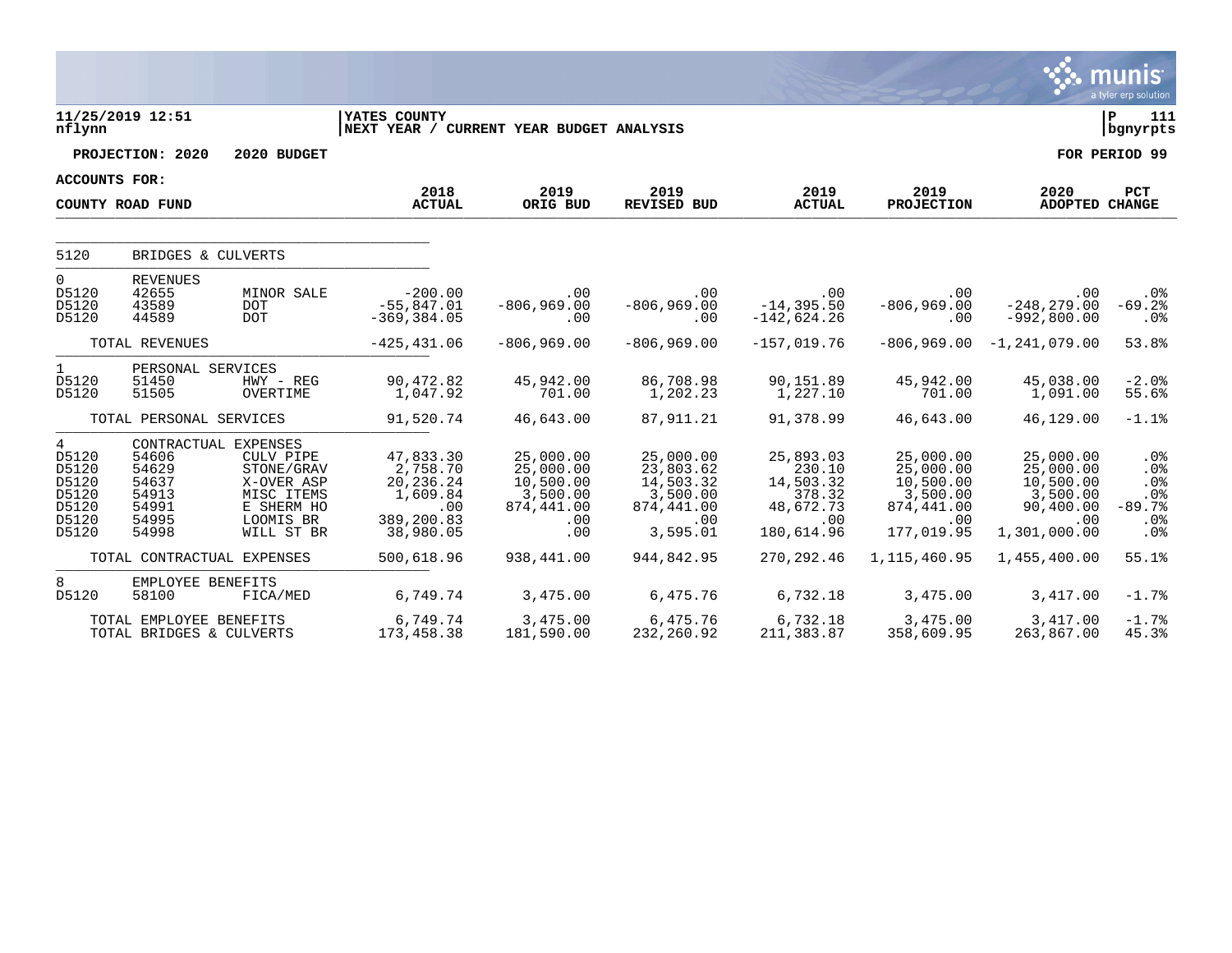|                                                  |                                                       |                                                                                        |                                                           |                                                               |                                                               |                                                            |                                                               |                                                                | <b>munis</b><br>a tyler erp solution       |
|--------------------------------------------------|-------------------------------------------------------|----------------------------------------------------------------------------------------|-----------------------------------------------------------|---------------------------------------------------------------|---------------------------------------------------------------|------------------------------------------------------------|---------------------------------------------------------------|----------------------------------------------------------------|--------------------------------------------|
| nflynn                                           | 11/25/2019 12:51                                      |                                                                                        | YATES COUNTY<br>NEXT YEAR / CURRENT YEAR BUDGET ANALYSIS  |                                                               |                                                               |                                                            |                                                               |                                                                | l P<br>112<br>  bgnyrpts                   |
|                                                  | PROJECTION: 2020                                      | 2020 BUDGET                                                                            |                                                           |                                                               |                                                               |                                                            |                                                               |                                                                | FOR PERIOD 99                              |
| <b>ACCOUNTS FOR:</b>                             |                                                       |                                                                                        |                                                           |                                                               |                                                               |                                                            |                                                               |                                                                |                                            |
|                                                  | COUNTY ROAD FUND                                      |                                                                                        | 2018<br><b>ACTUAL</b>                                     | 2019<br>ORIG BUD                                              | 2019<br><b>REVISED BUD</b>                                    | 2019<br><b>ACTUAL</b>                                      | 2019<br><b>PROJECTION</b>                                     | 2020<br>ADOPTED CHANGE                                         | <b>PCT</b>                                 |
| 5142                                             |                                                       | SNOW REMOVAL - COUNTY                                                                  |                                                           |                                                               |                                                               |                                                            |                                                               |                                                                |                                            |
| 0<br>D5142                                       | <b>REVENUES</b><br>42655                              | MINOR SALE                                                                             | $-2,943.89$                                               | $-2,700.00$                                                   | $-2,700.00$                                                   | $-1,645.13$                                                | $-2,700.00$                                                   | $-2,700.00$                                                    | .0%                                        |
|                                                  | TOTAL REVENUES                                        |                                                                                        | $-2,943.89$                                               | $-2,700.00$                                                   | $-2,700.00$                                                   | $-1,645.13$                                                | $-2,700.00$                                                   | $-2,700.00$                                                    | .0%                                        |
| $\mathbf{1}$<br>D5142<br>D5142<br>D5142<br>D5142 | PERSONAL SERVICES<br>51450<br>51500<br>51504<br>51505 | $HWY - REG$<br>CB CSEA<br>ON CALL<br>OVERTIME                                          | 58,701.10<br>1,820.25<br>1,860.47<br>18,483.56            | 115,273.00<br>1,850.00<br>1,750.00<br>16,269.00               | 115,273.00<br>1,850.00<br>1,750.00<br>16,269.00               | 48,401.91<br>1,114.54<br>1,251.33<br>5,416.20              | 115,273.00<br>1,850.00<br>1,750.00<br>16,269.00               | 113,004.00<br>1,900.00<br>1,900.00<br>19,239.00                | $-2.0$ $8$<br>2.7%<br>8.6%<br>18.3%        |
|                                                  | TOTAL PERSONAL SERVICES                               |                                                                                        | 80,865.38                                                 | 135,142.00                                                    | 135,142.00                                                    | 56,183.98                                                  | 135,142.00                                                    | 136,043.00                                                     | .7%                                        |
| 4<br>D5142<br>D5142<br>D5142<br>D5142<br>D5142   | 54032<br>54624<br>54625<br>54639<br>54961             | CONTRACTUAL EXPENSES<br>PERS-GOVTS<br>SALT-CO<br>SLT-GOVT<br>SNOW FENCE<br>LEASE: GOVT | 50,207.52<br>88,687.74<br>109,384.91<br>.00<br>147,618.89 | 48,950.00<br>79,750.00<br>79,950.00<br>1,275.00<br>135,000.00 | 48,950.00<br>79,750.00<br>79,950.00<br>1,275.00<br>135,000.00 | 33,674.07<br>63,569.12<br>76,349.58<br>591.50<br>97,117.68 | 48,950.00<br>79,750.00<br>79,950.00<br>1,275.00<br>135,000.00 | 47,250.00<br>80,000.00<br>100,200.00<br>1,500.00<br>134,300.00 | $-3.5%$<br>.3%<br>25.3%<br>17.6%<br>$-.5%$ |
|                                                  | TOTAL CONTRACTUAL EXPENSES                            |                                                                                        | 395,899.06                                                | 344,925.00                                                    | 344,925.00                                                    | 271,301.95                                                 | 344,925.00                                                    | 363,250.00                                                     | 5.3%                                       |
| 8<br>D5142                                       | EMPLOYEE BENEFITS<br>58100                            | FICA/MED                                                                               | 5,956.22                                                  | 10,105.00                                                     | 10,105.00                                                     | 4,149.13                                                   | 10,105.00                                                     | 10,126.00                                                      | .2%                                        |
|                                                  | TOTAL EMPLOYEE BENEFITS                               | TOTAL SNOW REMOVAL - COUNTY                                                            | 5,956.22<br>479,776.77                                    | 10,105.00<br>487,472.00                                       | 10,105.00<br>487, 472.00                                      | 4,149.13<br>329,989.93                                     | 10,105.00<br>487,472.00                                       | 10,126.00<br>506,719.00                                        | .2%<br>3.9%                                |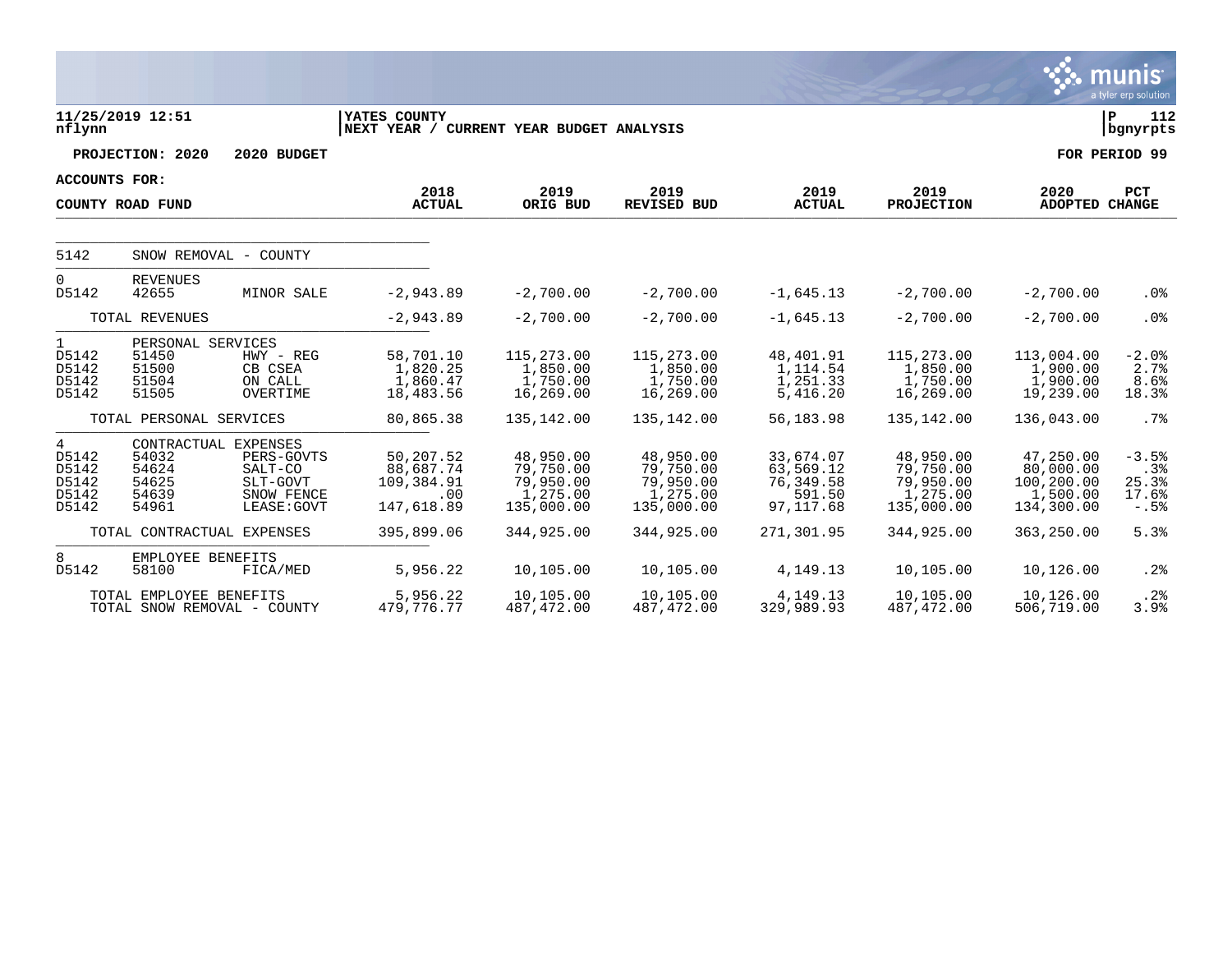|                                   |                                                        |                              |                              |                            |                        |                           |                          | <b>munis</b><br>a tyler erp solution |
|-----------------------------------|--------------------------------------------------------|------------------------------|------------------------------|----------------------------|------------------------|---------------------------|--------------------------|--------------------------------------|
| nflynn                            | 11/25/2019 12:51                                       | YATES COUNTY<br>NEXT YEAR /  | CURRENT YEAR BUDGET ANALYSIS |                            |                        |                           |                          | 113<br>P<br>  bgnyrpts               |
|                                   | PROJECTION: 2020<br>2020 BUDGET                        |                              |                              |                            |                        |                           |                          | FOR PERIOD 99                        |
| ACCOUNTS FOR:<br>COUNTY ROAD FUND |                                                        | 2018<br><b>ACTUAL</b>        | 2019<br>ORIG BUD             | 2019<br><b>REVISED BUD</b> | 2019<br><b>ACTUAL</b>  | 2019<br><b>PROJECTION</b> | 2020<br><b>ADOPTED</b>   | <b>PCT</b><br><b>CHANGE</b>          |
| 9010                              | NYS RETIREMENT SYSTEM                                  |                              |                              |                            |                        |                           |                          |                                      |
| 8<br>D9010                        | EMPLOYEE BENEFITS<br>58400<br>ST RETIRE                | 165, 345. 25                 | 198,000.00                   | 188,834.00                 | 41,177.12              | 198,000.00                | 200,000.00               | 1.0%                                 |
|                                   | TOTAL EMPLOYEE BENEFITS<br>TOTAL NYS RETIREMENT SYSTEM | 165, 345. 25<br>165, 345. 25 | 198,000.00<br>198,000.00     | 188,834.00<br>188,834.00   | 41,177.12<br>41,177.12 | 198,000.00<br>198,000.00  | 200,000.00<br>200,000.00 | 1.0%<br>1.0%                         |

 $\bullet$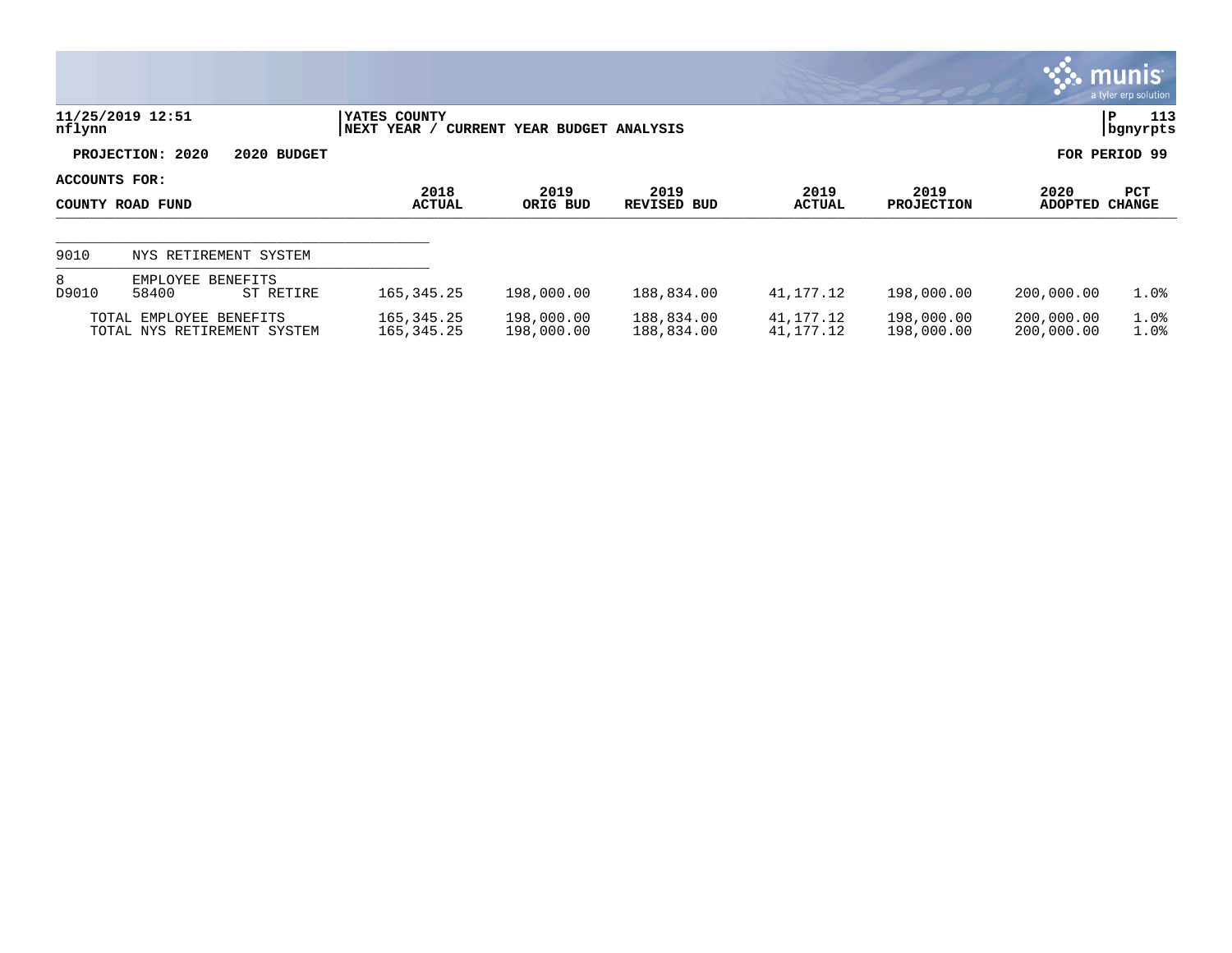|                              |                                     |                                                  |                             |                              |                             |                            |                             |                                   | <b>R. MUNIS</b><br>a tyler erp solution |
|------------------------------|-------------------------------------|--------------------------------------------------|-----------------------------|------------------------------|-----------------------------|----------------------------|-----------------------------|-----------------------------------|-----------------------------------------|
| nflynn                       | 11/25/2019 12:51                    |                                                  | YATES COUNTY<br>NEXT YEAR / | CURRENT YEAR BUDGET ANALYSIS |                             |                            |                             |                                   | 114<br>P<br>bgnyrpts                    |
|                              | PROJECTION: 2020                    | 2020 BUDGET                                      |                             |                              |                             |                            |                             |                                   | FOR PERIOD 99                           |
| ACCOUNTS FOR:                | COUNTY ROAD FUND                    |                                                  | 2018<br><b>ACTUAL</b>       | 2019<br>ORIG BUD             | 2019<br><b>REVISED BUD</b>  | 2019<br><b>ACTUAL</b>      | 2019<br><b>PROJECTION</b>   | 2020<br><b>ADOPTED</b>            | PCT<br><b>CHANGE</b>                    |
| 9060                         |                                     | HOSPITAL & MEDICAL INS                           |                             |                              |                             |                            |                             |                                   |                                         |
| 8<br>D9060<br>D9060<br>D9060 | EMPLOYEE<br>58303<br>58306<br>58307 | BENEFITS<br>INS-CSEA<br>INS-RETIRE<br>EYEGLASSES | 158,786.10<br>.00<br>.00    | 146,585.00<br>.00<br>400.00  | 146,585.00<br>.00<br>400.00 | 123,868.26<br>.00<br>80.00 | 146,585.00<br>.00<br>400.00 | 145,124.00<br>34,000.00<br>400.00 | $-1.0$ %<br>$.0\%$<br>$.0\%$            |
|                              | TOTAL EMPLOYEE BENEFITS             | TOTAL HOSPITAL & MEDICAL INS                     | 158,786.10<br>158,786.10    | 146,985.00<br>146,985.00     | 146,985.00<br>146,985.00    | 123,948.26<br>123,948.26   | 146,985.00<br>146,985.00    | 179,524.00<br>179,524.00          | 22.1%<br>22.1%                          |

and the state of the state of the state of the state of the state of the state of the state of the state of th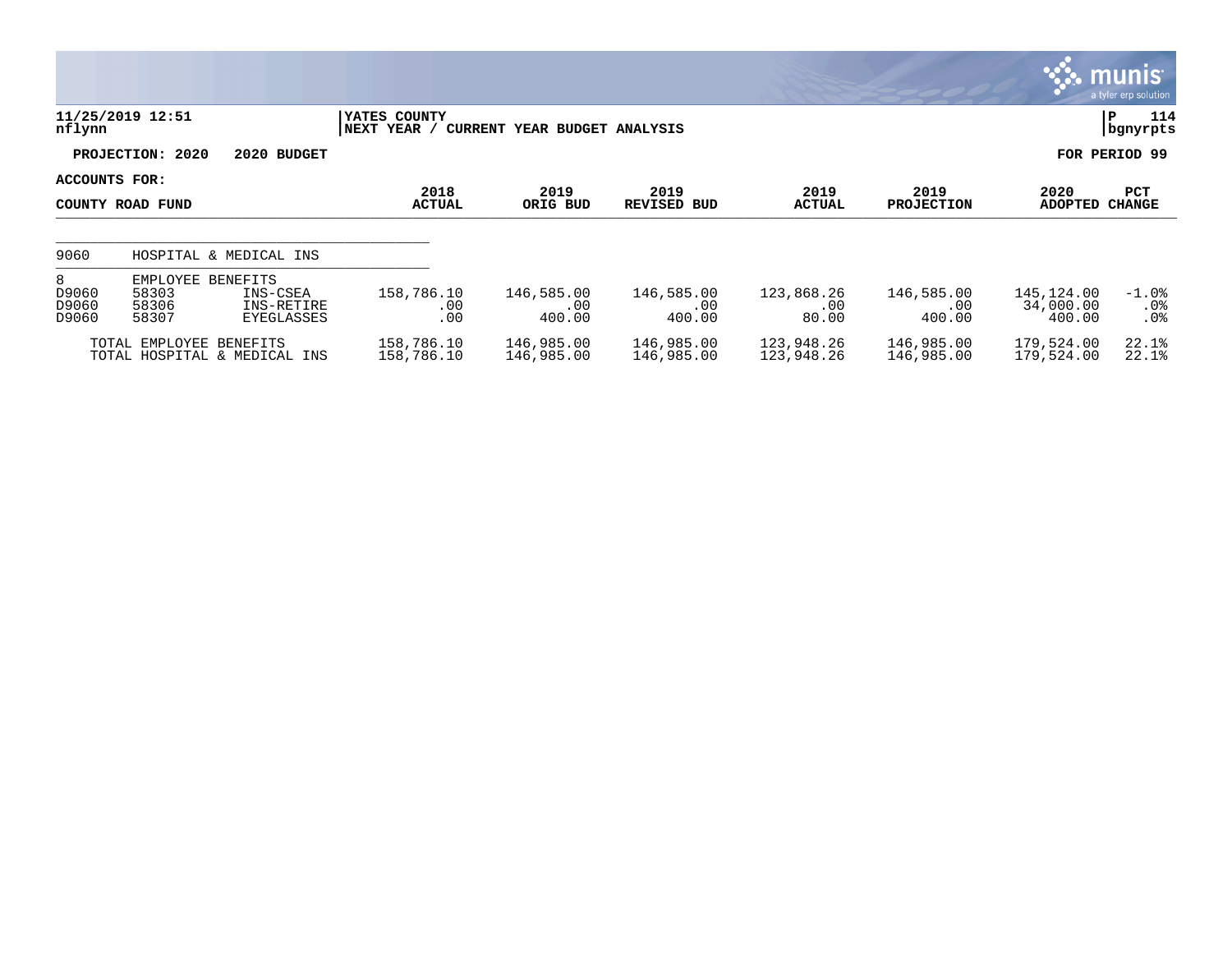|               |                                                         |                             |                                                |                        |                        |                           |                        | <b>munis</b><br>a tyler erp solution |
|---------------|---------------------------------------------------------|-----------------------------|------------------------------------------------|------------------------|------------------------|---------------------------|------------------------|--------------------------------------|
| nflynn        | 11/25/2019 12:51                                        | YATES COUNTY<br>NEXT YEAR / | CURRENT YEAR BUDGET ANALYSIS                   |                        |                        |                           |                        | 115<br>P<br>  bgnyrpts               |
|               | PROJECTION: 2020<br>2020 BUDGET                         |                             |                                                |                        |                        |                           |                        | FOR PERIOD 99                        |
| ACCOUNTS FOR: | COUNTY ROAD FUND                                        | 2018<br><b>ACTUAL</b>       | 2019<br>2019<br>ORIG BUD<br><b>REVISED BUD</b> |                        | 2019<br><b>ACTUAL</b>  | 2019<br><b>PROJECTION</b> | 2020<br><b>ADOPTED</b> | <b>PCT</b><br><b>CHANGE</b>          |
| 9089          | OTHER EMPLOYEE BENEFITS                                 |                             |                                                |                        |                        |                           |                        |                                      |
| 8<br>D9089    | EMPLOYEE BENEFITS<br>58600<br>HRA                       | 16,580.11                   | 31,200.00                                      | 36,400.00              | 40,979.77              | 54,479.45                 | 33,393.00              | 7.0%                                 |
|               | TOTAL EMPLOYEE BENEFITS<br>TOTAL OTHER EMPLOYEE BENEFIT | 16,580.11<br>16,580.11      | 31,200.00<br>31,200.00                         | 36,400.00<br>36,400.00 | 40,979.77<br>40,979.77 | 54,479.45<br>54,479.45    | 33,393.00<br>33,393.00 | $7.0\%$<br>7.0%                      |

 $\mathcal{L}$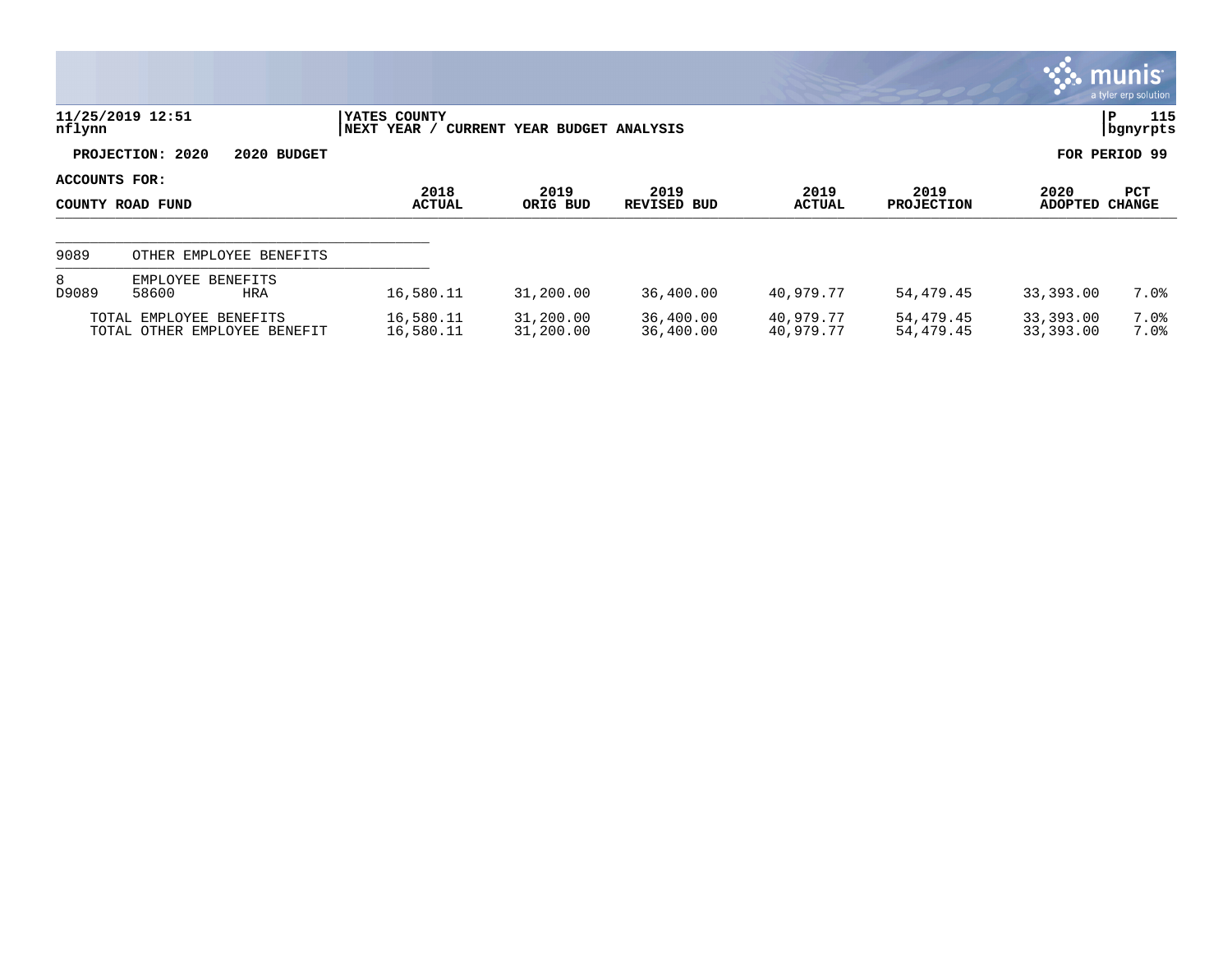|               |                                                         |                              |                              |                            |                       |                           |                        | <b>R: munis</b><br>a tyler erp solution |
|---------------|---------------------------------------------------------|------------------------------|------------------------------|----------------------------|-----------------------|---------------------------|------------------------|-----------------------------------------|
| nflynn        | 11/25/2019 12:51                                        | YATES COUNTY<br> NEXT YEAR / | CURRENT YEAR BUDGET ANALYSIS |                            |                       |                           |                        | 116<br>P<br>  bgnyrpts                  |
|               | PROJECTION: 2020<br>2020 BUDGET                         |                              |                              |                            |                       |                           |                        | FOR PERIOD 99                           |
| ACCOUNTS FOR: | COUNTY ROAD FUND                                        | 2018<br><b>ACTUAL</b>        | 2019<br>ORIG BUD             | 2019<br><b>REVISED BUD</b> | 2019<br><b>ACTUAL</b> | 2019<br><b>PROJECTION</b> | 2020<br><b>ADOPTED</b> | <b>PCT</b><br><b>CHANGE</b>             |
| 9090          | ADJUST DUE TO EMPLS VAC                                 |                              |                              |                            |                       |                           |                        |                                         |
| 8<br>D9090    | EMPLOYEE BENEFITS<br>58000<br>D/T VC/CMP                | $-3,881.82$                  | 6,000.00                     | 6,000.00                   | .00                   | 6,000.00                  | 6,000.00               | .0%                                     |
|               | TOTAL EMPLOYEE BENEFITS<br>TOTAL ADJUST DUE TO EMPLS VA | $-3,881.82$<br>$-3,881.82$   | 6,000.00<br>6,000.00         | 6,000.00<br>6,000.00       | .00<br>.00            | 6,000.00<br>6,000.00      | 6,000.00<br>6,000.00   | $.0\%$<br>.0%                           |

**COL**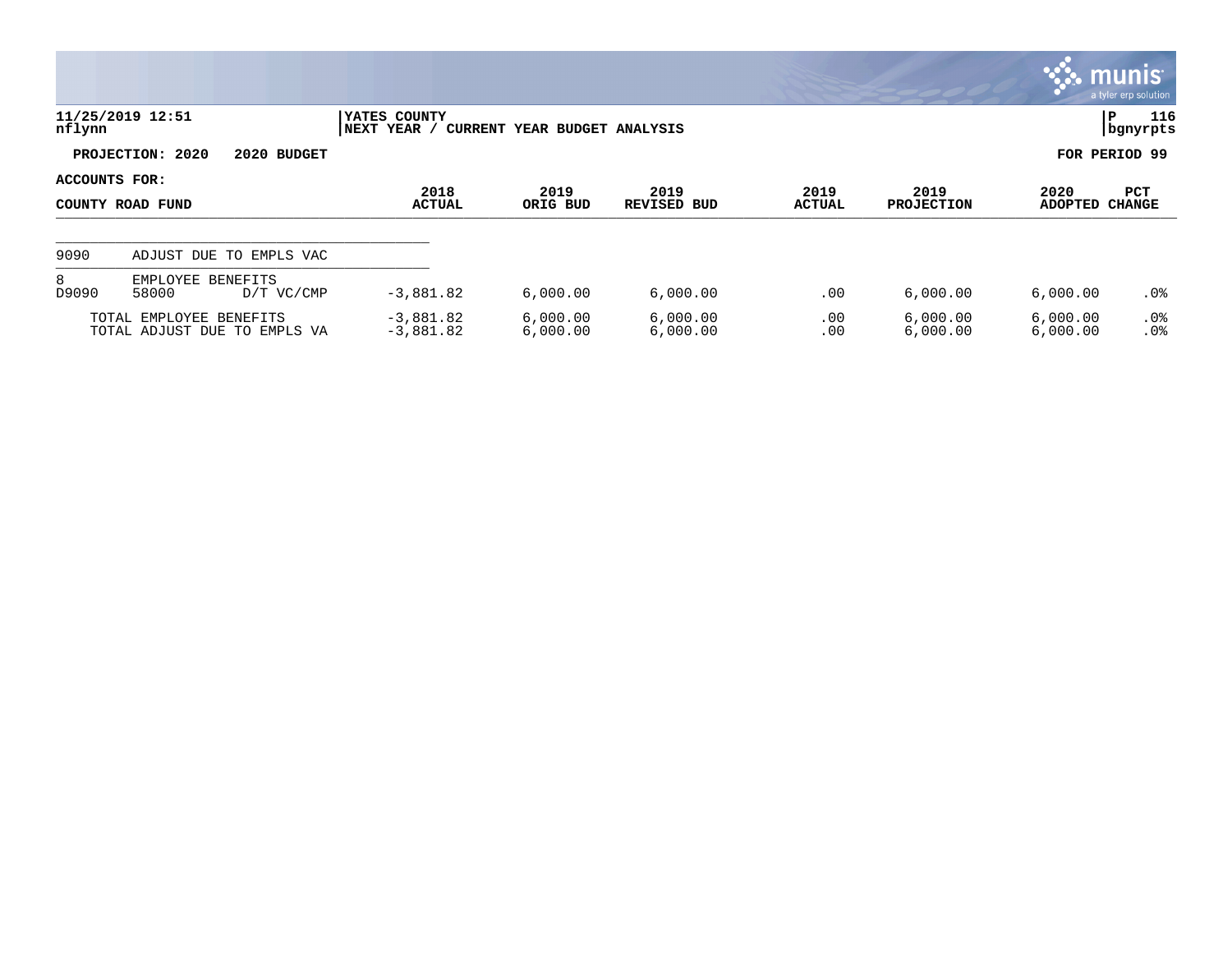|                     |                                                 |            |                             |                              |                            |                        |                           |                        | <b>munis</b><br>a tyler erp solution |
|---------------------|-------------------------------------------------|------------|-----------------------------|------------------------------|----------------------------|------------------------|---------------------------|------------------------|--------------------------------------|
| nflynn              | 11/25/2019 12:51                                |            | YATES COUNTY<br>NEXT YEAR / | CURRENT YEAR BUDGET ANALYSIS |                            |                        |                           |                        | 117<br>IΡ<br>bgnyrpts                |
|                     | PROJECTION: 2020<br>2020 BUDGET                 |            |                             |                              |                            |                        |                           |                        | FOR PERIOD 99                        |
| ACCOUNTS FOR:       | COUNTY ROAD FUND                                |            | 2018<br><b>ACTUAL</b>       | 2019<br>ORIG BUD             | 2019<br><b>REVISED BUD</b> | 2019<br><b>ACTUAL</b>  | 2019<br><b>PROJECTION</b> | 2020<br><b>ADOPTED</b> | <b>PCT</b><br><b>CHANGE</b>          |
| 9902                | TRANSFER TO OTHER FUNDS                         |            |                             |                              |                            |                        |                           |                        |                                      |
| 9<br>D9902<br>D9902 | TRANSFERS<br>59130<br>59140<br>WORK COMP        | UNEMPL INS | 1,400.00<br>30,047.55       | 1,400.00<br>30,554.00        | 1,400.00<br>30,554.00      | 1,400.00<br>30,554.00  | 1,400.00<br>30,554.00     | 1,400.00<br>31,354.00  | $.0\%$<br>2.6%                       |
|                     | TOTAL TRANSFERS<br>TOTAL TRANSFER TO OTHER FUND |            | 31,447.55<br>31,447.55      | 31,954.00<br>31,954.00       | 31,954.00<br>31,954.00     | 31,954.00<br>31,954.00 | 31,954.00<br>31,954.00    | 32,754.00<br>32,754.00 | 2.5%<br>2.5%                         |

**D**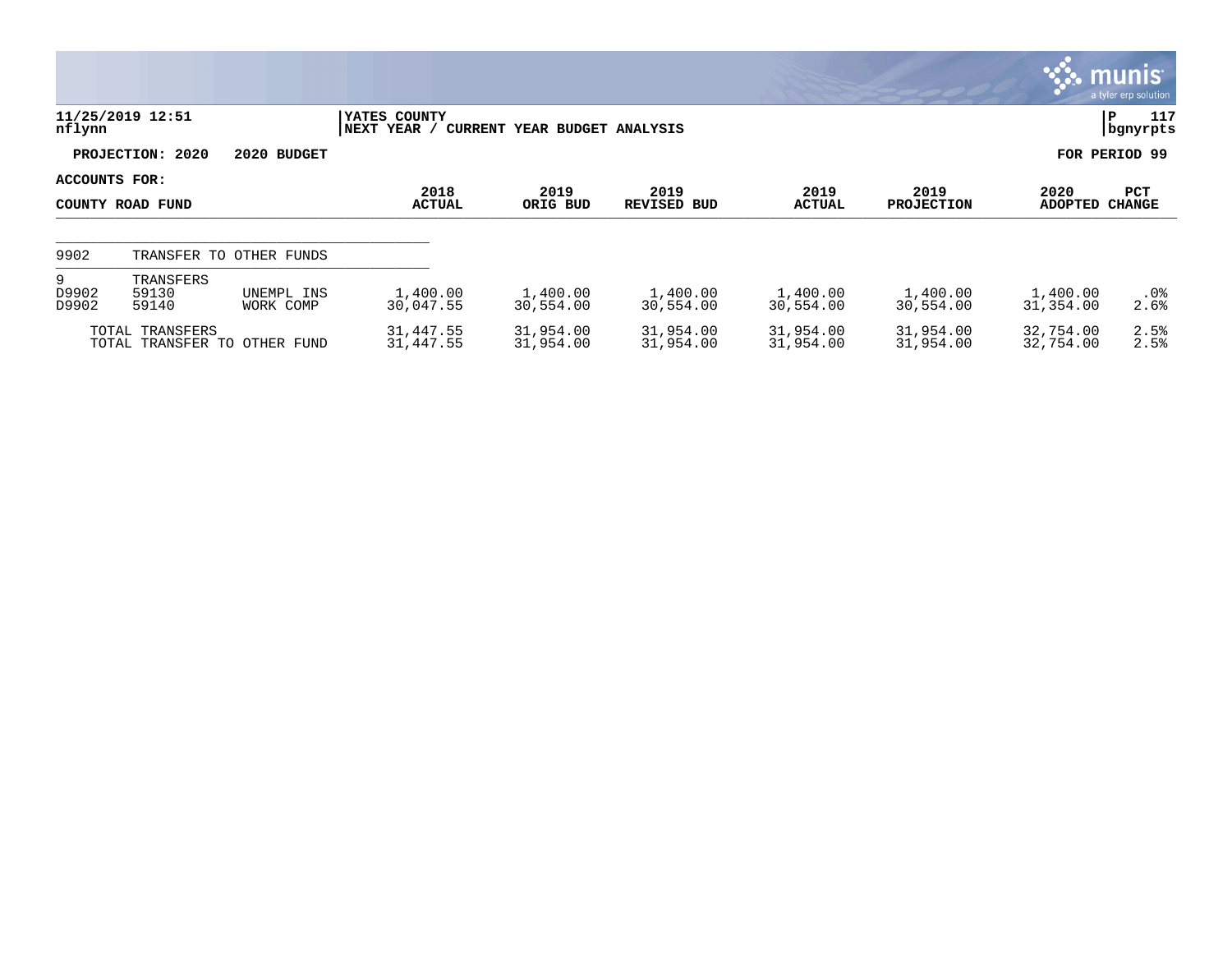|                                   |                                                         |                       |                                                      |                                      |                 |                                                                          |                            |                            | <b>munis</b><br>a tyler erp solution |
|-----------------------------------|---------------------------------------------------------|-----------------------|------------------------------------------------------|--------------------------------------|-----------------|--------------------------------------------------------------------------|----------------------------|----------------------------|--------------------------------------|
| nflynn                            | 11/25/2019 12:51                                        |                       | YATES COUNTY<br>NEXT YEAR /                          | CURRENT YEAR BUDGET ANALYSIS         |                 |                                                                          |                            |                            | 118<br>∣P<br>  bgnyrpts              |
|                                   | PROJECTION: 2020                                        | 2020 BUDGET           |                                                      |                                      |                 |                                                                          |                            |                            | FOR PERIOD 99                        |
| ACCOUNTS FOR:<br>COUNTY ROAD FUND |                                                         | 2018<br><b>ACTUAL</b> | 2019<br>ORIG BUD                                     | 2019<br>REVISED BUD                  | 2019<br>ACTUAL  | 2019<br><b>PROJECTION</b>                                                | 2020<br>ADOPTED            | <b>PCT</b><br>CHANGE       |                                      |
| 9999                              | OTHER                                                   |                       |                                                      |                                      |                 |                                                                          |                            |                            |                                      |
| $\overline{0}$<br>D9999           | REVENUES<br>41001                                       | RP TAX                | $-3,806,384.00$                                      | .00                                  | $-3,903,598.00$ | $-3,903,598.00$                                                          | .00                        | .00                        | $.0\%$                               |
|                                   | TOTAL REVENUES<br>TOTAL OTHER<br>TOTAL COUNTY ROAD FUND |                       | $-3,806,384.00$<br>$-3,806,384.00$<br>$-201, 241.66$ | $.00 \,$<br>$.00 \,$<br>3,903,598.00 | $-3,903,598.00$ | $-3,903,598.00$<br>$-3,903,598.00 -3,903,598.00$<br>$.00 - 1,094,880.75$ | .00<br>.00<br>4,179,410.33 | .00<br>.00<br>3,546,257.00 | .0%<br>.0%<br>$-9.2%$                |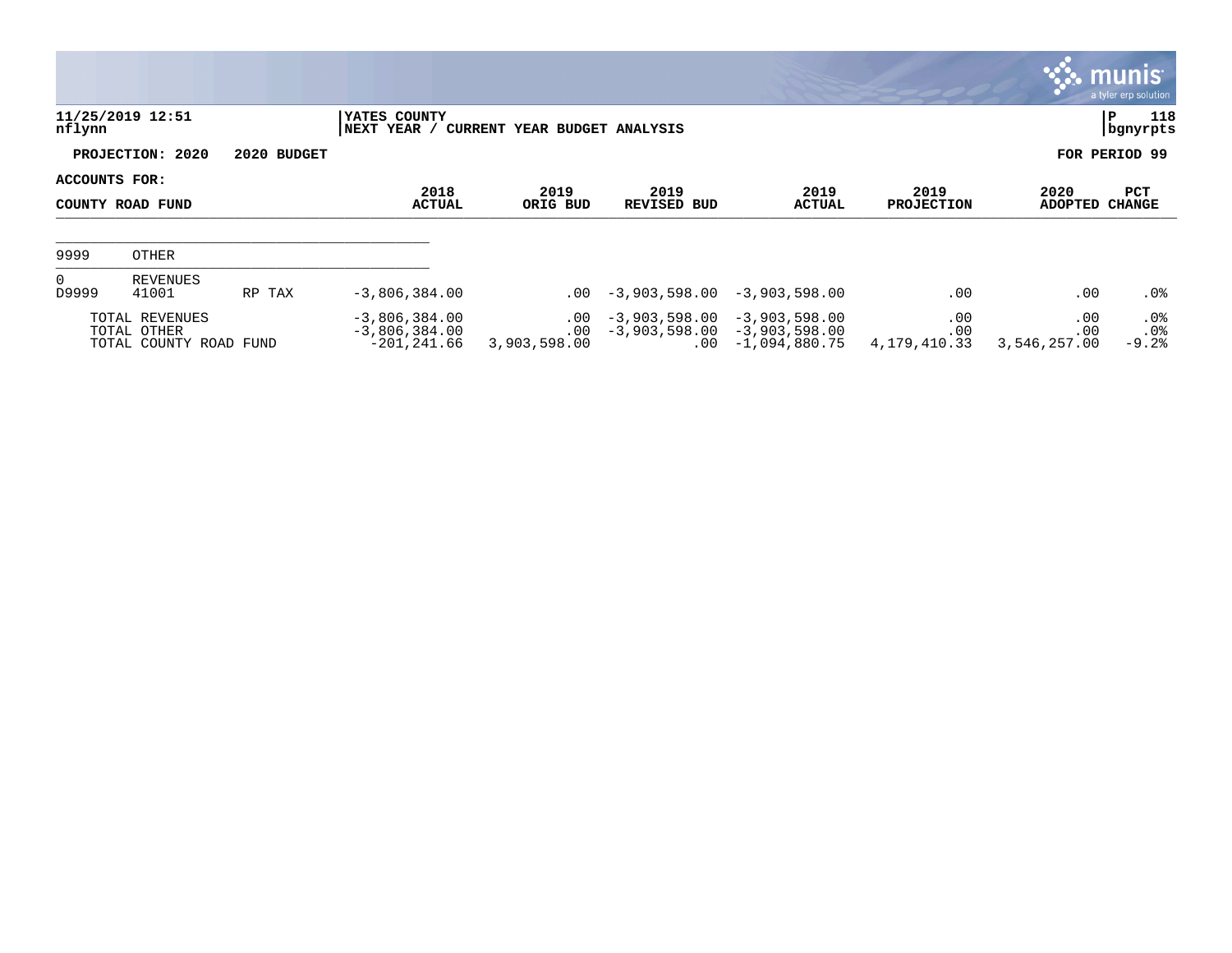|                                                                                   |                                                                                   |                                                                                                        |                                                                                                          |                                                                               |                                                                                  |                                                                                   |                                                                                                                                      |                                                                         | munis<br>a tyler erp solution                                               |
|-----------------------------------------------------------------------------------|-----------------------------------------------------------------------------------|--------------------------------------------------------------------------------------------------------|----------------------------------------------------------------------------------------------------------|-------------------------------------------------------------------------------|----------------------------------------------------------------------------------|-----------------------------------------------------------------------------------|--------------------------------------------------------------------------------------------------------------------------------------|-------------------------------------------------------------------------|-----------------------------------------------------------------------------|
| nflynn                                                                            | 11/25/2019 12:51                                                                  |                                                                                                        | <b>IYATES COUNTY</b><br>NEXT YEAR / CURRENT YEAR BUDGET ANALYSIS                                         |                                                                               |                                                                                  |                                                                                   |                                                                                                                                      |                                                                         | l P<br>119<br>  bgnyrpts                                                    |
|                                                                                   | PROJECTION: 2020                                                                  | 2020 BUDGET                                                                                            |                                                                                                          |                                                                               |                                                                                  |                                                                                   |                                                                                                                                      |                                                                         | FOR PERIOD 99                                                               |
| <b>ACCOUNTS FOR:</b>                                                              |                                                                                   |                                                                                                        |                                                                                                          |                                                                               |                                                                                  |                                                                                   |                                                                                                                                      |                                                                         |                                                                             |
|                                                                                   | ROAD MACHINERY FUND                                                               |                                                                                                        | 2018<br><b>ACTUAL</b>                                                                                    | 2019<br>ORIG BUD                                                              | 2019<br><b>REVISED BUD</b>                                                       | 2019<br><b>ACTUAL</b>                                                             | 2019<br><b>PROJECTION</b>                                                                                                            | 2020<br>ADOPTED CHANGE                                                  | PCT                                                                         |
| 5130                                                                              | MACHINERY                                                                         |                                                                                                        |                                                                                                          |                                                                               |                                                                                  |                                                                                   |                                                                                                                                      |                                                                         |                                                                             |
| $\mathbf 0$<br>DM5130<br>DM5130<br>DM5130<br>DM5130<br>DM5130<br>DM5130           | <b>REVENUES</b><br>42401<br>42655<br>42656<br>42657<br>42665<br>43089             | INT<br>FUEL SALES<br>MINOR SALE<br>FUEL SYS<br>SALE OF EQ<br>OTHER                                     | $-602.85$<br>$-98,611.89$<br>$-6,870.31$<br>$-2, 204.99$<br>$-101, 452.50$<br>$-325,000.00$              | $-400.00$<br>$-79,000.00$<br>$-1, 200.00$<br>$\sim 00$<br>$-30,000.00$<br>.00 | $-400.00$<br>$-94, 255.90$<br>$-1, 200.00$<br>$.00$<br>-30,000.00<br>.00         | $-568.70$<br>$-156, 157.93$<br>$-11,020.43$<br>$-5,569.84$<br>$-67,078.60$<br>.00 | $-400.00$<br>$-79,000.00$<br>$-1, 200.00$<br>$\sim$ 00<br>$-30,000.00$<br>.00                                                        | $-400.00$<br>$-79,000.00$<br>$-1, 200.00$<br>.00<br>$-99,000.00$<br>.00 | .0%<br>.0%<br>.0%<br>.0%<br>230.0%<br>.0%                                   |
|                                                                                   | TOTAL REVENUES                                                                    |                                                                                                        | $-534,742.54$                                                                                            | $-110,600.00$                                                                 | $-125.855.90$                                                                    | $-240.395.50$                                                                     | $-110,600.00$                                                                                                                        | $-179.600.00$                                                           | 62.4%                                                                       |
| $\mathbf{1}$<br>DM5130<br>DM5130<br>DM5130<br>DM5130<br>DM5130                    | PERSONAL SERVICES<br>51450<br>51500<br>51505<br>51509<br>51510                    | HWY - REG<br>CB CSEA<br>OVERTIME<br>COMP CSEA<br>CLOTHING                                              | 191,308.02<br>13.37<br>6,560.42<br>98.94<br>1,000.00                                                     | 198,967.00<br>90.00<br>5,680.00<br>150.00<br>1,100.00                         | 198,967.00<br>90.00<br>5,680.00<br>150.00<br>1,100.00                            | 172,396.48<br>12.06<br>4,971.88<br>23.44<br>.00                                   | 198,967.00<br>90.00<br>5,680.00<br>150.00<br>1,100.00                                                                                | 206,263.00<br>90.00<br>6,923.00<br>150.00<br>1,200.00                   | 3.7%<br>.0%<br>21.9%<br>.0%<br>9.1%                                         |
|                                                                                   | TOTAL PERSONAL SERVICES                                                           |                                                                                                        | 198,980.75                                                                                               | 205,987.00                                                                    | 205,987.00                                                                       | 177,403.86                                                                        | 205,987.00                                                                                                                           | 214,626.00                                                              | 4.2%                                                                        |
| 2<br>DM5130<br>DM5130<br>DM5130<br>DM5130<br>DM5130<br>DM5130<br>DM5130<br>DM5130 | EQUIPMENT<br>52218<br>52310<br>52311<br>52313<br>52314<br>52319<br>52321<br>52325 | TRAILER<br><b>EXCAVATOR</b><br>TRACK. EXC<br>TRUCK-1 TN<br>TRUCK<br>TANDEM DMP<br>SANDER<br>HYD-SEEDER | .00<br>$\frac{0}{00}$ .<br>326,813.18<br>$\sim$ 00<br>95,062.93<br>172, 135.90<br>21,478.00<br>56,654.74 | .00<br>.00<br>.00<br>253,000.00<br>64,000.00<br>250,000.00<br>.00<br>.00      | .00<br>.00<br>.00<br>243,150.00<br>$64,000.00$<br>230,325.00<br>29,525.00<br>.00 | 22,994.00<br>.00<br>.00<br>143,997.24<br>62,886.62<br>254.68<br>29,521.40<br>.00  | 22,994.00<br>$\begin{array}{c} .00 \\ \text{nn} \end{array}$<br>$.00 \,$<br>253,000.00<br>64,000.00<br>250,000.00<br>$.00 \,$<br>.00 | $.00 \,$<br>233,000.00<br>.00<br>100,000.00<br>.00<br>.00               | .0%<br>.0%<br>.0%<br>$.00 - 100.0$<br>56.3%<br>$.00 - 100.0%$<br>.0%<br>.0% |
| DM5130<br>DM5130<br>DM5130<br>DM5130                                              | 52330<br>52332<br>52336<br>52516                                                  | TRCK-SNGL<br>CHIPPER<br>TRACT MOW<br>SMALL EQUI                                                        | .00<br>.00<br>95,852.10<br>940.00                                                                        | .00<br>.00<br>.00<br>4,500.00                                                 | .00<br>.00<br>.00<br>4,500.00                                                    | .00<br>.00<br>.00<br>4,285.37                                                     | .00<br>.00<br>.00<br>6,911.92                                                                                                        | 254,000.00<br>43,000.00<br>.00<br>4,500.00                              | .0%<br>.0%<br>.0%<br>.0%                                                    |
|                                                                                   | TOTAL EQUIPMENT                                                                   |                                                                                                        | 768,936.85                                                                                               | 571,500.00                                                                    | 571,500.00                                                                       | 263,939.31                                                                        | 596,905.92                                                                                                                           | 634,500.00                                                              | 11.0%                                                                       |
| $4\overline{ }$<br>DM5130<br>DM5130<br>DM5130<br>DM5130                           | CONTRACTUAL EXPENSES<br>54156<br>54404<br>54411<br>54433                          | TRAINING<br>BLDG MAINT<br>PARTS/REP<br>MAINT STRP                                                      | .00<br>5,264.20<br>77,752.84<br>1,839.11                                                                 | 200.00<br>4,500.00<br>105,000.00<br>1,850.00                                  | 200.00<br>8,044.27<br>94, 323. 75<br>6,526.25                                    | 50.00<br>9,507.27<br>73,374.27<br>6,526.25                                        | 200.00<br>5,963.00<br>105,928.19<br>1,850.00                                                                                         | 200.00<br>7,725.00<br>176,200.00<br>1,850.00                            | $.0\%$<br>71.7%<br>67.8%<br>.0%                                             |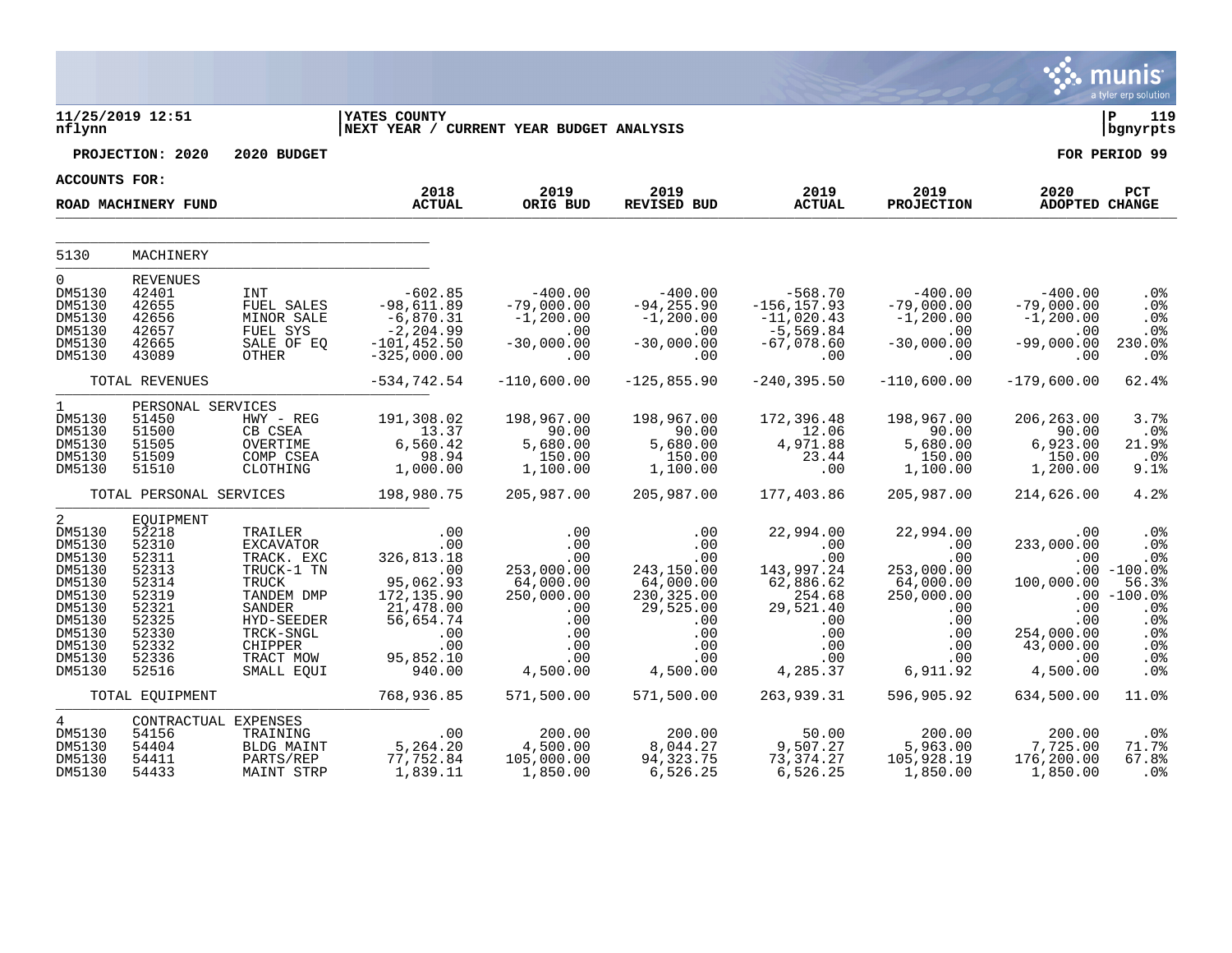

## **11/25/2019 12:51 |YATES COUNTY |P 120 nflynn |NEXT YEAR / CURRENT YEAR BUDGET ANALYSIS |bgnyrpts**

## **PROJECTION: 2020 2020 BUDGET FOR PERIOD 99**

**ACCOUNTS FOR:**

|        | ROAD MACHINERY FUND        |             | 2018<br><b>ACTUAL</b> | 2019<br>ORIG BUD | 2019<br><b>REVISED BUD</b> | 2019<br><b>ACTUAL</b> | 2019<br><b>PROJECTION</b> | 2020<br>ADOPTED CHANGE | <b>PCT</b>    |
|--------|----------------------------|-------------|-----------------------|------------------|----------------------------|-----------------------|---------------------------|------------------------|---------------|
| DM5130 | 54456                      | SUPP: CLEAN | 3,737.19              | 4,300.00         | 4,021.34                   | 2,298.80              | 4,300.00                  | 4,300.00               | $.0\%$        |
| DM5130 | 54467                      | SUPP:MOW    | 2,208.07              | 6,200.00         | 6, 200.00                  | 3,566.74              | 6, 200.00                 |                        | $.00 - 100.0$ |
| DM5130 | 54474                      | SUPP: SAPTY | 495.19                | 1,200.00         | 1,200.00                   | 528.48                | 1,200.00                  | 1,200.00               | $.0\%$        |
| DM5130 | 54477                      | SUPP: WELDG | 1,666.10              | 1,200.00         | 1,200.00                   | 998.79                | 1,200.00                  | 2,200.00               | 83.3%         |
| DM5130 | 54510                      | LP HEATERS  | .00                   | 1,325.00         | 1,325.00                   | 1,221.00              | 1,325.00                  |                        | $.00 - 100.0$ |
| DM5130 | 54520                      | TOOLS       | 1,452.86              | 875.00           | 875.00                     | 477.13                | 875.00                    | 875.00                 | $.0\%$        |
| DM5130 | 54521                      | TRASH REM   | 1,260.00              | 1,260.00         | 1,260.00                   | 1,080.00              | 1,260.00                  | 1,440.00               | 14.3%         |
| DM5130 | 54574                      | COMP MAINT  | 3,122.30              | 3,650.00         | 3,685.00                   | 3,685.00              | 3,650.00                  | 4,609.00               | 26.3%         |
| DM5130 | 54609                      | FUEL DIST   | 715.50                | 750.00           | 30,405.24                  | 24,572.34             | 750.00                    | 750.00                 | .0%           |
| DM5130 | 54618                      | HEAT FUEL   | 23,885.88             | 24,000.00        | 24,000.00                  | 18,402.59             | 24,000.00                 | 24,000.00              | .0%           |
| DM5130 | 54621                      | OVRHD DOOR  | 1,282.26              | 1,600.00         | 1,600.00                   | 964.40                | 1,600.00                  |                        | $.00 - 100.0$ |
| DM5130 | 54628                      | STEEL       | 1,020.08              | 1,000.00         | 1,000.00                   | 848.24                | 1,000.00                  |                        | $.00 - 100.0$ |
| DM5130 | 54640                      | WATER DISP  | .00                   | 300.00           | 300.00                     | 100.00                | 300.00                    |                        | $.00 - 100.0$ |
| DM5130 | 54652                      | DSL FUEL    | 126,478.61            | 146,000.00       | 119,517.69                 | 115,530.65            | 146,000.00                | 146,000.00             | $.0\%$        |
| DM5130 | 54653                      | GASOLINE    | 100,945.88            | 74,500.00        | 116,238.21                 | 116,238.21            | 74,500.00                 | 74,500.00              | $.0\%$        |
| DM5130 | 54656                      | OIL/GREASE  | 12,511.92             | 13,000.00        | 13,000.00                  | 10,586.07             | 13,000.00                 |                        | $.00 - 100.0$ |
| DM5130 | 54657                      | TIRES/TUBE  | 19,548.78             | 21,000.00        | 11,000.00                  | 6,787.84              | 21,000.00                 |                        | $.00 - 100.0$ |
| DM5130 | 54662                      | REPAIR-OUT  | 9,429.72              | 30,000.00        | 19,564.14                  | 13,608.90             | 30,330.98                 |                        | $.00 - 100.0$ |
| DM5130 | 54676                      | UTIL: CELL  | 1,715.49              | 1,575.00         | 1,575.00                   | 1,587.92              | 1,575.00                  | 1,575.00               | .0%           |
| DM5130 | 54677                      | UTIL: ELECT | 8,011.59              | 10,300.00        | 10,300.00                  | 8,419.78              | 10,300.00                 | 10,300.00              | $.0\%$        |
| DM5130 | 54682                      | TEL/FAX     | 1,022.80              | 1,100.00         | 1,100.00                   | 738.50                | 1,172.20                  | 2,640.00               | 140.0%        |
| DM5130 | 54684                      | UTIL:WAT/S  | 823.53                | 800.00           | 800.00                     | 719.53                | 800.00                    | 800.00                 | . 0%          |
| DM5130 | 54734                      | RADIO PART  | .00                   | 1,000.00         | 730.01                     | 571.39                | 1,171.39                  |                        | $.00 - 100.0$ |
| DM5130 | 54911                      | INS         | 46,136.16             | 48,285.00        | 48,285.00                  | 44,857.17             | 48,285.00                 | 46,203.00              | $-4.3%$       |
|        | TOTAL CONTRACTUAL EXPENSES |             | 452,326.06            | 506,770.00       | 528,275.90                 | 467,847.26            | 509,735.76                | 507,367.00             | .1%           |
| 8      | EMPLOYEE BENEFITS          |             |                       |                  |                            |                       |                           |                        |               |
| DM5130 | 58100                      | FICA/MED    | 14,868.24             | 15,405.00        | 15,405.00                  | 13,265.46             | 15,405.00                 | 16,066.00              | 4.3%          |
| DM5130 | 58303                      | INS-CSEA    | 27,341.36             | 26,182.00        | 26,182.00                  | 23,929.08             | 26,182.00                 | 26,182.00              | $.0\%$        |
|        | TOTAL EMPLOYEE BENEFITS    |             | 42,209.60             | 41,587.00        | 41,587.00                  | 37,194.54             | 41,587.00                 | 42,248.00              | 1.6%          |
|        | TOTAL MACHINERY            |             | 927,710.72            | 1,215,244.00     | 1,221,494.00               | 705,989.47            | 1,243,615.68              | 1,219,141.00           | .3%           |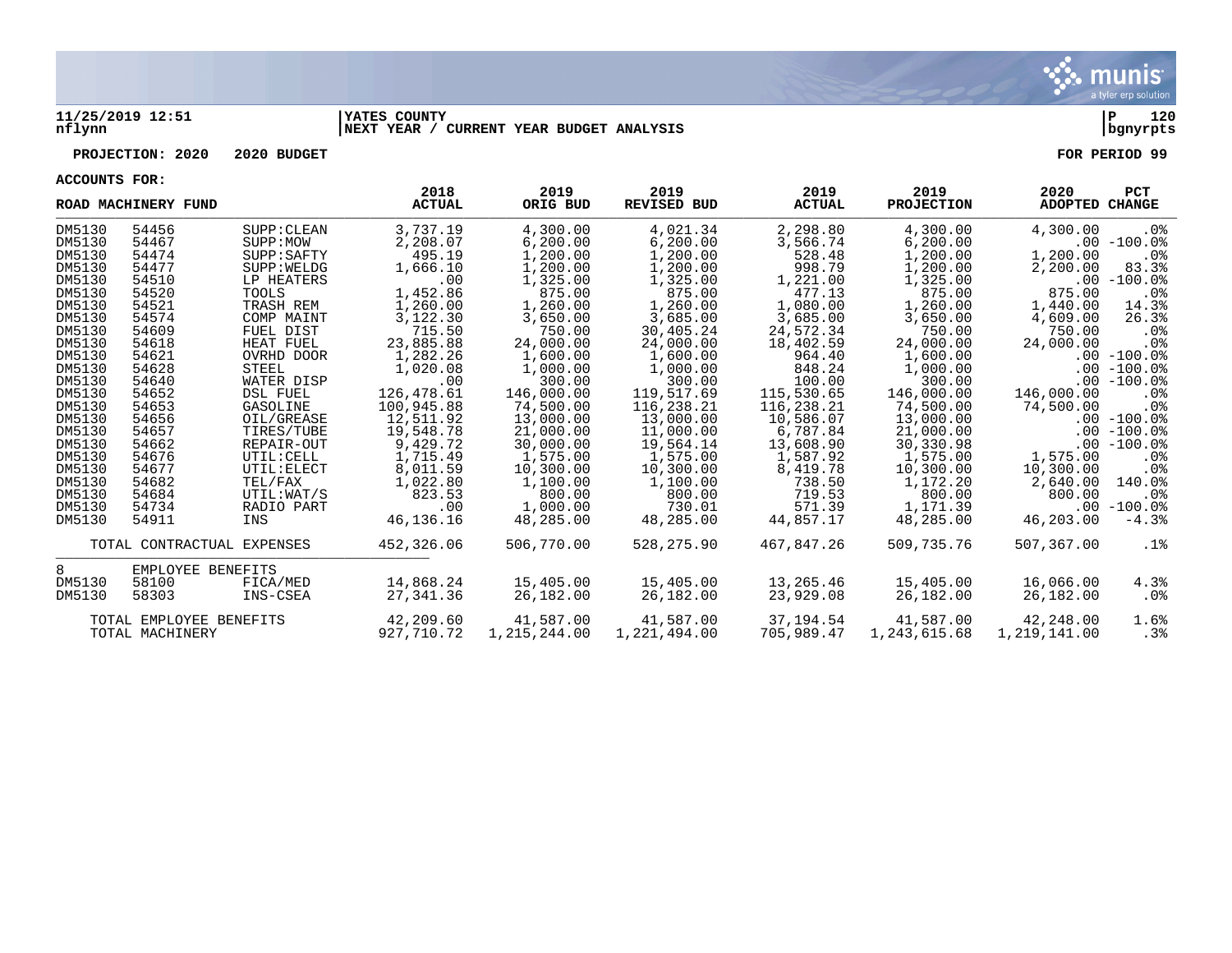|               |                                                        |                             |                              |                        |                      |                        |                        | <b>S. munist</b><br>a tyler erp solution |  |
|---------------|--------------------------------------------------------|-----------------------------|------------------------------|------------------------|----------------------|------------------------|------------------------|------------------------------------------|--|
| nflynn        | 11/25/2019 12:51                                       | YATES COUNTY<br>NEXT YEAR / | CURRENT YEAR BUDGET ANALYSIS |                        |                      |                        |                        |                                          |  |
|               | PROJECTION: 2020<br>2020 BUDGET                        |                             |                              |                        |                      |                        |                        | FOR PERIOD 99                            |  |
| ACCOUNTS FOR: |                                                        | 2018                        | 2019                         | 2019                   | 2019                 | 2019                   | 2020                   | <b>PCT</b>                               |  |
|               | ROAD MACHINERY FUND                                    | <b>ACTUAL</b>               | ORIG BUD                     | REVISED BUD            | <b>ACTUAL</b>        | <b>PROJECTION</b>      | <b>ADOPTED</b>         | <b>CHANGE</b>                            |  |
| 9010          | NYS RETIREMENT SYSTEM                                  |                             |                              |                        |                      |                        |                        |                                          |  |
| 8<br>DM9010   | EMPLOYEE<br>BENEFITS<br>58400<br>ST RETIRE             | 29,445.27                   | 35,000.00                    | 35,000.00              | 7,031.20             | 35,000.00              | 36,000.00              | 2.9%                                     |  |
|               | TOTAL EMPLOYEE BENEFITS<br>TOTAL NYS RETIREMENT SYSTEM | 29,445.27<br>29, 445. 27    | 35,000.00<br>35,000.00       | 35,000.00<br>35,000.00 | 7,031.20<br>7,031.20 | 35,000.00<br>35,000.00 | 36,000.00<br>36,000.00 | 2.9%<br>2.9%                             |  |

 $\mathcal{L}$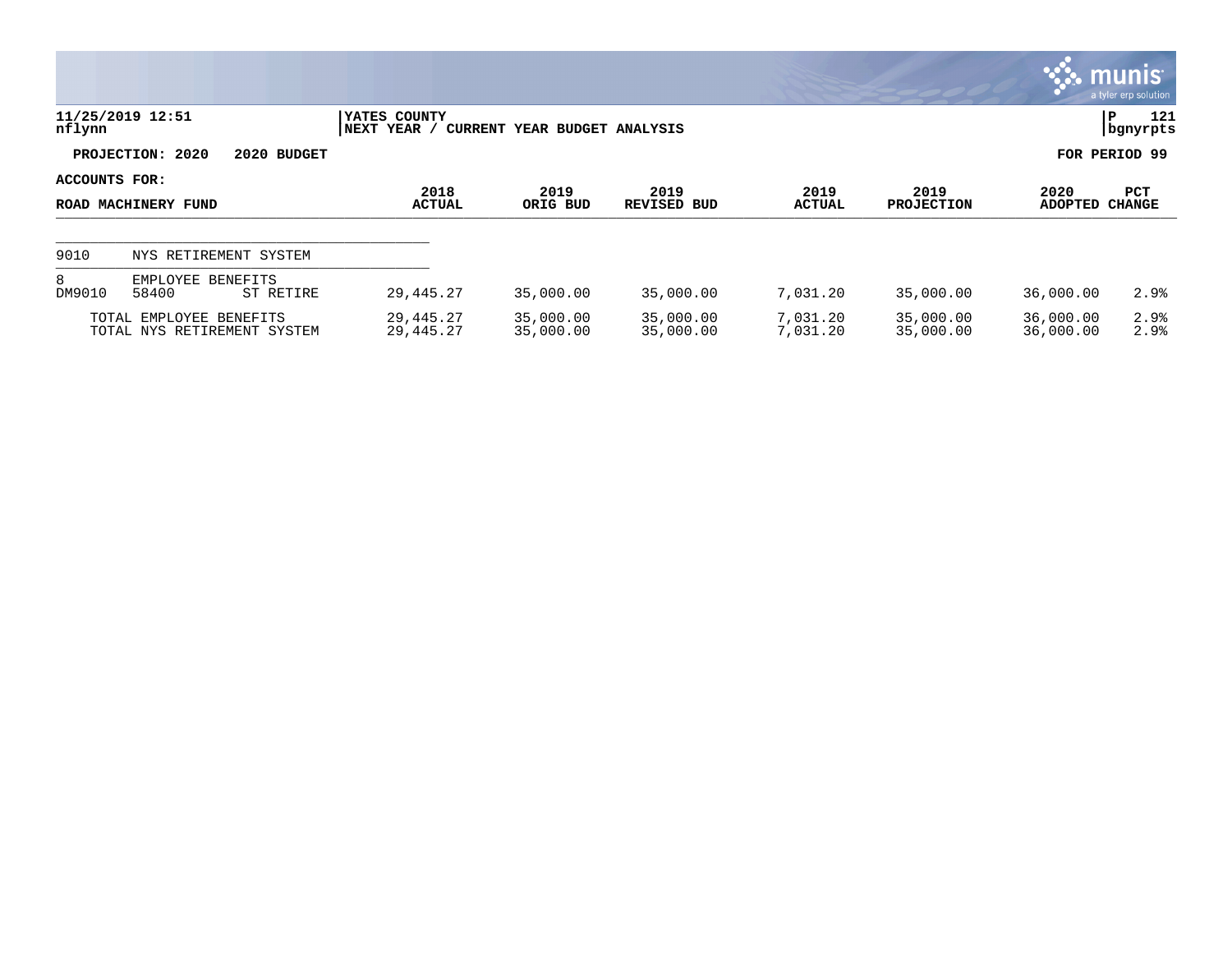|                       |                                                                                 |                        |                  |                            |                       |                           |                      | $\mathbf{\ddot{3}}$ munis<br>a tyler erp solution |
|-----------------------|---------------------------------------------------------------------------------|------------------------|------------------|----------------------------|-----------------------|---------------------------|----------------------|---------------------------------------------------|
| nflynn                | 11/25/2019 12:51<br>YATES COUNTY<br>NEXT YEAR /<br>CURRENT YEAR BUDGET ANALYSIS |                        |                  |                            |                       |                           |                      | 122<br>P<br>bgnyrpts                              |
|                       | PROJECTION: 2020<br>2020 BUDGET                                                 |                        |                  |                            |                       |                           |                      | FOR PERIOD 99                                     |
| ACCOUNTS FOR:         | ROAD MACHINERY FUND                                                             | 2018<br><b>ACTUAL</b>  | 2019<br>ORIG BUD | 2019<br><b>REVISED BUD</b> | 2019<br><b>ACTUAL</b> | 2019<br><b>PROJECTION</b> | 2020<br>ADOPTED      | PCT<br><b>CHANGE</b>                              |
| 9060                  | HOSPITAL & MEDICAL INS                                                          |                        |                  |                            |                       |                           |                      |                                                   |
| 8<br>DM9060<br>DM9060 | <b>BENEFITS</b><br>EMPLOYEE<br>58306<br>INS-RETIRE<br>58307<br>EYEGLASSES       | 11,700.60<br>.00       | .00<br>200.00    | .00<br>200.00              | .00<br>.00            | .00<br>200.00             | 1,000.00<br>200.00   | $.0\%$<br>.0 <sup>8</sup>                         |
|                       | TOTAL EMPLOYEE BENEFITS<br>TOTAL HOSPITAL & MEDICAL INS                         | 11,700.60<br>11,700.60 | 200.00<br>200.00 | 200.00<br>200.00           | .00<br>.00            | 200.00<br>200.00          | 1,200.00<br>1,200.00 | 500.0%<br>500.0%                                  |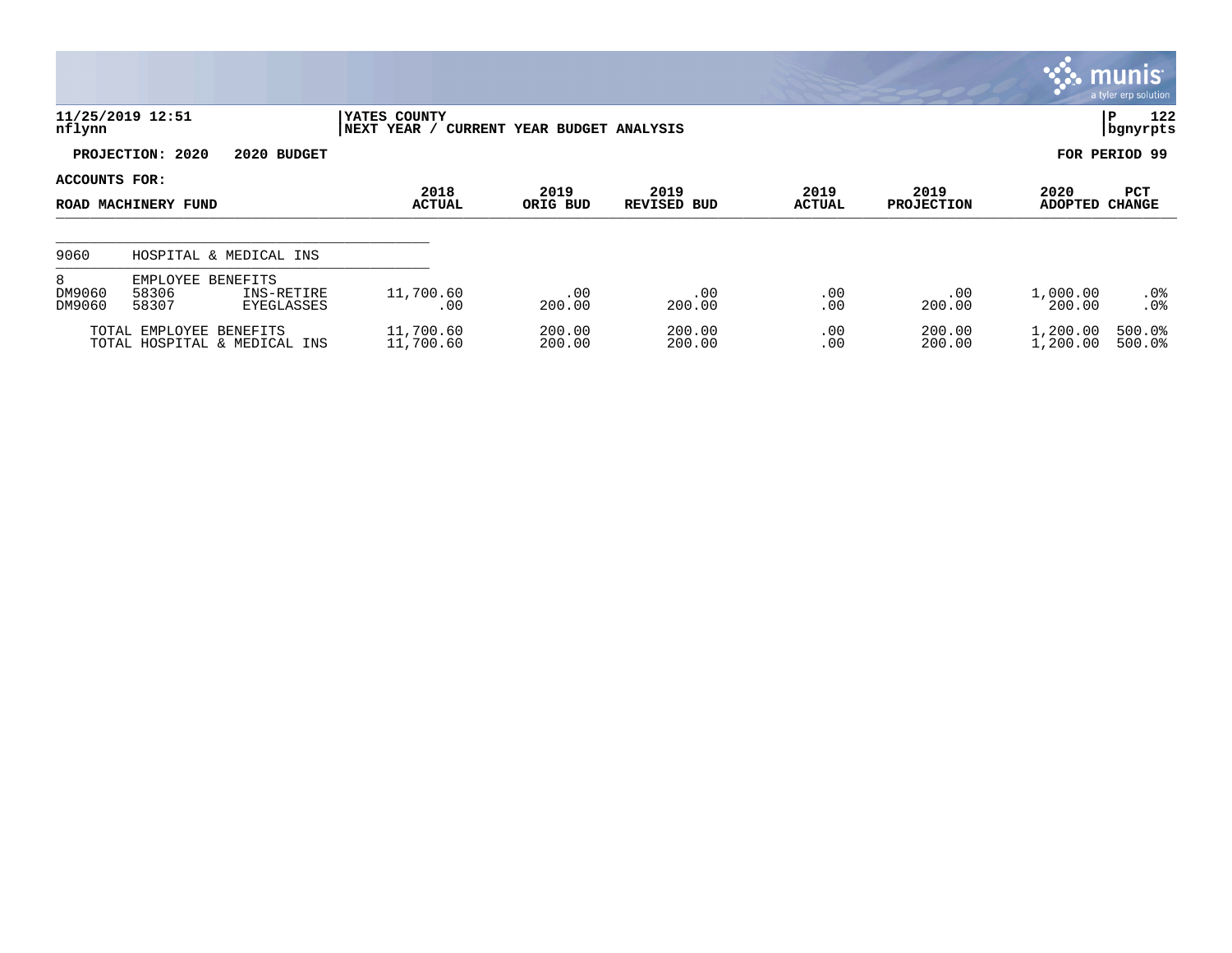|                                 |                            |                              |                             |                              |                            |                       |                           |                        | <b>munis</b><br>a tyler erp solution |
|---------------------------------|----------------------------|------------------------------|-----------------------------|------------------------------|----------------------------|-----------------------|---------------------------|------------------------|--------------------------------------|
| nflynn                          | 11/25/2019 12:51           |                              | YATES COUNTY<br>NEXT YEAR / | CURRENT YEAR BUDGET ANALYSIS |                            |                       |                           |                        | 123<br>P<br>  bgnyrpts               |
| PROJECTION: 2020<br>2020 BUDGET |                            |                              |                             |                              |                            |                       |                           | FOR PERIOD 99          |                                      |
| ACCOUNTS FOR:                   | ROAD MACHINERY FUND        |                              | 2018<br><b>ACTUAL</b>       | 2019<br>ORIG BUD             | 2019<br><b>REVISED BUD</b> | 2019<br><b>ACTUAL</b> | 2019<br><b>PROJECTION</b> | 2020<br><b>ADOPTED</b> | PCT<br><b>CHANGE</b>                 |
| 9089                            |                            | OTHER EMPLOYEE BENEFITS      |                             |                              |                            |                       |                           |                        |                                      |
| $\Omega$<br>DM9089              | REVENUES<br>42701          | PR YR RFND                   | $-1,036.58$                 | .00                          | .00                        | .00                   | .00                       | .00                    | .0%                                  |
|                                 | TOTAL REVENUES             |                              | $-1,036.58$                 | .00                          | .00                        | .00                   | .00                       | .00                    | .0%                                  |
| 8<br>DM9089                     | EMPLOYEE BENEFITS<br>58600 | <b>HRA</b>                   | 4,278.45                    | 3,900.00                     | 3,900.00                   | 5,501.95              | 6,196.98                  | 3,900.00               | .0%                                  |
|                                 | TOTAL EMPLOYEE BENEFITS    | TOTAL OTHER EMPLOYEE BENEFIT | 4,278.45<br>3,241.87        | 3,900.00<br>3,900.00         | 3,900.00<br>3,900.00       | 5,501.95<br>5,501.95  | 6,196.98<br>6,196.98      | 3,900.00<br>3,900.00   | $.0\%$<br>.0%                        |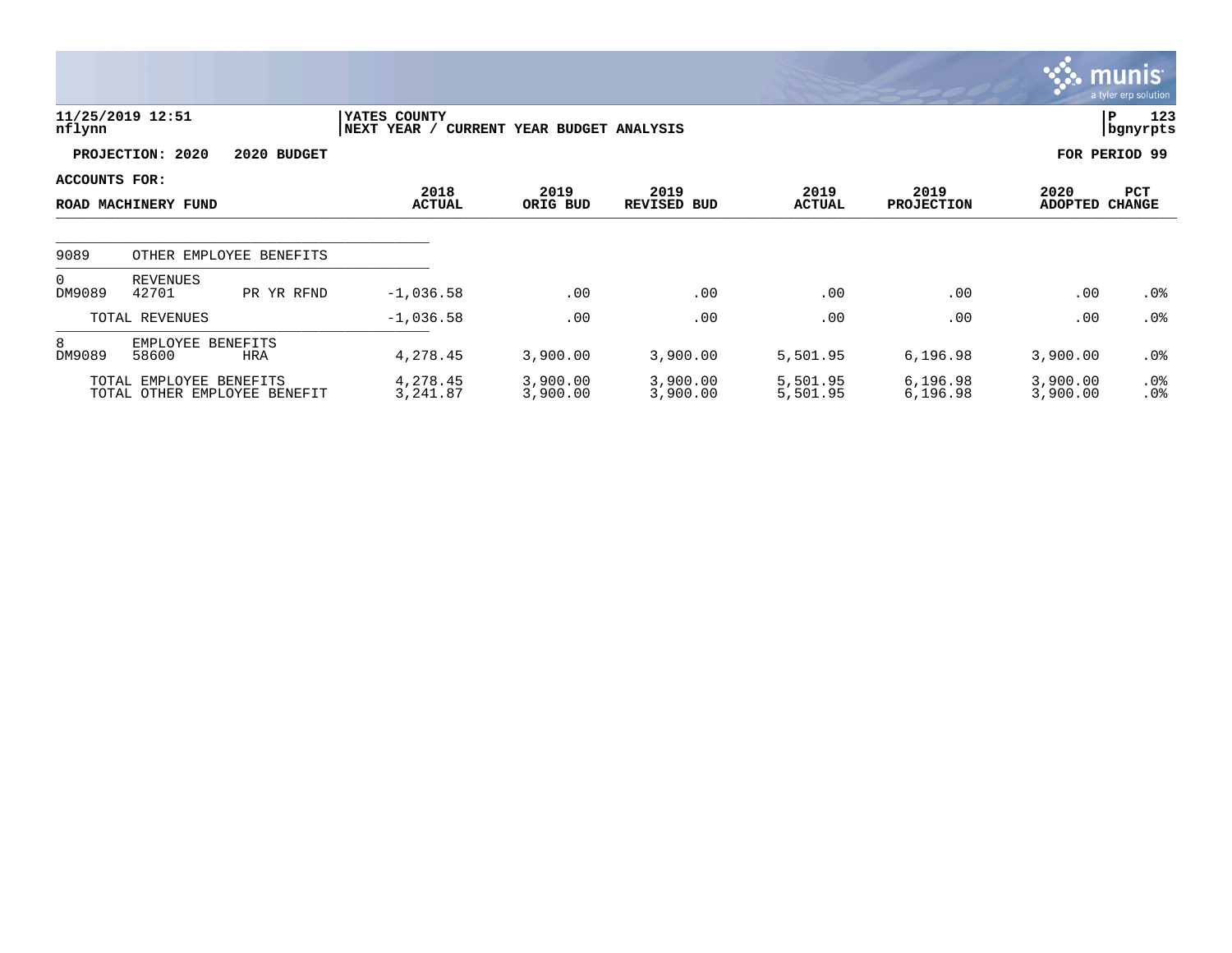|                                                                                            |                                                         |                           |                      |                            |                |                           | <b>R. MUNIS</b>        | a tyler erp solution        |
|--------------------------------------------------------------------------------------------|---------------------------------------------------------|---------------------------|----------------------|----------------------------|----------------|---------------------------|------------------------|-----------------------------|
| 11/25/2019 12:51<br>YATES COUNTY<br>nflynn<br> NEXT YEAR /<br>CURRENT YEAR BUDGET ANALYSIS |                                                         |                           |                      |                            |                |                           | P                      | 124<br>  bgnyrpts           |
|                                                                                            | PROJECTION: 2020<br>2020 BUDGET                         |                           |                      |                            | FOR PERIOD 99  |                           |                        |                             |
| ACCOUNTS FOR:<br>ROAD MACHINERY FUND                                                       |                                                         | 2018<br><b>ACTUAL</b>     | 2019<br>ORIG BUD     | 2019<br><b>REVISED BUD</b> | 2019<br>ACTUAL | 2019<br><b>PROJECTION</b> | 2020<br><b>ADOPTED</b> | <b>PCT</b><br><b>CHANGE</b> |
| 9090                                                                                       | ADJUST DUE TO EMPLS VAC                                 |                           |                      |                            |                |                           |                        |                             |
| 8<br>DM9090                                                                                | EMPLOYEE BENEFITS<br>58000<br>D/T VC/CMP                | $-4, 272.42$              | 1,000.00             | 1,000.00                   | .00            | 1,000.00                  | 1,000.00               | $.0\%$                      |
|                                                                                            | TOTAL EMPLOYEE BENEFITS<br>TOTAL ADJUST DUE TO EMPLS VA | -4,272.42<br>$-4, 272.42$ | 1,000.00<br>1,000.00 | 1,000.00<br>1,000.00       | .00<br>.00     | 1,000.00<br>1,000.00      | 1,000.00<br>1,000.00   | $.0\%$<br>.0%               |

**Section**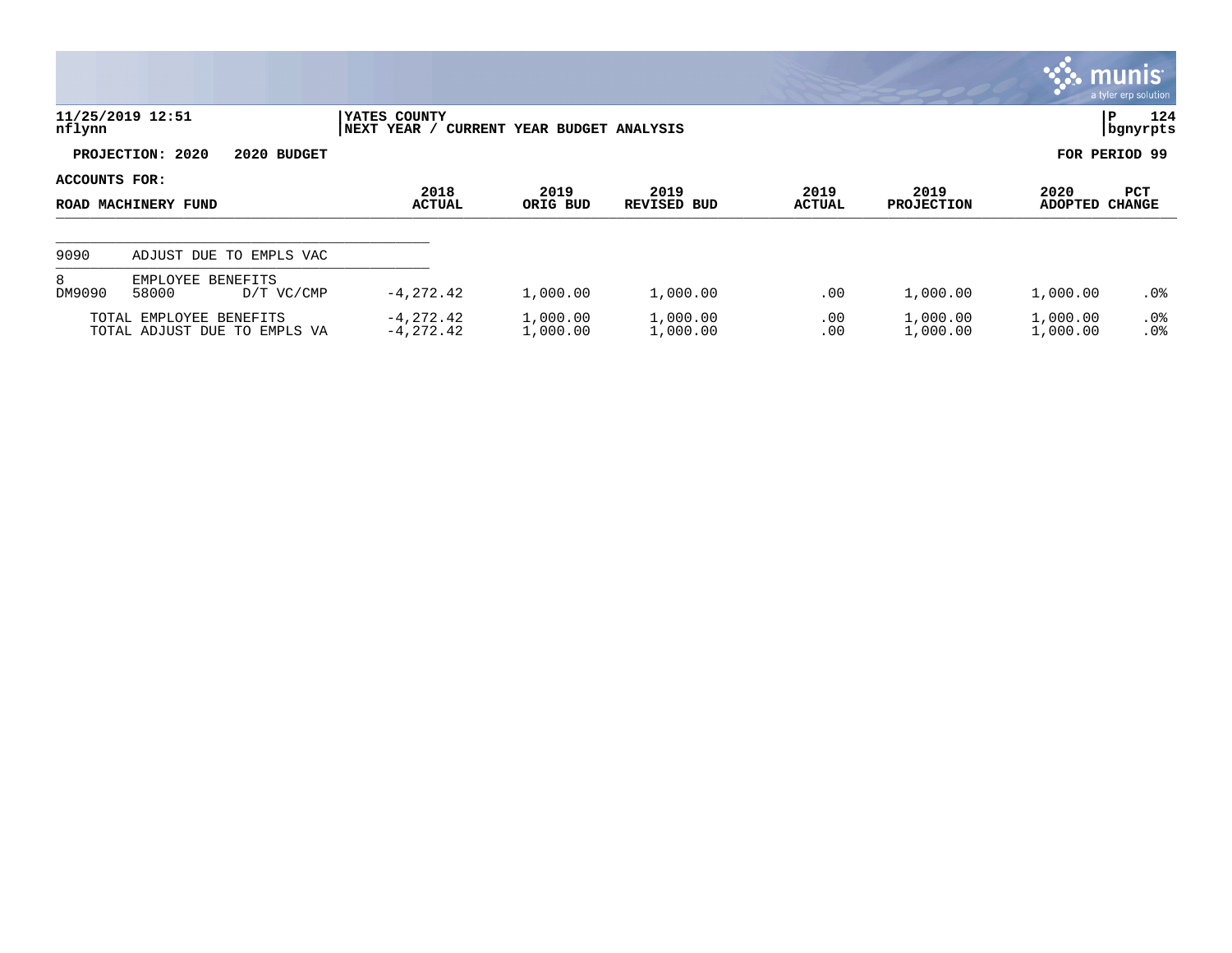|                       |                             |                              |                             |                              |                            |                       |                           |                      | <b>W. munis</b><br>a tyler erp solution |
|-----------------------|-----------------------------|------------------------------|-----------------------------|------------------------------|----------------------------|-----------------------|---------------------------|----------------------|-----------------------------------------|
| nflynn                | 11/25/2019 12:51            |                              | YATES COUNTY<br>NEXT YEAR / | CURRENT YEAR BUDGET ANALYSIS |                            |                       |                           |                      | 125<br>IΡ<br>  bgnyrpts                 |
|                       | PROJECTION: 2020            | 2020 BUDGET                  |                             |                              |                            |                       |                           |                      | FOR PERIOD 99                           |
| ACCOUNTS FOR:         | ROAD MACHINERY FUND         |                              | 2018<br>ACTUAL              | 2019<br>ORIG BUD             | 2019<br><b>REVISED BUD</b> | 2019<br><b>ACTUAL</b> | 2019<br><b>PROJECTION</b> | 2020<br>ADOPTED      | PCT<br><b>CHANGE</b>                    |
| 9902                  |                             | TRANSFER TO OTHER FUNDS      |                             |                              |                            |                       |                           |                      |                                         |
| 9<br>DM9902<br>DM9902 | TRANSFERS<br>59130<br>59140 | UNEMPL INS<br>WORK COMP      | 600.00<br>5,613.08          | 600.00<br>5,250.00           | 600.00<br>5.250.00         | 600.00<br>5,250.00    | 600.00<br>5.250.00        | 600.00<br>5,154.00   | $.0\%$<br>$-1.8%$                       |
|                       | TOTAL TRANSFERS             | TOTAL TRANSFER TO OTHER FUND | 6,213.08<br>6,213.08        | 5,850.00<br>5,850.00         | 5,850.00<br>5,850.00       | 5,850.00<br>5,850.00  | 5,850.00<br>5,850.00      | 5,754.00<br>5,754.00 | $-1.6%$<br>$-1.6%$                      |

**Contract Contract Contract**